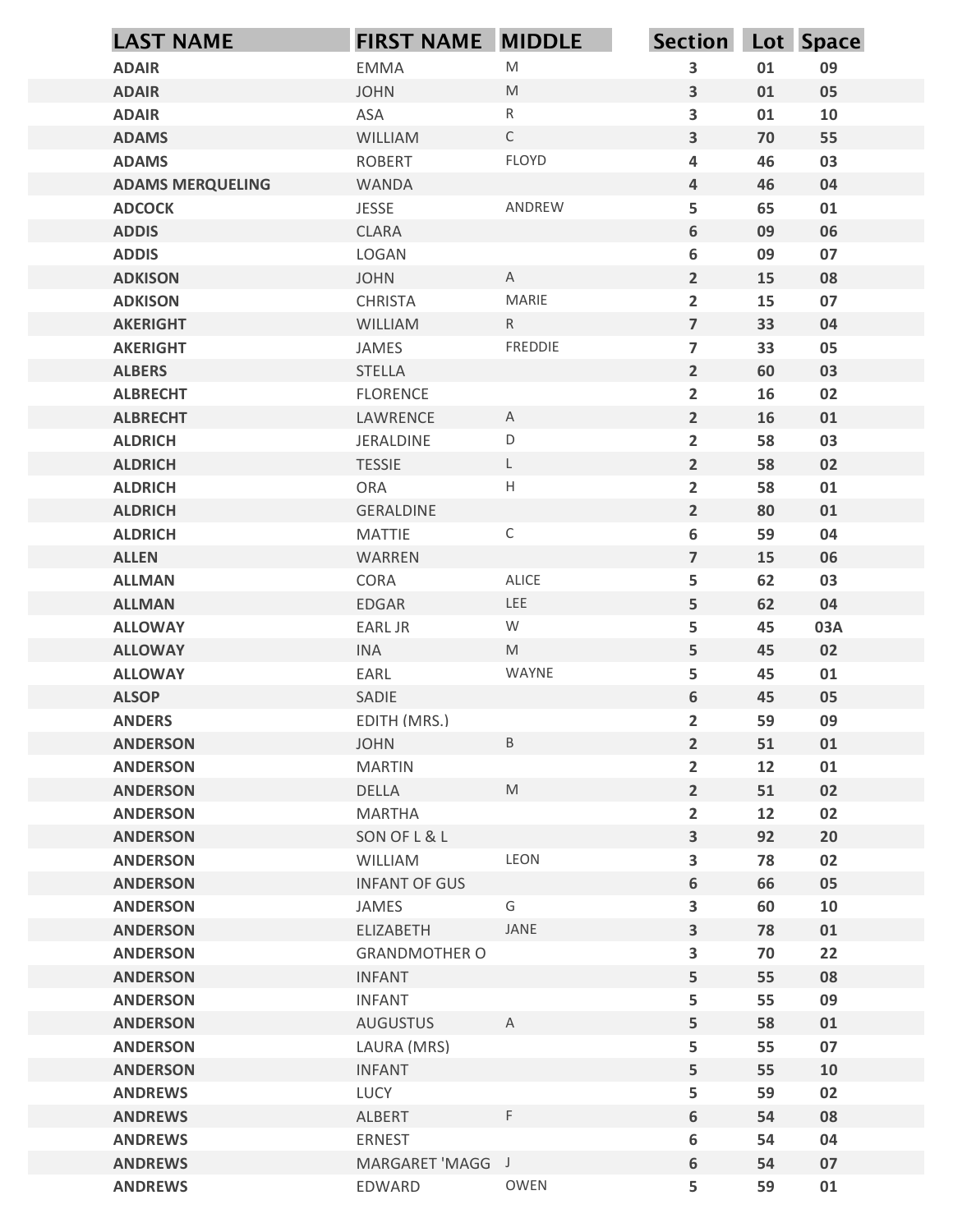| <b>LAST NAME</b>                       | <b>FIRST NAME MIDDLE</b>       |              | <b>Section</b>                       |          | Lot Space  |
|----------------------------------------|--------------------------------|--------------|--------------------------------------|----------|------------|
| <b>ANDREWS</b>                         | <b>MYRTLE</b>                  | $\mathsf H$  | $\boldsymbol{6}$                     | 56       | 07         |
| <b>ANDREWS</b>                         | FRED                           |              | 6                                    | 56       | 08         |
| <b>ANDREWS</b>                         | OLIVE                          |              | $\boldsymbol{6}$                     | 56       | 06         |
| <b>ANDREWS</b>                         | <b>NEAL</b>                    | ALBERT       | $\boldsymbol{6}$                     | 54       | 02         |
| <b>ANDREWS</b><br><b>ARMBRISTER</b>    | <b>RETHA</b><br>ALMA           | P            | $\boldsymbol{6}$<br>$\boldsymbol{9}$ | 54<br>42 | 05<br>02   |
| <b>ARMBRISTER</b>                      | MELANIE                        |              | 9                                    | 42       | 03         |
| <b>ARMBRISTER</b>                      | FRED                           | J            | 5                                    | 25       | 01         |
| <b>ARMBRISTER</b>                      | IDA                            | MARIE        | $\overline{5}$                       | 25       | 02         |
| <b>ARMBRISTER</b>                      | JENNIE                         |              | 5                                    | 27       | 04         |
| <b>ARMBRISTER</b>                      | CLARENCE                       | $\mathsf E$  | 5                                    | 25       | 10         |
| <b>ARMBRISTER</b>                      | <b>FRANK</b>                   |              | 5                                    | 27       | 03         |
| <b>ARMBRUSTER</b>                      | CARRIE                         | M            | $9\,$                                | 26       | 09         |
| <b>ARMBRUSTER</b><br><b>ARMBRUSTER</b> | GERALDINE<br><b>EVA</b>        | LUCILLE      | 3<br>$\mathbf{3}$                    | 48<br>48 | 04<br>06   |
| <b>ARMBRUSTER</b>                      | <b>JEAN</b>                    |              | 9                                    | 64       | 05         |
| <b>ARMBRUSTER</b>                      | <b>BRENDON</b>                 |              | $\boldsymbol{9}$                     | 26       | 09A        |
| <b>ARMBRUSTER</b>                      | EVA                            |              | $\boldsymbol{9}$                     | 28       | 02         |
| <b>ARMBRUSTER</b>                      | FRED                           |              | $\boldsymbol{6}$                     | 44       | 08         |
| <b>ARMBRUSTER</b>                      | <b>HENRY</b>                   | Е            | $\boldsymbol{9}$                     | 26       | 10         |
| <b>ARMBRUSTER</b>                      | THERESA                        | $\mathsf H$  | $\boldsymbol{9}$                     | 26       | 02         |
| <b>ARMBRUSTER</b><br><b>ARMBRUSTER</b> | <b>JOHN JR</b><br><b>NEVA</b>  | L            | $\boldsymbol{9}$<br>$\boldsymbol{6}$ | 26<br>44 | 01<br>07   |
| <b>ARMBRUSTER</b>                      | <b>JOHN</b>                    |              | 5                                    | 29       | 10         |
| <b>ARMBRUSTER</b>                      | <b>MARY</b>                    | G            | $\overline{5}$                       | 29       | 09         |
| <b>ARMBRUSTER</b>                      | JACOB                          |              | 5                                    | 39       | 01         |
| <b>ARMBRUSTER</b>                      | KATHARINA                      |              | $\overline{5}$                       | 39       | 02         |
| <b>ARMBRUSTER</b>                      | JACQUELINE                     |              | 5                                    | 39       | <b>10B</b> |
| <b>ARMBRUSTER</b>                      | JACOB 'JAKE'                   |              | $\overline{5}$                       | 39       | <b>10A</b> |
| <b>ARMBRUSTER</b>                      | <b>CHRIST</b>                  |              | 5                                    | 08       | 02         |
| <b>ARMBRUSTER</b>                      | <b>HENRY</b>                   | J            | $\boldsymbol{9}$                     | 28       | 01         |
| <b>ARMBRUSTER</b><br><b>ARMBRUSTER</b> | LOU<br>JAKE                    |              | ${\sf 5}$<br>$\overline{\mathbf{3}}$ | 08<br>48 | 07<br>01   |
| <b>ARMBRUSTER</b>                      | MARLAINE                       |              | 5                                    | 08       | 08         |
| <b>ARMBRUSTER</b>                      | <b>MARY</b>                    |              | $\overline{5}$                       | 08       | 01         |
| <b>ARMBRUSTER</b>                      | EDNA                           | $\mathsf{C}$ | ${\sf 5}$                            | 08       | 06         |
| <b>ARMBRUSTER</b>                      | <b>ELLA</b>                    |              | $\sqrt{5}$                           | 08       | 04         |
| <b>ARMBRUSTER</b>                      | ERNEST                         | $\mathsf{C}$ | 5                                    | 08       | 03         |
| <b>ARMSTEAD</b>                        | <b>FLORA</b>                   |              | $\boldsymbol{6}$                     | 35       | 04         |
| <b>ARMSTRONG</b>                       | <b>MOSES</b>                   |              | $\mathbf{3}$                         | 59       | 21         |
| <b>ASHBAUGH</b><br><b>ASHBAUGH</b>     | <b>DARWIN</b><br><b>MINNIE</b> | L            | $\boldsymbol{9}$<br>5                | 06<br>19 | 01<br>01   |
| <b>AST</b>                             | PHILLIP                        |              | $\overline{\mathbf{3}}$              | 70       | 12         |
| <b>AST</b>                             | FRANZ                          | JOSEPH       | 5                                    | 50       | 03         |
| <b>AST</b>                             | CATHERINE                      | MARIE        | $\overline{2}$                       | 67       | 02         |
| <b>AST</b>                             | LOUIS                          |              | 3                                    | 38       | 02         |
| <b>AST</b>                             | KATHERINE                      |              | 3                                    | 38       | 03         |
| <b>AST</b>                             | FRANK                          |              | 3                                    | 38       | 04         |
| <b>AST</b>                             | JACOB 'LOUIS'                  | LUDWIG       | 3                                    | 38       | 05         |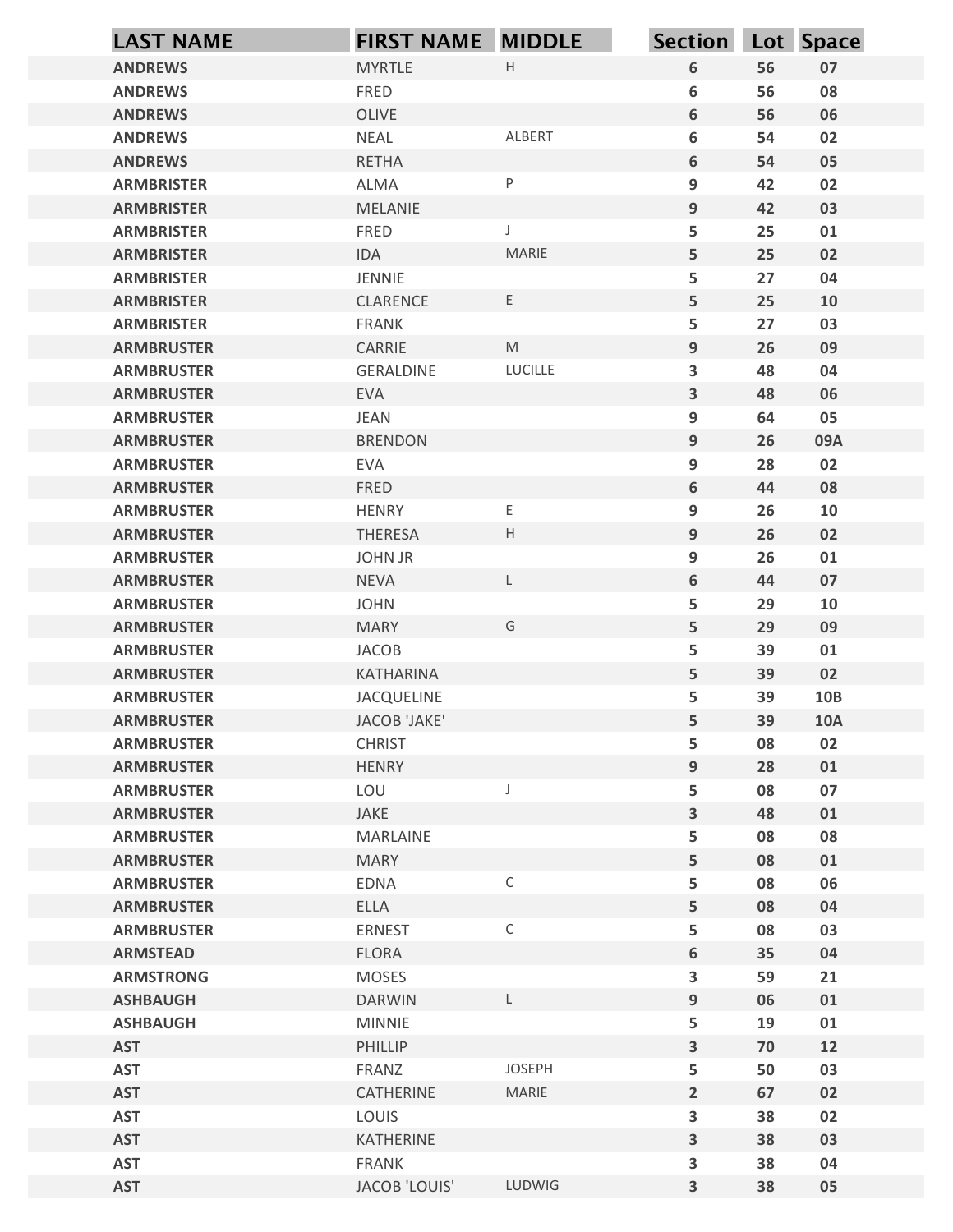| MINNA "LOUISE"<br>LOUISA<br>3<br>38<br>06<br><b>AST</b><br><b>JACOB</b><br>$\mathbf{3}$<br>38<br>01<br><b>AST</b><br>$\overline{\mathbf{3}}$<br>48<br><b>AST</b><br>JACOB 'JAKE'<br>08<br>$\mathbf{3}$<br>48<br><b>AST</b><br>MAGGIE (MRS)<br>05<br><b>AST (AUST)</b><br>$\overline{2}$<br>$\mathsf{A}$<br>67<br>08<br>WILLIAM<br><b>B MAUDE?</b><br>$2^{\circ}$<br>16<br><b>ATWOOD</b><br>CORA<br>$07\,$<br>$\overline{2}$<br><b>ATWOOD</b><br>16<br>08<br><b>FRANK</b><br>HASKELL<br>$\overline{2}$<br>08<br><b>AUGUSTINE</b><br>CHAS<br>06<br>$\overline{\mathbf{3}}$<br>52<br><b>AUST</b><br><b>EMMA</b><br>$\mathsf J$<br>07<br><b>JEAN</b><br>$\overline{2}$<br>67<br>09<br><b>AUST</b><br>SYLVIA<br>ERNEST<br>$\mathbf{2}$<br><b>OSCAR</b><br>67<br>07<br><b>AUST</b><br>HENRY<br>$\overline{2}$<br>67<br><b>AUST</b><br><b>JOSEPH</b><br>05A<br>$\overline{2}$<br>VERA<br>67<br><b>AUST</b><br>05B<br>$\overline{\mathbf{3}}$<br>52<br><b>AUST</b><br>ADAM<br>08<br>CHARLES A<br>$\mathbf{3}$<br><b>AUST</b><br>RICHARD<br>52<br>06<br>$\overline{7}$<br>39<br><b>AUST</b><br>CLARA<br>05<br>39<br><b>AUST</b><br>EDGAR<br>$\overline{7}$<br>04<br><b>AUST (AST)</b><br>67<br><b>JOSEPH</b><br>$2\overline{ }$<br>03<br>MOLLY<br>$\overline{2}$<br>21<br><b>AUST GLASS</b><br>${\bf 01}$<br>$2\overline{ }$<br>67<br><b>AUST-KERR</b><br>CARRIE<br>04<br>ROSE<br>5<br>70<br>02<br><b>BACKSTROM</b><br>CLAUDETTE<br><b>JOSEPH</b><br>5<br><b>BACKSTROM</b><br><b>HARRY</b><br>70<br>01<br>$\mathbf{3}$<br>77<br>03<br><b>BACON</b><br>CHAS (K OF L)<br>MARIE<br>$\mathbf{3}$<br>52<br>01<br><b>BADER</b><br>HILDUR<br>JOE<br>T<br>$\overline{\mathbf{3}}$<br>36<br>06A<br><b>BAGOT</b><br><b>MYRTLE</b><br>$\boldsymbol{6}$<br><b>BAILEY</b><br>LORENA<br>08<br>06<br>${\sf M}$<br><b>BAILEY</b><br>JAMES<br>6<br>09<br>01A<br><b>CATHERINE 'KATE'</b><br>6<br><b>BAILEY</b><br>09<br>01B<br>$\sf S$<br>05<br><b>BAKER</b><br>5<br>61<br>HELEN<br>5<br><b>BALCOMBE</b><br>ALICE<br>69<br>$04 - 7$<br>K<br><b>JACK SR</b><br>5<br>69<br>$04 - 7$<br><b>BALCOMBE</b><br>9<br>58<br><b>BALL</b><br>HAROLDEAN<br>D<br>03B<br><b>BALL</b><br>AGNES<br>$\overline{7}$<br>10<br>09<br>MAUDE<br>WALLACE<br><b>BALL</b><br><b>JOHN</b><br>$\overline{7}$<br>10<br>10<br><b>BALL</b><br>${\sf W}$<br>9<br>58<br>03A<br>JACK SR.<br>$\mathbf{3}$<br><b>BALLINGER</b><br>LUTHER<br>$\mathsf{J}$<br>70<br>36<br>$\boldsymbol{6}$<br>27<br>06<br><b>BARLOW</b><br>MABELL<br>MAY<br><b>BARNHART</b><br>CATHERINE 'DEE D<br>$\mathbf{1}$<br>24<br>03<br>5<br><b>BARTELL</b><br>69<br>02<br>ETHEL (MRS)<br>5 <sup>1</sup><br><b>BARTELL</b><br><b>HARRY</b><br>A<br>69<br>01<br><b>OTTO</b><br>$\overline{2}$<br>20<br><b>BARTELLS</b><br>${\bf 01}$<br><b>BASCOM</b><br>JENNIE<br>3 <sup>1</sup><br>26<br>08<br>$\mathbf{3}$<br>26<br>02<br><b>BASCOM</b><br>CALVIN<br>ELIZABETH<br>3<br>26<br>09<br><b>BASCOM</b><br><b>MARY</b><br>$\mathbf{3}$<br><b>BASCOM</b><br>JENNIE<br>26<br>04<br>$\overline{\mathbf{3}}$<br>LOU<br>26<br><b>BASCOM</b><br><b>JOSEPH</b><br>10<br>3<br>ARCHIE<br>26<br>06<br><b>BASCOM</b><br><b>BASCOM</b><br>WILLIAM<br>$\overline{\mathbf{3}}$<br>26<br>01<br>$\overline{\mathbf{3}}$<br>26<br>07<br><b>BASCOM</b><br>MABEL | <b>LAST NAME</b> | <b>FIRST NAME MIDDLE</b> | Section Lot Space |  |
|-------------------------------------------------------------------------------------------------------------------------------------------------------------------------------------------------------------------------------------------------------------------------------------------------------------------------------------------------------------------------------------------------------------------------------------------------------------------------------------------------------------------------------------------------------------------------------------------------------------------------------------------------------------------------------------------------------------------------------------------------------------------------------------------------------------------------------------------------------------------------------------------------------------------------------------------------------------------------------------------------------------------------------------------------------------------------------------------------------------------------------------------------------------------------------------------------------------------------------------------------------------------------------------------------------------------------------------------------------------------------------------------------------------------------------------------------------------------------------------------------------------------------------------------------------------------------------------------------------------------------------------------------------------------------------------------------------------------------------------------------------------------------------------------------------------------------------------------------------------------------------------------------------------------------------------------------------------------------------------------------------------------------------------------------------------------------------------------------------------------------------------------------------------------------------------------------------------------------------------------------------------------------------------------------------------------------------------------------------------------------------------------------------------------------------------------------------------------------------------------------------------------------------------------------------------------------------------------------------------------------------------------------------------------------------------------------------------------------------------------------------------------------------------------------------------------------------------------------------------------------------------------------------------------------------------------------------------------------------------------------------------------------------------------------------------------------------------------------------------------------------------------------------------------------------------------------------------------------------------------------|------------------|--------------------------|-------------------|--|
|                                                                                                                                                                                                                                                                                                                                                                                                                                                                                                                                                                                                                                                                                                                                                                                                                                                                                                                                                                                                                                                                                                                                                                                                                                                                                                                                                                                                                                                                                                                                                                                                                                                                                                                                                                                                                                                                                                                                                                                                                                                                                                                                                                                                                                                                                                                                                                                                                                                                                                                                                                                                                                                                                                                                                                                                                                                                                                                                                                                                                                                                                                                                                                                                                                                 |                  |                          |                   |  |
|                                                                                                                                                                                                                                                                                                                                                                                                                                                                                                                                                                                                                                                                                                                                                                                                                                                                                                                                                                                                                                                                                                                                                                                                                                                                                                                                                                                                                                                                                                                                                                                                                                                                                                                                                                                                                                                                                                                                                                                                                                                                                                                                                                                                                                                                                                                                                                                                                                                                                                                                                                                                                                                                                                                                                                                                                                                                                                                                                                                                                                                                                                                                                                                                                                                 |                  |                          |                   |  |
|                                                                                                                                                                                                                                                                                                                                                                                                                                                                                                                                                                                                                                                                                                                                                                                                                                                                                                                                                                                                                                                                                                                                                                                                                                                                                                                                                                                                                                                                                                                                                                                                                                                                                                                                                                                                                                                                                                                                                                                                                                                                                                                                                                                                                                                                                                                                                                                                                                                                                                                                                                                                                                                                                                                                                                                                                                                                                                                                                                                                                                                                                                                                                                                                                                                 |                  |                          |                   |  |
|                                                                                                                                                                                                                                                                                                                                                                                                                                                                                                                                                                                                                                                                                                                                                                                                                                                                                                                                                                                                                                                                                                                                                                                                                                                                                                                                                                                                                                                                                                                                                                                                                                                                                                                                                                                                                                                                                                                                                                                                                                                                                                                                                                                                                                                                                                                                                                                                                                                                                                                                                                                                                                                                                                                                                                                                                                                                                                                                                                                                                                                                                                                                                                                                                                                 |                  |                          |                   |  |
|                                                                                                                                                                                                                                                                                                                                                                                                                                                                                                                                                                                                                                                                                                                                                                                                                                                                                                                                                                                                                                                                                                                                                                                                                                                                                                                                                                                                                                                                                                                                                                                                                                                                                                                                                                                                                                                                                                                                                                                                                                                                                                                                                                                                                                                                                                                                                                                                                                                                                                                                                                                                                                                                                                                                                                                                                                                                                                                                                                                                                                                                                                                                                                                                                                                 |                  |                          |                   |  |
|                                                                                                                                                                                                                                                                                                                                                                                                                                                                                                                                                                                                                                                                                                                                                                                                                                                                                                                                                                                                                                                                                                                                                                                                                                                                                                                                                                                                                                                                                                                                                                                                                                                                                                                                                                                                                                                                                                                                                                                                                                                                                                                                                                                                                                                                                                                                                                                                                                                                                                                                                                                                                                                                                                                                                                                                                                                                                                                                                                                                                                                                                                                                                                                                                                                 |                  |                          |                   |  |
|                                                                                                                                                                                                                                                                                                                                                                                                                                                                                                                                                                                                                                                                                                                                                                                                                                                                                                                                                                                                                                                                                                                                                                                                                                                                                                                                                                                                                                                                                                                                                                                                                                                                                                                                                                                                                                                                                                                                                                                                                                                                                                                                                                                                                                                                                                                                                                                                                                                                                                                                                                                                                                                                                                                                                                                                                                                                                                                                                                                                                                                                                                                                                                                                                                                 |                  |                          |                   |  |
|                                                                                                                                                                                                                                                                                                                                                                                                                                                                                                                                                                                                                                                                                                                                                                                                                                                                                                                                                                                                                                                                                                                                                                                                                                                                                                                                                                                                                                                                                                                                                                                                                                                                                                                                                                                                                                                                                                                                                                                                                                                                                                                                                                                                                                                                                                                                                                                                                                                                                                                                                                                                                                                                                                                                                                                                                                                                                                                                                                                                                                                                                                                                                                                                                                                 |                  |                          |                   |  |
|                                                                                                                                                                                                                                                                                                                                                                                                                                                                                                                                                                                                                                                                                                                                                                                                                                                                                                                                                                                                                                                                                                                                                                                                                                                                                                                                                                                                                                                                                                                                                                                                                                                                                                                                                                                                                                                                                                                                                                                                                                                                                                                                                                                                                                                                                                                                                                                                                                                                                                                                                                                                                                                                                                                                                                                                                                                                                                                                                                                                                                                                                                                                                                                                                                                 |                  |                          |                   |  |
|                                                                                                                                                                                                                                                                                                                                                                                                                                                                                                                                                                                                                                                                                                                                                                                                                                                                                                                                                                                                                                                                                                                                                                                                                                                                                                                                                                                                                                                                                                                                                                                                                                                                                                                                                                                                                                                                                                                                                                                                                                                                                                                                                                                                                                                                                                                                                                                                                                                                                                                                                                                                                                                                                                                                                                                                                                                                                                                                                                                                                                                                                                                                                                                                                                                 |                  |                          |                   |  |
|                                                                                                                                                                                                                                                                                                                                                                                                                                                                                                                                                                                                                                                                                                                                                                                                                                                                                                                                                                                                                                                                                                                                                                                                                                                                                                                                                                                                                                                                                                                                                                                                                                                                                                                                                                                                                                                                                                                                                                                                                                                                                                                                                                                                                                                                                                                                                                                                                                                                                                                                                                                                                                                                                                                                                                                                                                                                                                                                                                                                                                                                                                                                                                                                                                                 |                  |                          |                   |  |
|                                                                                                                                                                                                                                                                                                                                                                                                                                                                                                                                                                                                                                                                                                                                                                                                                                                                                                                                                                                                                                                                                                                                                                                                                                                                                                                                                                                                                                                                                                                                                                                                                                                                                                                                                                                                                                                                                                                                                                                                                                                                                                                                                                                                                                                                                                                                                                                                                                                                                                                                                                                                                                                                                                                                                                                                                                                                                                                                                                                                                                                                                                                                                                                                                                                 |                  |                          |                   |  |
|                                                                                                                                                                                                                                                                                                                                                                                                                                                                                                                                                                                                                                                                                                                                                                                                                                                                                                                                                                                                                                                                                                                                                                                                                                                                                                                                                                                                                                                                                                                                                                                                                                                                                                                                                                                                                                                                                                                                                                                                                                                                                                                                                                                                                                                                                                                                                                                                                                                                                                                                                                                                                                                                                                                                                                                                                                                                                                                                                                                                                                                                                                                                                                                                                                                 |                  |                          |                   |  |
|                                                                                                                                                                                                                                                                                                                                                                                                                                                                                                                                                                                                                                                                                                                                                                                                                                                                                                                                                                                                                                                                                                                                                                                                                                                                                                                                                                                                                                                                                                                                                                                                                                                                                                                                                                                                                                                                                                                                                                                                                                                                                                                                                                                                                                                                                                                                                                                                                                                                                                                                                                                                                                                                                                                                                                                                                                                                                                                                                                                                                                                                                                                                                                                                                                                 |                  |                          |                   |  |
|                                                                                                                                                                                                                                                                                                                                                                                                                                                                                                                                                                                                                                                                                                                                                                                                                                                                                                                                                                                                                                                                                                                                                                                                                                                                                                                                                                                                                                                                                                                                                                                                                                                                                                                                                                                                                                                                                                                                                                                                                                                                                                                                                                                                                                                                                                                                                                                                                                                                                                                                                                                                                                                                                                                                                                                                                                                                                                                                                                                                                                                                                                                                                                                                                                                 |                  |                          |                   |  |
|                                                                                                                                                                                                                                                                                                                                                                                                                                                                                                                                                                                                                                                                                                                                                                                                                                                                                                                                                                                                                                                                                                                                                                                                                                                                                                                                                                                                                                                                                                                                                                                                                                                                                                                                                                                                                                                                                                                                                                                                                                                                                                                                                                                                                                                                                                                                                                                                                                                                                                                                                                                                                                                                                                                                                                                                                                                                                                                                                                                                                                                                                                                                                                                                                                                 |                  |                          |                   |  |
|                                                                                                                                                                                                                                                                                                                                                                                                                                                                                                                                                                                                                                                                                                                                                                                                                                                                                                                                                                                                                                                                                                                                                                                                                                                                                                                                                                                                                                                                                                                                                                                                                                                                                                                                                                                                                                                                                                                                                                                                                                                                                                                                                                                                                                                                                                                                                                                                                                                                                                                                                                                                                                                                                                                                                                                                                                                                                                                                                                                                                                                                                                                                                                                                                                                 |                  |                          |                   |  |
|                                                                                                                                                                                                                                                                                                                                                                                                                                                                                                                                                                                                                                                                                                                                                                                                                                                                                                                                                                                                                                                                                                                                                                                                                                                                                                                                                                                                                                                                                                                                                                                                                                                                                                                                                                                                                                                                                                                                                                                                                                                                                                                                                                                                                                                                                                                                                                                                                                                                                                                                                                                                                                                                                                                                                                                                                                                                                                                                                                                                                                                                                                                                                                                                                                                 |                  |                          |                   |  |
|                                                                                                                                                                                                                                                                                                                                                                                                                                                                                                                                                                                                                                                                                                                                                                                                                                                                                                                                                                                                                                                                                                                                                                                                                                                                                                                                                                                                                                                                                                                                                                                                                                                                                                                                                                                                                                                                                                                                                                                                                                                                                                                                                                                                                                                                                                                                                                                                                                                                                                                                                                                                                                                                                                                                                                                                                                                                                                                                                                                                                                                                                                                                                                                                                                                 |                  |                          |                   |  |
|                                                                                                                                                                                                                                                                                                                                                                                                                                                                                                                                                                                                                                                                                                                                                                                                                                                                                                                                                                                                                                                                                                                                                                                                                                                                                                                                                                                                                                                                                                                                                                                                                                                                                                                                                                                                                                                                                                                                                                                                                                                                                                                                                                                                                                                                                                                                                                                                                                                                                                                                                                                                                                                                                                                                                                                                                                                                                                                                                                                                                                                                                                                                                                                                                                                 |                  |                          |                   |  |
|                                                                                                                                                                                                                                                                                                                                                                                                                                                                                                                                                                                                                                                                                                                                                                                                                                                                                                                                                                                                                                                                                                                                                                                                                                                                                                                                                                                                                                                                                                                                                                                                                                                                                                                                                                                                                                                                                                                                                                                                                                                                                                                                                                                                                                                                                                                                                                                                                                                                                                                                                                                                                                                                                                                                                                                                                                                                                                                                                                                                                                                                                                                                                                                                                                                 |                  |                          |                   |  |
|                                                                                                                                                                                                                                                                                                                                                                                                                                                                                                                                                                                                                                                                                                                                                                                                                                                                                                                                                                                                                                                                                                                                                                                                                                                                                                                                                                                                                                                                                                                                                                                                                                                                                                                                                                                                                                                                                                                                                                                                                                                                                                                                                                                                                                                                                                                                                                                                                                                                                                                                                                                                                                                                                                                                                                                                                                                                                                                                                                                                                                                                                                                                                                                                                                                 |                  |                          |                   |  |
|                                                                                                                                                                                                                                                                                                                                                                                                                                                                                                                                                                                                                                                                                                                                                                                                                                                                                                                                                                                                                                                                                                                                                                                                                                                                                                                                                                                                                                                                                                                                                                                                                                                                                                                                                                                                                                                                                                                                                                                                                                                                                                                                                                                                                                                                                                                                                                                                                                                                                                                                                                                                                                                                                                                                                                                                                                                                                                                                                                                                                                                                                                                                                                                                                                                 |                  |                          |                   |  |
|                                                                                                                                                                                                                                                                                                                                                                                                                                                                                                                                                                                                                                                                                                                                                                                                                                                                                                                                                                                                                                                                                                                                                                                                                                                                                                                                                                                                                                                                                                                                                                                                                                                                                                                                                                                                                                                                                                                                                                                                                                                                                                                                                                                                                                                                                                                                                                                                                                                                                                                                                                                                                                                                                                                                                                                                                                                                                                                                                                                                                                                                                                                                                                                                                                                 |                  |                          |                   |  |
|                                                                                                                                                                                                                                                                                                                                                                                                                                                                                                                                                                                                                                                                                                                                                                                                                                                                                                                                                                                                                                                                                                                                                                                                                                                                                                                                                                                                                                                                                                                                                                                                                                                                                                                                                                                                                                                                                                                                                                                                                                                                                                                                                                                                                                                                                                                                                                                                                                                                                                                                                                                                                                                                                                                                                                                                                                                                                                                                                                                                                                                                                                                                                                                                                                                 |                  |                          |                   |  |
|                                                                                                                                                                                                                                                                                                                                                                                                                                                                                                                                                                                                                                                                                                                                                                                                                                                                                                                                                                                                                                                                                                                                                                                                                                                                                                                                                                                                                                                                                                                                                                                                                                                                                                                                                                                                                                                                                                                                                                                                                                                                                                                                                                                                                                                                                                                                                                                                                                                                                                                                                                                                                                                                                                                                                                                                                                                                                                                                                                                                                                                                                                                                                                                                                                                 |                  |                          |                   |  |
|                                                                                                                                                                                                                                                                                                                                                                                                                                                                                                                                                                                                                                                                                                                                                                                                                                                                                                                                                                                                                                                                                                                                                                                                                                                                                                                                                                                                                                                                                                                                                                                                                                                                                                                                                                                                                                                                                                                                                                                                                                                                                                                                                                                                                                                                                                                                                                                                                                                                                                                                                                                                                                                                                                                                                                                                                                                                                                                                                                                                                                                                                                                                                                                                                                                 |                  |                          |                   |  |
|                                                                                                                                                                                                                                                                                                                                                                                                                                                                                                                                                                                                                                                                                                                                                                                                                                                                                                                                                                                                                                                                                                                                                                                                                                                                                                                                                                                                                                                                                                                                                                                                                                                                                                                                                                                                                                                                                                                                                                                                                                                                                                                                                                                                                                                                                                                                                                                                                                                                                                                                                                                                                                                                                                                                                                                                                                                                                                                                                                                                                                                                                                                                                                                                                                                 |                  |                          |                   |  |
|                                                                                                                                                                                                                                                                                                                                                                                                                                                                                                                                                                                                                                                                                                                                                                                                                                                                                                                                                                                                                                                                                                                                                                                                                                                                                                                                                                                                                                                                                                                                                                                                                                                                                                                                                                                                                                                                                                                                                                                                                                                                                                                                                                                                                                                                                                                                                                                                                                                                                                                                                                                                                                                                                                                                                                                                                                                                                                                                                                                                                                                                                                                                                                                                                                                 |                  |                          |                   |  |
|                                                                                                                                                                                                                                                                                                                                                                                                                                                                                                                                                                                                                                                                                                                                                                                                                                                                                                                                                                                                                                                                                                                                                                                                                                                                                                                                                                                                                                                                                                                                                                                                                                                                                                                                                                                                                                                                                                                                                                                                                                                                                                                                                                                                                                                                                                                                                                                                                                                                                                                                                                                                                                                                                                                                                                                                                                                                                                                                                                                                                                                                                                                                                                                                                                                 |                  |                          |                   |  |
|                                                                                                                                                                                                                                                                                                                                                                                                                                                                                                                                                                                                                                                                                                                                                                                                                                                                                                                                                                                                                                                                                                                                                                                                                                                                                                                                                                                                                                                                                                                                                                                                                                                                                                                                                                                                                                                                                                                                                                                                                                                                                                                                                                                                                                                                                                                                                                                                                                                                                                                                                                                                                                                                                                                                                                                                                                                                                                                                                                                                                                                                                                                                                                                                                                                 |                  |                          |                   |  |
|                                                                                                                                                                                                                                                                                                                                                                                                                                                                                                                                                                                                                                                                                                                                                                                                                                                                                                                                                                                                                                                                                                                                                                                                                                                                                                                                                                                                                                                                                                                                                                                                                                                                                                                                                                                                                                                                                                                                                                                                                                                                                                                                                                                                                                                                                                                                                                                                                                                                                                                                                                                                                                                                                                                                                                                                                                                                                                                                                                                                                                                                                                                                                                                                                                                 |                  |                          |                   |  |
|                                                                                                                                                                                                                                                                                                                                                                                                                                                                                                                                                                                                                                                                                                                                                                                                                                                                                                                                                                                                                                                                                                                                                                                                                                                                                                                                                                                                                                                                                                                                                                                                                                                                                                                                                                                                                                                                                                                                                                                                                                                                                                                                                                                                                                                                                                                                                                                                                                                                                                                                                                                                                                                                                                                                                                                                                                                                                                                                                                                                                                                                                                                                                                                                                                                 |                  |                          |                   |  |
|                                                                                                                                                                                                                                                                                                                                                                                                                                                                                                                                                                                                                                                                                                                                                                                                                                                                                                                                                                                                                                                                                                                                                                                                                                                                                                                                                                                                                                                                                                                                                                                                                                                                                                                                                                                                                                                                                                                                                                                                                                                                                                                                                                                                                                                                                                                                                                                                                                                                                                                                                                                                                                                                                                                                                                                                                                                                                                                                                                                                                                                                                                                                                                                                                                                 |                  |                          |                   |  |
|                                                                                                                                                                                                                                                                                                                                                                                                                                                                                                                                                                                                                                                                                                                                                                                                                                                                                                                                                                                                                                                                                                                                                                                                                                                                                                                                                                                                                                                                                                                                                                                                                                                                                                                                                                                                                                                                                                                                                                                                                                                                                                                                                                                                                                                                                                                                                                                                                                                                                                                                                                                                                                                                                                                                                                                                                                                                                                                                                                                                                                                                                                                                                                                                                                                 |                  |                          |                   |  |
|                                                                                                                                                                                                                                                                                                                                                                                                                                                                                                                                                                                                                                                                                                                                                                                                                                                                                                                                                                                                                                                                                                                                                                                                                                                                                                                                                                                                                                                                                                                                                                                                                                                                                                                                                                                                                                                                                                                                                                                                                                                                                                                                                                                                                                                                                                                                                                                                                                                                                                                                                                                                                                                                                                                                                                                                                                                                                                                                                                                                                                                                                                                                                                                                                                                 |                  |                          |                   |  |
|                                                                                                                                                                                                                                                                                                                                                                                                                                                                                                                                                                                                                                                                                                                                                                                                                                                                                                                                                                                                                                                                                                                                                                                                                                                                                                                                                                                                                                                                                                                                                                                                                                                                                                                                                                                                                                                                                                                                                                                                                                                                                                                                                                                                                                                                                                                                                                                                                                                                                                                                                                                                                                                                                                                                                                                                                                                                                                                                                                                                                                                                                                                                                                                                                                                 |                  |                          |                   |  |
|                                                                                                                                                                                                                                                                                                                                                                                                                                                                                                                                                                                                                                                                                                                                                                                                                                                                                                                                                                                                                                                                                                                                                                                                                                                                                                                                                                                                                                                                                                                                                                                                                                                                                                                                                                                                                                                                                                                                                                                                                                                                                                                                                                                                                                                                                                                                                                                                                                                                                                                                                                                                                                                                                                                                                                                                                                                                                                                                                                                                                                                                                                                                                                                                                                                 |                  |                          |                   |  |
|                                                                                                                                                                                                                                                                                                                                                                                                                                                                                                                                                                                                                                                                                                                                                                                                                                                                                                                                                                                                                                                                                                                                                                                                                                                                                                                                                                                                                                                                                                                                                                                                                                                                                                                                                                                                                                                                                                                                                                                                                                                                                                                                                                                                                                                                                                                                                                                                                                                                                                                                                                                                                                                                                                                                                                                                                                                                                                                                                                                                                                                                                                                                                                                                                                                 |                  |                          |                   |  |
|                                                                                                                                                                                                                                                                                                                                                                                                                                                                                                                                                                                                                                                                                                                                                                                                                                                                                                                                                                                                                                                                                                                                                                                                                                                                                                                                                                                                                                                                                                                                                                                                                                                                                                                                                                                                                                                                                                                                                                                                                                                                                                                                                                                                                                                                                                                                                                                                                                                                                                                                                                                                                                                                                                                                                                                                                                                                                                                                                                                                                                                                                                                                                                                                                                                 |                  |                          |                   |  |
|                                                                                                                                                                                                                                                                                                                                                                                                                                                                                                                                                                                                                                                                                                                                                                                                                                                                                                                                                                                                                                                                                                                                                                                                                                                                                                                                                                                                                                                                                                                                                                                                                                                                                                                                                                                                                                                                                                                                                                                                                                                                                                                                                                                                                                                                                                                                                                                                                                                                                                                                                                                                                                                                                                                                                                                                                                                                                                                                                                                                                                                                                                                                                                                                                                                 |                  |                          |                   |  |
|                                                                                                                                                                                                                                                                                                                                                                                                                                                                                                                                                                                                                                                                                                                                                                                                                                                                                                                                                                                                                                                                                                                                                                                                                                                                                                                                                                                                                                                                                                                                                                                                                                                                                                                                                                                                                                                                                                                                                                                                                                                                                                                                                                                                                                                                                                                                                                                                                                                                                                                                                                                                                                                                                                                                                                                                                                                                                                                                                                                                                                                                                                                                                                                                                                                 |                  |                          |                   |  |
|                                                                                                                                                                                                                                                                                                                                                                                                                                                                                                                                                                                                                                                                                                                                                                                                                                                                                                                                                                                                                                                                                                                                                                                                                                                                                                                                                                                                                                                                                                                                                                                                                                                                                                                                                                                                                                                                                                                                                                                                                                                                                                                                                                                                                                                                                                                                                                                                                                                                                                                                                                                                                                                                                                                                                                                                                                                                                                                                                                                                                                                                                                                                                                                                                                                 |                  |                          |                   |  |
|                                                                                                                                                                                                                                                                                                                                                                                                                                                                                                                                                                                                                                                                                                                                                                                                                                                                                                                                                                                                                                                                                                                                                                                                                                                                                                                                                                                                                                                                                                                                                                                                                                                                                                                                                                                                                                                                                                                                                                                                                                                                                                                                                                                                                                                                                                                                                                                                                                                                                                                                                                                                                                                                                                                                                                                                                                                                                                                                                                                                                                                                                                                                                                                                                                                 |                  |                          |                   |  |
|                                                                                                                                                                                                                                                                                                                                                                                                                                                                                                                                                                                                                                                                                                                                                                                                                                                                                                                                                                                                                                                                                                                                                                                                                                                                                                                                                                                                                                                                                                                                                                                                                                                                                                                                                                                                                                                                                                                                                                                                                                                                                                                                                                                                                                                                                                                                                                                                                                                                                                                                                                                                                                                                                                                                                                                                                                                                                                                                                                                                                                                                                                                                                                                                                                                 |                  |                          |                   |  |
|                                                                                                                                                                                                                                                                                                                                                                                                                                                                                                                                                                                                                                                                                                                                                                                                                                                                                                                                                                                                                                                                                                                                                                                                                                                                                                                                                                                                                                                                                                                                                                                                                                                                                                                                                                                                                                                                                                                                                                                                                                                                                                                                                                                                                                                                                                                                                                                                                                                                                                                                                                                                                                                                                                                                                                                                                                                                                                                                                                                                                                                                                                                                                                                                                                                 |                  |                          |                   |  |
|                                                                                                                                                                                                                                                                                                                                                                                                                                                                                                                                                                                                                                                                                                                                                                                                                                                                                                                                                                                                                                                                                                                                                                                                                                                                                                                                                                                                                                                                                                                                                                                                                                                                                                                                                                                                                                                                                                                                                                                                                                                                                                                                                                                                                                                                                                                                                                                                                                                                                                                                                                                                                                                                                                                                                                                                                                                                                                                                                                                                                                                                                                                                                                                                                                                 |                  |                          |                   |  |
|                                                                                                                                                                                                                                                                                                                                                                                                                                                                                                                                                                                                                                                                                                                                                                                                                                                                                                                                                                                                                                                                                                                                                                                                                                                                                                                                                                                                                                                                                                                                                                                                                                                                                                                                                                                                                                                                                                                                                                                                                                                                                                                                                                                                                                                                                                                                                                                                                                                                                                                                                                                                                                                                                                                                                                                                                                                                                                                                                                                                                                                                                                                                                                                                                                                 |                  |                          |                   |  |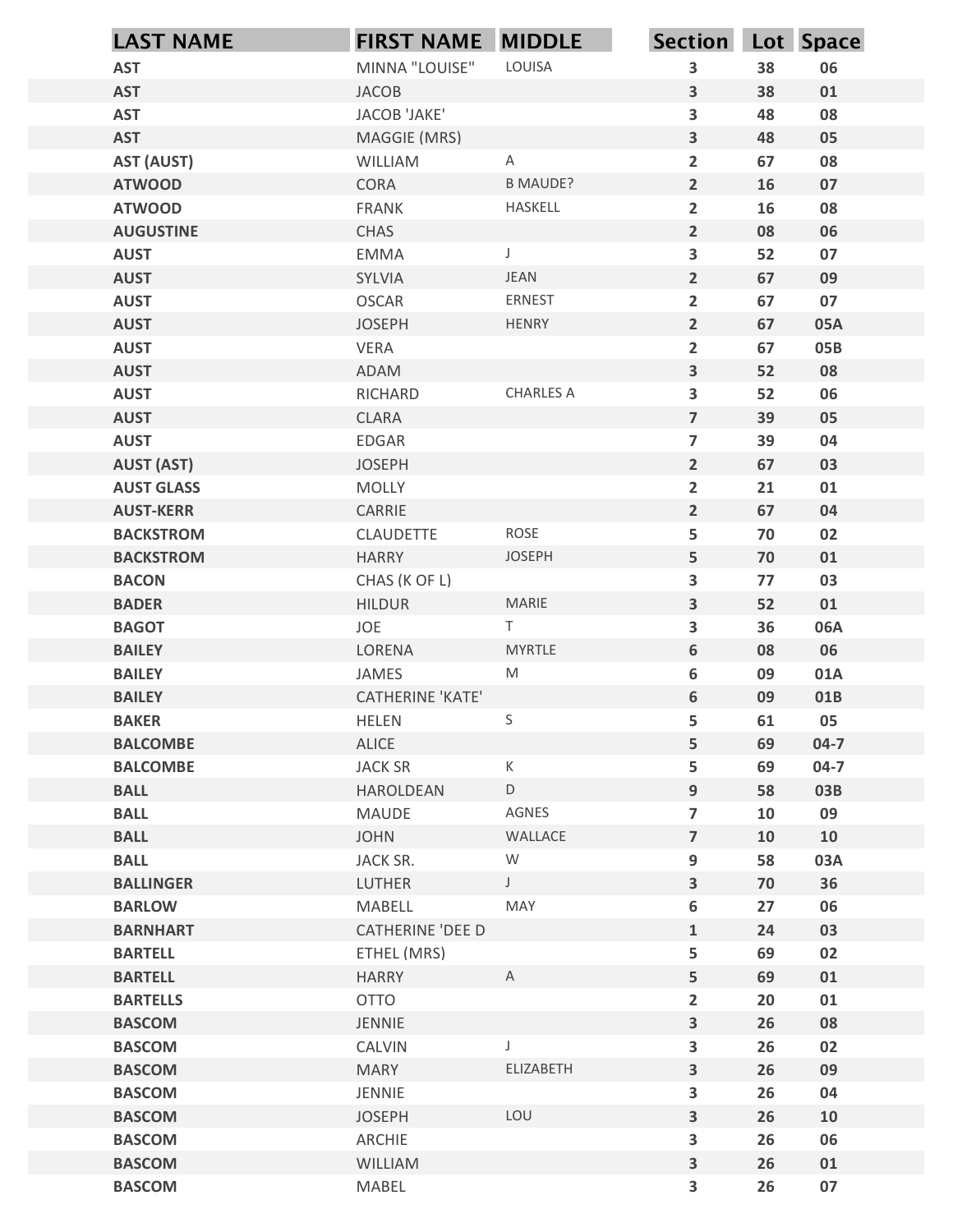|                                      | <b>FIRST NAME MIDDLE</b>    |                                                                                                            | Section Lot Space                                   |          |          |
|--------------------------------------|-----------------------------|------------------------------------------------------------------------------------------------------------|-----------------------------------------------------|----------|----------|
| <b>BATES</b>                         | <b>ROBERT</b>               | $\cup$                                                                                                     | $\overline{7}$                                      | 49       | 10       |
| <b>BATES</b>                         | CAREN                       | LOUISE                                                                                                     | $\overline{7}$                                      | 49       | 09       |
| <b>BAUER</b>                         | <b>FLORENCE</b>             | MARGARET                                                                                                   | $\overline{\mathbf{3}}$                             | 64       | 05       |
| <b>BAUER</b>                         | CARL                        | L.                                                                                                         | $\mathbf{3}$                                        | 64       | 05       |
| <b>BAUGHER</b>                       | ADA                         | <b>ROSEMOND</b>                                                                                            | $\overline{7}$                                      | 62       | 05       |
| <b>BAUGHER</b>                       | <b>HENRIETTA</b>            |                                                                                                            | $\overline{\mathbf{z}}$                             | 62       | 04       |
| <b>BAUGHER</b>                       | <b>CHARLES</b>              | A                                                                                                          | $\overline{7}$                                      | 62       | 03       |
| <b>BAUGHER</b><br><b>BAUGHER</b>     | MARGUERITA<br><b>ARTHUR</b> | L.<br>H                                                                                                    | $\overline{\mathbf{z}}$<br>$\overline{\phantom{a}}$ | 62<br>62 | 02<br>01 |
| <b>BAUGHER</b>                       | SON OF CALVIN               |                                                                                                            | $\overline{2}$                                      | 99       | 10       |
| <b>BAUGHER</b>                       | W II "BUDDY'                | CALVIN                                                                                                     | $\overline{2}$                                      | 99       | 05B      |
| <b>BAUGHER</b>                       | <b>WALTER III</b>           | CALVIN                                                                                                     | $\overline{2}$                                      | 99       | 05A      |
| <b>BAUGHER</b>                       | WALTER                      | $\mathsf{C}$                                                                                               | $\overline{2}$                                      | 99       | 02       |
| <b>BAUGHER</b>                       | <b>INFANT GIRL</b>          |                                                                                                            | $\overline{\mathbf{2}}$                             | 99       | 01       |
| <b>BAUGHER</b>                       | SUE                         |                                                                                                            | $\overline{2}$                                      | 99       | 04       |
| <b>BAUGHMAN</b>                      | GAIL                        |                                                                                                            | $\overline{7}$                                      | 04       | 01       |
| <b>BAUGHMAN</b>                      | ELLA                        | $\mathsf{M}% _{T}=\mathsf{M}_{T}\!\left( a,b\right) ,\ \mathsf{M}_{T}=\mathsf{M}_{T}\!\left( a,b\right) ,$ | $\overline{7}$                                      | 04       | 09       |
| <b>BAUGHMAN</b>                      | ALBERT                      | $\mathsf{C}$                                                                                               | $\overline{7}$<br>$\overline{7}$                    | 04       | 08       |
| <b>BAUGHMAN</b><br><b>BAUGHMAN</b>   | GRACE<br>GEORGE             | M<br>B                                                                                                     | $\overline{7}$                                      | 04<br>04 | 07<br>03 |
| <b>BAUGHMAN</b>                      | IDA                         | N                                                                                                          | $\overline{2}$                                      | 89       | 02       |
| <b>BAUGHMAN</b>                      | WILLIAM                     | B                                                                                                          | $\overline{2}$                                      | 89       | 01       |
| <b>BAUGHMAN</b>                      | ELIZA                       | $\perp$                                                                                                    | $\overline{7}$                                      | 04       | 04       |
| <b>BAUMANN</b>                       | STEVEN                      |                                                                                                            | $\overline{2}$                                      | 78       | 01       |
| <b>BAUMANN HERMAN</b>                | <b>MARY</b>                 |                                                                                                            | $\overline{2}$                                      | 78       | 02       |
| <b>BAYLES</b>                        | ALTHEA                      | JENNIE                                                                                                     | $\overline{\mathbf{r}}$                             | 01       | 06       |
| <b>BAYLES</b>                        | WILLIAM                     | FREEMONT                                                                                                   | $\overline{4}$                                      | 01       | 07       |
| <b>BEACH</b>                         | <b>BEATRICE</b>             | F.                                                                                                         | $\overline{\mathbf{4}}$                             | 11       | 05       |
| <b>BEACH</b>                         | EDNA                        |                                                                                                            | 5                                                   | 67       | 02       |
| <b>BEACH</b>                         | EMMA                        | JEANNETTE<br>PHILLIP                                                                                       | 5                                                   | 67       | 05       |
| <b>BEACH</b><br><b>BEACH</b>         | <b>CLAUDE</b><br>WALTER     | JOHN                                                                                                       | 5<br>5                                              | 67<br>67 | 03<br>04 |
| <b>BEACH</b>                         | ANDREW                      |                                                                                                            | $\overline{4}$                                      | 11       | 03       |
| <b>BEACH</b>                         | MAY                         |                                                                                                            | 4                                                   | 11       | 04       |
| <b>BEACH</b>                         | EVERETT                     | $\mathsf D$                                                                                                | $\mathbf{3}$                                        | 25       | 04       |
| <b>BEACH</b>                         | <b>MARTHA 'MATTIE'</b>      |                                                                                                            | $\mathbf{3}$                                        | 25       | 03       |
| <b>BEACH</b>                         | EVERETTE                    | LEROY                                                                                                      | $\mathbf{3}$                                        | 25       | 05       |
| <b>BEAN</b>                          | <b>MILTON</b>               | PHILLIP                                                                                                    | $\mathbf{3}$                                        | 92       | 28       |
| <b>BEARD</b>                         | <b>NANCY</b>                | LADONNA                                                                                                    | 5                                                   | 21       | 06       |
| <b>BEARD</b>                         | <b>NANCY</b>                | SUE                                                                                                        | 5                                                   | 21       | 07       |
| <b>BECKNER</b>                       | PAMELIA (MRS)               | JANE                                                                                                       | $\overline{7}$                                      | 49       | 05       |
| <b>BECKSTROM</b><br><b>BECKSTROM</b> | CARRIE<br>HAROLD            |                                                                                                            | 6<br>$\boldsymbol{6}$                               | 14<br>14 | 02<br>01 |
| <b>BEFORT</b>                        | ERNESTINE                   |                                                                                                            | 9                                                   | 51       | 02       |
| <b>BEFORT</b>                        | ROBERT 'BOB'                | LEE                                                                                                        | 9                                                   | 51       | 01       |
| <b>BEGGS</b>                         | <b>JOHN</b>                 | $\mathsf{L}$                                                                                               | 5                                                   | 21       | 10       |
| <b>BEGGS</b>                         | <b>MARY</b>                 | JEAN                                                                                                       | 6                                                   | 29       | 04       |
| <b>BEGGS</b>                         | EMMA                        | LEE                                                                                                        | 5                                                   | 21       | 09       |
| <b>BEISNER</b>                       | KELLY                       | $\vee$                                                                                                     | $\boldsymbol{6}$                                    | 64       | 07A      |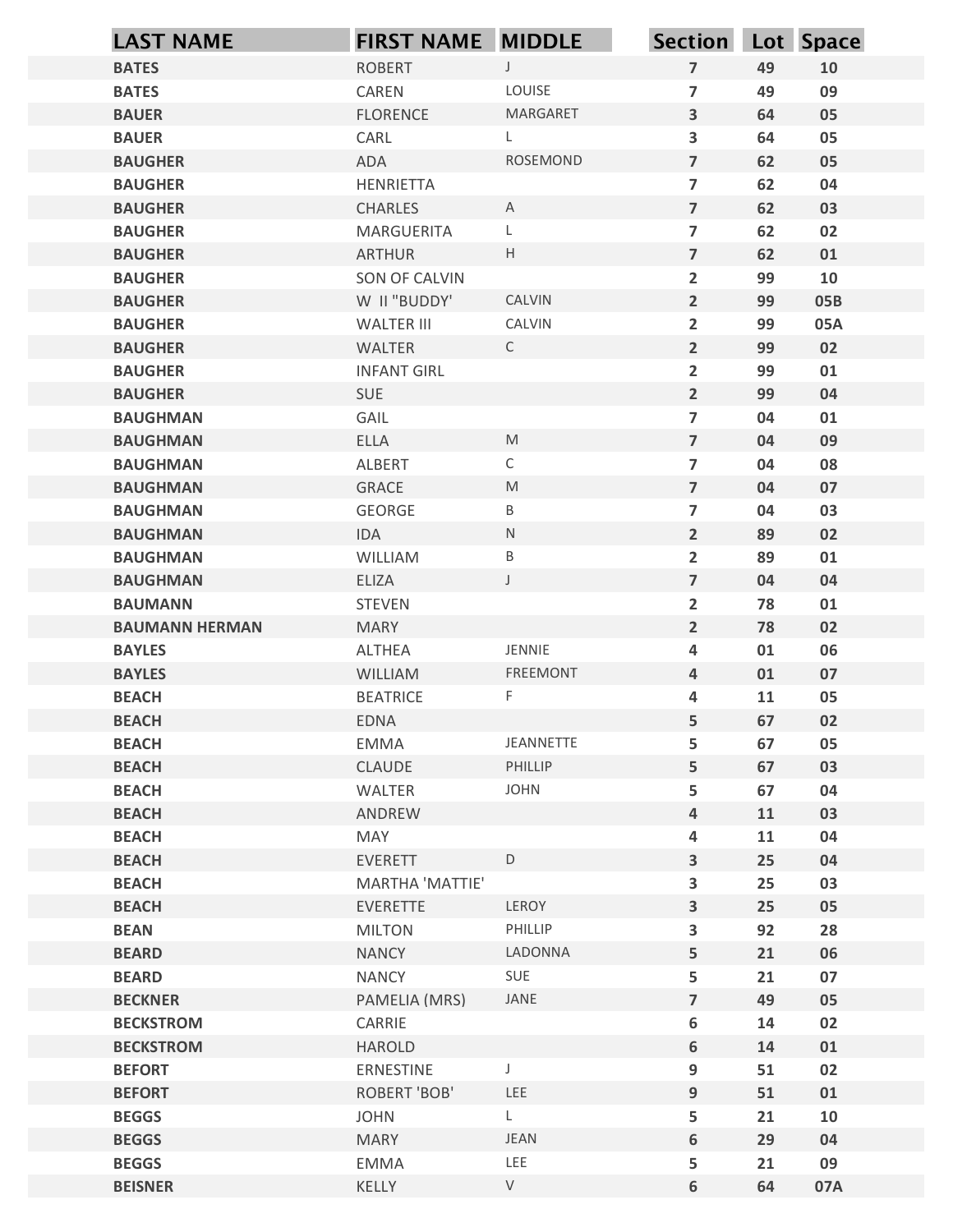|                                  | <b>LAST NAME</b>       | <b>FIRST NAME MIDDLE</b> |              | Section Lot Space                |          |          |
|----------------------------------|------------------------|--------------------------|--------------|----------------------------------|----------|----------|
| <b>BELL</b>                      |                        | <b>INFANT OF CAROL</b>   |              | 5                                | 58       | 10       |
| <b>BELL</b>                      |                        | PITT (MAJOR)             | L            | 5                                | 58       | 02       |
| <b>BENEDICT</b>                  | <b>JEAN</b>            |                          | ${\sf M}$    | 9                                | 23       | 02       |
| <b>BENEDICT</b>                  | <b>RUSSELL</b>         |                          | $\mathsf{L}$ | $9\,$                            | 23       | 01       |
| <b>BENTLEY</b>                   | <b>RONALD</b>          |                          | $\mathsf S$  | $\overline{\mathbf{3}}$          | 60       | 09       |
| <b>BERLS</b><br><b>BERRY</b>     | <b>GERALD</b>          | VIOLA (MRS)              | E            | $9\,$<br>$\mathbf{1}$            | 66<br>22 | 07<br>04 |
| <b>BERRY</b>                     | <b>JOSEPH</b>          |                          | $\mathsf{J}$ | $\mathbf{1}$                     | 22       | 05       |
| <b>BEST</b>                      | FRED                   |                          | $\mathsf J$  | $\overline{2}$                   | 31       | 02       |
| <b>BEVERLY</b>                   | <b>REBECCA</b>         |                          | $\mathsf{J}$ | $\overline{7}$                   | 26       | 03       |
| <b>BEVERLY</b>                   | <b>HARRY</b>           |                          |              | $\overline{7}$                   | 26       | 08       |
| <b>BEVERLY</b>                   | <b>DANIEL</b>          |                          | $\mathsf{C}$ | $\overline{7}$                   | 26       | 04       |
| <b>BEVERLY</b>                   | <b>FRANK</b>           |                          | LEWIS        | $\overline{2}$                   | 71       | 10       |
| <b>BEVERLY</b>                   | GRACE                  |                          |              | $\overline{2}$                   | 71       | 09       |
| <b>BEVERLY</b>                   | GEORGE                 |                          |              | $\overline{\mathbf{z}}$          | 26       | 05       |
| <b>BEVERLY</b><br><b>BEVERLY</b> | GEORGE<br>CARRIE       |                          | L            | $\overline{7}$<br>$\overline{2}$ | 26<br>65 | 02<br>07 |
| <b>BEVERLY</b>                   | SAMUEL                 |                          | L            | $\overline{2}$                   | 65       | 06       |
| <b>BEVERLY</b>                   | JOHN                   |                          | A            | $\overline{7}$                   | 26       | 01       |
| <b>BEX</b>                       | VELMA                  |                          | $\circ$      | 5                                | 31       | 06       |
| <b>BIELER</b>                    | KENNETH                |                          | L            | $\overline{2}$                   | 02       | 08       |
| <b>BIELER</b>                    | <b>DORIS</b>           |                          | D            | $\overline{2}$                   | 02       | 06       |
| <b>BIELER</b>                    | <b>BURGESS</b>         |                          |              | $\overline{2}$                   | 02       | 07       |
| <b>BISBEY</b>                    | <b>BERTHA</b>          |                          | ANN          | 5                                | 69       | 03       |
| <b>BISHOP</b>                    | MARY                   |                          | E.           | $\overline{\mathbf{z}}$          | 23       | 05       |
| <b>BLAIR</b><br><b>BLAIR</b>     | EVERETT<br>NELLIE      |                          | R<br>WILLETT | $2^{\circ}$                      | 18<br>18 | 02       |
| <b>BLAKESLEY</b>                 | $\circ$                |                          | $\mathsf D$  | $\overline{2}$<br>$\mathbf{3}$   | 92       | 01<br>25 |
| <b>BLENDER</b>                   | <b>JOHN</b>            |                          | MUELLER      | $\overline{2}$                   | 32       | 06       |
| <b>BLENDER</b>                   | <b>JOHN</b>            |                          | ALBERT       | $\overline{2}$                   | 32       | 09       |
| <b>BLENDER</b>                   | ELIZABETH              |                          |              | $\overline{2}$                   | 32       | 07       |
| <b>BLENDER</b>                   | MARGARET               |                          |              | $\overline{2}$                   | 32       | 10       |
| <b>BODEN</b>                     | ANDREW                 |                          |              | $\overline{\mathbf{z}}$          | 37       | 04       |
| <b>BODEN</b>                     |                        | KATHERINE (MRS.)         |              | $\overline{ }$                   | 37       | 05       |
| <b>BODLEY</b>                    | <b>HOLLIS</b>          |                          | L            | $\mathbf{3}$                     | 92       | 16       |
| <b>BOGUE</b>                     | <b>JOHN</b>            |                          | WAYNE        | 5                                | 01       | 06       |
| <b>BOGUE</b>                     | KATHLEEN               |                          | LOUISE       | 5                                | 01       | 07       |
| <b>BOLLIG</b><br><b>BOLLIG</b>   | <b>ANTON</b><br>FRIEDA |                          | A            | $\mathbf{3}$<br>5                | 60<br>29 | 06       |
| <b>BOLLMAN</b>                   | <b>MINNIE</b>          |                          | $\mathsf{A}$ | $\overline{7}$                   | 37       | 06<br>06 |
| <b>BOLLMAN</b>                   | GEORGE                 |                          |              | $\overline{\mathbf{z}}$          | 37       | 07       |
| <b>BONDY</b>                     | <b>JOHN</b>            |                          | $\mathsf J$  | $\overline{ }$                   | 15       | 10       |
| <b>BONDY</b>                     | <b>RUTH</b>            |                          | ${\sf M}$    | $\overline{7}$                   | 15       | 09       |
| <b>BOSCHOWITZKI</b>              | <b>FRANK</b>           |                          |              | $9\,$                            | 30       | 07       |
| <b>BOSCHOWITZKI</b>              |                        | REINHOLD 'REINY'         | $\mathsf{J}$ | $\boldsymbol{9}$                 | 12       | 05       |
| <b>BOSCHOWITZKI</b>              | <b>ROMA</b>            |                          | $\mathsf{I}$ | $9\,$                            | 30       | 06       |
| <b>BOSCHOWITZKI</b>              | MARGARET               |                          | $\mathsf C$  | 9                                | 12       | 04       |
| <b>BOSELY</b>                    | WILLIAM                |                          | R            | $\overline{\mathbf{3}}$          | 59       | 17       |
| <b>BOSLEY</b>                    | <b>MARY</b>            |                          | <b>ANN</b>   | $\overline{\mathbf{3}}$          | 59       | 16       |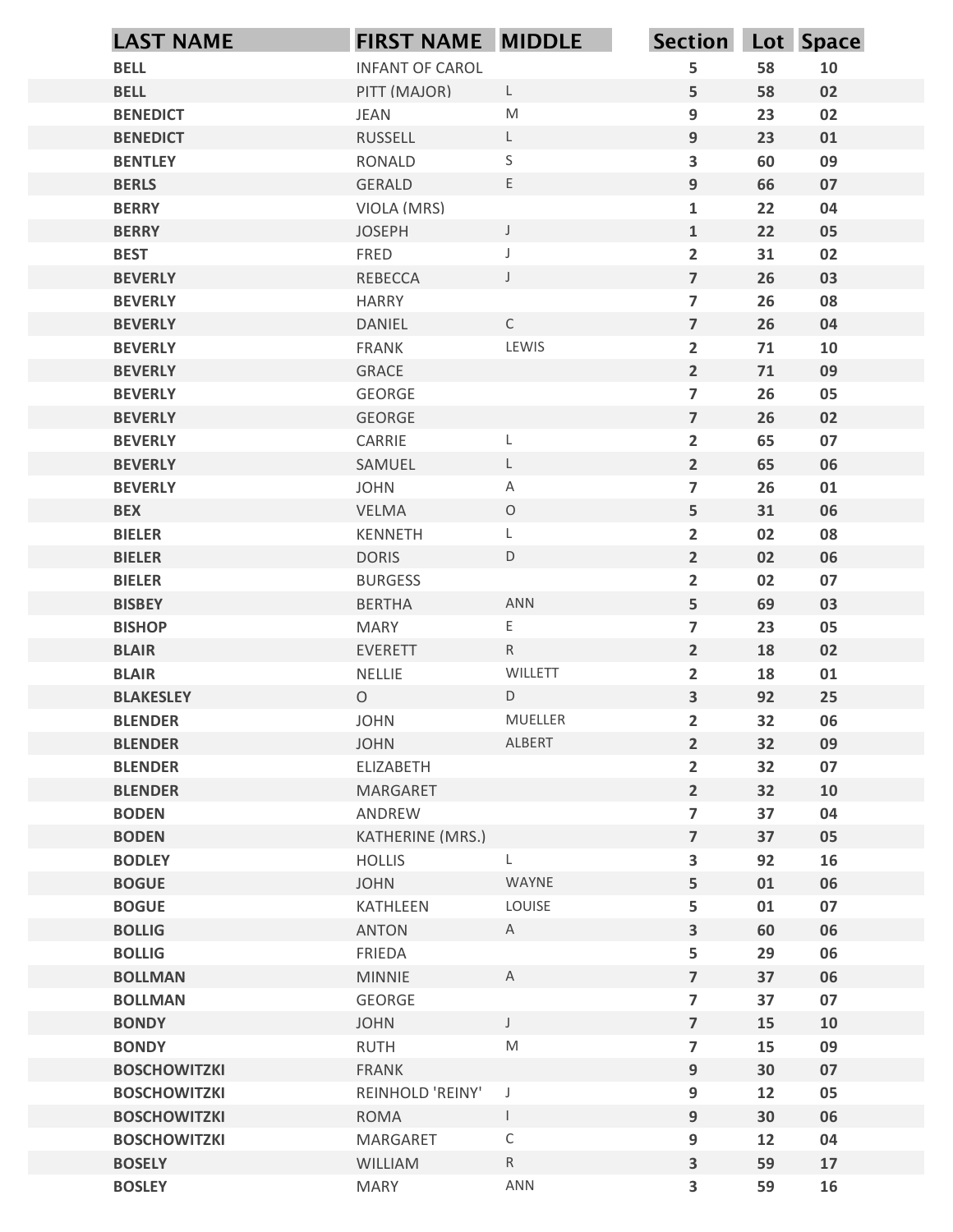| <b>LAST NAME</b>                   | <b>FIRST NAME MIDDLE</b>      |                                                                                                            | Section Lot Space                          |          |          |
|------------------------------------|-------------------------------|------------------------------------------------------------------------------------------------------------|--------------------------------------------|----------|----------|
| <b>BOWEN</b>                       | ELIZABETH                     | JENNIE                                                                                                     | 5                                          | 22       | 05       |
| <b>BOWEN</b>                       | JAMES                         | K                                                                                                          | 5                                          | 22       | 01       |
| <b>BOWEN</b>                       | WILLIAM                       | E                                                                                                          | 5                                          | 22       | 04       |
| <b>BOWER</b>                       | <b>THOMAS</b>                 | $\sf P$                                                                                                    | 6                                          | 58       | 04       |
| <b>BOWMAN</b>                      | F                             | $\mathsf E$                                                                                                | $\overline{\mathbf{3}}$                    | 46       | 03       |
| <b>BOWMAN</b>                      | <b>MARY</b>                   |                                                                                                            | 3                                          | 46       | 02       |
| <b>BOYD</b><br><b>BRACK</b>        | $\mathsf{J}$<br><b>BERTHA</b> | T                                                                                                          | $\overline{\mathbf{3}}$<br>9               | 92<br>55 | 12<br>04 |
| <b>BRACK</b>                       | DANIEL                        |                                                                                                            | 5                                          | 59       | 05       |
| <b>BRACK</b>                       | MARGARET                      | A                                                                                                          | 9                                          | 56       | 05B      |
| <b>BRACK</b>                       | <b>ISAAC</b>                  |                                                                                                            | 9                                          | 55       | 05       |
| <b>BRACK</b>                       | <b>MORRIS</b>                 |                                                                                                            | 9                                          | 56       | 05A      |
| <b>BRADBURY</b>                    | <b>MAXINE</b>                 | $\mathsf{M}% _{T}=\mathsf{M}_{T}\!\left( a,b\right) ,\ \mathsf{M}_{T}=\mathsf{M}_{T}\!\left( a,b\right) ,$ | 6                                          | 22       | 04       |
| <b>BRADBURY</b>                    | DONALD (SR)                   |                                                                                                            | 6                                          | 22       | 03       |
| <b>BRADSHAW</b>                    | ROBERT                        | WALTER                                                                                                     | $\mathbf{3}$                               | 84       | 01       |
| <b>BRAMBLETT</b>                   | CALVIN                        | THORTON                                                                                                    | $\overline{2}$                             | 70       | 04       |
| <b>BRAMBLETT</b><br><b>BRANT</b>   | MAUD€<br>JESSIE               | ELIZABETH<br>MAY                                                                                           | $\overline{2}$                             | 70<br>09 | 03<br>06 |
| <b>BRANT</b>                       | <b>MARY</b>                   |                                                                                                            | $\overline{2}$<br>$2^{\circ}$              | 09       | 09       |
| <b>BRANT</b>                       | ELMER                         | L.                                                                                                         | $\overline{2}$                             | 09       | 08       |
| <b>BRANT</b>                       | <b>JOHN</b>                   |                                                                                                            | $2\overline{ }$                            | 09       | 05       |
| <b>BRANT</b>                       | JESSIE 'MRS.ELMER             |                                                                                                            | $\overline{2}$                             | 09       | 07       |
| <b>BRASHEAR</b>                    | TRUMAN                        | $\mathsf{L}$                                                                                               | 9                                          | 04       | 01       |
| <b>BRASHEAR</b>                    | ADA                           | HELEN                                                                                                      | 9                                          | 04       | 02       |
| <b>BRAY</b>                        | GEORGE                        | E                                                                                                          | $\mathbf{1}$                               | 12       | 06A      |
| <b>BRAY</b>                        | <b>DOROTHY</b>                | J                                                                                                          | $\mathbf{1}$                               | 12       | 06B      |
| <b>BRECHT</b>                      | CHARLES                       |                                                                                                            | $\overline{\mathbf{3}}$                    | 64       | 08       |
| <b>BRECHT</b><br><b>BRENNECKE</b>  | PAULINE<br><b>BUELAH</b>      | ${\sf N}$                                                                                                  | $\overline{\mathbf{3}}$<br>$2\overline{ }$ | 64<br>62 | 08<br>06 |
| <b>BREWER</b>                      | JENEVA                        | $\mathsf J$                                                                                                | $\overline{7}$                             | 41       | 10       |
| <b>BREWER</b>                      | HAZEL                         |                                                                                                            | $\overline{7}$                             | 41       | 07       |
| <b>BREYMAN</b>                     | GEORGE                        | G                                                                                                          | $\overline{\mathbf{3}}$                    | 21       | 03       |
| <b>BREYMAN</b>                     | WILLIAM                       |                                                                                                            | $\overline{\mathbf{3}}$                    | 21       | 01       |
| <b>BREYMAN</b>                     | ZERELDA                       | JANE                                                                                                       | 3                                          | 21       | 02       |
| <b>BRIGHTMAN</b>                   | <b>JOHN</b>                   |                                                                                                            | $\overline{7}$                             | 42       | 02       |
| <b>BRIGHTMAN</b>                   | CLARENCE                      |                                                                                                            | $\overline{7}$                             | 42       | 10       |
| <b>BRIGHTMAN</b>                   | <b>JEROME</b>                 |                                                                                                            | $\overline{7}$                             | 42       | 04       |
| <b>BRIGHTMAN</b>                   | LOUISA                        |                                                                                                            | $\overline{7}$                             | 42       | 03       |
| <b>BROCK</b>                       | <b>JEFFREY</b>                | L.                                                                                                         | 5                                          | 10       | 10       |
| <b>BROLLER</b><br><b>BROOKHART</b> | MALE<br>DAN                   | W                                                                                                          | $\overline{\mathbf{3}}$<br>$\overline{7}$  | 75<br>12 | 12<br>10 |
| <b>BROOKHART</b>                   | GERTRUDE                      | M                                                                                                          | $\overline{7}$                             | 12       | 09       |
| <b>BROWN</b>                       | <b>JESS</b>                   | HUGH                                                                                                       | $\mathbf{1}$                               | 30       | 04       |
| <b>BROWN</b>                       | FORREST (DR. ART              |                                                                                                            | 6                                          | 29       | 09       |
| <b>BROWN</b>                       | HAZEL                         |                                                                                                            | 6                                          | 29       | 10       |
| <b>BROWN</b>                       | GRACE                         | LUETTA                                                                                                     | $\mathbf{1}$                               | $30\,$   | 05       |
| <b>BROWN</b>                       | <b>JEFFERSON</b>              | <b>DAVIS</b>                                                                                               | $\mathbf{1}$                               | $30$     | 02       |
| <b>BROWN</b>                       | ALFRED                        | MASON                                                                                                      | $\mathbf{1}$                               | 30       | 10       |
| <b>BROWN</b>                       | GEORGE                        | $\mathsf{E}^-$                                                                                             | $\mathbf{1}$                               | 30       | 01       |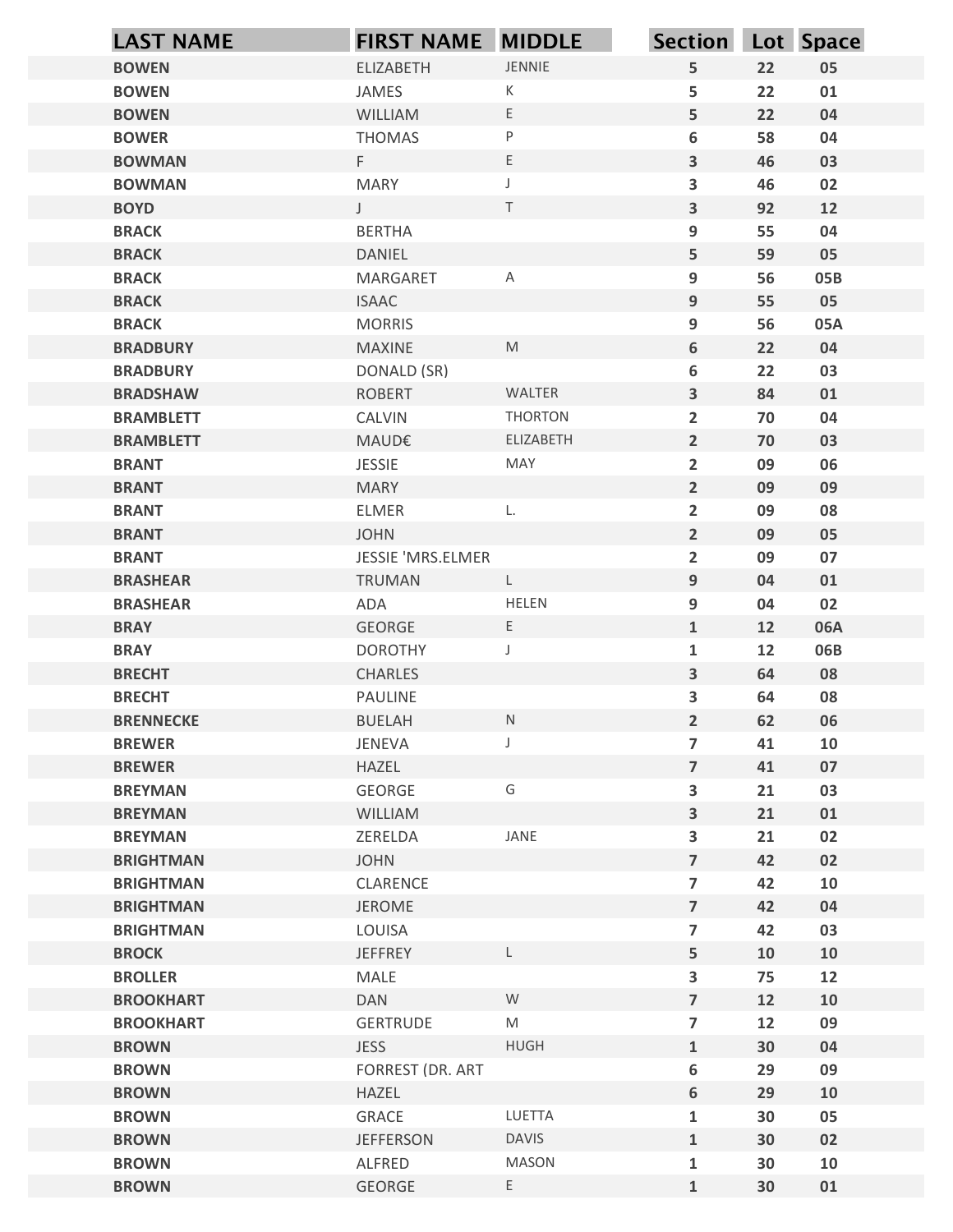| <b>LAST NAME</b>                   | <b>FIRST NAME MIDDLE</b> |                                                                                                            | Section Lot Space                         |          |          |
|------------------------------------|--------------------------|------------------------------------------------------------------------------------------------------------|-------------------------------------------|----------|----------|
| <b>BRUEGGEMAN</b>                  | <b>JOHN</b>              | <b>HENRY</b>                                                                                               | 5                                         | 16       | 04       |
| <b>BRUEGGEMAN</b>                  | LIZZIE (MRS)             | G                                                                                                          | 5                                         | 16       | 05       |
| <b>BRUNGARDT</b>                   | <b>MARJORIE</b>          | F                                                                                                          | $\mathbf{3}$                              | 53       | 06       |
| <b>BRUNGARDT</b>                   | <b>JACOB</b>             | M                                                                                                          | $\mathbf{3}$                              | 53       | 05A      |
| <b>BRYANT</b>                      | ALFRED                   | A                                                                                                          | 6                                         | 55       | 05       |
| <b>BUCHANAN</b><br><b>BUCHANAN</b> | <b>ETHA</b><br>CLARENCE  | $\mathsf{M}% _{T}=\mathsf{M}_{T}\!\left( a,b\right) ,\ \mathsf{M}_{T}=\mathsf{M}_{T}\!\left( a,b\right) ,$ | 6<br>6                                    | 20<br>20 | 01<br>04 |
| <b>BUCHANAN</b>                    | <b>ROSS</b>              |                                                                                                            | 6                                         | 20       | 03       |
| <b>BUCHANAN</b>                    | <b>BESSIE</b>            | B                                                                                                          | 6                                         | 20       | 02       |
| <b>BUCHANAN</b>                    | <b>ELIZABETH</b>         | <b>AGNES</b>                                                                                               | 6                                         | 20       | 05       |
| <b>BUCK</b>                        | <b>JOHN</b>              |                                                                                                            | $\overline{7}$                            | 44       | 10       |
| <b>BUCKMASTER</b>                  | <b>NORA</b>              |                                                                                                            | 5                                         | 60       | 06       |
| <b>BUEHRE</b>                      | E                        | W                                                                                                          | $\mathbf{3}$                              | 33       | 06A      |
| <b>BUNKER</b>                      | <b>GERALD</b>            | ${\sf R}$                                                                                                  | $\overline{7}$                            | 46       | 05       |
| <b>BUNKER</b>                      | ARLENE                   | KAY                                                                                                        | $\mathbf{1}$                              | 13       | 08       |
| <b>BUNKER</b><br><b>BUNKER</b>     | FREDA<br>WILLIAM         | $\sf B$<br><b>HENRY</b>                                                                                    | $\overline{7}$<br>$\overline{7}$          | 46<br>37 | 06<br>10 |
| <b>BUNKER</b>                      | <b>ROBERT</b>            | F                                                                                                          | $\overline{7}$                            | 46       | 07       |
| <b>BUNKER</b>                      | VERNENA                  | $\mathsf C$                                                                                                | $\overline{7}$                            | 37       | 09       |
| <b>BURBANK</b>                     | M (MRS.)                 | $\mathsf{C}$                                                                                               | $\overline{7}$                            | 19       | 05       |
| <b>BURBECK</b>                     | JAMES                    | ${\sf R}$                                                                                                  | 6                                         | 19       | 05       |
| <b>BURKE</b>                       | BABY                     |                                                                                                            | $\overline{7}$                            | 54       | 05       |
| <b>BURNHAM</b>                     | JAMES                    | $\mathsf D$                                                                                                | $\overline{2}$                            | 51       | 06       |
| <b>BURNS</b>                       | RALPH JR.                |                                                                                                            | 6                                         | 13       | 08       |
| <b>BURNS</b>                       | FRANK                    | E                                                                                                          | 6                                         | 13       | 10       |
| <b>BURNS</b>                       | <b>MARY</b>              | BELL                                                                                                       | 6                                         | 13       | 09       |
| <b>BUSCHORR</b>                    | SOPHIE                   | $\mathsf{J}$                                                                                               | $\mathbf{3}$                              | 59       | 14       |
| <b>BUTLER</b><br><b>BUTTS</b>      | MILLIE<br>LEWIS          | EDWIN                                                                                                      | $\overline{a}$<br>$\overline{\mathbf{z}}$ | 15<br>32 | 10<br>05 |
| <b>BYRNES</b>                      | JAS                      | H                                                                                                          | $\overline{7}$                            | 30       | 04       |
| <b>CAIN</b>                        | ALICE                    |                                                                                                            | $\overline{2}$                            | 34       | 06       |
| <b>CAIN</b>                        | <b>OSCAR</b>             | К                                                                                                          | $\overline{2}$                            | 34       | 07       |
| <b>CALDWELL</b>                    | <b>MARTHA</b>            | Ε                                                                                                          | $\mathbf{1}$                              | 21       | 03       |
| <b>CALLAHAN</b>                    | MARGARET                 |                                                                                                            | $\overline{7}$                            | 19       | 08       |
| <b>CAMPBELL</b>                    | <b>BONNIE</b>            |                                                                                                            | 9                                         | 39       | 04       |
| <b>CAMPBELL</b>                    | <b>ROSA</b>              |                                                                                                            | $\overline{\mathbf{z}}$                   | 43       | 07       |
| <b>CAMPBELL</b>                    | WILLIS                   | L                                                                                                          | $\overline{\mathbf{z}}$                   | 38       | 04       |
| <b>CAMPBELL</b>                    | MARIE                    | $\mathsf{J}$                                                                                               | $\overline{7}$                            | 38       | 05       |
| <b>CARLTON</b><br><b>CARLTON</b>   | ALBERT<br>JENNIE         | <b>THOMAS</b><br>MAY                                                                                       | $\overline{2}$                            | 49<br>49 | 05<br>04 |
| <b>CARNES</b>                      | <b>BEULUH</b>            | $\mathsf{M}% _{T}=\mathsf{M}_{T}\!\left( a,b\right) ,\ \mathsf{M}_{T}=\mathsf{M}_{T}\!\left( a,b\right) ,$ | $\overline{2}$<br>$\overline{\mathbf{3}}$ | 52       | 02       |
| <b>CARR</b>                        | <b>JOHN</b>              | $\mathsf{J}$                                                                                               | $\overline{7}$                            | 60       | $04 - 5$ |
| <b>CARR</b>                        | CORA                     |                                                                                                            | $\overline{\mathbf{z}}$                   | 60       | $03-4$   |
| <b>CARR (NELSON)</b>               | MARY 'BELLE'             |                                                                                                            | $\overline{7}$                            | 60       | 06       |
| <b>CARTER</b>                      | JAMES                    |                                                                                                            | $\overline{2}$                            | 68       | 07       |
| <b>CARTER</b>                      | ANNIE                    | ELIZABETH                                                                                                  | $\overline{2}$                            | 68       | 08       |
| <b>CARTER</b>                      | NANNIE                   | <b>STILES</b>                                                                                              | $\overline{2}$                            | 68       | 06       |
| <b>CASKEY</b>                      | WILLIAM                  | <b>ROBERT</b>                                                                                              | $\mathbf{1}$                              | 10       | 10       |
| <b>CASKEY</b>                      | JAMES                    | L                                                                                                          | $\mathbf 1$                               | 10       | 06       |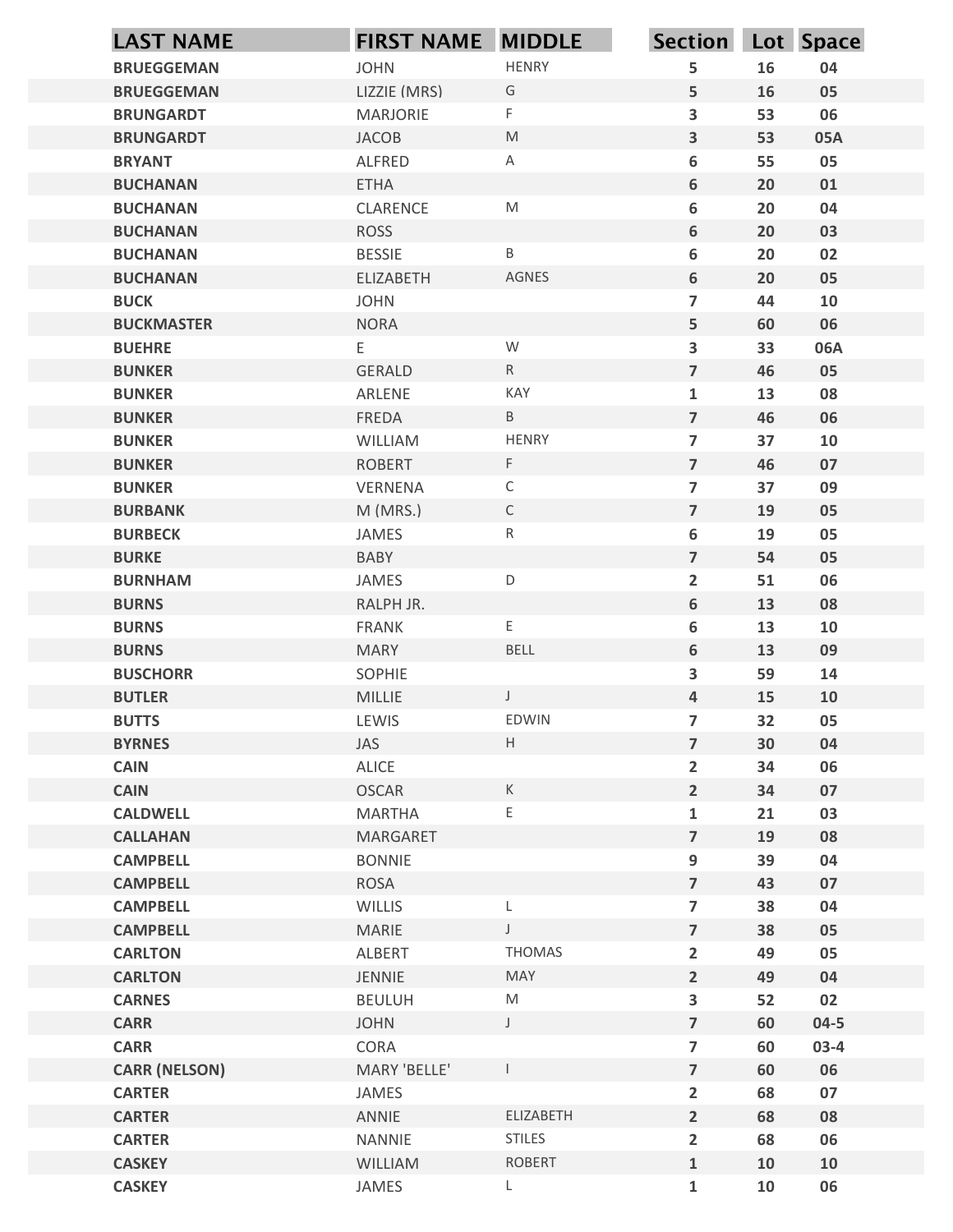|                                            | <b>FIRST NAME MIDDLE</b>      |                | Section Lot Space                |          |            |
|--------------------------------------------|-------------------------------|----------------|----------------------------------|----------|------------|
| <b>LAST NAME</b><br><b>CASKEY</b>          | MARGARET                      | $\mathsf{A}$   | $\mathbf{1}$                     | 10       | 03         |
| <b>CASKEY</b>                              | <b>FLORENCE</b>               |                | $\mathbf{1}$                     | 10       | 09         |
| <b>CASKEY</b>                              | WILLIAM                       | $\mathsf{E}$   | $\mathbf{1}$                     | 10       | 08         |
| <b>CASKEY</b>                              | <b>EDITH</b>                  | E              | $\mathbf{1}$                     | 10       | 07         |
| <b>CASKEY</b>                              | <b>BETTY</b>                  | ANN            | 9                                | 29       | 05         |
| <b>CASKEY</b>                              | CHILD OF W.D.                 |                | $\overline{\mathbf{3}}$          | 70       | 30         |
| <b>CASKEY</b>                              | WILLIAM                       | $\mathsf J$    | $\mathbf{1}$                     | 10       | 04         |
| <b>CERNEY</b>                              | <b>HAROLD</b>                 | GLENN          | $\overline{2}$                   | 84       | 05B        |
| <b>CERNEY</b>                              | <b>JOSEPH</b>                 |                | $\overline{2}$                   | 84       | 02         |
| <b>CERNEY</b>                              | <b>JOSEPHINE</b>              | $\mathsf K$    | $\overline{2}$                   | 84       | 03         |
| <b>CERNEY</b><br><b>CERNEY</b>             | LULA (MISS)<br><b>JOSEPH</b>  |                | $\overline{2}$<br>$\overline{2}$ | 84<br>84 | 04<br>01   |
| <b>CERNEY</b>                              | <b>CHARLES</b>                |                | $\overline{2}$                   | 84       | 05A        |
| <b>CHAKIR</b>                              | <b>FREDRICK</b>               |                | $\overline{2}$                   | 88       | 04         |
| <b>CHAKIR</b>                              | LOUISE                        |                | $\overline{2}$                   | 88       | 02         |
| <b>CHAKIR</b>                              | WILLIAM                       | A              | $\overline{2}$                   | 88       | 03         |
| <b>CHAKIR</b>                              | <b>INFANT</b>                 |                | $2^{\circ}$                      | 88       | ${\bf 01}$ |
| <b>CHAMBERLAIN</b>                         | $\mathsf{C}$                  | $\mathsf C$    | $\mathbf{3}$                     | 10       | 04         |
| <b>CHAMBERS</b>                            | IDA                           |                | $\mathbf{1}$                     | 27       | 04         |
| <b>CHAMBERS</b>                            | <b>CLIFFORD</b>               |                | $\mathbf{1}$                     | 27       | 05         |
| <b>CHAMBERS</b>                            | <b>HELEN</b>                  |                | $\overline{4}$                   | 35       | 07         |
| <b>CHAMBERS</b>                            | <b>JOHN</b>                   | $\mathsf C$    | 4                                | 35       | 08         |
| <b>CHAMBERS</b><br><b>CHAPMAN</b>          | <b>JOHN</b><br><b>THOMAS</b>  | W              | $\overline{4}$<br>$\overline{2}$ | 35<br>20 | 09<br>10   |
| <b>CHAPMAN</b>                             | <b>FRANCES</b>                | $\mathsf E$    | $2^{\circ}$                      | 19       | 07         |
| <b>CHAPMAN</b>                             | ANN (MRS. THOMA               |                | $\mathbf{1}$                     | 18       | 01         |
| <b>CHAPMAN</b>                             | WALTER (DR.)                  | E              | $2\overline{ }$                  | 19       | 08         |
| <b>CHAPMAN</b>                             | MATTIE                        |                | $\overline{2}$                   | 20       | 09         |
| <b>CHAPMAN</b>                             | GEORGE                        | ARTHUR         | $2^{\circ}$                      | 35       | 02         |
| <b>CHAPMAN</b>                             | ELIZABETH 'ELIZA'             |                | $\overline{2}$                   | 35       | 04         |
| <b>CHAPMAN</b>                             | <b>THOMAS</b>                 | W              | $2^{\circ}$                      | 35       | 05         |
| <b>CHAPMAN</b>                             | WALTER                        | E,             | $\overline{2}$                   | 19       | 10         |
| <b>CHAPMAN</b>                             | SADIE                         | $\mathsf{A}$   | $2^{\circ}$                      | 19       | 09         |
| <b>CHASE</b>                               | KATE                          | <b>TUCKER</b>  | $\mathbf{3}$                     | 56       | 04         |
| <b>CHRISTIANSEN</b>                        | <b>MYRTA</b><br><b>INFANT</b> |                | 6                                | 28       | 10         |
| <b>CHRISTIANSEN</b><br><b>CHRISTIANSEN</b> | <b>INFANT SON</b>             |                | 6<br>6                           | 28<br>28 | 06<br>05   |
| <b>CHRISTIANSEN</b>                        | GLORIA                        |                | 6                                | 28       | $05 - 6$   |
| <b>CHRISTIANSEN</b>                        | PETER                         |                | 6                                | 28       | 09         |
| <b>CHRISTIANSEN</b>                        | ALBERT                        |                | 6                                | 28       | 03         |
| <b>CHRISTIANSEN</b>                        | CHRISTINA                     | <b>MARY</b>    | 6                                | 28       | 02         |
| <b>CHRISTIANSEN</b>                        | <b>NEILS</b>                  | G              | 6                                | 28       | 01         |
| <b>CHRISTIANSEN</b>                        | WILLIAM                       | <b>NEIL</b>    | $\mathbf{1}$                     | 06       | 09         |
| <b>CHRISTOPHER</b>                         | CLARENCE                      | A              | 6                                | 09       | 04         |
| <b>CHRISTOPHER</b>                         | <b>NORMA</b>                  | MAE            | 6                                | 09       | 02A        |
| <b>CHRISTOPHER</b>                         | CAROLINA                      | LENA           | 6                                | 09       | 05A        |
| <b>CHRISTOPHER</b>                         | LILLIAN 'PICK'                |                | 6                                | 09       | 03         |
| <b>CHRISTOPHER</b>                         | ABRAHAM                       | L              | $\overline{7}$                   | 27       | 01         |
| <b>CHRISTOPHER</b>                         | LEROY 'CHRIS'                 | $\overline{A}$ | 6                                | 09       | 02B        |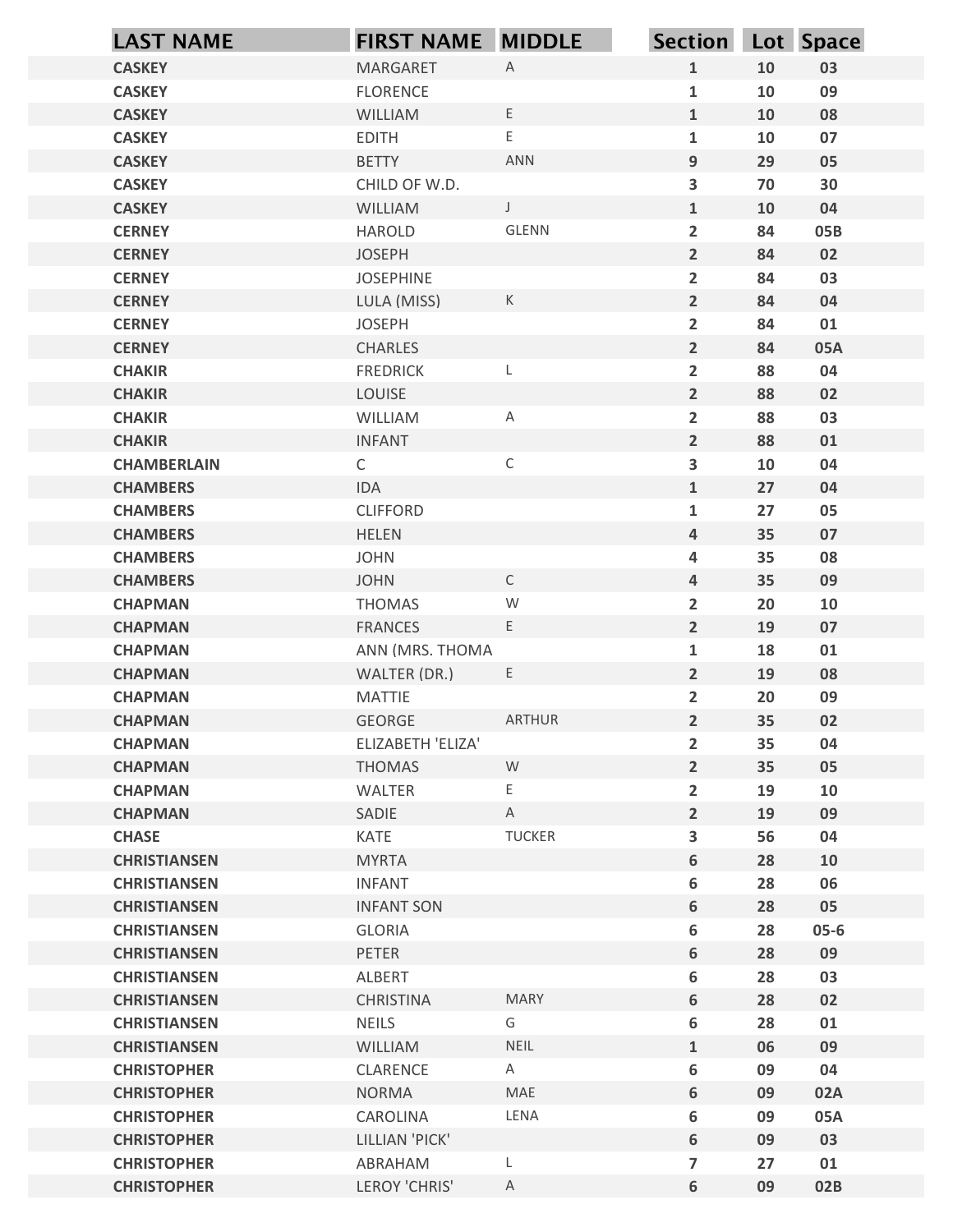| <b>LAST NAME</b>                   | <b>FIRST NAME MIDDLE</b>      |                                                                                                            | Section Lot Space                         |          |          |
|------------------------------------|-------------------------------|------------------------------------------------------------------------------------------------------------|-------------------------------------------|----------|----------|
| <b>CHRISTOPHER (HORTON)</b>        | <b>ROSA</b>                   | $\mathsf E$                                                                                                | $\overline{\mathbf{z}}$                   | 27       | 03       |
| <b>CHRSTIANSEN</b>                 | LOUIS                         |                                                                                                            | 6                                         | 28       | 04       |
| <b>CHRYSLER</b>                    | <b>TODD</b>                   |                                                                                                            | 6                                         | 01       | 10       |
| <b>CHRYSLER</b>                    | MILDRED                       |                                                                                                            | 6                                         | 01       | 07       |
| <b>CHRYSLER</b><br><b>CLACK</b>    | <b>ADOLPH</b><br>SENNA        | $\circ$                                                                                                    | 6<br>$\overline{2}$                       | 01<br>47 | 06<br>02 |
| <b>CLACK</b>                       | RALEIGH 'ROLLA'               |                                                                                                            | $\overline{2}$                            | 46       | 10       |
| <b>CLACK</b>                       | <b>EDWIN</b>                  |                                                                                                            | $\overline{2}$                            | 46       | 07       |
| <b>CLARADAY</b>                    | <b>HELEN</b>                  |                                                                                                            | 6                                         | 47       | 05       |
| <b>CLARK</b>                       | <b>EVA</b>                    | E                                                                                                          | $\overline{2}$                            | 60       | 04       |
| <b>CLARK</b>                       | <b>JOHN</b>                   |                                                                                                            | 3                                         | 92       | 29       |
| <b>CLARK</b>                       | JAMES                         | $\mathsf{L}$                                                                                               | $\overline{2}$                            | 60       | 05       |
| <b>CLARK</b>                       | KENNETH                       | J                                                                                                          | $\overline{2}$                            | 60       | 01       |
| <b>CLARK</b><br><b>CLARK</b>       | <b>FRANKLIN</b>               | PERRY<br>$\overline{\phantom{a}}$                                                                          | $\mathbf{1}$<br>$\mathbf{1}$              | 24<br>24 | 08<br>07 |
| <b>CLINGER</b>                     | MARTHA 'MATTIE'<br>GEORGE     | OWENS                                                                                                      | 6                                         | 64       | 05       |
| <b>CLOTFELTER</b>                  | <b>VIRGINIA</b>               | $\mathsf{M}% _{T}=\mathsf{M}_{T}\!\left( a,b\right) ,\ \mathsf{M}_{T}=\mathsf{M}_{T}\!\left( a,b\right) ,$ | ${\mathsf 5}$                             | 70       | 06       |
| <b>CLOTFELTER</b>                  | JEWELL                        | $\mathsf{A}$                                                                                               | 5                                         | 70       | 05       |
| <b>CLOTFELTER</b>                  | CARL                          | L                                                                                                          | ${\mathsf 5}$                             | 70       | 04       |
| <b>CLOTFELTER</b>                  | <b>QUENTIN</b>                | R                                                                                                          | ${\mathbf 5}$                             | 70       | 07       |
| <b>COCKRELL</b>                    | <b>ELLIS</b>                  | RAY                                                                                                        | ${\mathsf 5}$                             | $17\,$   | 05       |
| <b>COCKRELL</b>                    | <b>FLORENCE</b>               | $\mathbf{L}$                                                                                               | ${\mathbf 5}$                             | 17       | 04       |
| <b>COCKRELL</b>                    | EVERETT                       |                                                                                                            | $\mathbf{1}$                              | 32       | 05       |
| <b>COCKRELL</b>                    | <b>ARTHUR</b>                 | $\overline{A}$                                                                                             | $\mathbf{1}$                              | 32       | 01       |
| <b>COCKRELL</b>                    | <b>INFANT OF LEE &amp; JE</b> |                                                                                                            | ${\bf 1}$                                 | 16       | 06       |
| <b>COCKRELL</b><br><b>COCKRELL</b> | DELILAH<br>JESSE              |                                                                                                            | $\mathbf{1}$<br>$\mathbf 1$               | 16<br>16 | 05<br>04 |
| <b>COCKRELL</b>                    | <b>MARY</b>                   | ELDA                                                                                                       | $\mathbf{1}$                              | 16       | 02       |
| <b>COCKRELL</b>                    | JULIA                         | CECILIA                                                                                                    | ${\bf 1}$                                 | 32       | 02       |
| <b>COCKRELL</b>                    | AARON                         | A                                                                                                          | $\mathbf{1}$                              | 16       | 01       |
| <b>COLBORG</b>                     | <b>HENRY</b>                  |                                                                                                            | $\overline{\mathbf{z}}$                   | 57       | 08       |
| <b>COLBORG</b>                     | OTTO SR.                      | $\mathsf{C}$                                                                                               | $\overline{7}$                            | 57       | 01       |
| <b>COLBORG</b>                     | ANNA                          | MARGARET                                                                                                   | $\overline{\mathbf{z}}$                   | 57       | 02       |
| <b>COLBORG</b>                     | OTTO JR.                      | T                                                                                                          | $\overline{7}$                            | 57       | 03       |
| <b>COLBORG</b>                     | FREDA                         |                                                                                                            | $\overline{\mathbf{z}}$                   | 57       | 04       |
| <b>COLBORG</b>                     | CHARLES                       |                                                                                                            | $\overline{7}$                            | 57       | 07       |
| <b>COLBORG</b>                     | LOTTIE                        |                                                                                                            | $\overline{\mathbf{z}}$                   | 57       | 05       |
| <b>COLBORG</b><br><b>COLBORG</b>   | CARL<br>ROSE                  | ALFRED<br>$\top$                                                                                           | $\overline{7}$<br>$\overline{\mathbf{z}}$ | 57<br>57 | 10       |
| <b>COLE</b>                        | <b>JOHN</b>                   |                                                                                                            | $\overline{7}$                            | 01       | 09<br>02 |
| <b>COLE</b>                        | ELI                           |                                                                                                            | $\overline{\mathbf{z}}$                   | 01       | 03       |
| <b>COLE</b>                        | LUCY                          |                                                                                                            | $\overline{7}$                            | 01       | 04       |
| <b>COLEMAN</b>                     | KAROLYN                       | KAYE                                                                                                       | $\overline{\mathbf{3}}$                   | 32       | 02       |
| <b>COLEMAN</b>                     | <b>EVERETT</b>                | D                                                                                                          | 6                                         | 31       | 01       |
| <b>COLEMAN</b>                     | EVA                           |                                                                                                            | $\boldsymbol{6}$                          | 31       | 02       |
| <b>COLEMAN</b>                     | <b>BERNARD 'CORP'</b>         | $\mathsf E$                                                                                                | $\boldsymbol{6}$                          | 31       | 03       |
| <b>COLEMAN</b>                     | JANICE                        | MARIE                                                                                                      | $\boldsymbol{6}$                          | 31       | 10       |
| <b>COLEMAN</b>                     | <b>ARTHUR</b>                 | PAUL                                                                                                       | $\overline{\mathbf{3}}$                   | 32       | 03       |
| <b>COLLINS</b>                     | JEWEL                         | E                                                                                                          | 9                                         | 03       | 01       |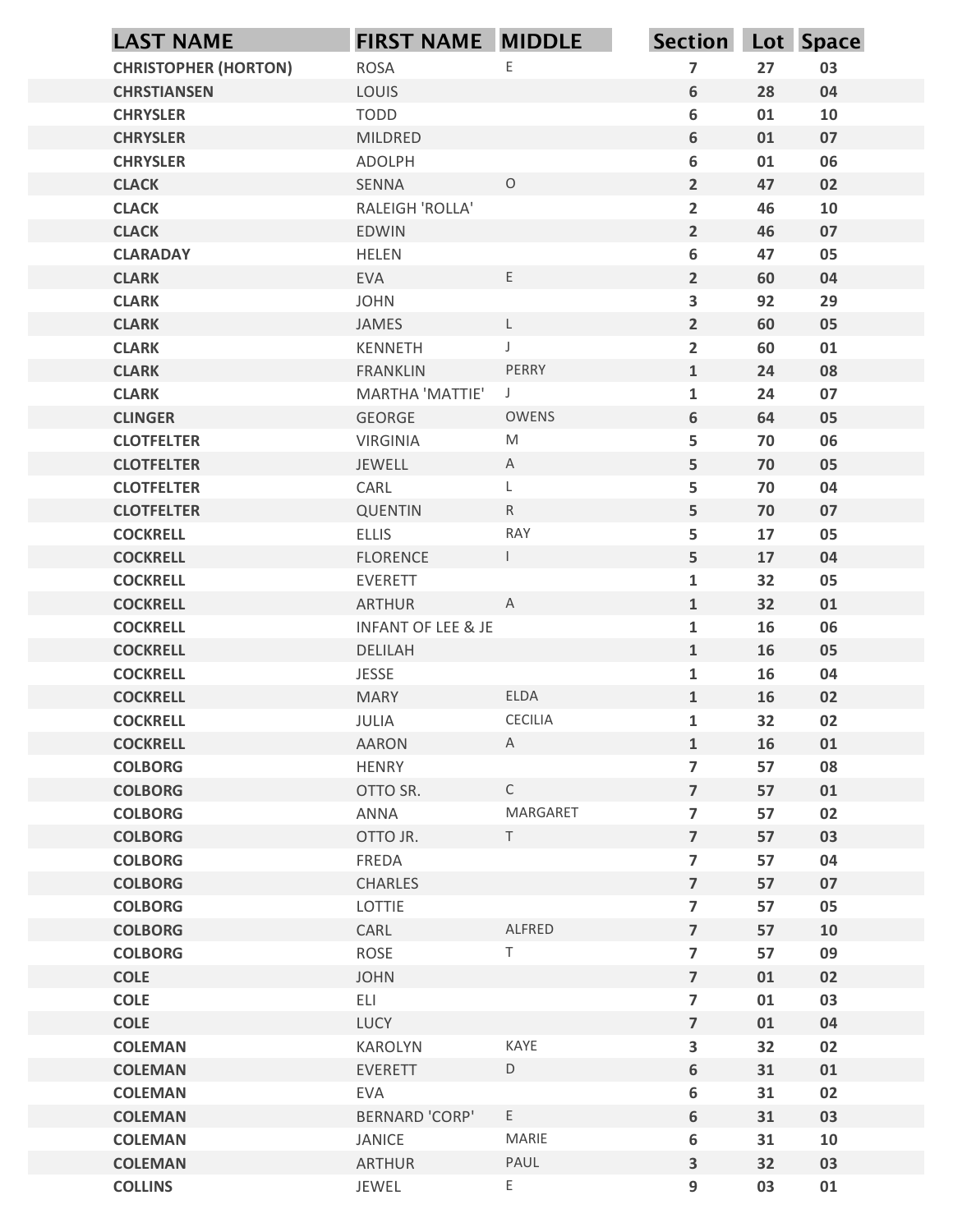| <b>LAST NAME</b>                | <b>FIRST NAME MIDDLE</b>   |                | Section Lot Space                |          |            |
|---------------------------------|----------------------------|----------------|----------------------------------|----------|------------|
| <b>COLLINS</b>                  | TRUMAN                     | $\mathsf F$    | $\overline{9}$                   | 03       | 01A        |
| <b>CONLON</b>                   | REGINA                     |                | $\overline{7}$                   | 25       | 03         |
| <b>CONLON</b>                   | <b>ROLAND</b>              | $\mathsf D$    | $\overline{7}$                   | 25       | 05         |
| <b>CONLON</b>                   | <b>PATRICK</b>             |                | $\overline{7}$                   | 25       | 04         |
| <b>CONNELLY</b>                 | <b>HELEN</b>               |                | $\mathbf{3}$                     | 07       | 01         |
| <b>CONNELLY</b>                 | <b>MINNIE</b>              | ${\sf M}$      | $\overline{\mathbf{3}}$          | 07       | 03         |
| <b>CONNELLY</b>                 | ASHLEY                     | <b>BURTON</b>  | $\mathbf{3}$                     | 07       | 04         |
| <b>CONNELLY</b>                 | <b>BURTON</b>              |                | $\overline{\mathbf{3}}$          | 07       | 02         |
| <b>CONNER</b><br><b>CONNERS</b> | <b>ELIOT</b>               | G              | $\mathbf{3}$<br>$\mathbf{3}$     | 59<br>59 | 01<br>02   |
| <b>COOK</b>                     | J<br><b>ENOS</b>           | NEIL           | $2^{\circ}$                      | 92       | 01         |
| <b>COOK</b>                     | <b>FRANK</b>               | Н              | $\mathbf{3}$                     | 52       | 04         |
| <b>COOK</b>                     | CAROL                      | $\mathbf{L}$   | $\overline{2}$                   | 92       | 02         |
| <b>COOK</b>                     | CARROLL                    | <b>DEAN</b>    | $\mathbf{2}$                     | 93       | 09         |
| <b>COOK</b>                     | WALTER                     | $\mathsf D$    | $2^{\circ}$                      | 93       | 08         |
| <b>COOK</b>                     | VESTA                      | L              | $\overline{2}$                   | 93       | 07         |
| <b>COOK</b>                     | <b>CLINTON</b>             | $\mathsf C$    | $\overline{2}$                   | 93       | 06         |
| <b>COOK</b>                     | OLIVE                      |                | $\overline{2}$                   | 93       | 02         |
| <b>COOK</b>                     | WALTER                     | W              | $2\overline{ }$                  | 93       | 01         |
| <b>COOL</b>                     | WILLIAM                    | SANDERS        | $\mathbf{3}$                     | 78       | 03         |
| <b>COOL</b><br><b>COPE</b>      | ELIZABETH 'ELIZA'<br>ALICE | A<br>MAHREE    | $\mathbf{3}$                     | 78<br>30 | 04<br>06   |
| <b>COTTON</b>                   | LIDA                       | $\mathbb{R}^n$ | $\overline{2}$<br>$\overline{4}$ | 42       | 01         |
| <b>COTTON</b>                   | JAMES                      | RUSSELL        | $\overline{\mathbf{4}}$          | 42       | 02         |
| <b>COTTON</b>                   | ELSIE                      |                | $\overline{4}$                   | 42       | 03         |
| <b>COUNCIL</b>                  | CHAS                       | R              | $\overline{2}$                   | 69       | 03         |
| <b>COVER</b>                    | AMANDA                     | $\mathsf C$    | $6\phantom{a}$                   | 07       | 05         |
| <b>COVEY</b>                    | <b>INFANT</b>              |                | 5                                | 17       | 10B        |
| <b>COVEY</b>                    | WILLIAM                    | RALPH          | 5 <sup>1</sup>                   | 17       | <b>10A</b> |
| <b>COVEY</b>                    | ELDA                       | EILEEN         | 5                                | 17       | 09         |
| COX                             | KATE                       | TRESSA         | $\mathbf{3}$                     | 56       | 08         |
| <b>COX</b>                      | <b>EUGENIA</b>             |                | $\overline{2}$                   | 95       | $02-3$     |
| <b>COX</b>                      | WILLIAM                    | $\mathsf J$    | $\mathbf{3}$                     | 56       | 02         |
| <b>COX</b><br><b>COX</b>        | LAURA<br>AGNES             | E.             | $\mathbf{3}$<br>$\mathbf{3}$     | 56<br>56 | 06<br>03   |
| <b>COX</b>                      | CHAS                       | CHAUNCEY       | $\mathbf{3}$                     | 56       | 07         |
| <b>COX</b>                      | MABEL (MISS)               |                | $2^{\circ}$                      | 95       | $04 - 5$   |
| <b>COX</b>                      | <b>JOHN</b>                |                | $\overline{2}$                   | 95       | $03-4$     |
| <b>CRISWELL</b>                 | <b>NOAL</b>                |                | $\overline{4}$                   | 11       | 08         |
| <b>CRISWELL</b>                 | CLARA                      | MAY            | $\overline{\mathbf{4}}$          | 11       | 07         |
| <b>CROMB</b>                    | <b>IDA</b>                 | MAY            | $2^{\circ}$                      | 38       | 09         |
| <b>CROMB</b>                    | ARTHUR                     | $\mathbf{L}$   | $\overline{2}$                   | 38       | 10         |
| <b>CROOK</b>                    | <b>GEORGE 'PRUSSIA'</b>    |                | $\mathbf{1}$                     | 08       | 01         |
| <b>CROSBY</b>                   | VELMA                      | M              | $\overline{7}$                   | 33       | 02         |
| <b>CROSBY</b>                   | GEORGE                     | W              | $\overline{7}$                   | 33       | 01         |
| <b>CROSS</b>                    | GEORGE                     | ${\mathsf W}$  | $\overline{7}$                   | 06       | 08         |
| <b>CROSS</b><br><b>CROSS</b>    | FRED<br><b>FERN</b>        |                | $\overline{7}$<br>$\overline{7}$ | 06<br>06 | 01<br>02   |
| <b>CROSS</b>                    | BEULAH                     |                | $\overline{7}$                   | 06       | 03         |
|                                 |                            |                |                                  |          |            |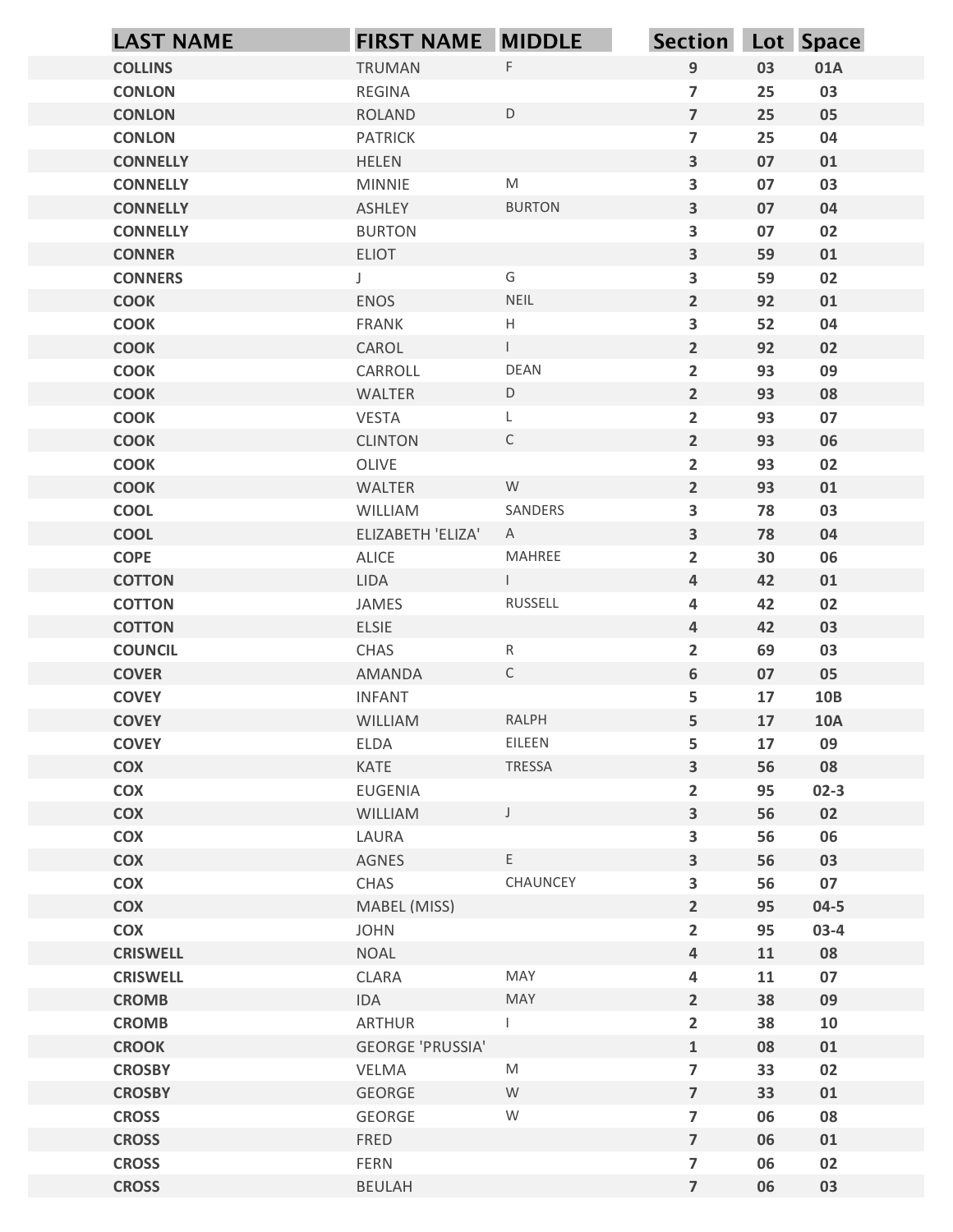| <b>LAST NAME</b>                     | <b>FIRST NAME MIDDLE</b>     |                                                                                                            | Section Lot Space                |          |                  |
|--------------------------------------|------------------------------|------------------------------------------------------------------------------------------------------------|----------------------------------|----------|------------------|
| <b>CROSS</b>                         | <b>ADA</b>                   |                                                                                                            | $\overline{7}$                   | 06       | 04               |
| <b>CROSS</b>                         | EDWARD                       |                                                                                                            | $\overline{7}$                   | 06       | 05               |
| <b>CROSS</b>                         | MARGARET                     | $\mathsf{A}$                                                                                               | $\overline{7}$                   | 06       | 07               |
| <b>CROSS</b>                         | SUSAN                        | ADA                                                                                                        | $\overline{7}$                   | 06       | 09               |
| <b>CROSS</b>                         | <b>MARY</b>                  | ELLEN                                                                                                      | 6                                | 36       | 03               |
| <b>CROSS</b>                         | SARAH                        | <b>ANN</b>                                                                                                 | $\overline{7}$                   | 06       | 10               |
| <b>CROSS</b><br><b>CROSS</b>         | WILLIAM<br>LILLIAN (MISS)    | <b>FRANKLIN</b><br>M                                                                                       | 6<br>6                           | 36<br>36 | 04<br>02         |
| <b>CROSS</b>                         | CHARLES                      | $\mathsf C$                                                                                                | 6                                | 36       | 01               |
| <b>CROSS</b>                         | ABRAM                        |                                                                                                            | $\overline{7}$                   | 06       | 06               |
| <b>CURRY</b>                         | <b>INFANT</b>                |                                                                                                            | 6                                | 52       | 05               |
| <b>CUTLER</b>                        | <b>MARTHA</b>                | JANE                                                                                                       | $\overline{\mathbf{3}}$          | 82       | 06               |
| <b>CUTLER</b>                        | <b>ERASTUS</b>               |                                                                                                            | $\overline{\mathbf{3}}$          | 82       | 05               |
| <b>CUTLER</b>                        | <b>ALICE</b>                 | $\mathsf{M}% _{T}=\mathsf{M}_{T}\!\left( a,b\right) ,\ \mathsf{M}_{T}=\mathsf{M}_{T}\!\left( a,b\right) ,$ | 6                                | 06       | 05               |
| <b>CUTLER</b>                        | ALVA                         | WILSON                                                                                                     | 6                                | 06       | 04               |
| <b>DALE</b><br><b>DALE</b>           | KITTIE<br>CLARENCE           | <b>MARTIN</b>                                                                                              | 9<br>9                           | 29<br>29 | 09<br>10         |
| <b>DALY</b>                          | AMELIA                       | MARY                                                                                                       | $\overline{2}$                   | 08       | 03               |
| <b>DALY</b>                          | THOMAS                       |                                                                                                            | $\overline{2}$                   | 08       | 04               |
| <b>DARRES</b>                        | <b>MINNIE</b>                |                                                                                                            | $\overline{\mathbf{z}}$          | 43       | 04               |
| <b>DARRES</b>                        | <b>HENRY</b>                 |                                                                                                            | $\overline{\mathbf{z}}$          | 43       | 05               |
| <b>DAVIDS</b>                        | GRACE                        | <b>DIMOND</b>                                                                                              | 5                                | 37       | 01               |
| <b>DAVIDS</b>                        | CHILD OF ERNEST              |                                                                                                            | 5                                | 60       | 07               |
| <b>DAVIDSON</b><br><b>DAVIDSON</b>   | <b>HARRY</b><br><b>HARRY</b> | $\mathsf{A}$<br>$\mathsf{R}$                                                                               | $\overline{2}$<br>5              | 72<br>59 | 05<br>09         |
| <b>DAVIDSON</b>                      | CECILE                       | $\mathsf{L}$                                                                                               | 5                                | 59       | 08               |
| <b>DAVIDSON</b>                      | CECIL                        | <b>IVAN</b>                                                                                                | $\overline{2}$                   | 72       | ${\bf 04}$       |
| <b>DAVIS</b>                         | JOHN (DR)                    | DELBERT                                                                                                    | $2^{\circ}$                      | 12       | 07               |
| <b>DAVIS</b>                         | ROSE                         | $\mathsf B$                                                                                                | $\overline{2}$                   | 12       | 06               |
| <b>DAVIS</b>                         | GLADYS                       | DELLA                                                                                                      | $\overline{2}$                   | 37       | 10               |
| <b>DAY</b>                           | ADELINE                      |                                                                                                            | 8                                | 16       | 05               |
| <b>DAY</b>                           | ORVILLE                      | $\mathsf{J}$                                                                                               | 8                                | 16       | 04               |
| <b>DEBOER</b>                        | KATHERINE                    |                                                                                                            | $\overline{2}$                   | 68       | 09               |
| <b>DEBOER</b>                        | JOY                          |                                                                                                            | $\overline{\mathbf{z}}$          | 41       | 02               |
| <b>DEBOER</b><br><b>DEBOER</b>       | PETER<br><b>JOHN</b>         |                                                                                                            | $\overline{7}$<br>$\overline{2}$ | 41<br>68 | ${\bf 01}$<br>10 |
| <b>DEIKER</b>                        | GEORGE                       | <b>HERMAN</b>                                                                                              | $\overline{\mathbf{z}}$          | 55       | 03               |
| <b>DEIKER</b>                        | WILLIAM                      | HENRY                                                                                                      | $\overline{7}$                   | 55       | 04               |
| <b>DEL AROSA</b>                     | MARIA                        |                                                                                                            | 8                                | 03       | 04               |
| <b>DELANEY</b>                       | <b>JOHN</b>                  |                                                                                                            | $\overline{\mathbf{3}}$          | 70       | 34               |
| <b>DELONG</b>                        | <b>BONNIE</b>                | $\mathsf J$                                                                                                | 6                                | 53       | 06A              |
| <b>DENNY</b>                         | KARLA                        | S                                                                                                          | 6                                | 38       | 01               |
| <b>DEUTSCHER</b>                     | GEORGIA                      | <b>IRENE</b>                                                                                               | 9                                | 44       | $03-4$           |
| <b>DEUTSCHER</b>                     | REINHOLD                     |                                                                                                            | 9                                | 71       | 10               |
| <b>DEUTSCHER</b>                     | CLARA                        | $\mathsf{M}% _{T}=\mathsf{M}_{T}\!\left( a,b\right) ,\ \mathsf{M}_{T}=\mathsf{M}_{T}\!\left( a,b\right) ,$ | 9                                | 71       | 09               |
| <b>DEUTSCHER</b>                     | <b>ROBERT</b>                | CLAIR                                                                                                      | 9                                | 71<br>05 | 08               |
| <b>DEUTSCHER</b><br><b>DEUTSCHER</b> | PAULINE<br>HAROLD            | $\mathsf{A}$                                                                                               | 9<br>9                           | 05       | 02<br>01         |
| <b>DEUTSCHER</b>                     | EMIL                         | $\mathsf{A}$                                                                                               | $\overline{7}$                   | 63       | 10               |
|                                      |                              |                                                                                                            |                                  |          |                  |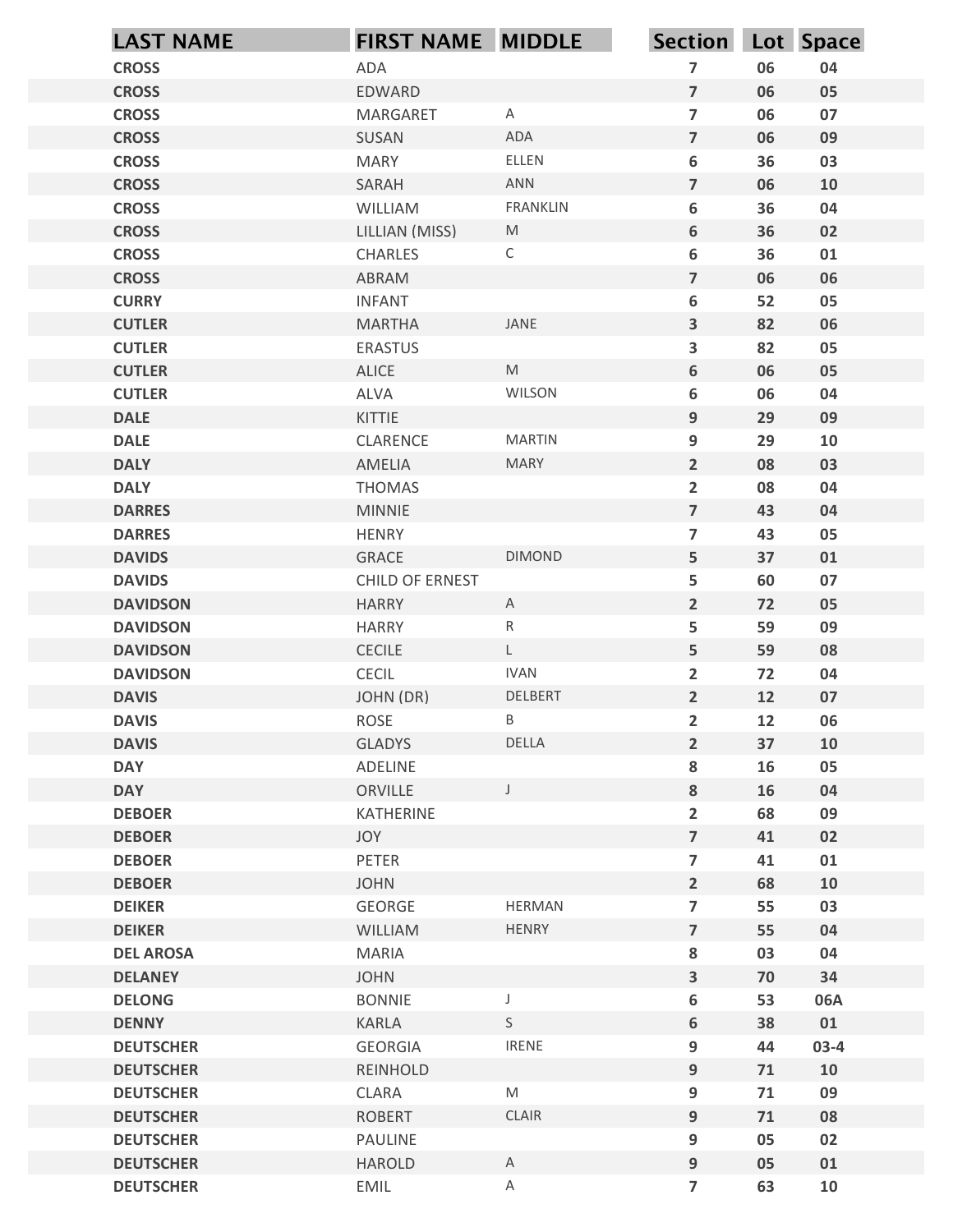| <b>LAST NAME</b>                     | <b>FIRST NAME MIDDLE</b>           |                | <b>Section</b>                            |          | Lot Space |
|--------------------------------------|------------------------------------|----------------|-------------------------------------------|----------|-----------|
| <b>DEUTSCHER</b>                     | <b>GILBERT</b>                     | $\mathsf H$    | ${\mathsf 5}$                             | 46       | 07        |
| <b>DEUTSCHER</b>                     | WARREN                             | KEITH          | 9                                         | 44       | 06        |
| <b>DEUTSCHER</b>                     | <b>ELIZABETH</b>                   | $\mathsf E$    | $\overline{7}$                            | 55       | 09        |
| <b>DEUTSCHER</b>                     | AMY                                | $\mathsf E$    | 9                                         | 25       | 04        |
| <b>DEUTSCHER</b><br><b>DEUTSCHER</b> | <b>MARILYN</b><br>JOHANNA 'JENNIE' |                | $\overline{7}$<br>$\overline{\mathbf{z}}$ | 63<br>03 | 09<br>06  |
| <b>DEUTSCHER</b>                     | <b>EMILSR</b>                      |                | $\overline{7}$                            | 03       | 07        |
| <b>DEUTSCHER</b>                     | LYDIA                              | LILLIAN        | $\overline{\mathbf{z}}$                   | 55       | 07        |
| <b>DEUTSCHER</b>                     | LUDWIG                             |                | $\overline{7}$                            | 55       | 08        |
| <b>DEUTSCHER</b>                     | ARNOLD                             | <b>NORBERT</b> | 9                                         | 44       | $02-3$    |
| <b>DEUTSCHER</b>                     | <b>OSWALD</b>                      | $\mathsf{R}$   | $\overline{7}$                            | 55       | 10        |
| <b>DEUTSCHER</b>                     | <b>DAVID</b>                       | G              | 9                                         | 44       | 07        |
| <b>DEUTSCHER</b>                     | <b>JOHN</b>                        | $\circ$        | $\overline{4}$                            | 22       | 05        |
| <b>DEUTSCHER</b><br><b>DEUTSCHER</b> | <b>GUSTAV</b><br><b>MARY</b>       | Α              | 4<br>$\overline{4}$                       | 45<br>45 | 10<br>09  |
| <b>DEUTSCHER</b>                     | CLARENCE 'C.W.'                    | W              | 4                                         | 22       | 01        |
| <b>DEUTSCHER</b>                     | CARL                               |                | $\boldsymbol{9}$                          | 25       | 03        |
| <b>DEUTSCHER</b>                     | CLARA                              | $\sf B$        | 4                                         | 22       | 04        |
| <b>DEUTSCHER</b>                     | ARTHUR 'ARTIE'                     | $\mathsf J$    | $\overline{4}$                            | 22       | 08        |
| <b>DEUTSCHER</b>                     | <b>IRIS</b>                        | LAVONA         | 4                                         | 22       | 09        |
| <b>DEUTSCHER</b>                     | JUDY                               | MARIE          | $\overline{4}$                            | 22       | 10        |
| <b>DEUTSCHER</b>                     | CARL                               |                | 4                                         | 25       | 01        |
| <b>DEUTSCHER</b>                     | CAROLINE                           |                | $\overline{4}$                            | 25       | 02        |
| <b>DEUTSCHER</b><br><b>DEUTSCHER</b> | LUDMILLA<br>MELANIE                |                | 4<br>$\pmb{4}$                            | 25<br>25 | 03<br>04  |
| <b>DEUTSCHER</b>                     | <b>FREDRICK</b>                    | JOHN           | 4                                         | 25       | 05        |
| <b>DEUTSCHER</b>                     | MINNIE                             |                | $\pmb{4}$                                 | 25       | 07        |
| <b>DEUTSCHER</b>                     | EDWARD                             | A              | $\overline{\mathbf{4}}$                   | 25       | 08        |
| <b>DEUTSCHER</b>                     | JENNIE                             |                | $\pmb{4}$                                 | 25       | 09        |
| <b>DEUTSCHER</b>                     | <b>JOHN</b>                        |                | 4                                         | 22       | 03        |
| <b>DEUTSCHER</b>                     | JACOB                              |                | $\pmb{4}$                                 | 25       | 10        |
| <b>DICK</b>                          | <b>INFANT</b>                      |                | $\overline{\mathbf{3}}$                   | 75       | 11        |
| <b>DIETRICH</b>                      | ANNA                               |                | $\boldsymbol{6}$                          | 24       | 03        |
| <b>DIETRICH</b>                      | WILLIAM                            | ${\mathsf W}$  | 4                                         | 43       | 04        |
| <b>DIETRICH</b><br><b>DIETRICH</b>   | <b>BERN</b><br>VIOLA               | N              | $\overline{4}$<br>$\boldsymbol{6}$        | 43<br>58 | 03<br>09  |
| <b>DIETRICH</b>                      | ALBERT                             | W              | $\boldsymbol{6}$                          | 58       | 01        |
| <b>DIETRICH</b>                      | PETER                              |                | $\boldsymbol{6}$                          | 24       | 02        |
| <b>DIETRICH</b>                      | MELVIN                             | LEROY          | $\boldsymbol{6}$                          | 24       | 03        |
| <b>DIETRICH</b>                      | <b>FRANCIS</b>                     |                | $\boldsymbol{6}$                          | 24       | 03        |
| <b>DIETRICH</b>                      | WARNER                             | $\mathsf{A}$   | $\overline{4}$                            | 43       | 01        |
| <b>DIETRICH</b>                      | ROSE                               |                | 4                                         | 43       | 02        |
| <b>DIETRICH</b>                      | LOUISE                             |                | $\overline{\mathbf{4}}$                   | 43       | 05        |
| <b>DIETRICH</b>                      | <b>BARBARA</b>                     | ANN            | 6                                         | 24       | 03        |
| <b>DIETRICH</b>                      | JAY                                | DEE            | $\boldsymbol{6}$                          | 58       | 10        |
| <b>DIETRICH</b><br><b>DIETRICH</b>   | BARBARA<br><b>DAVID</b>            |                | $\boldsymbol{6}$<br>$\boldsymbol{6}$      | 24<br>24 | 04<br>05  |
| <b>DIETRICH</b>                      | KENNETH                            | <b>DAVID</b>   | 6                                         | 24       | 06        |
| <b>DIETRICH</b>                      | OSCAR                              | $\mathsf E$    | $\boldsymbol{6}$                          | 24       | 07        |
|                                      |                                    |                |                                           |          |           |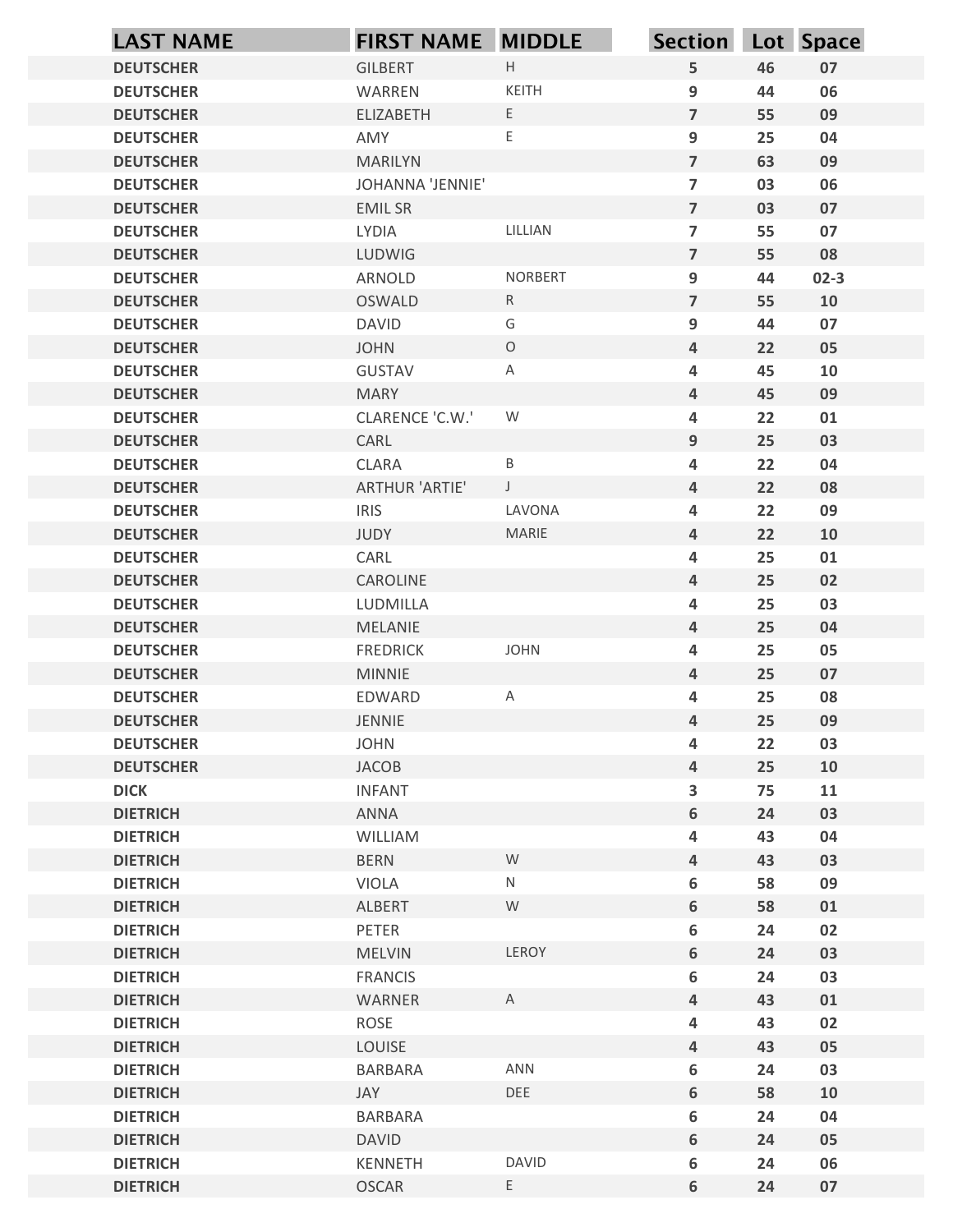|                                        | <b>LAST NAME</b> | <b>FIRST NAME MIDDLE</b> |                                                                                                            | Section Lot Space                         |          |              |
|----------------------------------------|------------------|--------------------------|------------------------------------------------------------------------------------------------------------|-------------------------------------------|----------|--------------|
| <b>DIETRICH</b>                        |                  | <b>DAVID</b>             | $\mathsf S$                                                                                                | 6                                         | 24       | 08           |
| <b>DIETRICH</b>                        |                  | <b>CLARA</b>             |                                                                                                            | 6                                         | 24       | 09           |
| <b>DIETRICH</b>                        |                  | <b>ERNEST</b>            | $\mathsf D$                                                                                                | 6                                         | 24       | 10           |
| <b>DIETRICH</b>                        |                  | <b>CHARLES</b>           | $\mathsf L$                                                                                                | 6                                         | 15       | 10           |
| <b>DIETRICH</b>                        |                  | <b>CLIFFORD</b>          |                                                                                                            | 6                                         | 24       | 03           |
| <b>DIETRICH</b>                        |                  | <b>MARTHA</b>            | $\mathsf{M}% _{T}=\mathsf{M}_{T}\!\left( a,b\right) ,\ \mathsf{M}_{T}=\mathsf{M}_{T}\!\left( a,b\right) ,$ | 5                                         | 51       | 07           |
| <b>DIETRICH</b>                        |                  | <b>MARY</b>              | WARREN                                                                                                     | 6                                         | 15       | 09           |
| <b>DIETRICH</b><br><b>DIETRICH</b>     |                  | <b>MARIE</b><br>PEARL    |                                                                                                            | 6<br>6                                    | 58<br>44 | 02<br>03     |
| <b>DIETRICH</b>                        |                  | LILLIAN                  |                                                                                                            | 6                                         | 24       | 01           |
| <b>DIETRICH</b>                        |                  | FRED                     |                                                                                                            | 6                                         | 44       | 02           |
| <b>DIETRICH</b>                        |                  | <b>DELBERT</b>           | $\mathsf{A}$                                                                                               | 5                                         | 51       | 08A          |
| <b>DIETRICH</b>                        |                  | <b>ARTHUR</b>            | $\mathsf D$                                                                                                | 5                                         | 51       | 08           |
| <b>DIETZ</b>                           |                  | HEDWIG 'HATTIE'          |                                                                                                            | 4                                         | 24       | 08           |
| <b>DIETZ</b>                           |                  | LULA                     | FARRIS                                                                                                     | 6                                         | 30       | 03           |
| <b>DIETZ</b>                           |                  | LUTHER                   | $\mathsf{H}^-$                                                                                             | $9\phantom{.0}$                           | 74       | 05           |
| <b>DIETZ (ZERFAS)</b><br><b>DINGES</b> |                  | FREDA<br>ZANDER          | CALVIN                                                                                                     | 6<br>9                                    | 34<br>59 | 09<br>05     |
| <b>DIRKS</b>                           |                  | HAZEL                    | ${\sf M}$                                                                                                  | 6                                         | 55       | 09           |
| <b>DIRKS</b>                           |                  | <b>DUANE</b>             |                                                                                                            | $6\phantom{.}$                            | 55       | <b>10A</b>   |
| <b>DIRKS</b>                           |                  | FRED JR                  |                                                                                                            | 6                                         | 55       | 10           |
| <b>DIRKS</b>                           |                  | RAYMOND                  | $\mathsf{H}^-$                                                                                             | 5                                         | 47       | 04           |
| <b>DISNEY</b>                          |                  | VIRGINIA                 | CLEMTINA                                                                                                   | 6                                         | 25       | 02           |
| <b>DISNEY</b>                          |                  | CHRISTINA                |                                                                                                            | $6\phantom{.}$                            | 25       | 04           |
| <b>DISNEY</b>                          |                  | <b>MURRAY</b>            |                                                                                                            | 6                                         | 25       | 05           |
| <b>DISNEY</b>                          |                  | THOMAS                   |                                                                                                            | 6                                         | $25\,$   | 03           |
| <b>DISNEY</b><br><b>DISNEY</b>         |                  | MARGARET<br>WILLIAM      | L<br>$\mathsf{H}% _{\mathsf{H}}^{\ast}(\mathcal{M}_{0})$                                                   | 6<br>$\overline{4}$                       | 25<br>26 | 06           |
| <b>DISNEY</b>                          |                  | RICHARD                  | ${\sf M}$                                                                                                  | $\boldsymbol{6}$                          | 25       | 10<br>$07\,$ |
| <b>DISNEY</b>                          |                  | <b>ROBIN</b>             |                                                                                                            | 6                                         | $25\,$   | 08           |
| <b>DISNEY</b>                          |                  | EARL                     |                                                                                                            | 6                                         | 25       | 01           |
| <b>DISNEY</b>                          |                  | W ELAINE                 |                                                                                                            | $\overline{7}$                            | 22       | <b>08A</b>   |
| <b>DISNEY</b>                          |                  | MARIA                    |                                                                                                            | $\overline{\mathbf{4}}$                   | 26       | 05           |
| <b>DISNEY</b>                          |                  | <b>MARY</b>              | ${\sf R}$                                                                                                  | $\overline{a}$                            | 35       | 02           |
| <b>DISNEY</b>                          |                  | KEPPLE                   |                                                                                                            | $\overline{\mathbf{4}}$                   | 35       | ${\bf 01}$   |
| <b>DISNEY</b>                          |                  | EDMOND                   | JOHN                                                                                                       | $\overline{4}$                            | 35       | 10           |
| <b>DISNEY</b>                          |                  | LYDIA                    | $\mathsf{M}% _{T}=\mathsf{M}_{T}\!\left( a,b\right) ,\ \mathsf{M}_{T}=\mathsf{M}_{T}\!\left( a,b\right) ,$ | $\overline{\mathbf{4}}$                   | 26       | 09           |
| <b>DISNEY</b><br><b>DISNEY</b>         |                  | ROBERT<br>ADAIR          | ${\sf W}$                                                                                                  | $\overline{7}$<br>$\overline{\mathbf{4}}$ | 22<br>35 | 09B<br>04    |
| <b>DISNEY</b>                          |                  | MARGARET                 |                                                                                                            | $\overline{4}$                            | 35       | 03           |
| <b>DISNEY</b>                          |                  | <b>ETHEL</b>             |                                                                                                            | $\overline{\mathbf{4}}$                   | 26       | 02           |
| <b>DISNEY</b>                          |                  | <b>ROBERT</b>            | $\mathsf E$                                                                                                | $\overline{7}$                            | 22       | 07           |
| <b>DISNEY</b>                          |                  | <b>BEULAH</b>            | L                                                                                                          | $\mathbf{3}$                              | 14       | $L4-15C$     |
| <b>DISNEY</b>                          |                  | WALTER                   | $\mathsf E$                                                                                                | $\overline{\mathbf{z}}$                   | 22       | 08B          |
| <b>DISNEY</b>                          |                  | WILLIAM                  | $\mathsf C$                                                                                                | $\mathbf{3}$                              | 14       | $15 - 160$   |
| <b>DISNEY</b>                          |                  | <b>FLORENCE</b>          |                                                                                                            | $\overline{4}$                            | 35       | 05           |
| <b>DISNEY</b>                          |                  | WANITA                   | GRACE                                                                                                      | $\overline{7}$                            | 22       | 09A          |
| <b>DISNEY</b>                          |                  | MAYME                    |                                                                                                            | $\overline{7}$                            | 22       | 06           |
| <b>DISNEY</b>                          |                  | PAUL                     | ${\sf N}$                                                                                                  | $\overline{7}$                            | 22       | 05           |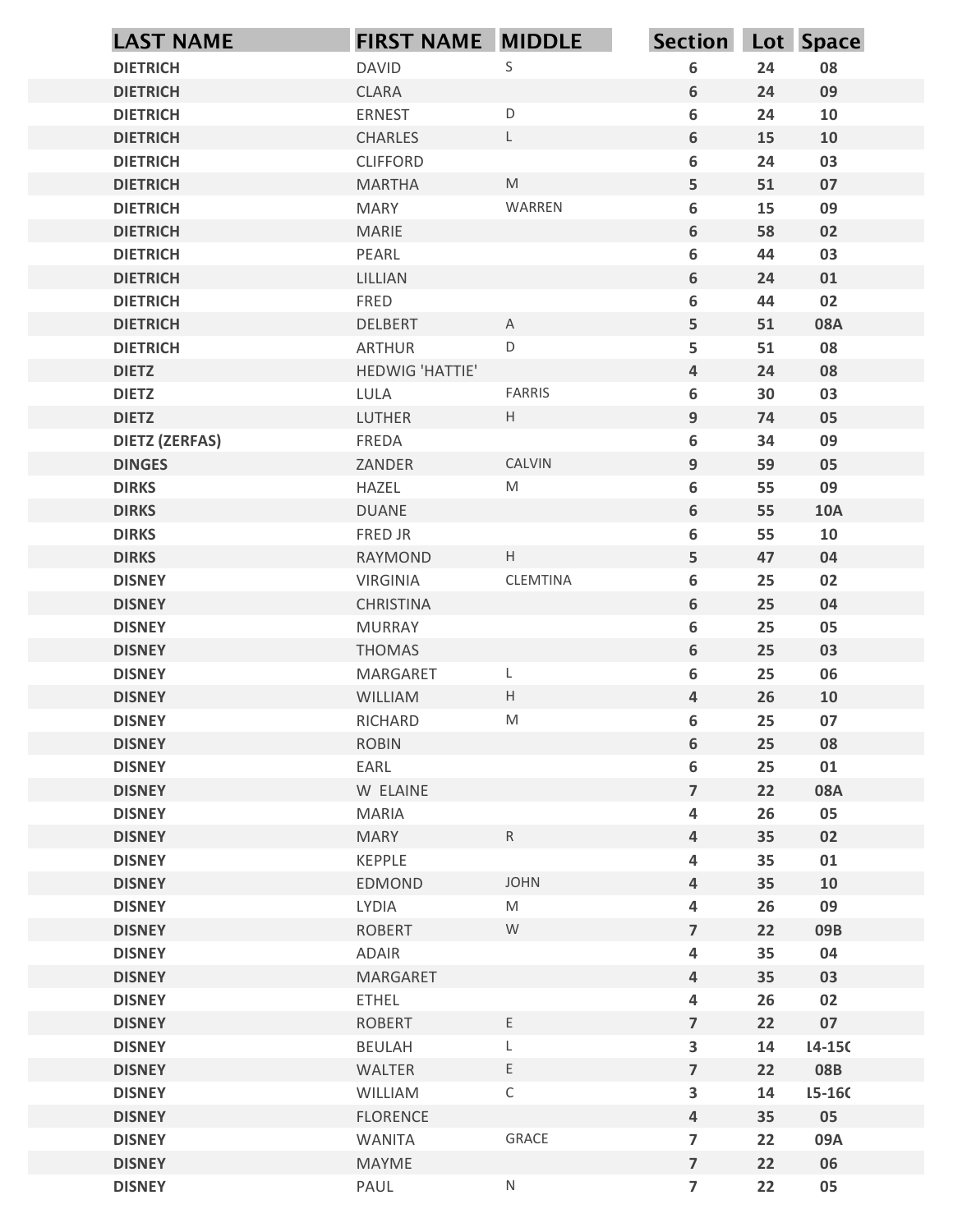| $\overline{7}$<br><b>DISNEY</b><br><b>MARY</b><br>$\mathsf{A}$<br>22<br>04<br>$\overline{7}$<br>22<br>03<br><b>DISNEY</b><br><b>KEPPLE SR</b><br>6<br><b>DITE</b><br>$\perp$<br>33<br>06<br><b>FRANK</b><br><b>DITE</b><br>6<br>33<br>09<br>ELIZABETH<br>6<br><b>DITE</b><br>39<br>04<br><b>MARY</b><br><b>DITE</b><br>6<br>33<br>07<br>WILLIAM<br>ALICE<br><b>DOWNING</b><br>9<br>65<br>02<br><b>MARY</b><br>JAMES 'MURRAY'<br>9<br>65<br>03<br><b>DOWNING</b><br>9<br><b>DOWNING</b><br>65<br>01<br>MAY<br><b>FLORENCE</b><br>3<br>94<br>01<br><b>DRAKE</b><br>WALDO<br><b>HENRY</b><br>$\mathbf{3}$<br>02<br><b>DRAKE</b><br>94<br>5<br><b>DREILING</b><br>CATHERINE<br>59<br>04<br>$\overline{\mathbf{3}}$<br>MR.<br>70<br>42<br><b>DROLLINGER</b><br>3<br>92<br>11<br>INFANT OF E.N.<br><b>DRUMMOND</b><br><b>DUBACH</b><br>ALVIN 'BLISS'<br>$\mathsf{C}$<br>5<br>70<br>10<br>H<br>09<br><b>DUBACH</b><br><b>ELVIRA</b><br>5<br>70<br>$\overline{\mathbf{3}}$<br>DELLA<br>A<br><b>95A</b><br>02<br><b>DUDDIE</b><br><b>DUDDIE</b><br><b>TAYLOR</b><br><b>BRIAN</b><br>95A<br>01<br>3<br>EUGENE<br>$\overline{\mathbf{3}}$<br><b>DUDDIE</b><br><b>HARRY</b><br><b>95A</b><br>03<br><b>DUDDIE</b><br><b>JACK</b><br>LOUIS<br>3<br><b>95A</b><br>03<br>ALBERT 'AL'<br>$2\overline{ }$<br><b>DUKES</b><br>A<br>11<br>02<br><b>DUKES</b><br>$\overline{2}$<br>05<br>HAROLD<br>11<br>L.<br>$\overline{7}$<br><b>DULL</b><br>$\mathsf{A}$<br>63<br>04<br>SARAH<br><b>DULL</b><br>GEORGE<br>$\overline{7}$<br>63<br>02<br>$\overline{\mathbf{3}}$<br><b>DYER</b><br>RUTH<br>01<br>04<br>WALTON<br><b>EALDEN</b><br>ROBERT<br>3<br>80<br>02<br>$\overline{\mathbf{3}}$<br><b>EALDEN</b><br>JERRY<br>80<br>06<br><b>EALDEN</b><br>REBECCA<br>3<br>80<br>03<br>$\mathsf{M}% _{T}=\mathsf{M}_{T}\!\left( a,b\right) ,\ \mathsf{M}_{T}=\mathsf{M}_{T}\!\left( a,b\right) ,$<br>$\overline{\mathbf{3}}$<br><b>EALDEN</b><br>80<br>01<br><b>CORNELLIUS</b><br><b>EALDEN</b><br><b>MARY</b><br>80<br>05<br>3<br>M<br>6<br><b>EASTERBROOK</b><br><b>HARRY</b><br>01<br>09<br><b>EATON</b><br>EUGENE<br>$\overline{2}$<br>92<br>04<br>FRANK<br>$2^{\circ}$<br>92<br><b>EATON</b><br>SARAH<br>03<br><b>EATON</b><br><b>BETTY</b><br>9<br>29<br>02<br>RAY<br>9<br><b>EATON</b><br>FRED<br>29<br>01<br><b>EATON</b><br><b>MARY</b><br>MARIE<br>6<br>63<br>09<br><b>EATON</b><br>SOPHIE<br>6<br>63<br>06<br><b>EATON</b><br><b>BYRON</b><br>07<br>$\overline{2}$<br>40<br>LEONE<br>$2^{\circ}$<br><b>EATON</b><br>LAURA<br>40<br>06<br><b>EATON</b><br><b>BETTY</b><br>$\overline{7}$<br>02<br>02<br>$\mathsf F$<br>$\overline{7}$<br><b>EATON</b><br>FRED<br>02<br>01<br><b>EATON</b><br>$H$ (MRS.)<br>H<br>$\overline{7}$<br>41<br>04<br>$\mathbf{3}$<br>37<br><b>EDWARDS</b><br>DALE<br>03<br><b>EDWARDS</b><br>SARAH (MRS.)<br>27<br>3<br>05<br>HENRY<br>04<br><b>EDWARDS</b><br>SIDNEY<br>$\mathbf{3}$<br>27<br>VIOLA<br>27<br>03<br><b>EDWARDS</b><br><b>BESSIE</b><br>3<br>$\overline{\mathbf{3}}$<br>27<br>02<br><b>EDWARDS</b><br><b>JOHN</b><br><b>EDWARDS</b><br>DELLA<br>3<br>27<br>01<br>JOHN<br>$\overline{\mathbf{3}}$<br>27<br>06<br><b>EDWARDS</b><br><b>BERT</b> | <b>LAST NAME</b> | <b>FIRST NAME MIDDLE</b> | Section Lot Space |  |
|-------------------------------------------------------------------------------------------------------------------------------------------------------------------------------------------------------------------------------------------------------------------------------------------------------------------------------------------------------------------------------------------------------------------------------------------------------------------------------------------------------------------------------------------------------------------------------------------------------------------------------------------------------------------------------------------------------------------------------------------------------------------------------------------------------------------------------------------------------------------------------------------------------------------------------------------------------------------------------------------------------------------------------------------------------------------------------------------------------------------------------------------------------------------------------------------------------------------------------------------------------------------------------------------------------------------------------------------------------------------------------------------------------------------------------------------------------------------------------------------------------------------------------------------------------------------------------------------------------------------------------------------------------------------------------------------------------------------------------------------------------------------------------------------------------------------------------------------------------------------------------------------------------------------------------------------------------------------------------------------------------------------------------------------------------------------------------------------------------------------------------------------------------------------------------------------------------------------------------------------------------------------------------------------------------------------------------------------------------------------------------------------------------------------------------------------------------------------------------------------------------------------------------------------------------------------------------------------------------------------------------------------------------------------------------------------------------------------------------------------------------------------------------------------------------------------------------------------------------------------------------------------------------------------------------------------------------------------------------------------------------------------------------------------------------------------------------------------------------------------------------------------------------------------|------------------|--------------------------|-------------------|--|
|                                                                                                                                                                                                                                                                                                                                                                                                                                                                                                                                                                                                                                                                                                                                                                                                                                                                                                                                                                                                                                                                                                                                                                                                                                                                                                                                                                                                                                                                                                                                                                                                                                                                                                                                                                                                                                                                                                                                                                                                                                                                                                                                                                                                                                                                                                                                                                                                                                                                                                                                                                                                                                                                                                                                                                                                                                                                                                                                                                                                                                                                                                                                                                   |                  |                          |                   |  |
|                                                                                                                                                                                                                                                                                                                                                                                                                                                                                                                                                                                                                                                                                                                                                                                                                                                                                                                                                                                                                                                                                                                                                                                                                                                                                                                                                                                                                                                                                                                                                                                                                                                                                                                                                                                                                                                                                                                                                                                                                                                                                                                                                                                                                                                                                                                                                                                                                                                                                                                                                                                                                                                                                                                                                                                                                                                                                                                                                                                                                                                                                                                                                                   |                  |                          |                   |  |
|                                                                                                                                                                                                                                                                                                                                                                                                                                                                                                                                                                                                                                                                                                                                                                                                                                                                                                                                                                                                                                                                                                                                                                                                                                                                                                                                                                                                                                                                                                                                                                                                                                                                                                                                                                                                                                                                                                                                                                                                                                                                                                                                                                                                                                                                                                                                                                                                                                                                                                                                                                                                                                                                                                                                                                                                                                                                                                                                                                                                                                                                                                                                                                   |                  |                          |                   |  |
|                                                                                                                                                                                                                                                                                                                                                                                                                                                                                                                                                                                                                                                                                                                                                                                                                                                                                                                                                                                                                                                                                                                                                                                                                                                                                                                                                                                                                                                                                                                                                                                                                                                                                                                                                                                                                                                                                                                                                                                                                                                                                                                                                                                                                                                                                                                                                                                                                                                                                                                                                                                                                                                                                                                                                                                                                                                                                                                                                                                                                                                                                                                                                                   |                  |                          |                   |  |
|                                                                                                                                                                                                                                                                                                                                                                                                                                                                                                                                                                                                                                                                                                                                                                                                                                                                                                                                                                                                                                                                                                                                                                                                                                                                                                                                                                                                                                                                                                                                                                                                                                                                                                                                                                                                                                                                                                                                                                                                                                                                                                                                                                                                                                                                                                                                                                                                                                                                                                                                                                                                                                                                                                                                                                                                                                                                                                                                                                                                                                                                                                                                                                   |                  |                          |                   |  |
|                                                                                                                                                                                                                                                                                                                                                                                                                                                                                                                                                                                                                                                                                                                                                                                                                                                                                                                                                                                                                                                                                                                                                                                                                                                                                                                                                                                                                                                                                                                                                                                                                                                                                                                                                                                                                                                                                                                                                                                                                                                                                                                                                                                                                                                                                                                                                                                                                                                                                                                                                                                                                                                                                                                                                                                                                                                                                                                                                                                                                                                                                                                                                                   |                  |                          |                   |  |
|                                                                                                                                                                                                                                                                                                                                                                                                                                                                                                                                                                                                                                                                                                                                                                                                                                                                                                                                                                                                                                                                                                                                                                                                                                                                                                                                                                                                                                                                                                                                                                                                                                                                                                                                                                                                                                                                                                                                                                                                                                                                                                                                                                                                                                                                                                                                                                                                                                                                                                                                                                                                                                                                                                                                                                                                                                                                                                                                                                                                                                                                                                                                                                   |                  |                          |                   |  |
|                                                                                                                                                                                                                                                                                                                                                                                                                                                                                                                                                                                                                                                                                                                                                                                                                                                                                                                                                                                                                                                                                                                                                                                                                                                                                                                                                                                                                                                                                                                                                                                                                                                                                                                                                                                                                                                                                                                                                                                                                                                                                                                                                                                                                                                                                                                                                                                                                                                                                                                                                                                                                                                                                                                                                                                                                                                                                                                                                                                                                                                                                                                                                                   |                  |                          |                   |  |
|                                                                                                                                                                                                                                                                                                                                                                                                                                                                                                                                                                                                                                                                                                                                                                                                                                                                                                                                                                                                                                                                                                                                                                                                                                                                                                                                                                                                                                                                                                                                                                                                                                                                                                                                                                                                                                                                                                                                                                                                                                                                                                                                                                                                                                                                                                                                                                                                                                                                                                                                                                                                                                                                                                                                                                                                                                                                                                                                                                                                                                                                                                                                                                   |                  |                          |                   |  |
|                                                                                                                                                                                                                                                                                                                                                                                                                                                                                                                                                                                                                                                                                                                                                                                                                                                                                                                                                                                                                                                                                                                                                                                                                                                                                                                                                                                                                                                                                                                                                                                                                                                                                                                                                                                                                                                                                                                                                                                                                                                                                                                                                                                                                                                                                                                                                                                                                                                                                                                                                                                                                                                                                                                                                                                                                                                                                                                                                                                                                                                                                                                                                                   |                  |                          |                   |  |
|                                                                                                                                                                                                                                                                                                                                                                                                                                                                                                                                                                                                                                                                                                                                                                                                                                                                                                                                                                                                                                                                                                                                                                                                                                                                                                                                                                                                                                                                                                                                                                                                                                                                                                                                                                                                                                                                                                                                                                                                                                                                                                                                                                                                                                                                                                                                                                                                                                                                                                                                                                                                                                                                                                                                                                                                                                                                                                                                                                                                                                                                                                                                                                   |                  |                          |                   |  |
|                                                                                                                                                                                                                                                                                                                                                                                                                                                                                                                                                                                                                                                                                                                                                                                                                                                                                                                                                                                                                                                                                                                                                                                                                                                                                                                                                                                                                                                                                                                                                                                                                                                                                                                                                                                                                                                                                                                                                                                                                                                                                                                                                                                                                                                                                                                                                                                                                                                                                                                                                                                                                                                                                                                                                                                                                                                                                                                                                                                                                                                                                                                                                                   |                  |                          |                   |  |
|                                                                                                                                                                                                                                                                                                                                                                                                                                                                                                                                                                                                                                                                                                                                                                                                                                                                                                                                                                                                                                                                                                                                                                                                                                                                                                                                                                                                                                                                                                                                                                                                                                                                                                                                                                                                                                                                                                                                                                                                                                                                                                                                                                                                                                                                                                                                                                                                                                                                                                                                                                                                                                                                                                                                                                                                                                                                                                                                                                                                                                                                                                                                                                   |                  |                          |                   |  |
|                                                                                                                                                                                                                                                                                                                                                                                                                                                                                                                                                                                                                                                                                                                                                                                                                                                                                                                                                                                                                                                                                                                                                                                                                                                                                                                                                                                                                                                                                                                                                                                                                                                                                                                                                                                                                                                                                                                                                                                                                                                                                                                                                                                                                                                                                                                                                                                                                                                                                                                                                                                                                                                                                                                                                                                                                                                                                                                                                                                                                                                                                                                                                                   |                  |                          |                   |  |
|                                                                                                                                                                                                                                                                                                                                                                                                                                                                                                                                                                                                                                                                                                                                                                                                                                                                                                                                                                                                                                                                                                                                                                                                                                                                                                                                                                                                                                                                                                                                                                                                                                                                                                                                                                                                                                                                                                                                                                                                                                                                                                                                                                                                                                                                                                                                                                                                                                                                                                                                                                                                                                                                                                                                                                                                                                                                                                                                                                                                                                                                                                                                                                   |                  |                          |                   |  |
|                                                                                                                                                                                                                                                                                                                                                                                                                                                                                                                                                                                                                                                                                                                                                                                                                                                                                                                                                                                                                                                                                                                                                                                                                                                                                                                                                                                                                                                                                                                                                                                                                                                                                                                                                                                                                                                                                                                                                                                                                                                                                                                                                                                                                                                                                                                                                                                                                                                                                                                                                                                                                                                                                                                                                                                                                                                                                                                                                                                                                                                                                                                                                                   |                  |                          |                   |  |
|                                                                                                                                                                                                                                                                                                                                                                                                                                                                                                                                                                                                                                                                                                                                                                                                                                                                                                                                                                                                                                                                                                                                                                                                                                                                                                                                                                                                                                                                                                                                                                                                                                                                                                                                                                                                                                                                                                                                                                                                                                                                                                                                                                                                                                                                                                                                                                                                                                                                                                                                                                                                                                                                                                                                                                                                                                                                                                                                                                                                                                                                                                                                                                   |                  |                          |                   |  |
|                                                                                                                                                                                                                                                                                                                                                                                                                                                                                                                                                                                                                                                                                                                                                                                                                                                                                                                                                                                                                                                                                                                                                                                                                                                                                                                                                                                                                                                                                                                                                                                                                                                                                                                                                                                                                                                                                                                                                                                                                                                                                                                                                                                                                                                                                                                                                                                                                                                                                                                                                                                                                                                                                                                                                                                                                                                                                                                                                                                                                                                                                                                                                                   |                  |                          |                   |  |
|                                                                                                                                                                                                                                                                                                                                                                                                                                                                                                                                                                                                                                                                                                                                                                                                                                                                                                                                                                                                                                                                                                                                                                                                                                                                                                                                                                                                                                                                                                                                                                                                                                                                                                                                                                                                                                                                                                                                                                                                                                                                                                                                                                                                                                                                                                                                                                                                                                                                                                                                                                                                                                                                                                                                                                                                                                                                                                                                                                                                                                                                                                                                                                   |                  |                          |                   |  |
|                                                                                                                                                                                                                                                                                                                                                                                                                                                                                                                                                                                                                                                                                                                                                                                                                                                                                                                                                                                                                                                                                                                                                                                                                                                                                                                                                                                                                                                                                                                                                                                                                                                                                                                                                                                                                                                                                                                                                                                                                                                                                                                                                                                                                                                                                                                                                                                                                                                                                                                                                                                                                                                                                                                                                                                                                                                                                                                                                                                                                                                                                                                                                                   |                  |                          |                   |  |
|                                                                                                                                                                                                                                                                                                                                                                                                                                                                                                                                                                                                                                                                                                                                                                                                                                                                                                                                                                                                                                                                                                                                                                                                                                                                                                                                                                                                                                                                                                                                                                                                                                                                                                                                                                                                                                                                                                                                                                                                                                                                                                                                                                                                                                                                                                                                                                                                                                                                                                                                                                                                                                                                                                                                                                                                                                                                                                                                                                                                                                                                                                                                                                   |                  |                          |                   |  |
|                                                                                                                                                                                                                                                                                                                                                                                                                                                                                                                                                                                                                                                                                                                                                                                                                                                                                                                                                                                                                                                                                                                                                                                                                                                                                                                                                                                                                                                                                                                                                                                                                                                                                                                                                                                                                                                                                                                                                                                                                                                                                                                                                                                                                                                                                                                                                                                                                                                                                                                                                                                                                                                                                                                                                                                                                                                                                                                                                                                                                                                                                                                                                                   |                  |                          |                   |  |
|                                                                                                                                                                                                                                                                                                                                                                                                                                                                                                                                                                                                                                                                                                                                                                                                                                                                                                                                                                                                                                                                                                                                                                                                                                                                                                                                                                                                                                                                                                                                                                                                                                                                                                                                                                                                                                                                                                                                                                                                                                                                                                                                                                                                                                                                                                                                                                                                                                                                                                                                                                                                                                                                                                                                                                                                                                                                                                                                                                                                                                                                                                                                                                   |                  |                          |                   |  |
|                                                                                                                                                                                                                                                                                                                                                                                                                                                                                                                                                                                                                                                                                                                                                                                                                                                                                                                                                                                                                                                                                                                                                                                                                                                                                                                                                                                                                                                                                                                                                                                                                                                                                                                                                                                                                                                                                                                                                                                                                                                                                                                                                                                                                                                                                                                                                                                                                                                                                                                                                                                                                                                                                                                                                                                                                                                                                                                                                                                                                                                                                                                                                                   |                  |                          |                   |  |
|                                                                                                                                                                                                                                                                                                                                                                                                                                                                                                                                                                                                                                                                                                                                                                                                                                                                                                                                                                                                                                                                                                                                                                                                                                                                                                                                                                                                                                                                                                                                                                                                                                                                                                                                                                                                                                                                                                                                                                                                                                                                                                                                                                                                                                                                                                                                                                                                                                                                                                                                                                                                                                                                                                                                                                                                                                                                                                                                                                                                                                                                                                                                                                   |                  |                          |                   |  |
|                                                                                                                                                                                                                                                                                                                                                                                                                                                                                                                                                                                                                                                                                                                                                                                                                                                                                                                                                                                                                                                                                                                                                                                                                                                                                                                                                                                                                                                                                                                                                                                                                                                                                                                                                                                                                                                                                                                                                                                                                                                                                                                                                                                                                                                                                                                                                                                                                                                                                                                                                                                                                                                                                                                                                                                                                                                                                                                                                                                                                                                                                                                                                                   |                  |                          |                   |  |
|                                                                                                                                                                                                                                                                                                                                                                                                                                                                                                                                                                                                                                                                                                                                                                                                                                                                                                                                                                                                                                                                                                                                                                                                                                                                                                                                                                                                                                                                                                                                                                                                                                                                                                                                                                                                                                                                                                                                                                                                                                                                                                                                                                                                                                                                                                                                                                                                                                                                                                                                                                                                                                                                                                                                                                                                                                                                                                                                                                                                                                                                                                                                                                   |                  |                          |                   |  |
|                                                                                                                                                                                                                                                                                                                                                                                                                                                                                                                                                                                                                                                                                                                                                                                                                                                                                                                                                                                                                                                                                                                                                                                                                                                                                                                                                                                                                                                                                                                                                                                                                                                                                                                                                                                                                                                                                                                                                                                                                                                                                                                                                                                                                                                                                                                                                                                                                                                                                                                                                                                                                                                                                                                                                                                                                                                                                                                                                                                                                                                                                                                                                                   |                  |                          |                   |  |
|                                                                                                                                                                                                                                                                                                                                                                                                                                                                                                                                                                                                                                                                                                                                                                                                                                                                                                                                                                                                                                                                                                                                                                                                                                                                                                                                                                                                                                                                                                                                                                                                                                                                                                                                                                                                                                                                                                                                                                                                                                                                                                                                                                                                                                                                                                                                                                                                                                                                                                                                                                                                                                                                                                                                                                                                                                                                                                                                                                                                                                                                                                                                                                   |                  |                          |                   |  |
|                                                                                                                                                                                                                                                                                                                                                                                                                                                                                                                                                                                                                                                                                                                                                                                                                                                                                                                                                                                                                                                                                                                                                                                                                                                                                                                                                                                                                                                                                                                                                                                                                                                                                                                                                                                                                                                                                                                                                                                                                                                                                                                                                                                                                                                                                                                                                                                                                                                                                                                                                                                                                                                                                                                                                                                                                                                                                                                                                                                                                                                                                                                                                                   |                  |                          |                   |  |
|                                                                                                                                                                                                                                                                                                                                                                                                                                                                                                                                                                                                                                                                                                                                                                                                                                                                                                                                                                                                                                                                                                                                                                                                                                                                                                                                                                                                                                                                                                                                                                                                                                                                                                                                                                                                                                                                                                                                                                                                                                                                                                                                                                                                                                                                                                                                                                                                                                                                                                                                                                                                                                                                                                                                                                                                                                                                                                                                                                                                                                                                                                                                                                   |                  |                          |                   |  |
|                                                                                                                                                                                                                                                                                                                                                                                                                                                                                                                                                                                                                                                                                                                                                                                                                                                                                                                                                                                                                                                                                                                                                                                                                                                                                                                                                                                                                                                                                                                                                                                                                                                                                                                                                                                                                                                                                                                                                                                                                                                                                                                                                                                                                                                                                                                                                                                                                                                                                                                                                                                                                                                                                                                                                                                                                                                                                                                                                                                                                                                                                                                                                                   |                  |                          |                   |  |
|                                                                                                                                                                                                                                                                                                                                                                                                                                                                                                                                                                                                                                                                                                                                                                                                                                                                                                                                                                                                                                                                                                                                                                                                                                                                                                                                                                                                                                                                                                                                                                                                                                                                                                                                                                                                                                                                                                                                                                                                                                                                                                                                                                                                                                                                                                                                                                                                                                                                                                                                                                                                                                                                                                                                                                                                                                                                                                                                                                                                                                                                                                                                                                   |                  |                          |                   |  |
|                                                                                                                                                                                                                                                                                                                                                                                                                                                                                                                                                                                                                                                                                                                                                                                                                                                                                                                                                                                                                                                                                                                                                                                                                                                                                                                                                                                                                                                                                                                                                                                                                                                                                                                                                                                                                                                                                                                                                                                                                                                                                                                                                                                                                                                                                                                                                                                                                                                                                                                                                                                                                                                                                                                                                                                                                                                                                                                                                                                                                                                                                                                                                                   |                  |                          |                   |  |
|                                                                                                                                                                                                                                                                                                                                                                                                                                                                                                                                                                                                                                                                                                                                                                                                                                                                                                                                                                                                                                                                                                                                                                                                                                                                                                                                                                                                                                                                                                                                                                                                                                                                                                                                                                                                                                                                                                                                                                                                                                                                                                                                                                                                                                                                                                                                                                                                                                                                                                                                                                                                                                                                                                                                                                                                                                                                                                                                                                                                                                                                                                                                                                   |                  |                          |                   |  |
|                                                                                                                                                                                                                                                                                                                                                                                                                                                                                                                                                                                                                                                                                                                                                                                                                                                                                                                                                                                                                                                                                                                                                                                                                                                                                                                                                                                                                                                                                                                                                                                                                                                                                                                                                                                                                                                                                                                                                                                                                                                                                                                                                                                                                                                                                                                                                                                                                                                                                                                                                                                                                                                                                                                                                                                                                                                                                                                                                                                                                                                                                                                                                                   |                  |                          |                   |  |
|                                                                                                                                                                                                                                                                                                                                                                                                                                                                                                                                                                                                                                                                                                                                                                                                                                                                                                                                                                                                                                                                                                                                                                                                                                                                                                                                                                                                                                                                                                                                                                                                                                                                                                                                                                                                                                                                                                                                                                                                                                                                                                                                                                                                                                                                                                                                                                                                                                                                                                                                                                                                                                                                                                                                                                                                                                                                                                                                                                                                                                                                                                                                                                   |                  |                          |                   |  |
|                                                                                                                                                                                                                                                                                                                                                                                                                                                                                                                                                                                                                                                                                                                                                                                                                                                                                                                                                                                                                                                                                                                                                                                                                                                                                                                                                                                                                                                                                                                                                                                                                                                                                                                                                                                                                                                                                                                                                                                                                                                                                                                                                                                                                                                                                                                                                                                                                                                                                                                                                                                                                                                                                                                                                                                                                                                                                                                                                                                                                                                                                                                                                                   |                  |                          |                   |  |
|                                                                                                                                                                                                                                                                                                                                                                                                                                                                                                                                                                                                                                                                                                                                                                                                                                                                                                                                                                                                                                                                                                                                                                                                                                                                                                                                                                                                                                                                                                                                                                                                                                                                                                                                                                                                                                                                                                                                                                                                                                                                                                                                                                                                                                                                                                                                                                                                                                                                                                                                                                                                                                                                                                                                                                                                                                                                                                                                                                                                                                                                                                                                                                   |                  |                          |                   |  |
|                                                                                                                                                                                                                                                                                                                                                                                                                                                                                                                                                                                                                                                                                                                                                                                                                                                                                                                                                                                                                                                                                                                                                                                                                                                                                                                                                                                                                                                                                                                                                                                                                                                                                                                                                                                                                                                                                                                                                                                                                                                                                                                                                                                                                                                                                                                                                                                                                                                                                                                                                                                                                                                                                                                                                                                                                                                                                                                                                                                                                                                                                                                                                                   |                  |                          |                   |  |
|                                                                                                                                                                                                                                                                                                                                                                                                                                                                                                                                                                                                                                                                                                                                                                                                                                                                                                                                                                                                                                                                                                                                                                                                                                                                                                                                                                                                                                                                                                                                                                                                                                                                                                                                                                                                                                                                                                                                                                                                                                                                                                                                                                                                                                                                                                                                                                                                                                                                                                                                                                                                                                                                                                                                                                                                                                                                                                                                                                                                                                                                                                                                                                   |                  |                          |                   |  |
|                                                                                                                                                                                                                                                                                                                                                                                                                                                                                                                                                                                                                                                                                                                                                                                                                                                                                                                                                                                                                                                                                                                                                                                                                                                                                                                                                                                                                                                                                                                                                                                                                                                                                                                                                                                                                                                                                                                                                                                                                                                                                                                                                                                                                                                                                                                                                                                                                                                                                                                                                                                                                                                                                                                                                                                                                                                                                                                                                                                                                                                                                                                                                                   |                  |                          |                   |  |
|                                                                                                                                                                                                                                                                                                                                                                                                                                                                                                                                                                                                                                                                                                                                                                                                                                                                                                                                                                                                                                                                                                                                                                                                                                                                                                                                                                                                                                                                                                                                                                                                                                                                                                                                                                                                                                                                                                                                                                                                                                                                                                                                                                                                                                                                                                                                                                                                                                                                                                                                                                                                                                                                                                                                                                                                                                                                                                                                                                                                                                                                                                                                                                   |                  |                          |                   |  |
|                                                                                                                                                                                                                                                                                                                                                                                                                                                                                                                                                                                                                                                                                                                                                                                                                                                                                                                                                                                                                                                                                                                                                                                                                                                                                                                                                                                                                                                                                                                                                                                                                                                                                                                                                                                                                                                                                                                                                                                                                                                                                                                                                                                                                                                                                                                                                                                                                                                                                                                                                                                                                                                                                                                                                                                                                                                                                                                                                                                                                                                                                                                                                                   |                  |                          |                   |  |
|                                                                                                                                                                                                                                                                                                                                                                                                                                                                                                                                                                                                                                                                                                                                                                                                                                                                                                                                                                                                                                                                                                                                                                                                                                                                                                                                                                                                                                                                                                                                                                                                                                                                                                                                                                                                                                                                                                                                                                                                                                                                                                                                                                                                                                                                                                                                                                                                                                                                                                                                                                                                                                                                                                                                                                                                                                                                                                                                                                                                                                                                                                                                                                   |                  |                          |                   |  |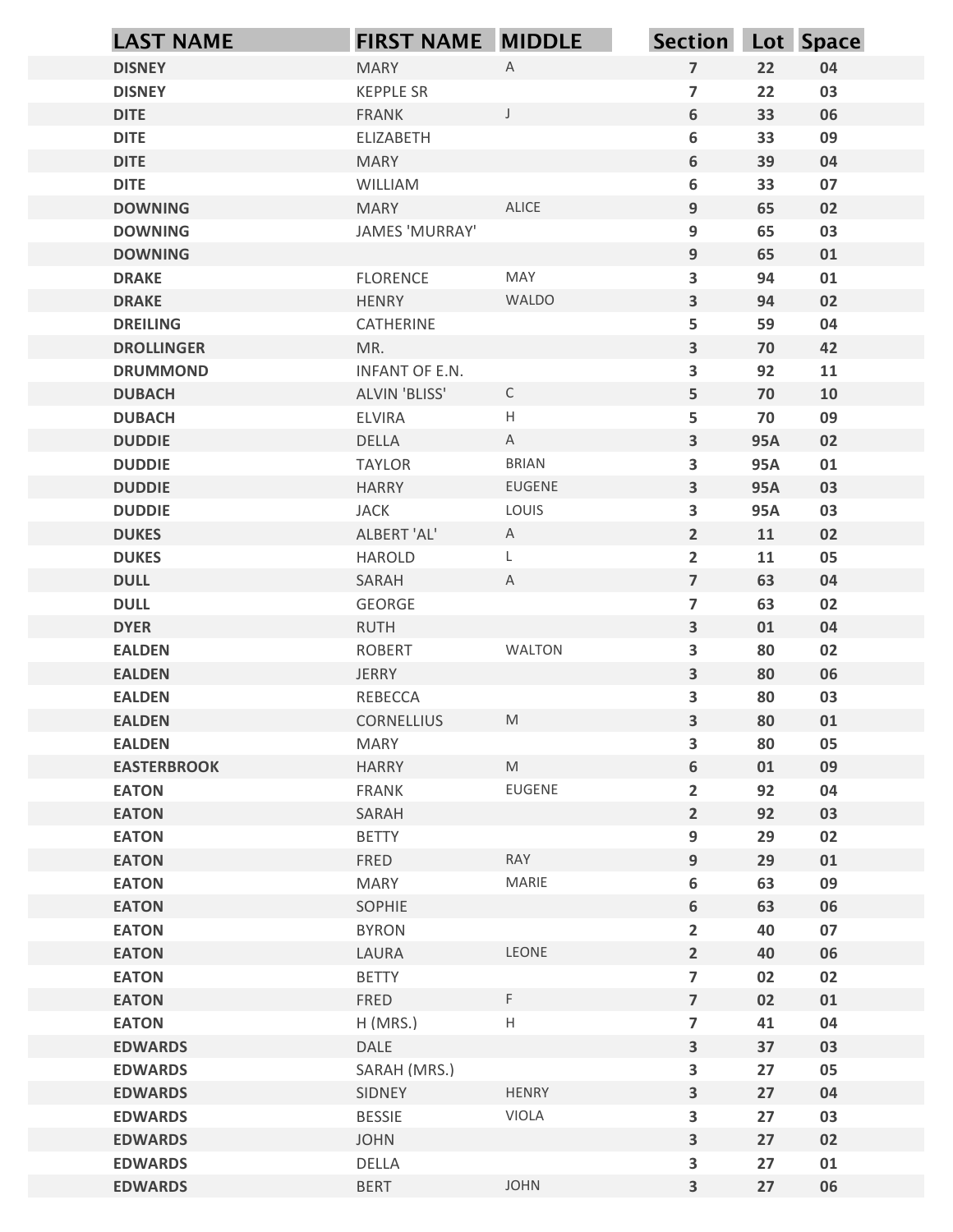| <b>LAST NAME</b>                     | FIRST NAME MIDDLE       |                                                                                                            | Section Lot Space                |            |            |
|--------------------------------------|-------------------------|------------------------------------------------------------------------------------------------------------|----------------------------------|------------|------------|
| <b>EGGER</b>                         | AURELIA 'RELLA'         |                                                                                                            | $\overline{7}$                   | 24         | 05         |
| <b>EGGER</b>                         | <b>DOUGLAS</b>          | <b>GRAYDON</b>                                                                                             | $\overline{7}$                   | 11         | 07         |
| <b>EGGER</b>                         | IDA                     | ${\sf P}$                                                                                                  | $\overline{7}$                   | 24         | 06         |
| <b>EGGER</b>                         | <b>ERNEST</b>           | EDWARD                                                                                                     | $\overline{7}$                   | 24         | 07         |
| <b>EGGER</b>                         | <b>BETTY</b>            | $\mathsf J$                                                                                                | $\overline{7}$                   | 11         | 06         |
| <b>EGGER</b>                         | FRED                    | A                                                                                                          | $\overline{7}$                   | 24         | 04         |
| <b>EGGER</b>                         | WILMA                   | $\mathsf E$                                                                                                | $\overline{7}$                   | 24         | 09         |
| <b>EGGER</b>                         | <b>JOHN</b>             |                                                                                                            | $\overline{7}$                   | 24         | 10         |
| <b>ELIAS</b>                         | <b>ELIZABETH</b>        |                                                                                                            | $\mathbf{2}$                     | 64         | 04         |
| <b>ELLIOTT</b>                       | EDWARD                  | CARL<br>${\sf R}$                                                                                          | 6                                | 50         | 01         |
| <b>ELLIOTT</b><br><b>ELLIS</b>       | <b>NANNIE</b><br>DANIEL | F                                                                                                          | 6<br>5                           | 50<br>54   | 02<br>10   |
| <b>ELLIS</b>                         | <b>ROBERT</b>           | $\sf B$                                                                                                    | 5                                | 55         | 03         |
| <b>ELLIS</b>                         | <b>DONALD</b>           | DELAINE                                                                                                    | 5                                | 54         | 06         |
| <b>ELLIS</b>                         | DONALD JR.              | <b>FRANCIS</b>                                                                                             | 5                                | 54         | 07         |
| <b>ELLIS</b>                         | KATHERINE               | $\mathsf{A}$                                                                                               | 5                                | 54         | 09         |
| <b>ELLIS</b>                         | <b>MARY</b>             | $\vee$                                                                                                     | 5                                | 54         | 06A        |
| <b>ELLISON</b>                       | S(DR.)                  | $\mathsf{M}% _{T}=\mathsf{M}_{T}\!\left( a,b\right) ,\ \mathsf{M}_{T}=\mathsf{M}_{T}\!\left( a,b\right) ,$ | $\boldsymbol{6}$                 | 59         | 05         |
| <b>ELTING</b>                        | <b>VIRGINIA</b>         | ESTHER                                                                                                     | $\overline{7}$                   | 35         | 06         |
| <b>ENGEL</b>                         | <b>DOLLIE</b>           |                                                                                                            | 5 <sub>1</sub>                   | 18         | 04         |
| <b>ENGEL</b>                         | <b>TERRI</b>            | G                                                                                                          | 4                                | 42         | 07         |
| <b>ENGEL</b>                         | ALVIN 'WHITIE'          | $\mathsf{A}$                                                                                               | 5                                | 18         | 05         |
| <b>ERBERT</b>                        | JOSEPH JR               |                                                                                                            | $\mathbf{3}$                     | 67         | 06         |
| <b>ERBERT</b>                        | <b>MARY</b>             |                                                                                                            | $\mathbf{3}$                     | 67         | 05         |
| <b>ERBERT</b>                        | RUDOLPH                 | IJ                                                                                                         | 5                                | 26         | ${\bf 01}$ |
| <b>ERBERT</b>                        | <b>MARY</b>             |                                                                                                            | 5                                | 26         | 02         |
| <b>ERBERT</b>                        | KATHERINE               |                                                                                                            | 5                                | 38         | 06         |
| <b>ERBERT</b>                        | KATHERINE               | $\mathsf B$                                                                                                | 5                                | 38         | 08         |
| <b>ERBERT</b>                        | CHARLES                 | F                                                                                                          | 5                                | 38         | 09         |
| <b>ERBERT</b>                        | EDNA                    | $\mathsf{M}% _{T}=\mathsf{M}_{T}\!\left( a,b\right) ,\ \mathsf{M}_{T}=\mathsf{M}_{T}\!\left( a,b\right) ,$ | $\overline{\mathbf{3}}$          | 66         | 05         |
| <b>ERBERT</b>                        | WILLIAM                 | $R_{\parallel}$                                                                                            | $\overline{\mathbf{3}}$          | 66         | 06         |
| <b>ESTES</b>                         | <b>BETTY</b>            | JANE                                                                                                       | $6\phantom{.}$                   | 50         | 06         |
| <b>EVANS</b>                         | GAYLORD                 |                                                                                                            | 5                                | 60         | 06A        |
| <b>FAIRHURST</b><br><b>FAIRHURST</b> | NELLIE<br>JOE           | E                                                                                                          | $2^{\circ}$                      | 63<br>63   | 09         |
| <b>FALCONBERRY</b>                   | WILBERT                 | P                                                                                                          | $\overline{2}$<br>$\overline{4}$ | 13         | 10<br>05   |
| <b>FALCONBERRY</b>                   | <b>DOTTIE</b>           |                                                                                                            | 4                                | 13         | 04         |
| <b>FALCONBERRY</b>                   | SUSIE                   |                                                                                                            | $\mathbf{3}$                     | 69         | 03         |
| <b>FALCONBERRY</b>                   | <b>RUTH</b>             | $\mathsf E$                                                                                                | $\overline{\mathbf{3}}$          | 69         | 02         |
| <b>FALCONBERRY</b>                   | <b>JACOB</b>            | $\sf B$                                                                                                    | $\mathbf{3}$                     | 69         | 01         |
| <b>FANSHIER</b>                      | ROSE                    | $\mathsf{A}$                                                                                               | $\overline{7}$                   | 38         | 08         |
| <b>FARRELL</b>                       | IDA                     | <b>MARTIN</b>                                                                                              | $\overline{7}$                   | 21         | 02         |
| <b>FARWELL</b>                       | SELAH                   | CLAY                                                                                                       | $\overline{2}$                   | 59         | 05         |
| <b>FARWELL</b>                       | <b>FERN</b>             | ALICE                                                                                                      | $\overline{2}$                   | 59         | 04         |
| <b>FEEZOR</b>                        | PETER                   | $\mathsf S$                                                                                                | $\boldsymbol{6}$                 | 36         | 05         |
| <b>FEEZOR</b>                        | <b>THOMAS</b>           | $\mathsf C$                                                                                                | $\boldsymbol{6}$                 | 36         | 06         |
| <b>FELDKAMP</b>                      | <b>MARTHA</b>           | L                                                                                                          | 3                                | <b>95C</b> | 07         |
| <b>FELDKAMP</b>                      | <b>ROY</b>              |                                                                                                            | $\overline{\mathbf{3}}$          | <b>95C</b> | 08         |
| <b>FINCH</b>                         | KATHLEEN                |                                                                                                            | $\boldsymbol{6}$                 | 64         | ${\bf 01}$ |
|                                      |                         |                                                                                                            |                                  |            |            |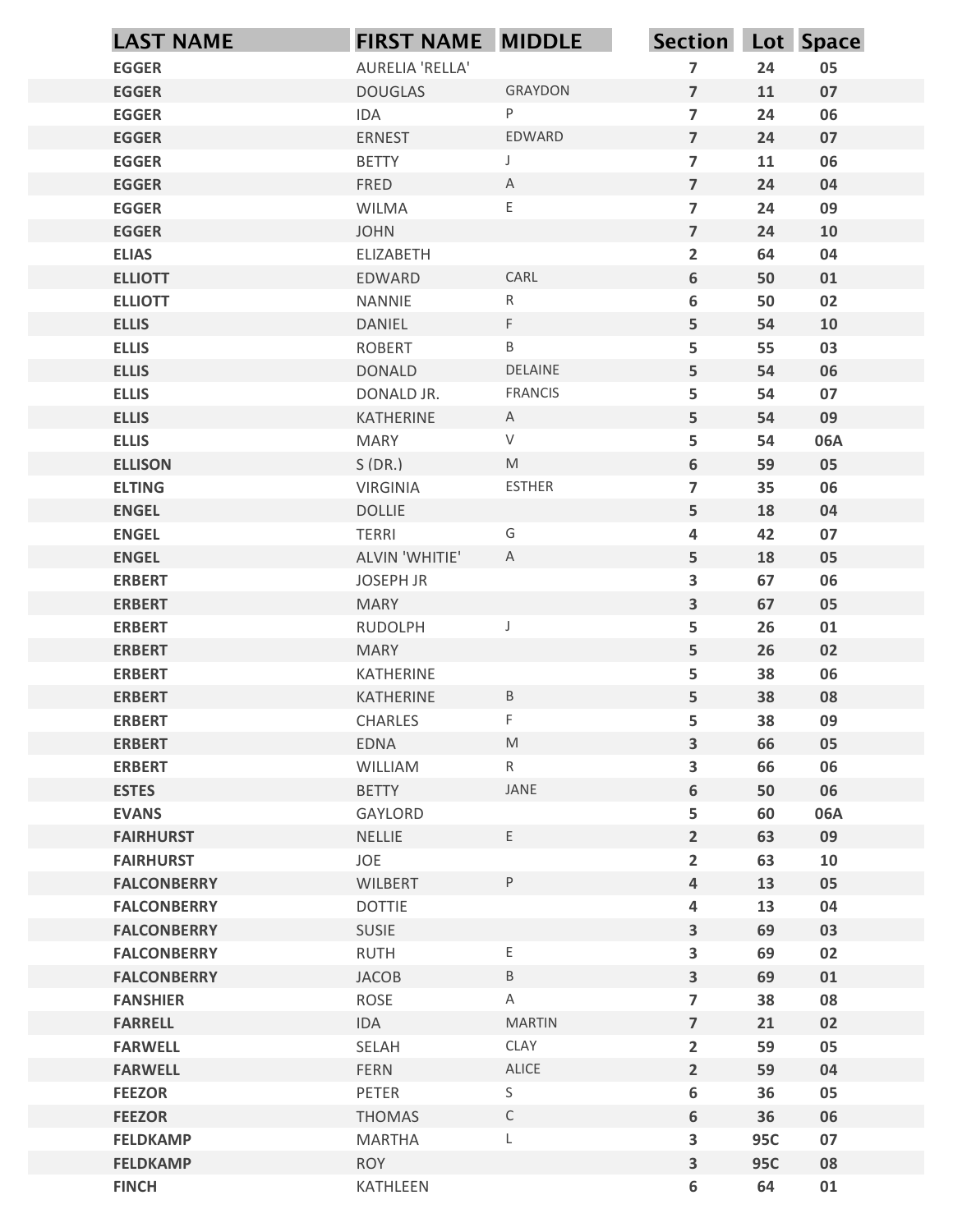| <b>LAST NAME</b>                           | <b>FIRST NAME MIDDLE</b>       |                | Section Lot Space                                  |          |          |
|--------------------------------------------|--------------------------------|----------------|----------------------------------------------------|----------|----------|
| <b>FINCH</b>                               | ELI                            | <b>HARRIS</b>  | $\boldsymbol{6}$                                   | 16       | 07       |
| <b>FINCH GROFF</b>                         | <b>THEEO</b>                   | M              | 6                                                  | 16       | 06       |
| <b>FISHER</b>                              | JANE                           | $\mathsf{L}$   | $\overline{2}$                                     | 88       | 08       |
| <b>FITZGERALD</b>                          | ANNA                           | F              | $\mathbf{1}$                                       | 19       | 09       |
| <b>FITZGERALD</b>                          | EDGAR                          | A              | $\mathbf{1}$                                       | 19       | 10       |
| <b>FITZPATRICK</b><br><b>FLEMING</b>       | <b>INEZ</b><br><b>FRANCES</b>  |                | $\overline{2}$<br>$\overline{\mathbf{3}}$          | 51<br>53 | 07<br>05 |
| <b>FLEMING</b>                             | ALICE                          | MAYREE         | 6                                                  | 60       | 06       |
| <b>FLINN</b>                               | JAMES JR                       | E              | $9$                                                | 62       | 08       |
| <b>FLOWERS</b>                             | <b>CLIFTON 'REV'</b>           | <b>RALPH</b>   | $\boldsymbol{6}$                                   | 09       | 10       |
| <b>FLOWERS</b>                             | <b>ROSE</b>                    | E              | 6                                                  | 09       | 09       |
| <b>FLOYD</b>                               | LILAH                          | MAE            | $\boldsymbol{6}$                                   | 16       | 02       |
| <b>FLOYD</b>                               | <b>FRANK</b>                   | $\mathsf E$    | $6\phantom{1}$                                     | 16       | 01       |
| <b>FONDOBLE</b><br><b>FONDOBLE</b>         | ZEALEN<br>FRIEDA               |                | 3<br>$\mathbf{3}$                                  | 06<br>06 | 01<br>02 |
| <b>FONDOBLE</b>                            | MARGARET                       | M              | $\overline{\mathbf{3}}$                            | 06       | 05       |
| <b>FONDOBLE</b>                            | CHARLES                        |                | $\overline{2}$                                     | 40       | 04       |
| <b>FONDOBLE</b>                            | <b>BESSIE</b>                  | L              | $\overline{\mathbf{2}}$                            | 40       | 05       |
| <b>FONDOBLE</b>                            | DENZIL                         | $\mathsf L$    | $\mathbf{3}$                                       | 06       | 04       |
| <b>FORD</b>                                | <b>INFANT OF GERALD</b>        |                | $\overline{\mathbf{3}}$                            | 55       | 06       |
| <b>FORD</b>                                | MELVIN                         | LEWIS          | $\boldsymbol{6}$                                   | 37       | 03       |
| <b>FORD</b>                                | ELMER                          | CONRAD         | $\boldsymbol{6}$                                   | 37       | 04       |
| <b>FORD</b>                                | <b>JACK</b>                    | CLEO           | $\boldsymbol{6}$                                   | 37       | 05       |
| <b>FORKER</b><br><b>FORKER</b>             | GEORGE<br><b>MINNIE</b>        |                | $\overline{\mathbf{3}}$<br>$\overline{\mathbf{3}}$ | 43<br>43 | 09<br>03 |
| <b>FORKER</b>                              | <b>JOHN</b>                    | L              | 3                                                  | 43       | 04       |
| <b>FORKER</b>                              | SARAH                          | $\mathsf C$    | $\overline{\mathbf{3}}$                            | 43       | 10       |
| <b>FORKER</b>                              | GEORGE                         |                | $\overline{\mathbf{3}}$                            | 43       | 11       |
| <b>FOWLER</b>                              | <b>DOROTHY</b>                 |                | $\overline{5}$                                     | 18       | 03       |
| <b>FOX</b>                                 | <b>DORIS</b>                   | MARIE          | $\boldsymbol{6}$                                   | 69       | 07       |
| <b>FOX</b>                                 | SON OF J.B.                    |                | $\overline{\mathbf{3}}$                            | 92       | 21       |
| <b>FOX</b>                                 | JAY                            | B              | $\boldsymbol{6}$                                   | 69       | 10       |
| <b>FOX</b>                                 | WILMA                          | $\mathsf D$    | $\pmb{4}$                                          | 23       | 08       |
| <b>FOX</b>                                 | <b>IRA</b>                     | <b>MARTIN</b>  | $\boldsymbol{6}$                                   | 69       | 04       |
| <b>FOX</b>                                 | MARY (MRS.)                    | ROSANNE        | $\boldsymbol{6}$                                   | 69       | $02-3$   |
| <b>FOX</b><br><b>FOX</b>                   | <b>MIRTIE</b><br>CHARLES       | CATHERINE<br>M | $\boldsymbol{6}$<br>$\boldsymbol{6}$               | 69<br>69 | 09<br>01 |
| <b>FRANTA</b>                              | SONYA                          | SUE            | 5                                                  | 24       | 10       |
| <b>FRANTA</b>                              | FLORA                          | M              | $\overline{5}$                                     | 24       | 02       |
| <b>FRANTA</b>                              | HERBERT                        | $\mathsf{J}$   | 5                                                  | 24       | 01       |
| <b>FRECH</b>                               | CHEYENNE                       | SIERA          | 5                                                  | 55       | 06       |
| <b>FRIES</b>                               | RICHARD                        | F.             | $\boldsymbol{9}$                                   | 15       | 06       |
| <b>FRIES</b>                               | ANNA                           | M              | $\boldsymbol{9}$                                   | 15       | 07       |
| <b>FRITZ</b>                               | <b>INFANT</b>                  |                | $\mathbf{1}$                                       | 23       | 02       |
| <b>FRITZ</b>                               | GEORGE                         | M              | $\mathbf{1}$                                       | 23       | 01       |
| <b>FRITZSIMMONS</b><br><b>FRITZSIMMONS</b> | <b>ROBERT</b><br><b>MARTHA</b> |                | $\boldsymbol{6}$<br>6                              | 64<br>64 | 09<br>08 |
| <b>FROMAN</b>                              | <b>BERTHA</b>                  | L              | $\overline{7}$                                     | 54       | 06       |
| <b>FULKERSON</b>                           | <b>ROBERT</b>                  | L              | $\mathbf{1}$                                       | 24       | 01       |
|                                            |                                |                |                                                    |          |          |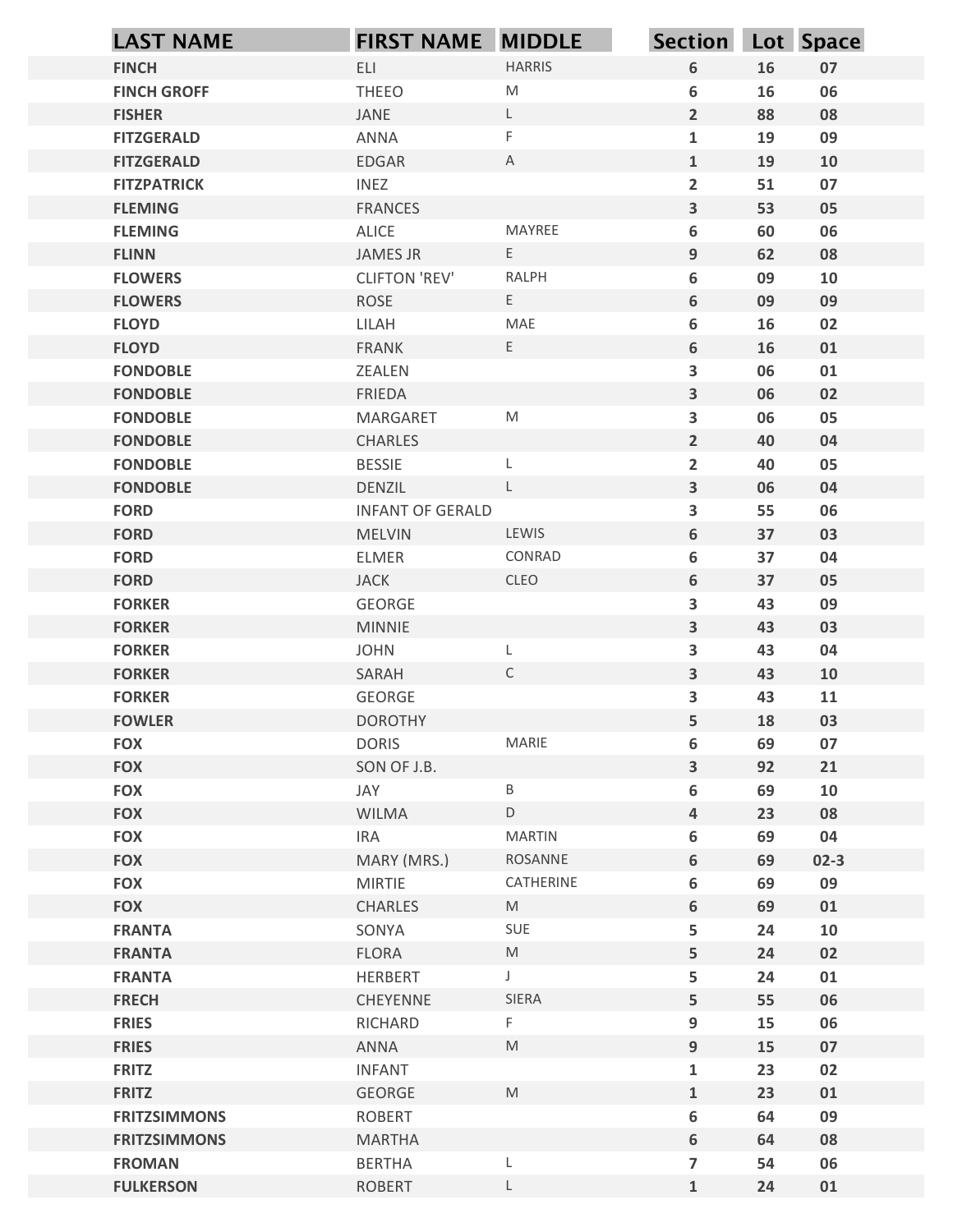| <b>FULLER</b><br><b>FULLER</b><br><b>FULLER</b><br><b>FULLER</b><br><b>FULLER</b><br><b>FULLER</b><br><b>FULLER</b> | <b>FULKERSON</b>                 | MARLENE                                                                                                                                                                                     | ${\sf M}$                                                                                                                 |                                           |          |                  |
|---------------------------------------------------------------------------------------------------------------------|----------------------------------|---------------------------------------------------------------------------------------------------------------------------------------------------------------------------------------------|---------------------------------------------------------------------------------------------------------------------------|-------------------------------------------|----------|------------------|
|                                                                                                                     |                                  |                                                                                                                                                                                             |                                                                                                                           | $\mathbf{1}$                              | 24       | 02               |
|                                                                                                                     |                                  | ROBERT SR.                                                                                                                                                                                  |                                                                                                                           | 5                                         | 53       | 10               |
|                                                                                                                     |                                  | <b>MARY</b>                                                                                                                                                                                 | ELLEN                                                                                                                     | $\overline{7}$                            | 07       | 06               |
|                                                                                                                     |                                  | <b>OLA</b>                                                                                                                                                                                  |                                                                                                                           | 5                                         | 53       | 09               |
|                                                                                                                     |                                  | FRED SR                                                                                                                                                                                     | J                                                                                                                         | $\overline{2}$                            | 65       | 01               |
|                                                                                                                     |                                  | <b>RAYMOND</b><br>ORVILLE                                                                                                                                                                   | $\mathsf H$                                                                                                               | 9<br>5                                    | 13<br>26 | 01<br>04         |
|                                                                                                                     |                                  | SON OF E.J.                                                                                                                                                                                 |                                                                                                                           | $\mathbf{1}$                              | 19       | 01               |
| <b>FULLER</b>                                                                                                       |                                  | SELINA                                                                                                                                                                                      | E                                                                                                                         | $\overline{2}$                            | 66       | $07 - 8$         |
| <b>FULLER</b>                                                                                                       |                                  | JENNIE                                                                                                                                                                                      |                                                                                                                           | 5                                         | 26       | 05               |
| <b>FULLER</b>                                                                                                       |                                  | <b>NINA</b>                                                                                                                                                                                 | L                                                                                                                         | 9                                         | 13       | 02               |
| <b>FULLER</b>                                                                                                       |                                  | <b>VIOLA</b>                                                                                                                                                                                | $\, {\sf B} \,$                                                                                                           | 5                                         | 52       | 02               |
| <b>FULLER</b>                                                                                                       |                                  | <b>MORRELL</b>                                                                                                                                                                              | ${\sf M}$                                                                                                                 | $\overline{2}$                            | 77       | 10               |
| <b>FULLER</b><br><b>FULLER</b>                                                                                      |                                  | <b>RUTH</b><br>LUCIA                                                                                                                                                                        | Ε<br>$\mathsf B$                                                                                                          | $\overline{2}$<br>$\overline{2}$          | 65<br>65 | <b>05A</b><br>02 |
| <b>FULLER</b>                                                                                                       |                                  | F MAX                                                                                                                                                                                       |                                                                                                                           | $\overline{2}$                            | 65       | <b>05B</b>       |
| <b>FULLER</b>                                                                                                       |                                  | <b>FRANCES</b>                                                                                                                                                                              | A                                                                                                                         | $\overline{2}$                            | 77       | 09               |
| <b>FULLER</b>                                                                                                       |                                  | LUCIUS                                                                                                                                                                                      | E                                                                                                                         | $\overline{2}$                            | 66       | 08-9             |
| <b>FULLER</b>                                                                                                       |                                  | FRANK                                                                                                                                                                                       | L                                                                                                                         | $\overline{2}$                            | 77       | 02               |
| <b>FULLER</b>                                                                                                       |                                  | EDNA                                                                                                                                                                                        |                                                                                                                           | $\overline{2}$                            | 77       | 03               |
| <b>FULLER</b>                                                                                                       |                                  | <b>CHESTER</b>                                                                                                                                                                              | $\mathsf{A}$                                                                                                              | $\overline{2}$                            | 77       | 01               |
| <b>FULLER</b>                                                                                                       |                                  | <b>EMMETT</b>                                                                                                                                                                               | $\mathsf J$                                                                                                               | 5                                         | 52       | 01               |
| <b>FULLER</b><br><b>FURBECK</b>                                                                                     |                                  | FRED JR<br><b>BLAIR</b>                                                                                                                                                                     | ${\mathsf W}$                                                                                                             | $\overline{2}$<br>$\overline{\mathbf{z}}$ | 65<br>59 | 04A<br>10        |
| <b>FURBECK</b>                                                                                                      |                                  | <b>BABY OF F</b>                                                                                                                                                                            |                                                                                                                           | 6                                         | 19       | 06               |
| <b>FURBECK</b>                                                                                                      |                                  | FRANK                                                                                                                                                                                       | $\mathsf{A}$                                                                                                              | 6                                         | 19       | 02               |
| <b>FURBECK</b>                                                                                                      |                                  | JACOB                                                                                                                                                                                       |                                                                                                                           | 6                                         | 19       | 04               |
| <b>FURBECK</b>                                                                                                      |                                  | SOPHIE                                                                                                                                                                                      | ELIZABETH                                                                                                                 | 6                                         | 19       | 03               |
| <b>FURBECK</b>                                                                                                      |                                  | ALVIE                                                                                                                                                                                       | $\mathsf{M}% _{T}=\mathsf{M}_{T}\!\left( a,b\right) ,\ \mathsf{M}_{T}=\mathsf{M}_{T}\!\left( a,b\right) ,$                | $\overline{7}$                            | 48       | 07               |
| <b>FURBECK</b>                                                                                                      |                                  | JULIA (MRS.)                                                                                                                                                                                | ETTE                                                                                                                      | 6                                         | 19       | 08-9             |
| <b>FURBECK</b>                                                                                                      |                                  | MARY                                                                                                                                                                                        |                                                                                                                           | $\overline{2}$                            | 12       | 05               |
| <b>FURBECK</b><br><b>FURBECK</b>                                                                                    |                                  | <b>MARILYN</b><br>ZONA                                                                                                                                                                      | $\mathsf K$                                                                                                               | $\overline{7}$<br>$\overline{\mathbf{z}}$ | 48<br>59 | 06<br>09         |
| <b>FURBECK</b>                                                                                                      |                                  | RALPH 'SHAG'                                                                                                                                                                                |                                                                                                                           | $\overline{2}$                            | 12       | 04               |
| <b>FURBECK</b>                                                                                                      |                                  | ALVIE                                                                                                                                                                                       |                                                                                                                           | 6                                         | 19       | 01               |
| <b>FURBECK</b>                                                                                                      |                                  | <b>BRUCE</b>                                                                                                                                                                                | EUGENE                                                                                                                    | $\overline{\mathbf{3}}$                   | 61       | 01               |
| <b>FURBECK</b>                                                                                                      |                                  | $\ensuremath{\mathsf{L}}\xspace \ensuremath{\mathsf{L}}\xspace \ensuremath{\mathsf{L}}\xspace \ensuremath{\mathsf{L}}\xspace \ensuremath{\mathsf{I}}\xspace \ensuremath{\mathsf{E}}\xspace$ | $\mathsf{M}% _{T}=\mathsf{M}_{T}\!\left( a,b\right) ,\ \mathsf{M}_{T}=\mathsf{M}_{T}\!\left( a,b\right) ,$                | 3                                         | 61       | 02               |
| <b>FURBECK</b>                                                                                                      |                                  | EARL                                                                                                                                                                                        | F.                                                                                                                        | $\overline{\mathbf{3}}$                   | 61       | 03               |
| <b>FURBECK</b>                                                                                                      |                                  | LEONA                                                                                                                                                                                       | $\mathsf F$                                                                                                               | $\overline{\mathbf{3}}$                   | 61       | 04               |
| <b>FURBECK</b>                                                                                                      |                                  | <b>ELEANOR</b>                                                                                                                                                                              |                                                                                                                           | 6                                         | 19       | 10               |
|                                                                                                                     | <b>FURTHMEYER</b>                | <b>MINNIE</b>                                                                                                                                                                               |                                                                                                                           | 5                                         | 59       | 06               |
|                                                                                                                     | <b>GABHART</b><br><b>GABHART</b> | THOMAS<br>LENA                                                                                                                                                                              | $\mathsf J$<br>$\mathsf{M}% _{T}=\mathsf{M}_{T}\!\left( a,b\right) ,\ \mathsf{M}_{T}=\mathsf{M}_{T}\!\left( a,b\right) ,$ | $\overline{\mathbf{3}}$<br>3              | 53<br>53 | 07<br>08         |
|                                                                                                                     | <b>GALLISON</b>                  | MARIE                                                                                                                                                                                       | CAROLINE                                                                                                                  | 6                                         | 61       | 03               |
|                                                                                                                     | <b>GALLISON</b>                  | <b>NICHOLAS</b>                                                                                                                                                                             |                                                                                                                           | 6                                         | 61       | 01               |
|                                                                                                                     | <b>GALLISON</b>                  | ERMA                                                                                                                                                                                        | LEE                                                                                                                       | 5                                         | 67       | 08               |
|                                                                                                                     | <b>GALLISON</b>                  | <b>JOHN</b>                                                                                                                                                                                 |                                                                                                                           | 6                                         | 61       | 02               |
|                                                                                                                     | <b>GALLISON</b>                  | CLARENCE                                                                                                                                                                                    | $\mathsf J$                                                                                                               | 5                                         | 67       | 07               |
| <b>GANE</b>                                                                                                         |                                  | <b>ESTHER</b>                                                                                                                                                                               |                                                                                                                           | $\overline{2}$                            | 55       | 10               |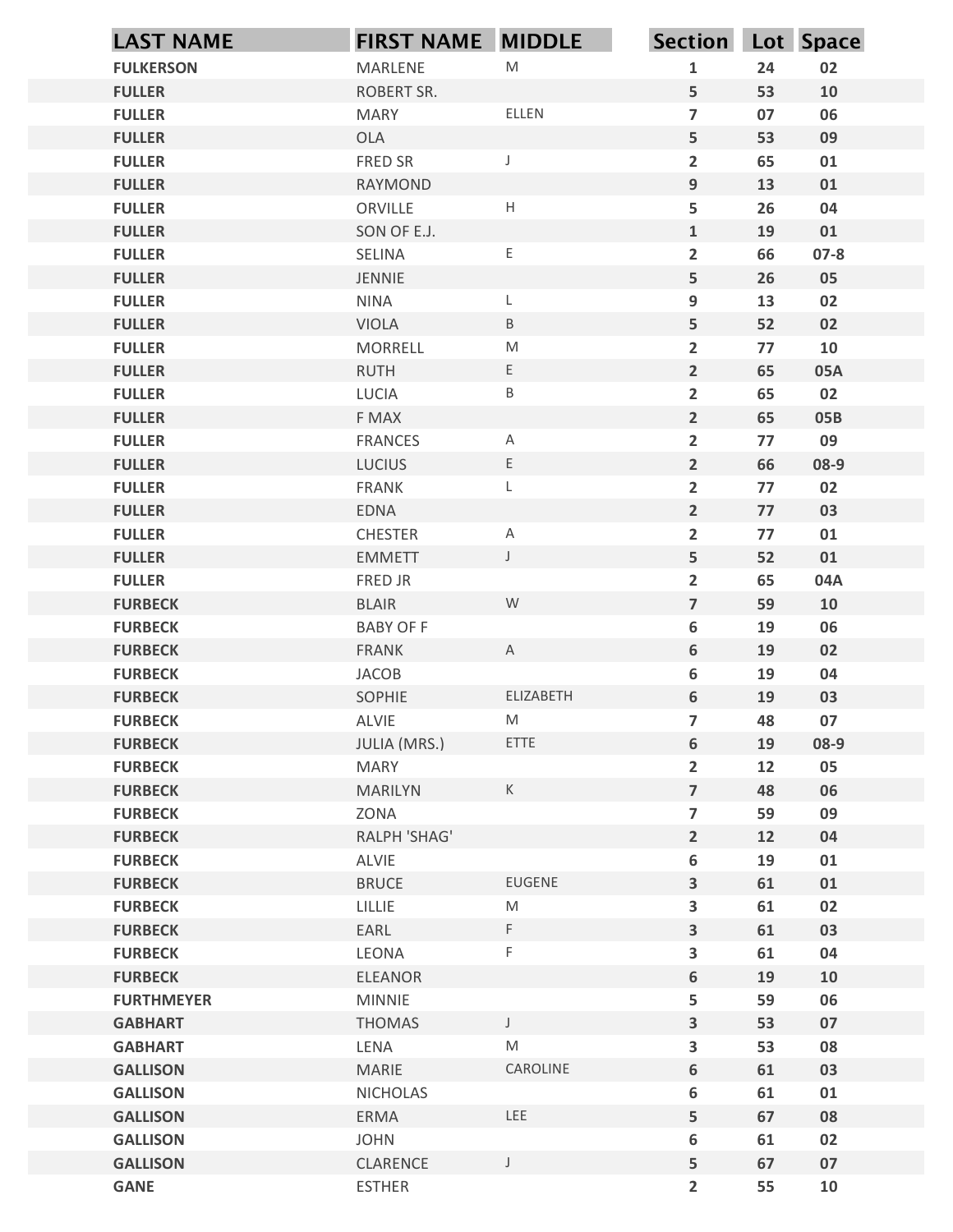|                                    | <b>FIRST NAME MIDDLE</b>         |                           | Section Lot Space                |          |                  |
|------------------------------------|----------------------------------|---------------------------|----------------------------------|----------|------------------|
| <b>GARRISON</b>                    | OLGA                             |                           | 5 <sub>1</sub>                   | 31       | 05               |
| <b>GARRISON</b>                    | <b>RUSSELL</b>                   | L                         | 5                                | 31       | 04               |
| <b>GASCHLER</b>                    | <b>STACY</b>                     | ${\sf R}$                 | $2^{\circ}$                      | 26       | 06               |
| <b>GASCHLER</b>                    | CLARENCE                         | E                         | $\overline{2}$                   | 25       | 05               |
| <b>GASCHLER</b>                    | <b>EDITH</b>                     | $\mathsf B$               | $\overline{7}$                   | 09       | 10               |
| <b>GASCHLER</b><br><b>GASCHLER</b> | RICHARD<br>LOIS                  | J<br>$\mathsf{A}$         | $\overline{7}$<br>$2^{\circ}$    | 09<br>25 | 09<br>04         |
| <b>GASSNER</b>                     | <b>MARTHA</b>                    |                           | 5                                | 30       | 06               |
| <b>GASSNER</b>                     | <b>MARY</b>                      |                           | 5                                | 30       | 05               |
| <b>GASSNER</b>                     | <b>JOHN</b>                      |                           | 5                                | 30       | 04               |
| <b>GASSNER</b>                     | FRED                             | $\mathsf{A}$              | 5                                | 30       | 07               |
| <b>GAYLORD</b>                     | WILLIAM                          | F.                        | $\mathbf{1}$                     | 22       | 02               |
| <b>GAYLORD</b>                     | SADIE                            | $\mathsf B$               | $\mathbf{1}$                     | 22       | 03               |
| <b>GAYLORD</b>                     | VIOLA<br><b>OTILLIA 'TILLIE'</b> | ARMINDA                   | $\mathbf{1}$<br>$\overline{4}$   | 22<br>36 | 01<br>05A        |
| <b>GERBER</b><br><b>GERKEN</b>     | HENRIATTA                        |                           | $\overline{7}$                   | 09       | 06               |
| <b>GERKEN</b>                      | WILLIAM                          | GEORGE                    | $2^{\circ}$                      | 79       | $02-3$           |
| <b>GERKEN</b>                      | ANNETTE                          | MAY                       | $\overline{2}$                   | 79       | $03-4$           |
| <b>GERKEN</b>                      | <b>MOTHER</b>                    |                           | $\overline{7}$                   | 09       | $04 - 5$         |
| <b>GERKEN</b>                      | AUGUST                           | H                         | $\overline{4}$                   | 10       | 02               |
| <b>GERKEN</b>                      | <b>JOHN</b>                      | $\mathsf H$               | $\overline{7}$                   | 09       | 07               |
| <b>GERKEN</b>                      | <b>MINNIE</b>                    |                           | $\overline{7}$                   | 09       | $02-3$           |
| <b>GERKEN</b><br><b>GERKEN</b>     | LOUISA<br>GEORGE                 |                           | $\overline{7}$<br>$\overline{7}$ | 09<br>09 | $01-2$<br>$03-4$ |
| <b>GERKEN</b>                      | <b>HARRY</b>                     | $\mathsf{E}^-$            | $2^{\circ}$                      | 79       | 01               |
| <b>GERKEN</b>                      | LILLIAN                          | ADELAIDE                  | 4                                | 10       | 03               |
| <b>GERMANN</b>                     | ALFRED                           | $\mathsf{C}$              | $\mathbf{1}$                     | 14       | 03               |
| <b>GERMANN</b>                     | JAMES                            | GARFIELD                  | $\mathbf{1}$                     | 14       | 01               |
| <b>GERMANN</b>                     | <b>MARY</b>                      | <b>MARIA</b>              | $\mathbf{1}$                     | 14       | 09               |
| <b>GERMANN</b>                     | LEWIS                            | EDWARD                    | $\mathbf{1}$                     | 14       | 10               |
| <b>GERMANN</b>                     | JULIA                            | E                         | $\mathbf{1}$                     | 14       | 04               |
| <b>GERMANN</b>                     | ALFRED                           | $\mathsf{C}$              | $\mathbf{1}$                     | 14       | 06               |
| <b>GESNER</b><br><b>GESNER</b>     | <b>JESSE</b><br>ANNA             | $\mathsf{H}^-$<br>REBECCA | 6<br>6                           | 41<br>41 | 03<br>02         |
| <b>GEYER</b>                       | HAZEL                            |                           | 5                                | 73       | 03               |
| <b>GEYER</b>                       | <b>DEBORAH</b>                   |                           | $\mathbf{3}$                     | 19       | 03               |
| <b>GEYER</b>                       | DORA                             | JEAN                      | 5                                | 04       | 09               |
| <b>GEYER</b>                       | <b>JOHN</b>                      |                           | $\mathbf{3}$                     | 19       | 04               |
| <b>GEYER</b>                       | ARTHUR                           | $\mathsf C$               | 5                                | 73       | 04               |
| <b>GEYER</b>                       | FRANK JR. 'BILL'                 | $\mathsf{A}$              | 5                                | 04       | 10               |
| <b>GIBSON</b>                      | ELBERT                           | ROSS                      | 5                                | 33       | 04               |
| <b>GIBSON</b><br><b>GIBSON</b>     | LOIS<br>ELBERT                   | FERN<br>F                 | $\overline{2}$<br>$\overline{4}$ | 92<br>13 | 09               |
| <b>GIBSON</b>                      | WILLIAM                          | G                         | $\overline{2}$                   | 92       | 10<br>05         |
| <b>GIBSON</b>                      | <b>ROBERT</b>                    | LEROY                     | $2\overline{ }$                  | 92       | 10               |
| <b>GIBSON</b>                      | MABEL                            | F.                        | 4                                | 13       | 09               |
| <b>GIBSON</b>                      | <b>MARY</b>                      | LOUISE                    | 5                                | 33       | 10               |
| <b>GIBSON</b>                      | VERNA                            | MAY                       | 5                                | 33       | 05               |
| <b>GIFFORD</b>                     | ELIZABETH                        |                           | $6\overline{6}$                  | 26       | 03               |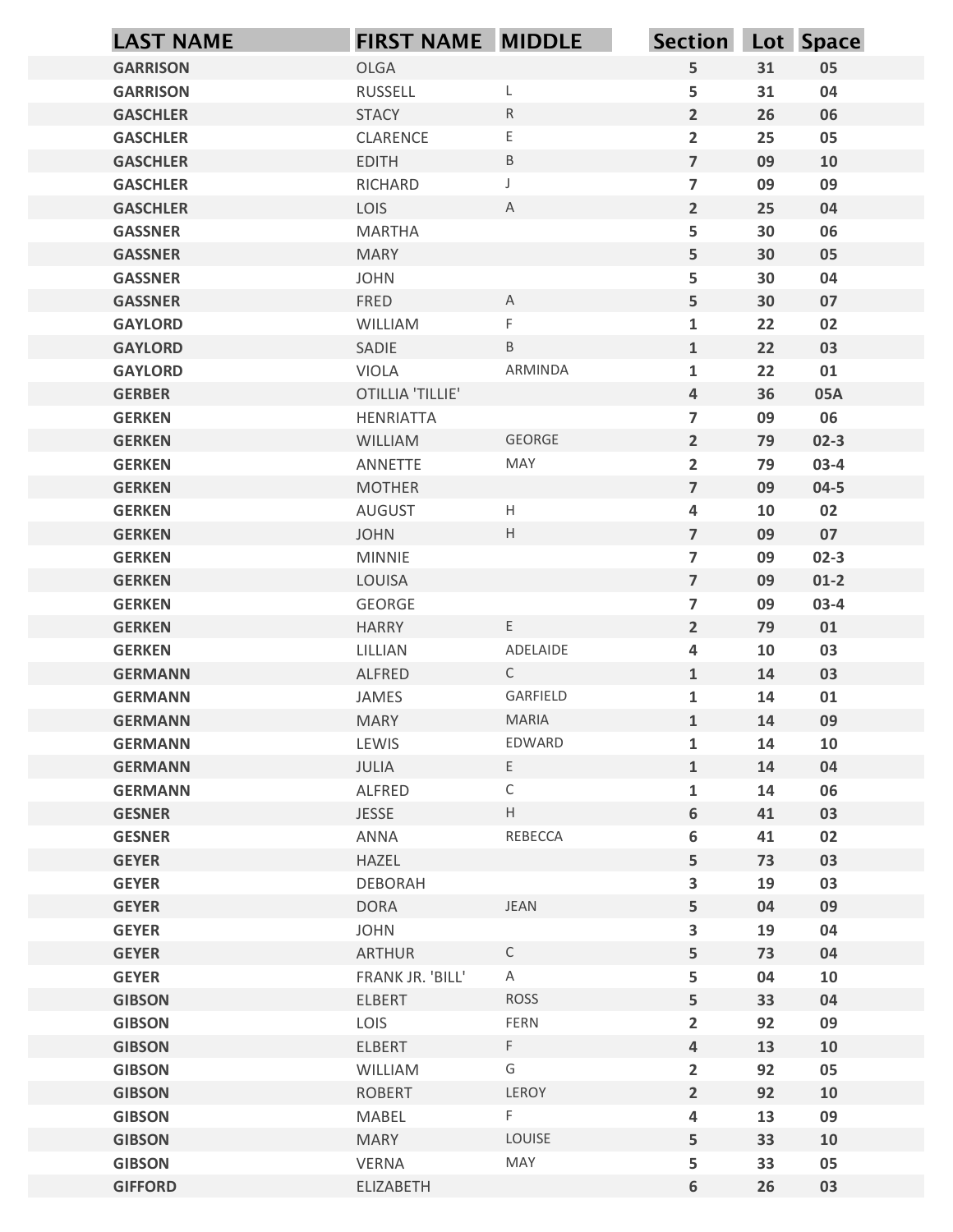| OLIVE<br><b>HACKETT</b><br>12<br><b>GIFFORD</b><br>03<br>$\mathbf{1}$<br>FRED<br>6<br>26<br><b>GIFFORD</b><br>$\mathsf{C}$<br>04<br>F<br>6<br>26<br><b>COLLINS</b><br>05<br><b>GIFFORD</b><br>$\mathsf J$<br>$\mathbf{1}$<br>12<br><b>GIFFORD</b><br><b>DIANA</b><br>10<br>5<br>H<br>52<br><b>GILE</b><br><b>HARRISON</b><br>04<br>LAURA<br>5<br><b>GILE</b><br>LONDA<br>52<br>05<br>9<br>36<br><b>GILPIN</b><br>LILA<br>01<br>L<br>G<br>9<br>36<br>02<br><b>GILPIN</b><br>CARL<br>FAYE<br>5<br><b>GIMLIM</b><br>ERMA<br>14<br>01<br>AGNES<br>5<br>LOREA<br>18<br>06<br><b>GLASS</b><br>5<br>$\circ$<br>18<br><b>GLASS</b><br>MAE 'MARY'<br>02<br>E<br>5<br>18<br><b>GLASS</b><br><b>DOLLIE</b><br>08<br>${\sf R}$<br>5<br><b>GLASS</b><br>18<br><b>GEORGE JR.</b><br>01<br>13<br><b>GLASS</b><br>$\mathbf{1}$<br>02<br>SAMUEL SR.<br>05<br><b>GLASS</b><br>LUDWIGA<br>$\mathbf{1}$<br>13<br><b>GLASS</b><br>5<br>18<br>ROLAND<br>$\mathsf K$<br>07<br>$\mathsf H$<br>02<br><b>GLASS</b><br>$\mathbf{1}$<br>${\bf 10}$<br>SAMUEL<br>ELIZABETH<br>13<br><b>GLASS</b><br><b>DORA</b><br>$\mathbf{1}$<br>06<br><b>GLASS</b><br>${\sf M}$<br>$\mathbf{1}$<br>02<br>09<br>MOLLIE<br><b>GLASS</b><br>$\mathbf{1}$<br>13<br><b>JOHN</b><br>07<br>13<br><b>GLASS</b><br><b>HILDA</b><br>$\mathsf{M}% _{T}=\mathsf{M}_{T}\!\left( a,b\right) ,\ \mathsf{M}_{T}=\mathsf{M}_{T}\!\left( a,b\right) ,$<br>$\mathbf{1}$<br>${\bf 10}$<br><b>GLASS</b><br>$\mathbf{1}$<br>13<br>01<br><b>MARY</b><br>9<br><b>GLASS</b><br>CLARENCE<br>41<br>04<br>WILLIAM<br>9<br>41<br>05<br><b>GLASS</b><br>ELIZABETH 'JULIA'<br>5<br><b>GLASS</b><br>18<br>${\bf 10}$<br>ALFRED<br>JAMES<br>5<br><b>GLASS</b><br>GEORGE SR.<br>18<br>09<br><b>GLASS</b><br>13<br>${\bf 04}$<br>SAMUEL JR.<br>$\mathbf{1}$<br>LUTZ<br>$\overline{\mathbf{3}}$<br>37<br>05<br><b>GLICK</b><br>ELIZABETH<br>46<br><b>GOBLE</b><br>$\overline{2}$<br>06<br><b>JOHN</b><br>W<br>$\overline{2}$<br>46<br><b>GOBLE</b><br>SUSAN<br>$02-3$<br><b>GOBLE</b><br>$\overline{2}$<br>WILLIAM<br>46<br>$01-2$<br>P<br>$\overline{\mathbf{3}}$<br><b>GOLDING</b><br>SARAH<br>20<br>01<br>$\overline{\mathbf{3}}$<br>03<br><b>GOLDING</b><br><b>STEPHEN</b><br>GILBERT<br>20<br>$\overline{\mathbf{3}}$<br><b>GOLDING</b><br>20<br>02<br>WILLIAM<br>GOOD<br>E.<br>$\overline{2}$<br>33<br>09<br>SARAH<br>$\overline{2}$<br><b>BOWEN</b><br>33<br><b>GOOD</b><br>SARAH<br>02<br>GOOD<br>PETER<br>$\overline{2}$<br>33<br>${\bf 04}$<br>$\overline{2}$<br><b>GOODALE</b><br>CARRIE<br>G<br>15<br>01<br>${\mathsf W}$<br>5<br>KURT<br>57<br>05B<br><b>GOODERMUTH</b><br>$6\phantom{1}$<br><b>GOODNOUGH</b><br>PAUL<br>$E_{\parallel}$<br>59<br>10<br>$\overline{7}$<br>50<br>07<br><b>GOODWIN</b><br>HARRIETT<br>L<br>H<br><b>GOODWIN</b><br>CHAS<br>$\overline{7}$<br>50<br>06<br>$\overline{\mathbf{3}}$<br>HENRY<br>05<br><b>GORDON</b><br>WILLIAM<br>77<br>6<br>29<br>06<br><b>GOSSAGE</b><br>MILDRED<br><b>GOUL</b><br>3<br>92<br>35<br><b>INFANT OF HARRY</b><br>$6\phantom{a}$<br>MARIE<br><b>GOUL</b><br><b>VERINA</b><br>29<br>07<br>CARL<br>18<br>04<br><b>GRABER</b><br>4<br><b>GRABER</b><br>JUNE<br>M<br>18<br>4<br>03<br>$\sf B$<br>$\overline{\mathbf{3}}$<br>15<br>03<br><b>GRAHAM</b><br>J | <b>LAST NAME</b> | <b>FIRST NAME MIDDLE</b> | Section Lot Space |  |
|-----------------------------------------------------------------------------------------------------------------------------------------------------------------------------------------------------------------------------------------------------------------------------------------------------------------------------------------------------------------------------------------------------------------------------------------------------------------------------------------------------------------------------------------------------------------------------------------------------------------------------------------------------------------------------------------------------------------------------------------------------------------------------------------------------------------------------------------------------------------------------------------------------------------------------------------------------------------------------------------------------------------------------------------------------------------------------------------------------------------------------------------------------------------------------------------------------------------------------------------------------------------------------------------------------------------------------------------------------------------------------------------------------------------------------------------------------------------------------------------------------------------------------------------------------------------------------------------------------------------------------------------------------------------------------------------------------------------------------------------------------------------------------------------------------------------------------------------------------------------------------------------------------------------------------------------------------------------------------------------------------------------------------------------------------------------------------------------------------------------------------------------------------------------------------------------------------------------------------------------------------------------------------------------------------------------------------------------------------------------------------------------------------------------------------------------------------------------------------------------------------------------------------------------------------------------------------------------------------------------------------------------------------------------------------------------------------------------------------------------------------------------------------------------------------------------------------------------------------------------------------------------------------------------------------------------------------------------------------------------------------------------------------------------------------------------------------------------------------------------------------------------------------------------------------------------------------------------------------------------------|------------------|--------------------------|-------------------|--|
|                                                                                                                                                                                                                                                                                                                                                                                                                                                                                                                                                                                                                                                                                                                                                                                                                                                                                                                                                                                                                                                                                                                                                                                                                                                                                                                                                                                                                                                                                                                                                                                                                                                                                                                                                                                                                                                                                                                                                                                                                                                                                                                                                                                                                                                                                                                                                                                                                                                                                                                                                                                                                                                                                                                                                                                                                                                                                                                                                                                                                                                                                                                                                                                                                                               |                  |                          |                   |  |
|                                                                                                                                                                                                                                                                                                                                                                                                                                                                                                                                                                                                                                                                                                                                                                                                                                                                                                                                                                                                                                                                                                                                                                                                                                                                                                                                                                                                                                                                                                                                                                                                                                                                                                                                                                                                                                                                                                                                                                                                                                                                                                                                                                                                                                                                                                                                                                                                                                                                                                                                                                                                                                                                                                                                                                                                                                                                                                                                                                                                                                                                                                                                                                                                                                               |                  |                          |                   |  |
|                                                                                                                                                                                                                                                                                                                                                                                                                                                                                                                                                                                                                                                                                                                                                                                                                                                                                                                                                                                                                                                                                                                                                                                                                                                                                                                                                                                                                                                                                                                                                                                                                                                                                                                                                                                                                                                                                                                                                                                                                                                                                                                                                                                                                                                                                                                                                                                                                                                                                                                                                                                                                                                                                                                                                                                                                                                                                                                                                                                                                                                                                                                                                                                                                                               |                  |                          |                   |  |
|                                                                                                                                                                                                                                                                                                                                                                                                                                                                                                                                                                                                                                                                                                                                                                                                                                                                                                                                                                                                                                                                                                                                                                                                                                                                                                                                                                                                                                                                                                                                                                                                                                                                                                                                                                                                                                                                                                                                                                                                                                                                                                                                                                                                                                                                                                                                                                                                                                                                                                                                                                                                                                                                                                                                                                                                                                                                                                                                                                                                                                                                                                                                                                                                                                               |                  |                          |                   |  |
|                                                                                                                                                                                                                                                                                                                                                                                                                                                                                                                                                                                                                                                                                                                                                                                                                                                                                                                                                                                                                                                                                                                                                                                                                                                                                                                                                                                                                                                                                                                                                                                                                                                                                                                                                                                                                                                                                                                                                                                                                                                                                                                                                                                                                                                                                                                                                                                                                                                                                                                                                                                                                                                                                                                                                                                                                                                                                                                                                                                                                                                                                                                                                                                                                                               |                  |                          |                   |  |
|                                                                                                                                                                                                                                                                                                                                                                                                                                                                                                                                                                                                                                                                                                                                                                                                                                                                                                                                                                                                                                                                                                                                                                                                                                                                                                                                                                                                                                                                                                                                                                                                                                                                                                                                                                                                                                                                                                                                                                                                                                                                                                                                                                                                                                                                                                                                                                                                                                                                                                                                                                                                                                                                                                                                                                                                                                                                                                                                                                                                                                                                                                                                                                                                                                               |                  |                          |                   |  |
|                                                                                                                                                                                                                                                                                                                                                                                                                                                                                                                                                                                                                                                                                                                                                                                                                                                                                                                                                                                                                                                                                                                                                                                                                                                                                                                                                                                                                                                                                                                                                                                                                                                                                                                                                                                                                                                                                                                                                                                                                                                                                                                                                                                                                                                                                                                                                                                                                                                                                                                                                                                                                                                                                                                                                                                                                                                                                                                                                                                                                                                                                                                                                                                                                                               |                  |                          |                   |  |
|                                                                                                                                                                                                                                                                                                                                                                                                                                                                                                                                                                                                                                                                                                                                                                                                                                                                                                                                                                                                                                                                                                                                                                                                                                                                                                                                                                                                                                                                                                                                                                                                                                                                                                                                                                                                                                                                                                                                                                                                                                                                                                                                                                                                                                                                                                                                                                                                                                                                                                                                                                                                                                                                                                                                                                                                                                                                                                                                                                                                                                                                                                                                                                                                                                               |                  |                          |                   |  |
|                                                                                                                                                                                                                                                                                                                                                                                                                                                                                                                                                                                                                                                                                                                                                                                                                                                                                                                                                                                                                                                                                                                                                                                                                                                                                                                                                                                                                                                                                                                                                                                                                                                                                                                                                                                                                                                                                                                                                                                                                                                                                                                                                                                                                                                                                                                                                                                                                                                                                                                                                                                                                                                                                                                                                                                                                                                                                                                                                                                                                                                                                                                                                                                                                                               |                  |                          |                   |  |
|                                                                                                                                                                                                                                                                                                                                                                                                                                                                                                                                                                                                                                                                                                                                                                                                                                                                                                                                                                                                                                                                                                                                                                                                                                                                                                                                                                                                                                                                                                                                                                                                                                                                                                                                                                                                                                                                                                                                                                                                                                                                                                                                                                                                                                                                                                                                                                                                                                                                                                                                                                                                                                                                                                                                                                                                                                                                                                                                                                                                                                                                                                                                                                                                                                               |                  |                          |                   |  |
|                                                                                                                                                                                                                                                                                                                                                                                                                                                                                                                                                                                                                                                                                                                                                                                                                                                                                                                                                                                                                                                                                                                                                                                                                                                                                                                                                                                                                                                                                                                                                                                                                                                                                                                                                                                                                                                                                                                                                                                                                                                                                                                                                                                                                                                                                                                                                                                                                                                                                                                                                                                                                                                                                                                                                                                                                                                                                                                                                                                                                                                                                                                                                                                                                                               |                  |                          |                   |  |
|                                                                                                                                                                                                                                                                                                                                                                                                                                                                                                                                                                                                                                                                                                                                                                                                                                                                                                                                                                                                                                                                                                                                                                                                                                                                                                                                                                                                                                                                                                                                                                                                                                                                                                                                                                                                                                                                                                                                                                                                                                                                                                                                                                                                                                                                                                                                                                                                                                                                                                                                                                                                                                                                                                                                                                                                                                                                                                                                                                                                                                                                                                                                                                                                                                               |                  |                          |                   |  |
|                                                                                                                                                                                                                                                                                                                                                                                                                                                                                                                                                                                                                                                                                                                                                                                                                                                                                                                                                                                                                                                                                                                                                                                                                                                                                                                                                                                                                                                                                                                                                                                                                                                                                                                                                                                                                                                                                                                                                                                                                                                                                                                                                                                                                                                                                                                                                                                                                                                                                                                                                                                                                                                                                                                                                                                                                                                                                                                                                                                                                                                                                                                                                                                                                                               |                  |                          |                   |  |
|                                                                                                                                                                                                                                                                                                                                                                                                                                                                                                                                                                                                                                                                                                                                                                                                                                                                                                                                                                                                                                                                                                                                                                                                                                                                                                                                                                                                                                                                                                                                                                                                                                                                                                                                                                                                                                                                                                                                                                                                                                                                                                                                                                                                                                                                                                                                                                                                                                                                                                                                                                                                                                                                                                                                                                                                                                                                                                                                                                                                                                                                                                                                                                                                                                               |                  |                          |                   |  |
|                                                                                                                                                                                                                                                                                                                                                                                                                                                                                                                                                                                                                                                                                                                                                                                                                                                                                                                                                                                                                                                                                                                                                                                                                                                                                                                                                                                                                                                                                                                                                                                                                                                                                                                                                                                                                                                                                                                                                                                                                                                                                                                                                                                                                                                                                                                                                                                                                                                                                                                                                                                                                                                                                                                                                                                                                                                                                                                                                                                                                                                                                                                                                                                                                                               |                  |                          |                   |  |
|                                                                                                                                                                                                                                                                                                                                                                                                                                                                                                                                                                                                                                                                                                                                                                                                                                                                                                                                                                                                                                                                                                                                                                                                                                                                                                                                                                                                                                                                                                                                                                                                                                                                                                                                                                                                                                                                                                                                                                                                                                                                                                                                                                                                                                                                                                                                                                                                                                                                                                                                                                                                                                                                                                                                                                                                                                                                                                                                                                                                                                                                                                                                                                                                                                               |                  |                          |                   |  |
|                                                                                                                                                                                                                                                                                                                                                                                                                                                                                                                                                                                                                                                                                                                                                                                                                                                                                                                                                                                                                                                                                                                                                                                                                                                                                                                                                                                                                                                                                                                                                                                                                                                                                                                                                                                                                                                                                                                                                                                                                                                                                                                                                                                                                                                                                                                                                                                                                                                                                                                                                                                                                                                                                                                                                                                                                                                                                                                                                                                                                                                                                                                                                                                                                                               |                  |                          |                   |  |
|                                                                                                                                                                                                                                                                                                                                                                                                                                                                                                                                                                                                                                                                                                                                                                                                                                                                                                                                                                                                                                                                                                                                                                                                                                                                                                                                                                                                                                                                                                                                                                                                                                                                                                                                                                                                                                                                                                                                                                                                                                                                                                                                                                                                                                                                                                                                                                                                                                                                                                                                                                                                                                                                                                                                                                                                                                                                                                                                                                                                                                                                                                                                                                                                                                               |                  |                          |                   |  |
|                                                                                                                                                                                                                                                                                                                                                                                                                                                                                                                                                                                                                                                                                                                                                                                                                                                                                                                                                                                                                                                                                                                                                                                                                                                                                                                                                                                                                                                                                                                                                                                                                                                                                                                                                                                                                                                                                                                                                                                                                                                                                                                                                                                                                                                                                                                                                                                                                                                                                                                                                                                                                                                                                                                                                                                                                                                                                                                                                                                                                                                                                                                                                                                                                                               |                  |                          |                   |  |
|                                                                                                                                                                                                                                                                                                                                                                                                                                                                                                                                                                                                                                                                                                                                                                                                                                                                                                                                                                                                                                                                                                                                                                                                                                                                                                                                                                                                                                                                                                                                                                                                                                                                                                                                                                                                                                                                                                                                                                                                                                                                                                                                                                                                                                                                                                                                                                                                                                                                                                                                                                                                                                                                                                                                                                                                                                                                                                                                                                                                                                                                                                                                                                                                                                               |                  |                          |                   |  |
|                                                                                                                                                                                                                                                                                                                                                                                                                                                                                                                                                                                                                                                                                                                                                                                                                                                                                                                                                                                                                                                                                                                                                                                                                                                                                                                                                                                                                                                                                                                                                                                                                                                                                                                                                                                                                                                                                                                                                                                                                                                                                                                                                                                                                                                                                                                                                                                                                                                                                                                                                                                                                                                                                                                                                                                                                                                                                                                                                                                                                                                                                                                                                                                                                                               |                  |                          |                   |  |
|                                                                                                                                                                                                                                                                                                                                                                                                                                                                                                                                                                                                                                                                                                                                                                                                                                                                                                                                                                                                                                                                                                                                                                                                                                                                                                                                                                                                                                                                                                                                                                                                                                                                                                                                                                                                                                                                                                                                                                                                                                                                                                                                                                                                                                                                                                                                                                                                                                                                                                                                                                                                                                                                                                                                                                                                                                                                                                                                                                                                                                                                                                                                                                                                                                               |                  |                          |                   |  |
|                                                                                                                                                                                                                                                                                                                                                                                                                                                                                                                                                                                                                                                                                                                                                                                                                                                                                                                                                                                                                                                                                                                                                                                                                                                                                                                                                                                                                                                                                                                                                                                                                                                                                                                                                                                                                                                                                                                                                                                                                                                                                                                                                                                                                                                                                                                                                                                                                                                                                                                                                                                                                                                                                                                                                                                                                                                                                                                                                                                                                                                                                                                                                                                                                                               |                  |                          |                   |  |
|                                                                                                                                                                                                                                                                                                                                                                                                                                                                                                                                                                                                                                                                                                                                                                                                                                                                                                                                                                                                                                                                                                                                                                                                                                                                                                                                                                                                                                                                                                                                                                                                                                                                                                                                                                                                                                                                                                                                                                                                                                                                                                                                                                                                                                                                                                                                                                                                                                                                                                                                                                                                                                                                                                                                                                                                                                                                                                                                                                                                                                                                                                                                                                                                                                               |                  |                          |                   |  |
|                                                                                                                                                                                                                                                                                                                                                                                                                                                                                                                                                                                                                                                                                                                                                                                                                                                                                                                                                                                                                                                                                                                                                                                                                                                                                                                                                                                                                                                                                                                                                                                                                                                                                                                                                                                                                                                                                                                                                                                                                                                                                                                                                                                                                                                                                                                                                                                                                                                                                                                                                                                                                                                                                                                                                                                                                                                                                                                                                                                                                                                                                                                                                                                                                                               |                  |                          |                   |  |
|                                                                                                                                                                                                                                                                                                                                                                                                                                                                                                                                                                                                                                                                                                                                                                                                                                                                                                                                                                                                                                                                                                                                                                                                                                                                                                                                                                                                                                                                                                                                                                                                                                                                                                                                                                                                                                                                                                                                                                                                                                                                                                                                                                                                                                                                                                                                                                                                                                                                                                                                                                                                                                                                                                                                                                                                                                                                                                                                                                                                                                                                                                                                                                                                                                               |                  |                          |                   |  |
|                                                                                                                                                                                                                                                                                                                                                                                                                                                                                                                                                                                                                                                                                                                                                                                                                                                                                                                                                                                                                                                                                                                                                                                                                                                                                                                                                                                                                                                                                                                                                                                                                                                                                                                                                                                                                                                                                                                                                                                                                                                                                                                                                                                                                                                                                                                                                                                                                                                                                                                                                                                                                                                                                                                                                                                                                                                                                                                                                                                                                                                                                                                                                                                                                                               |                  |                          |                   |  |
|                                                                                                                                                                                                                                                                                                                                                                                                                                                                                                                                                                                                                                                                                                                                                                                                                                                                                                                                                                                                                                                                                                                                                                                                                                                                                                                                                                                                                                                                                                                                                                                                                                                                                                                                                                                                                                                                                                                                                                                                                                                                                                                                                                                                                                                                                                                                                                                                                                                                                                                                                                                                                                                                                                                                                                                                                                                                                                                                                                                                                                                                                                                                                                                                                                               |                  |                          |                   |  |
|                                                                                                                                                                                                                                                                                                                                                                                                                                                                                                                                                                                                                                                                                                                                                                                                                                                                                                                                                                                                                                                                                                                                                                                                                                                                                                                                                                                                                                                                                                                                                                                                                                                                                                                                                                                                                                                                                                                                                                                                                                                                                                                                                                                                                                                                                                                                                                                                                                                                                                                                                                                                                                                                                                                                                                                                                                                                                                                                                                                                                                                                                                                                                                                                                                               |                  |                          |                   |  |
|                                                                                                                                                                                                                                                                                                                                                                                                                                                                                                                                                                                                                                                                                                                                                                                                                                                                                                                                                                                                                                                                                                                                                                                                                                                                                                                                                                                                                                                                                                                                                                                                                                                                                                                                                                                                                                                                                                                                                                                                                                                                                                                                                                                                                                                                                                                                                                                                                                                                                                                                                                                                                                                                                                                                                                                                                                                                                                                                                                                                                                                                                                                                                                                                                                               |                  |                          |                   |  |
|                                                                                                                                                                                                                                                                                                                                                                                                                                                                                                                                                                                                                                                                                                                                                                                                                                                                                                                                                                                                                                                                                                                                                                                                                                                                                                                                                                                                                                                                                                                                                                                                                                                                                                                                                                                                                                                                                                                                                                                                                                                                                                                                                                                                                                                                                                                                                                                                                                                                                                                                                                                                                                                                                                                                                                                                                                                                                                                                                                                                                                                                                                                                                                                                                                               |                  |                          |                   |  |
|                                                                                                                                                                                                                                                                                                                                                                                                                                                                                                                                                                                                                                                                                                                                                                                                                                                                                                                                                                                                                                                                                                                                                                                                                                                                                                                                                                                                                                                                                                                                                                                                                                                                                                                                                                                                                                                                                                                                                                                                                                                                                                                                                                                                                                                                                                                                                                                                                                                                                                                                                                                                                                                                                                                                                                                                                                                                                                                                                                                                                                                                                                                                                                                                                                               |                  |                          |                   |  |
|                                                                                                                                                                                                                                                                                                                                                                                                                                                                                                                                                                                                                                                                                                                                                                                                                                                                                                                                                                                                                                                                                                                                                                                                                                                                                                                                                                                                                                                                                                                                                                                                                                                                                                                                                                                                                                                                                                                                                                                                                                                                                                                                                                                                                                                                                                                                                                                                                                                                                                                                                                                                                                                                                                                                                                                                                                                                                                                                                                                                                                                                                                                                                                                                                                               |                  |                          |                   |  |
|                                                                                                                                                                                                                                                                                                                                                                                                                                                                                                                                                                                                                                                                                                                                                                                                                                                                                                                                                                                                                                                                                                                                                                                                                                                                                                                                                                                                                                                                                                                                                                                                                                                                                                                                                                                                                                                                                                                                                                                                                                                                                                                                                                                                                                                                                                                                                                                                                                                                                                                                                                                                                                                                                                                                                                                                                                                                                                                                                                                                                                                                                                                                                                                                                                               |                  |                          |                   |  |
|                                                                                                                                                                                                                                                                                                                                                                                                                                                                                                                                                                                                                                                                                                                                                                                                                                                                                                                                                                                                                                                                                                                                                                                                                                                                                                                                                                                                                                                                                                                                                                                                                                                                                                                                                                                                                                                                                                                                                                                                                                                                                                                                                                                                                                                                                                                                                                                                                                                                                                                                                                                                                                                                                                                                                                                                                                                                                                                                                                                                                                                                                                                                                                                                                                               |                  |                          |                   |  |
|                                                                                                                                                                                                                                                                                                                                                                                                                                                                                                                                                                                                                                                                                                                                                                                                                                                                                                                                                                                                                                                                                                                                                                                                                                                                                                                                                                                                                                                                                                                                                                                                                                                                                                                                                                                                                                                                                                                                                                                                                                                                                                                                                                                                                                                                                                                                                                                                                                                                                                                                                                                                                                                                                                                                                                                                                                                                                                                                                                                                                                                                                                                                                                                                                                               |                  |                          |                   |  |
|                                                                                                                                                                                                                                                                                                                                                                                                                                                                                                                                                                                                                                                                                                                                                                                                                                                                                                                                                                                                                                                                                                                                                                                                                                                                                                                                                                                                                                                                                                                                                                                                                                                                                                                                                                                                                                                                                                                                                                                                                                                                                                                                                                                                                                                                                                                                                                                                                                                                                                                                                                                                                                                                                                                                                                                                                                                                                                                                                                                                                                                                                                                                                                                                                                               |                  |                          |                   |  |
|                                                                                                                                                                                                                                                                                                                                                                                                                                                                                                                                                                                                                                                                                                                                                                                                                                                                                                                                                                                                                                                                                                                                                                                                                                                                                                                                                                                                                                                                                                                                                                                                                                                                                                                                                                                                                                                                                                                                                                                                                                                                                                                                                                                                                                                                                                                                                                                                                                                                                                                                                                                                                                                                                                                                                                                                                                                                                                                                                                                                                                                                                                                                                                                                                                               |                  |                          |                   |  |
|                                                                                                                                                                                                                                                                                                                                                                                                                                                                                                                                                                                                                                                                                                                                                                                                                                                                                                                                                                                                                                                                                                                                                                                                                                                                                                                                                                                                                                                                                                                                                                                                                                                                                                                                                                                                                                                                                                                                                                                                                                                                                                                                                                                                                                                                                                                                                                                                                                                                                                                                                                                                                                                                                                                                                                                                                                                                                                                                                                                                                                                                                                                                                                                                                                               |                  |                          |                   |  |
|                                                                                                                                                                                                                                                                                                                                                                                                                                                                                                                                                                                                                                                                                                                                                                                                                                                                                                                                                                                                                                                                                                                                                                                                                                                                                                                                                                                                                                                                                                                                                                                                                                                                                                                                                                                                                                                                                                                                                                                                                                                                                                                                                                                                                                                                                                                                                                                                                                                                                                                                                                                                                                                                                                                                                                                                                                                                                                                                                                                                                                                                                                                                                                                                                                               |                  |                          |                   |  |
|                                                                                                                                                                                                                                                                                                                                                                                                                                                                                                                                                                                                                                                                                                                                                                                                                                                                                                                                                                                                                                                                                                                                                                                                                                                                                                                                                                                                                                                                                                                                                                                                                                                                                                                                                                                                                                                                                                                                                                                                                                                                                                                                                                                                                                                                                                                                                                                                                                                                                                                                                                                                                                                                                                                                                                                                                                                                                                                                                                                                                                                                                                                                                                                                                                               |                  |                          |                   |  |
|                                                                                                                                                                                                                                                                                                                                                                                                                                                                                                                                                                                                                                                                                                                                                                                                                                                                                                                                                                                                                                                                                                                                                                                                                                                                                                                                                                                                                                                                                                                                                                                                                                                                                                                                                                                                                                                                                                                                                                                                                                                                                                                                                                                                                                                                                                                                                                                                                                                                                                                                                                                                                                                                                                                                                                                                                                                                                                                                                                                                                                                                                                                                                                                                                                               |                  |                          |                   |  |
|                                                                                                                                                                                                                                                                                                                                                                                                                                                                                                                                                                                                                                                                                                                                                                                                                                                                                                                                                                                                                                                                                                                                                                                                                                                                                                                                                                                                                                                                                                                                                                                                                                                                                                                                                                                                                                                                                                                                                                                                                                                                                                                                                                                                                                                                                                                                                                                                                                                                                                                                                                                                                                                                                                                                                                                                                                                                                                                                                                                                                                                                                                                                                                                                                                               |                  |                          |                   |  |
|                                                                                                                                                                                                                                                                                                                                                                                                                                                                                                                                                                                                                                                                                                                                                                                                                                                                                                                                                                                                                                                                                                                                                                                                                                                                                                                                                                                                                                                                                                                                                                                                                                                                                                                                                                                                                                                                                                                                                                                                                                                                                                                                                                                                                                                                                                                                                                                                                                                                                                                                                                                                                                                                                                                                                                                                                                                                                                                                                                                                                                                                                                                                                                                                                                               |                  |                          |                   |  |
|                                                                                                                                                                                                                                                                                                                                                                                                                                                                                                                                                                                                                                                                                                                                                                                                                                                                                                                                                                                                                                                                                                                                                                                                                                                                                                                                                                                                                                                                                                                                                                                                                                                                                                                                                                                                                                                                                                                                                                                                                                                                                                                                                                                                                                                                                                                                                                                                                                                                                                                                                                                                                                                                                                                                                                                                                                                                                                                                                                                                                                                                                                                                                                                                                                               |                  |                          |                   |  |
|                                                                                                                                                                                                                                                                                                                                                                                                                                                                                                                                                                                                                                                                                                                                                                                                                                                                                                                                                                                                                                                                                                                                                                                                                                                                                                                                                                                                                                                                                                                                                                                                                                                                                                                                                                                                                                                                                                                                                                                                                                                                                                                                                                                                                                                                                                                                                                                                                                                                                                                                                                                                                                                                                                                                                                                                                                                                                                                                                                                                                                                                                                                                                                                                                                               |                  |                          |                   |  |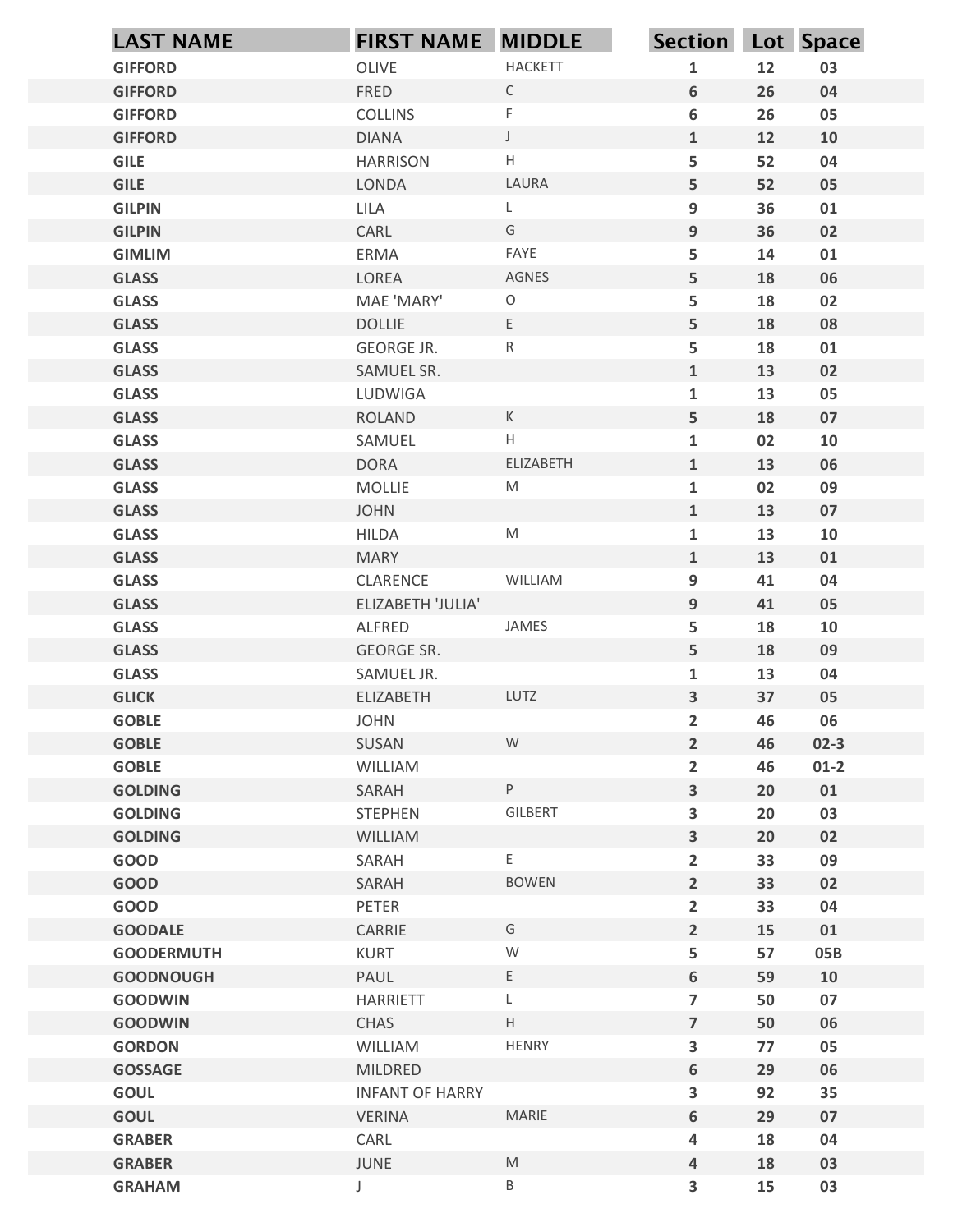| $\overline{7}$<br><b>GREEN</b><br>SIMON<br>49<br>04<br>5<br><b>THOS</b><br>08<br><b>GREENWOOD</b><br>60<br>P<br>6<br><b>GREIST</b><br><b>MORDIE</b><br>42<br>04<br>$\mathsf{M}% _{T}=\mathsf{M}_{T}\!\left( a,b\right) ,\ \mathsf{M}_{T}=\mathsf{M}_{T}\!\left( a,b\right) ,$<br>6<br>09<br><b>GREIST</b><br>WILMER<br>42<br>6<br>02<br><b>GREIST</b><br>DANIEL<br>42<br>D<br>6<br><b>GRIEST</b><br>ROSE<br>42<br>01<br>JOSEPHINE<br>$\overline{2}$<br><b>MATILDA</b><br>90<br>04<br><b>GRIFFEN</b><br>$\overline{2}$<br><b>ROBERT</b><br>03<br><b>GRIFFIN</b><br>WILLIAM (DR.)<br>90<br>$\overline{2}$<br>REED<br><b>GRIFFIN</b><br><b>WYLIE</b><br>90<br>10<br>$\overline{\mathbf{z}}$<br>04<br><b>GRIFFITH</b><br><b>MAY</b><br>64<br>W<br>$\overline{7}$<br>03<br><b>GRIFFITH</b><br><b>HIRAM</b><br>64<br>02<br><b>GRIFFITH</b><br>EDWARD<br>$\overline{\phantom{a}}$<br>64<br>M? W?<br>$\overline{7}$<br>64<br>01<br><b>GRIFFITH</b><br><b>HARRIETT</b><br><b>HENRY</b><br>JOHN<br>3<br>88<br>02<br><b>GRISWOLD</b><br>$\mathbf{3}$<br><b>GRISWOLD</b><br><b>MARY</b><br>90<br>11<br>56<br>04<br><b>GRISWOLD</b><br>CHANCEY<br>$\boldsymbol{6}$<br>$6\phantom{.}$<br>56<br>05<br><b>GRISWOLD</b><br>RAYMOND<br>06<br><b>GRISWOLD</b><br>CLYDE<br>E,<br>6<br>44<br>$5\phantom{.}$<br><b>GROFF</b><br>EMMA<br>M<br>31<br>07<br>5<br><b>GROFF</b><br>LEO<br>31<br>10<br>5<br>32<br>04<br><b>GROFF</b><br>PETREA<br><b>GROFF</b><br>JEREMIAH<br>ELLSWORTH<br>5<br>32<br>03<br><b>GROFF</b><br>5 <sub>5</sub><br><b>JOSEPH</b><br>H<br>31<br>08<br>6<br>33<br><b>GROSS</b><br>R<br>10<br>ANN<br>9<br>66<br><b>GRUBB</b><br><b>LISA</b><br>10<br>С<br><b>GUGLER</b><br>DAVID<br>$\overline{2}$<br>24<br>05<br>$\overline{2}$<br><b>GUGLER</b><br>MABELLE<br>24<br>02<br>CATHERINE<br>$\mathbf{3}$<br>39<br>06<br><b>GUGLER</b><br>MARY<br>$2\overline{ }$<br><b>GUGLER</b><br>PERCY<br>24<br>03<br><b>GUGLER</b><br><b>INFANT</b><br>$\overline{2}$<br>24<br>01<br>RALPH<br>$\overline{2}$<br><b>GUGLER</b><br><b>HAROLD</b><br>24<br>09<br>RALPH<br>G<br>$\overline{2}$<br>24<br>06<br><b>GUGLER</b><br>$2\overline{ }$<br><b>GUGLER</b><br>ELIZA<br>24<br>04<br><b>GUGLER</b><br>ANNA<br>$\overline{2}$<br>07<br>24<br>L<br>$\mathbf{3}$<br>39<br><b>GUGLER</b><br>LOREN<br>$\mathsf{A}$<br>$03-4$<br><b>GUGLER</b><br>DAVID<br>$\mathbf{3}$<br>39<br>02<br>R<br>$\mathbf{3}$<br><b>GUGLER</b><br>PHYLLIS<br>L.<br>39<br>$04 - 5$<br><b>GUGLER</b><br>ANTHONY<br>39<br>3<br>01<br>J<br>E,<br>02<br><b>GUNTHER</b><br>MARY<br>$\overline{4}$<br>13<br><b>HAAS</b><br>WALDO<br>WALT<br>5<br>48<br>01<br>5 <sub>1</sub><br><b>HAAS</b><br>ERVIN<br>$\mathsf{C}$<br>02<br>01<br><b>HAAS</b><br><b>TARYN</b><br>D<br>9<br>59<br>04<br>5<br><b>HAAS</b><br>$\mathsf{A}$<br>MARIE<br>48<br>02<br>WADE<br><b>HENRY</b><br>06<br><b>HADDOCK</b><br>6<br>59<br>F.<br><b>HAGEN</b><br><b>OSCAR</b><br>02<br>$\overline{4}$<br>37<br>37<br>10<br><b>HAGEN</b><br><b>GLORIA</b><br>4<br>$\mathsf C$<br><b>HAGEN</b><br>$9\,$<br>20<br>03<br>ERNEST<br>$\sf H$<br>${\bf 8}$<br>03<br><b>HAGEN</b><br>WILLIAM<br>14<br>$\mathsf{M}% _{T}=\mathsf{M}_{T}\!\left( a,b\right) ,\ \mathsf{M}_{T}=\mathsf{M}_{T}\!\left( a,b\right) ,$<br><b>HAGEN</b><br>$\overline{2}$<br>07<br>05<br>ANNA | <b>LAST NAME</b> | <b>FIRST NAME MIDDLE</b> | Section Lot Space |  |
|----------------------------------------------------------------------------------------------------------------------------------------------------------------------------------------------------------------------------------------------------------------------------------------------------------------------------------------------------------------------------------------------------------------------------------------------------------------------------------------------------------------------------------------------------------------------------------------------------------------------------------------------------------------------------------------------------------------------------------------------------------------------------------------------------------------------------------------------------------------------------------------------------------------------------------------------------------------------------------------------------------------------------------------------------------------------------------------------------------------------------------------------------------------------------------------------------------------------------------------------------------------------------------------------------------------------------------------------------------------------------------------------------------------------------------------------------------------------------------------------------------------------------------------------------------------------------------------------------------------------------------------------------------------------------------------------------------------------------------------------------------------------------------------------------------------------------------------------------------------------------------------------------------------------------------------------------------------------------------------------------------------------------------------------------------------------------------------------------------------------------------------------------------------------------------------------------------------------------------------------------------------------------------------------------------------------------------------------------------------------------------------------------------------------------------------------------------------------------------------------------------------------------------------------------------------------------------------------------------------------------------------------------------------------------------------------------------------------------------------------------------------------------------------------------------------------------------------------------------------------------------------------------------------------------------------------------------------------------------------------------------------------------------------------------------------------------------------------------------------------------------------------------------------------------------------------------------------------------------------------------------------------------|------------------|--------------------------|-------------------|--|
|                                                                                                                                                                                                                                                                                                                                                                                                                                                                                                                                                                                                                                                                                                                                                                                                                                                                                                                                                                                                                                                                                                                                                                                                                                                                                                                                                                                                                                                                                                                                                                                                                                                                                                                                                                                                                                                                                                                                                                                                                                                                                                                                                                                                                                                                                                                                                                                                                                                                                                                                                                                                                                                                                                                                                                                                                                                                                                                                                                                                                                                                                                                                                                                                                                                                            |                  |                          |                   |  |
|                                                                                                                                                                                                                                                                                                                                                                                                                                                                                                                                                                                                                                                                                                                                                                                                                                                                                                                                                                                                                                                                                                                                                                                                                                                                                                                                                                                                                                                                                                                                                                                                                                                                                                                                                                                                                                                                                                                                                                                                                                                                                                                                                                                                                                                                                                                                                                                                                                                                                                                                                                                                                                                                                                                                                                                                                                                                                                                                                                                                                                                                                                                                                                                                                                                                            |                  |                          |                   |  |
|                                                                                                                                                                                                                                                                                                                                                                                                                                                                                                                                                                                                                                                                                                                                                                                                                                                                                                                                                                                                                                                                                                                                                                                                                                                                                                                                                                                                                                                                                                                                                                                                                                                                                                                                                                                                                                                                                                                                                                                                                                                                                                                                                                                                                                                                                                                                                                                                                                                                                                                                                                                                                                                                                                                                                                                                                                                                                                                                                                                                                                                                                                                                                                                                                                                                            |                  |                          |                   |  |
|                                                                                                                                                                                                                                                                                                                                                                                                                                                                                                                                                                                                                                                                                                                                                                                                                                                                                                                                                                                                                                                                                                                                                                                                                                                                                                                                                                                                                                                                                                                                                                                                                                                                                                                                                                                                                                                                                                                                                                                                                                                                                                                                                                                                                                                                                                                                                                                                                                                                                                                                                                                                                                                                                                                                                                                                                                                                                                                                                                                                                                                                                                                                                                                                                                                                            |                  |                          |                   |  |
|                                                                                                                                                                                                                                                                                                                                                                                                                                                                                                                                                                                                                                                                                                                                                                                                                                                                                                                                                                                                                                                                                                                                                                                                                                                                                                                                                                                                                                                                                                                                                                                                                                                                                                                                                                                                                                                                                                                                                                                                                                                                                                                                                                                                                                                                                                                                                                                                                                                                                                                                                                                                                                                                                                                                                                                                                                                                                                                                                                                                                                                                                                                                                                                                                                                                            |                  |                          |                   |  |
|                                                                                                                                                                                                                                                                                                                                                                                                                                                                                                                                                                                                                                                                                                                                                                                                                                                                                                                                                                                                                                                                                                                                                                                                                                                                                                                                                                                                                                                                                                                                                                                                                                                                                                                                                                                                                                                                                                                                                                                                                                                                                                                                                                                                                                                                                                                                                                                                                                                                                                                                                                                                                                                                                                                                                                                                                                                                                                                                                                                                                                                                                                                                                                                                                                                                            |                  |                          |                   |  |
|                                                                                                                                                                                                                                                                                                                                                                                                                                                                                                                                                                                                                                                                                                                                                                                                                                                                                                                                                                                                                                                                                                                                                                                                                                                                                                                                                                                                                                                                                                                                                                                                                                                                                                                                                                                                                                                                                                                                                                                                                                                                                                                                                                                                                                                                                                                                                                                                                                                                                                                                                                                                                                                                                                                                                                                                                                                                                                                                                                                                                                                                                                                                                                                                                                                                            |                  |                          |                   |  |
|                                                                                                                                                                                                                                                                                                                                                                                                                                                                                                                                                                                                                                                                                                                                                                                                                                                                                                                                                                                                                                                                                                                                                                                                                                                                                                                                                                                                                                                                                                                                                                                                                                                                                                                                                                                                                                                                                                                                                                                                                                                                                                                                                                                                                                                                                                                                                                                                                                                                                                                                                                                                                                                                                                                                                                                                                                                                                                                                                                                                                                                                                                                                                                                                                                                                            |                  |                          |                   |  |
|                                                                                                                                                                                                                                                                                                                                                                                                                                                                                                                                                                                                                                                                                                                                                                                                                                                                                                                                                                                                                                                                                                                                                                                                                                                                                                                                                                                                                                                                                                                                                                                                                                                                                                                                                                                                                                                                                                                                                                                                                                                                                                                                                                                                                                                                                                                                                                                                                                                                                                                                                                                                                                                                                                                                                                                                                                                                                                                                                                                                                                                                                                                                                                                                                                                                            |                  |                          |                   |  |
|                                                                                                                                                                                                                                                                                                                                                                                                                                                                                                                                                                                                                                                                                                                                                                                                                                                                                                                                                                                                                                                                                                                                                                                                                                                                                                                                                                                                                                                                                                                                                                                                                                                                                                                                                                                                                                                                                                                                                                                                                                                                                                                                                                                                                                                                                                                                                                                                                                                                                                                                                                                                                                                                                                                                                                                                                                                                                                                                                                                                                                                                                                                                                                                                                                                                            |                  |                          |                   |  |
|                                                                                                                                                                                                                                                                                                                                                                                                                                                                                                                                                                                                                                                                                                                                                                                                                                                                                                                                                                                                                                                                                                                                                                                                                                                                                                                                                                                                                                                                                                                                                                                                                                                                                                                                                                                                                                                                                                                                                                                                                                                                                                                                                                                                                                                                                                                                                                                                                                                                                                                                                                                                                                                                                                                                                                                                                                                                                                                                                                                                                                                                                                                                                                                                                                                                            |                  |                          |                   |  |
|                                                                                                                                                                                                                                                                                                                                                                                                                                                                                                                                                                                                                                                                                                                                                                                                                                                                                                                                                                                                                                                                                                                                                                                                                                                                                                                                                                                                                                                                                                                                                                                                                                                                                                                                                                                                                                                                                                                                                                                                                                                                                                                                                                                                                                                                                                                                                                                                                                                                                                                                                                                                                                                                                                                                                                                                                                                                                                                                                                                                                                                                                                                                                                                                                                                                            |                  |                          |                   |  |
|                                                                                                                                                                                                                                                                                                                                                                                                                                                                                                                                                                                                                                                                                                                                                                                                                                                                                                                                                                                                                                                                                                                                                                                                                                                                                                                                                                                                                                                                                                                                                                                                                                                                                                                                                                                                                                                                                                                                                                                                                                                                                                                                                                                                                                                                                                                                                                                                                                                                                                                                                                                                                                                                                                                                                                                                                                                                                                                                                                                                                                                                                                                                                                                                                                                                            |                  |                          |                   |  |
|                                                                                                                                                                                                                                                                                                                                                                                                                                                                                                                                                                                                                                                                                                                                                                                                                                                                                                                                                                                                                                                                                                                                                                                                                                                                                                                                                                                                                                                                                                                                                                                                                                                                                                                                                                                                                                                                                                                                                                                                                                                                                                                                                                                                                                                                                                                                                                                                                                                                                                                                                                                                                                                                                                                                                                                                                                                                                                                                                                                                                                                                                                                                                                                                                                                                            |                  |                          |                   |  |
|                                                                                                                                                                                                                                                                                                                                                                                                                                                                                                                                                                                                                                                                                                                                                                                                                                                                                                                                                                                                                                                                                                                                                                                                                                                                                                                                                                                                                                                                                                                                                                                                                                                                                                                                                                                                                                                                                                                                                                                                                                                                                                                                                                                                                                                                                                                                                                                                                                                                                                                                                                                                                                                                                                                                                                                                                                                                                                                                                                                                                                                                                                                                                                                                                                                                            |                  |                          |                   |  |
|                                                                                                                                                                                                                                                                                                                                                                                                                                                                                                                                                                                                                                                                                                                                                                                                                                                                                                                                                                                                                                                                                                                                                                                                                                                                                                                                                                                                                                                                                                                                                                                                                                                                                                                                                                                                                                                                                                                                                                                                                                                                                                                                                                                                                                                                                                                                                                                                                                                                                                                                                                                                                                                                                                                                                                                                                                                                                                                                                                                                                                                                                                                                                                                                                                                                            |                  |                          |                   |  |
|                                                                                                                                                                                                                                                                                                                                                                                                                                                                                                                                                                                                                                                                                                                                                                                                                                                                                                                                                                                                                                                                                                                                                                                                                                                                                                                                                                                                                                                                                                                                                                                                                                                                                                                                                                                                                                                                                                                                                                                                                                                                                                                                                                                                                                                                                                                                                                                                                                                                                                                                                                                                                                                                                                                                                                                                                                                                                                                                                                                                                                                                                                                                                                                                                                                                            |                  |                          |                   |  |
|                                                                                                                                                                                                                                                                                                                                                                                                                                                                                                                                                                                                                                                                                                                                                                                                                                                                                                                                                                                                                                                                                                                                                                                                                                                                                                                                                                                                                                                                                                                                                                                                                                                                                                                                                                                                                                                                                                                                                                                                                                                                                                                                                                                                                                                                                                                                                                                                                                                                                                                                                                                                                                                                                                                                                                                                                                                                                                                                                                                                                                                                                                                                                                                                                                                                            |                  |                          |                   |  |
|                                                                                                                                                                                                                                                                                                                                                                                                                                                                                                                                                                                                                                                                                                                                                                                                                                                                                                                                                                                                                                                                                                                                                                                                                                                                                                                                                                                                                                                                                                                                                                                                                                                                                                                                                                                                                                                                                                                                                                                                                                                                                                                                                                                                                                                                                                                                                                                                                                                                                                                                                                                                                                                                                                                                                                                                                                                                                                                                                                                                                                                                                                                                                                                                                                                                            |                  |                          |                   |  |
|                                                                                                                                                                                                                                                                                                                                                                                                                                                                                                                                                                                                                                                                                                                                                                                                                                                                                                                                                                                                                                                                                                                                                                                                                                                                                                                                                                                                                                                                                                                                                                                                                                                                                                                                                                                                                                                                                                                                                                                                                                                                                                                                                                                                                                                                                                                                                                                                                                                                                                                                                                                                                                                                                                                                                                                                                                                                                                                                                                                                                                                                                                                                                                                                                                                                            |                  |                          |                   |  |
|                                                                                                                                                                                                                                                                                                                                                                                                                                                                                                                                                                                                                                                                                                                                                                                                                                                                                                                                                                                                                                                                                                                                                                                                                                                                                                                                                                                                                                                                                                                                                                                                                                                                                                                                                                                                                                                                                                                                                                                                                                                                                                                                                                                                                                                                                                                                                                                                                                                                                                                                                                                                                                                                                                                                                                                                                                                                                                                                                                                                                                                                                                                                                                                                                                                                            |                  |                          |                   |  |
|                                                                                                                                                                                                                                                                                                                                                                                                                                                                                                                                                                                                                                                                                                                                                                                                                                                                                                                                                                                                                                                                                                                                                                                                                                                                                                                                                                                                                                                                                                                                                                                                                                                                                                                                                                                                                                                                                                                                                                                                                                                                                                                                                                                                                                                                                                                                                                                                                                                                                                                                                                                                                                                                                                                                                                                                                                                                                                                                                                                                                                                                                                                                                                                                                                                                            |                  |                          |                   |  |
|                                                                                                                                                                                                                                                                                                                                                                                                                                                                                                                                                                                                                                                                                                                                                                                                                                                                                                                                                                                                                                                                                                                                                                                                                                                                                                                                                                                                                                                                                                                                                                                                                                                                                                                                                                                                                                                                                                                                                                                                                                                                                                                                                                                                                                                                                                                                                                                                                                                                                                                                                                                                                                                                                                                                                                                                                                                                                                                                                                                                                                                                                                                                                                                                                                                                            |                  |                          |                   |  |
|                                                                                                                                                                                                                                                                                                                                                                                                                                                                                                                                                                                                                                                                                                                                                                                                                                                                                                                                                                                                                                                                                                                                                                                                                                                                                                                                                                                                                                                                                                                                                                                                                                                                                                                                                                                                                                                                                                                                                                                                                                                                                                                                                                                                                                                                                                                                                                                                                                                                                                                                                                                                                                                                                                                                                                                                                                                                                                                                                                                                                                                                                                                                                                                                                                                                            |                  |                          |                   |  |
|                                                                                                                                                                                                                                                                                                                                                                                                                                                                                                                                                                                                                                                                                                                                                                                                                                                                                                                                                                                                                                                                                                                                                                                                                                                                                                                                                                                                                                                                                                                                                                                                                                                                                                                                                                                                                                                                                                                                                                                                                                                                                                                                                                                                                                                                                                                                                                                                                                                                                                                                                                                                                                                                                                                                                                                                                                                                                                                                                                                                                                                                                                                                                                                                                                                                            |                  |                          |                   |  |
|                                                                                                                                                                                                                                                                                                                                                                                                                                                                                                                                                                                                                                                                                                                                                                                                                                                                                                                                                                                                                                                                                                                                                                                                                                                                                                                                                                                                                                                                                                                                                                                                                                                                                                                                                                                                                                                                                                                                                                                                                                                                                                                                                                                                                                                                                                                                                                                                                                                                                                                                                                                                                                                                                                                                                                                                                                                                                                                                                                                                                                                                                                                                                                                                                                                                            |                  |                          |                   |  |
|                                                                                                                                                                                                                                                                                                                                                                                                                                                                                                                                                                                                                                                                                                                                                                                                                                                                                                                                                                                                                                                                                                                                                                                                                                                                                                                                                                                                                                                                                                                                                                                                                                                                                                                                                                                                                                                                                                                                                                                                                                                                                                                                                                                                                                                                                                                                                                                                                                                                                                                                                                                                                                                                                                                                                                                                                                                                                                                                                                                                                                                                                                                                                                                                                                                                            |                  |                          |                   |  |
|                                                                                                                                                                                                                                                                                                                                                                                                                                                                                                                                                                                                                                                                                                                                                                                                                                                                                                                                                                                                                                                                                                                                                                                                                                                                                                                                                                                                                                                                                                                                                                                                                                                                                                                                                                                                                                                                                                                                                                                                                                                                                                                                                                                                                                                                                                                                                                                                                                                                                                                                                                                                                                                                                                                                                                                                                                                                                                                                                                                                                                                                                                                                                                                                                                                                            |                  |                          |                   |  |
|                                                                                                                                                                                                                                                                                                                                                                                                                                                                                                                                                                                                                                                                                                                                                                                                                                                                                                                                                                                                                                                                                                                                                                                                                                                                                                                                                                                                                                                                                                                                                                                                                                                                                                                                                                                                                                                                                                                                                                                                                                                                                                                                                                                                                                                                                                                                                                                                                                                                                                                                                                                                                                                                                                                                                                                                                                                                                                                                                                                                                                                                                                                                                                                                                                                                            |                  |                          |                   |  |
|                                                                                                                                                                                                                                                                                                                                                                                                                                                                                                                                                                                                                                                                                                                                                                                                                                                                                                                                                                                                                                                                                                                                                                                                                                                                                                                                                                                                                                                                                                                                                                                                                                                                                                                                                                                                                                                                                                                                                                                                                                                                                                                                                                                                                                                                                                                                                                                                                                                                                                                                                                                                                                                                                                                                                                                                                                                                                                                                                                                                                                                                                                                                                                                                                                                                            |                  |                          |                   |  |
|                                                                                                                                                                                                                                                                                                                                                                                                                                                                                                                                                                                                                                                                                                                                                                                                                                                                                                                                                                                                                                                                                                                                                                                                                                                                                                                                                                                                                                                                                                                                                                                                                                                                                                                                                                                                                                                                                                                                                                                                                                                                                                                                                                                                                                                                                                                                                                                                                                                                                                                                                                                                                                                                                                                                                                                                                                                                                                                                                                                                                                                                                                                                                                                                                                                                            |                  |                          |                   |  |
|                                                                                                                                                                                                                                                                                                                                                                                                                                                                                                                                                                                                                                                                                                                                                                                                                                                                                                                                                                                                                                                                                                                                                                                                                                                                                                                                                                                                                                                                                                                                                                                                                                                                                                                                                                                                                                                                                                                                                                                                                                                                                                                                                                                                                                                                                                                                                                                                                                                                                                                                                                                                                                                                                                                                                                                                                                                                                                                                                                                                                                                                                                                                                                                                                                                                            |                  |                          |                   |  |
|                                                                                                                                                                                                                                                                                                                                                                                                                                                                                                                                                                                                                                                                                                                                                                                                                                                                                                                                                                                                                                                                                                                                                                                                                                                                                                                                                                                                                                                                                                                                                                                                                                                                                                                                                                                                                                                                                                                                                                                                                                                                                                                                                                                                                                                                                                                                                                                                                                                                                                                                                                                                                                                                                                                                                                                                                                                                                                                                                                                                                                                                                                                                                                                                                                                                            |                  |                          |                   |  |
|                                                                                                                                                                                                                                                                                                                                                                                                                                                                                                                                                                                                                                                                                                                                                                                                                                                                                                                                                                                                                                                                                                                                                                                                                                                                                                                                                                                                                                                                                                                                                                                                                                                                                                                                                                                                                                                                                                                                                                                                                                                                                                                                                                                                                                                                                                                                                                                                                                                                                                                                                                                                                                                                                                                                                                                                                                                                                                                                                                                                                                                                                                                                                                                                                                                                            |                  |                          |                   |  |
|                                                                                                                                                                                                                                                                                                                                                                                                                                                                                                                                                                                                                                                                                                                                                                                                                                                                                                                                                                                                                                                                                                                                                                                                                                                                                                                                                                                                                                                                                                                                                                                                                                                                                                                                                                                                                                                                                                                                                                                                                                                                                                                                                                                                                                                                                                                                                                                                                                                                                                                                                                                                                                                                                                                                                                                                                                                                                                                                                                                                                                                                                                                                                                                                                                                                            |                  |                          |                   |  |
|                                                                                                                                                                                                                                                                                                                                                                                                                                                                                                                                                                                                                                                                                                                                                                                                                                                                                                                                                                                                                                                                                                                                                                                                                                                                                                                                                                                                                                                                                                                                                                                                                                                                                                                                                                                                                                                                                                                                                                                                                                                                                                                                                                                                                                                                                                                                                                                                                                                                                                                                                                                                                                                                                                                                                                                                                                                                                                                                                                                                                                                                                                                                                                                                                                                                            |                  |                          |                   |  |
|                                                                                                                                                                                                                                                                                                                                                                                                                                                                                                                                                                                                                                                                                                                                                                                                                                                                                                                                                                                                                                                                                                                                                                                                                                                                                                                                                                                                                                                                                                                                                                                                                                                                                                                                                                                                                                                                                                                                                                                                                                                                                                                                                                                                                                                                                                                                                                                                                                                                                                                                                                                                                                                                                                                                                                                                                                                                                                                                                                                                                                                                                                                                                                                                                                                                            |                  |                          |                   |  |
|                                                                                                                                                                                                                                                                                                                                                                                                                                                                                                                                                                                                                                                                                                                                                                                                                                                                                                                                                                                                                                                                                                                                                                                                                                                                                                                                                                                                                                                                                                                                                                                                                                                                                                                                                                                                                                                                                                                                                                                                                                                                                                                                                                                                                                                                                                                                                                                                                                                                                                                                                                                                                                                                                                                                                                                                                                                                                                                                                                                                                                                                                                                                                                                                                                                                            |                  |                          |                   |  |
|                                                                                                                                                                                                                                                                                                                                                                                                                                                                                                                                                                                                                                                                                                                                                                                                                                                                                                                                                                                                                                                                                                                                                                                                                                                                                                                                                                                                                                                                                                                                                                                                                                                                                                                                                                                                                                                                                                                                                                                                                                                                                                                                                                                                                                                                                                                                                                                                                                                                                                                                                                                                                                                                                                                                                                                                                                                                                                                                                                                                                                                                                                                                                                                                                                                                            |                  |                          |                   |  |
|                                                                                                                                                                                                                                                                                                                                                                                                                                                                                                                                                                                                                                                                                                                                                                                                                                                                                                                                                                                                                                                                                                                                                                                                                                                                                                                                                                                                                                                                                                                                                                                                                                                                                                                                                                                                                                                                                                                                                                                                                                                                                                                                                                                                                                                                                                                                                                                                                                                                                                                                                                                                                                                                                                                                                                                                                                                                                                                                                                                                                                                                                                                                                                                                                                                                            |                  |                          |                   |  |
|                                                                                                                                                                                                                                                                                                                                                                                                                                                                                                                                                                                                                                                                                                                                                                                                                                                                                                                                                                                                                                                                                                                                                                                                                                                                                                                                                                                                                                                                                                                                                                                                                                                                                                                                                                                                                                                                                                                                                                                                                                                                                                                                                                                                                                                                                                                                                                                                                                                                                                                                                                                                                                                                                                                                                                                                                                                                                                                                                                                                                                                                                                                                                                                                                                                                            |                  |                          |                   |  |
|                                                                                                                                                                                                                                                                                                                                                                                                                                                                                                                                                                                                                                                                                                                                                                                                                                                                                                                                                                                                                                                                                                                                                                                                                                                                                                                                                                                                                                                                                                                                                                                                                                                                                                                                                                                                                                                                                                                                                                                                                                                                                                                                                                                                                                                                                                                                                                                                                                                                                                                                                                                                                                                                                                                                                                                                                                                                                                                                                                                                                                                                                                                                                                                                                                                                            |                  |                          |                   |  |
|                                                                                                                                                                                                                                                                                                                                                                                                                                                                                                                                                                                                                                                                                                                                                                                                                                                                                                                                                                                                                                                                                                                                                                                                                                                                                                                                                                                                                                                                                                                                                                                                                                                                                                                                                                                                                                                                                                                                                                                                                                                                                                                                                                                                                                                                                                                                                                                                                                                                                                                                                                                                                                                                                                                                                                                                                                                                                                                                                                                                                                                                                                                                                                                                                                                                            |                  |                          |                   |  |
|                                                                                                                                                                                                                                                                                                                                                                                                                                                                                                                                                                                                                                                                                                                                                                                                                                                                                                                                                                                                                                                                                                                                                                                                                                                                                                                                                                                                                                                                                                                                                                                                                                                                                                                                                                                                                                                                                                                                                                                                                                                                                                                                                                                                                                                                                                                                                                                                                                                                                                                                                                                                                                                                                                                                                                                                                                                                                                                                                                                                                                                                                                                                                                                                                                                                            |                  |                          |                   |  |
|                                                                                                                                                                                                                                                                                                                                                                                                                                                                                                                                                                                                                                                                                                                                                                                                                                                                                                                                                                                                                                                                                                                                                                                                                                                                                                                                                                                                                                                                                                                                                                                                                                                                                                                                                                                                                                                                                                                                                                                                                                                                                                                                                                                                                                                                                                                                                                                                                                                                                                                                                                                                                                                                                                                                                                                                                                                                                                                                                                                                                                                                                                                                                                                                                                                                            |                  |                          |                   |  |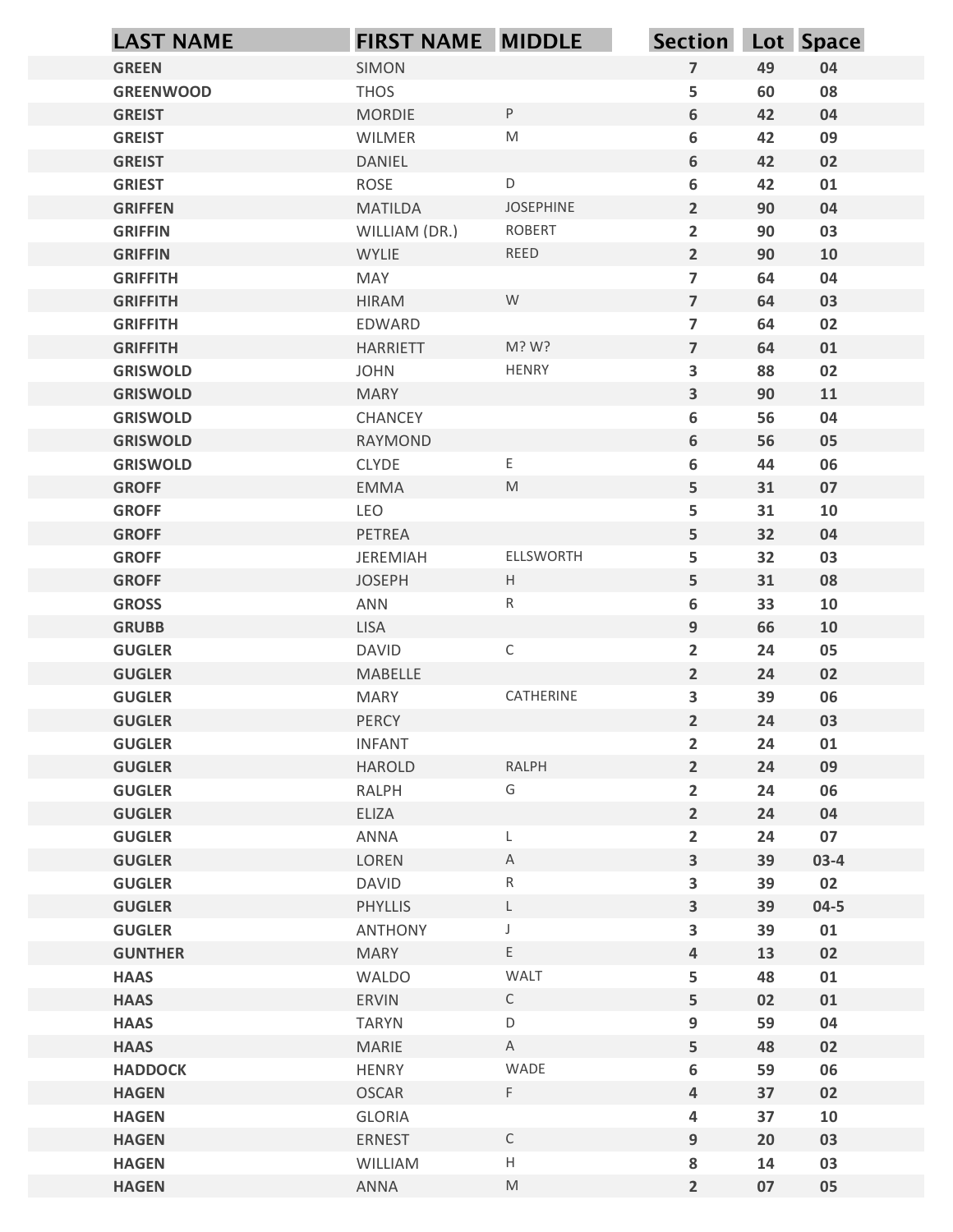| <b>LAST NAME</b>                 | FIRST NAME MIDDLE |                                                                                                            | Section Lot Space       |          |            |
|----------------------------------|-------------------|------------------------------------------------------------------------------------------------------------|-------------------------|----------|------------|
| <b>HAGEN</b>                     | CHRISTIAN         |                                                                                                            | $\overline{2}$          | 07       | 01         |
| <b>HAGEN</b>                     | WILLIAM SR.       | <b>CHRIST</b>                                                                                              | 4                       | 37       | 03         |
| <b>HAGEN</b>                     | <b>JOHANNA</b>    |                                                                                                            | 4                       | 37       | 04         |
| <b>HAGEN</b>                     | <b>FREIDA</b>     |                                                                                                            | 9                       | 20       | 04         |
| <b>HAGEN</b>                     | LENA              | $\mathsf K$                                                                                                | 8                       | 14       | 04         |
| <b>HAGEN</b>                     | <b>BETTY</b>      | L                                                                                                          | 4                       | 37       | 01         |
| <b>HALBLEIB</b>                  | <b>FREDRICK</b>   |                                                                                                            | 4                       | 09       | 10         |
| <b>HALBLEIB HLADEK</b>           | <b>JOSEPHINE</b>  |                                                                                                            | 4                       | 09       | 09         |
| <b>HALDIMAN</b>                  | <b>FLORENCE</b>   | $\mathsf C$                                                                                                | 6                       | 14       | 06         |
| <b>HALDIMAN</b>                  | LEONARD           | $\mathsf{J}$                                                                                               | 6                       | 14       | 07         |
| <b>HALL</b>                      | <b>ROSETTA</b>    |                                                                                                            | 6                       | 05       | 06         |
| <b>HALL</b>                      | <b>JESSE</b>      | A                                                                                                          | 6                       | 50       | 08         |
| <b>HALL</b>                      | <b>CHARLES</b>    |                                                                                                            | 6                       | 06       | 01         |
| <b>HALL</b>                      | <b>ALBIA</b>      |                                                                                                            | 4                       | 17       | 08         |
| <b>HALL</b>                      | <b>INFANT SON</b> |                                                                                                            | 5                       | 56       | 08         |
| <b>HALL</b>                      | ALLEN             | $\mathsf B$                                                                                                | $\boldsymbol{6}$        | 05       | 07         |
| <b>HALL</b>                      | KATHERINE         | MARGARET                                                                                                   | 6                       | 50       | 07         |
| <b>HALL</b>                      | ALBERT            | P                                                                                                          | 6                       | 50       | 10         |
| <b>HALL</b>                      | RAY               | $\mathsf C$                                                                                                | 5                       | 06       | 02         |
| <b>HALL</b>                      | <b>MARY</b>       | S                                                                                                          | 5                       | 06       | 01         |
| <b>HALL</b>                      | <b>FRANCES</b>    |                                                                                                            | $\overline{2}$          | 37       | 06         |
| <b>HALL</b>                      | WILLARD           | <b>BYRON</b>                                                                                               | $\overline{2}$          | 37       | 07         |
| <b>HALL</b>                      | <b>JOHN</b>       | DANA                                                                                                       | $\overline{2}$          | 37       | 03         |
| <b>HALL</b>                      | THOMAS            | $\mathsf B$                                                                                                | $\overline{2}$          | 37       | 08         |
| <b>HALL</b>                      | <b>CLIFFORD</b>   | $\mathsf D$                                                                                                | $\overline{2}$          | 37       | 09         |
| <b>HALL</b>                      | HAROLD            | $\mathbf{L}$                                                                                               | $\overline{2}$          | 37       | 01         |
| <b>HALL</b>                      | <b>MARY</b>       | LOUISE                                                                                                     | $\overline{2}$          | 37       | 02         |
| <b>HALLOCK</b>                   | HARVEY            | ${\sf M}$                                                                                                  | $6\phantom{a}$          | 37       | 01         |
| <b>HALLOCK</b>                   | ELLEN             | $\mathsf{M}% _{T}=\mathsf{M}_{T}\!\left( a,b\right) ,\ \mathsf{M}_{T}=\mathsf{M}_{T}\!\left( a,b\right) ,$ | 6                       | 37       | 02         |
| <b>HAMBURG</b>                   | ERNEST            | F.                                                                                                         | 4                       | 45       | 07         |
| <b>HAMBURG</b>                   | ANNA              |                                                                                                            | 4                       | 45       | 06         |
| <b>HAMBURG</b><br><b>HAMBURG</b> | FRED<br>JAMES     | $\cup$<br>F                                                                                                | 5<br>5                  | 01<br>01 | 09<br>08   |
| <b>HAMBURG</b>                   | ERNEST            | HENRY FREDERIC                                                                                             | 5                       | 01       | $02 - 3$   |
| <b>HAMBURG</b>                   | LOUISA            |                                                                                                            | 5                       | 01       | $03-4$     |
| <b>HAMBURG</b>                   | EDWARD            | F                                                                                                          | 5                       | 01       | $01-2$     |
| <b>HAMBURG</b>                   | LYDIA             | CATHERINE                                                                                                  | 5                       | 01       | ${\bf 10}$ |
| <b>HAMILTON</b>                  | <b>WILLIAM</b>    | TAYLOR                                                                                                     | $2^{\circ}$             | 38       | 01         |
| <b>HAMILTON</b>                  | LAURA             | A                                                                                                          | $\overline{\mathbf{3}}$ | 14       | 05         |
| <b>HAMILTON</b>                  | THOMAS            | $\mathsf K$                                                                                                | $\mathbf{3}$            | 14       | 04         |
| <b>HAMILTON</b>                  | EVA               | HARRIETT                                                                                                   | 3                       | 14       | 13         |
| <b>HAMILTON</b>                  | SUMNER            | L.                                                                                                         | 3 <sup>1</sup>          | 14       | $15 - 16$  |
| <b>HAMILTON</b>                  | FRANK             | К                                                                                                          | $\overline{\mathbf{3}}$ | 14       | 12         |
| <b>HAMILTON</b>                  | <b>JESSIE</b>     |                                                                                                            | $\overline{\mathbf{2}}$ | 30       | 04         |
| <b>HAMILTON</b>                  | SARA              | ELIZABETH                                                                                                  | $\overline{2}$          | 38       | 02         |
| <b>HAMILTON</b>                  | <b>BEATRICE</b>   | $\mathsf B$                                                                                                | $\overline{2}$          | 38       | 05         |
| <b>HAMILTON</b>                  | <b>BERT</b>       |                                                                                                            | $\overline{2}$          | 30       | 05         |
| <b>HAMILTON</b>                  | LOGAN             | $\mathsf{A}$                                                                                               | $2^{\circ}$             | 38       | 04         |
| <b>HAMILTON</b>                  | ALICE             |                                                                                                            | $\overline{2}$          | 27       | 05         |
|                                  |                   |                                                                                                            |                         |          |            |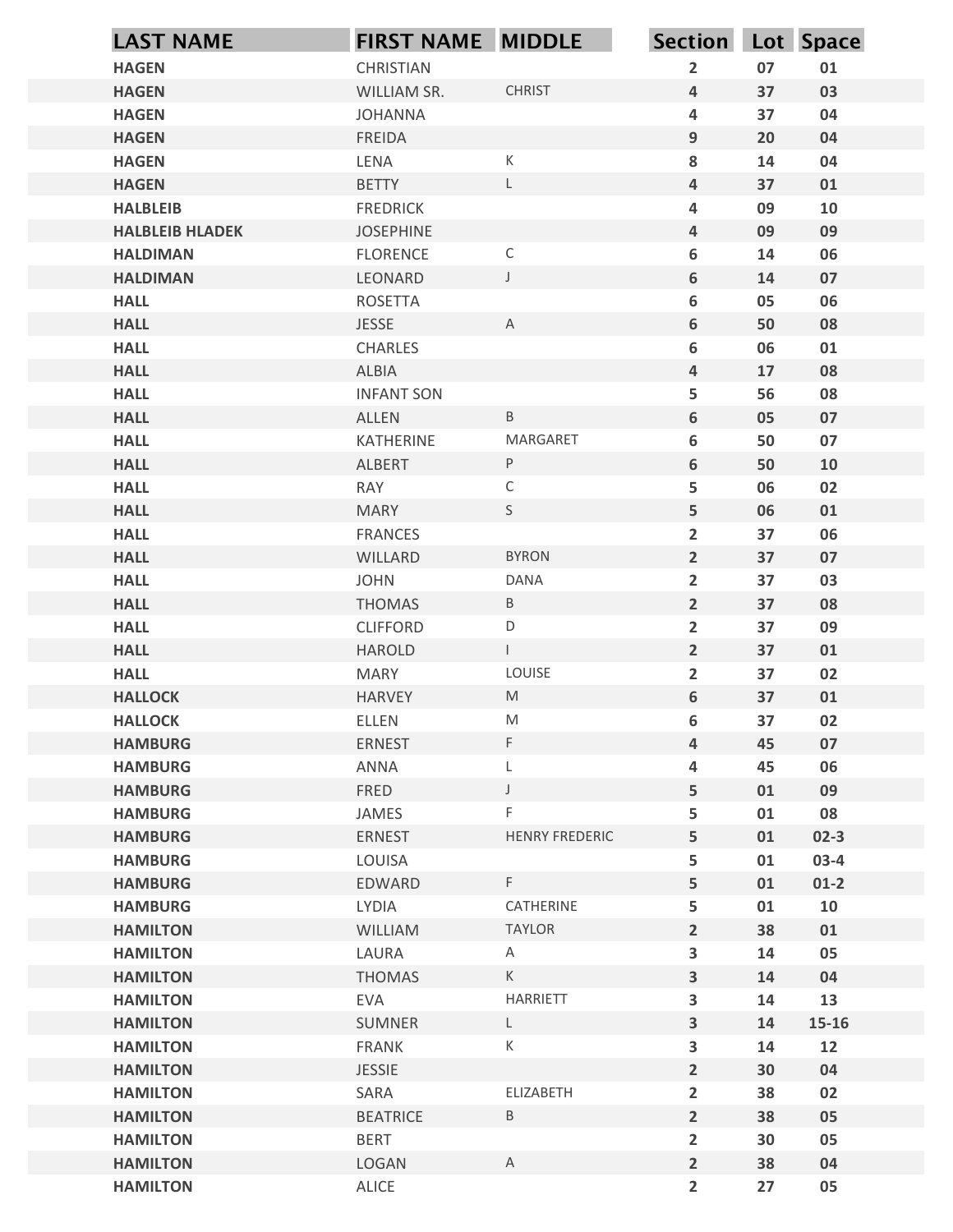|                                   | <b>LAST NAME</b>        | <b>FIRST NAME MIDDLE</b>          |                       | <b>Section</b>                            |          | Lot Space  |
|-----------------------------------|-------------------------|-----------------------------------|-----------------------|-------------------------------------------|----------|------------|
| <b>HAMILTON</b>                   |                         | WILLIAM                           | $\circ$               | $\overline{2}$                            | 27       | 04         |
|                                   | <b>HAMILTON KASTNER</b> | EMMA 'PEARL'                      | PERRY                 | 3                                         | 14       | $14 - 15$  |
| <b>HANEKE</b>                     |                         | <b>EVA</b>                        |                       | 5                                         | 19       | 04         |
| <b>HANEKE</b>                     |                         | WALTER                            | $\mathsf H$           | 5                                         | 19       | 03         |
| <b>HANEKE</b><br><b>HANEKE</b>    |                         | WILHELMINA 'MIN<br><b>FREDDIE</b> |                       | $\overline{7}$<br>$\overline{\mathbf{z}}$ | 43<br>43 | 09<br>06   |
| <b>HANEKE</b>                     |                         | <b>VICTOR</b>                     | $\mathsf C$           | $\overline{7}$                            | 43       | 08         |
| <b>HANEKE</b>                     |                         | CHARLES                           |                       | $\overline{\mathbf{z}}$                   | 43       | 10         |
| <b>HANEKE</b>                     |                         | <b>ETHEL</b>                      |                       | $\mathbf 1$                               | 21       | 02         |
| <b>HANEKE</b>                     |                         | <b>RAYMOND</b>                    | $\mathsf F$           | $\mathbf{1}$                              | 21       | 01         |
| <b>HANEKE</b>                     |                         | <b>BERTHA</b>                     |                       | $\overline{7}$                            | 43       | 03         |
| <b>HANSON</b>                     |                         | ADRIENNE                          | ADELE                 | 5                                         | 07       | 05         |
| <b>HARBOUR</b>                    |                         | <b>FRANKLIN</b>                   | PIERCE                | $\overline{\mathbf{3}}$                   | 60       | 04         |
| <b>HARBOUR</b><br><b>HARKNESS</b> |                         | LEISSETTE<br>RICHARD              | <b>MARY</b><br>$\top$ | 3<br>$\overline{2}$                       | 60<br>75 | 03<br>01   |
| <b>HARPER</b>                     |                         | CANNA                             | $\sf B$               | 5                                         | 03       | 03         |
| <b>HARRIS</b>                     |                         | <b>FLORENCE</b>                   | $\mathsf L$           | $\boldsymbol{6}$                          | 53       | <b>10B</b> |
| <b>HARRIS HICKEY</b>              |                         | MARY                              | F.                    | $\overline{2}$                            | 47       | 04         |
| <b>HARRISON</b>                   |                         | THEDA                             | IMOGENE               | 6                                         | 15       | 05A        |
| <b>HART ALLOWAY</b>               |                         | SUSAN                             | MICHELLE              | 5                                         | 45       | 03B        |
| <b>HARWICK</b>                    |                         | <b>EUGENE</b>                     | $\mathsf{L}$          | $\boldsymbol{9}$                          | 76       | 06         |
| <b>HATZEL</b>                     |                         | <b>JOHN</b>                       |                       | 3                                         | 33       | 06B        |
| <b>HAYES</b>                      |                         | EMMA                              |                       | $\overline{2}$                            | 33       | 06         |
| <b>HAYES</b><br><b>HAYES</b>      |                         | <b>ROBERT</b>                     | Τ<br>HENRY            | $\overline{2}$<br>$\overline{2}$          | 33<br>33 | 08<br>07   |
| <b>HAYS</b>                       |                         | THOMAS<br>JAY 'BUD'               | $\mathsf{C}$          | ${\bf 8}$                                 | 07       | 04         |
| <b>HAYS</b>                       |                         | OLIVE                             | <b>IRENE</b>          | 8                                         | 07       | 05         |
| <b>HAZLETT</b>                    |                         | HAROLD                            | F.                    | 4                                         | 39       | 01         |
| <b>HAZLETT</b>                    |                         | <b>EDITH</b>                      | $\mathsf{L}^-$        | $\overline{4}$                            | 39       | 02         |
| <b>HEALEY</b>                     |                         | ERLE                              | CLYDE                 | $\boldsymbol{6}$                          | 03       | 02B        |
| <b>HEALEY</b>                     |                         | <b>INFANT</b>                     |                       | 6                                         | 03       | 02A        |
| <b>HEALEY</b>                     |                         | LETTA                             | <b>IRENE</b>          | $\boldsymbol{6}$                          | 03       | <b>02C</b> |
| <b>HEALEY</b>                     |                         | <b>DONALD</b>                     | R                     | $\boldsymbol{6}$                          | 03       | 01A        |
| <b>HEALY</b>                      |                         | FLORENCE                          | $\mathbf{I}$          | $\overline{2}$                            | 57       | 04         |
| <b>HEALY</b>                      |                         | THOMAS                            | $\mathsf J$<br>D      | $\overline{2}$                            | 57       | 03         |
| <b>HEALY</b><br><b>HEDBERG</b>    |                         | FLORENCE<br><b>ESTHER</b>         | S                     | $\overline{2}$<br>$\boldsymbol{6}$        | 57<br>06 | 06<br>09   |
| <b>HEDBERG</b>                    |                         | AXEL                              | J                     | $\boldsymbol{6}$                          | 06       | 10         |
| <b>HEFLIN</b>                     |                         | MARGARET                          | <b>CLARA</b>          | $\overline{4}$                            | 08       | 02         |
| <b>HEFLIN</b>                     |                         | ROBERT                            | LLOYD                 | 4                                         | 08       | 01         |
| <b>HELM</b>                       |                         | BENE                              | <b>MARY</b>           | $\mathbf{3}$                              | 92       | 17         |
| <b>HELMS</b>                      |                         | ELI                               |                       | 6                                         | 44       | 01         |
| <b>HELMS</b>                      |                         | WILLETT                           | J                     | $\boldsymbol{6}$                          | 44       | 05         |
| <b>HELMS</b>                      |                         | <b>INFANT</b>                     |                       | 6                                         | 44       | 10         |
| <b>HELMS</b>                      |                         | <b>INFANT</b>                     |                       | $\boldsymbol{6}$                          | 44       | 09         |
| <b>HELMS</b><br><b>HENCHEY</b>    |                         | PRICILLA<br><b>THOMAS</b>         | ALICE                 | $\boldsymbol{6}$<br>$\overline{2}$        | 44<br>76 | 04<br>02   |
| <b>HENCHEY</b>                    |                         | <b>HIRAM</b>                      | ${\sf R}$             | $\overline{2}$                            | 74       | 03         |
| <b>HENCHEY</b>                    |                         | ADA                               | $\mathsf L$           | $\overline{2}$                            | 74       | 02         |
|                                   |                         |                                   |                       |                                           |          |            |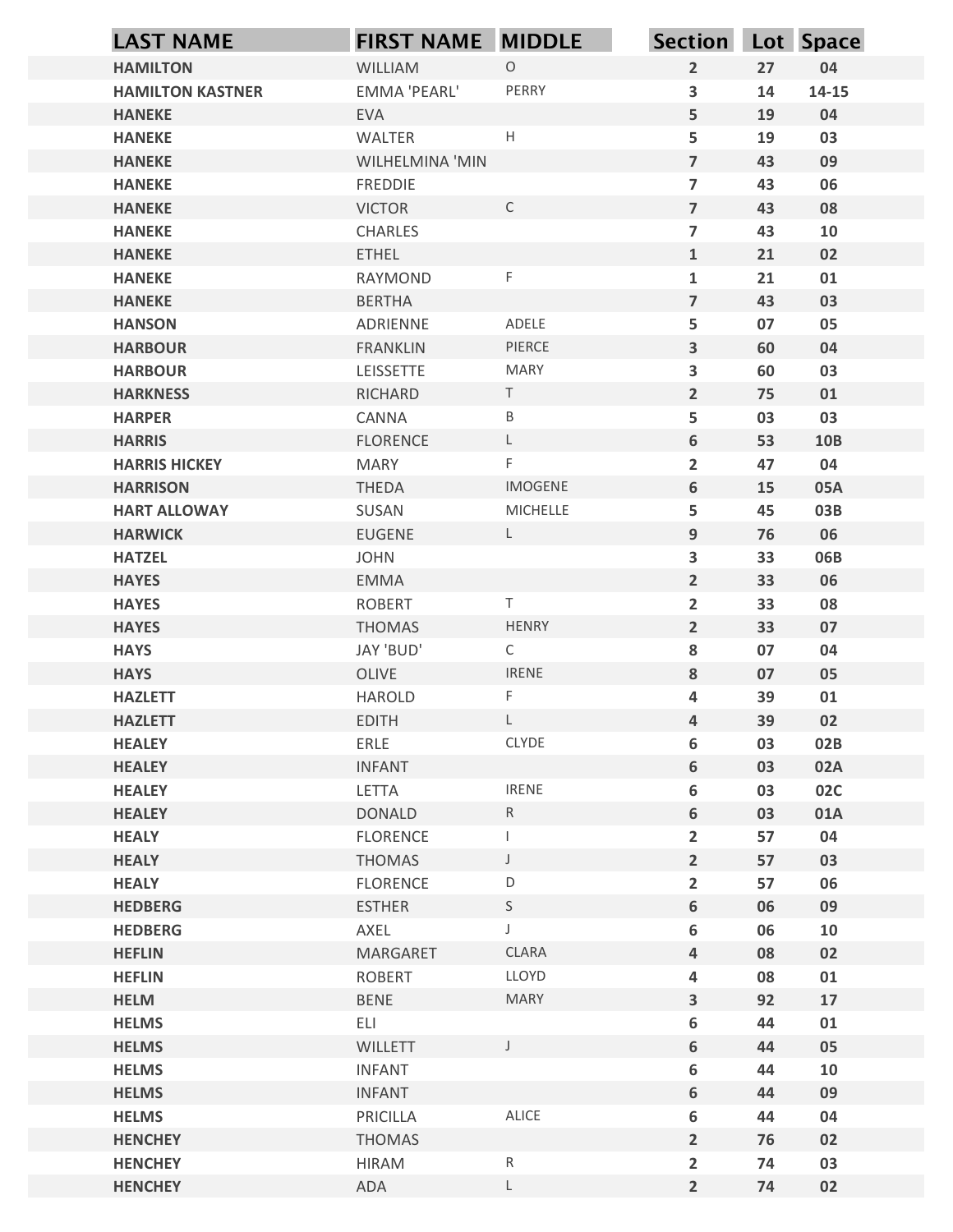|                                      | FIRST NAME MIDDLE            |                                                                                                            | Section Lot Space       |            |            |
|--------------------------------------|------------------------------|------------------------------------------------------------------------------------------------------------|-------------------------|------------|------------|
| <b>HENCHEY</b>                       | CELIA                        |                                                                                                            | 3                       | 73         | 03         |
| <b>HENCHEY</b>                       | <b>JOHN</b>                  | WESTON                                                                                                     | $2^{\circ}$             | 74         | 01         |
| <b>HENCHEY</b>                       | <b>INFANT OF DENNIS</b>      |                                                                                                            | $\overline{\mathbf{3}}$ | 73         | 08         |
| <b>HENCHEY</b>                       | MARGARET                     |                                                                                                            | $2^{\circ}$             | 76         | 03         |
| <b>HENCHEY</b>                       | <b>HARRY</b>                 | EDWARD                                                                                                     | $\overline{\mathbf{3}}$ | 73         | 04         |
| <b>HENCHEY</b>                       | H                            | E                                                                                                          | 3                       | 73         | 05A        |
| <b>HENCHEY</b>                       | CHILD OF ED                  |                                                                                                            | $\overline{\mathbf{3}}$ | 73         | $05 - 6$   |
| <b>HENCHEY</b>                       | <b>INFANT OF DENNIS</b>      |                                                                                                            | 3                       | 73         | $06-7$     |
| <b>HENCHEY</b>                       | <b>INFANT OF DENNIS</b>      |                                                                                                            | $\overline{\mathbf{3}}$ | 73         | $07 - 8$   |
| <b>HENCHEY</b>                       | <b>MARY</b>                  |                                                                                                            | $\overline{\mathbf{3}}$ | 73         | <b>05B</b> |
| <b>HENDERSON</b>                     | <b>DIANE</b>                 | RENEE                                                                                                      | 9                       | 54         | 03         |
| <b>HENDERSON</b>                     | GEORGE                       | W<br>$\circ$                                                                                               | $\overline{7}$          | 61         | 03         |
| <b>HENDERSON</b><br><b>HENDERSON</b> | <b>ROSE</b><br><b>EVAN</b>   | ${\sf R}$                                                                                                  | $\overline{7}$<br>9     | 61<br>21   | 02<br>03   |
| <b>HENMAN</b>                        | JANET                        | SUE                                                                                                        | $\overline{2}$          | 94         | 01         |
| <b>HENRICKSON</b>                    | <b>REGINA</b>                | R                                                                                                          | $\bf{8}$                | 04         | 02         |
| <b>HENRICKSON</b>                    | JAKIE                        | $\mathsf J$                                                                                                | $\mathbf{1}$            | 23         | 05         |
| <b>HENRICKSON</b>                    | LESTER                       | $\mathsf D$                                                                                                | $\mathbf{1}$            | 23         | 07         |
| <b>HENRICKSON</b>                    | FREDA                        | $\mathsf{M}% _{T}=\mathsf{M}_{T}\!\left( a,b\right) ,\ \mathsf{M}_{T}=\mathsf{M}_{T}\!\left( a,b\right) ,$ | $\mathbf{1}$            | 23         | 04         |
| <b>HENSCHELL</b>                     | ANITA                        | JEAN                                                                                                       | $\overline{4}$          | 13         | 03         |
| <b>HERBERT</b>                       | <b>JOHN</b>                  | LLOYD                                                                                                      | 3                       | 11         | 12         |
| <b>HERBERT</b>                       | <b>RUBY</b>                  | $\mathbf{L}$                                                                                               | $\mathbf{3}$            | 11         | $05 - 6$   |
| <b>HERBERT</b>                       | <b>JOSEPH</b>                | $\mathsf T$                                                                                                | $\overline{\mathbf{3}}$ | 11         | 11         |
| <b>HERBERT</b>                       | ORVILLE                      | JOHN                                                                                                       | $\mathbf{3}$            | 11         | $01-2$     |
| <b>HERBERT</b>                       | <b>JOHN</b>                  | ANTHONY                                                                                                    | $\overline{\mathbf{3}}$ | 11         | $02-3$     |
| <b>HERBERT</b>                       | <b>BERNICE</b>               |                                                                                                            | $\mathbf{3}$            | 11         | 10         |
| <b>HERBERT</b>                       | FRANK                        |                                                                                                            | $\overline{\mathbf{3}}$ | 09         | 02         |
| <b>HERBERT</b>                       | JOSEPH SR.                   |                                                                                                            | $\mathbf{3}$            | 09         | 03         |
| <b>HERBERT</b>                       | <b>MARY</b>                  | ELZANA                                                                                                     | 3                       | 09         | 04         |
| <b>HERBERT</b>                       | MAE                          |                                                                                                            | $\mathbf{3}$            | 11         | $03-4$     |
| <b>HERNANDEZ</b><br><b>HERRON</b>    | RICK 'RICKY'<br><b>ISACC</b> | S                                                                                                          | 9<br>$\boldsymbol{6}$   | 33<br>57   | 05<br>02   |
| <b>HERRON</b>                        | WILLIAM                      |                                                                                                            | 6                       | 57         | 03         |
| <b>HESLET</b>                        | <b>BIRDIE</b>                | ${\sf V}$                                                                                                  | $\overline{2}$          | 11         | 09         |
| <b>HESLET</b>                        | CHARLES                      | EMERY                                                                                                      | $\overline{2}$          | 11         | 10         |
| <b>HESLET</b>                        | RUSSELL                      | S                                                                                                          | $\overline{2}$          | 11         | 08         |
| <b>HESLET</b>                        | KENNETH                      | $\mathsf{V}$                                                                                               | $\overline{2}$          | 11         | 06         |
| <b>HESS</b>                          | <b>BERTHA</b>                | E M                                                                                                        | $2^{\circ}$             | 26         | 01         |
| <b>HESS</b>                          | EMILIE                       | L A                                                                                                        | $\overline{2}$          | 26         | 02         |
| <b>HIBBARD</b>                       | MRS. A                       | $\mathsf{B}$                                                                                               | $1\,$                   | 19         | 07         |
| <b>HICKEY</b>                        | <b>PATRICK</b>               | A                                                                                                          | $\overline{2}$          | 47         | 03         |
| <b>HICKEY</b>                        | EMMA (MRS.)                  |                                                                                                            | $\overline{2}$          | 06         | 01         |
| <b>HICKEY</b>                        | LEONA                        | MAY                                                                                                        | $\mathbf{1}$            | 07         | $03-4$     |
| <b>HICKEY</b>                        | EDWARD                       | P                                                                                                          | $\mathbf{1}$            | 07         | $04 - 5$   |
| <b>HICKS</b>                         | SARAH                        | EMILY                                                                                                      | 5                       | 58         | 08         |
| <b>HICKS</b>                         | WILLIAM (COL)                |                                                                                                            | 5                       | 56         | 06         |
| <b>HICKS</b>                         | <b>GEORGE 'ED'</b>           | EDWARD                                                                                                     | 5                       | 58         | 09         |
| <b>HICKS</b>                         | EMMA                         | $E_{\perp}$                                                                                                | $\overline{\mathbf{3}}$ | <b>95C</b> | 12         |
| <b>HICKS</b>                         | <b>HARLAN</b>                | $\mathsf{H}% _{\mathsf{H}}^{\ast}(\mathcal{M}_{0})$                                                        | 3                       | <b>95C</b> | 11         |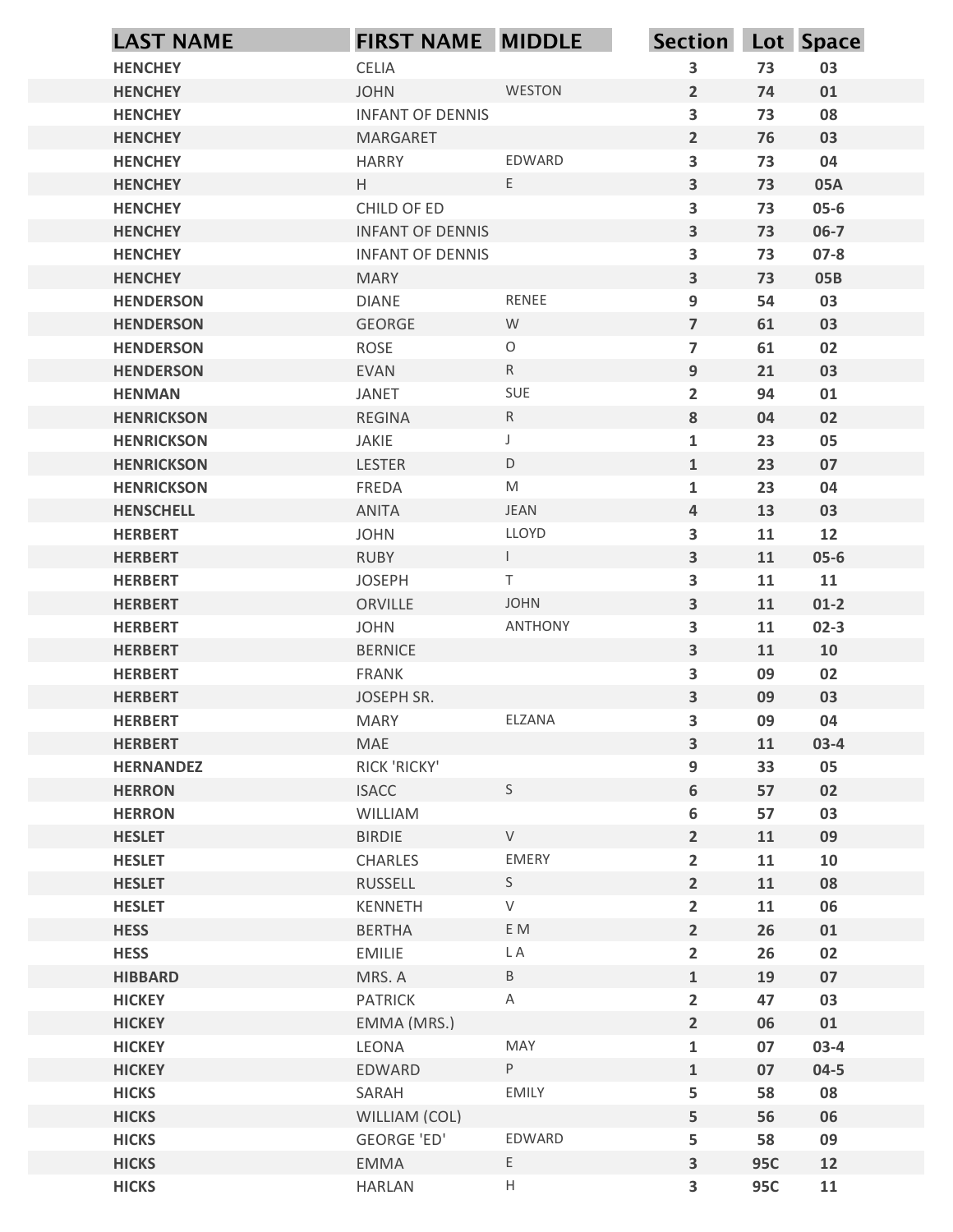| <b>LAST NAME</b>                 | <b>FIRST NAME MIDDLE</b>          |                   | <b>Section</b>                                     |          | Lot Space      |
|----------------------------------|-----------------------------------|-------------------|----------------------------------------------------|----------|----------------|
| <b>HIGHLEYMAN</b>                | ANNA                              | MAUDE             | $\mathbf{1}$                                       | 04       | 05             |
| <b>HILGENBERG</b>                | ALBERT                            | ADAM              | 4                                                  | 23       | 01             |
| <b>HILGENBERG</b>                | <b>BLANCHE</b>                    | M                 | $\overline{4}$                                     | 23       | 01A            |
| <b>HILLMAN</b>                   | CHARLES                           |                   | 6                                                  | 17       | 05             |
| <b>HILLMAN</b>                   | LELNA                             | W                 | $\boldsymbol{6}$                                   | 17       | 04             |
| <b>HINKLE</b><br><b>HINKLE</b>   | <b>HARRY</b><br><b>MARY</b>       | <b>LUCINDA</b>    | $\overline{\mathbf{3}}$<br>$\overline{\mathbf{3}}$ | 69<br>69 | 10<br>09       |
| <b>HITCHLER</b>                  | LOUIS                             | E                 | 3                                                  | 92       | 01             |
| <b>HIXON</b>                     | <b>NANCY</b>                      | <b>BLANCH</b>     | 6                                                  | 29       | 02             |
| <b>HLADEK</b>                    | <b>MARY</b>                       | $\mathsf D$       | $\overline{2}$                                     | 85       | 04             |
| <b>HLADEK</b>                    | THERESA                           | L                 | $\overline{2}$                                     | 85       | 09             |
| <b>HLADEK</b>                    | <b>JOSEPH</b>                     | J                 | $\overline{2}$                                     | 85       | 03             |
| <b>HLADEK</b>                    | <b>VERNON</b>                     |                   | $\overline{2}$                                     | 85       | 10             |
| <b>HODGES</b><br><b>HODGES</b>   | <b>DONALD</b><br><b>DONALD II</b> | LEE<br>L          | $\mathbf{1}$<br>$\mathbf{1}$                       | 21<br>23 | 04<br>01A      |
| <b>HOFFMAN</b>                   | RICHARD                           |                   | $\mathbf{1}$                                       | 08       | 09             |
| <b>HOFFMAN</b>                   | CORA                              | MAY               | $\overline{\mathbf{5}}$                            | 03       | 08             |
| <b>HOFFMAN</b>                   | FRED                              |                   | 5                                                  | 03       | 09             |
| <b>HOFFMAN</b>                   | <b>BARBARA</b>                    | $\mathsf{A}$      | 5                                                  | 54       | 06B            |
| <b>HOFFMAN</b>                   | CARRIE                            | $R_{\parallel}$   | $\mathbf{1}$                                       | 08       | 08             |
| <b>HOLLAND</b>                   | <b>OSCAR</b>                      | $\mathsf H$       | $\mathbf{3}$                                       | 92       | 08             |
| <b>HOLMAN</b>                    | <b>BION</b>                       | B                 | $\overline{2}$                                     | 48       | $03-4$         |
| <b>HOLMAN</b>                    | MARJORIE                          | ESTELLE           | $\mathbf{1}$                                       | 01       | 10             |
| <b>HOLMAN</b>                    | <b>DELIGHT</b>                    | L                 | $\overline{2}$                                     | 48       | $04 - 5$       |
| <b>HOLMAN</b><br><b>HOLMAN</b>   | EMMA<br>LOUISA                    | G                 | $\overline{2}$<br>$\mathbf{1}$                     | 48<br>01 | $02 - 3$<br>05 |
| <b>HOLMAN</b>                    | <b>BLYTHE</b>                     | $\mathsf{C}$      | $\overline{2}$                                     | 48       | $01-2$         |
| <b>HOLMAN</b>                    | SYLVESTER                         | $\mathsf{J}$      | $\mathbf{1}$                                       | 01       | 04             |
| <b>HOLMAN</b>                    | <b>ESTELLE</b>                    | ${\sf V}$         | $\mathbf{1}$                                       | 01       | 03             |
| <b>HOLTZINGER</b>                | ELWOOD                            | RAY               | $\overline{7}$                                     | 38       | 09             |
| <b>HOLTZINGER</b>                | CLARENCE                          | S                 | $\overline{7}$                                     | 38       | 07             |
| <b>HOLTZINGER</b>                | NELLIE                            | ${\sf M}$         | $\overline{7}$                                     | 38       | 06             |
| <b>HOLZHAUER</b>                 | <b>JOHN</b>                       |                   | $\mathbf{3}$                                       | 50       | 01             |
| <b>HOMBURG</b>                   | MITCHELL "MITCH" L                |                   | 5                                                  | 15       | 08             |
| <b>HOMBURG</b>                   | EDNA                              | FABRIZIUS         | $9\,$                                              | 73       | 02             |
| <b>HOMBURG</b>                   | HENRY                             |                   | 4                                                  | 45       | 04             |
| <b>HOMBURG</b><br><b>HOMBURG</b> | HAROLD<br>ELSIE                   | $\mathsf{A}$<br>Е | 5<br>5                                             | 15<br>28 | 10<br>02       |
| <b>HOMBURG</b>                   | <b>AUGUST</b>                     |                   | 5                                                  | 28       | 01             |
| <b>HOMBURG</b>                   | WILHEMINE 'MINNI MARIE            |                   | 4                                                  | 45       | 05             |
| <b>HOMBURG</b>                   | AUGUST                            | W                 | $9\,$                                              | 73       | 03             |
| <b>HOMBURG</b>                   | <b>UBERTA</b>                     |                   | 5                                                  | 15       | 09             |
| <b>HORNER</b>                    | <b>VIOLA</b>                      | <b>BRADLEY</b>    | $\overline{2}$                                     | 78       | 08             |
| <b>HORNER</b>                    | <b>RUFUS</b>                      |                   | $\overline{2}$                                     | 78       | 09             |
| <b>HORRIGAN</b>                  | <b>JOHN 'PRAYING'</b>             |                   | $\overline{\mathbf{3}}$                            | 92       | 04             |
| <b>HORSLEY</b>                   | KATHERINE                         |                   | $\overline{2}$                                     | 95       | $01-2$         |
| <b>HORTON</b>                    | LLOYD                             |                   | $\overline{7}$<br>$\overline{\mathbf{z}}$          | 27       | 06<br>07       |
| <b>HORTON</b><br><b>HORTON</b>   | VERNA<br>SAMUEL                   | R                 | $\overline{7}$                                     | 27<br>27 | 05             |
|                                  |                                   |                   |                                                    |          |                |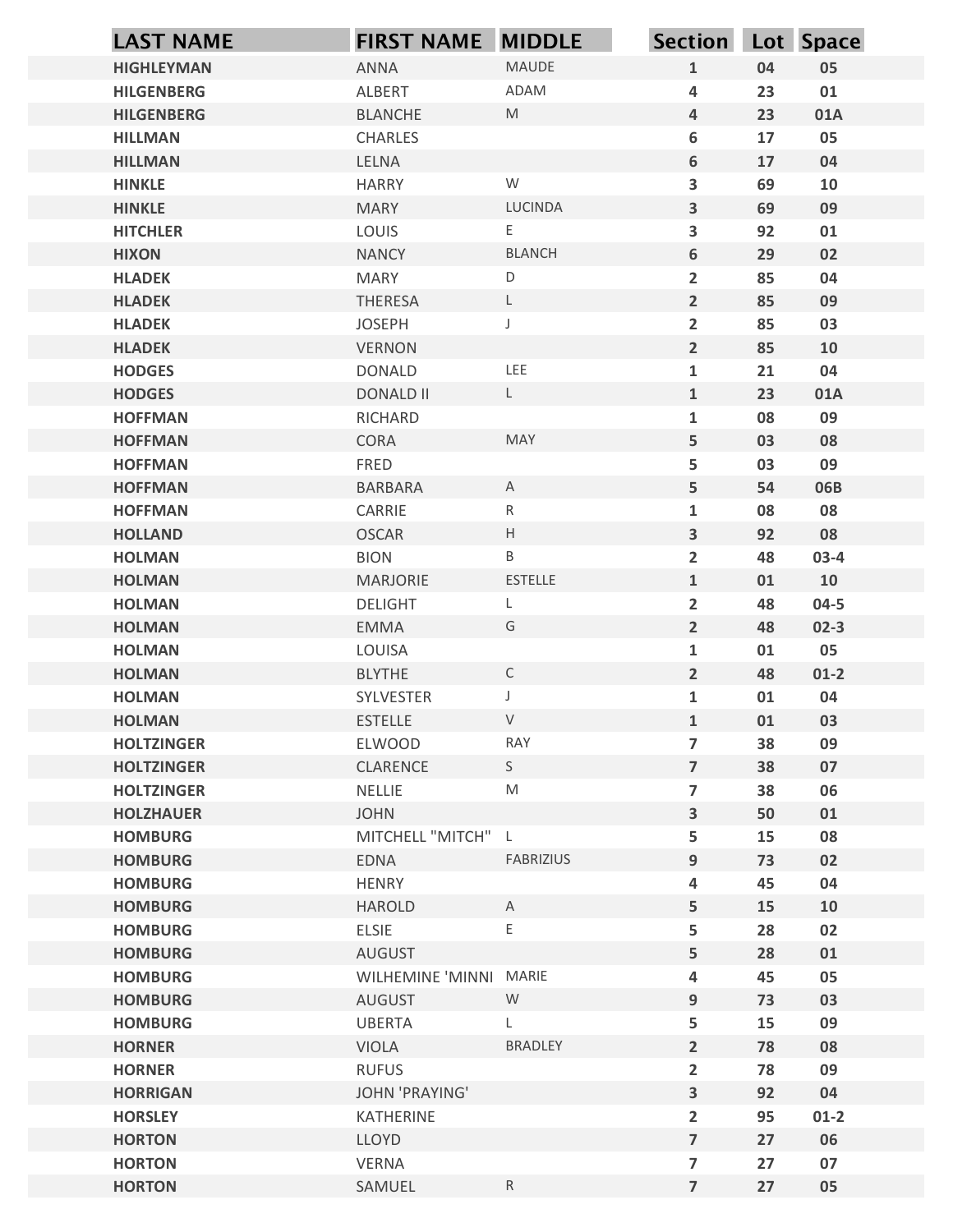| <b>LAST NAME</b>                         | <b>FIRST NAME MIDDLE</b>  |                                            | Section Lot Space                |          |          |
|------------------------------------------|---------------------------|--------------------------------------------|----------------------------------|----------|----------|
| <b>HOSLEY</b>                            | <b>DORA</b>               | <b>GLADYS</b>                              | 6                                | 63       | 01       |
| <b>HOSLEY</b>                            | <b>CHARLES</b>            | E                                          | 6                                | 63       | 10       |
| <b>HOSLEY</b>                            | <b>DONALD</b>             |                                            | 6                                | 63       | 08       |
| <b>HOSLEY</b>                            | EARL                      |                                            | 6                                | 63       | 07       |
| <b>HOSLEY</b>                            | ANDREW                    | <b>JACKSON</b>                             | 6                                | 63       | 02       |
| <b>HOUGH</b>                             | <b>BARBARA</b>            | L                                          | $\overline{7}$                   | 51       | 07A      |
| <b>HOUSTON</b>                           | <b>INFANT OF CLYDE</b>    |                                            | $\overline{2}$                   | 44       | 01       |
| <b>HOUSTON</b>                           | IDA                       | $\mathsf{A}$                               | $\overline{2}$                   | 44       | 07       |
| <b>HOUSTON</b>                           | <b>IRA</b>                |                                            | $\overline{2}$                   | 44       | 08       |
| <b>HOUSTON</b>                           | <b>CLYDE</b>              | W<br>JAMES                                 | $\overline{2}$                   | 44       | 03       |
| <b>HOUSTON</b><br><b>HOUSTON</b>         | RESPY<br><b>GRACE</b>     | G                                          | $\overline{2}$<br>$\overline{2}$ | 44<br>44 | 06<br>02 |
| <b>HOWELL</b>                            | VEGA                      |                                            | 6                                | 02       | 05       |
| <b>HOWELL</b>                            | ELECTA                    |                                            | 6                                | 02       | 04       |
| <b>HUBBARD</b>                           | <b>IRENE</b>              |                                            | $\overline{\mathbf{2}}$          | 12       | 08       |
| <b>HUBBARD</b>                           | J.? H.?                   | ALEXANDER                                  | $6\phantom{a}$                   | 10       | 01       |
| <b>HUBBS</b>                             | <b>RON</b>                | $\mathsf{E}% _{0}\left( \mathsf{E}\right)$ | $\overline{\mathbf{3}}$          | 90       | 06       |
| <b>HUBBS</b>                             | <b>VICTOR</b>             | <b>ROY</b>                                 | $\overline{\mathbf{3}}$          | 90       | 02       |
| <b>HUBBS</b>                             | <b>JOSEPHINE</b>          |                                            | $\overline{\mathbf{3}}$          | 90       | 05       |
| <b>HUBBS</b>                             | <b>VICTOR</b>             |                                            | $\overline{\mathbf{3}}$          | 90       | 04       |
| <b>HUBER</b>                             | FRANK                     | G                                          | $\overline{7}$                   | 14       | 07       |
| <b>HUBER</b><br><b>HUBER</b>             | LOUISE<br>FRANK JR.       |                                            | $\overline{\mathbf{z}}$          | 14<br>22 | 06<br>08 |
| <b>HUBER</b>                             | KATHERINE "KATIE" A       |                                            | 5<br>9                           | 18       | 02       |
| <b>HUBER</b>                             | FRANK SR.                 |                                            | 5                                | 22       | 06       |
| <b>HUBER</b>                             | ARNOLD                    | $\mathsf{C}$                               | 9                                | 18       | 01       |
| <b>HUBER</b>                             | IDA                       |                                            | $\overline{\mathbf{4}}$          | 34       | 03       |
| <b>HUBER</b>                             | <b>JOHN</b>               | G                                          | $\overline{\mathbf{4}}$          | 34       | 02       |
| <b>HUBER</b>                             | <b>FLORENCE</b>           | EMMA                                       | 4                                | 34       | 10       |
| <b>HUBER</b>                             | WILBUR                    | $\mathsf{L}$                               | 5                                | 22       | 10       |
| <b>HUBER</b>                             | HENRIETTA                 |                                            | 5                                | 22       | 07       |
| <b>HUBER</b>                             | CAROLINE                  |                                            | $\overline{\mathbf{4}}$          | 34       | 08       |
| <b>HUBER</b>                             | <b>OTTO</b>               |                                            | 4                                | 34       | 09       |
| <b>HUBER</b>                             | <b>EDNA</b>               | $\mathsf H$                                | 5                                | 22       | 09       |
| <b>HUBER</b><br>HUBER-CASKEY-WALDSCHMIDT | <b>JOHANNA</b><br>LUCILLE | JEANNIE                                    | $\overline{\mathbf{4}}$<br>9     | 34<br>29 | 01<br>04 |
| <b>HUCK</b>                              | <b>MINNIE</b>             |                                            | 5                                | 43       | 05       |
| <b>HUCK</b>                              | <b>JOYCE</b>              | E                                          | 5                                | 43       | 02       |
| <b>HUCK</b>                              | <b>JOHN</b>               | $\mathsf F$                                | 5                                | 43       | 04       |
| <b>HUCK</b>                              | <b>DAVID</b>              | <b>BRUCE</b>                               | 5                                | 43       | 03       |
| <b>HUCK</b>                              | GREGORY                   | $\mathsf D$                                | 9                                | 55       | 06       |
| <b>HUCK</b>                              | SUSANNA                   |                                            | $\overline{\mathbf{4}}$          | 14       | 09       |
| <b>HUCK</b>                              | PAULINE                   |                                            | 4                                | 14       | 02       |
| <b>HUCK</b>                              | <b>CHRISTIAN</b>          | WILHELM                                    | $\overline{\mathbf{4}}$          | 14       | 10       |
| <b>HUCK</b>                              | <b>BERNITA</b>            | $\sf P$                                    | 4                                | 14       | 05       |
| <b>HUCK</b>                              | WALTER                    | $\mathsf L$                                | $\overline{\mathbf{4}}$          | 14       | 01       |
| <b>HUCK</b>                              | BERNADINA                 | AILINE                                     | 4                                | 14       | 06       |
| <b>HUCK</b>                              | CHRIS (T)                 | JAMES                                      | 4                                | 14       | 08       |
| <b>HUFFMAN</b>                           | <b>DORIS</b>              |                                            | $\overline{7}$                   | 39       | 01       |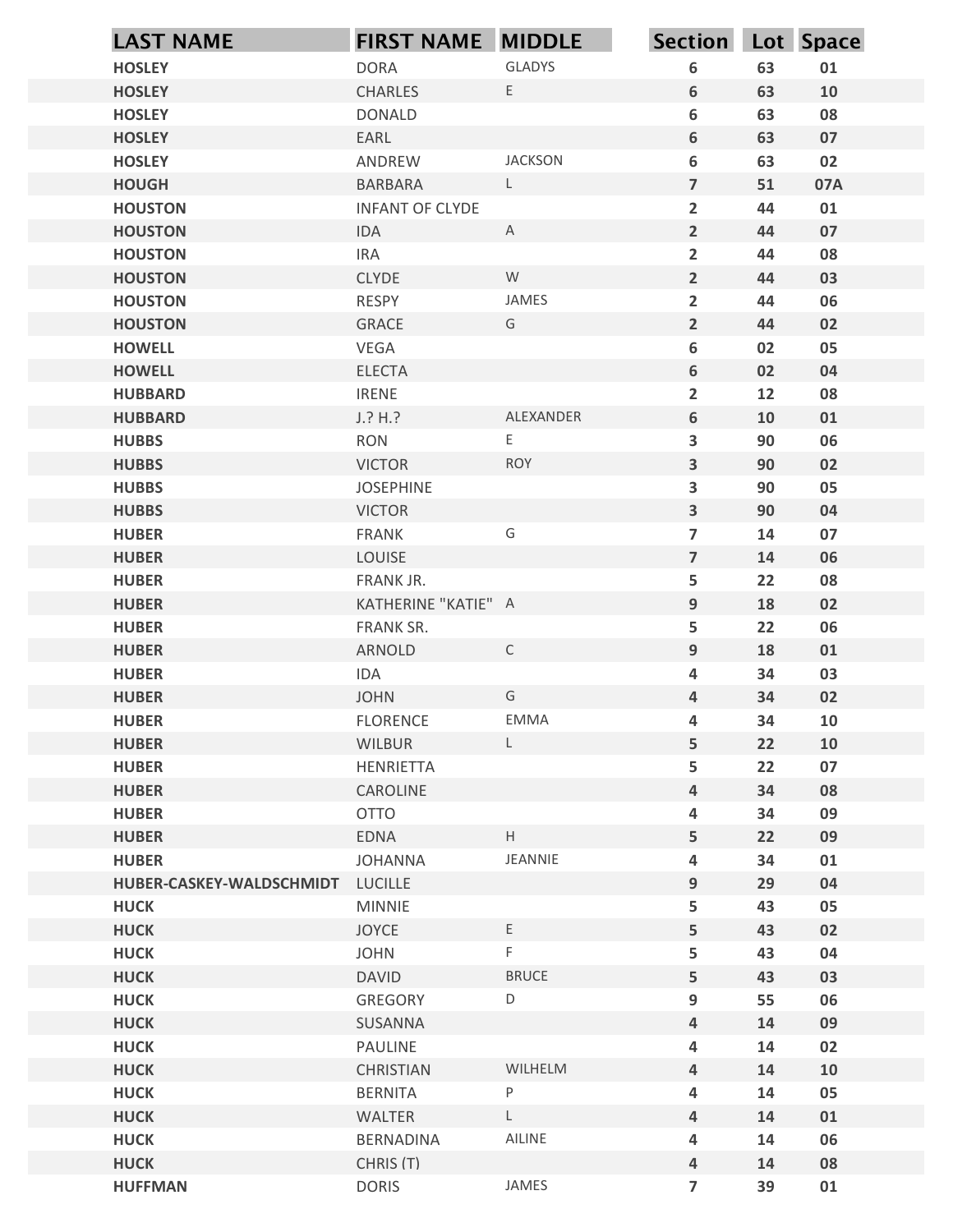| <b>LAST NAME</b>               | <b>FIRST NAME MIDDLE</b>   |                                                                                                            | Section Lot Space                |          |          |
|--------------------------------|----------------------------|------------------------------------------------------------------------------------------------------------|----------------------------------|----------|----------|
| <b>HUFFMAN</b>                 | <b>EFFIE</b>               |                                                                                                            | $\overline{7}$                   | 39       | 09       |
| <b>HUFFMAN</b>                 | <b>ROY</b>                 | LEE                                                                                                        | $\overline{7}$                   | 39       | 10       |
| <b>HUFFMAN</b>                 | <b>ROY 'BUCK'</b>          | $\mathsf{J}$                                                                                               | 5 <sup>1</sup>                   | 63       | 06A      |
| <b>HUFFMAN</b>                 | <b>FRANCES</b>             |                                                                                                            | $\overline{7}$                   | 39       | 02       |
| <b>HUGHES</b>                  | GEORGE                     | SELDON                                                                                                     | $\overline{7}$                   | 42       | 08       |
| <b>HUGHES</b>                  | RICHARD                    | A                                                                                                          | 6                                | 10       | 10       |
| <b>HUGHES</b>                  | NELLIE                     | $\mathsf{M}% _{T}=\mathsf{M}_{T}\!\left( a,b\right) ,\ \mathsf{M}_{T}=\mathsf{M}_{T}\!\left( a,b\right) ,$ | $\mathbf{1}$                     | 24       | 05       |
| <b>HUGHES</b>                  | <b>MARY</b>                | K                                                                                                          | $\bf 6$                          | 10       | 09       |
| <b>HUGHES</b>                  | PERMILLIE                  | MARIE                                                                                                      | $\mathbf{1}$                     | 27       | 09       |
| <b>HUGHES</b><br><b>HUGHES</b> | MAMIE<br><b>ROBERT</b>     |                                                                                                            | $\overline{7}$<br>$\mathbf{1}$   | 42<br>27 | 09<br>10 |
| <b>HUGHES</b>                  | ARTHUR                     | A                                                                                                          | 5                                | 74       | 01       |
| <b>HUGHES</b>                  | ELIZABETH                  |                                                                                                            | 5                                | 74       | 02       |
| <b>HULL</b>                    | <b>ISAAC</b>               | $\boldsymbol{\mathsf{H}}$                                                                                  | $\mathbf 1$                      | 06       | 05       |
| <b>HULL</b>                    | MARIA                      | ELIZABETH                                                                                                  | $\overline{4}$                   | 09       | 04       |
| <b>HULL</b>                    | <b>JUDSON</b>              | FRANKLIN                                                                                                   | 4                                | 09       | 03       |
| <b>HURT</b>                    | JAMES                      | ALBERT                                                                                                     | $\overline{7}$                   | 14       | 09       |
| <b>HURT</b>                    | <b>RAY</b>                 | K                                                                                                          | 9                                | 28       | 04       |
| <b>HURT</b>                    | <b>HELEN</b>               |                                                                                                            | $\overline{4}$                   | 18       | 01       |
| <b>HURT</b>                    | ABBIE                      | $\mathsf{A}$                                                                                               | 4                                | 18       | 02       |
| <b>HURT</b>                    | MARGARET                   | $\mathsf J$                                                                                                | 9                                | 28       | 05       |
| <b>HURT</b>                    | ELSIE                      | LOUISE                                                                                                     | $\overline{7}$                   | 14       | 08       |
| <b>HUSSEY</b>                  | LILLIAN                    | ANN                                                                                                        | $\mathbf{1}$                     | 18       | 09       |
| <b>HUSSEY</b>                  | ELIJAH                     | P                                                                                                          | $\mathbf{1}$                     | 18       | 08       |
| <b>HUTTON</b>                  | LEORA                      | $\mathsf J$                                                                                                | 5                                | 57       | 05A      |
| <b>IAMS</b>                    | <b>THOMAS</b>              | J                                                                                                          | 6                                | 13       | 03       |
| <b>IAMS</b>                    | JENNIE                     | ELMER                                                                                                      | $6\phantom{.}$                   | 13       | 04       |
| <b>IRELAND</b><br><b>IRION</b> | LESTER<br><b>FREDERICK</b> |                                                                                                            | $\mathbf{3}$<br>$2^{\circ}$      | 59<br>29 | 20       |
| <b>IRION</b>                   | MARTHA                     |                                                                                                            |                                  | 58       | 10<br>04 |
| <b>IRION</b>                   | JACOB                      |                                                                                                            | $\overline{2}$<br>$\overline{2}$ | 58       | 05       |
| <b>ISSITT</b>                  | <b>NORMAN</b>              | $R_{\parallel}$                                                                                            | 6                                | 08       | 01       |
| <b>ISSITT</b>                  | MARY                       | $\mathsf{M}% _{T}=\mathsf{M}_{T}\!\left( a,b\right) ,\ \mathsf{M}_{T}=\mathsf{M}_{T}\!\left( a,b\right) ,$ | $6\phantom{.}$                   | 08       | 02       |
| <b>JACKMAN</b>                 | WILLIAM                    |                                                                                                            | $\overline{7}$                   | 40       | 05       |
| <b>JACKMAN</b>                 | FRANK                      |                                                                                                            | $\overline{7}$                   | 40       | 04       |
| <b>JACKMAN</b>                 | MARGARET                   | LORETTA                                                                                                    | $\overline{7}$                   | 40       | 02       |
| <b>JACKMAN</b>                 | <b>GILES</b>               | $\mathsf{C}$                                                                                               | $\overline{7}$                   | 40       | 01       |
| <b>JAMES</b>                   | 'MR.'                      |                                                                                                            | 5                                | 60       | 09       |
| <b>JANSEN</b>                  | <b>HARRY</b>               | G                                                                                                          | 5 <sub>1</sub>                   | 32       | 01       |
| <b>JANSEN</b>                  | CLARA                      | E.                                                                                                         | 5                                | 32       | 02       |
| <b>JENSEN</b>                  | CLAUDE                     | EARNEST                                                                                                    | 9                                | 17       | 10       |
| <b>JOHNSON</b>                 | SOPHUS                     |                                                                                                            | 6                                | 60       | 04       |
| <b>JOHNSON</b>                 | EMMA                       |                                                                                                            | $6\overline{6}$                  | 65       | 10       |
| <b>JOHNSON</b>                 | PAUL SR.                   | M                                                                                                          | $\overline{7}$                   | 59       | 03       |
| <b>JOHNSON</b>                 | GEORGE                     | $\mathsf{E}$                                                                                               | $6\phantom{.}$                   | 61       | 05       |
| <b>JOHNSON</b>                 | <b>HERMAN</b>              | ${\mathsf W}$                                                                                              | 3                                | 70       | 23       |
| <b>JOHNSON</b>                 | DANIEL                     | <b>JUSTIN</b>                                                                                              | 5                                | 68       | 07       |
| <b>JOHNSON</b>                 | <b>JOSEPH</b>              | EMMANUEL                                                                                                   | $\boldsymbol{6}$                 | 15       | 01       |
| <b>JOHNSON</b>                 | NELLIE                     |                                                                                                            | $\overline{2}$                   | 27       | 03       |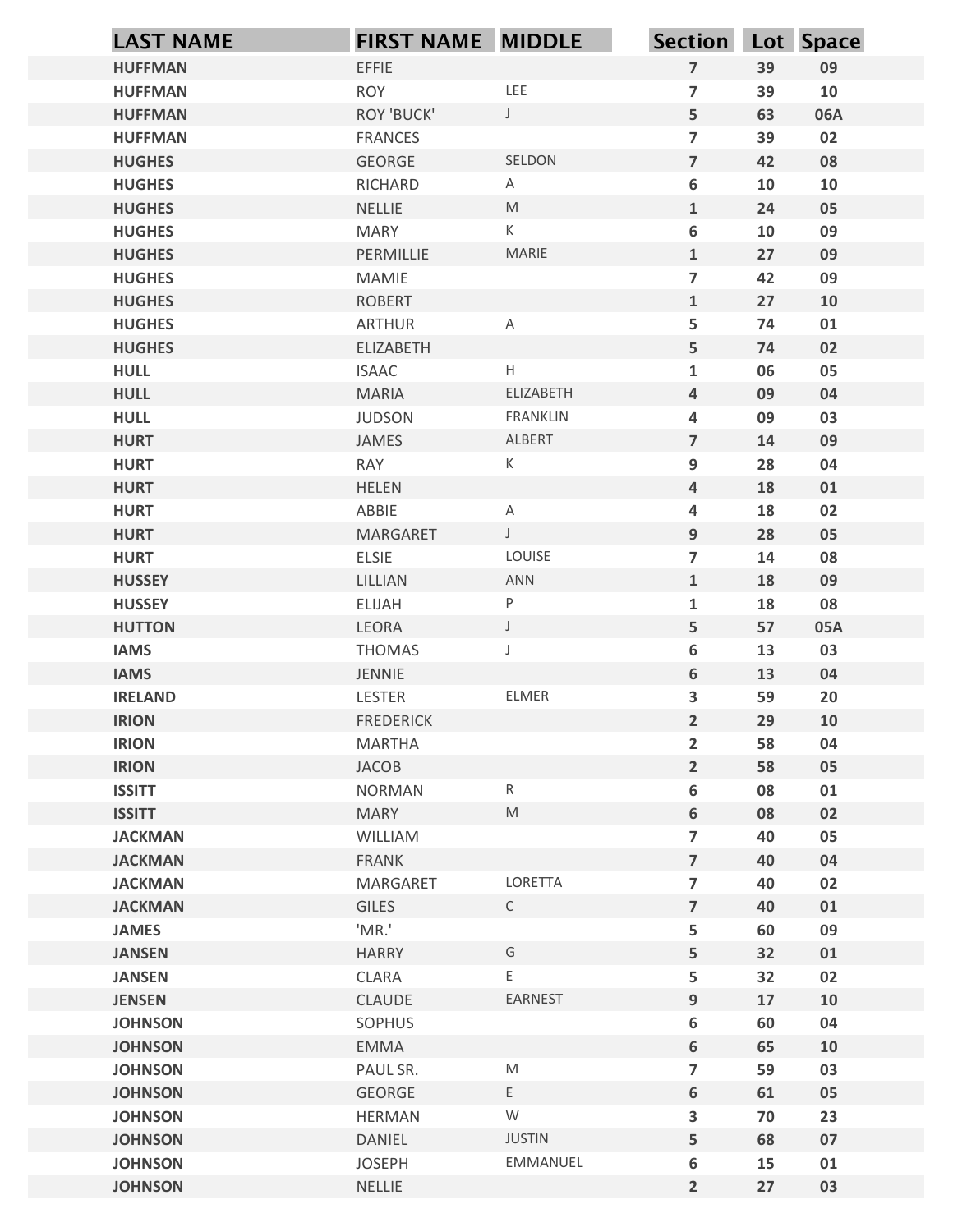| <b>LAST NAME</b>                    | <b>FIRST NAME MIDDLE</b>                     |                          | Section Lot Space            |          |           |
|-------------------------------------|----------------------------------------------|--------------------------|------------------------------|----------|-----------|
| <b>JOHNSON</b>                      | WILLIAM                                      |                          | 6                            | 15       | 02        |
| <b>JOHNSON</b>                      | HAZEL                                        | $\mathsf{L}$             | $\overline{\mathbf{z}}$      | 59       | 04        |
| <b>JOHNSON</b>                      | CATHERINE                                    |                          | 6                            | 15       | 03        |
| <b>JOHNSON</b>                      | <b>RAYMOND</b>                               | <b>ADAIR</b>             | $\overline{7}$               | 59       | 05        |
| <b>JOHNSON</b>                      | <b>JARRET</b>                                |                          | 8                            | 09       | 06        |
| <b>JOHNSON</b>                      | <b>NANCY</b>                                 |                          | $\overline{2}$               | 46       | 05        |
| <b>JOHNSON</b><br><b>JOHNSON</b>    | <b>BERTHA</b><br><b>RALPH</b>                | ELLEN<br>(NMN)           | 6<br>$\overline{2}$          | 60<br>27 | 05<br>02  |
| <b>JOHNSON</b>                      | <b>JOHN</b>                                  | Α                        | $\overline{\mathbf{3}}$      | 52       | 03        |
| <b>JOHNSON</b>                      | WAYNE                                        | <b>HAMILTON</b>          | $\overline{2}$               | 27       | 10        |
| <b>JOHNSON</b>                      | UN-NAMED                                     |                          | 4                            | 26       | 01        |
| <b>JOHNSON</b>                      | <b>CHRIS</b>                                 |                          | $\overline{\mathbf{3}}$      | 74       | 09        |
| <b>JOHNSTON</b>                     | WAYNE                                        | $\mathsf E$              | 9                            | 30       | 09        |
| <b>JONES</b>                        | EMMA (MRS.)                                  |                          | 3                            | 48       | 10        |
| <b>JONES</b><br><b>JONES</b>        | <b>MARY</b><br><b>DONALD</b>                 | SANDRA<br>$\mathsf{L}^-$ | 9<br>9                       | 16<br>16 | 04<br>03  |
| <b>JONES</b>                        | RALPH                                        | ARTHUR                   | 9                            | 16       | 02        |
| <b>JONES</b>                        | <b>DONALD</b>                                | E                        | $2^{\circ}$                  | 39       | 06        |
| <b>JONES</b>                        | ELIZABETH                                    | MAE                      | 9                            | 16       | 01        |
| <b>JONES</b>                        | <b>MARTHA</b>                                | ${\sf N}$                | $\overline{\mathbf{z}}$      | 54       | 07        |
| <b>JONES</b>                        | <b>CHESTER</b>                               | $\mathsf{R}$             | $\overline{2}$               | 39       | 05        |
| <b>JONES</b>                        | ZELLA                                        |                          | $\overline{2}$               | 39       | 04        |
| <b>JORDAN</b>                       | WILLIAM                                      | <b>BRILEY</b>            | 3                            | 92       | 06        |
| <b>JORDAN</b><br><b>JORDON</b>      | <b>BABY OF MARY</b><br><b>INFANT OF DICK</b> |                          | $\overline{\mathbf{3}}$<br>3 | 14<br>74 | 07<br>10  |
| <b>JORDON</b>                       | J'DICK'                                      | R                        | $\overline{\mathbf{3}}$      | 74       | $10 - 11$ |
| <b>JORDON</b>                       | JACK JR 'AJ'                                 |                          | 3                            | 74       | 06        |
| <b>JORDON</b>                       | A                                            | <b>JACK</b>              | $\overline{\mathbf{3}}$      | 74       | 08        |
| <b>JORDON</b>                       | <b>MARY</b>                                  | ANN                      | $\overline{\mathbf{3}}$      | 74       | 07        |
| <b>JORDON</b>                       | KATIE                                        | K                        | $\overline{\mathbf{3}}$      | 74       | 05        |
| <b>JORDON</b>                       | GEORGE 'G.W.'                                | ${\mathsf W}$            | 3                            | 74       | $11 - 12$ |
| <b>JORGENSON</b>                    | JACOB                                        | $\mathsf H$              | $\overline{\mathbf{4}}$      | 23       | 06        |
| <b>JOSEPH</b>                       | <b>NEVA</b>                                  | MAE                      | $\overline{\mathbf{3}}$      | 29       | 03        |
| <b>JOSEPH</b>                       | LAURA                                        | ELLEN                    | $\overline{\mathbf{3}}$      | 29       | 08        |
| <b>JOSEPH</b><br><b>JOSWAUKOSKE</b> | OREN<br>AUGUSTA                              |                          | 3<br>$\overline{2}$          | 29<br>54 | 01<br>04  |
| <b>JOSWAUKOSKE</b>                  | GUSTAV                                       |                          | $\overline{\mathbf{2}}$      | 54       | 03        |
| <b>JOSWAUKOSKE</b>                  | <b>EVA</b>                                   |                          | $\overline{2}$               | 54       | 05        |
| <b>JOWASKI</b>                      | OSCAR                                        |                          | $\overline{7}$               | 50       | $04 - 5$  |
| <b>JOWASKI</b>                      | ORTILLIE                                     |                          | $\overline{\mathbf{z}}$      | 50       | $03-4$    |
| <b>JOWASKI</b>                      | <b>HENRY</b>                                 |                          | $\overline{7}$               | 50       | $01-2$    |
| <b>JOWASKI</b>                      | CARL                                         |                          | $\overline{7}$               | 50       | $02 - 3$  |
| <b>JUDEMAN</b>                      | <b>HENRY</b>                                 |                          | 5                            | 20       | 02        |
| <b>JUDEMAN</b>                      | CHRISTENA                                    |                          | 5                            | 20       | 03        |
| <b>JUDEMAN</b><br><b>JULIAN</b>     | <b>INFANT</b><br>LAURA                       | $\mathsf{S}$             | 5<br>$\overline{\mathbf{3}}$ | 20<br>79 | 01<br>01  |
| <b>KAHN</b>                         | <b>DOROTHY</b>                               |                          | 6                            | 37       | 10        |
| <b>KAHN</b>                         | INFANT OF A.E.                               |                          | $\overline{\mathbf{3}}$      | 70       | 29        |
| <b>KALLAS</b>                       | ARTHUR                                       | $\mathsf C$              | 6                            | 28       | 07        |
|                                     |                                              |                          |                              |          |           |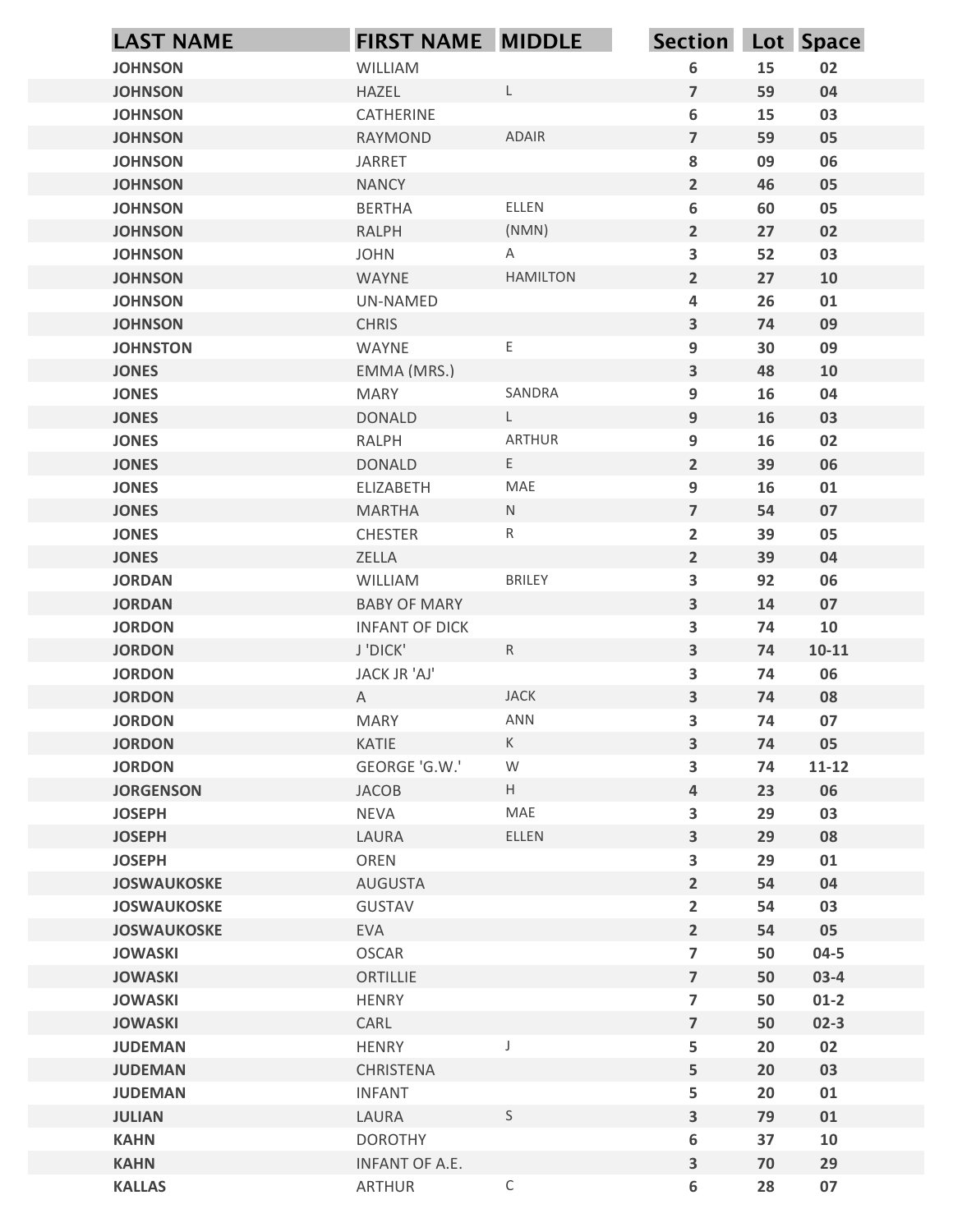| <b>LAST NAME</b>               | <b>FIRST NAME MIDDLE</b> |                           | Section Lot Space   |          |            |
|--------------------------------|--------------------------|---------------------------|---------------------|----------|------------|
| <b>KALLAS</b>                  | LYNDAL                   | $\mathsf C$               | 6                   | 28       | 08         |
| <b>KASTNER</b>                 | <b>MINNIE</b>            | <b>JUSTINE</b>            | $\overline{2}$      | 30       | 01         |
| <b>KASTNER</b>                 | ANDREW                   |                           | $\overline{2}$      | 30       | 09         |
| <b>KASTNER</b>                 | <b>BELLE</b>             |                           | $\overline{2}$      | 30       | 02         |
| <b>KAUMANS</b>                 | TIMBERLYNN               | PATRICIA                  | 5                   | 43       | <b>10C</b> |
| <b>KEAGY</b>                   | <b>JOSEPH</b>            | HOWARD<br>$\, {\sf B} \,$ | 6<br>$\overline{2}$ | 49       | 10         |
| <b>KEAGY</b><br><b>KEAGY</b>   | ANDREW<br>ARCH           |                           | $\overline{2}$      | 41<br>37 | 02<br>05   |
| <b>KEAGY</b>                   | WILLIAM                  | $\mathsf{H}^-$            | $\overline{2}$      | 41       | 04         |
| <b>KEAGY</b>                   | ALICE                    | JOSEPHINE                 | $\overline{2}$      | 22       | 01         |
| <b>KEAGY</b>                   | <b>CHARLES</b>           |                           | $\overline{2}$      | 22       | 02         |
| <b>KEAGY</b>                   | ALICE                    |                           | $\overline{2}$      | 41       | 01         |
| <b>KEAGY</b>                   | <b>BENA</b>              |                           | $\overline{2}$      | 22       | 03         |
| <b>KEAGY</b>                   | WALTER                   |                           | 5                   | 07       | 02         |
| <b>KEAGY</b><br><b>KEAGY</b>   | JESSIE<br>HELEN          | MAE                       | 5<br>6              | 07<br>49 | 03<br>04   |
| <b>KEAGY</b>                   | WILLIAM                  | $\mathsf{L}^-$            | $\boldsymbol{6}$    | 49       | 03         |
| <b>KEAGY</b>                   | <b>JOSEPH</b>            | $\mathsf{A}$              | 6                   | 49       | 05         |
| <b>KEAGY</b>                   | <b>ARTHUR</b>            | LEE                       | $\mathbf{1}$        | 16       | 10         |
| <b>KEAGY GLASS</b>             | <b>NORA</b>              |                           | 6                   | 49       | 06         |
| <b>KEAGY PRICE</b>             | LETTA                    | MAE                       | $\overline{2}$      | 37       | 04         |
| <b>KEAL</b>                    | <b>MYRTLE</b>            | L.                        | 6                   | 57       | 05         |
| <b>KEAL</b>                    | <b>JOHN</b>              | W                         | 6                   | 57       | 04         |
| <b>KEIM</b><br><b>KELLER</b>   | PEARL<br>SIEGFRIED       | L                         | $\overline{7}$<br>6 | 51<br>62 | 06<br>05   |
| <b>KELLER</b>                  | BENJAMIN                 |                           | 5                   | 30       | 10         |
| <b>KELLER</b>                  | <b>TABITHA</b>           | LYNN                      | $5\phantom{.}$      | 30       | 02B        |
| <b>KELLER</b>                  | ALZA                     |                           | 9                   | 57       | 04         |
| <b>KELLER</b>                  | ANNA                     |                           | 5                   | 30       | 09         |
| <b>KELLER</b>                  | FRANZ                    |                           | $\mathbf{3}$        | 61       | 15         |
| <b>KELLER</b>                  | ADELE                    | W                         | 5                   | 48       | 05         |
| <b>KELLER</b>                  | KENNETH JR.              | GAY                       | 5                   | 50       | 05         |
| <b>KELLER</b><br><b>KELLER</b> | DARRELL<br>WENDELL       |                           | 9<br>9              | 43<br>14 | 04<br>04   |
| <b>KELLER</b>                  | JENNIE                   |                           | 5                   | 63       | 04         |
| <b>KELLER</b>                  | HENRY SR.                |                           | 5                   | 63       | 03         |
| <b>KELLER</b>                  | <b>DAVID</b>             |                           | 5                   | 63       | 01A        |
| <b>KELLER</b>                  | <b>FRANK 'SPIKE'</b>     |                           | 9                   | 43       | 05         |
| <b>KELLER</b>                  | <b>DOROTHY</b>           | L.                        | $5\phantom{.}$      | 63       | 01         |
| <b>KELLER</b>                  | ERNEST                   | F                         | 5                   | 48       | 04         |
| <b>KELLER</b>                  | <b>WILBERT</b>           | $\mathsf D$               | $\boldsymbol{6}$    | 45       | 08         |
| <b>KELLER</b>                  | MICHAEL                  |                           | 6                   | 62       | 04         |
| <b>KELLER</b><br><b>KELLER</b> | EDWARD<br>LOUISE         | G<br>Α                    | 5<br>5              | 34<br>34 | 04<br>06   |
| <b>KELLER</b>                  | <b>FALDIN</b>            |                           | 5                   | 34       | 07         |
| <b>KELLER</b>                  | ANNA                     | $\sf B$                   | $\boldsymbol{6}$    | 62       | 03         |
| <b>KELLER</b>                  | <b>BESSI</b>             |                           | $\overline{2}$      | 88       | 10         |
| <b>KELLER</b>                  | WILLIAM                  |                           | $\overline{2}$      | 88       | 09         |
| <b>KELLER</b>                  | MARIE                    |                           | $\mathbf{3}$        | 61       | 14         |
|                                |                          |                           |                     |          |            |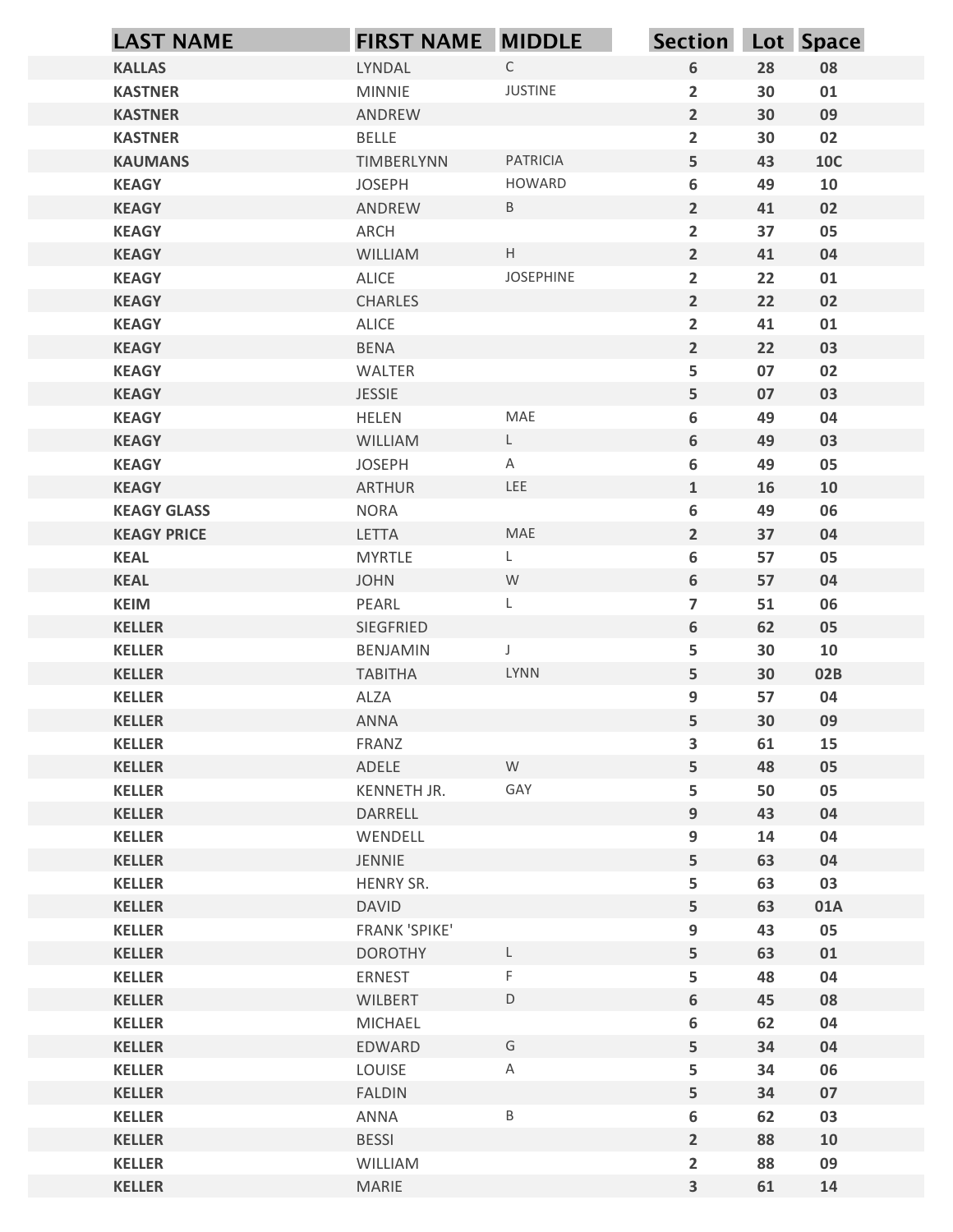| <b>KELLER</b>                    |                             | FIRST NAME MIDDLE                                                                                          | Section Lot Space            |          |            |
|----------------------------------|-----------------------------|------------------------------------------------------------------------------------------------------------|------------------------------|----------|------------|
|                                  | <b>GERHARDT</b>             |                                                                                                            | 5                            | 63       | 02         |
| <b>KELLER</b>                    | <b>FRED</b>                 |                                                                                                            | $\mathbf{3}$                 | 35       | 05         |
| <b>KELLER</b>                    | <b>BROOKA</b>               | ${\sf M}$                                                                                                  | $\boldsymbol{9}$             | 14       | 05         |
| <b>KELLER</b>                    | <b>MINNIE</b>               |                                                                                                            | 8                            | 06       | 05         |
| <b>KELLER</b>                    | FERN                        | ${\sf N}$                                                                                                  | 6                            | 45       | 07         |
| <b>KELLER</b>                    | ANNA                        | $\sf B$                                                                                                    | 5                            | 50       | 08         |
| <b>KELLER</b><br><b>KELLER</b>   | <b>JOHN</b><br><b>BETTY</b> | A<br>JANE                                                                                                  | 5<br>5                       | 50<br>50 | 07<br>06   |
| <b>KELLER</b>                    | <b>TONIA</b>                | LYNN                                                                                                       | 5                            | 30       | 02A        |
| <b>KELLER</b>                    | REINHARDT                   | A                                                                                                          | 5                            | 63       | 05         |
| <b>KELLER</b>                    | FAYE                        | <b>JEAN</b>                                                                                                | 6                            | 45       | 06         |
| <b>KELLER</b>                    | MILDRED                     | <b>MARLAINE "MID</b>                                                                                       | 5                            | 65       | 03         |
| <b>KELLER</b>                    | <b>HENRY</b>                | ${\mathsf W}$                                                                                              | 5                            | 65       | 04         |
| <b>KELLER</b>                    | <b>HANORA</b>               | $\mathsf{M}% _{T}=\mathsf{M}_{T}\!\left( a,b\right) ,\ \mathsf{M}_{T}=\mathsf{M}_{T}\!\left( a,b\right) ,$ | 9                            | 43       | 03         |
| <b>KELLER</b>                    | MARIE                       |                                                                                                            | 4                            | 20       | 02         |
| <b>KELLER</b>                    | <b>JOHN</b>                 |                                                                                                            | $\overline{a}$               | 17       | 02         |
| <b>KELLER</b>                    | LEROY 'BUD'                 | J                                                                                                          | 8                            | 13       | 10         |
| <b>KELLER</b><br><b>KELLER</b>   | <b>GERHARD</b><br>CARL      | $\mathsf E$                                                                                                | 8<br>4                       | 06<br>20 | 04<br>03   |
| <b>KELLER</b>                    | <b>JOHN</b>                 | AMOS                                                                                                       | $\overline{a}$               | 20       | 07         |
| <b>KELLER</b>                    | CAROLINE 'CARRIE'           | $\mathsf{A}$                                                                                               | $\overline{\mathbf{4}}$      | 20       | 04         |
| <b>KELLER</b>                    | <b>TROY</b>                 | RAY                                                                                                        | $\overline{2}$               | 97       | 10         |
| <b>KELLY</b>                     | ALMA                        | $\mathbf{L}$                                                                                               | 5                            | 15       | 05         |
| <b>KELLY</b>                     | <b>DELBERT</b>              | ${\mathsf W}$                                                                                              | 5                            | 15       | 04         |
| <b>KELSCH</b>                    | ELLA                        | $\mathsf{H}$                                                                                               | 5                            | 45       | 06         |
| <b>KELSCH</b>                    | <b>JOSEPH</b>               | HENRY                                                                                                      | 5                            | 31       | 01         |
| <b>KELSCH</b>                    | ROBERT                      | JOSEPH                                                                                                     | 5                            | 31       | 01A        |
| <b>KELSCH</b>                    | <b>MARY</b>                 |                                                                                                            | 5 <sub>1</sub>               | 31       | 02         |
| <b>KELSCH</b>                    | <b>JOHN</b>                 |                                                                                                            | 5                            | 45       | 07         |
| <b>KENNEDY</b><br><b>KENNEDY</b> | MINNIE<br>WILLIAM           | FRANK                                                                                                      | $\mathbf{1}$<br>$\mathbf{1}$ | 11<br>11 | 06<br>07   |
| <b>KENNEDY</b>                   | STELLA                      | $\,$ B                                                                                                     | $\mathbf{3}$                 | 69       | 05         |
| <b>KENNEDY</b>                   | STELLA                      |                                                                                                            | $\mathbf{3}$                 | 69       | 06         |
| <b>KERSCHNER</b>                 | <b>DOROTHY</b>              |                                                                                                            | $\overline{2}$               | 76       | 04         |
| <b>KERSTEIN</b>                  | ABRAHAM                     |                                                                                                            | $\mathbf{1}$                 | 25       | 02         |
| <b>KERTH</b>                     | EMMA                        |                                                                                                            | 5 <sub>1</sub>               | 50       | 01         |
| <b>KERTH</b>                     | KATHERINA                   |                                                                                                            | 5                            | 50       | 10         |
| <b>KERTH</b>                     | <b>JOHN</b>                 |                                                                                                            | 5                            | 50       | 09         |
| <b>KERTH</b>                     | <b>INFANT OF OSCAR</b>      |                                                                                                            | 5                            | 50       | 04         |
| <b>KERTH</b>                     | ANNA                        |                                                                                                            | 5                            | 50       | 02         |
| <b>KERTH</b>                     | ERNEST<br><b>MARY</b>       | $\mathsf{H}^-$<br>ELLEN                                                                                    | 5                            | 13       | ${\bf 10}$ |
| <b>KERTH</b><br><b>KEYSER</b>    | SUSAN                       | B                                                                                                          | 5<br>$\overline{\mathbf{3}}$ | 13<br>01 | 09<br>03   |
| <b>KIDD</b>                      | NATHANIAL (DR.)             |                                                                                                            | $\overline{2}$               | 75       | 05         |
| <b>KIDD</b>                      | ANNA (MISS)                 | $\mathsf E$                                                                                                | $\overline{2}$               | 75       | 10         |
| KIDD                             | ADAIR (DR.)                 |                                                                                                            | $2^{\circ}$                  | 75       | 06         |
| <b>KINCAIDE</b>                  | CLARENCE                    | $\mathsf D$                                                                                                | $\overline{2}$               | 72       | 09         |
| <b>KINCAIDE</b>                  | <b>JOSEPH</b>               | $\mathsf F$                                                                                                | $2^{\circ}$                  | 72       | 03         |
| <b>KINCAIDE</b>                  | SARAH 'SALLY'               |                                                                                                            | $\overline{2}$               | 72       | 02         |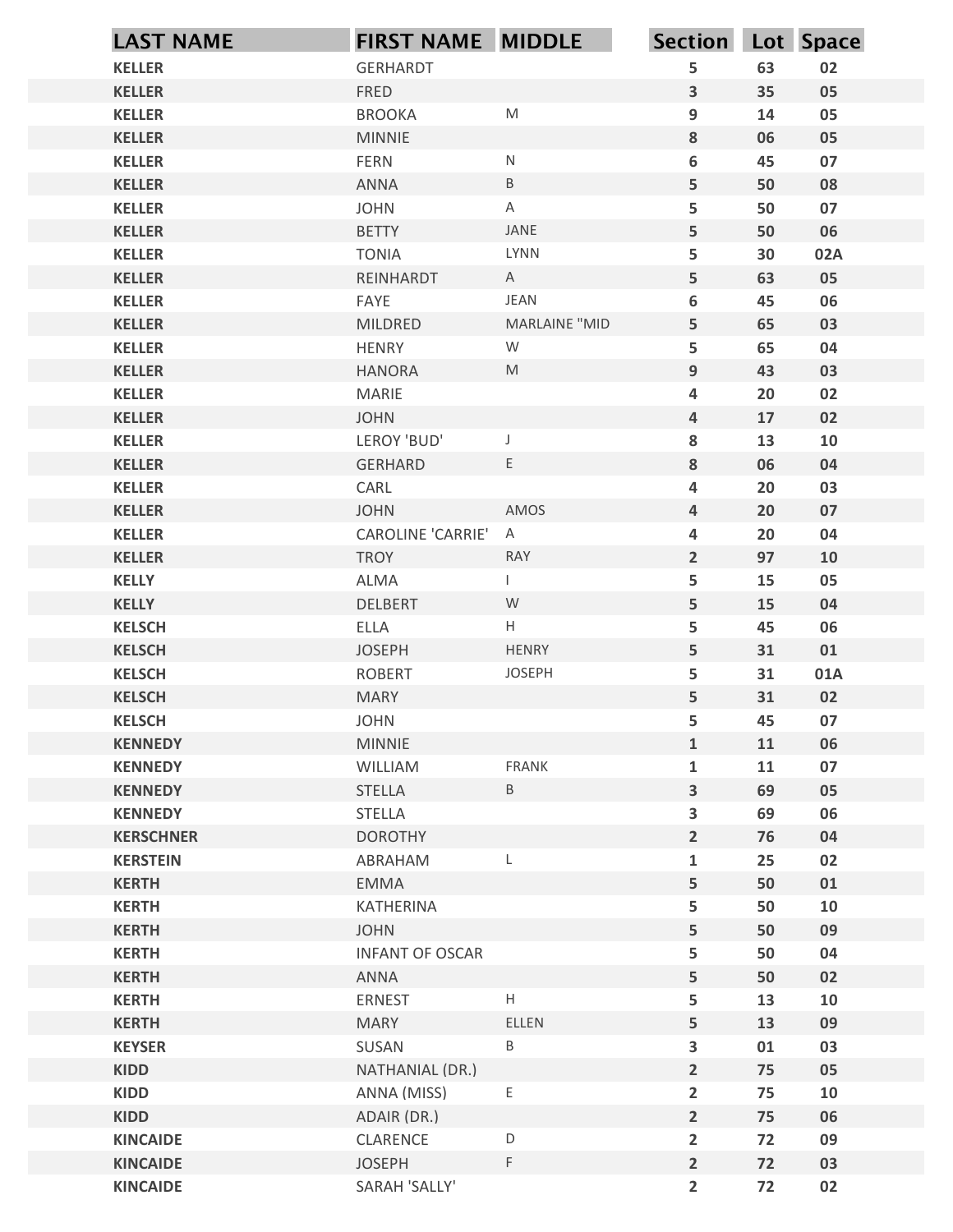| <b>LAST NAME</b>           | <b>FIRST NAME MIDDLE</b>  |                     | Section Lot Space                  |          |            |
|----------------------------|---------------------------|---------------------|------------------------------------|----------|------------|
| <b>KINDERKNECHT</b>        | CAROLE                    | $\mathsf{J}$        | $\overline{7}$                     | 32       | 07         |
| <b>KINDERKNECHT</b>        | PAUL                      | J                   | $\overline{\mathbf{z}}$            | 32       | 06B        |
| <b>KINDERKNECHT</b>        | WILLIAM                   | A                   | $\overline{7}$                     | 32       | 06A        |
| <b>KING</b>                | <b>EDNA</b>               | $\mathsf{C}$        | 6                                  | 26       | 02         |
| <b>KING</b>                | <b>RALPH</b>              | EDWARD              | $\overline{2}$                     | 28       | 03         |
| <b>KING</b>                | FRED                      |                     | $\overline{2}$                     | 28       | $07 - 8$   |
| <b>KING</b><br><b>KING</b> | WILLIAM<br>RAYMOND        | <b>FURSMAN</b><br>A | $\mathbf{1}$<br>5                  | 02<br>11 | 01<br>06   |
| <b>KING</b>                | <b>EDITH</b>              | S                   | $\overline{4}$                     | 45       | 02         |
| <b>KING</b>                | REINHOLD                  | A                   | $\overline{2}$                     | 28       | 05         |
| <b>KING</b>                | <b>JOHN</b>               | L                   | $\overline{4}$                     | 45       | 01         |
| <b>KING</b>                | NELLIE 'ELLA'             | F                   | $\mathbf{1}$                       | 02       | 02         |
| <b>KING</b>                | <b>FRANCES</b>            | $\mathsf{J}$        | $\mathbf{1}$                       | 02       | 05         |
| <b>KING</b>                | CHRISTIAN                 |                     | $\overline{\mathbf{2}}$            | 82       | 03         |
| <b>KING</b>                | SON OF J & L KING         |                     | $\overline{7}$                     | 04       | 02         |
| <b>KING</b><br><b>KING</b> | CHRISTIAN<br>LEROY        |                     | 5<br>5                             | 11<br>11 | 04<br>02   |
| <b>KING</b>                | <b>INFANT DAUGHTER</b>    |                     | $\overline{2}$                     | 28       | $01-2$     |
| <b>KING</b>                | SAMUEL                    |                     | $\mathbf{1}$                       | 02       | 04         |
| <b>KING</b>                | KENNETH                   | $\mathsf{C}$        | 5                                  | 11       | 07         |
| <b>KING</b>                | ALFRED                    | DEAN                | 5                                  | 11       | 01         |
| <b>KING</b>                | LARRY                     |                     | 5                                  | 11       | 03         |
| <b>KING</b>                | KAROLINA                  | BERNADINE           | $\overline{2}$                     | 28       | 04         |
| <b>KING</b>                | CAROLINE                  |                     | $\overline{2}$                     | 82       | 04         |
| <b>KING</b>                | ARTHUR                    | RAYMOND             | $\overline{2}$                     | 28       | 06         |
| <b>KING</b>                | ADAM 'ED'                 |                     | $\overline{2}$                     | 82       | 01         |
| <b>KING</b><br><b>KING</b> | <b>BERTHA</b><br>CLARENCE | $\mathsf{C}$        | $\overline{2}$<br>$\boldsymbol{6}$ | 28<br>26 | 08-9<br>01 |
| <b>KING</b>                | EDWARD                    | ADOLPH              | $\overline{2}$                     | 28       | 02         |
| <b>KING</b>                | OSCAR                     | W                   | $\overline{2}$                     | 28       | 01         |
| <b>KING</b>                | RICHARD                   |                     | $\overline{2}$                     | 28       | 10         |
| <b>KING</b>                | ANNA                      | EMMA                | 5                                  | 11       | 05         |
| <b>KING</b>                | STANLEY                   | ARTHUR              | 9                                  | 27       | 06         |
| <b>KING</b>                | MINNIE                    | M                   | $\overline{2}$                     | 82       | 02         |
| <b>KING</b>                | <b>BETSY</b>              | ANN                 | 9                                  | 27       | 02         |
| <b>KING</b>                | ERNEST                    | RAY                 | $\boldsymbol{9}$                   | 27       | 01         |
| <b>KING</b>                | ERNEST                    | JOHN                | 9                                  | 27       | $07 - 8$   |
| <b>KING</b>                | LOIS                      | $\mathsf{A}$        | 5                                  | 46       | 09         |
| <b>KING</b><br><b>KING</b> | FRED<br>JACOB 'JAKE'      | $\mathsf J$         | 5<br>5                             | 46<br>62 | 10<br>10   |
| <b>KING</b>                | WILLAIM SR.               |                     | 5                                  | 62       | 08         |
| <b>KING</b>                | KATHRYN                   | EDNA                | 5                                  | 62       | 07         |
| <b>KING</b>                | LILLIE                    | JANE                | 5                                  | 62       | 09         |
| <b>KING</b>                | WILLIAM 'BILL'            | $\mathsf{A}$        | 5                                  | 62       | 07A        |
| <b>KING</b>                | <b>MARTIN</b>             |                     | 6                                  | 02       | 10         |
| <b>KING</b>                | CAROLINA                  |                     | $\boldsymbol{6}$                   | 02       | 09         |
| <b>KING</b>                | MARGARETHA 'MA CAROLINE   |                     | $\boldsymbol{9}$                   | 27       | 09-10      |
| <b>KINGSLEY</b>            | <b>WILFORD</b>            |                     | $\mathbf{1}$                       | 09       | 05         |
| <b>KINGSLEY</b>            | CECELIA                   | E                   | 9                                  | 39       | 02         |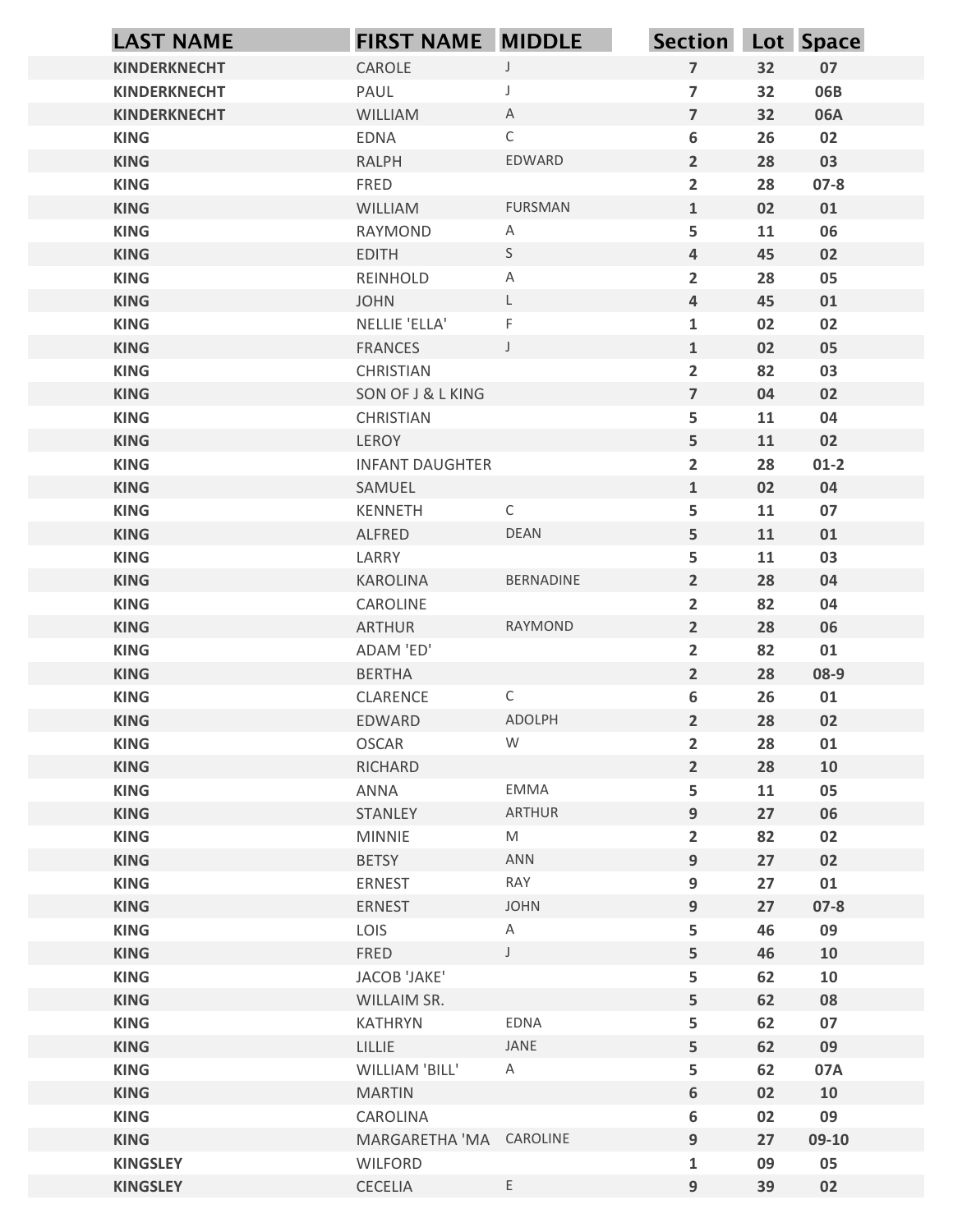| <b>LAST NAME</b>                 | <b>FIRST NAME MIDDLE</b>          |                                                                                                            | Section Lot Space            |          |          |
|----------------------------------|-----------------------------------|------------------------------------------------------------------------------------------------------------|------------------------------|----------|----------|
| <b>KINGSLEY</b>                  | <b>DARWIN</b>                     | С                                                                                                          | $\boldsymbol{9}$             | 39       | 01       |
| <b>KINGSLEY</b>                  | <b>CHARLES</b>                    |                                                                                                            | $\mathbf{1}$                 | 09       | 10       |
| <b>KINGSLEY</b>                  | CARLOS                            | $\mathsf{M}% _{T}=\mathsf{M}_{T}\!\left( a,b\right) ,\ \mathsf{M}_{T}=\mathsf{M}_{T}\!\left( a,b\right) ,$ | $\mathbf 1$                  | 09       | 09       |
| <b>KINGSLEY</b>                  | ORVILLE                           | H                                                                                                          | $\mathbf{1}$                 | 09       | 03       |
| <b>KINGSLEY</b>                  | <b>MARY</b>                       | $\mathsf C$                                                                                                | $\mathbf 1$                  | 09       | 06       |
| <b>KINGSLEY</b>                  | <b>MARY</b>                       | E                                                                                                          | $\mathbf{1}$                 | 09       | 07       |
| <b>KINGSLEY</b>                  | <b>ADDIE</b>                      | B                                                                                                          | $\mathbf 1$                  | 25       | 09       |
| <b>KINGSLEY</b>                  | <b>MARY</b>                       |                                                                                                            | $\mathbf{1}$                 | 09       | 02       |
| <b>KINGSLEY</b>                  | <b>HELEN</b>                      | <b>IRENE</b>                                                                                               | $\mathbf{1}$                 | 09       | 04       |
| <b>KINGSLEY</b>                  | <b>DAVID</b>                      | <b>MAHLON</b>                                                                                              | $\mathbf{1}$                 | 25       | 10       |
| <b>KINGSLEY</b>                  | D                                 | CLARENCE                                                                                                   | $\mathbf{1}$                 | 09       | 01       |
| <b>KINKADE</b>                   | <b>MYRTLE</b>                     | B                                                                                                          | $\overline{2}$               | 72       | 10       |
| <b>KINNEY</b>                    | <b>JOSEPH</b>                     | $\boldsymbol{\mathsf{H}}$                                                                                  | $\boldsymbol{6}$             | 21       | 02       |
| <b>KINNEY</b>                    | <b>INFANT OF GEORG</b>            | <b>MORTON</b>                                                                                              | 3                            | 57       | 02       |
| <b>KINNEY</b><br><b>KINNEY</b>   | HELENA<br>WILLIE                  |                                                                                                            | 6<br>6                       | 21<br>21 | 01<br>03 |
| <b>KINNEY</b>                    | GEORGE (MRS.)                     |                                                                                                            | $\mathbf{3}$                 | 57       | 02       |
| <b>KINNEY</b>                    | EDWARD                            |                                                                                                            | $\overline{\mathbf{3}}$      | 57       | 03       |
| <b>KINZY</b>                     | <b>FLORENCE</b>                   | $\mathsf{M}% _{T}=\mathsf{M}_{T}\!\left( a,b\right) ,\ \mathsf{M}_{T}=\mathsf{M}_{T}\!\left( a,b\right) ,$ | $\overline{7}$               | 36       | 07       |
| <b>KINZY</b>                     | EVERT                             | <b>ELLSWORTH</b>                                                                                           | $\overline{7}$               | 36       | 06       |
| <b>KIPPES</b>                    | <b>DONALD</b>                     | $R_{\parallel}$                                                                                            | 5                            | 66       | 03B      |
| <b>KIPPES</b>                    | RALPH                             | $\mathsf{C}$                                                                                               | 5                            | 69       | 04       |
| <b>KIPPES SCHOENTHALER</b>       | <b>DOROTHY</b>                    |                                                                                                            | 5                            | 69       | 05       |
| <b>KIRTS</b>                     | <b>GERTRUDE 'GERT'</b>            | $\vee$                                                                                                     | $\overline{7}$               | 52       | 02       |
| <b>KIRTS</b>                     | WILLIAM 'JACK'                    | <b>NORMAN</b>                                                                                              | $\overline{7}$               | 52       | 01       |
| <b>KNEILING</b>                  | <b>FREDERICK</b>                  | FRITZ                                                                                                      | $\mathbf{3}$                 | 60       | 17       |
| <b>KNELING</b>                   | <b>INFANT OF PHILLIP</b>          |                                                                                                            | $\mathbf{3}$                 | 48       | 07       |
| <b>KNIELING</b>                  | PHILLIP                           | H                                                                                                          | $\overline{\mathbf{3}}$      | 77       | 01       |
| <b>KNIELING</b>                  | <b>BARBARA</b>                    |                                                                                                            | $\mathbf{3}$                 | 77       | 02       |
| <b>KNOLL</b>                     | CORINA                            | L.                                                                                                         | 9                            | 37       | 03A      |
| <b>KNOTT</b>                     | CHARLES                           |                                                                                                            | $\mathbf{3}$                 | 92       | 14       |
| <b>KOERNER KELLER</b>            | <b>TILLIE</b>                     |                                                                                                            | $\pmb{4}$                    | 17       | 03       |
| <b>KOHLRUS</b>                   | FRANK                             | F                                                                                                          | $\boldsymbol{6}$             | 59       | 02       |
| <b>KRANNAWITTER</b>              | <b>FLORENCE</b>                   |                                                                                                            | 5                            | 61       | 02       |
| <b>KRANNAWITTER</b>              | RAYMOND                           | R                                                                                                          | 5                            | 61       | 01       |
| <b>KRAUS</b>                     | WARREN                            | $\mathsf{C}$                                                                                               | $\mathbf{3}$                 | 41       | 03       |
| <b>KRAUS</b>                     | ROSEMARY                          |                                                                                                            | $\mathbf{3}$                 | 41       | 04       |
| <b>KRAUS</b>                     | <b>NANCY</b>                      | L.                                                                                                         | $\overline{\mathbf{3}}$      | 41       | 02       |
| <b>KROEGER</b>                   | <b>ELEANOR</b>                    | Α                                                                                                          | $\overline{\mathbf{4}}$      | 08       | 05       |
| <b>KROEGER</b>                   | AUGUST                            | H                                                                                                          | $\mathbf{3}$                 | 67       | 04       |
| <b>KROEGER</b><br><b>KROEGER</b> | CHARQUIN 'CHUCK' B<br><b>MARK</b> |                                                                                                            | $\overline{\mathbf{4}}$<br>5 | 08<br>44 | 04<br>05 |
| <b>KROEGER</b>                   | CHARLES                           | A                                                                                                          | $\mathbf{3}$                 | 67       | 02       |
| <b>KROEGER</b>                   | <b>WILLIAM</b>                    |                                                                                                            | 5                            | 44       | 08       |
| <b>KROEGER</b>                   | <b>HENRY</b>                      | <b>FREDERICK WILH</b>                                                                                      | $\overline{\mathbf{4}}$      | 36       | 01       |
| <b>KROEGER</b>                   | <b>JOHANNA</b>                    |                                                                                                            | $\overline{a}$               | 36       | 02       |
| <b>KROEGER</b>                   | <b>CYNTHIA</b>                    | SUE                                                                                                        | 5                            | 44       | 01       |
| <b>KROEGER</b>                   | VERA                              | $R_{\parallel}$                                                                                            | 5                            | 44       | 04       |
| <b>KROEGER</b>                   | CLARA                             |                                                                                                            | 5                            | 44       | 07       |
|                                  |                                   |                                                                                                            |                              |          |          |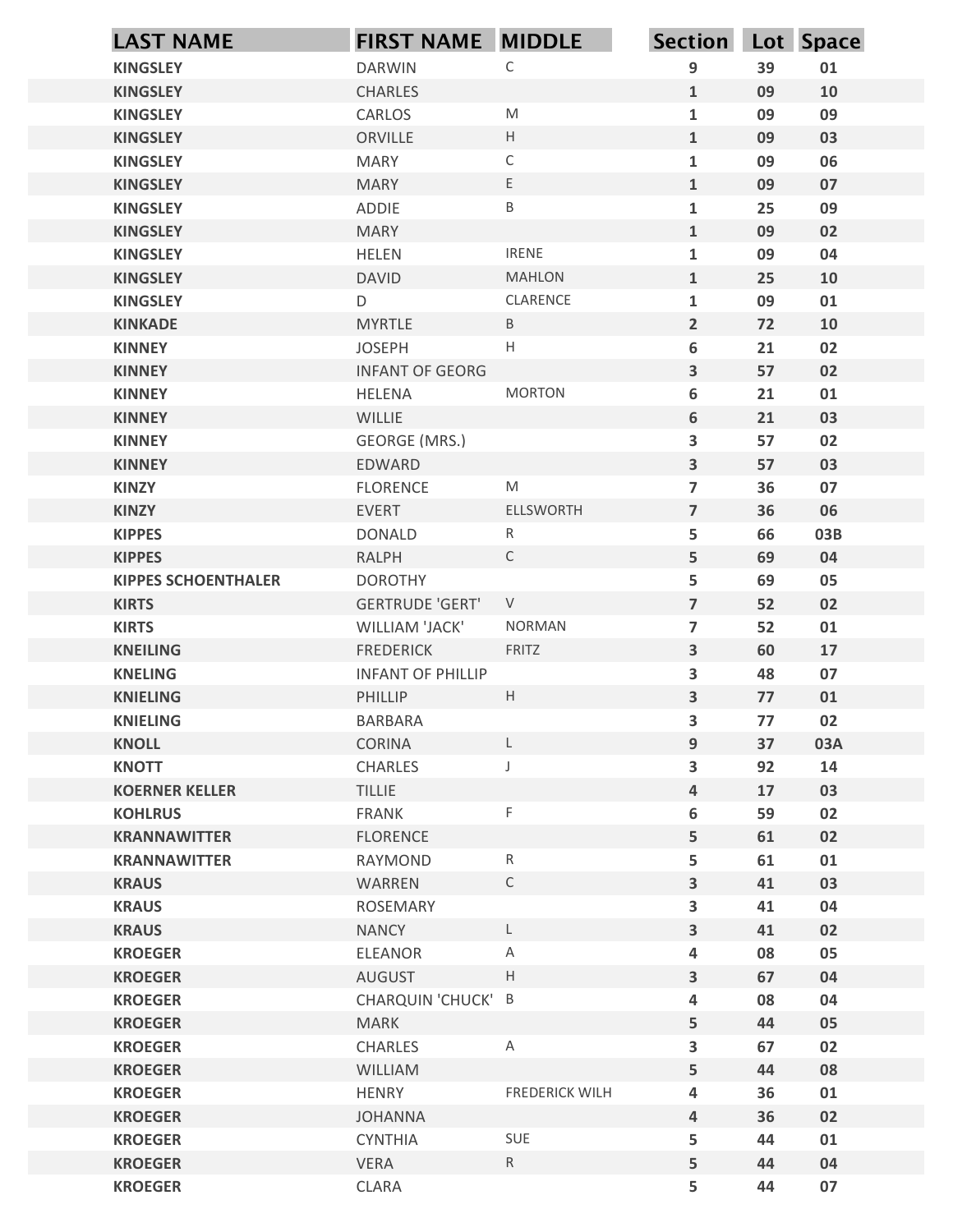| <b>LAST NAME</b>                       | <b>FIRST NAME MIDDLE</b>      |                        | <b>Section</b>                               |          | Lot Space  |
|----------------------------------------|-------------------------------|------------------------|----------------------------------------------|----------|------------|
| <b>KROEGER</b>                         | <b>RONALD</b>                 | $\mathsf D$            | $\boldsymbol{9}$                             | 28       | 09         |
| <b>KROEGER</b>                         | ADOLPH                        |                        | 4                                            | 10       | 10         |
| <b>KROEGER</b>                         | <b>EDITH</b>                  | M                      | $\overline{\mathbf{4}}$                      | 10       | 09         |
| <b>KROEGER</b>                         | CATHARINA 'KATIE'             |                        | 3                                            | 67       | 03         |
| <b>KROEMELBEIN</b>                     | <b>BERNETTE</b>               | G                      | $\overline{7}$                               | 41       | 09         |
| <b>KRUMPFUS</b>                        | <b>JOHN</b>                   | $\mathsf C$            | $\overline{2}$<br>$\overline{2}$             | 81       | 02         |
| <b>KRUMPUS SPILKER</b><br><b>KRYSL</b> | <b>BENA</b><br><b>BARBARA</b> | <b>RUTH</b>            | $\overline{2}$                               | 81<br>84 | 03<br>07   |
| <b>KRYSL</b>                           | JAMES                         |                        | $\overline{2}$                               | 84       | 06         |
| <b>KUEHUHOFF</b>                       | <b>EDWIN</b>                  |                        | 5                                            | 02       | 06         |
| <b>KUHN</b>                            | <b>NANCY</b>                  | $\mathsf E$            | 6                                            | 60       | 01         |
| <b>KUPPETZ</b>                         | JOHN JR.                      |                        | 4                                            | 36       | 07         |
| <b>KUPPETZ</b>                         | ANNA                          | M                      | $\overline{4}$                               | 36       | 06         |
| <b>KUPPETZ</b>                         | <b>JOHN</b>                   |                        | 4                                            | 36       | 04         |
| <b>KUPPETZ</b>                         | LUDWIGA<br>MILDRED            |                        | $\overline{\mathbf{4}}$                      | 36<br>30 | 05<br>06   |
| <b>KUTINA</b><br><b>KUTINA</b>         | ALFRED                        | Β<br>${\sf R}$         | 6<br>$\boldsymbol{6}$                        | 30       | 07         |
| <b>KUTINA</b>                          | <b>JOSEPH</b>                 |                        | $\overline{\phantom{a}}$                     | 38       | 05A        |
| <b>KUTINA</b>                          | <b>JOHN</b>                   | $\mathsf K$            | $\overline{7}$                               | 28       | 04         |
| <b>KUTINA</b>                          | <b>MARTIN</b>                 |                        | $\boldsymbol{6}$                             | 30       | 02         |
| <b>KUTINA</b>                          | BARBARA                       |                        | $\overline{7}$                               | 28       | 05         |
| <b>KUTINA</b>                          | <b>JOSEPH</b>                 | J                      | $\overline{\phantom{a}}$                     | 38       | 02         |
| <b>KUTINA</b>                          | <b>JOHN</b>                   | $\mathsf{H}^-$         | $\boldsymbol{6}$                             | 30       | 04         |
| <b>KUTINA</b>                          | ROSE                          | <b>TERESA</b>          | $\overline{\phantom{a}}$                     | 38       | 03         |
| <b>KUTINA</b>                          | FRANK                         | J                      | $\boldsymbol{6}$                             | 30       | 10         |
| <b>KUTINA</b>                          | HENRY                         | ROSE                   | $\overline{\phantom{a}}$<br>$\boldsymbol{6}$ | 28       | 06         |
| <b>KUTINA</b><br><b>KUTINA</b>         | <b>VIOLET</b><br>HAZEL        | <b>IRENE</b>           | $\boldsymbol{6}$                             | 30<br>30 | 05A<br>05B |
| <b>KUTINA</b>                          | CLARENCE SR.                  | F.                     | ${\bf 8}$                                    | 15       | 01         |
| <b>KUTINA</b>                          | LLOYD JR.                     |                        | 5                                            | 40       | 01         |
| <b>KUTINA</b>                          | CLAIRE                        | $\mathsf{L}$           | $\bf 8$                                      | 15       | 02         |
| <b>KUTINA</b>                          | EVA                           | MAY                    | 6                                            | 30       | 09         |
| <b>LACORE</b>                          | <b>ROBERT</b>                 | W                      | 5                                            | 54       | 04         |
| <b>LACORE</b>                          | LEROY                         | DEAN                   | 5                                            | 54       | 05         |
| <b>LACORE</b>                          | VADA                          | M                      | 5                                            | 54       | 03         |
| <b>LACY</b>                            | GLENN                         | $\mathsf{A}$           | $\boldsymbol{9}$                             | 76       | 01         |
| <b>LAMBRECHT</b>                       | GREGORY                       |                        | $\boldsymbol{9}$                             | 15       | 04A        |
| <b>LAMOREE</b>                         | LINCOLN                       | CHESTER<br>$\mathsf D$ | $\overline{\phantom{a}}$<br>$\overline{2}$   | 28       | 01         |
| <b>LANDERS</b><br><b>LANGLEY</b>       | JAMES<br><b>DIANN</b>         | L                      | $\overline{\phantom{a}}$                     | 36<br>35 | 01<br>10   |
| <b>LASHELL</b>                         | WILLIAM SR.                   | $\mathsf E$            | $\boldsymbol{6}$                             | 16       | 05         |
| <b>LASHELL</b>                         | LEROY                         | $R_{\parallel}$        | 6                                            | 35       | 10         |
| <b>LASHELL</b>                         | <b>WILLIAM</b>                | ${\sf R}$              | $\boldsymbol{6}$                             | 33       | 02         |
| <b>LASHELL</b>                         | <b>MARJORIE</b>               | MAXINE                 | 6                                            | 35       | 09         |
| <b>LASHELL</b>                         | RUTH (INFANT)                 | MARIE                  | $\mathbf{3}$                                 | 71       | 09         |
| <b>LASHELL</b>                         | <b>JENNIS (INFANT)</b>        |                        | 3                                            | 71       | 10         |
| <b>LASHELL</b>                         | <b>MARY</b>                   | $\mathsf{A}$           | $\boldsymbol{6}$                             | 16       | 04         |
| <b>LASHELL</b>                         | <b>GEORGIANA</b>              | $\mathsf E$            | 6                                            | 33       | 03         |
| <b>LASHELL</b>                         | <b>JOSEPH</b>                 |                        | $\boldsymbol{6}$                             | 33       | 04         |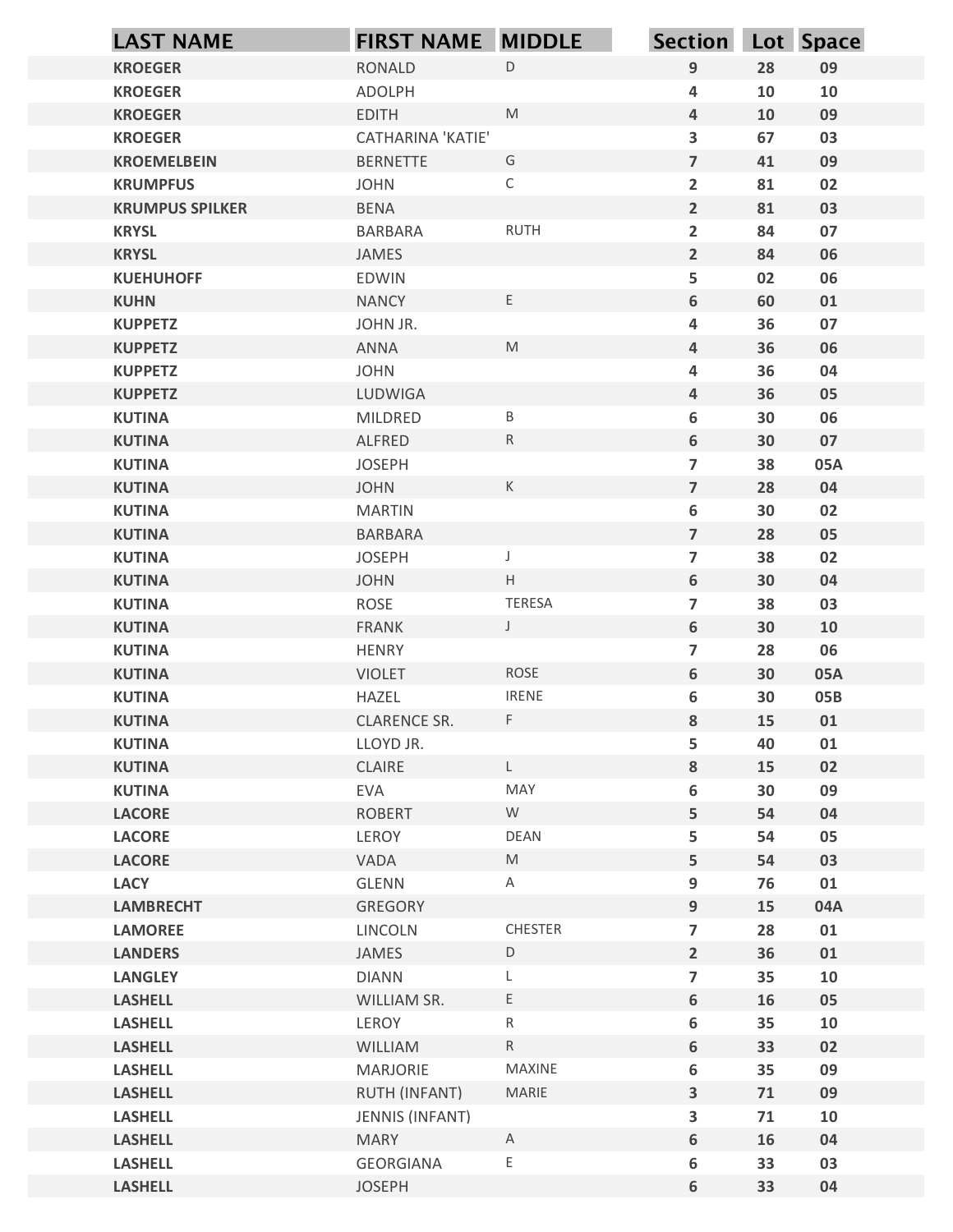| <b>LEACH</b><br>WILLIAM<br>3<br>07<br>06<br><b>LEACH</b><br><b>HELEN</b><br>$\overline{\mathbf{3}}$<br>07<br>05<br>6<br>38<br><b>LEAHY</b><br><b>DAVE</b><br>03<br>W<br><b>LECK</b><br>$\overline{\mathbf{3}}$<br>90<br>09<br>JAMES<br><b>LECUYER</b><br>$\overline{\mathbf{3}}$<br><b>MARY</b><br><b>MARGARET</b><br>73<br>02<br>$\overline{\mathbf{3}}$<br><b>LECUYER</b><br>A(DR.)<br><b>FRANCIS</b><br>73<br>01<br>$\overline{\mathbf{3}}$<br>73<br>01AC<br><b>LECUYER</b><br>MARJIE<br>$\overline{\mathbf{3}}$<br><b>LECUYER</b><br>H. EDWARD<br>73<br>01A<br>5<br>06<br>LEE<br><b>HARRIET</b><br>06<br>$\overline{A}$<br>$\mathbf{1}$<br>17<br>05<br><b>LEE</b><br><b>MARY</b><br>$\mathbf{1}$<br>17<br><b>LEE</b><br>LAURA<br>04<br>5<br><b>LEE</b><br><b>FLORENCE</b><br>51<br>01<br>G<br>$\mathbf 1$<br><b>LEE</b><br>GEORGE<br>17<br>01<br><b>LEE</b><br>17<br>LAURENCE<br>$\mathbf{1}$<br>03<br>3<br><b>LEEK</b><br>MARGARET 'MAGG<br>90<br>10<br><b>LEFFINGWELL</b><br>$\overline{\mathbf{3}}$<br>NELLIE<br>82<br>02<br>82<br>3<br>01<br><b>LEFFINGWELL</b><br>ELMER<br><b>LEHNUS</b><br>DELLA<br>R<br>$\overline{2}$<br>50<br>09<br><b>LEHNUS</b><br>EVEREST<br>$\overline{2}$<br>WESLEY<br>50<br>10<br>$\overline{2}$<br><b>LEHNUS</b><br>VIRGIL<br>$\mathsf{C}$<br>50<br>08<br>$\mathsf F$<br>$\mathbf{1}$<br>04<br>03<br><b>LEISENRING</b><br>BENJAMIN<br><b>LEISENRING</b><br>CORA<br>EMMA<br>04<br>09<br>$\mathbf{1}$<br>ROBERT<br>SCHOCK<br>$\mathbf{1}$<br>10<br><b>LEISENRING</b><br>04<br><b>LEISENRING</b><br>GIDEON<br>S<br>$\overline{\mathbf{3}}$<br>72<br>05<br>H<br>04<br>01<br><b>LEISENRING</b><br>GEORGE<br>$\mathbf{1}$<br>$\mathsf J$<br><b>LEISENRING</b><br><b>HATTIE</b><br>$\overline{\mathbf{3}}$<br>72<br>06<br>HENRY<br>07<br><b>LEISENRING</b><br><b>JOSEPH</b><br>$\mathbf{1}$<br>04<br><b>BEVERLY</b><br><b>LEISENRING</b><br>MARGARET I<br>$\mathbf{1}$<br>04<br>02<br>$\mathbf{1}$<br>04<br><b>LEISENRING</b><br><b>ISABELLA</b><br>04<br><b>LEISENRING</b><br><b>FLORENCE</b><br>$\mathbf{1}$<br>04<br>06<br><b>LENT</b><br>$\mathbf{1}$<br>04<br>SAMUEL<br>J<br>19<br>$\overline{2}$<br><b>LEONARD</b><br><b>MARY</b><br>02<br>04<br>$\mathsf{M}% _{T}=\mathsf{M}_{T}\!\left( a,b\right) ,\ \mathsf{M}_{T}=\mathsf{M}_{T}\!\left( a,b\right) ,$<br>$\overline{2}$<br>45<br><b>LEONARD</b><br>JAMES<br>01<br><b>LEONARD</b><br>LINCOLN<br>$\overline{2}$<br>45<br>03<br>ABRAHAM<br>MOLLIE<br>$\overline{2}$<br><b>LEONARD</b><br>45<br>04<br>$\overline{\mathbf{3}}$<br><b>LEPPER</b><br>WILLIAM<br>R<br>59<br>03<br>3<br>59<br>04<br><b>LEPPER</b><br>ERNEST<br>$\overline{7}$<br>29<br>04<br><b>LEWIS</b><br>WILLIAM<br>$\mathsf{L}$<br>$\mathsf S$<br>$\overline{\mathbf{z}}$<br>DANIEL<br>29<br><b>LEWIS</b><br>02A<br>$\overline{\mathbf{z}}$<br><b>LEWIS</b><br>JENNIE<br>$\mathsf{M}% _{T}=\mathsf{M}_{T}\!\left( a,b\right) ,\ \mathsf{M}_{T}=\mathsf{M}_{T}\!\left( a,b\right) ,$<br>29<br>05<br>$\mathsf{M}% _{T}=\mathsf{M}_{T}\!\left( a,b\right) ,\ \mathsf{M}_{T}=\mathsf{M}_{T}\!\left( a,b\right) ,$<br>$\overline{2}$<br>17<br><b>LEWIS</b><br>CHERYL<br>04<br>ANNA<br><b>MARY</b><br>$\overline{7}$<br>29<br>03<br><b>LEWIS</b><br>$\mathsf{C}$<br>3<br>05<br>02<br><b>LEWIS</b><br>LOUISE<br>3<br><b>LEWIS</b><br><b>INEZ</b><br>05<br>01<br>$\mathsf C$<br><b>LIBBEN</b><br><b>HENRY</b><br>5<br>64<br>02<br>5<br><b>LIBBEN</b><br><b>FREDERICK</b><br>64<br>01<br>JAMES<br><b>LINDBLOOM</b><br>$\overline{2}$<br>59<br>02<br>KENNETH<br>JAMES<br>RICHARD<br>$2^{\circ}$<br>56<br>09<br><b>LIST</b><br>E<br>$\overline{2}$<br>56<br>${\bf 10}$<br><b>LIST</b><br>MINNIE (MRS.) | <b>LAST NAME</b> | FIRST NAME MIDDLE | <b>Section</b> | Lot Space |
|--------------------------------------------------------------------------------------------------------------------------------------------------------------------------------------------------------------------------------------------------------------------------------------------------------------------------------------------------------------------------------------------------------------------------------------------------------------------------------------------------------------------------------------------------------------------------------------------------------------------------------------------------------------------------------------------------------------------------------------------------------------------------------------------------------------------------------------------------------------------------------------------------------------------------------------------------------------------------------------------------------------------------------------------------------------------------------------------------------------------------------------------------------------------------------------------------------------------------------------------------------------------------------------------------------------------------------------------------------------------------------------------------------------------------------------------------------------------------------------------------------------------------------------------------------------------------------------------------------------------------------------------------------------------------------------------------------------------------------------------------------------------------------------------------------------------------------------------------------------------------------------------------------------------------------------------------------------------------------------------------------------------------------------------------------------------------------------------------------------------------------------------------------------------------------------------------------------------------------------------------------------------------------------------------------------------------------------------------------------------------------------------------------------------------------------------------------------------------------------------------------------------------------------------------------------------------------------------------------------------------------------------------------------------------------------------------------------------------------------------------------------------------------------------------------------------------------------------------------------------------------------------------------------------------------------------------------------------------------------------------------------------------------------------------------------------------------------------------------------------------------------------------------------------------------------------------------------------------------------------------------------------------------------------------------------------------------------------------------------------------------------------------------------------------------------------------------------------------------------------------------------------------------------------------------------------------------------------------------------------------------------------------|------------------|-------------------|----------------|-----------|
|                                                                                                                                                                                                                                                                                                                                                                                                                                                                                                                                                                                                                                                                                                                                                                                                                                                                                                                                                                                                                                                                                                                                                                                                                                                                                                                                                                                                                                                                                                                                                                                                                                                                                                                                                                                                                                                                                                                                                                                                                                                                                                                                                                                                                                                                                                                                                                                                                                                                                                                                                                                                                                                                                                                                                                                                                                                                                                                                                                                                                                                                                                                                                                                                                                                                                                                                                                                                                                                                                                                                                                                                                                                  |                  |                   |                |           |
|                                                                                                                                                                                                                                                                                                                                                                                                                                                                                                                                                                                                                                                                                                                                                                                                                                                                                                                                                                                                                                                                                                                                                                                                                                                                                                                                                                                                                                                                                                                                                                                                                                                                                                                                                                                                                                                                                                                                                                                                                                                                                                                                                                                                                                                                                                                                                                                                                                                                                                                                                                                                                                                                                                                                                                                                                                                                                                                                                                                                                                                                                                                                                                                                                                                                                                                                                                                                                                                                                                                                                                                                                                                  |                  |                   |                |           |
|                                                                                                                                                                                                                                                                                                                                                                                                                                                                                                                                                                                                                                                                                                                                                                                                                                                                                                                                                                                                                                                                                                                                                                                                                                                                                                                                                                                                                                                                                                                                                                                                                                                                                                                                                                                                                                                                                                                                                                                                                                                                                                                                                                                                                                                                                                                                                                                                                                                                                                                                                                                                                                                                                                                                                                                                                                                                                                                                                                                                                                                                                                                                                                                                                                                                                                                                                                                                                                                                                                                                                                                                                                                  |                  |                   |                |           |
|                                                                                                                                                                                                                                                                                                                                                                                                                                                                                                                                                                                                                                                                                                                                                                                                                                                                                                                                                                                                                                                                                                                                                                                                                                                                                                                                                                                                                                                                                                                                                                                                                                                                                                                                                                                                                                                                                                                                                                                                                                                                                                                                                                                                                                                                                                                                                                                                                                                                                                                                                                                                                                                                                                                                                                                                                                                                                                                                                                                                                                                                                                                                                                                                                                                                                                                                                                                                                                                                                                                                                                                                                                                  |                  |                   |                |           |
|                                                                                                                                                                                                                                                                                                                                                                                                                                                                                                                                                                                                                                                                                                                                                                                                                                                                                                                                                                                                                                                                                                                                                                                                                                                                                                                                                                                                                                                                                                                                                                                                                                                                                                                                                                                                                                                                                                                                                                                                                                                                                                                                                                                                                                                                                                                                                                                                                                                                                                                                                                                                                                                                                                                                                                                                                                                                                                                                                                                                                                                                                                                                                                                                                                                                                                                                                                                                                                                                                                                                                                                                                                                  |                  |                   |                |           |
|                                                                                                                                                                                                                                                                                                                                                                                                                                                                                                                                                                                                                                                                                                                                                                                                                                                                                                                                                                                                                                                                                                                                                                                                                                                                                                                                                                                                                                                                                                                                                                                                                                                                                                                                                                                                                                                                                                                                                                                                                                                                                                                                                                                                                                                                                                                                                                                                                                                                                                                                                                                                                                                                                                                                                                                                                                                                                                                                                                                                                                                                                                                                                                                                                                                                                                                                                                                                                                                                                                                                                                                                                                                  |                  |                   |                |           |
|                                                                                                                                                                                                                                                                                                                                                                                                                                                                                                                                                                                                                                                                                                                                                                                                                                                                                                                                                                                                                                                                                                                                                                                                                                                                                                                                                                                                                                                                                                                                                                                                                                                                                                                                                                                                                                                                                                                                                                                                                                                                                                                                                                                                                                                                                                                                                                                                                                                                                                                                                                                                                                                                                                                                                                                                                                                                                                                                                                                                                                                                                                                                                                                                                                                                                                                                                                                                                                                                                                                                                                                                                                                  |                  |                   |                |           |
|                                                                                                                                                                                                                                                                                                                                                                                                                                                                                                                                                                                                                                                                                                                                                                                                                                                                                                                                                                                                                                                                                                                                                                                                                                                                                                                                                                                                                                                                                                                                                                                                                                                                                                                                                                                                                                                                                                                                                                                                                                                                                                                                                                                                                                                                                                                                                                                                                                                                                                                                                                                                                                                                                                                                                                                                                                                                                                                                                                                                                                                                                                                                                                                                                                                                                                                                                                                                                                                                                                                                                                                                                                                  |                  |                   |                |           |
|                                                                                                                                                                                                                                                                                                                                                                                                                                                                                                                                                                                                                                                                                                                                                                                                                                                                                                                                                                                                                                                                                                                                                                                                                                                                                                                                                                                                                                                                                                                                                                                                                                                                                                                                                                                                                                                                                                                                                                                                                                                                                                                                                                                                                                                                                                                                                                                                                                                                                                                                                                                                                                                                                                                                                                                                                                                                                                                                                                                                                                                                                                                                                                                                                                                                                                                                                                                                                                                                                                                                                                                                                                                  |                  |                   |                |           |
|                                                                                                                                                                                                                                                                                                                                                                                                                                                                                                                                                                                                                                                                                                                                                                                                                                                                                                                                                                                                                                                                                                                                                                                                                                                                                                                                                                                                                                                                                                                                                                                                                                                                                                                                                                                                                                                                                                                                                                                                                                                                                                                                                                                                                                                                                                                                                                                                                                                                                                                                                                                                                                                                                                                                                                                                                                                                                                                                                                                                                                                                                                                                                                                                                                                                                                                                                                                                                                                                                                                                                                                                                                                  |                  |                   |                |           |
|                                                                                                                                                                                                                                                                                                                                                                                                                                                                                                                                                                                                                                                                                                                                                                                                                                                                                                                                                                                                                                                                                                                                                                                                                                                                                                                                                                                                                                                                                                                                                                                                                                                                                                                                                                                                                                                                                                                                                                                                                                                                                                                                                                                                                                                                                                                                                                                                                                                                                                                                                                                                                                                                                                                                                                                                                                                                                                                                                                                                                                                                                                                                                                                                                                                                                                                                                                                                                                                                                                                                                                                                                                                  |                  |                   |                |           |
|                                                                                                                                                                                                                                                                                                                                                                                                                                                                                                                                                                                                                                                                                                                                                                                                                                                                                                                                                                                                                                                                                                                                                                                                                                                                                                                                                                                                                                                                                                                                                                                                                                                                                                                                                                                                                                                                                                                                                                                                                                                                                                                                                                                                                                                                                                                                                                                                                                                                                                                                                                                                                                                                                                                                                                                                                                                                                                                                                                                                                                                                                                                                                                                                                                                                                                                                                                                                                                                                                                                                                                                                                                                  |                  |                   |                |           |
|                                                                                                                                                                                                                                                                                                                                                                                                                                                                                                                                                                                                                                                                                                                                                                                                                                                                                                                                                                                                                                                                                                                                                                                                                                                                                                                                                                                                                                                                                                                                                                                                                                                                                                                                                                                                                                                                                                                                                                                                                                                                                                                                                                                                                                                                                                                                                                                                                                                                                                                                                                                                                                                                                                                                                                                                                                                                                                                                                                                                                                                                                                                                                                                                                                                                                                                                                                                                                                                                                                                                                                                                                                                  |                  |                   |                |           |
|                                                                                                                                                                                                                                                                                                                                                                                                                                                                                                                                                                                                                                                                                                                                                                                                                                                                                                                                                                                                                                                                                                                                                                                                                                                                                                                                                                                                                                                                                                                                                                                                                                                                                                                                                                                                                                                                                                                                                                                                                                                                                                                                                                                                                                                                                                                                                                                                                                                                                                                                                                                                                                                                                                                                                                                                                                                                                                                                                                                                                                                                                                                                                                                                                                                                                                                                                                                                                                                                                                                                                                                                                                                  |                  |                   |                |           |
|                                                                                                                                                                                                                                                                                                                                                                                                                                                                                                                                                                                                                                                                                                                                                                                                                                                                                                                                                                                                                                                                                                                                                                                                                                                                                                                                                                                                                                                                                                                                                                                                                                                                                                                                                                                                                                                                                                                                                                                                                                                                                                                                                                                                                                                                                                                                                                                                                                                                                                                                                                                                                                                                                                                                                                                                                                                                                                                                                                                                                                                                                                                                                                                                                                                                                                                                                                                                                                                                                                                                                                                                                                                  |                  |                   |                |           |
|                                                                                                                                                                                                                                                                                                                                                                                                                                                                                                                                                                                                                                                                                                                                                                                                                                                                                                                                                                                                                                                                                                                                                                                                                                                                                                                                                                                                                                                                                                                                                                                                                                                                                                                                                                                                                                                                                                                                                                                                                                                                                                                                                                                                                                                                                                                                                                                                                                                                                                                                                                                                                                                                                                                                                                                                                                                                                                                                                                                                                                                                                                                                                                                                                                                                                                                                                                                                                                                                                                                                                                                                                                                  |                  |                   |                |           |
|                                                                                                                                                                                                                                                                                                                                                                                                                                                                                                                                                                                                                                                                                                                                                                                                                                                                                                                                                                                                                                                                                                                                                                                                                                                                                                                                                                                                                                                                                                                                                                                                                                                                                                                                                                                                                                                                                                                                                                                                                                                                                                                                                                                                                                                                                                                                                                                                                                                                                                                                                                                                                                                                                                                                                                                                                                                                                                                                                                                                                                                                                                                                                                                                                                                                                                                                                                                                                                                                                                                                                                                                                                                  |                  |                   |                |           |
|                                                                                                                                                                                                                                                                                                                                                                                                                                                                                                                                                                                                                                                                                                                                                                                                                                                                                                                                                                                                                                                                                                                                                                                                                                                                                                                                                                                                                                                                                                                                                                                                                                                                                                                                                                                                                                                                                                                                                                                                                                                                                                                                                                                                                                                                                                                                                                                                                                                                                                                                                                                                                                                                                                                                                                                                                                                                                                                                                                                                                                                                                                                                                                                                                                                                                                                                                                                                                                                                                                                                                                                                                                                  |                  |                   |                |           |
|                                                                                                                                                                                                                                                                                                                                                                                                                                                                                                                                                                                                                                                                                                                                                                                                                                                                                                                                                                                                                                                                                                                                                                                                                                                                                                                                                                                                                                                                                                                                                                                                                                                                                                                                                                                                                                                                                                                                                                                                                                                                                                                                                                                                                                                                                                                                                                                                                                                                                                                                                                                                                                                                                                                                                                                                                                                                                                                                                                                                                                                                                                                                                                                                                                                                                                                                                                                                                                                                                                                                                                                                                                                  |                  |                   |                |           |
|                                                                                                                                                                                                                                                                                                                                                                                                                                                                                                                                                                                                                                                                                                                                                                                                                                                                                                                                                                                                                                                                                                                                                                                                                                                                                                                                                                                                                                                                                                                                                                                                                                                                                                                                                                                                                                                                                                                                                                                                                                                                                                                                                                                                                                                                                                                                                                                                                                                                                                                                                                                                                                                                                                                                                                                                                                                                                                                                                                                                                                                                                                                                                                                                                                                                                                                                                                                                                                                                                                                                                                                                                                                  |                  |                   |                |           |
|                                                                                                                                                                                                                                                                                                                                                                                                                                                                                                                                                                                                                                                                                                                                                                                                                                                                                                                                                                                                                                                                                                                                                                                                                                                                                                                                                                                                                                                                                                                                                                                                                                                                                                                                                                                                                                                                                                                                                                                                                                                                                                                                                                                                                                                                                                                                                                                                                                                                                                                                                                                                                                                                                                                                                                                                                                                                                                                                                                                                                                                                                                                                                                                                                                                                                                                                                                                                                                                                                                                                                                                                                                                  |                  |                   |                |           |
|                                                                                                                                                                                                                                                                                                                                                                                                                                                                                                                                                                                                                                                                                                                                                                                                                                                                                                                                                                                                                                                                                                                                                                                                                                                                                                                                                                                                                                                                                                                                                                                                                                                                                                                                                                                                                                                                                                                                                                                                                                                                                                                                                                                                                                                                                                                                                                                                                                                                                                                                                                                                                                                                                                                                                                                                                                                                                                                                                                                                                                                                                                                                                                                                                                                                                                                                                                                                                                                                                                                                                                                                                                                  |                  |                   |                |           |
|                                                                                                                                                                                                                                                                                                                                                                                                                                                                                                                                                                                                                                                                                                                                                                                                                                                                                                                                                                                                                                                                                                                                                                                                                                                                                                                                                                                                                                                                                                                                                                                                                                                                                                                                                                                                                                                                                                                                                                                                                                                                                                                                                                                                                                                                                                                                                                                                                                                                                                                                                                                                                                                                                                                                                                                                                                                                                                                                                                                                                                                                                                                                                                                                                                                                                                                                                                                                                                                                                                                                                                                                                                                  |                  |                   |                |           |
|                                                                                                                                                                                                                                                                                                                                                                                                                                                                                                                                                                                                                                                                                                                                                                                                                                                                                                                                                                                                                                                                                                                                                                                                                                                                                                                                                                                                                                                                                                                                                                                                                                                                                                                                                                                                                                                                                                                                                                                                                                                                                                                                                                                                                                                                                                                                                                                                                                                                                                                                                                                                                                                                                                                                                                                                                                                                                                                                                                                                                                                                                                                                                                                                                                                                                                                                                                                                                                                                                                                                                                                                                                                  |                  |                   |                |           |
|                                                                                                                                                                                                                                                                                                                                                                                                                                                                                                                                                                                                                                                                                                                                                                                                                                                                                                                                                                                                                                                                                                                                                                                                                                                                                                                                                                                                                                                                                                                                                                                                                                                                                                                                                                                                                                                                                                                                                                                                                                                                                                                                                                                                                                                                                                                                                                                                                                                                                                                                                                                                                                                                                                                                                                                                                                                                                                                                                                                                                                                                                                                                                                                                                                                                                                                                                                                                                                                                                                                                                                                                                                                  |                  |                   |                |           |
|                                                                                                                                                                                                                                                                                                                                                                                                                                                                                                                                                                                                                                                                                                                                                                                                                                                                                                                                                                                                                                                                                                                                                                                                                                                                                                                                                                                                                                                                                                                                                                                                                                                                                                                                                                                                                                                                                                                                                                                                                                                                                                                                                                                                                                                                                                                                                                                                                                                                                                                                                                                                                                                                                                                                                                                                                                                                                                                                                                                                                                                                                                                                                                                                                                                                                                                                                                                                                                                                                                                                                                                                                                                  |                  |                   |                |           |
|                                                                                                                                                                                                                                                                                                                                                                                                                                                                                                                                                                                                                                                                                                                                                                                                                                                                                                                                                                                                                                                                                                                                                                                                                                                                                                                                                                                                                                                                                                                                                                                                                                                                                                                                                                                                                                                                                                                                                                                                                                                                                                                                                                                                                                                                                                                                                                                                                                                                                                                                                                                                                                                                                                                                                                                                                                                                                                                                                                                                                                                                                                                                                                                                                                                                                                                                                                                                                                                                                                                                                                                                                                                  |                  |                   |                |           |
|                                                                                                                                                                                                                                                                                                                                                                                                                                                                                                                                                                                                                                                                                                                                                                                                                                                                                                                                                                                                                                                                                                                                                                                                                                                                                                                                                                                                                                                                                                                                                                                                                                                                                                                                                                                                                                                                                                                                                                                                                                                                                                                                                                                                                                                                                                                                                                                                                                                                                                                                                                                                                                                                                                                                                                                                                                                                                                                                                                                                                                                                                                                                                                                                                                                                                                                                                                                                                                                                                                                                                                                                                                                  |                  |                   |                |           |
|                                                                                                                                                                                                                                                                                                                                                                                                                                                                                                                                                                                                                                                                                                                                                                                                                                                                                                                                                                                                                                                                                                                                                                                                                                                                                                                                                                                                                                                                                                                                                                                                                                                                                                                                                                                                                                                                                                                                                                                                                                                                                                                                                                                                                                                                                                                                                                                                                                                                                                                                                                                                                                                                                                                                                                                                                                                                                                                                                                                                                                                                                                                                                                                                                                                                                                                                                                                                                                                                                                                                                                                                                                                  |                  |                   |                |           |
|                                                                                                                                                                                                                                                                                                                                                                                                                                                                                                                                                                                                                                                                                                                                                                                                                                                                                                                                                                                                                                                                                                                                                                                                                                                                                                                                                                                                                                                                                                                                                                                                                                                                                                                                                                                                                                                                                                                                                                                                                                                                                                                                                                                                                                                                                                                                                                                                                                                                                                                                                                                                                                                                                                                                                                                                                                                                                                                                                                                                                                                                                                                                                                                                                                                                                                                                                                                                                                                                                                                                                                                                                                                  |                  |                   |                |           |
|                                                                                                                                                                                                                                                                                                                                                                                                                                                                                                                                                                                                                                                                                                                                                                                                                                                                                                                                                                                                                                                                                                                                                                                                                                                                                                                                                                                                                                                                                                                                                                                                                                                                                                                                                                                                                                                                                                                                                                                                                                                                                                                                                                                                                                                                                                                                                                                                                                                                                                                                                                                                                                                                                                                                                                                                                                                                                                                                                                                                                                                                                                                                                                                                                                                                                                                                                                                                                                                                                                                                                                                                                                                  |                  |                   |                |           |
|                                                                                                                                                                                                                                                                                                                                                                                                                                                                                                                                                                                                                                                                                                                                                                                                                                                                                                                                                                                                                                                                                                                                                                                                                                                                                                                                                                                                                                                                                                                                                                                                                                                                                                                                                                                                                                                                                                                                                                                                                                                                                                                                                                                                                                                                                                                                                                                                                                                                                                                                                                                                                                                                                                                                                                                                                                                                                                                                                                                                                                                                                                                                                                                                                                                                                                                                                                                                                                                                                                                                                                                                                                                  |                  |                   |                |           |
|                                                                                                                                                                                                                                                                                                                                                                                                                                                                                                                                                                                                                                                                                                                                                                                                                                                                                                                                                                                                                                                                                                                                                                                                                                                                                                                                                                                                                                                                                                                                                                                                                                                                                                                                                                                                                                                                                                                                                                                                                                                                                                                                                                                                                                                                                                                                                                                                                                                                                                                                                                                                                                                                                                                                                                                                                                                                                                                                                                                                                                                                                                                                                                                                                                                                                                                                                                                                                                                                                                                                                                                                                                                  |                  |                   |                |           |
|                                                                                                                                                                                                                                                                                                                                                                                                                                                                                                                                                                                                                                                                                                                                                                                                                                                                                                                                                                                                                                                                                                                                                                                                                                                                                                                                                                                                                                                                                                                                                                                                                                                                                                                                                                                                                                                                                                                                                                                                                                                                                                                                                                                                                                                                                                                                                                                                                                                                                                                                                                                                                                                                                                                                                                                                                                                                                                                                                                                                                                                                                                                                                                                                                                                                                                                                                                                                                                                                                                                                                                                                                                                  |                  |                   |                |           |
|                                                                                                                                                                                                                                                                                                                                                                                                                                                                                                                                                                                                                                                                                                                                                                                                                                                                                                                                                                                                                                                                                                                                                                                                                                                                                                                                                                                                                                                                                                                                                                                                                                                                                                                                                                                                                                                                                                                                                                                                                                                                                                                                                                                                                                                                                                                                                                                                                                                                                                                                                                                                                                                                                                                                                                                                                                                                                                                                                                                                                                                                                                                                                                                                                                                                                                                                                                                                                                                                                                                                                                                                                                                  |                  |                   |                |           |
|                                                                                                                                                                                                                                                                                                                                                                                                                                                                                                                                                                                                                                                                                                                                                                                                                                                                                                                                                                                                                                                                                                                                                                                                                                                                                                                                                                                                                                                                                                                                                                                                                                                                                                                                                                                                                                                                                                                                                                                                                                                                                                                                                                                                                                                                                                                                                                                                                                                                                                                                                                                                                                                                                                                                                                                                                                                                                                                                                                                                                                                                                                                                                                                                                                                                                                                                                                                                                                                                                                                                                                                                                                                  |                  |                   |                |           |
|                                                                                                                                                                                                                                                                                                                                                                                                                                                                                                                                                                                                                                                                                                                                                                                                                                                                                                                                                                                                                                                                                                                                                                                                                                                                                                                                                                                                                                                                                                                                                                                                                                                                                                                                                                                                                                                                                                                                                                                                                                                                                                                                                                                                                                                                                                                                                                                                                                                                                                                                                                                                                                                                                                                                                                                                                                                                                                                                                                                                                                                                                                                                                                                                                                                                                                                                                                                                                                                                                                                                                                                                                                                  |                  |                   |                |           |
|                                                                                                                                                                                                                                                                                                                                                                                                                                                                                                                                                                                                                                                                                                                                                                                                                                                                                                                                                                                                                                                                                                                                                                                                                                                                                                                                                                                                                                                                                                                                                                                                                                                                                                                                                                                                                                                                                                                                                                                                                                                                                                                                                                                                                                                                                                                                                                                                                                                                                                                                                                                                                                                                                                                                                                                                                                                                                                                                                                                                                                                                                                                                                                                                                                                                                                                                                                                                                                                                                                                                                                                                                                                  |                  |                   |                |           |
|                                                                                                                                                                                                                                                                                                                                                                                                                                                                                                                                                                                                                                                                                                                                                                                                                                                                                                                                                                                                                                                                                                                                                                                                                                                                                                                                                                                                                                                                                                                                                                                                                                                                                                                                                                                                                                                                                                                                                                                                                                                                                                                                                                                                                                                                                                                                                                                                                                                                                                                                                                                                                                                                                                                                                                                                                                                                                                                                                                                                                                                                                                                                                                                                                                                                                                                                                                                                                                                                                                                                                                                                                                                  |                  |                   |                |           |
|                                                                                                                                                                                                                                                                                                                                                                                                                                                                                                                                                                                                                                                                                                                                                                                                                                                                                                                                                                                                                                                                                                                                                                                                                                                                                                                                                                                                                                                                                                                                                                                                                                                                                                                                                                                                                                                                                                                                                                                                                                                                                                                                                                                                                                                                                                                                                                                                                                                                                                                                                                                                                                                                                                                                                                                                                                                                                                                                                                                                                                                                                                                                                                                                                                                                                                                                                                                                                                                                                                                                                                                                                                                  |                  |                   |                |           |
|                                                                                                                                                                                                                                                                                                                                                                                                                                                                                                                                                                                                                                                                                                                                                                                                                                                                                                                                                                                                                                                                                                                                                                                                                                                                                                                                                                                                                                                                                                                                                                                                                                                                                                                                                                                                                                                                                                                                                                                                                                                                                                                                                                                                                                                                                                                                                                                                                                                                                                                                                                                                                                                                                                                                                                                                                                                                                                                                                                                                                                                                                                                                                                                                                                                                                                                                                                                                                                                                                                                                                                                                                                                  |                  |                   |                |           |
|                                                                                                                                                                                                                                                                                                                                                                                                                                                                                                                                                                                                                                                                                                                                                                                                                                                                                                                                                                                                                                                                                                                                                                                                                                                                                                                                                                                                                                                                                                                                                                                                                                                                                                                                                                                                                                                                                                                                                                                                                                                                                                                                                                                                                                                                                                                                                                                                                                                                                                                                                                                                                                                                                                                                                                                                                                                                                                                                                                                                                                                                                                                                                                                                                                                                                                                                                                                                                                                                                                                                                                                                                                                  |                  |                   |                |           |
|                                                                                                                                                                                                                                                                                                                                                                                                                                                                                                                                                                                                                                                                                                                                                                                                                                                                                                                                                                                                                                                                                                                                                                                                                                                                                                                                                                                                                                                                                                                                                                                                                                                                                                                                                                                                                                                                                                                                                                                                                                                                                                                                                                                                                                                                                                                                                                                                                                                                                                                                                                                                                                                                                                                                                                                                                                                                                                                                                                                                                                                                                                                                                                                                                                                                                                                                                                                                                                                                                                                                                                                                                                                  |                  |                   |                |           |
|                                                                                                                                                                                                                                                                                                                                                                                                                                                                                                                                                                                                                                                                                                                                                                                                                                                                                                                                                                                                                                                                                                                                                                                                                                                                                                                                                                                                                                                                                                                                                                                                                                                                                                                                                                                                                                                                                                                                                                                                                                                                                                                                                                                                                                                                                                                                                                                                                                                                                                                                                                                                                                                                                                                                                                                                                                                                                                                                                                                                                                                                                                                                                                                                                                                                                                                                                                                                                                                                                                                                                                                                                                                  |                  |                   |                |           |
|                                                                                                                                                                                                                                                                                                                                                                                                                                                                                                                                                                                                                                                                                                                                                                                                                                                                                                                                                                                                                                                                                                                                                                                                                                                                                                                                                                                                                                                                                                                                                                                                                                                                                                                                                                                                                                                                                                                                                                                                                                                                                                                                                                                                                                                                                                                                                                                                                                                                                                                                                                                                                                                                                                                                                                                                                                                                                                                                                                                                                                                                                                                                                                                                                                                                                                                                                                                                                                                                                                                                                                                                                                                  |                  |                   |                |           |
|                                                                                                                                                                                                                                                                                                                                                                                                                                                                                                                                                                                                                                                                                                                                                                                                                                                                                                                                                                                                                                                                                                                                                                                                                                                                                                                                                                                                                                                                                                                                                                                                                                                                                                                                                                                                                                                                                                                                                                                                                                                                                                                                                                                                                                                                                                                                                                                                                                                                                                                                                                                                                                                                                                                                                                                                                                                                                                                                                                                                                                                                                                                                                                                                                                                                                                                                                                                                                                                                                                                                                                                                                                                  |                  |                   |                |           |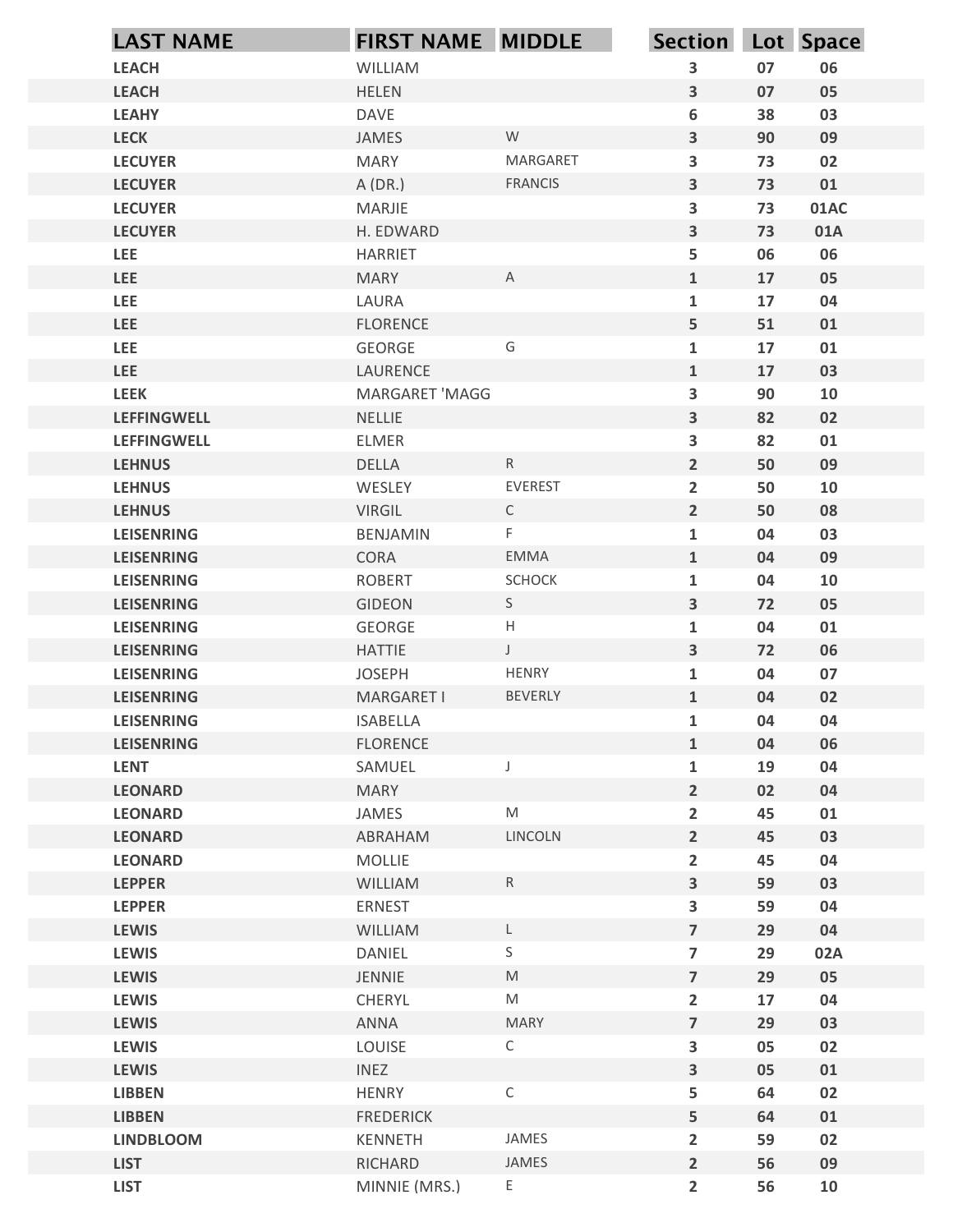|                                      | <b>FIRST NAME MIDDLE</b>       |                                                                                                            |                               |          |              |
|--------------------------------------|--------------------------------|------------------------------------------------------------------------------------------------------------|-------------------------------|----------|--------------|
| <b>LAST NAME</b>                     |                                |                                                                                                            | <b>Section</b>                |          | Lot Space    |
| <b>LITTLE</b>                        | <b>MARION</b>                  | $\mathsf O$                                                                                                | 6                             | 60       | 10           |
| <b>LITTLETON</b>                     | <b>JESSE</b>                   | $\mathsf S$                                                                                                | $\overline{2}$<br>$2^{\circ}$ | 61       | 04           |
| <b>LITTLETON</b><br><b>LITTLETON</b> | <b>ELLEN</b><br><b>JOSEPH</b>  | <b>ROBERT</b>                                                                                              | $\mathbf{2}$                  | 61<br>61 | 05           |
| <b>LITTLETON</b>                     | <b>JESSIE</b>                  | BELL                                                                                                       | $\overline{2}$                | 61       | 01<br>02     |
| <b>LOFLIN</b>                        | <b>MELVIN</b>                  | WILBUR                                                                                                     | 6                             | 41       | 09           |
| <b>LOFLIN</b>                        | CATHERINE                      | $\, {\sf B} \,$                                                                                            | $\mathbf{1}$                  | 29       | $04 - 5$     |
| <b>LOFLIN</b>                        | <b>HAZEL</b>                   | $\mathsf{A}$                                                                                               | 6                             | 41       | 10           |
| <b>LOFLIN</b>                        | WILLIAM                        | $\mathsf F$                                                                                                | $\mathbf{1}$                  | 31       | 09           |
| <b>LOFLIN</b>                        | <b>MARTIN</b>                  | G                                                                                                          | $\mathbf{1}$                  | 31       | 04           |
| <b>LOFLIN</b>                        | <b>JOHN</b>                    |                                                                                                            | $\mathbf{1}$                  | 29       | 01           |
| <b>LOFLIN</b>                        | EULA                           | <b>RUTH</b>                                                                                                | $\mathbf{1}$                  | 31       | 08           |
| <b>LOFLIN</b>                        | <b>CLIFFORD</b>                | $\mathsf J$                                                                                                | $\mathbf{1}$                  | 29       | $03-4$       |
| <b>LOFLIN</b>                        | CHARLES                        | $\mathsf{M}% _{T}=\mathsf{M}_{T}\!\left( a,b\right) ,\ \mathsf{M}_{T}=\mathsf{M}_{T}\!\left( a,b\right) ,$ | 6                             | 41       | 08           |
| <b>LOFLIN</b>                        | MARGARET                       | $\mathsf{J}$                                                                                               | $\mathbf{1}$                  | 31       | 05           |
| <b>LOFLIN</b>                        | MALCOM                         |                                                                                                            | 4                             | 39       | 04           |
| <b>LOFLIN</b>                        | <b>HARRY</b>                   | <b>HOWARD</b>                                                                                              | $\overline{4}$                | 39       | 06           |
| <b>LOFLIN</b>                        | CLARK                          | $R_{\perp}$                                                                                                | 6                             | 41       | 06           |
| <b>LOFLIN</b>                        | RALPH                          | $\mathsf{C}$                                                                                               | 5                             | 17       | 07           |
| <b>LOFLIN</b>                        | HENRIETTA                      | ELIZABETH                                                                                                  | 4                             | 39       | 05           |
| <b>LOFLIN</b>                        | <b>MARY</b>                    | $\mathsf{C}$                                                                                               | $6\phantom{.}$                | 41       | 07           |
| <b>LOFLIN</b>                        | NORMAN                         | RALPH                                                                                                      | 5                             | 17       | 06           |
| <b>LOFLIN</b>                        | IDA                            | M                                                                                                          | $\mathbf{1}$                  | 29       | 01           |
| <b>LOFLIN</b>                        | JUDY                           | ANN                                                                                                        | $\mathbf{1}$                  | 29       | 05           |
| <b>LOFLIN</b>                        | WILLIAM 'BILLY'<br><b>JOHN</b> | G                                                                                                          | $\overline{\mathbf{4}}$       | 38<br>29 | 05           |
| <b>LOFLIN</b><br><b>LOFLIN</b>       | <b>EUNICE</b>                  | <b>IRENE</b>                                                                                               | $\mathbf{1}$<br>5             | 17       | $02-3$<br>08 |
| <b>LOFLIN</b>                        | CARL                           |                                                                                                            | $\mathbf{1}$                  | 31       | 10           |
| <b>LOGAN</b>                         | ALIDA                          |                                                                                                            | $6\phantom{a}$                | 66       | 07           |
| <b>LOLLAR</b>                        | HATTIE                         | E.                                                                                                         | 3                             | 03       | $02-3$       |
| <b>LOMBARD</b>                       | LENA                           | MAY                                                                                                        | $6\phantom{a}$                | 05       | 05           |
| <b>LOMBARD</b>                       | WILLIAM                        | <b>DURAS</b>                                                                                               | 6                             | 05       | 04           |
| <b>LOMBARD</b>                       | <b>NANCY</b>                   | ELIZABETH                                                                                                  | 6                             | 05       | 03           |
| <b>LONNON</b>                        | EUGENE                         | WILEY                                                                                                      | $\overline{7}$                | 37       | 01           |
| <b>LONNON</b>                        | ARMELLA                        |                                                                                                            | $\overline{7}$                | 37       | 02           |
| <b>LONNON</b>                        | <b>JOHN</b>                    | $\mathsf{L}$                                                                                               | $\overline{\mathbf{3}}$       | 85       | 10           |
| <b>LONNON</b>                        | <b>INEZ</b>                    | ISABELLE                                                                                                   | $\overline{\mathbf{3}}$       | 85       | 09           |
| <b>LORIMOR</b>                       | MILTON 'SAM'                   | S                                                                                                          | 8                             | 07       | 01           |
| <b>LORIMOR</b>                       | PAULINE                        | $\mathsf{M}% _{T}=\mathsf{M}_{T}\!\left( a,b\right) ,\ \mathsf{M}_{T}=\mathsf{M}_{T}\!\left( a,b\right) ,$ | 8                             | 07       | 02           |
| <b>LORTS</b>                         | ROMNA                          | S                                                                                                          | $\overline{\mathbf{3}}$       | 08       | 03           |
| <b>LORTS</b>                         | GEORGE                         |                                                                                                            | $\overline{\mathbf{3}}$       | 08       | 04           |
| <b>LOUAGE</b>                        | MARY                           | M                                                                                                          | 3                             | 92       | 19           |
| <b>LOUAGE</b>                        | GEORGE                         |                                                                                                            | $\overline{\mathbf{3}}$       | 85       | 04           |
| <b>LOUAGE</b>                        | ALONZO                         | A                                                                                                          | 3                             | 85       | 01           |
| <b>LOUAGE</b>                        | <b>ELLA</b>                    | <b>ISABELLE</b>                                                                                            | $\mathbf{3}$                  | 85       | 03           |
| <b>LOVERIDGE</b>                     | <b>JUDSON</b>                  | F                                                                                                          | $\overline{2}$                | 44       | 09           |
| <b>LOVERIDGE</b>                     | GRACE                          |                                                                                                            | 2 <sup>1</sup>                | 44       | 10           |
| <b>LOVERIDGE</b>                     | <b>DOYLE</b>                   |                                                                                                            | $\overline{\mathbf{3}}$       | 85       | 07           |
| <b>LOWE</b>                          | COMERON                        |                                                                                                            | 6                             | 58       | $07\,$       |
|                                      |                                |                                                                                                            |                               |          |              |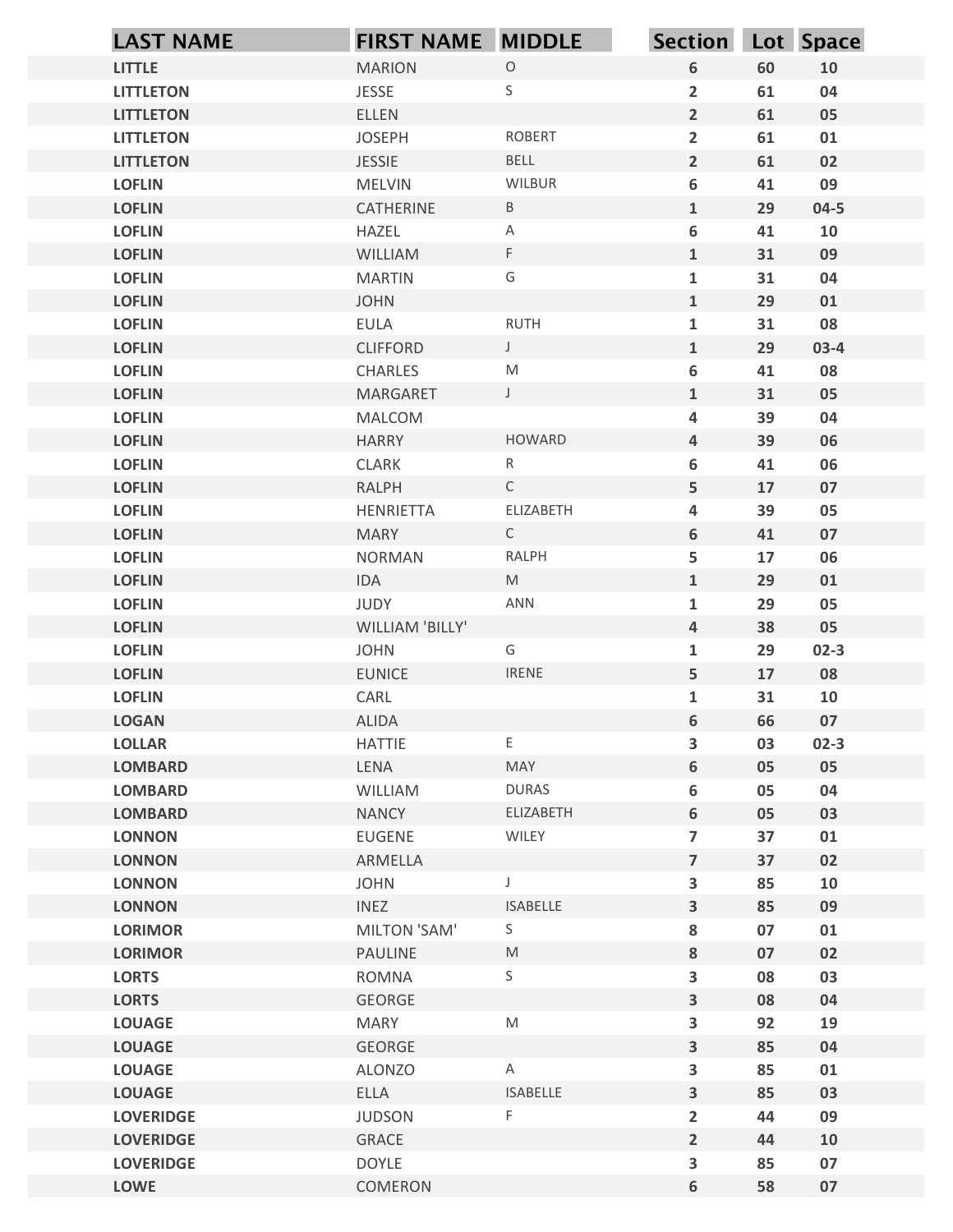| <b>LOWE</b><br><b>LOWE</b><br><b>LOWE</b> | <b>FIRST NAME MIDDLE</b><br><b>HELEN</b> | TREASE           | Section Lot Space                |          |          |
|-------------------------------------------|------------------------------------------|------------------|----------------------------------|----------|----------|
|                                           |                                          |                  | 6                                | 58       | 06       |
|                                           | CALVIN                                   | SAMUEL           | 6                                | 57       | 10       |
|                                           | PERRI                                    | LEA              | 6                                | 57       | 09       |
| <b>LOWE</b>                               | KEITH                                    | CAMERON          | 6                                | 64       | 06       |
| <b>LOZIER</b>                             | <b>JOHN</b>                              |                  | 6                                | 08       | 05       |
| <b>LUCE</b>                               | <b>ROBERT 'BRAD'</b>                     |                  | $2^{\circ}$                      | 65       | 03B      |
| <b>LUCE</b>                               | CAROL                                    |                  | $\overline{2}$                   | 65       | 04B      |
| <b>LUEDTKE</b>                            | LINA                                     |                  | $\mathbf{3}$                     | 64       | 08       |
| <b>LUEDTKE</b>                            | MAXWELL                                  |                  | $\mathbf{3}$                     | 64       | 08       |
| <b>LUEDTKE</b>                            | MAXWELL                                  |                  | $\mathbf{3}$                     | 64       | 07       |
| <b>LUNDSTEDT</b>                          | <b>ELMER</b>                             | L                | 9                                | 38       | 07       |
| <b>LYND</b>                               | <b>ELIDA</b>                             |                  | 6                                | 10       | 05       |
| <b>LYND</b>                               | <b>DONNA</b>                             | M                | 6                                | 10       | 07       |
| <b>LYND</b>                               | <b>MILES</b>                             | MATTHEW          | 6                                | 10       | 08       |
| <b>LYND</b>                               | CHARLEY                                  | AUGUST           | 6                                | 10       | 04       |
| <b>LYND</b>                               | JAMES                                    | $\mathsf D$      | 6                                | 10       | 06       |
| <b>LYONS</b>                              | MAUDE AND CHILD<br>(CHILD)               |                  | $\overline{7}$                   | 12       | 05       |
| <b>MAHAFFEY</b><br><b>MAHAFFEY</b>        | (CHILD)                                  |                  | $\overline{7}$<br>$\overline{7}$ | 14<br>14 | 04<br>02 |
| <b>MAHONEY</b>                            | (INFANT) BESSIE                          |                  | $\mathbf{1}$                     | 05       | 05       |
| <b>MAHONEY</b>                            | MATTHEW                                  |                  | $\mathbf{1}$                     | 05       | 04       |
| <b>MALE</b>                               | GEORGE                                   | <b>FREDERICK</b> | $\overline{2}$                   | 30       | 03       |
| <b>MANKER</b>                             | MARTHA 'MATTIE'                          | WEEDEN           | $\overline{\mathbf{4}}$          | 33       | 02       |
| <b>MANKER</b>                             | CHARLES                                  | NELSON           | $\overline{4}$                   | 33       | 03       |
| <b>MANZ</b>                               | <b>INFANT OF PHILLIP</b>                 |                  | 4                                | 23       | 05       |
| <b>MANZ</b>                               | CAROLINE                                 |                  | $\overline{2}$                   | 80       | 09       |
| <b>MARGUELING</b>                         | EDNA                                     |                  | 6                                | 02       | 02       |
| <b>MARKELL</b>                            | ANNA                                     |                  | $\overline{2}$                   | 69       | 09       |
| <b>MARKELL</b>                            | <b>ROBERT</b>                            | G                | $\mathbf{2}$                     | 69       | 10       |
| <b>MARQUELING</b>                         | <b>JOHN</b>                              | H                | 6                                | 02       | 01       |
| <b>MARSHALL</b>                           | RICHARD                                  | $\mathsf S$      | 5                                | 04       | 03       |
| <b>MARTIN</b>                             | JENNIE                                   |                  | $\overline{2}$                   | 03       | 02       |
| <b>MARTIN</b>                             | SUMNER                                   | $\mathsf J$      | $\overline{2}$                   | 03       | 03       |
| <b>MARTIN</b>                             | TENA                                     | JILL             | 9                                | 61       | 01       |
| <b>MARTIN</b>                             | MARY                                     | B                | $\overline{2}$                   | 96       | 01A      |
| <b>MARTIN</b>                             | LIDA                                     | <b>MARY</b>      | 6                                | 38       | 09       |
| <b>MARTIN</b>                             | BENNIE                                   |                  | $\mathbf{3}$                     | 79       | $03-4$   |
| <b>MARTIN</b>                             | <b>MINNIE</b>                            | E                | $\overline{7}$                   | 21       | 05       |
| <b>MARTIN</b>                             | WALTER                                   |                  | $\mathbf{3}$                     | 79       | $04 - 5$ |
| <b>MARTIN</b>                             | EARL                                     | $\sf P$          | $6\phantom{.}$                   | 38       | 10       |
| <b>MARTIN</b>                             | <b>MELISSA</b>                           | $\mathsf S$      | 9                                | 69       | 03       |
| <b>MARTIN</b>                             | DANIEL                                   | H                | 6                                | 41       | 01       |
| <b>MARTIN</b>                             | DONALD 'DON'                             | L                | 9                                | 14       | 01       |
| <b>MARTIN</b>                             | <b>HARRIETT</b>                          | M                | $\mathbf{3}$                     | 79       | $02-3$   |
| <b>MARTIN</b>                             | WILLIAM                                  | B                | $\overline{2}$                   | 96       | 01       |
| <b>MARTIN</b>                             | LEVI                                     | $\mathsf{A}$     | $\overline{7}$                   | 21       | 04       |
| <b>MARTINS</b>                            | CAROL                                    | Elizabeth        | $\mathbf{3}$                     | 61       | 06       |
| <b>MARTINS</b>                            | RHODA                                    | <b>MARY</b>      | $\mathbf{3}$                     | 61       | 08       |
| <b>MARTINS</b>                            | ROBERT                                   | H                | $\mathbf{3}$                     | 61       | 07       |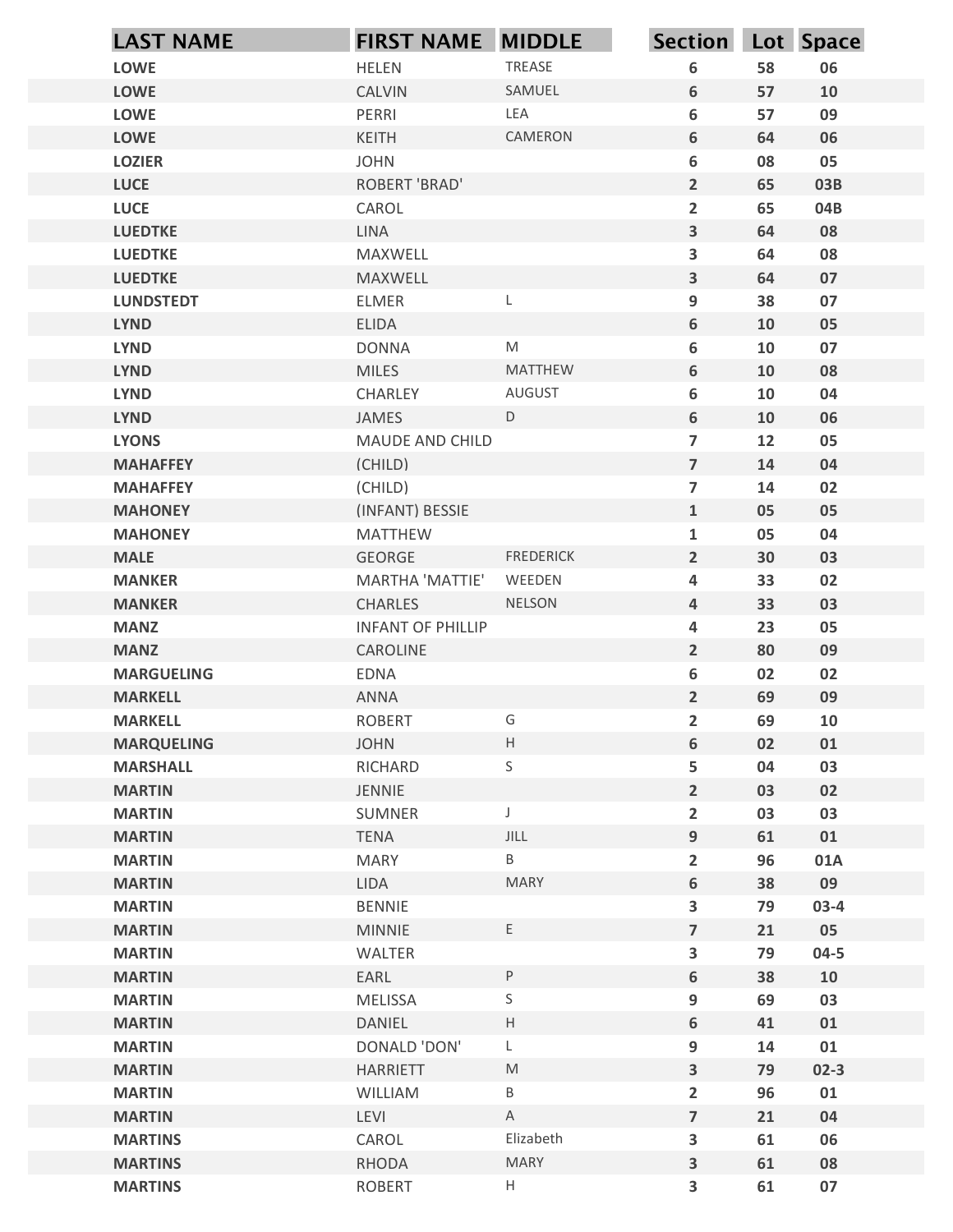| <b>LAST NAME</b>                   | <b>FIRST NAME MIDDLE</b>     |                   | Section Lot Space                |          |          |
|------------------------------------|------------------------------|-------------------|----------------------------------|----------|----------|
| <b>MARX</b>                        | <b>FLORENCE</b>              | M                 | $\mathbf{1}$                     | 11       | 09       |
| <b>MARX</b>                        | <b>HARRY</b>                 | S.                | $\mathbf{1}$                     | 11       | 10       |
| <b>MASSIER</b>                     | EMIL                         |                   | $\overline{4}$                   | 21       | 10       |
| <b>MASSIER</b>                     | ERNEST                       | W                 | 8                                | 14       | 08       |
| <b>MASSIER</b>                     | SUSANNA                      |                   | $\overline{2}$                   | 64       | 02       |
| <b>MASSIER</b>                     | ROSE                         |                   | ${\bf 8}$                        | 14       | 09       |
| <b>MASSIER</b>                     | <b>ERNEST</b>                |                   | $\overline{\mathbf{3}}$          | 92       | 44       |
| <b>MASSIER</b><br><b>MASSIER</b>   | <b>EVA</b><br><b>DELBERT</b> | <b>JOHN FRANK</b> | $\overline{a}$<br>$\overline{4}$ | 06<br>06 | 03<br>05 |
| <b>MASSIER</b>                     | <b>ADAMINE 'MINNIE'</b>      |                   | 4                                | 21       | 09       |
| <b>MASSIER</b>                     | FRANK 'FRANZ'                |                   | 4                                | 06       | 02       |
| <b>MASSIER</b>                     | <b>JOHN</b>                  |                   | 4                                | 06       | 06       |
| <b>MASSIER</b>                     | <b>JOSEPHINE 'JOSIE'</b>     | <b>MAY</b>        | $\overline{2}$                   | 64       | 06       |
| <b>MASSIER</b>                     | <b>DIANN</b>                 | MAY               | $\overline{a}$                   | 06       | 09       |
| <b>MASSIER</b>                     | <b>HELEN</b>                 |                   | 8                                | 05       | 05       |
| <b>MASSIER</b>                     | REINHOLD                     |                   | 8                                | 05       | 04       |
| <b>MASSIER</b>                     | FRIEDA                       |                   | $\overline{a}$                   | 06       | 07       |
| <b>MASSIER</b>                     | GUSTAV                       |                   | $\overline{2}$                   | 64       | 09       |
| <b>MASSIER</b>                     | JACOB                        |                   | $\overline{2}$                   | 64       | 10       |
| <b>MASSIER</b><br><b>MASSIER</b>   | CONRAD SR.<br>SAMUEL         |                   | $\overline{2}$<br>$\overline{2}$ | 64<br>64 | 07<br>01 |
| <b>MASSIER</b>                     | WILLIAM                      |                   | $\overline{2}$                   | 64       | 03       |
| <b>MASSIER</b>                     | EDWARD                       |                   | 8                                | 14       | 10       |
| <b>MATTESON</b>                    | JACQUELINE                   | RAMONA            | $\mathbf{3}$                     | 37       | 09       |
| <b>MATTESON</b>                    | ROBERT                       | <b>FULTON</b>     | $\overline{a}$                   | 16       | 10       |
| <b>MATTESON</b>                    | ALBERT                       |                   | 4                                | 16       | 06       |
| <b>MATTESON</b>                    | SUSAN                        | $\mathsf{C}$      | $\overline{a}$                   | 16       | 09       |
| <b>MATTESON</b>                    | ARTHUR                       | E,                | 4                                | 16       | 08       |
| <b>MATTESON</b>                    | <b>THOMAS</b>                | E,                | $\overline{a}$                   | 16       | 03       |
| <b>MATTESON</b>                    | SARAH                        | A                 | 4                                | 16       | 01       |
| <b>MATTESON</b>                    | LEROY                        | $\mathsf{H}^-$    | $\overline{a}$                   | 16       | 04       |
| <b>MATTESON</b>                    | HERBERT                      | J.                | 4                                | 16       | 02       |
| <b>MATTESON</b>                    | <b>BETTY</b>                 | ALBERTA<br>GLYNN  | 4                                | 16       | 05       |
| <b>MATTESON</b><br><b>MATTESON</b> | MARK<br>GLYNN SR.            |                   | 6<br>$\mathbf{3}$                | 55<br>37 | 07<br>10 |
| <b>MATTESON</b>                    | GEORGE                       | EMERSON           | $\overline{2}$                   | 40       | 10       |
| <b>MATTESON</b>                    | <b>BERNICE</b>               | M                 | $\overline{2}$                   | 40       | 09       |
| <b>MATTHEWS</b>                    | GEORGE                       |                   | 6                                | 68       | 06       |
| <b>MATTHEWS</b>                    | <b>MORRIS</b>                | $\mathsf{J}$      | 6                                | 68       | 08       |
| <b>MATTHEWS</b>                    | ANDREW                       | R                 | 6                                | 68       | 10       |
| <b>MATTHEWS</b>                    | MOLLIE(MARY)                 | $\mathsf{A}$      | 6                                | 68       | 07       |
| <b>MAUGHERMAN</b>                  | <b>BLANCHE</b>               |                   | $\overline{2}$                   | 27       | 07       |
| <b>MAUGHERMAN</b>                  | <b>HARRY</b>                 | EUGENE            | $\overline{2}$                   | 27       | 08       |
| <b>MAUGHERMAN</b>                  | <b>HARRY</b>                 |                   | $\overline{2}$                   | 27       | 06       |
| <b>MAY</b>                         | <b>JOHN</b>                  | ANN               | 5                                | 45       | 04       |
| <b>MAY</b><br><b>MAY</b>           | ELIZABETH<br>FRED 'FRITZ'    | A                 | 5<br>9                           | 45<br>28 | 05<br>07 |
| <b>MAY</b>                         | FRANK                        |                   | 9                                | 28       | 10       |
| <b>MAY</b>                         | FRED SR.                     |                   | 5                                | 37       | 10       |
|                                    |                              |                   |                                  |          |          |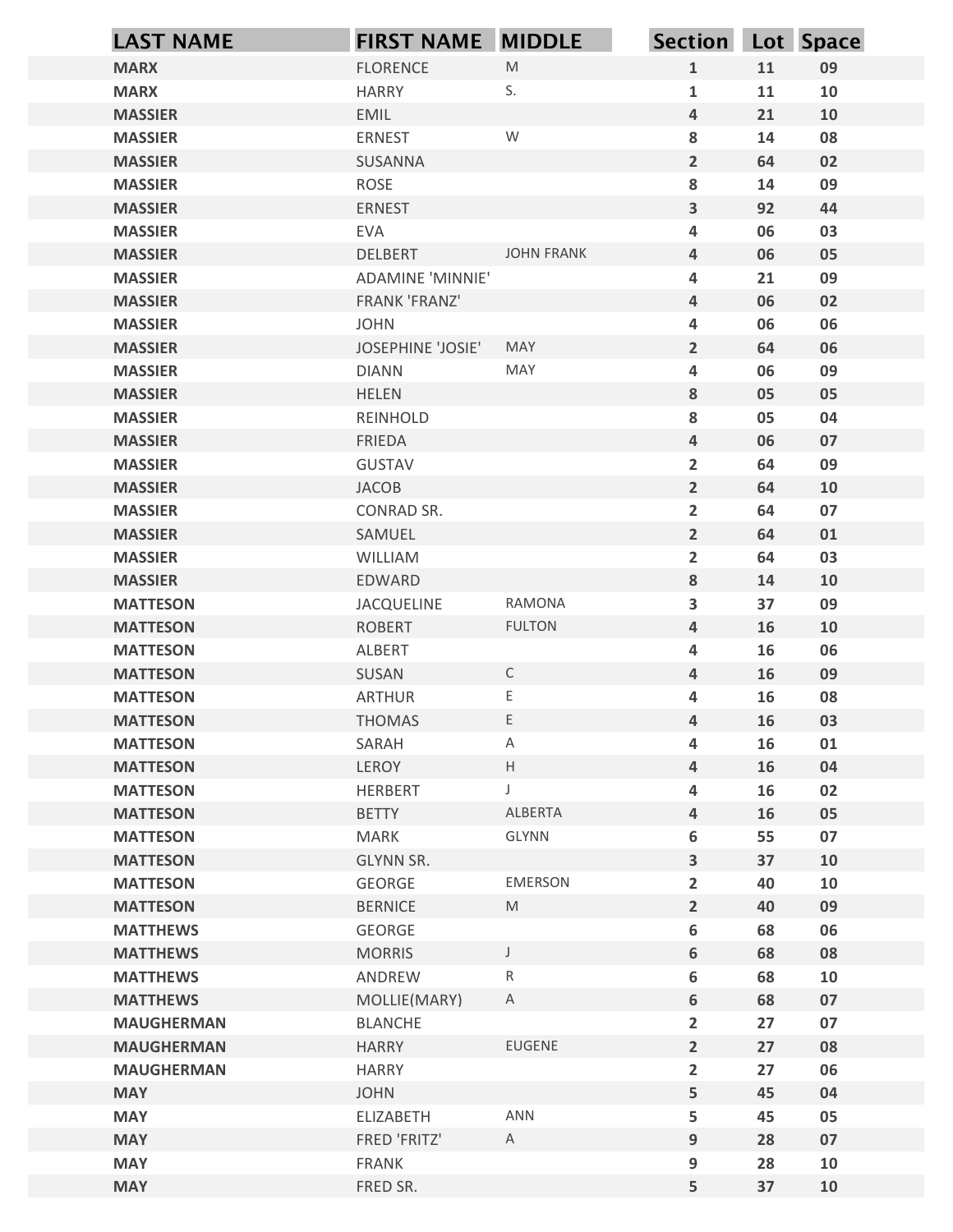| <b>LAST NAME</b>                   | <b>FIRST NAME MIDDLE</b>      |                                                                                                            | Section Lot Space                         |            |                  |
|------------------------------------|-------------------------------|------------------------------------------------------------------------------------------------------------|-------------------------------------------|------------|------------------|
| <b>MAY</b>                         | ERNEST                        |                                                                                                            | 5                                         | 51         | 06               |
| <b>MAY</b>                         | <b>DOROTHY</b>                |                                                                                                            | 5                                         | 37         | 07               |
| <b>MAY</b>                         | ADAMINE                       |                                                                                                            | 5                                         | 37         | 09               |
| <b>MAY</b>                         | FREDA                         |                                                                                                            | 5                                         | 37         | 08               |
| <b>MAY</b>                         | <b>ILA</b>                    | ROSE                                                                                                       | 9                                         | 28         | 06               |
| <b>MAYES</b>                       | ED                            | $\circ$                                                                                                    | 5                                         | 23         | 02               |
| <b>MAYES</b><br><b>MAYES</b>       | <b>MURRY</b><br><b>ANNA</b>   | $\mathsf{R}$<br><b>MARY</b>                                                                                | 5<br>5                                    | 23<br>23   | 05<br>06         |
| <b>MAYES</b>                       | <b>MARY</b>                   |                                                                                                            | 5                                         | 23         | 03               |
| <b>MAYES</b>                       | (UNNAMED)                     |                                                                                                            | 5                                         | 23         | 04               |
| <b>MCATEE</b>                      | <b>ESTHER</b>                 | <b>MARIE</b>                                                                                               | 6                                         | 40         | 06               |
| <b>MCATEE</b>                      | <b>WANDA</b>                  | <b>JOYCE</b>                                                                                               | 6                                         | 40         | 10               |
| <b>MCATEE</b>                      | RICHARD                       | E                                                                                                          | 6                                         | 40         | 09               |
| <b>MCATEE</b>                      | <b>PAMELA</b>                 | ANN                                                                                                        | 6                                         | 40         | 01A              |
| <b>MCCLURE</b><br><b>MCCLURE</b>   | GEORGE<br>ANNA                | MATTHEW<br>L                                                                                               | $\overline{7}$<br>$\overline{7}$          | 16<br>16   | $02-3$<br>$01-2$ |
| <b>MCCLURE</b>                     | ALBERT                        | $\mathsf{H}% _{\mathbb{R}}^{1}\left( \mathbb{R}^{2}\right)$                                                | $\overline{7}$                            | 16         | 05               |
| <b>MCCOY</b>                       | LARRY                         | $\mathsf{R}$                                                                                               | 8                                         | 12         | 06A              |
| <b>MCCOY</b>                       | <b>MYRNA</b>                  | $\mathsf{M}% _{T}=\mathsf{M}_{T}\!\left( a,b\right) ,\ \mathsf{M}_{T}=\mathsf{M}_{T}\!\left( a,b\right) ,$ | 8                                         | 12         | 06B              |
| <b>MCCURDY</b>                     | WILLIAM                       | <b>BURTON</b>                                                                                              | $\overline{\mathbf{3}}$                   | 59         | 10               |
| <b>MCCURDY</b>                     | KATHRYN                       | <b>FRANCES</b>                                                                                             | $\overline{\mathbf{3}}$                   | 59         | 11               |
| <b>MCDANIEL</b>                    | SUZANNE                       | M                                                                                                          | $\mathbf{1}$                              | 06         | 07               |
| <b>MCDONALD</b>                    | MYRTLE                        | IDA                                                                                                        | 3                                         | 92         | 41               |
| <b>MCDONALD</b>                    | MAGGIE                        | $\mathsf{K}$                                                                                               | $2^{\circ}$                               | 50         | 01               |
| <b>MCDONALD</b><br><b>MCDONALD</b> | <b>INFANT OF D</b><br>WILLIAM |                                                                                                            | $\overline{\mathbf{z}}$<br>$\overline{2}$ | 44<br>50   | 05<br>05         |
| <b>MCDONALD</b>                    | OLIVE                         | L                                                                                                          | $\overline{2}$                            | 50         | 04               |
| <b>MCDONALD</b>                    | <b>BESSIE</b>                 | <b>BUCK</b>                                                                                                | $2^{\circ}$                               | 50         | 02               |
| <b>MCDONALD</b>                    | <b>HENRY</b>                  |                                                                                                            | $\overline{\mathbf{3}}$                   | 92         | 26               |
| <b>MCDONALD</b>                    | <b>INFANT OF D</b>            |                                                                                                            | $\overline{\mathbf{z}}$                   | 44         | 04               |
| <b>MCDONALD</b>                    | LIZZIE                        |                                                                                                            | $\overline{\mathbf{3}}$                   | 92         | 27               |
| <b>MCDONALD</b>                    | DONALD 'DOODLE' A             |                                                                                                            | $\overline{2}$                            | 50         | 03               |
| <b>MCFREDRICK</b>                  | CECIL                         | $\mathsf F$                                                                                                | $\mathbf{1}$                              | 06         | 10               |
| <b>MCGARRY</b>                     | <b>BRIDGET</b>                |                                                                                                            | $\overline{7}$                            | 11         | 02               |
| <b>MCGARRY</b>                     | WILLIAM                       |                                                                                                            | $\overline{\mathbf{z}}$                   | ${\bf 11}$ | 01               |
| <b>MCGEE</b>                       | SUDIE<br>CHARLES              | $\mathbf{I}$                                                                                               | $\overline{\mathbf{3}}$                   | 61         | 11               |
| <b>MCGEE</b><br><b>MCGILL</b>      | <b>ROY</b>                    | $\mathsf B$<br>E                                                                                           | 3<br>$\overline{\mathbf{3}}$              | 61<br>90   | 12<br>03         |
| <b>MCGILL</b>                      | HAZEL                         |                                                                                                            | $\overline{\mathbf{3}}$                   | 90         | 01               |
| <b>MCGUIRE</b>                     | ELLEN                         |                                                                                                            | $\overline{\mathbf{z}}$                   | 04         | 10               |
| <b>MCKENNA</b>                     | DANIEL                        |                                                                                                            | $\overline{\mathbf{z}}$                   | 44         | 03               |
| <b>MCKENNA</b>                     | CATHERINE                     |                                                                                                            | $\overline{7}$                            | 44         | 02               |
| <b>MCKENNA</b>                     | MARY                          | JANE                                                                                                       | $\overline{\mathbf{z}}$                   | 44         | 06               |
| <b>MCKENNA</b>                     | <b>JOHN</b>                   |                                                                                                            | $\overline{7}$                            | 44         | 07               |
| <b>MCKENNA</b>                     | <b>JOHN</b>                   |                                                                                                            | $\overline{7}$                            | 44         | 01               |
| <b>MCKIE</b>                       | IDA                           | $\mathsf{A}$                                                                                               | 6                                         | 43         | 07               |
| <b>MCKIE</b><br><b>MCKINNEY</b>    | JAMES<br>EVERETT              | $\mathsf K$<br>$\sf B$                                                                                     | 6                                         | 43<br>53   | 06<br>06B        |
| <b>MCLEOD</b>                      | <b>RODERICK</b>               |                                                                                                            | 6<br>$\overline{7}$                       | ${\bf 20}$ | 01               |
|                                    |                               |                                                                                                            |                                           |            |                  |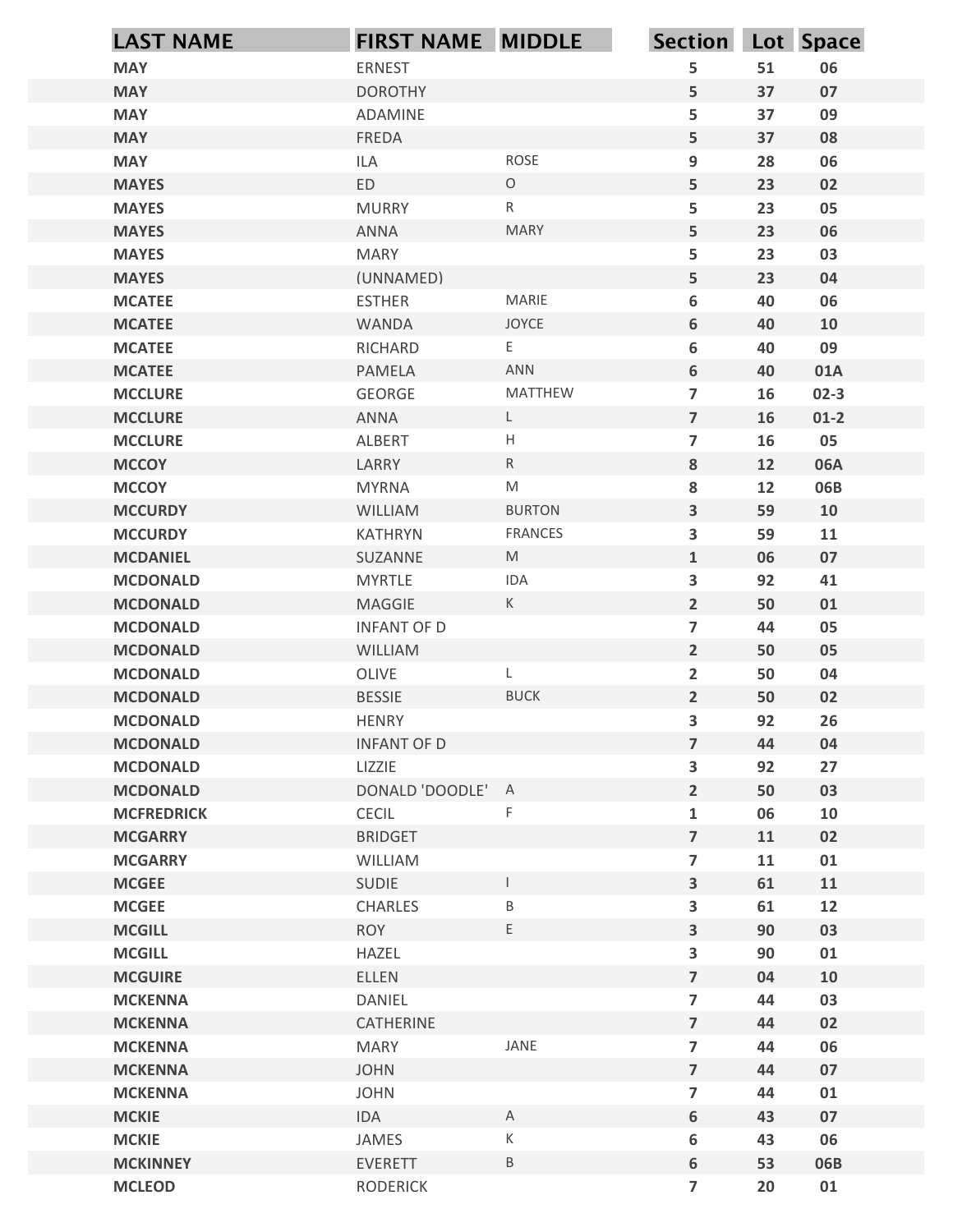| <b>MCLEOD</b><br><b>MCMAHON</b><br><b>MCMAHON</b><br><b>MCMAHON</b> | EMILY                           |                   |                                                    | Section Lot Space |                  |
|---------------------------------------------------------------------|---------------------------------|-------------------|----------------------------------------------------|-------------------|------------------|
|                                                                     |                                 |                   | $\boldsymbol{7}$                                   | 20                | 02               |
|                                                                     | <b>GLADYS</b>                   |                   | $\overline{\mathbf{r}}$                            | 01                | 02               |
|                                                                     | <b>THOMAS</b>                   | $\mathsf{E}$      | $\overline{2}$                                     | 55                | 01               |
|                                                                     | <b>MINNIE</b>                   | M                 | $\overline{2}$                                     | 55                | 09               |
| <b>MCMAHON</b>                                                      | <b>HARRY JR</b>                 | GAY               | $\overline{\mathbf{4}}$                            | 01                | 04               |
| <b>MCMAHON</b>                                                      | <b>HARRY SR</b>                 | GAY               | $\overline{\mathbf{r}}$                            | 01                | 01               |
| <b>MCMAHON</b><br><b>MCMAHON</b>                                    | LUCILLE<br><b>JOHN</b>          | $\mathsf{A}$<br>A | $\overline{\mathbf{4}}$<br>$\overline{\mathbf{2}}$ | 01<br>53          | 03<br>10         |
| <b>MCMAHON</b>                                                      | SADIE                           | E                 | $\overline{2}$                                     | 55                | 02               |
| <b>MCMAHON</b>                                                      | CLARA                           | FREDA             | $\overline{2}$                                     | 53                | 01               |
| <b>MCMANIGAL</b>                                                    | MARGARET                        |                   | $\mathbf{3}$                                       | 92                | 09               |
| <b>MCNABB</b>                                                       | HANRIETTA                       | M                 | $\overline{2}$                                     | 28                | 09-10            |
| <b>MCQUILLAN</b>                                                    | <b>FRANCIS</b>                  | $\mathsf J$       | $\mathbf 1$                                        | 11                | 03               |
| <b>MCVEY</b>                                                        | <b>JUSTIN</b>                   | ALLEN             | 5                                                  | 52                | 09               |
| <b>MCVEY</b>                                                        | JAMIE                           | <b>JOHN</b>       | 5                                                  | 52                | 09A              |
| <b>MCVEY</b>                                                        | KENNETH                         | LYNN              | 5                                                  | 52                | 08               |
| <b>MCVEY</b><br><b>MCVEY</b>                                        | <b>TRACY</b><br>MARIE           | J                 | 5<br>5                                             | 52<br>52          | <b>08A</b><br>07 |
| <b>MEADE</b>                                                        | ELMO                            |                   | $\overline{2}$                                     | 30                | 08               |
| <b>MEADE</b>                                                        | MILDRED? MARY?                  |                   | $\overline{2}$                                     | 30                | 07               |
| <b>MELMS</b>                                                        | ERNEST                          | FRANK             | 5                                                  | 59                | 07               |
| <b>MELTON</b>                                                       | INFANT SON OF E.L               |                   | 6                                                  | 29                | 03               |
| <b>MERMIS</b>                                                       | <b>DOUGLAS</b>                  | R                 | $\boldsymbol{9}$                                   | 13                | 10               |
| <b>MERRILL</b>                                                      | <b>JOHN</b>                     | <b>JULIUS</b>     | $\mathbf{1}$                                       | 26                | 09               |
| <b>MERRILL</b>                                                      | ANNA                            | M                 | $\mathbf{3}$                                       | 74                | 02               |
| <b>MERRILL</b>                                                      | <b>MARY</b>                     | E.                | $\mathbf{1}$                                       | 26                | 04               |
| <b>MERRILL</b>                                                      | FRANKLIN                        | $\mathbb{R}^n$    | $\mathbf{1}$                                       | 26                | 02               |
| <b>MERRILL</b>                                                      | MICHAEL                         | <b>HENRY</b>      | $\mathbf{3}$                                       | 74                | 01               |
| <b>MERRILL</b><br><b>MERTZ</b>                                      | <b>NORA</b><br><b>DOROTHY</b>   | JEAN              | $\mathbf{1}$                                       | 26<br>42          | 07<br>04         |
| <b>MERTZ</b>                                                        | WILLIAM                         | $\mathsf{C}$      | $\overline{2}$<br>$\overline{2}$                   | 42                | 05               |
| <b>MERTZ</b>                                                        | WILLIAM                         | EARL              | $\overline{2}$                                     | 42                | 03               |
| <b>MESEKE</b>                                                       | LEROY "GENE"                    |                   | 8                                                  | 04                | 06A              |
| <b>MESERVE</b>                                                      | LEILA                           | $\int$            | $\overline{7}$                                     | 45                | 02               |
| <b>MESERVE</b>                                                      | JEAN                            |                   | $\overline{7}$                                     | 31                | 07               |
| <b>MESERVE</b>                                                      | <b>DOROTHY</b>                  | $\mathsf{A}$      | $\overline{7}$                                     | 32                | 01               |
| <b>MESERVE</b>                                                      | THEODORE                        | W                 | $\overline{7}$                                     | 45                | 01               |
| <b>MESERVE</b>                                                      | CHESTER                         | $\vee$            | $\overline{7}$                                     | 32                | 02               |
| <b>MESERVE</b>                                                      | AMELIA                          | $\mathsf{C}$      | $\overline{7}$                                     | 31                | 04               |
| <b>MESERVE</b>                                                      | GORDON                          |                   | $\overline{7}$                                     | 31                | 08               |
| <b>MESERVE</b><br><b>MESERVE</b>                                    | <b>CHRISTINE</b><br><b>JOHN</b> | <b>FRANCIS</b>    | $\overline{7}$<br>$\overline{7}$                   | 31<br>31          | 09<br>02         |
| <b>MESERVE</b>                                                      | ARTHUR                          | W                 | $\overline{7}$                                     | 31                | 10               |
| <b>MESERVE</b>                                                      | <b>IVY</b>                      | B                 | $\overline{7}$                                     | 31                | 03               |
| <b>MESERVE</b>                                                      | WILLIAM                         | H                 | $\overline{7}$                                     | 31                | 05               |
| <b>MEYER</b>                                                        | AMALIA                          |                   | $\pmb{4}$                                          | 29                | 04               |
| <b>MEYN</b>                                                         | ELIZABETH                       |                   | $\overline{7}$                                     | 02                | 09               |
| <b>MEYN</b>                                                         | CLAUS                           |                   | $\overline{\mathbf{z}}$                            | 02                | 10               |
| <b>MICKELSON</b>                                                    | MARGARET                        |                   | 5                                                  | 17                | 03               |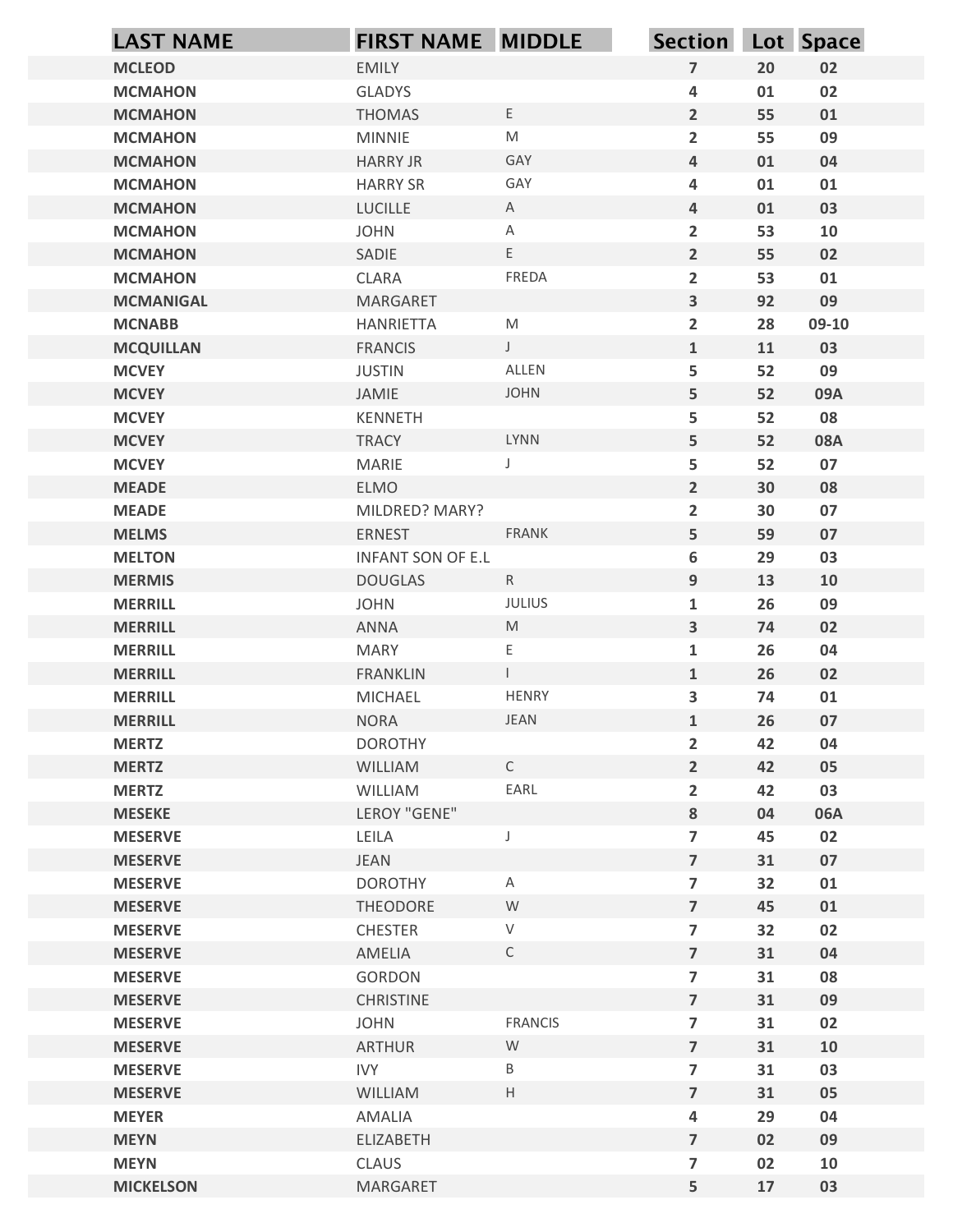| <b>LAST NAME</b>                     | FIRST NAME MIDDLE         |                    | Section Lot Space                                  |          |            |
|--------------------------------------|---------------------------|--------------------|----------------------------------------------------|----------|------------|
| <b>MICKELSON</b>                     | <b>FREDERICK</b>          | ${\mathsf W}$      | 6                                                  | 53       | <b>10A</b> |
| <b>MICKELSON</b>                     | <b>RALPH</b>              | F                  | 5                                                  | 17       | 02         |
| <b>MICKELSON</b>                     | <b>FLORENCE</b>           | E                  | 6                                                  | 53       | 09         |
| <b>MICKELSON</b>                     | <b>FLORA</b>              | REBECCA            | 6                                                  | 53       | 04         |
| <b>MICKELSON</b>                     | EVERETT 'MIKE'            | LLOYD<br>N         | 6                                                  | 48       | 08         |
| <b>MICKELSON</b><br><b>MICKELSON</b> | <b>EMIL</b><br>ALICE      | MARIE              | 6<br>6                                             | 53<br>48 | 05<br>09   |
| <b>MICKELSON</b>                     | <b>NORMAN</b>             | $\mathsf{R}$       | 5                                                  | 17       | 01A        |
| <b>MICKELSON</b>                     | <b>DENISE</b>             | $R_{\parallel}$    | 5                                                  | 17       | <b>10C</b> |
| <b>MILLER</b>                        | <b>IRIS</b>               | LUCILLE            | $\overline{7}$                                     | 12       | 06         |
| <b>MILLER</b>                        | <b>JOHN</b>               | <b>DAVID</b>       | $\overline{7}$                                     | 12       | 07         |
| <b>MILLER</b>                        | OPAL                      | <b>MARIE</b>       | $\overline{7}$                                     | 10       | 06         |
| <b>MILLER</b>                        | <b>HELEN</b>              | A                  | 4                                                  | 43       | $07 - 8$   |
| <b>MILLER</b>                        | GEORGE                    | W                  | $\overline{7}$                                     | 10       | 07         |
| <b>MILLER</b><br><b>MILLER</b>       | MARGARET<br><b>MARVIN</b> | E<br>${\mathsf W}$ | $\overline{\mathbf{3}}$<br>$\overline{\mathbf{3}}$ | 63<br>95 | 05<br>05   |
| <b>MILLER</b>                        | <b>JOHN</b>               | THOMAS             | 4                                                  | 34       | 06         |
| <b>MILLER</b>                        | MICHAEL                   |                    | $\overline{\mathbf{3}}$                            | 63       | 02         |
| <b>MILLER</b>                        | <b>HARRY</b>              |                    | 4                                                  | 43       | $06 - 7$   |
| <b>MILLER</b>                        | <b>IRA</b>                |                    | $\mathbf{3}$                                       | 63       | 01         |
| <b>MILLER</b>                        | MAJORIE                   |                    | $\overline{\mathbf{3}}$                            | 95       | 06         |
| <b>MILLER</b>                        | <b>OSCAR</b>              | $\mathsf E$        | 9                                                  | 43       | 02         |
| <b>MILLER</b>                        | JACOB                     |                    | $\mathbf{3}$                                       | 63       | 03         |
| <b>MILLER LOVETT</b><br><b>MILLS</b> | FREIDA<br>ARLIN           |                    | $\overline{a}$                                     | 34<br>15 | 07<br>10   |
| <b>MILLS</b>                         | <b>JERRY</b>              |                    | 9<br>5                                             | 27       | 01         |
| <b>MILLS</b>                         | LYDIA                     | ${\sf M}$          | $\overline{\mathbf{3}}$                            | 55       | 04         |
| <b>MILLS</b>                         | RETTA                     |                    | $\overline{\mathbf{3}}$                            | 65       | 04         |
| <b>MILLS</b>                         | ELI                       |                    | $\overline{\mathbf{3}}$                            | 55       | 03         |
| <b>MILLS</b>                         | WILLIAM                   | <b>THOMAS</b>      | $\overline{\mathbf{3}}$                            | 65       | 03         |
| <b>MILLSEN</b>                       | MILDRED                   |                    | $\mathbf{3}$                                       | 70       | 38         |
| <b>MIXER</b>                         | GEORGE                    | ALLEN              | $\overline{\mathbf{z}}$                            | 56       | 06         |
| <b>MIXER</b>                         | <b>CLIFFORD</b>           | $R_{\parallel}$    | $\bf 6$                                            | 61       | 10         |
| <b>MIXER</b>                         | LUCILLE                   |                    | 6                                                  | 61       | 09         |
| <b>MIXER</b><br><b>MIXER</b>         | ADELBERT<br>KATE          | GEORGE<br>ARABELLE | $\overline{7}$<br>$\overline{7}$                   | 56<br>56 | 07<br>08   |
| <b>MIXER</b>                         | <b>DUWAIN</b>             | PAUL               | $\bf 6$                                            | 61       | 06         |
| <b>MIXER</b>                         | ADELBERT                  | RAY                | 6                                                  | 61       | 08         |
| <b>MIXER</b>                         | MAMIE                     | $\mathsf{A}$       | $\bf 6$                                            | 61       | 07         |
| <b>MOHNEY</b>                        | <b>NORMAN</b>             | E                  | 8                                                  | 14       | 01         |
| <b>MOHNEY</b>                        | MARGARET                  | $\mathsf{A}$       | 8                                                  | 14       | 02         |
| <b>MOODY</b>                         | HOSEA JR.                 | CUNEN              | $\overline{4}$                                     | 48       | 01         |
| <b>MOORE</b>                         | LEONA                     | $\mathsf{C}$       | $\overline{\mathbf{3}}$                            | 58       | 01         |
| <b>MOORE</b>                         | WARD                      | D                  | $\overline{\mathbf{3}}$                            | 58       | 01A        |
| <b>MOORE</b>                         | WARD JR.                  |                    | $\mathbf{3}$                                       | 55       | 05         |
| <b>MOORE</b><br><b>MOORE</b>         | ROSS<br>JONAS             |                    | 6<br>6                                             | 66<br>66 | 08<br>10   |
| <b>MOORE</b>                         | MARGARET                  | M                  | 5                                                  | 36       | 03         |
| <b>MOORE</b>                         | ROBERT                    | K                  | 5                                                  | 24       | 05         |
|                                      |                           |                    |                                                    |          |            |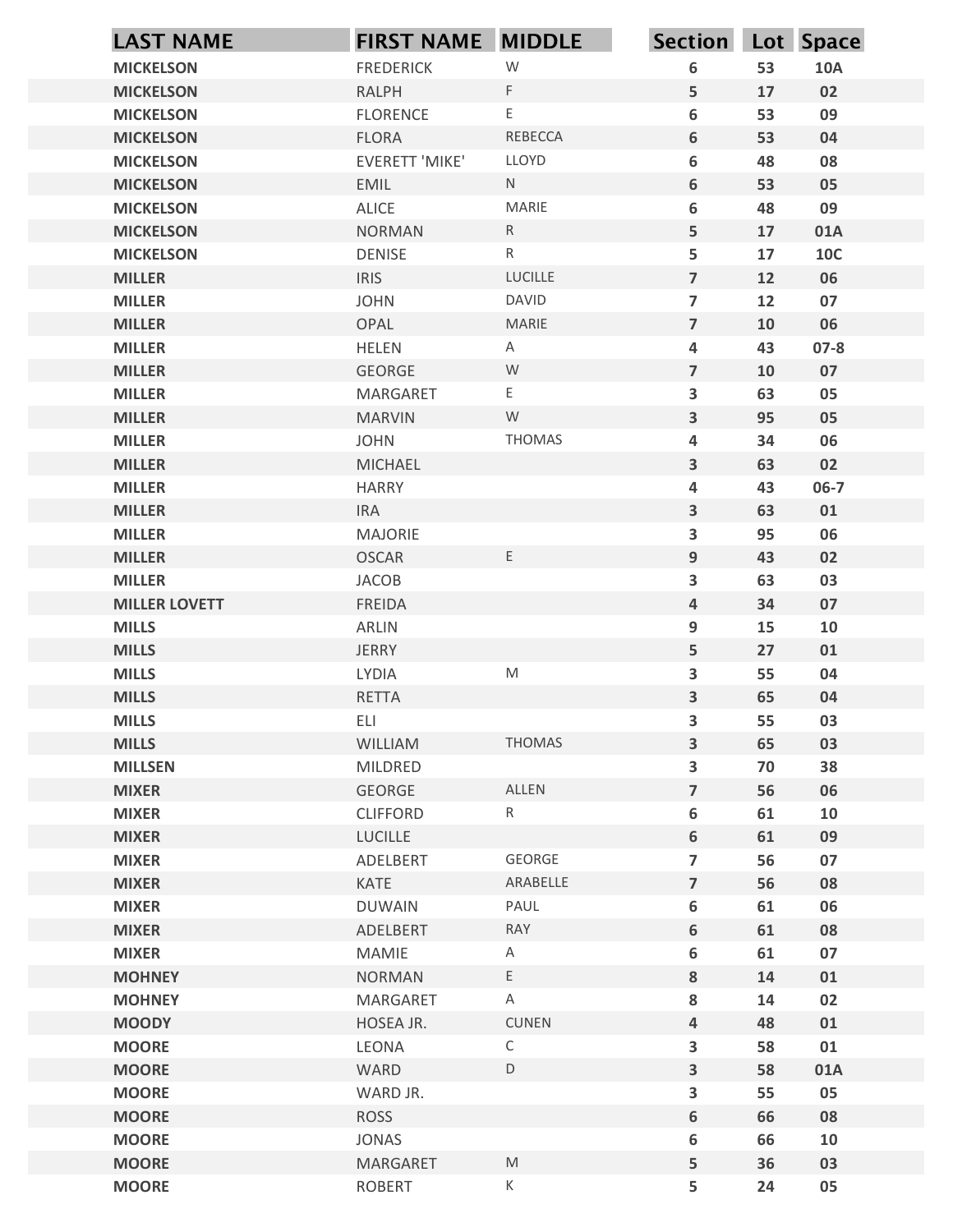| G<br>5<br>24<br><b>MOORE</b><br>EDNA<br>04<br>CLARISA (MRS.)<br>6<br>66<br>09<br><b>MOORE</b><br>${\sf R}$<br>8<br><b>BETH</b><br>04<br>01<br><b>MORAN</b><br>MR. (FATHER OF E<br>$\overline{7}$<br>02<br>04<br><b>MORGAN</b><br><b>HORNICK</b><br>$\overline{7}$<br>ANNIE<br>02<br>06<br><b>MORGAN</b><br>$\overline{7}$<br>MRS. (MOTHER OF<br>02<br>05<br><b>MORGAN</b><br>$\overline{7}$<br>46<br><b>MORNS</b><br><b>BERTIE</b><br>03<br>W<br>3<br>77<br>04<br><b>MORRISON</b><br>E<br>$\overline{7}$<br><b>RALPH</b><br>63<br>07<br><b>MORTENSEN</b><br>EDWIN<br>$\overline{2}$<br>73<br><b>MORTON</b><br><b>THOMAS</b><br>01<br>E<br>$\mathbf{1}$<br>20<br>06<br><b>MORTON</b><br>SADIE<br>EARNEST<br>GUY<br>$\overline{2}$<br><b>MORTON</b><br>39<br>01<br>$2^{\circ}$<br><b>EMMA</b><br>39<br>02<br><b>MORTON</b><br>$\mathbf{1}$<br>20<br><b>MORTON</b><br>INFANT SON OF WI N<br>10<br><b>MORTON</b><br>LOUIS<br>EDWARD<br>$\overline{2}$<br>73<br>10<br>09<br><b>MORTON</b><br><b>MYRTLE</b><br>$\overline{2}$<br>73<br>LEON<br>$2^{\circ}$<br>73<br>05<br><b>MORTON</b><br><b>MARVIN</b><br><b>MORTON</b><br><b>THOMAS</b><br>$\mathsf{C}$<br>20<br>04<br>$\mathbf{1}$<br>$\mathbf{1}$<br>ELIZABETH<br>20<br>02<br><b>MORTON</b><br><b>MORTON</b><br>JANE<br>$\overline{2}$<br>73<br>02<br>SARAH<br>$\mathsf{M}% _{T}=\mathsf{M}_{T}\!\left( a,b\right) ,\ \mathsf{M}_{T}=\mathsf{M}_{T}\!\left( a,b\right) ,$<br>$\overline{4}$<br>44<br>ILENE<br>10<br><b>MOUNKES</b><br><b>MUELLER</b><br>LILLIAN<br>E<br>$\overline{2}$<br>35<br>09<br>$2^{\circ}$<br><b>MUELLER</b><br>HENRY<br>35<br>10<br>JOSEPHINE<br>$\overline{2}$<br>20<br>03<br><b>MUELLER</b><br>$\mathsf R$<br>$2^{\circ}$<br>20<br><b>MUELLER</b><br><b>JOHN</b><br>04<br>MAE<br><b>NORA</b><br>03<br>05<br><b>MUHLHEIM</b><br>4<br>$\overline{4}$<br>03<br>ARNOLD JR.<br>10<br><b>MUHLHEIM</b><br>LOIS<br>09<br><b>DOROTHY</b><br>03<br><b>MUHLHEIM</b><br>4<br>$\overline{4}$<br>03<br>06<br><b>MUHLHEIM</b><br><b>INFANT</b><br>ARNOLD<br>03<br>04<br><b>MUHLHEIM</b><br>4<br>JURA<br>$\overline{a}$<br>02<br><b>BERNE</b><br>$01-2$<br><b>MUHLHEIM</b><br>GILES<br>03<br>07<br><b>MUHLHEIM</b><br><b>DONALD</b><br>4<br>CLARA<br>$\overline{4}$<br>02<br>$02 - 3$<br><b>MUHLHEIM</b><br>$\mathsf{A}$<br>ARNOLD<br>02<br>$03-4$<br><b>MUHLHEIM</b><br>4<br>$\mathsf{E}$<br>EDWARD<br>$\overline{4}$<br>01<br>09<br><b>MUHLHEIM</b><br>$\overline{2}$<br>76<br><b>MUHLHEIM</b><br>GLADYS<br>01A<br><b>EDITH</b><br>$\overline{4}$<br>01<br>08<br><b>MUHLHEIM</b><br><b>JOHN</b><br>${\sf M}$<br>$\overline{2}$<br>97<br>03<br><b>MULVEY</b><br>E<br>$\overline{2}$<br>97<br><b>MULVEY</b><br><b>BERTHA</b><br>04<br>$\mathsf C$<br>$\overline{2}$<br>ALTA<br>97<br>05<br><b>MULVEY</b><br>5<br><b>MUMAW</b><br>ANDY<br>16<br>08<br>RUTH<br>09<br><b>MUMAW</b><br>5<br>16<br>$2^{\circ}$<br>25<br><b>MURDEN</b><br>ELIZABETH<br>02<br>$\overline{2}$<br>25<br><b>MURDEN</b><br>WILLIAM<br>Α<br>01<br>ELI<br><b>MYERS</b><br>$\overline{\mathbf{3}}$<br>93<br>05<br><b>INEZ</b><br>GERTRUDE<br>$\overline{\mathbf{3}}$<br>93<br>03<br><b>MYERS</b> | <b>LAST NAME</b> | <b>FIRST NAME MIDDLE</b> |              | Section Lot Space |    |    |
|-----------------------------------------------------------------------------------------------------------------------------------------------------------------------------------------------------------------------------------------------------------------------------------------------------------------------------------------------------------------------------------------------------------------------------------------------------------------------------------------------------------------------------------------------------------------------------------------------------------------------------------------------------------------------------------------------------------------------------------------------------------------------------------------------------------------------------------------------------------------------------------------------------------------------------------------------------------------------------------------------------------------------------------------------------------------------------------------------------------------------------------------------------------------------------------------------------------------------------------------------------------------------------------------------------------------------------------------------------------------------------------------------------------------------------------------------------------------------------------------------------------------------------------------------------------------------------------------------------------------------------------------------------------------------------------------------------------------------------------------------------------------------------------------------------------------------------------------------------------------------------------------------------------------------------------------------------------------------------------------------------------------------------------------------------------------------------------------------------------------------------------------------------------------------------------------------------------------------------------------------------------------------------------------------------------------------------------------------------------------------------------------------------------------------------------------------------------------------------------------------------------------------------------------------------------------------------------------------------------------------------------------------------------------------------------------------------------------------------------------------------------------------------------------------------------------------------------------------------------------------------------------------------------------------------------------------------------------------------------------------------------------------------------------------------------------------------------------------------------------------------|------------------|--------------------------|--------------|-------------------|----|----|
|                                                                                                                                                                                                                                                                                                                                                                                                                                                                                                                                                                                                                                                                                                                                                                                                                                                                                                                                                                                                                                                                                                                                                                                                                                                                                                                                                                                                                                                                                                                                                                                                                                                                                                                                                                                                                                                                                                                                                                                                                                                                                                                                                                                                                                                                                                                                                                                                                                                                                                                                                                                                                                                                                                                                                                                                                                                                                                                                                                                                                                                                                                                             |                  |                          |              |                   |    |    |
|                                                                                                                                                                                                                                                                                                                                                                                                                                                                                                                                                                                                                                                                                                                                                                                                                                                                                                                                                                                                                                                                                                                                                                                                                                                                                                                                                                                                                                                                                                                                                                                                                                                                                                                                                                                                                                                                                                                                                                                                                                                                                                                                                                                                                                                                                                                                                                                                                                                                                                                                                                                                                                                                                                                                                                                                                                                                                                                                                                                                                                                                                                                             |                  |                          |              |                   |    |    |
|                                                                                                                                                                                                                                                                                                                                                                                                                                                                                                                                                                                                                                                                                                                                                                                                                                                                                                                                                                                                                                                                                                                                                                                                                                                                                                                                                                                                                                                                                                                                                                                                                                                                                                                                                                                                                                                                                                                                                                                                                                                                                                                                                                                                                                                                                                                                                                                                                                                                                                                                                                                                                                                                                                                                                                                                                                                                                                                                                                                                                                                                                                                             |                  |                          |              |                   |    |    |
|                                                                                                                                                                                                                                                                                                                                                                                                                                                                                                                                                                                                                                                                                                                                                                                                                                                                                                                                                                                                                                                                                                                                                                                                                                                                                                                                                                                                                                                                                                                                                                                                                                                                                                                                                                                                                                                                                                                                                                                                                                                                                                                                                                                                                                                                                                                                                                                                                                                                                                                                                                                                                                                                                                                                                                                                                                                                                                                                                                                                                                                                                                                             |                  |                          |              |                   |    |    |
|                                                                                                                                                                                                                                                                                                                                                                                                                                                                                                                                                                                                                                                                                                                                                                                                                                                                                                                                                                                                                                                                                                                                                                                                                                                                                                                                                                                                                                                                                                                                                                                                                                                                                                                                                                                                                                                                                                                                                                                                                                                                                                                                                                                                                                                                                                                                                                                                                                                                                                                                                                                                                                                                                                                                                                                                                                                                                                                                                                                                                                                                                                                             |                  |                          |              |                   |    |    |
|                                                                                                                                                                                                                                                                                                                                                                                                                                                                                                                                                                                                                                                                                                                                                                                                                                                                                                                                                                                                                                                                                                                                                                                                                                                                                                                                                                                                                                                                                                                                                                                                                                                                                                                                                                                                                                                                                                                                                                                                                                                                                                                                                                                                                                                                                                                                                                                                                                                                                                                                                                                                                                                                                                                                                                                                                                                                                                                                                                                                                                                                                                                             |                  |                          |              |                   |    |    |
|                                                                                                                                                                                                                                                                                                                                                                                                                                                                                                                                                                                                                                                                                                                                                                                                                                                                                                                                                                                                                                                                                                                                                                                                                                                                                                                                                                                                                                                                                                                                                                                                                                                                                                                                                                                                                                                                                                                                                                                                                                                                                                                                                                                                                                                                                                                                                                                                                                                                                                                                                                                                                                                                                                                                                                                                                                                                                                                                                                                                                                                                                                                             |                  |                          |              |                   |    |    |
|                                                                                                                                                                                                                                                                                                                                                                                                                                                                                                                                                                                                                                                                                                                                                                                                                                                                                                                                                                                                                                                                                                                                                                                                                                                                                                                                                                                                                                                                                                                                                                                                                                                                                                                                                                                                                                                                                                                                                                                                                                                                                                                                                                                                                                                                                                                                                                                                                                                                                                                                                                                                                                                                                                                                                                                                                                                                                                                                                                                                                                                                                                                             |                  |                          |              |                   |    |    |
|                                                                                                                                                                                                                                                                                                                                                                                                                                                                                                                                                                                                                                                                                                                                                                                                                                                                                                                                                                                                                                                                                                                                                                                                                                                                                                                                                                                                                                                                                                                                                                                                                                                                                                                                                                                                                                                                                                                                                                                                                                                                                                                                                                                                                                                                                                                                                                                                                                                                                                                                                                                                                                                                                                                                                                                                                                                                                                                                                                                                                                                                                                                             |                  |                          |              |                   |    |    |
|                                                                                                                                                                                                                                                                                                                                                                                                                                                                                                                                                                                                                                                                                                                                                                                                                                                                                                                                                                                                                                                                                                                                                                                                                                                                                                                                                                                                                                                                                                                                                                                                                                                                                                                                                                                                                                                                                                                                                                                                                                                                                                                                                                                                                                                                                                                                                                                                                                                                                                                                                                                                                                                                                                                                                                                                                                                                                                                                                                                                                                                                                                                             |                  |                          |              |                   |    |    |
|                                                                                                                                                                                                                                                                                                                                                                                                                                                                                                                                                                                                                                                                                                                                                                                                                                                                                                                                                                                                                                                                                                                                                                                                                                                                                                                                                                                                                                                                                                                                                                                                                                                                                                                                                                                                                                                                                                                                                                                                                                                                                                                                                                                                                                                                                                                                                                                                                                                                                                                                                                                                                                                                                                                                                                                                                                                                                                                                                                                                                                                                                                                             |                  |                          |              |                   |    |    |
|                                                                                                                                                                                                                                                                                                                                                                                                                                                                                                                                                                                                                                                                                                                                                                                                                                                                                                                                                                                                                                                                                                                                                                                                                                                                                                                                                                                                                                                                                                                                                                                                                                                                                                                                                                                                                                                                                                                                                                                                                                                                                                                                                                                                                                                                                                                                                                                                                                                                                                                                                                                                                                                                                                                                                                                                                                                                                                                                                                                                                                                                                                                             |                  |                          |              |                   |    |    |
|                                                                                                                                                                                                                                                                                                                                                                                                                                                                                                                                                                                                                                                                                                                                                                                                                                                                                                                                                                                                                                                                                                                                                                                                                                                                                                                                                                                                                                                                                                                                                                                                                                                                                                                                                                                                                                                                                                                                                                                                                                                                                                                                                                                                                                                                                                                                                                                                                                                                                                                                                                                                                                                                                                                                                                                                                                                                                                                                                                                                                                                                                                                             |                  |                          |              |                   |    |    |
|                                                                                                                                                                                                                                                                                                                                                                                                                                                                                                                                                                                                                                                                                                                                                                                                                                                                                                                                                                                                                                                                                                                                                                                                                                                                                                                                                                                                                                                                                                                                                                                                                                                                                                                                                                                                                                                                                                                                                                                                                                                                                                                                                                                                                                                                                                                                                                                                                                                                                                                                                                                                                                                                                                                                                                                                                                                                                                                                                                                                                                                                                                                             |                  |                          |              |                   |    |    |
|                                                                                                                                                                                                                                                                                                                                                                                                                                                                                                                                                                                                                                                                                                                                                                                                                                                                                                                                                                                                                                                                                                                                                                                                                                                                                                                                                                                                                                                                                                                                                                                                                                                                                                                                                                                                                                                                                                                                                                                                                                                                                                                                                                                                                                                                                                                                                                                                                                                                                                                                                                                                                                                                                                                                                                                                                                                                                                                                                                                                                                                                                                                             |                  |                          |              |                   |    |    |
|                                                                                                                                                                                                                                                                                                                                                                                                                                                                                                                                                                                                                                                                                                                                                                                                                                                                                                                                                                                                                                                                                                                                                                                                                                                                                                                                                                                                                                                                                                                                                                                                                                                                                                                                                                                                                                                                                                                                                                                                                                                                                                                                                                                                                                                                                                                                                                                                                                                                                                                                                                                                                                                                                                                                                                                                                                                                                                                                                                                                                                                                                                                             |                  |                          |              |                   |    |    |
|                                                                                                                                                                                                                                                                                                                                                                                                                                                                                                                                                                                                                                                                                                                                                                                                                                                                                                                                                                                                                                                                                                                                                                                                                                                                                                                                                                                                                                                                                                                                                                                                                                                                                                                                                                                                                                                                                                                                                                                                                                                                                                                                                                                                                                                                                                                                                                                                                                                                                                                                                                                                                                                                                                                                                                                                                                                                                                                                                                                                                                                                                                                             |                  |                          |              |                   |    |    |
|                                                                                                                                                                                                                                                                                                                                                                                                                                                                                                                                                                                                                                                                                                                                                                                                                                                                                                                                                                                                                                                                                                                                                                                                                                                                                                                                                                                                                                                                                                                                                                                                                                                                                                                                                                                                                                                                                                                                                                                                                                                                                                                                                                                                                                                                                                                                                                                                                                                                                                                                                                                                                                                                                                                                                                                                                                                                                                                                                                                                                                                                                                                             |                  |                          |              |                   |    |    |
|                                                                                                                                                                                                                                                                                                                                                                                                                                                                                                                                                                                                                                                                                                                                                                                                                                                                                                                                                                                                                                                                                                                                                                                                                                                                                                                                                                                                                                                                                                                                                                                                                                                                                                                                                                                                                                                                                                                                                                                                                                                                                                                                                                                                                                                                                                                                                                                                                                                                                                                                                                                                                                                                                                                                                                                                                                                                                                                                                                                                                                                                                                                             |                  |                          |              |                   |    |    |
|                                                                                                                                                                                                                                                                                                                                                                                                                                                                                                                                                                                                                                                                                                                                                                                                                                                                                                                                                                                                                                                                                                                                                                                                                                                                                                                                                                                                                                                                                                                                                                                                                                                                                                                                                                                                                                                                                                                                                                                                                                                                                                                                                                                                                                                                                                                                                                                                                                                                                                                                                                                                                                                                                                                                                                                                                                                                                                                                                                                                                                                                                                                             |                  |                          |              |                   |    |    |
|                                                                                                                                                                                                                                                                                                                                                                                                                                                                                                                                                                                                                                                                                                                                                                                                                                                                                                                                                                                                                                                                                                                                                                                                                                                                                                                                                                                                                                                                                                                                                                                                                                                                                                                                                                                                                                                                                                                                                                                                                                                                                                                                                                                                                                                                                                                                                                                                                                                                                                                                                                                                                                                                                                                                                                                                                                                                                                                                                                                                                                                                                                                             |                  |                          |              |                   |    |    |
|                                                                                                                                                                                                                                                                                                                                                                                                                                                                                                                                                                                                                                                                                                                                                                                                                                                                                                                                                                                                                                                                                                                                                                                                                                                                                                                                                                                                                                                                                                                                                                                                                                                                                                                                                                                                                                                                                                                                                                                                                                                                                                                                                                                                                                                                                                                                                                                                                                                                                                                                                                                                                                                                                                                                                                                                                                                                                                                                                                                                                                                                                                                             |                  |                          |              |                   |    |    |
|                                                                                                                                                                                                                                                                                                                                                                                                                                                                                                                                                                                                                                                                                                                                                                                                                                                                                                                                                                                                                                                                                                                                                                                                                                                                                                                                                                                                                                                                                                                                                                                                                                                                                                                                                                                                                                                                                                                                                                                                                                                                                                                                                                                                                                                                                                                                                                                                                                                                                                                                                                                                                                                                                                                                                                                                                                                                                                                                                                                                                                                                                                                             |                  |                          |              |                   |    |    |
|                                                                                                                                                                                                                                                                                                                                                                                                                                                                                                                                                                                                                                                                                                                                                                                                                                                                                                                                                                                                                                                                                                                                                                                                                                                                                                                                                                                                                                                                                                                                                                                                                                                                                                                                                                                                                                                                                                                                                                                                                                                                                                                                                                                                                                                                                                                                                                                                                                                                                                                                                                                                                                                                                                                                                                                                                                                                                                                                                                                                                                                                                                                             |                  |                          |              |                   |    |    |
|                                                                                                                                                                                                                                                                                                                                                                                                                                                                                                                                                                                                                                                                                                                                                                                                                                                                                                                                                                                                                                                                                                                                                                                                                                                                                                                                                                                                                                                                                                                                                                                                                                                                                                                                                                                                                                                                                                                                                                                                                                                                                                                                                                                                                                                                                                                                                                                                                                                                                                                                                                                                                                                                                                                                                                                                                                                                                                                                                                                                                                                                                                                             |                  |                          |              |                   |    |    |
|                                                                                                                                                                                                                                                                                                                                                                                                                                                                                                                                                                                                                                                                                                                                                                                                                                                                                                                                                                                                                                                                                                                                                                                                                                                                                                                                                                                                                                                                                                                                                                                                                                                                                                                                                                                                                                                                                                                                                                                                                                                                                                                                                                                                                                                                                                                                                                                                                                                                                                                                                                                                                                                                                                                                                                                                                                                                                                                                                                                                                                                                                                                             |                  |                          |              |                   |    |    |
|                                                                                                                                                                                                                                                                                                                                                                                                                                                                                                                                                                                                                                                                                                                                                                                                                                                                                                                                                                                                                                                                                                                                                                                                                                                                                                                                                                                                                                                                                                                                                                                                                                                                                                                                                                                                                                                                                                                                                                                                                                                                                                                                                                                                                                                                                                                                                                                                                                                                                                                                                                                                                                                                                                                                                                                                                                                                                                                                                                                                                                                                                                                             |                  |                          |              |                   |    |    |
|                                                                                                                                                                                                                                                                                                                                                                                                                                                                                                                                                                                                                                                                                                                                                                                                                                                                                                                                                                                                                                                                                                                                                                                                                                                                                                                                                                                                                                                                                                                                                                                                                                                                                                                                                                                                                                                                                                                                                                                                                                                                                                                                                                                                                                                                                                                                                                                                                                                                                                                                                                                                                                                                                                                                                                                                                                                                                                                                                                                                                                                                                                                             |                  |                          |              |                   |    |    |
|                                                                                                                                                                                                                                                                                                                                                                                                                                                                                                                                                                                                                                                                                                                                                                                                                                                                                                                                                                                                                                                                                                                                                                                                                                                                                                                                                                                                                                                                                                                                                                                                                                                                                                                                                                                                                                                                                                                                                                                                                                                                                                                                                                                                                                                                                                                                                                                                                                                                                                                                                                                                                                                                                                                                                                                                                                                                                                                                                                                                                                                                                                                             |                  |                          |              |                   |    |    |
|                                                                                                                                                                                                                                                                                                                                                                                                                                                                                                                                                                                                                                                                                                                                                                                                                                                                                                                                                                                                                                                                                                                                                                                                                                                                                                                                                                                                                                                                                                                                                                                                                                                                                                                                                                                                                                                                                                                                                                                                                                                                                                                                                                                                                                                                                                                                                                                                                                                                                                                                                                                                                                                                                                                                                                                                                                                                                                                                                                                                                                                                                                                             |                  |                          |              |                   |    |    |
|                                                                                                                                                                                                                                                                                                                                                                                                                                                                                                                                                                                                                                                                                                                                                                                                                                                                                                                                                                                                                                                                                                                                                                                                                                                                                                                                                                                                                                                                                                                                                                                                                                                                                                                                                                                                                                                                                                                                                                                                                                                                                                                                                                                                                                                                                                                                                                                                                                                                                                                                                                                                                                                                                                                                                                                                                                                                                                                                                                                                                                                                                                                             |                  |                          |              |                   |    |    |
|                                                                                                                                                                                                                                                                                                                                                                                                                                                                                                                                                                                                                                                                                                                                                                                                                                                                                                                                                                                                                                                                                                                                                                                                                                                                                                                                                                                                                                                                                                                                                                                                                                                                                                                                                                                                                                                                                                                                                                                                                                                                                                                                                                                                                                                                                                                                                                                                                                                                                                                                                                                                                                                                                                                                                                                                                                                                                                                                                                                                                                                                                                                             |                  |                          |              |                   |    |    |
|                                                                                                                                                                                                                                                                                                                                                                                                                                                                                                                                                                                                                                                                                                                                                                                                                                                                                                                                                                                                                                                                                                                                                                                                                                                                                                                                                                                                                                                                                                                                                                                                                                                                                                                                                                                                                                                                                                                                                                                                                                                                                                                                                                                                                                                                                                                                                                                                                                                                                                                                                                                                                                                                                                                                                                                                                                                                                                                                                                                                                                                                                                                             |                  |                          |              |                   |    |    |
|                                                                                                                                                                                                                                                                                                                                                                                                                                                                                                                                                                                                                                                                                                                                                                                                                                                                                                                                                                                                                                                                                                                                                                                                                                                                                                                                                                                                                                                                                                                                                                                                                                                                                                                                                                                                                                                                                                                                                                                                                                                                                                                                                                                                                                                                                                                                                                                                                                                                                                                                                                                                                                                                                                                                                                                                                                                                                                                                                                                                                                                                                                                             |                  |                          |              |                   |    |    |
|                                                                                                                                                                                                                                                                                                                                                                                                                                                                                                                                                                                                                                                                                                                                                                                                                                                                                                                                                                                                                                                                                                                                                                                                                                                                                                                                                                                                                                                                                                                                                                                                                                                                                                                                                                                                                                                                                                                                                                                                                                                                                                                                                                                                                                                                                                                                                                                                                                                                                                                                                                                                                                                                                                                                                                                                                                                                                                                                                                                                                                                                                                                             |                  |                          |              |                   |    |    |
|                                                                                                                                                                                                                                                                                                                                                                                                                                                                                                                                                                                                                                                                                                                                                                                                                                                                                                                                                                                                                                                                                                                                                                                                                                                                                                                                                                                                                                                                                                                                                                                                                                                                                                                                                                                                                                                                                                                                                                                                                                                                                                                                                                                                                                                                                                                                                                                                                                                                                                                                                                                                                                                                                                                                                                                                                                                                                                                                                                                                                                                                                                                             |                  |                          |              |                   |    |    |
|                                                                                                                                                                                                                                                                                                                                                                                                                                                                                                                                                                                                                                                                                                                                                                                                                                                                                                                                                                                                                                                                                                                                                                                                                                                                                                                                                                                                                                                                                                                                                                                                                                                                                                                                                                                                                                                                                                                                                                                                                                                                                                                                                                                                                                                                                                                                                                                                                                                                                                                                                                                                                                                                                                                                                                                                                                                                                                                                                                                                                                                                                                                             |                  |                          |              |                   |    |    |
|                                                                                                                                                                                                                                                                                                                                                                                                                                                                                                                                                                                                                                                                                                                                                                                                                                                                                                                                                                                                                                                                                                                                                                                                                                                                                                                                                                                                                                                                                                                                                                                                                                                                                                                                                                                                                                                                                                                                                                                                                                                                                                                                                                                                                                                                                                                                                                                                                                                                                                                                                                                                                                                                                                                                                                                                                                                                                                                                                                                                                                                                                                                             |                  |                          |              |                   |    |    |
|                                                                                                                                                                                                                                                                                                                                                                                                                                                                                                                                                                                                                                                                                                                                                                                                                                                                                                                                                                                                                                                                                                                                                                                                                                                                                                                                                                                                                                                                                                                                                                                                                                                                                                                                                                                                                                                                                                                                                                                                                                                                                                                                                                                                                                                                                                                                                                                                                                                                                                                                                                                                                                                                                                                                                                                                                                                                                                                                                                                                                                                                                                                             |                  |                          |              |                   |    |    |
|                                                                                                                                                                                                                                                                                                                                                                                                                                                                                                                                                                                                                                                                                                                                                                                                                                                                                                                                                                                                                                                                                                                                                                                                                                                                                                                                                                                                                                                                                                                                                                                                                                                                                                                                                                                                                                                                                                                                                                                                                                                                                                                                                                                                                                                                                                                                                                                                                                                                                                                                                                                                                                                                                                                                                                                                                                                                                                                                                                                                                                                                                                                             |                  |                          |              |                   |    |    |
|                                                                                                                                                                                                                                                                                                                                                                                                                                                                                                                                                                                                                                                                                                                                                                                                                                                                                                                                                                                                                                                                                                                                                                                                                                                                                                                                                                                                                                                                                                                                                                                                                                                                                                                                                                                                                                                                                                                                                                                                                                                                                                                                                                                                                                                                                                                                                                                                                                                                                                                                                                                                                                                                                                                                                                                                                                                                                                                                                                                                                                                                                                                             |                  |                          |              |                   |    |    |
|                                                                                                                                                                                                                                                                                                                                                                                                                                                                                                                                                                                                                                                                                                                                                                                                                                                                                                                                                                                                                                                                                                                                                                                                                                                                                                                                                                                                                                                                                                                                                                                                                                                                                                                                                                                                                                                                                                                                                                                                                                                                                                                                                                                                                                                                                                                                                                                                                                                                                                                                                                                                                                                                                                                                                                                                                                                                                                                                                                                                                                                                                                                             |                  |                          |              |                   |    |    |
|                                                                                                                                                                                                                                                                                                                                                                                                                                                                                                                                                                                                                                                                                                                                                                                                                                                                                                                                                                                                                                                                                                                                                                                                                                                                                                                                                                                                                                                                                                                                                                                                                                                                                                                                                                                                                                                                                                                                                                                                                                                                                                                                                                                                                                                                                                                                                                                                                                                                                                                                                                                                                                                                                                                                                                                                                                                                                                                                                                                                                                                                                                                             | <b>MYERS</b>     | JAMES                    | $\mathsf{A}$ | $\mathbf{3}$      | 93 | 06 |
| $\overline{2}$<br><b>MYERS</b><br>MALINDA<br>47<br>01                                                                                                                                                                                                                                                                                                                                                                                                                                                                                                                                                                                                                                                                                                                                                                                                                                                                                                                                                                                                                                                                                                                                                                                                                                                                                                                                                                                                                                                                                                                                                                                                                                                                                                                                                                                                                                                                                                                                                                                                                                                                                                                                                                                                                                                                                                                                                                                                                                                                                                                                                                                                                                                                                                                                                                                                                                                                                                                                                                                                                                                                       |                  |                          |              |                   |    |    |
| $\overline{\mathbf{3}}$<br>LENORA<br>93<br>08<br><b>MYERS</b><br><b>AGATHA</b>                                                                                                                                                                                                                                                                                                                                                                                                                                                                                                                                                                                                                                                                                                                                                                                                                                                                                                                                                                                                                                                                                                                                                                                                                                                                                                                                                                                                                                                                                                                                                                                                                                                                                                                                                                                                                                                                                                                                                                                                                                                                                                                                                                                                                                                                                                                                                                                                                                                                                                                                                                                                                                                                                                                                                                                                                                                                                                                                                                                                                                              |                  |                          |              |                   |    |    |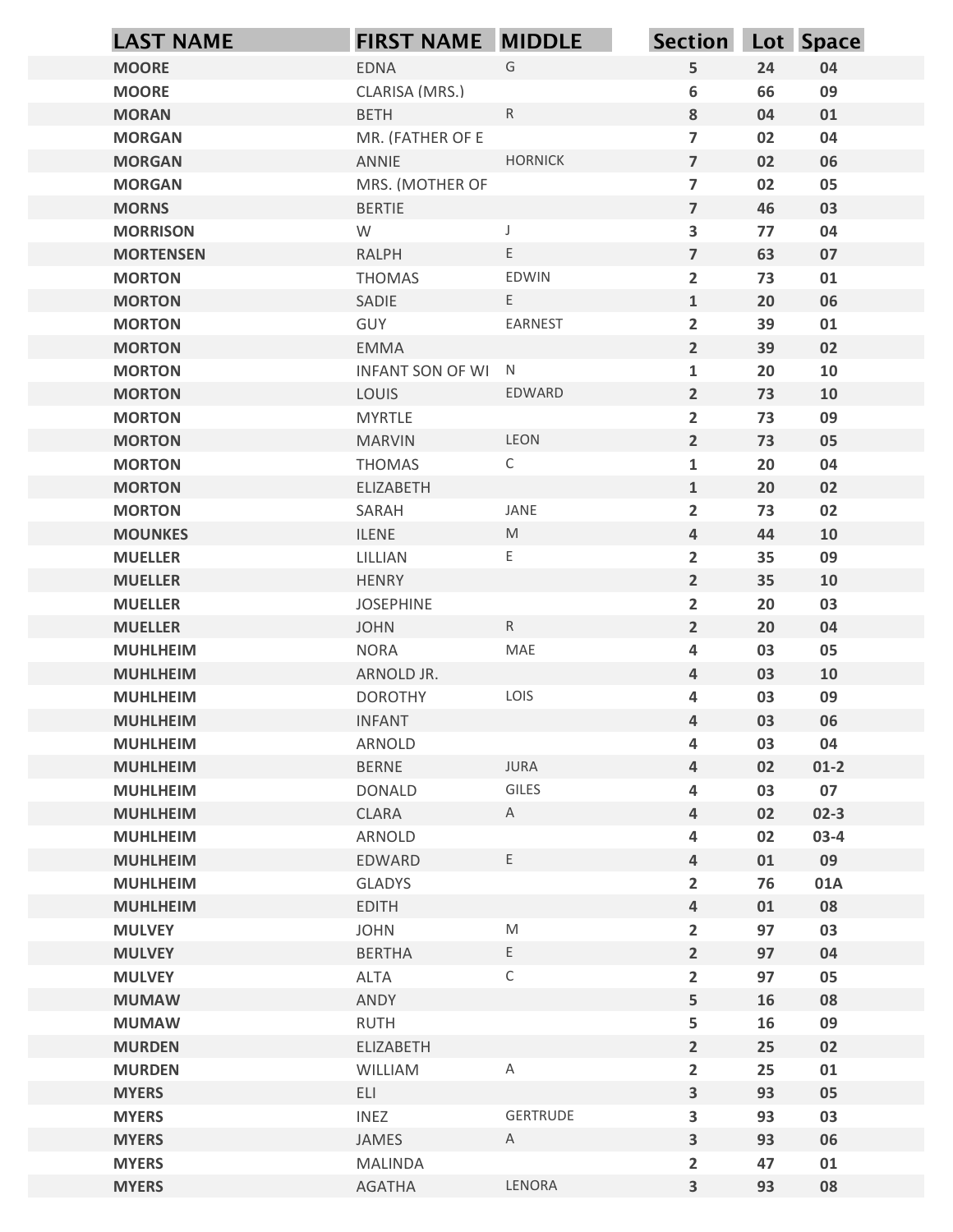| ALICE<br><b>MYERS</b><br>$\mathbf{3}$<br>93<br>01B<br><b>EDNA</b><br><b>TRACY</b><br>$\mathbf{3}$<br>93<br>09<br><b>MYERS</b><br><b>JOHN</b><br>5<br>41<br><b>MYERS</b><br>JAMES<br>10<br>$\mathbf{3}$<br>93<br>04<br><b>MYERS</b><br><b>MARGARET</b><br>5<br><b>MYERS</b><br><b>JOSEPHINE</b><br>41<br>09<br>$\overline{7}$<br><b>GLADYS</b><br>FAY<br>52<br>09<br><b>MYERS</b><br>GLEN<br>$\overline{7}$<br>52<br><b>MYERS</b><br>10<br><b>CHARLES</b><br>9<br>ALBERT<br>24<br><b>NASH</b><br>G<br>10<br>5<br>58<br>03<br><b>NEAL</b><br>GEORGE<br>$6\phantom{1}$<br><b>WILLIS</b><br>45<br>03<br><b>NEAL</b><br>$\mathbf{3}$<br>92<br><b>NEAL</b><br><b>INFANT OF GROVE</b><br>42<br><b>EASTER</b><br>5<br>58<br>04<br><b>NEAL</b><br><b>HESTER</b><br>5<br><b>NEAL</b><br>58<br>07<br><b>EMILY</b><br>5<br>58<br><b>NEAL</b><br><b>JOSEPHINE</b><br>05<br><b>NEAL</b><br><b>JOHN</b><br>$\mathbf{1}$<br>08<br>10<br>5<br>56<br>07<br><b>NEAL</b><br>EARL<br>5<br>56<br>09<br><b>NEAL</b><br>BARBARA<br>E.<br>6<br><b>NEAL</b><br>LIZZIE 'LIZ'<br>45<br>04<br>5<br><b>NEAL</b><br>WILLARD<br>DAVID<br>56<br>10<br>$5\phantom{a}$<br>55<br>05<br><b>NEAL</b><br>MARIE<br>LEE<br>$5\phantom{a}$<br><b>NEAL</b><br>55<br>04<br>$\mathbf{3}$<br>93<br><b>NELSON</b><br><b>INFANT OF WALT</b><br>01A<br>$\overline{\mathbf{3}}$<br><b>NELSON</b><br>12<br>FRED<br>74<br>9<br>39<br>05<br><b>NELSON</b><br><b>DREW</b><br>$9\phantom{.0}$<br><b>NELSON</b><br>EDWIN<br>10<br>06<br><b>ROBERT 'BOB'</b><br>MARIE<br>$\overline{2}$<br><b>NELSON</b><br>EMMA<br>54<br>09<br>MINNIE<br>$\overline{2}$<br><b>NELSON</b><br><b>VIRGINIA</b><br>08<br>54<br>$\overline{7}$<br>60<br><b>NELSON</b><br><b>INFANT</b><br>$02-3$<br>$\overline{2}$<br><b>NELSON</b><br><b>MADISON</b><br>54<br>10<br>WILLIAM<br>9<br>39<br><b>NELSON</b><br>LINDA<br>03B<br>$\overline{7}$<br><b>NELSON</b><br>$01 - 2$<br><b>INFANT</b><br>60<br>$\overline{a}$<br>04<br><b>NELSON</b><br>CHARLES<br>Ε<br>47<br>$9\phantom{.0}$<br>PAUL<br>39<br>03A<br><b>NELSON</b><br><b>NELSON</b><br><b>MINNIE</b><br>$\overline{a}$<br>47<br>03<br>$9\phantom{.0}$<br><b>NELSON</b><br>EDITH 'BETHE'<br>ELIZABETH<br>07<br>10<br>$5\phantom{a}$<br><b>NEUHERZ</b><br>SARAH<br>KATHLEEN<br>21<br><b>08A</b><br>5<br>21<br>08B<br><b>NEUHERZ</b><br>JAMES<br>GREGORY<br><b>NEUMANN</b><br>RICHARD<br>E<br>13<br>31<br>04<br>LOUISE<br>13<br>03<br><b>NEUMANN</b><br>31<br>S<br>$\overline{7}$<br>36<br>JACOB<br>08<br><b>NEWCOMBER</b><br>LEROY<br>$\overline{7}$<br>36<br><b>ARTHUR</b><br>10<br><b>NEWCOMBER</b><br><b>NEWCOMER</b><br>LUELLA<br>$\overline{7}$<br>36<br>03<br>$\mathsf C$<br>$\overline{\mathbf{3}}$<br>82<br>03<br><b>NEWCOMER</b><br><b>ETHEL</b><br>5<br>19<br><b>08B</b><br><b>NEWTON</b><br><b>HERBERT</b><br><b>RUTH</b><br>5<br><b>NEWTON</b><br>CORENE<br>19<br>08A<br>$\overline{2}$<br>MAY<br>29<br>03<br><b>NICHOLS</b><br>ADRIENNE<br>RALPH<br>$\overline{2}$<br><b>JACK</b><br>94<br>02<br><b>NICHOLSON</b> | <b>LAST NAME</b> | <b>FIRST NAME MIDDLE</b> | Section Lot Space |  |
|-----------------------------------------------------------------------------------------------------------------------------------------------------------------------------------------------------------------------------------------------------------------------------------------------------------------------------------------------------------------------------------------------------------------------------------------------------------------------------------------------------------------------------------------------------------------------------------------------------------------------------------------------------------------------------------------------------------------------------------------------------------------------------------------------------------------------------------------------------------------------------------------------------------------------------------------------------------------------------------------------------------------------------------------------------------------------------------------------------------------------------------------------------------------------------------------------------------------------------------------------------------------------------------------------------------------------------------------------------------------------------------------------------------------------------------------------------------------------------------------------------------------------------------------------------------------------------------------------------------------------------------------------------------------------------------------------------------------------------------------------------------------------------------------------------------------------------------------------------------------------------------------------------------------------------------------------------------------------------------------------------------------------------------------------------------------------------------------------------------------------------------------------------------------------------------------------------------------------------------------------------------------------------------------------------------------------------------------------------------------------------------------------------------------------------------------------------------------------------------------------------------------------------------------------------------------------------------------------------------------------------------------------------------------------------------------------------------------------------------------------------------------------------------------------------------------------------------------------------------------------------------------------------------------------------------------------------------------------------------------------------|------------------|--------------------------|-------------------|--|
|                                                                                                                                                                                                                                                                                                                                                                                                                                                                                                                                                                                                                                                                                                                                                                                                                                                                                                                                                                                                                                                                                                                                                                                                                                                                                                                                                                                                                                                                                                                                                                                                                                                                                                                                                                                                                                                                                                                                                                                                                                                                                                                                                                                                                                                                                                                                                                                                                                                                                                                                                                                                                                                                                                                                                                                                                                                                                                                                                                                                     |                  |                          |                   |  |
|                                                                                                                                                                                                                                                                                                                                                                                                                                                                                                                                                                                                                                                                                                                                                                                                                                                                                                                                                                                                                                                                                                                                                                                                                                                                                                                                                                                                                                                                                                                                                                                                                                                                                                                                                                                                                                                                                                                                                                                                                                                                                                                                                                                                                                                                                                                                                                                                                                                                                                                                                                                                                                                                                                                                                                                                                                                                                                                                                                                                     |                  |                          |                   |  |
|                                                                                                                                                                                                                                                                                                                                                                                                                                                                                                                                                                                                                                                                                                                                                                                                                                                                                                                                                                                                                                                                                                                                                                                                                                                                                                                                                                                                                                                                                                                                                                                                                                                                                                                                                                                                                                                                                                                                                                                                                                                                                                                                                                                                                                                                                                                                                                                                                                                                                                                                                                                                                                                                                                                                                                                                                                                                                                                                                                                                     |                  |                          |                   |  |
|                                                                                                                                                                                                                                                                                                                                                                                                                                                                                                                                                                                                                                                                                                                                                                                                                                                                                                                                                                                                                                                                                                                                                                                                                                                                                                                                                                                                                                                                                                                                                                                                                                                                                                                                                                                                                                                                                                                                                                                                                                                                                                                                                                                                                                                                                                                                                                                                                                                                                                                                                                                                                                                                                                                                                                                                                                                                                                                                                                                                     |                  |                          |                   |  |
|                                                                                                                                                                                                                                                                                                                                                                                                                                                                                                                                                                                                                                                                                                                                                                                                                                                                                                                                                                                                                                                                                                                                                                                                                                                                                                                                                                                                                                                                                                                                                                                                                                                                                                                                                                                                                                                                                                                                                                                                                                                                                                                                                                                                                                                                                                                                                                                                                                                                                                                                                                                                                                                                                                                                                                                                                                                                                                                                                                                                     |                  |                          |                   |  |
|                                                                                                                                                                                                                                                                                                                                                                                                                                                                                                                                                                                                                                                                                                                                                                                                                                                                                                                                                                                                                                                                                                                                                                                                                                                                                                                                                                                                                                                                                                                                                                                                                                                                                                                                                                                                                                                                                                                                                                                                                                                                                                                                                                                                                                                                                                                                                                                                                                                                                                                                                                                                                                                                                                                                                                                                                                                                                                                                                                                                     |                  |                          |                   |  |
|                                                                                                                                                                                                                                                                                                                                                                                                                                                                                                                                                                                                                                                                                                                                                                                                                                                                                                                                                                                                                                                                                                                                                                                                                                                                                                                                                                                                                                                                                                                                                                                                                                                                                                                                                                                                                                                                                                                                                                                                                                                                                                                                                                                                                                                                                                                                                                                                                                                                                                                                                                                                                                                                                                                                                                                                                                                                                                                                                                                                     |                  |                          |                   |  |
|                                                                                                                                                                                                                                                                                                                                                                                                                                                                                                                                                                                                                                                                                                                                                                                                                                                                                                                                                                                                                                                                                                                                                                                                                                                                                                                                                                                                                                                                                                                                                                                                                                                                                                                                                                                                                                                                                                                                                                                                                                                                                                                                                                                                                                                                                                                                                                                                                                                                                                                                                                                                                                                                                                                                                                                                                                                                                                                                                                                                     |                  |                          |                   |  |
|                                                                                                                                                                                                                                                                                                                                                                                                                                                                                                                                                                                                                                                                                                                                                                                                                                                                                                                                                                                                                                                                                                                                                                                                                                                                                                                                                                                                                                                                                                                                                                                                                                                                                                                                                                                                                                                                                                                                                                                                                                                                                                                                                                                                                                                                                                                                                                                                                                                                                                                                                                                                                                                                                                                                                                                                                                                                                                                                                                                                     |                  |                          |                   |  |
|                                                                                                                                                                                                                                                                                                                                                                                                                                                                                                                                                                                                                                                                                                                                                                                                                                                                                                                                                                                                                                                                                                                                                                                                                                                                                                                                                                                                                                                                                                                                                                                                                                                                                                                                                                                                                                                                                                                                                                                                                                                                                                                                                                                                                                                                                                                                                                                                                                                                                                                                                                                                                                                                                                                                                                                                                                                                                                                                                                                                     |                  |                          |                   |  |
|                                                                                                                                                                                                                                                                                                                                                                                                                                                                                                                                                                                                                                                                                                                                                                                                                                                                                                                                                                                                                                                                                                                                                                                                                                                                                                                                                                                                                                                                                                                                                                                                                                                                                                                                                                                                                                                                                                                                                                                                                                                                                                                                                                                                                                                                                                                                                                                                                                                                                                                                                                                                                                                                                                                                                                                                                                                                                                                                                                                                     |                  |                          |                   |  |
|                                                                                                                                                                                                                                                                                                                                                                                                                                                                                                                                                                                                                                                                                                                                                                                                                                                                                                                                                                                                                                                                                                                                                                                                                                                                                                                                                                                                                                                                                                                                                                                                                                                                                                                                                                                                                                                                                                                                                                                                                                                                                                                                                                                                                                                                                                                                                                                                                                                                                                                                                                                                                                                                                                                                                                                                                                                                                                                                                                                                     |                  |                          |                   |  |
|                                                                                                                                                                                                                                                                                                                                                                                                                                                                                                                                                                                                                                                                                                                                                                                                                                                                                                                                                                                                                                                                                                                                                                                                                                                                                                                                                                                                                                                                                                                                                                                                                                                                                                                                                                                                                                                                                                                                                                                                                                                                                                                                                                                                                                                                                                                                                                                                                                                                                                                                                                                                                                                                                                                                                                                                                                                                                                                                                                                                     |                  |                          |                   |  |
|                                                                                                                                                                                                                                                                                                                                                                                                                                                                                                                                                                                                                                                                                                                                                                                                                                                                                                                                                                                                                                                                                                                                                                                                                                                                                                                                                                                                                                                                                                                                                                                                                                                                                                                                                                                                                                                                                                                                                                                                                                                                                                                                                                                                                                                                                                                                                                                                                                                                                                                                                                                                                                                                                                                                                                                                                                                                                                                                                                                                     |                  |                          |                   |  |
|                                                                                                                                                                                                                                                                                                                                                                                                                                                                                                                                                                                                                                                                                                                                                                                                                                                                                                                                                                                                                                                                                                                                                                                                                                                                                                                                                                                                                                                                                                                                                                                                                                                                                                                                                                                                                                                                                                                                                                                                                                                                                                                                                                                                                                                                                                                                                                                                                                                                                                                                                                                                                                                                                                                                                                                                                                                                                                                                                                                                     |                  |                          |                   |  |
|                                                                                                                                                                                                                                                                                                                                                                                                                                                                                                                                                                                                                                                                                                                                                                                                                                                                                                                                                                                                                                                                                                                                                                                                                                                                                                                                                                                                                                                                                                                                                                                                                                                                                                                                                                                                                                                                                                                                                                                                                                                                                                                                                                                                                                                                                                                                                                                                                                                                                                                                                                                                                                                                                                                                                                                                                                                                                                                                                                                                     |                  |                          |                   |  |
|                                                                                                                                                                                                                                                                                                                                                                                                                                                                                                                                                                                                                                                                                                                                                                                                                                                                                                                                                                                                                                                                                                                                                                                                                                                                                                                                                                                                                                                                                                                                                                                                                                                                                                                                                                                                                                                                                                                                                                                                                                                                                                                                                                                                                                                                                                                                                                                                                                                                                                                                                                                                                                                                                                                                                                                                                                                                                                                                                                                                     |                  |                          |                   |  |
|                                                                                                                                                                                                                                                                                                                                                                                                                                                                                                                                                                                                                                                                                                                                                                                                                                                                                                                                                                                                                                                                                                                                                                                                                                                                                                                                                                                                                                                                                                                                                                                                                                                                                                                                                                                                                                                                                                                                                                                                                                                                                                                                                                                                                                                                                                                                                                                                                                                                                                                                                                                                                                                                                                                                                                                                                                                                                                                                                                                                     |                  |                          |                   |  |
|                                                                                                                                                                                                                                                                                                                                                                                                                                                                                                                                                                                                                                                                                                                                                                                                                                                                                                                                                                                                                                                                                                                                                                                                                                                                                                                                                                                                                                                                                                                                                                                                                                                                                                                                                                                                                                                                                                                                                                                                                                                                                                                                                                                                                                                                                                                                                                                                                                                                                                                                                                                                                                                                                                                                                                                                                                                                                                                                                                                                     |                  |                          |                   |  |
|                                                                                                                                                                                                                                                                                                                                                                                                                                                                                                                                                                                                                                                                                                                                                                                                                                                                                                                                                                                                                                                                                                                                                                                                                                                                                                                                                                                                                                                                                                                                                                                                                                                                                                                                                                                                                                                                                                                                                                                                                                                                                                                                                                                                                                                                                                                                                                                                                                                                                                                                                                                                                                                                                                                                                                                                                                                                                                                                                                                                     |                  |                          |                   |  |
|                                                                                                                                                                                                                                                                                                                                                                                                                                                                                                                                                                                                                                                                                                                                                                                                                                                                                                                                                                                                                                                                                                                                                                                                                                                                                                                                                                                                                                                                                                                                                                                                                                                                                                                                                                                                                                                                                                                                                                                                                                                                                                                                                                                                                                                                                                                                                                                                                                                                                                                                                                                                                                                                                                                                                                                                                                                                                                                                                                                                     |                  |                          |                   |  |
|                                                                                                                                                                                                                                                                                                                                                                                                                                                                                                                                                                                                                                                                                                                                                                                                                                                                                                                                                                                                                                                                                                                                                                                                                                                                                                                                                                                                                                                                                                                                                                                                                                                                                                                                                                                                                                                                                                                                                                                                                                                                                                                                                                                                                                                                                                                                                                                                                                                                                                                                                                                                                                                                                                                                                                                                                                                                                                                                                                                                     |                  |                          |                   |  |
|                                                                                                                                                                                                                                                                                                                                                                                                                                                                                                                                                                                                                                                                                                                                                                                                                                                                                                                                                                                                                                                                                                                                                                                                                                                                                                                                                                                                                                                                                                                                                                                                                                                                                                                                                                                                                                                                                                                                                                                                                                                                                                                                                                                                                                                                                                                                                                                                                                                                                                                                                                                                                                                                                                                                                                                                                                                                                                                                                                                                     |                  |                          |                   |  |
|                                                                                                                                                                                                                                                                                                                                                                                                                                                                                                                                                                                                                                                                                                                                                                                                                                                                                                                                                                                                                                                                                                                                                                                                                                                                                                                                                                                                                                                                                                                                                                                                                                                                                                                                                                                                                                                                                                                                                                                                                                                                                                                                                                                                                                                                                                                                                                                                                                                                                                                                                                                                                                                                                                                                                                                                                                                                                                                                                                                                     |                  |                          |                   |  |
|                                                                                                                                                                                                                                                                                                                                                                                                                                                                                                                                                                                                                                                                                                                                                                                                                                                                                                                                                                                                                                                                                                                                                                                                                                                                                                                                                                                                                                                                                                                                                                                                                                                                                                                                                                                                                                                                                                                                                                                                                                                                                                                                                                                                                                                                                                                                                                                                                                                                                                                                                                                                                                                                                                                                                                                                                                                                                                                                                                                                     |                  |                          |                   |  |
|                                                                                                                                                                                                                                                                                                                                                                                                                                                                                                                                                                                                                                                                                                                                                                                                                                                                                                                                                                                                                                                                                                                                                                                                                                                                                                                                                                                                                                                                                                                                                                                                                                                                                                                                                                                                                                                                                                                                                                                                                                                                                                                                                                                                                                                                                                                                                                                                                                                                                                                                                                                                                                                                                                                                                                                                                                                                                                                                                                                                     |                  |                          |                   |  |
|                                                                                                                                                                                                                                                                                                                                                                                                                                                                                                                                                                                                                                                                                                                                                                                                                                                                                                                                                                                                                                                                                                                                                                                                                                                                                                                                                                                                                                                                                                                                                                                                                                                                                                                                                                                                                                                                                                                                                                                                                                                                                                                                                                                                                                                                                                                                                                                                                                                                                                                                                                                                                                                                                                                                                                                                                                                                                                                                                                                                     |                  |                          |                   |  |
|                                                                                                                                                                                                                                                                                                                                                                                                                                                                                                                                                                                                                                                                                                                                                                                                                                                                                                                                                                                                                                                                                                                                                                                                                                                                                                                                                                                                                                                                                                                                                                                                                                                                                                                                                                                                                                                                                                                                                                                                                                                                                                                                                                                                                                                                                                                                                                                                                                                                                                                                                                                                                                                                                                                                                                                                                                                                                                                                                                                                     |                  |                          |                   |  |
|                                                                                                                                                                                                                                                                                                                                                                                                                                                                                                                                                                                                                                                                                                                                                                                                                                                                                                                                                                                                                                                                                                                                                                                                                                                                                                                                                                                                                                                                                                                                                                                                                                                                                                                                                                                                                                                                                                                                                                                                                                                                                                                                                                                                                                                                                                                                                                                                                                                                                                                                                                                                                                                                                                                                                                                                                                                                                                                                                                                                     |                  |                          |                   |  |
|                                                                                                                                                                                                                                                                                                                                                                                                                                                                                                                                                                                                                                                                                                                                                                                                                                                                                                                                                                                                                                                                                                                                                                                                                                                                                                                                                                                                                                                                                                                                                                                                                                                                                                                                                                                                                                                                                                                                                                                                                                                                                                                                                                                                                                                                                                                                                                                                                                                                                                                                                                                                                                                                                                                                                                                                                                                                                                                                                                                                     |                  |                          |                   |  |
|                                                                                                                                                                                                                                                                                                                                                                                                                                                                                                                                                                                                                                                                                                                                                                                                                                                                                                                                                                                                                                                                                                                                                                                                                                                                                                                                                                                                                                                                                                                                                                                                                                                                                                                                                                                                                                                                                                                                                                                                                                                                                                                                                                                                                                                                                                                                                                                                                                                                                                                                                                                                                                                                                                                                                                                                                                                                                                                                                                                                     |                  |                          |                   |  |
|                                                                                                                                                                                                                                                                                                                                                                                                                                                                                                                                                                                                                                                                                                                                                                                                                                                                                                                                                                                                                                                                                                                                                                                                                                                                                                                                                                                                                                                                                                                                                                                                                                                                                                                                                                                                                                                                                                                                                                                                                                                                                                                                                                                                                                                                                                                                                                                                                                                                                                                                                                                                                                                                                                                                                                                                                                                                                                                                                                                                     |                  |                          |                   |  |
|                                                                                                                                                                                                                                                                                                                                                                                                                                                                                                                                                                                                                                                                                                                                                                                                                                                                                                                                                                                                                                                                                                                                                                                                                                                                                                                                                                                                                                                                                                                                                                                                                                                                                                                                                                                                                                                                                                                                                                                                                                                                                                                                                                                                                                                                                                                                                                                                                                                                                                                                                                                                                                                                                                                                                                                                                                                                                                                                                                                                     |                  |                          |                   |  |
|                                                                                                                                                                                                                                                                                                                                                                                                                                                                                                                                                                                                                                                                                                                                                                                                                                                                                                                                                                                                                                                                                                                                                                                                                                                                                                                                                                                                                                                                                                                                                                                                                                                                                                                                                                                                                                                                                                                                                                                                                                                                                                                                                                                                                                                                                                                                                                                                                                                                                                                                                                                                                                                                                                                                                                                                                                                                                                                                                                                                     |                  |                          |                   |  |
|                                                                                                                                                                                                                                                                                                                                                                                                                                                                                                                                                                                                                                                                                                                                                                                                                                                                                                                                                                                                                                                                                                                                                                                                                                                                                                                                                                                                                                                                                                                                                                                                                                                                                                                                                                                                                                                                                                                                                                                                                                                                                                                                                                                                                                                                                                                                                                                                                                                                                                                                                                                                                                                                                                                                                                                                                                                                                                                                                                                                     |                  |                          |                   |  |
|                                                                                                                                                                                                                                                                                                                                                                                                                                                                                                                                                                                                                                                                                                                                                                                                                                                                                                                                                                                                                                                                                                                                                                                                                                                                                                                                                                                                                                                                                                                                                                                                                                                                                                                                                                                                                                                                                                                                                                                                                                                                                                                                                                                                                                                                                                                                                                                                                                                                                                                                                                                                                                                                                                                                                                                                                                                                                                                                                                                                     |                  |                          |                   |  |
|                                                                                                                                                                                                                                                                                                                                                                                                                                                                                                                                                                                                                                                                                                                                                                                                                                                                                                                                                                                                                                                                                                                                                                                                                                                                                                                                                                                                                                                                                                                                                                                                                                                                                                                                                                                                                                                                                                                                                                                                                                                                                                                                                                                                                                                                                                                                                                                                                                                                                                                                                                                                                                                                                                                                                                                                                                                                                                                                                                                                     |                  |                          |                   |  |
|                                                                                                                                                                                                                                                                                                                                                                                                                                                                                                                                                                                                                                                                                                                                                                                                                                                                                                                                                                                                                                                                                                                                                                                                                                                                                                                                                                                                                                                                                                                                                                                                                                                                                                                                                                                                                                                                                                                                                                                                                                                                                                                                                                                                                                                                                                                                                                                                                                                                                                                                                                                                                                                                                                                                                                                                                                                                                                                                                                                                     |                  |                          |                   |  |
|                                                                                                                                                                                                                                                                                                                                                                                                                                                                                                                                                                                                                                                                                                                                                                                                                                                                                                                                                                                                                                                                                                                                                                                                                                                                                                                                                                                                                                                                                                                                                                                                                                                                                                                                                                                                                                                                                                                                                                                                                                                                                                                                                                                                                                                                                                                                                                                                                                                                                                                                                                                                                                                                                                                                                                                                                                                                                                                                                                                                     |                  |                          |                   |  |
|                                                                                                                                                                                                                                                                                                                                                                                                                                                                                                                                                                                                                                                                                                                                                                                                                                                                                                                                                                                                                                                                                                                                                                                                                                                                                                                                                                                                                                                                                                                                                                                                                                                                                                                                                                                                                                                                                                                                                                                                                                                                                                                                                                                                                                                                                                                                                                                                                                                                                                                                                                                                                                                                                                                                                                                                                                                                                                                                                                                                     |                  |                          |                   |  |
|                                                                                                                                                                                                                                                                                                                                                                                                                                                                                                                                                                                                                                                                                                                                                                                                                                                                                                                                                                                                                                                                                                                                                                                                                                                                                                                                                                                                                                                                                                                                                                                                                                                                                                                                                                                                                                                                                                                                                                                                                                                                                                                                                                                                                                                                                                                                                                                                                                                                                                                                                                                                                                                                                                                                                                                                                                                                                                                                                                                                     |                  |                          |                   |  |
|                                                                                                                                                                                                                                                                                                                                                                                                                                                                                                                                                                                                                                                                                                                                                                                                                                                                                                                                                                                                                                                                                                                                                                                                                                                                                                                                                                                                                                                                                                                                                                                                                                                                                                                                                                                                                                                                                                                                                                                                                                                                                                                                                                                                                                                                                                                                                                                                                                                                                                                                                                                                                                                                                                                                                                                                                                                                                                                                                                                                     |                  |                          |                   |  |
|                                                                                                                                                                                                                                                                                                                                                                                                                                                                                                                                                                                                                                                                                                                                                                                                                                                                                                                                                                                                                                                                                                                                                                                                                                                                                                                                                                                                                                                                                                                                                                                                                                                                                                                                                                                                                                                                                                                                                                                                                                                                                                                                                                                                                                                                                                                                                                                                                                                                                                                                                                                                                                                                                                                                                                                                                                                                                                                                                                                                     |                  |                          |                   |  |
|                                                                                                                                                                                                                                                                                                                                                                                                                                                                                                                                                                                                                                                                                                                                                                                                                                                                                                                                                                                                                                                                                                                                                                                                                                                                                                                                                                                                                                                                                                                                                                                                                                                                                                                                                                                                                                                                                                                                                                                                                                                                                                                                                                                                                                                                                                                                                                                                                                                                                                                                                                                                                                                                                                                                                                                                                                                                                                                                                                                                     |                  |                          |                   |  |
|                                                                                                                                                                                                                                                                                                                                                                                                                                                                                                                                                                                                                                                                                                                                                                                                                                                                                                                                                                                                                                                                                                                                                                                                                                                                                                                                                                                                                                                                                                                                                                                                                                                                                                                                                                                                                                                                                                                                                                                                                                                                                                                                                                                                                                                                                                                                                                                                                                                                                                                                                                                                                                                                                                                                                                                                                                                                                                                                                                                                     |                  |                          |                   |  |
|                                                                                                                                                                                                                                                                                                                                                                                                                                                                                                                                                                                                                                                                                                                                                                                                                                                                                                                                                                                                                                                                                                                                                                                                                                                                                                                                                                                                                                                                                                                                                                                                                                                                                                                                                                                                                                                                                                                                                                                                                                                                                                                                                                                                                                                                                                                                                                                                                                                                                                                                                                                                                                                                                                                                                                                                                                                                                                                                                                                                     |                  |                          |                   |  |
| <b>NICHOLSON</b><br>MARGARET<br>$\overline{2}$<br>04<br>02                                                                                                                                                                                                                                                                                                                                                                                                                                                                                                                                                                                                                                                                                                                                                                                                                                                                                                                                                                                                                                                                                                                                                                                                                                                                                                                                                                                                                                                                                                                                                                                                                                                                                                                                                                                                                                                                                                                                                                                                                                                                                                                                                                                                                                                                                                                                                                                                                                                                                                                                                                                                                                                                                                                                                                                                                                                                                                                                          |                  |                          |                   |  |
| E<br>$\overline{2}$<br>03<br>ANNE<br>83<br><b>NICHOLSON</b>                                                                                                                                                                                                                                                                                                                                                                                                                                                                                                                                                                                                                                                                                                                                                                                                                                                                                                                                                                                                                                                                                                                                                                                                                                                                                                                                                                                                                                                                                                                                                                                                                                                                                                                                                                                                                                                                                                                                                                                                                                                                                                                                                                                                                                                                                                                                                                                                                                                                                                                                                                                                                                                                                                                                                                                                                                                                                                                                         |                  |                          |                   |  |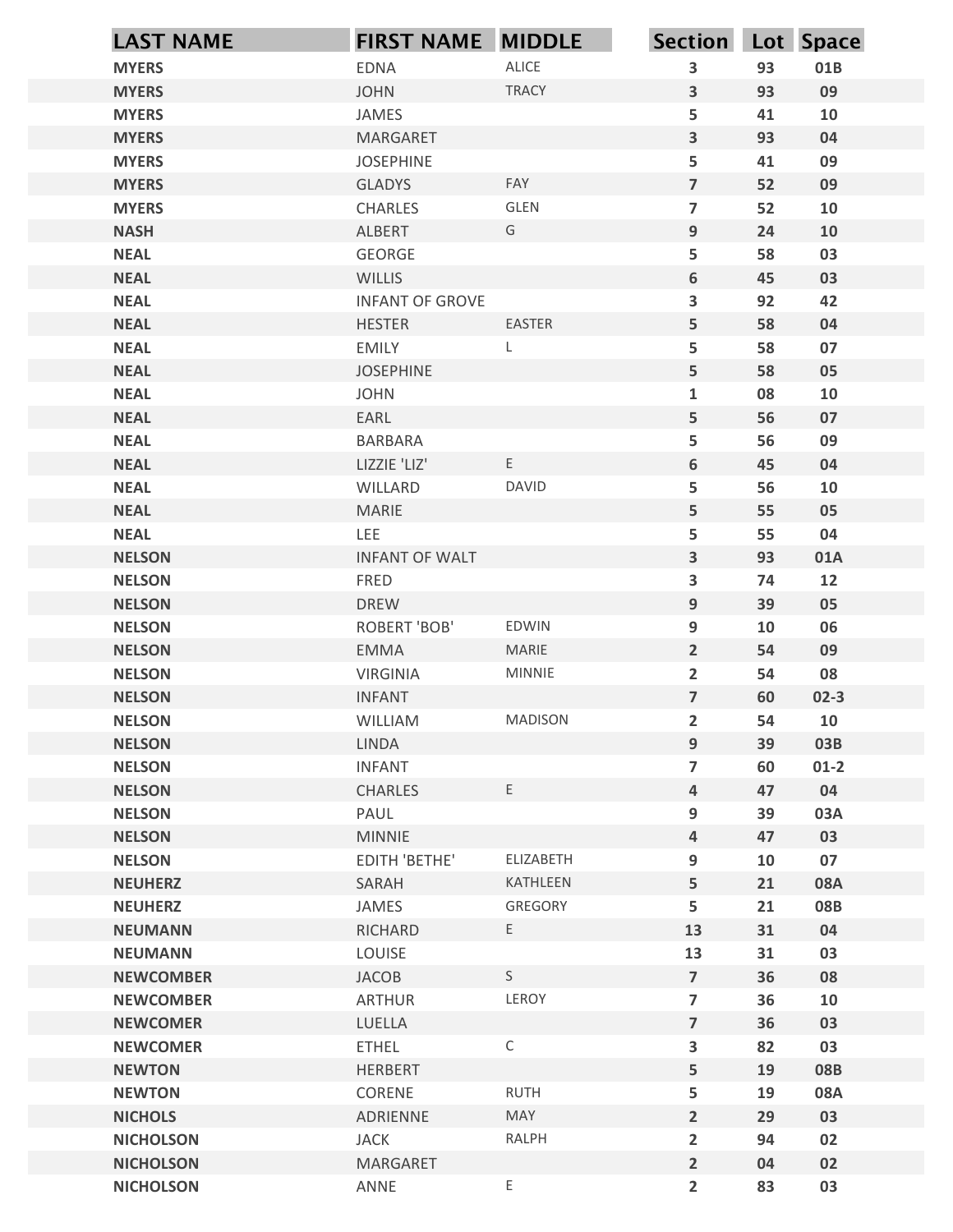|                                      | <b>LAST NAME</b> | <b>FIRST NAME MIDDLE</b> |                                                                                                            | Section Lot Space                         |           |          |
|--------------------------------------|------------------|--------------------------|------------------------------------------------------------------------------------------------------------|-------------------------------------------|-----------|----------|
| <b>NICHOLSON</b>                     |                  | RALPH                    | ${\sf R}$                                                                                                  | $\overline{2}$                            | 04        | 03       |
| <b>NICHOLSON</b>                     |                  | <b>JOHN</b>              | S                                                                                                          | $\overline{2}$                            | 83        | 02       |
| <b>NICHOLSON</b>                     |                  | RALPH                    | $\mathsf{A}$                                                                                               | $\overline{2}$                            | 83        | 01       |
| <b>NICHOLSON</b>                     |                  | PHILLIP                  | $\top$                                                                                                     | $\overline{2}$                            | 70        | 08       |
| <b>NICHOLSON</b>                     |                  | PAULINE                  |                                                                                                            | $\overline{2}$                            | 70        | 07       |
| <b>NICHOLSON</b>                     |                  | <b>JACK</b>              | ${\mathsf W}$                                                                                              | $\overline{2}$                            | 83        | 04       |
| <b>NICHOLSON</b><br><b>NICHOLSON</b> |                  | <b>WINONA</b><br>WILLIAM | $\mathsf{A}$<br>$\mathsf{R}$                                                                               | $\overline{2}$<br>$\overline{2}$          | 83<br>04  | 05<br>05 |
| <b>NICHOLSON</b>                     |                  | ALEX                     | ${\sf R}$                                                                                                  | $\overline{2}$                            | 04        | 10       |
| <b>NICHOLSON</b>                     |                  | OPAL                     | L                                                                                                          | $\overline{2}$                            | 94        | 03       |
| <b>NIERNBERGER</b>                   |                  | <b>ANTON</b>             | $\mathsf{J}$                                                                                               | $\boldsymbol{6}$                          | 16        | 10       |
| <b>NIERNBERGER</b>                   |                  | <b>ESTHER</b>            | A                                                                                                          | 6                                         | 16        | 09       |
| <b>NIERNBERGER</b>                   |                  | <b>JOSEPH</b>            |                                                                                                            | $9\,$                                     | 73        | 01       |
| <b>NIESLEY</b>                       |                  | GEORGE                   | Н                                                                                                          | 5                                         | 66        | 01       |
| <b>NIESLEY</b>                       |                  | GRACE                    | F.                                                                                                         | 5                                         | 66        | 02       |
| <b>NIMEGEAN</b><br><b>NIMIGEAN</b>   |                  | <b>BERTHA</b><br>ADAM    | $\, {\sf B} \,$                                                                                            | $\overline{2}$<br>$\mathbf{3}$            | 80<br>60  | 10<br>16 |
| <b>NOAH</b>                          |                  | DARREL                   | KENT                                                                                                       | $\overline{2}$                            | 92        | 06       |
| <b>NOAH</b>                          |                  | RAYMOND                  | EATON                                                                                                      | $\overline{2}$                            | 92        | 07-08    |
| <b>NOAH</b>                          |                  | CLEO                     | PATRICIA                                                                                                   | $\overline{2}$                            | 92        | 07-08    |
| <b>NOON</b>                          |                  | CHARLES                  | A                                                                                                          | $\overline{7}$                            | 39        | 07       |
| <b>NORCROSS</b>                      |                  | SARAH                    | JANE                                                                                                       | $\mathbf{1}$                              | 06        | 04       |
| <b>NORCROSS</b>                      |                  | LILLIAN                  | B                                                                                                          | $\overline{7}$                            | 54        | 08       |
| <b>NORCROSS</b>                      |                  | ALLEN                    | H                                                                                                          | $\overline{7}$                            | 53        | 01       |
| <b>NORCROSS</b>                      |                  | LEVI                     | W                                                                                                          | $\overline{7}$                            | 53        | 02       |
| <b>NORCROSS</b><br><b>NORCROSS</b>   |                  | REBECCA<br><b>MARY</b>   | $\mathsf{H}^-$                                                                                             | $\overline{\mathbf{z}}$<br>$\overline{7}$ | 53<br>53  | 03<br>07 |
| <b>NORCROSS</b>                      |                  | <b>JOHN</b>              | L                                                                                                          | $\overline{7}$                            | 54        | 09       |
| <b>NORCROSS</b>                      |                  | <b>MARY</b>              |                                                                                                            | $\overline{7}$                            | 53        | 04       |
| <b>NORCROSS</b>                      |                  | ANNA                     | BASCOM                                                                                                     | $\overline{7}$                            | 53        | 09       |
| <b>NORMAN</b>                        |                  | NELLIE                   | L                                                                                                          | $\overline{2}$                            | 66        | 04       |
| <b>NORTH</b>                         |                  | <b>IRIS</b>              | LAVON                                                                                                      | 3                                         | 60        | 13       |
| <b>OCAMB</b>                         |                  | <b>NORMAN</b>            | LEE                                                                                                        | $6\phantom{1}$                            | 38        | 04       |
| <b>OCAMB</b>                         |                  | JERALD                   | DWANE                                                                                                      | 6                                         | 38        | 05       |
| <b>OCAMB</b>                         |                  | WILLIAM                  | E                                                                                                          | $6\phantom{1}$                            | 38        | 06       |
| <b>OLDEN</b>                         |                  | <b>GLADYS</b>            |                                                                                                            | 6                                         | 45        | 02       |
| <b>OLDEN</b>                         |                  | WALTER                   |                                                                                                            | $6\phantom{1}$                            | 45        | 01       |
| <b>OLDS</b><br><b>OLIVER</b>         |                  | ELAINE<br>$J$ and $\sim$ | V                                                                                                          | 3<br>$\overline{7}$                       | 95A<br>45 | 04<br>05 |
| <b>OLIVER</b>                        |                  | FREDA                    | ROBERTA                                                                                                    | $\mathbf{1}$                              | 15        | 09       |
| <b>OLIVER</b>                        |                  | LENORA                   |                                                                                                            | $\mathbf{1}$                              | 15        | 08       |
| <b>OLIVER</b>                        |                  | ROBERT                   |                                                                                                            | $\mathbf{1}$                              | 15        | 06       |
| <b>OLIVER</b>                        |                  | <b>THOMAS</b>            |                                                                                                            | $\overline{2}$                            | 87        | 03       |
| <b>OLIVER</b>                        |                  | <b>MARY</b>              | MINERVA                                                                                                    | $\overline{2}$                            | 87        | 04       |
| <b>OLSON</b>                         |                  | LAURA                    | $\mathsf{A}$                                                                                               | $\overline{\mathbf{3}}$                   | 01        | 02       |
| <b>OLSON</b>                         |                  | <b>JOHN</b>              | $\mathsf{M}% _{T}=\mathsf{M}_{T}\!\left( a,b\right) ,\ \mathsf{M}_{T}=\mathsf{M}_{T}\!\left( a,b\right) ,$ | $\overline{\mathbf{3}}$                   | 01        | 01       |
| <b>OLSON</b>                         |                  | HELMA                    |                                                                                                            | $\overline{7}$                            | 17        | 04       |
| <b>OLSON</b>                         |                  | PAULINE                  |                                                                                                            | $\overline{7}$                            | 17        | 05       |
| <b>ONEAL</b>                         |                  | <b>INFANT DAUGHTER</b>   |                                                                                                            | $\overline{2}$                            | 32        | 01       |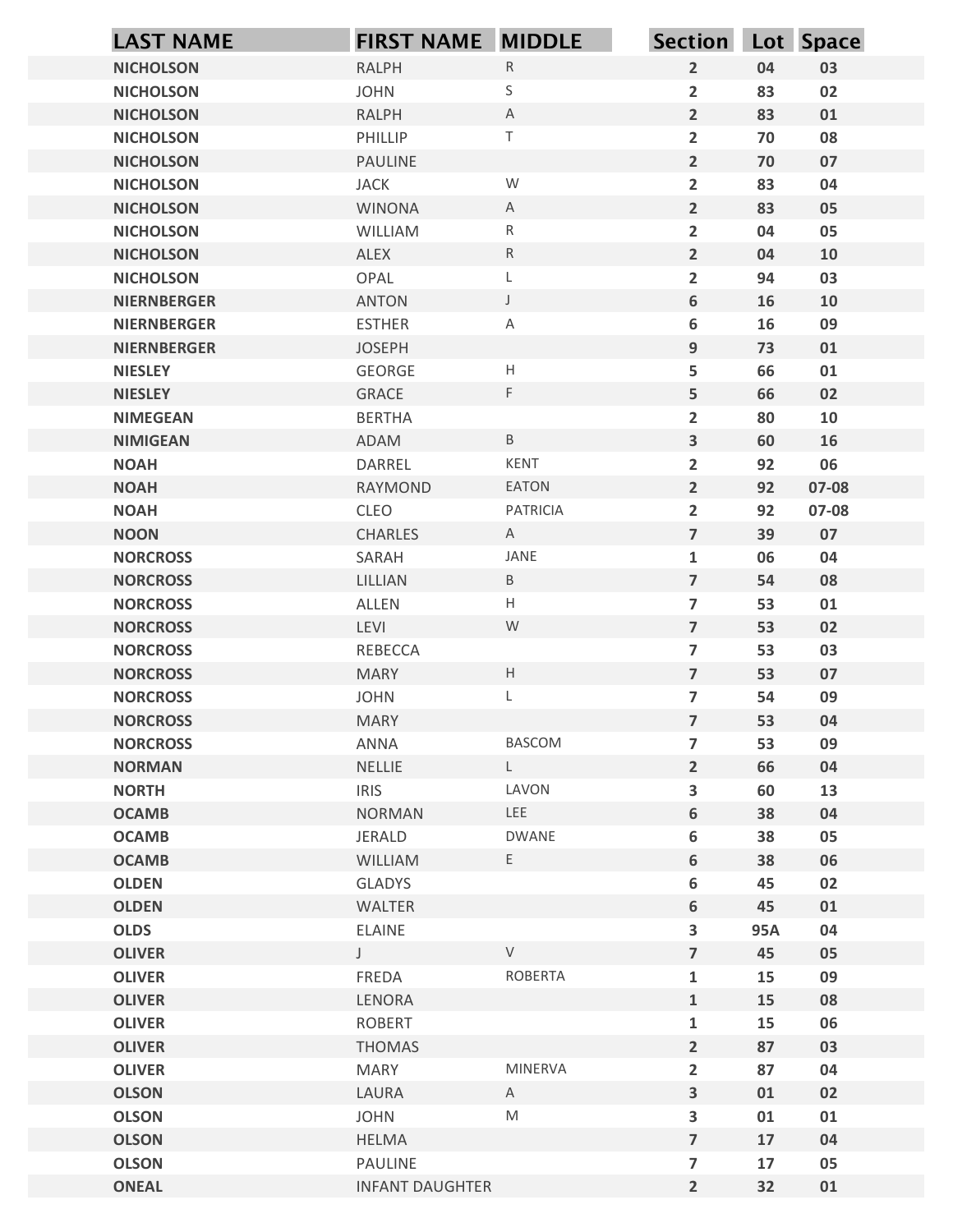| $\mathsf{M}% _{T}=\mathsf{M}_{T}\!\left( a,b\right) ,\ \mathsf{M}_{T}=\mathsf{M}_{T}\!\left( a,b\right) ,$<br>03<br><b>ORDWAY</b><br><b>MARY</b><br>6<br>01<br>CALVIN<br>GUY<br>02<br><b>ORDWAY</b><br>6<br>01<br>6<br>02<br>CATHERINE (MRS.<br>06<br><b>ORDWAY</b><br><b>MURDEN</b><br><b>ALICE</b><br>$2^{\circ}$<br>25<br>09<br><b>ORMEROD</b><br>$\overline{7}$<br>36<br>EDWARD<br>M<br>09<br><b>ORTON</b><br>$\overline{7}$<br><b>CECILE</b><br>P<br>36<br>04<br><b>ORTON</b><br>$\boldsymbol{\mathsf{A}}$<br>$\overline{7}$<br>05<br><b>IRVING</b><br>36<br><b>ORTON</b><br>$\overline{7}$<br>36<br>01<br><b>ORTON</b><br><b>HARLAN</b><br>$\overline{\mathbf{z}}$<br>36<br>02<br><b>ORTON</b><br><b>ELIZABETH</b><br>5<br>60<br>05<br><b>OSBORN</b><br>EARL<br>$\cup$<br>9<br>05<br><b>VIVIAN</b><br>20<br><b>OUDERKIRK</b><br>$\overline{2}$<br><b>OVERSTREET</b><br>EDGAR JR.<br>23<br>04<br>$\overline{2}$<br>23<br>05<br><b>OVERSTREET</b><br><b>MARIE</b><br>$\overline{2}$<br>23<br><b>OVERSTREET</b><br>JENNIE<br>01<br>$\overline{2}$<br>23<br>02<br><b>OVERSTREET</b><br>EDGAR SR.<br>$\mathsf{R}$<br>CHRISTINA<br>$\overline{\mathbf{z}}$<br>57<br>06<br><b>OVERTON</b><br><b>MINNIE</b><br>JUAN<br>$\mathbf{3}$<br>70<br>41<br><b>PACHECO</b><br><b>PAGE</b><br>JAMES<br>WILLIFRED<br>$\overline{2}$<br>01<br>06<br><b>PAGE</b><br>WILLIFRED<br>$\overline{2}$<br>01<br>$03-4$<br>$\overline{2}$<br><b>PAGE</b><br>WILLIAM<br>RILEY<br>40<br>01<br><b>PAGE</b><br>${\sf N}$<br>$\overline{2}$<br>01<br>01<br>JAMES (DR)<br>${\mathsf W}$<br><b>PAGE</b><br>MAYNARD<br>$\overline{2}$<br>01<br>$07 - 8$<br><b>PAGE</b><br>MATILDA<br>$\overline{2}$<br>01<br>$02-3$<br>$\mathsf J$<br>AMY<br>$\overline{2}$<br>$04 - 5$<br><b>PAGE</b><br>ANGIE<br>01<br>$\overline{2}$<br><b>PALMER</b><br>GEORGE<br>$\mathsf{A}$<br>71<br>03<br>JANE<br><b>PALMER</b><br><b>MARY</b><br>$\overline{2}$<br>71<br>04<br>G<br><b>PAPES</b><br>LOUIS<br>$\mathbf{3}$<br>70<br>26<br>$\mathbf{3}$<br><b>PAPES</b><br>IGNATZ<br>70<br>27<br><b>PAPES</b><br>$\mathbf{3}$<br>70<br>28<br><b>JOSEPHINE</b><br><b>PARSON (S)</b><br>5<br>AGNES<br>40<br>05<br><b>PARSON (S)</b><br>5<br>40<br>04<br>HERBERT<br><b>PARSONS</b><br>HENRY<br>$\mathbf{1}$<br>17<br>07<br>$\mathsf D$<br>8<br>15<br>${\bf 04}$<br><b>PARSONS</b><br>CLAUDE<br><b>PARSONS</b><br><b>HARRY</b><br>$\mathsf D$<br>17<br>06<br>$\mathbf{1}$<br>ELVIN "LEROY"<br><b>PATEE</b><br>8<br>04<br>08<br>8<br><b>PATEE</b><br>PATRICIA 'PATTY'<br>$\mathsf{A}$<br>04<br>07<br>$\mathbf{3}$<br>18<br>03<br><b>PATIENT</b><br>WILLIAM<br><b>PATIENT</b><br><b>FANNY</b><br>JANE<br>$\mathbf{3}$<br>18<br>02<br><b>PATIENT</b><br>$\mathbf{3}$<br>18<br>ANNA<br>01<br>$\mathsf H$<br>$\overline{2}$<br>06<br><b>PAUL</b><br>WILLIAM<br>63<br>F.<br><b>PAUL</b><br>$\overline{2}$<br>63<br>05<br><b>DOROTHY</b><br><b>PAUL</b><br>ALICE<br>MAY<br>$\overline{2}$<br>02<br>63<br>$\overline{2}$<br><b>PAUL</b><br>HENRY<br>63<br>WILLIAM<br>01<br><b>PAUL</b><br>ANNA<br>$\overline{2}$<br>63<br>07<br>$\mathbf{3}$<br>36<br>10<br><b>PAUL</b><br>EARL<br>ARNOLD<br>$2^{\circ}$<br>04<br><b>PAUL</b><br>63<br>A<br>$\overline{2}$<br><b>PAUL</b><br><b>CLYDE</b><br>63<br>03<br><b>PAUL</b><br>FRED<br>$2^{\circ}$<br>63<br>08<br>$\mathbf{3}$<br>36<br>09<br><b>PAUL</b><br><b>BLANCHE</b><br>L | <b>LAST NAME</b> | <b>FIRST NAME MIDDLE</b> | Section Lot Space |  |
|-------------------------------------------------------------------------------------------------------------------------------------------------------------------------------------------------------------------------------------------------------------------------------------------------------------------------------------------------------------------------------------------------------------------------------------------------------------------------------------------------------------------------------------------------------------------------------------------------------------------------------------------------------------------------------------------------------------------------------------------------------------------------------------------------------------------------------------------------------------------------------------------------------------------------------------------------------------------------------------------------------------------------------------------------------------------------------------------------------------------------------------------------------------------------------------------------------------------------------------------------------------------------------------------------------------------------------------------------------------------------------------------------------------------------------------------------------------------------------------------------------------------------------------------------------------------------------------------------------------------------------------------------------------------------------------------------------------------------------------------------------------------------------------------------------------------------------------------------------------------------------------------------------------------------------------------------------------------------------------------------------------------------------------------------------------------------------------------------------------------------------------------------------------------------------------------------------------------------------------------------------------------------------------------------------------------------------------------------------------------------------------------------------------------------------------------------------------------------------------------------------------------------------------------------------------------------------------------------------------------------------------------------------------------------------------------------------------------------------------------------------------------------------------------------------------------------------------------------------------------------------------------------------------------------------------------------------------------------------------------------------------------------------------------------------------------------------------------------------------------------------------------------------------------------------------------------------------------------------------------------------------------------------------------------------------------------------------------------------|------------------|--------------------------|-------------------|--|
|                                                                                                                                                                                                                                                                                                                                                                                                                                                                                                                                                                                                                                                                                                                                                                                                                                                                                                                                                                                                                                                                                                                                                                                                                                                                                                                                                                                                                                                                                                                                                                                                                                                                                                                                                                                                                                                                                                                                                                                                                                                                                                                                                                                                                                                                                                                                                                                                                                                                                                                                                                                                                                                                                                                                                                                                                                                                                                                                                                                                                                                                                                                                                                                                                                                                                                                                                       |                  |                          |                   |  |
|                                                                                                                                                                                                                                                                                                                                                                                                                                                                                                                                                                                                                                                                                                                                                                                                                                                                                                                                                                                                                                                                                                                                                                                                                                                                                                                                                                                                                                                                                                                                                                                                                                                                                                                                                                                                                                                                                                                                                                                                                                                                                                                                                                                                                                                                                                                                                                                                                                                                                                                                                                                                                                                                                                                                                                                                                                                                                                                                                                                                                                                                                                                                                                                                                                                                                                                                                       |                  |                          |                   |  |
|                                                                                                                                                                                                                                                                                                                                                                                                                                                                                                                                                                                                                                                                                                                                                                                                                                                                                                                                                                                                                                                                                                                                                                                                                                                                                                                                                                                                                                                                                                                                                                                                                                                                                                                                                                                                                                                                                                                                                                                                                                                                                                                                                                                                                                                                                                                                                                                                                                                                                                                                                                                                                                                                                                                                                                                                                                                                                                                                                                                                                                                                                                                                                                                                                                                                                                                                                       |                  |                          |                   |  |
|                                                                                                                                                                                                                                                                                                                                                                                                                                                                                                                                                                                                                                                                                                                                                                                                                                                                                                                                                                                                                                                                                                                                                                                                                                                                                                                                                                                                                                                                                                                                                                                                                                                                                                                                                                                                                                                                                                                                                                                                                                                                                                                                                                                                                                                                                                                                                                                                                                                                                                                                                                                                                                                                                                                                                                                                                                                                                                                                                                                                                                                                                                                                                                                                                                                                                                                                                       |                  |                          |                   |  |
|                                                                                                                                                                                                                                                                                                                                                                                                                                                                                                                                                                                                                                                                                                                                                                                                                                                                                                                                                                                                                                                                                                                                                                                                                                                                                                                                                                                                                                                                                                                                                                                                                                                                                                                                                                                                                                                                                                                                                                                                                                                                                                                                                                                                                                                                                                                                                                                                                                                                                                                                                                                                                                                                                                                                                                                                                                                                                                                                                                                                                                                                                                                                                                                                                                                                                                                                                       |                  |                          |                   |  |
|                                                                                                                                                                                                                                                                                                                                                                                                                                                                                                                                                                                                                                                                                                                                                                                                                                                                                                                                                                                                                                                                                                                                                                                                                                                                                                                                                                                                                                                                                                                                                                                                                                                                                                                                                                                                                                                                                                                                                                                                                                                                                                                                                                                                                                                                                                                                                                                                                                                                                                                                                                                                                                                                                                                                                                                                                                                                                                                                                                                                                                                                                                                                                                                                                                                                                                                                                       |                  |                          |                   |  |
|                                                                                                                                                                                                                                                                                                                                                                                                                                                                                                                                                                                                                                                                                                                                                                                                                                                                                                                                                                                                                                                                                                                                                                                                                                                                                                                                                                                                                                                                                                                                                                                                                                                                                                                                                                                                                                                                                                                                                                                                                                                                                                                                                                                                                                                                                                                                                                                                                                                                                                                                                                                                                                                                                                                                                                                                                                                                                                                                                                                                                                                                                                                                                                                                                                                                                                                                                       |                  |                          |                   |  |
|                                                                                                                                                                                                                                                                                                                                                                                                                                                                                                                                                                                                                                                                                                                                                                                                                                                                                                                                                                                                                                                                                                                                                                                                                                                                                                                                                                                                                                                                                                                                                                                                                                                                                                                                                                                                                                                                                                                                                                                                                                                                                                                                                                                                                                                                                                                                                                                                                                                                                                                                                                                                                                                                                                                                                                                                                                                                                                                                                                                                                                                                                                                                                                                                                                                                                                                                                       |                  |                          |                   |  |
|                                                                                                                                                                                                                                                                                                                                                                                                                                                                                                                                                                                                                                                                                                                                                                                                                                                                                                                                                                                                                                                                                                                                                                                                                                                                                                                                                                                                                                                                                                                                                                                                                                                                                                                                                                                                                                                                                                                                                                                                                                                                                                                                                                                                                                                                                                                                                                                                                                                                                                                                                                                                                                                                                                                                                                                                                                                                                                                                                                                                                                                                                                                                                                                                                                                                                                                                                       |                  |                          |                   |  |
|                                                                                                                                                                                                                                                                                                                                                                                                                                                                                                                                                                                                                                                                                                                                                                                                                                                                                                                                                                                                                                                                                                                                                                                                                                                                                                                                                                                                                                                                                                                                                                                                                                                                                                                                                                                                                                                                                                                                                                                                                                                                                                                                                                                                                                                                                                                                                                                                                                                                                                                                                                                                                                                                                                                                                                                                                                                                                                                                                                                                                                                                                                                                                                                                                                                                                                                                                       |                  |                          |                   |  |
|                                                                                                                                                                                                                                                                                                                                                                                                                                                                                                                                                                                                                                                                                                                                                                                                                                                                                                                                                                                                                                                                                                                                                                                                                                                                                                                                                                                                                                                                                                                                                                                                                                                                                                                                                                                                                                                                                                                                                                                                                                                                                                                                                                                                                                                                                                                                                                                                                                                                                                                                                                                                                                                                                                                                                                                                                                                                                                                                                                                                                                                                                                                                                                                                                                                                                                                                                       |                  |                          |                   |  |
|                                                                                                                                                                                                                                                                                                                                                                                                                                                                                                                                                                                                                                                                                                                                                                                                                                                                                                                                                                                                                                                                                                                                                                                                                                                                                                                                                                                                                                                                                                                                                                                                                                                                                                                                                                                                                                                                                                                                                                                                                                                                                                                                                                                                                                                                                                                                                                                                                                                                                                                                                                                                                                                                                                                                                                                                                                                                                                                                                                                                                                                                                                                                                                                                                                                                                                                                                       |                  |                          |                   |  |
|                                                                                                                                                                                                                                                                                                                                                                                                                                                                                                                                                                                                                                                                                                                                                                                                                                                                                                                                                                                                                                                                                                                                                                                                                                                                                                                                                                                                                                                                                                                                                                                                                                                                                                                                                                                                                                                                                                                                                                                                                                                                                                                                                                                                                                                                                                                                                                                                                                                                                                                                                                                                                                                                                                                                                                                                                                                                                                                                                                                                                                                                                                                                                                                                                                                                                                                                                       |                  |                          |                   |  |
|                                                                                                                                                                                                                                                                                                                                                                                                                                                                                                                                                                                                                                                                                                                                                                                                                                                                                                                                                                                                                                                                                                                                                                                                                                                                                                                                                                                                                                                                                                                                                                                                                                                                                                                                                                                                                                                                                                                                                                                                                                                                                                                                                                                                                                                                                                                                                                                                                                                                                                                                                                                                                                                                                                                                                                                                                                                                                                                                                                                                                                                                                                                                                                                                                                                                                                                                                       |                  |                          |                   |  |
|                                                                                                                                                                                                                                                                                                                                                                                                                                                                                                                                                                                                                                                                                                                                                                                                                                                                                                                                                                                                                                                                                                                                                                                                                                                                                                                                                                                                                                                                                                                                                                                                                                                                                                                                                                                                                                                                                                                                                                                                                                                                                                                                                                                                                                                                                                                                                                                                                                                                                                                                                                                                                                                                                                                                                                                                                                                                                                                                                                                                                                                                                                                                                                                                                                                                                                                                                       |                  |                          |                   |  |
|                                                                                                                                                                                                                                                                                                                                                                                                                                                                                                                                                                                                                                                                                                                                                                                                                                                                                                                                                                                                                                                                                                                                                                                                                                                                                                                                                                                                                                                                                                                                                                                                                                                                                                                                                                                                                                                                                                                                                                                                                                                                                                                                                                                                                                                                                                                                                                                                                                                                                                                                                                                                                                                                                                                                                                                                                                                                                                                                                                                                                                                                                                                                                                                                                                                                                                                                                       |                  |                          |                   |  |
|                                                                                                                                                                                                                                                                                                                                                                                                                                                                                                                                                                                                                                                                                                                                                                                                                                                                                                                                                                                                                                                                                                                                                                                                                                                                                                                                                                                                                                                                                                                                                                                                                                                                                                                                                                                                                                                                                                                                                                                                                                                                                                                                                                                                                                                                                                                                                                                                                                                                                                                                                                                                                                                                                                                                                                                                                                                                                                                                                                                                                                                                                                                                                                                                                                                                                                                                                       |                  |                          |                   |  |
|                                                                                                                                                                                                                                                                                                                                                                                                                                                                                                                                                                                                                                                                                                                                                                                                                                                                                                                                                                                                                                                                                                                                                                                                                                                                                                                                                                                                                                                                                                                                                                                                                                                                                                                                                                                                                                                                                                                                                                                                                                                                                                                                                                                                                                                                                                                                                                                                                                                                                                                                                                                                                                                                                                                                                                                                                                                                                                                                                                                                                                                                                                                                                                                                                                                                                                                                                       |                  |                          |                   |  |
|                                                                                                                                                                                                                                                                                                                                                                                                                                                                                                                                                                                                                                                                                                                                                                                                                                                                                                                                                                                                                                                                                                                                                                                                                                                                                                                                                                                                                                                                                                                                                                                                                                                                                                                                                                                                                                                                                                                                                                                                                                                                                                                                                                                                                                                                                                                                                                                                                                                                                                                                                                                                                                                                                                                                                                                                                                                                                                                                                                                                                                                                                                                                                                                                                                                                                                                                                       |                  |                          |                   |  |
|                                                                                                                                                                                                                                                                                                                                                                                                                                                                                                                                                                                                                                                                                                                                                                                                                                                                                                                                                                                                                                                                                                                                                                                                                                                                                                                                                                                                                                                                                                                                                                                                                                                                                                                                                                                                                                                                                                                                                                                                                                                                                                                                                                                                                                                                                                                                                                                                                                                                                                                                                                                                                                                                                                                                                                                                                                                                                                                                                                                                                                                                                                                                                                                                                                                                                                                                                       |                  |                          |                   |  |
|                                                                                                                                                                                                                                                                                                                                                                                                                                                                                                                                                                                                                                                                                                                                                                                                                                                                                                                                                                                                                                                                                                                                                                                                                                                                                                                                                                                                                                                                                                                                                                                                                                                                                                                                                                                                                                                                                                                                                                                                                                                                                                                                                                                                                                                                                                                                                                                                                                                                                                                                                                                                                                                                                                                                                                                                                                                                                                                                                                                                                                                                                                                                                                                                                                                                                                                                                       |                  |                          |                   |  |
|                                                                                                                                                                                                                                                                                                                                                                                                                                                                                                                                                                                                                                                                                                                                                                                                                                                                                                                                                                                                                                                                                                                                                                                                                                                                                                                                                                                                                                                                                                                                                                                                                                                                                                                                                                                                                                                                                                                                                                                                                                                                                                                                                                                                                                                                                                                                                                                                                                                                                                                                                                                                                                                                                                                                                                                                                                                                                                                                                                                                                                                                                                                                                                                                                                                                                                                                                       |                  |                          |                   |  |
|                                                                                                                                                                                                                                                                                                                                                                                                                                                                                                                                                                                                                                                                                                                                                                                                                                                                                                                                                                                                                                                                                                                                                                                                                                                                                                                                                                                                                                                                                                                                                                                                                                                                                                                                                                                                                                                                                                                                                                                                                                                                                                                                                                                                                                                                                                                                                                                                                                                                                                                                                                                                                                                                                                                                                                                                                                                                                                                                                                                                                                                                                                                                                                                                                                                                                                                                                       |                  |                          |                   |  |
|                                                                                                                                                                                                                                                                                                                                                                                                                                                                                                                                                                                                                                                                                                                                                                                                                                                                                                                                                                                                                                                                                                                                                                                                                                                                                                                                                                                                                                                                                                                                                                                                                                                                                                                                                                                                                                                                                                                                                                                                                                                                                                                                                                                                                                                                                                                                                                                                                                                                                                                                                                                                                                                                                                                                                                                                                                                                                                                                                                                                                                                                                                                                                                                                                                                                                                                                                       |                  |                          |                   |  |
|                                                                                                                                                                                                                                                                                                                                                                                                                                                                                                                                                                                                                                                                                                                                                                                                                                                                                                                                                                                                                                                                                                                                                                                                                                                                                                                                                                                                                                                                                                                                                                                                                                                                                                                                                                                                                                                                                                                                                                                                                                                                                                                                                                                                                                                                                                                                                                                                                                                                                                                                                                                                                                                                                                                                                                                                                                                                                                                                                                                                                                                                                                                                                                                                                                                                                                                                                       |                  |                          |                   |  |
|                                                                                                                                                                                                                                                                                                                                                                                                                                                                                                                                                                                                                                                                                                                                                                                                                                                                                                                                                                                                                                                                                                                                                                                                                                                                                                                                                                                                                                                                                                                                                                                                                                                                                                                                                                                                                                                                                                                                                                                                                                                                                                                                                                                                                                                                                                                                                                                                                                                                                                                                                                                                                                                                                                                                                                                                                                                                                                                                                                                                                                                                                                                                                                                                                                                                                                                                                       |                  |                          |                   |  |
|                                                                                                                                                                                                                                                                                                                                                                                                                                                                                                                                                                                                                                                                                                                                                                                                                                                                                                                                                                                                                                                                                                                                                                                                                                                                                                                                                                                                                                                                                                                                                                                                                                                                                                                                                                                                                                                                                                                                                                                                                                                                                                                                                                                                                                                                                                                                                                                                                                                                                                                                                                                                                                                                                                                                                                                                                                                                                                                                                                                                                                                                                                                                                                                                                                                                                                                                                       |                  |                          |                   |  |
|                                                                                                                                                                                                                                                                                                                                                                                                                                                                                                                                                                                                                                                                                                                                                                                                                                                                                                                                                                                                                                                                                                                                                                                                                                                                                                                                                                                                                                                                                                                                                                                                                                                                                                                                                                                                                                                                                                                                                                                                                                                                                                                                                                                                                                                                                                                                                                                                                                                                                                                                                                                                                                                                                                                                                                                                                                                                                                                                                                                                                                                                                                                                                                                                                                                                                                                                                       |                  |                          |                   |  |
|                                                                                                                                                                                                                                                                                                                                                                                                                                                                                                                                                                                                                                                                                                                                                                                                                                                                                                                                                                                                                                                                                                                                                                                                                                                                                                                                                                                                                                                                                                                                                                                                                                                                                                                                                                                                                                                                                                                                                                                                                                                                                                                                                                                                                                                                                                                                                                                                                                                                                                                                                                                                                                                                                                                                                                                                                                                                                                                                                                                                                                                                                                                                                                                                                                                                                                                                                       |                  |                          |                   |  |
|                                                                                                                                                                                                                                                                                                                                                                                                                                                                                                                                                                                                                                                                                                                                                                                                                                                                                                                                                                                                                                                                                                                                                                                                                                                                                                                                                                                                                                                                                                                                                                                                                                                                                                                                                                                                                                                                                                                                                                                                                                                                                                                                                                                                                                                                                                                                                                                                                                                                                                                                                                                                                                                                                                                                                                                                                                                                                                                                                                                                                                                                                                                                                                                                                                                                                                                                                       |                  |                          |                   |  |
|                                                                                                                                                                                                                                                                                                                                                                                                                                                                                                                                                                                                                                                                                                                                                                                                                                                                                                                                                                                                                                                                                                                                                                                                                                                                                                                                                                                                                                                                                                                                                                                                                                                                                                                                                                                                                                                                                                                                                                                                                                                                                                                                                                                                                                                                                                                                                                                                                                                                                                                                                                                                                                                                                                                                                                                                                                                                                                                                                                                                                                                                                                                                                                                                                                                                                                                                                       |                  |                          |                   |  |
|                                                                                                                                                                                                                                                                                                                                                                                                                                                                                                                                                                                                                                                                                                                                                                                                                                                                                                                                                                                                                                                                                                                                                                                                                                                                                                                                                                                                                                                                                                                                                                                                                                                                                                                                                                                                                                                                                                                                                                                                                                                                                                                                                                                                                                                                                                                                                                                                                                                                                                                                                                                                                                                                                                                                                                                                                                                                                                                                                                                                                                                                                                                                                                                                                                                                                                                                                       |                  |                          |                   |  |
|                                                                                                                                                                                                                                                                                                                                                                                                                                                                                                                                                                                                                                                                                                                                                                                                                                                                                                                                                                                                                                                                                                                                                                                                                                                                                                                                                                                                                                                                                                                                                                                                                                                                                                                                                                                                                                                                                                                                                                                                                                                                                                                                                                                                                                                                                                                                                                                                                                                                                                                                                                                                                                                                                                                                                                                                                                                                                                                                                                                                                                                                                                                                                                                                                                                                                                                                                       |                  |                          |                   |  |
|                                                                                                                                                                                                                                                                                                                                                                                                                                                                                                                                                                                                                                                                                                                                                                                                                                                                                                                                                                                                                                                                                                                                                                                                                                                                                                                                                                                                                                                                                                                                                                                                                                                                                                                                                                                                                                                                                                                                                                                                                                                                                                                                                                                                                                                                                                                                                                                                                                                                                                                                                                                                                                                                                                                                                                                                                                                                                                                                                                                                                                                                                                                                                                                                                                                                                                                                                       |                  |                          |                   |  |
|                                                                                                                                                                                                                                                                                                                                                                                                                                                                                                                                                                                                                                                                                                                                                                                                                                                                                                                                                                                                                                                                                                                                                                                                                                                                                                                                                                                                                                                                                                                                                                                                                                                                                                                                                                                                                                                                                                                                                                                                                                                                                                                                                                                                                                                                                                                                                                                                                                                                                                                                                                                                                                                                                                                                                                                                                                                                                                                                                                                                                                                                                                                                                                                                                                                                                                                                                       |                  |                          |                   |  |
|                                                                                                                                                                                                                                                                                                                                                                                                                                                                                                                                                                                                                                                                                                                                                                                                                                                                                                                                                                                                                                                                                                                                                                                                                                                                                                                                                                                                                                                                                                                                                                                                                                                                                                                                                                                                                                                                                                                                                                                                                                                                                                                                                                                                                                                                                                                                                                                                                                                                                                                                                                                                                                                                                                                                                                                                                                                                                                                                                                                                                                                                                                                                                                                                                                                                                                                                                       |                  |                          |                   |  |
|                                                                                                                                                                                                                                                                                                                                                                                                                                                                                                                                                                                                                                                                                                                                                                                                                                                                                                                                                                                                                                                                                                                                                                                                                                                                                                                                                                                                                                                                                                                                                                                                                                                                                                                                                                                                                                                                                                                                                                                                                                                                                                                                                                                                                                                                                                                                                                                                                                                                                                                                                                                                                                                                                                                                                                                                                                                                                                                                                                                                                                                                                                                                                                                                                                                                                                                                                       |                  |                          |                   |  |
|                                                                                                                                                                                                                                                                                                                                                                                                                                                                                                                                                                                                                                                                                                                                                                                                                                                                                                                                                                                                                                                                                                                                                                                                                                                                                                                                                                                                                                                                                                                                                                                                                                                                                                                                                                                                                                                                                                                                                                                                                                                                                                                                                                                                                                                                                                                                                                                                                                                                                                                                                                                                                                                                                                                                                                                                                                                                                                                                                                                                                                                                                                                                                                                                                                                                                                                                                       |                  |                          |                   |  |
|                                                                                                                                                                                                                                                                                                                                                                                                                                                                                                                                                                                                                                                                                                                                                                                                                                                                                                                                                                                                                                                                                                                                                                                                                                                                                                                                                                                                                                                                                                                                                                                                                                                                                                                                                                                                                                                                                                                                                                                                                                                                                                                                                                                                                                                                                                                                                                                                                                                                                                                                                                                                                                                                                                                                                                                                                                                                                                                                                                                                                                                                                                                                                                                                                                                                                                                                                       |                  |                          |                   |  |
|                                                                                                                                                                                                                                                                                                                                                                                                                                                                                                                                                                                                                                                                                                                                                                                                                                                                                                                                                                                                                                                                                                                                                                                                                                                                                                                                                                                                                                                                                                                                                                                                                                                                                                                                                                                                                                                                                                                                                                                                                                                                                                                                                                                                                                                                                                                                                                                                                                                                                                                                                                                                                                                                                                                                                                                                                                                                                                                                                                                                                                                                                                                                                                                                                                                                                                                                                       |                  |                          |                   |  |
|                                                                                                                                                                                                                                                                                                                                                                                                                                                                                                                                                                                                                                                                                                                                                                                                                                                                                                                                                                                                                                                                                                                                                                                                                                                                                                                                                                                                                                                                                                                                                                                                                                                                                                                                                                                                                                                                                                                                                                                                                                                                                                                                                                                                                                                                                                                                                                                                                                                                                                                                                                                                                                                                                                                                                                                                                                                                                                                                                                                                                                                                                                                                                                                                                                                                                                                                                       |                  |                          |                   |  |
|                                                                                                                                                                                                                                                                                                                                                                                                                                                                                                                                                                                                                                                                                                                                                                                                                                                                                                                                                                                                                                                                                                                                                                                                                                                                                                                                                                                                                                                                                                                                                                                                                                                                                                                                                                                                                                                                                                                                                                                                                                                                                                                                                                                                                                                                                                                                                                                                                                                                                                                                                                                                                                                                                                                                                                                                                                                                                                                                                                                                                                                                                                                                                                                                                                                                                                                                                       |                  |                          |                   |  |
|                                                                                                                                                                                                                                                                                                                                                                                                                                                                                                                                                                                                                                                                                                                                                                                                                                                                                                                                                                                                                                                                                                                                                                                                                                                                                                                                                                                                                                                                                                                                                                                                                                                                                                                                                                                                                                                                                                                                                                                                                                                                                                                                                                                                                                                                                                                                                                                                                                                                                                                                                                                                                                                                                                                                                                                                                                                                                                                                                                                                                                                                                                                                                                                                                                                                                                                                                       |                  |                          |                   |  |
|                                                                                                                                                                                                                                                                                                                                                                                                                                                                                                                                                                                                                                                                                                                                                                                                                                                                                                                                                                                                                                                                                                                                                                                                                                                                                                                                                                                                                                                                                                                                                                                                                                                                                                                                                                                                                                                                                                                                                                                                                                                                                                                                                                                                                                                                                                                                                                                                                                                                                                                                                                                                                                                                                                                                                                                                                                                                                                                                                                                                                                                                                                                                                                                                                                                                                                                                                       |                  |                          |                   |  |
|                                                                                                                                                                                                                                                                                                                                                                                                                                                                                                                                                                                                                                                                                                                                                                                                                                                                                                                                                                                                                                                                                                                                                                                                                                                                                                                                                                                                                                                                                                                                                                                                                                                                                                                                                                                                                                                                                                                                                                                                                                                                                                                                                                                                                                                                                                                                                                                                                                                                                                                                                                                                                                                                                                                                                                                                                                                                                                                                                                                                                                                                                                                                                                                                                                                                                                                                                       |                  |                          |                   |  |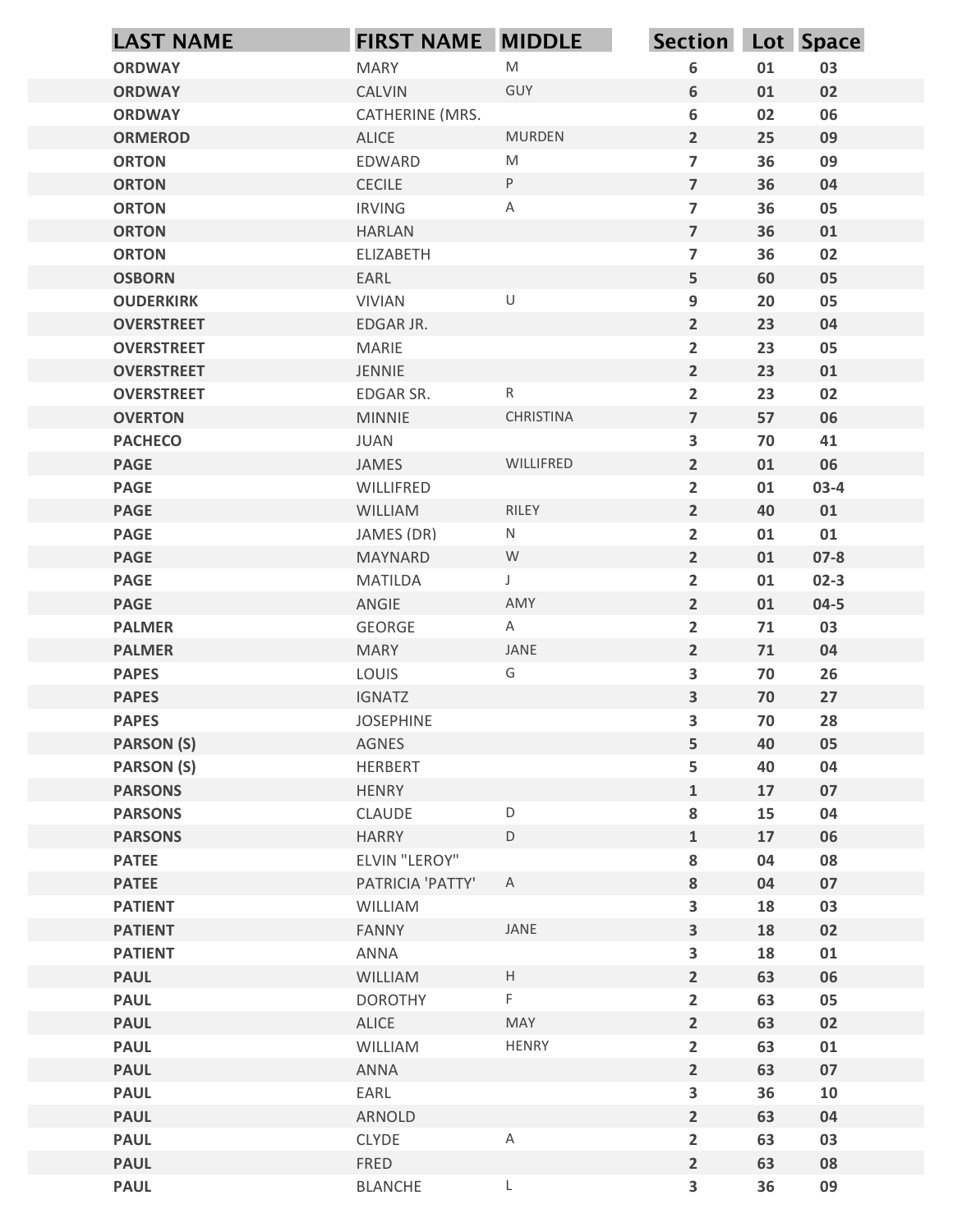| $\mathsf{A}$<br>6<br>06<br><b>PAYNE</b><br>SELMA<br>67<br><b>TREAT</b><br>$\overline{7}$<br>06<br><b>PAYNE</b><br><b>ROBERT</b><br>29<br>9<br>MARY 'BRANDY'<br>SUE<br>61<br>02<br><b>PAYTON</b><br>06<br><b>INFANT OF TOM</b><br>$\overline{7}$<br>13<br><b>PEARSON</b><br>$\mathsf{H}$<br>$\overline{7}$<br>08<br><b>THOMAS</b><br>13<br><b>PEARSON</b><br>$\mathsf{K}$<br>6<br><b>REX</b><br>67<br>10<br><b>PEARSON</b><br>$\mathsf{E}^-$<br>$\overline{7}$<br>02<br><b>PEARSON</b><br><b>MARY</b><br>13<br>RICHARD<br>J. 'DICK'<br>$\overline{7}$<br>13<br>10<br><b>PEARSON</b><br>E<br>6<br>67<br>09<br><b>MARY</b><br><b>PEARSON</b><br>$\overline{\mathbf{z}}$<br>07<br>ROSE<br>13<br><b>PEARSON</b><br>$\overline{7}$<br><b>JOHN</b><br>13<br>01<br><b>PEARSON</b><br>$\overline{7}$<br>05<br><b>PEARSON</b><br>JOHN SR.<br>13<br>$\boldsymbol{6}$<br>SVEN<br>70<br>02<br><b>PEARSON</b><br>RUTH<br>$\overline{7}$<br>13<br>04<br><b>PEARSON</b><br>$\mathbf{3}$<br>07<br><b>PEARSON</b><br><b>MINNIE</b><br>76<br>05<br><b>PEARSON</b><br>EDWARD<br>G<br>$\mathbf{3}$<br>76<br>LOUELLA<br>$\mathbf{3}$<br>76<br>08<br><b>PEARSON</b><br>ELIZABETH<br><b>PEARSON</b><br>SARAH<br>6<br>03<br>70<br>6<br><b>PEARSON</b><br><b>BERNIE</b><br>70<br>04<br><b>PEARSON</b><br>MABEL<br>$\mathbf{3}$<br>76<br>06<br>$\mathsf{E}^-$<br>$\overline{2}$<br><b>PEDROJA</b><br><b>BESSIE</b><br>75<br>08<br><b>PEDROJA</b><br>JAMES<br>LEO<br>$\overline{2}$<br>07<br>75<br>$\overline{2}$<br><b>PEEL</b><br><b>ISACC JR.</b><br>KIRK<br>78<br>10<br><b>BERT</b><br>PETE<br>6<br>66<br>01<br><b>PENNEY</b><br>6<br>02<br><b>PENNEY</b><br><b>BETTY</b><br>66<br>E.<br><b>PENNOCK</b><br><b>NAOMI</b><br>9<br>02<br>01<br><b>THOMAS</b><br>9<br><b>PENNOCK</b><br>LEONARD<br>01<br>01<br>LELAND<br><b>PENNY</b><br>MACK<br>6<br>68<br>04<br>OLIVER<br>6<br><b>PENNY</b><br>WILLIAM<br>68<br>05<br><b>PENNY</b><br>ROBERT 'BOB'<br>02<br>6<br>68<br>LENA<br>6<br><b>PENNY</b><br><b>MARY</b><br>68<br>03<br>JOHN<br>6<br>68<br>01<br><b>PENNY</b><br>ROBERT<br>6<br><b>PENNY</b><br>SALLIE<br>65<br>04<br><b>PENNY</b><br>$6\phantom{1}$<br>65<br>05<br>WILLIAM<br>6<br><b>PENNY</b><br>65<br>02<br>MARGARET<br>5<br>58<br>02<br><b>PENNY</b><br>LULU<br>$\overline{7}$<br>LULU<br>59<br>06<br><b>PERCIVAL</b><br>CARLOS<br>07<br><b>PERCIVAL</b><br>$\overline{7}$<br>59<br>F.<br>$\overline{2}$<br><b>PERIGO</b><br>LANNIE<br>86<br>07<br><b>PERIGO</b><br>$\overline{2}$<br>86<br>09<br><b>JUDSON</b><br>B<br><b>PERIGO</b><br>$\mathsf{L}^-$<br>$\overline{2}$<br>86<br>04<br>CANDICE<br>S<br><b>PERIGO</b><br>02<br>EDWARD<br>$\overline{2}$<br>86<br>5<br><b>PERKINS</b><br>EARL<br>59<br>03<br><b>PERRY</b><br><b>MARX</b><br><b>ELIZABETH</b><br>3<br>04<br>71<br><b>VIGO</b><br>08<br><b>PERRY</b><br>CLARENCE<br>$\mathbf{3}$<br>71<br>$\mathsf{E}^-$<br>$\mathbf{3}$<br>02<br><b>PERRY</b><br>WILLIAM<br>71<br>THEO<br>$\overline{\mathbf{3}}$<br>$71$<br>03<br><b>PERRY</b><br>WILLIAM<br>$\mathsf C$<br>05<br><b>PERRY</b><br><b>JOHN</b><br>$\mathbf{3}$<br>71 | <b>LAST NAME</b> | FIRST NAME MIDDLE |              | Section Lot Space |      |    |
|-----------------------------------------------------------------------------------------------------------------------------------------------------------------------------------------------------------------------------------------------------------------------------------------------------------------------------------------------------------------------------------------------------------------------------------------------------------------------------------------------------------------------------------------------------------------------------------------------------------------------------------------------------------------------------------------------------------------------------------------------------------------------------------------------------------------------------------------------------------------------------------------------------------------------------------------------------------------------------------------------------------------------------------------------------------------------------------------------------------------------------------------------------------------------------------------------------------------------------------------------------------------------------------------------------------------------------------------------------------------------------------------------------------------------------------------------------------------------------------------------------------------------------------------------------------------------------------------------------------------------------------------------------------------------------------------------------------------------------------------------------------------------------------------------------------------------------------------------------------------------------------------------------------------------------------------------------------------------------------------------------------------------------------------------------------------------------------------------------------------------------------------------------------------------------------------------------------------------------------------------------------------------------------------------------------------------------------------------------------------------------------------------------------------------------------------------------------------------------------------------------------------------------------------------------------------------------------------------------------------------------------------------------------------------------------------------------------------------------------------------------------------------------------------------------------------------------------------------------------------------------------------------------------------------------------------------------------------------------------------------------------------------------------------------------------------------|------------------|-------------------|--------------|-------------------|------|----|
|                                                                                                                                                                                                                                                                                                                                                                                                                                                                                                                                                                                                                                                                                                                                                                                                                                                                                                                                                                                                                                                                                                                                                                                                                                                                                                                                                                                                                                                                                                                                                                                                                                                                                                                                                                                                                                                                                                                                                                                                                                                                                                                                                                                                                                                                                                                                                                                                                                                                                                                                                                                                                                                                                                                                                                                                                                                                                                                                                                                                                                                                       |                  |                   |              |                   |      |    |
|                                                                                                                                                                                                                                                                                                                                                                                                                                                                                                                                                                                                                                                                                                                                                                                                                                                                                                                                                                                                                                                                                                                                                                                                                                                                                                                                                                                                                                                                                                                                                                                                                                                                                                                                                                                                                                                                                                                                                                                                                                                                                                                                                                                                                                                                                                                                                                                                                                                                                                                                                                                                                                                                                                                                                                                                                                                                                                                                                                                                                                                                       |                  |                   |              |                   |      |    |
|                                                                                                                                                                                                                                                                                                                                                                                                                                                                                                                                                                                                                                                                                                                                                                                                                                                                                                                                                                                                                                                                                                                                                                                                                                                                                                                                                                                                                                                                                                                                                                                                                                                                                                                                                                                                                                                                                                                                                                                                                                                                                                                                                                                                                                                                                                                                                                                                                                                                                                                                                                                                                                                                                                                                                                                                                                                                                                                                                                                                                                                                       |                  |                   |              |                   |      |    |
|                                                                                                                                                                                                                                                                                                                                                                                                                                                                                                                                                                                                                                                                                                                                                                                                                                                                                                                                                                                                                                                                                                                                                                                                                                                                                                                                                                                                                                                                                                                                                                                                                                                                                                                                                                                                                                                                                                                                                                                                                                                                                                                                                                                                                                                                                                                                                                                                                                                                                                                                                                                                                                                                                                                                                                                                                                                                                                                                                                                                                                                                       |                  |                   |              |                   |      |    |
|                                                                                                                                                                                                                                                                                                                                                                                                                                                                                                                                                                                                                                                                                                                                                                                                                                                                                                                                                                                                                                                                                                                                                                                                                                                                                                                                                                                                                                                                                                                                                                                                                                                                                                                                                                                                                                                                                                                                                                                                                                                                                                                                                                                                                                                                                                                                                                                                                                                                                                                                                                                                                                                                                                                                                                                                                                                                                                                                                                                                                                                                       |                  |                   |              |                   |      |    |
|                                                                                                                                                                                                                                                                                                                                                                                                                                                                                                                                                                                                                                                                                                                                                                                                                                                                                                                                                                                                                                                                                                                                                                                                                                                                                                                                                                                                                                                                                                                                                                                                                                                                                                                                                                                                                                                                                                                                                                                                                                                                                                                                                                                                                                                                                                                                                                                                                                                                                                                                                                                                                                                                                                                                                                                                                                                                                                                                                                                                                                                                       |                  |                   |              |                   |      |    |
|                                                                                                                                                                                                                                                                                                                                                                                                                                                                                                                                                                                                                                                                                                                                                                                                                                                                                                                                                                                                                                                                                                                                                                                                                                                                                                                                                                                                                                                                                                                                                                                                                                                                                                                                                                                                                                                                                                                                                                                                                                                                                                                                                                                                                                                                                                                                                                                                                                                                                                                                                                                                                                                                                                                                                                                                                                                                                                                                                                                                                                                                       |                  |                   |              |                   |      |    |
|                                                                                                                                                                                                                                                                                                                                                                                                                                                                                                                                                                                                                                                                                                                                                                                                                                                                                                                                                                                                                                                                                                                                                                                                                                                                                                                                                                                                                                                                                                                                                                                                                                                                                                                                                                                                                                                                                                                                                                                                                                                                                                                                                                                                                                                                                                                                                                                                                                                                                                                                                                                                                                                                                                                                                                                                                                                                                                                                                                                                                                                                       |                  |                   |              |                   |      |    |
|                                                                                                                                                                                                                                                                                                                                                                                                                                                                                                                                                                                                                                                                                                                                                                                                                                                                                                                                                                                                                                                                                                                                                                                                                                                                                                                                                                                                                                                                                                                                                                                                                                                                                                                                                                                                                                                                                                                                                                                                                                                                                                                                                                                                                                                                                                                                                                                                                                                                                                                                                                                                                                                                                                                                                                                                                                                                                                                                                                                                                                                                       |                  |                   |              |                   |      |    |
|                                                                                                                                                                                                                                                                                                                                                                                                                                                                                                                                                                                                                                                                                                                                                                                                                                                                                                                                                                                                                                                                                                                                                                                                                                                                                                                                                                                                                                                                                                                                                                                                                                                                                                                                                                                                                                                                                                                                                                                                                                                                                                                                                                                                                                                                                                                                                                                                                                                                                                                                                                                                                                                                                                                                                                                                                                                                                                                                                                                                                                                                       |                  |                   |              |                   |      |    |
|                                                                                                                                                                                                                                                                                                                                                                                                                                                                                                                                                                                                                                                                                                                                                                                                                                                                                                                                                                                                                                                                                                                                                                                                                                                                                                                                                                                                                                                                                                                                                                                                                                                                                                                                                                                                                                                                                                                                                                                                                                                                                                                                                                                                                                                                                                                                                                                                                                                                                                                                                                                                                                                                                                                                                                                                                                                                                                                                                                                                                                                                       |                  |                   |              |                   |      |    |
|                                                                                                                                                                                                                                                                                                                                                                                                                                                                                                                                                                                                                                                                                                                                                                                                                                                                                                                                                                                                                                                                                                                                                                                                                                                                                                                                                                                                                                                                                                                                                                                                                                                                                                                                                                                                                                                                                                                                                                                                                                                                                                                                                                                                                                                                                                                                                                                                                                                                                                                                                                                                                                                                                                                                                                                                                                                                                                                                                                                                                                                                       |                  |                   |              |                   |      |    |
|                                                                                                                                                                                                                                                                                                                                                                                                                                                                                                                                                                                                                                                                                                                                                                                                                                                                                                                                                                                                                                                                                                                                                                                                                                                                                                                                                                                                                                                                                                                                                                                                                                                                                                                                                                                                                                                                                                                                                                                                                                                                                                                                                                                                                                                                                                                                                                                                                                                                                                                                                                                                                                                                                                                                                                                                                                                                                                                                                                                                                                                                       |                  |                   |              |                   |      |    |
|                                                                                                                                                                                                                                                                                                                                                                                                                                                                                                                                                                                                                                                                                                                                                                                                                                                                                                                                                                                                                                                                                                                                                                                                                                                                                                                                                                                                                                                                                                                                                                                                                                                                                                                                                                                                                                                                                                                                                                                                                                                                                                                                                                                                                                                                                                                                                                                                                                                                                                                                                                                                                                                                                                                                                                                                                                                                                                                                                                                                                                                                       |                  |                   |              |                   |      |    |
|                                                                                                                                                                                                                                                                                                                                                                                                                                                                                                                                                                                                                                                                                                                                                                                                                                                                                                                                                                                                                                                                                                                                                                                                                                                                                                                                                                                                                                                                                                                                                                                                                                                                                                                                                                                                                                                                                                                                                                                                                                                                                                                                                                                                                                                                                                                                                                                                                                                                                                                                                                                                                                                                                                                                                                                                                                                                                                                                                                                                                                                                       |                  |                   |              |                   |      |    |
|                                                                                                                                                                                                                                                                                                                                                                                                                                                                                                                                                                                                                                                                                                                                                                                                                                                                                                                                                                                                                                                                                                                                                                                                                                                                                                                                                                                                                                                                                                                                                                                                                                                                                                                                                                                                                                                                                                                                                                                                                                                                                                                                                                                                                                                                                                                                                                                                                                                                                                                                                                                                                                                                                                                                                                                                                                                                                                                                                                                                                                                                       |                  |                   |              |                   |      |    |
|                                                                                                                                                                                                                                                                                                                                                                                                                                                                                                                                                                                                                                                                                                                                                                                                                                                                                                                                                                                                                                                                                                                                                                                                                                                                                                                                                                                                                                                                                                                                                                                                                                                                                                                                                                                                                                                                                                                                                                                                                                                                                                                                                                                                                                                                                                                                                                                                                                                                                                                                                                                                                                                                                                                                                                                                                                                                                                                                                                                                                                                                       |                  |                   |              |                   |      |    |
|                                                                                                                                                                                                                                                                                                                                                                                                                                                                                                                                                                                                                                                                                                                                                                                                                                                                                                                                                                                                                                                                                                                                                                                                                                                                                                                                                                                                                                                                                                                                                                                                                                                                                                                                                                                                                                                                                                                                                                                                                                                                                                                                                                                                                                                                                                                                                                                                                                                                                                                                                                                                                                                                                                                                                                                                                                                                                                                                                                                                                                                                       |                  |                   |              |                   |      |    |
|                                                                                                                                                                                                                                                                                                                                                                                                                                                                                                                                                                                                                                                                                                                                                                                                                                                                                                                                                                                                                                                                                                                                                                                                                                                                                                                                                                                                                                                                                                                                                                                                                                                                                                                                                                                                                                                                                                                                                                                                                                                                                                                                                                                                                                                                                                                                                                                                                                                                                                                                                                                                                                                                                                                                                                                                                                                                                                                                                                                                                                                                       |                  |                   |              |                   |      |    |
|                                                                                                                                                                                                                                                                                                                                                                                                                                                                                                                                                                                                                                                                                                                                                                                                                                                                                                                                                                                                                                                                                                                                                                                                                                                                                                                                                                                                                                                                                                                                                                                                                                                                                                                                                                                                                                                                                                                                                                                                                                                                                                                                                                                                                                                                                                                                                                                                                                                                                                                                                                                                                                                                                                                                                                                                                                                                                                                                                                                                                                                                       |                  |                   |              |                   |      |    |
|                                                                                                                                                                                                                                                                                                                                                                                                                                                                                                                                                                                                                                                                                                                                                                                                                                                                                                                                                                                                                                                                                                                                                                                                                                                                                                                                                                                                                                                                                                                                                                                                                                                                                                                                                                                                                                                                                                                                                                                                                                                                                                                                                                                                                                                                                                                                                                                                                                                                                                                                                                                                                                                                                                                                                                                                                                                                                                                                                                                                                                                                       |                  |                   |              |                   |      |    |
|                                                                                                                                                                                                                                                                                                                                                                                                                                                                                                                                                                                                                                                                                                                                                                                                                                                                                                                                                                                                                                                                                                                                                                                                                                                                                                                                                                                                                                                                                                                                                                                                                                                                                                                                                                                                                                                                                                                                                                                                                                                                                                                                                                                                                                                                                                                                                                                                                                                                                                                                                                                                                                                                                                                                                                                                                                                                                                                                                                                                                                                                       |                  |                   |              |                   |      |    |
|                                                                                                                                                                                                                                                                                                                                                                                                                                                                                                                                                                                                                                                                                                                                                                                                                                                                                                                                                                                                                                                                                                                                                                                                                                                                                                                                                                                                                                                                                                                                                                                                                                                                                                                                                                                                                                                                                                                                                                                                                                                                                                                                                                                                                                                                                                                                                                                                                                                                                                                                                                                                                                                                                                                                                                                                                                                                                                                                                                                                                                                                       |                  |                   |              |                   |      |    |
|                                                                                                                                                                                                                                                                                                                                                                                                                                                                                                                                                                                                                                                                                                                                                                                                                                                                                                                                                                                                                                                                                                                                                                                                                                                                                                                                                                                                                                                                                                                                                                                                                                                                                                                                                                                                                                                                                                                                                                                                                                                                                                                                                                                                                                                                                                                                                                                                                                                                                                                                                                                                                                                                                                                                                                                                                                                                                                                                                                                                                                                                       |                  |                   |              |                   |      |    |
|                                                                                                                                                                                                                                                                                                                                                                                                                                                                                                                                                                                                                                                                                                                                                                                                                                                                                                                                                                                                                                                                                                                                                                                                                                                                                                                                                                                                                                                                                                                                                                                                                                                                                                                                                                                                                                                                                                                                                                                                                                                                                                                                                                                                                                                                                                                                                                                                                                                                                                                                                                                                                                                                                                                                                                                                                                                                                                                                                                                                                                                                       |                  |                   |              |                   |      |    |
|                                                                                                                                                                                                                                                                                                                                                                                                                                                                                                                                                                                                                                                                                                                                                                                                                                                                                                                                                                                                                                                                                                                                                                                                                                                                                                                                                                                                                                                                                                                                                                                                                                                                                                                                                                                                                                                                                                                                                                                                                                                                                                                                                                                                                                                                                                                                                                                                                                                                                                                                                                                                                                                                                                                                                                                                                                                                                                                                                                                                                                                                       |                  |                   |              |                   |      |    |
|                                                                                                                                                                                                                                                                                                                                                                                                                                                                                                                                                                                                                                                                                                                                                                                                                                                                                                                                                                                                                                                                                                                                                                                                                                                                                                                                                                                                                                                                                                                                                                                                                                                                                                                                                                                                                                                                                                                                                                                                                                                                                                                                                                                                                                                                                                                                                                                                                                                                                                                                                                                                                                                                                                                                                                                                                                                                                                                                                                                                                                                                       |                  |                   |              |                   |      |    |
|                                                                                                                                                                                                                                                                                                                                                                                                                                                                                                                                                                                                                                                                                                                                                                                                                                                                                                                                                                                                                                                                                                                                                                                                                                                                                                                                                                                                                                                                                                                                                                                                                                                                                                                                                                                                                                                                                                                                                                                                                                                                                                                                                                                                                                                                                                                                                                                                                                                                                                                                                                                                                                                                                                                                                                                                                                                                                                                                                                                                                                                                       |                  |                   |              |                   |      |    |
|                                                                                                                                                                                                                                                                                                                                                                                                                                                                                                                                                                                                                                                                                                                                                                                                                                                                                                                                                                                                                                                                                                                                                                                                                                                                                                                                                                                                                                                                                                                                                                                                                                                                                                                                                                                                                                                                                                                                                                                                                                                                                                                                                                                                                                                                                                                                                                                                                                                                                                                                                                                                                                                                                                                                                                                                                                                                                                                                                                                                                                                                       |                  |                   |              |                   |      |    |
|                                                                                                                                                                                                                                                                                                                                                                                                                                                                                                                                                                                                                                                                                                                                                                                                                                                                                                                                                                                                                                                                                                                                                                                                                                                                                                                                                                                                                                                                                                                                                                                                                                                                                                                                                                                                                                                                                                                                                                                                                                                                                                                                                                                                                                                                                                                                                                                                                                                                                                                                                                                                                                                                                                                                                                                                                                                                                                                                                                                                                                                                       |                  |                   |              |                   |      |    |
|                                                                                                                                                                                                                                                                                                                                                                                                                                                                                                                                                                                                                                                                                                                                                                                                                                                                                                                                                                                                                                                                                                                                                                                                                                                                                                                                                                                                                                                                                                                                                                                                                                                                                                                                                                                                                                                                                                                                                                                                                                                                                                                                                                                                                                                                                                                                                                                                                                                                                                                                                                                                                                                                                                                                                                                                                                                                                                                                                                                                                                                                       |                  |                   |              |                   |      |    |
|                                                                                                                                                                                                                                                                                                                                                                                                                                                                                                                                                                                                                                                                                                                                                                                                                                                                                                                                                                                                                                                                                                                                                                                                                                                                                                                                                                                                                                                                                                                                                                                                                                                                                                                                                                                                                                                                                                                                                                                                                                                                                                                                                                                                                                                                                                                                                                                                                                                                                                                                                                                                                                                                                                                                                                                                                                                                                                                                                                                                                                                                       |                  |                   |              |                   |      |    |
|                                                                                                                                                                                                                                                                                                                                                                                                                                                                                                                                                                                                                                                                                                                                                                                                                                                                                                                                                                                                                                                                                                                                                                                                                                                                                                                                                                                                                                                                                                                                                                                                                                                                                                                                                                                                                                                                                                                                                                                                                                                                                                                                                                                                                                                                                                                                                                                                                                                                                                                                                                                                                                                                                                                                                                                                                                                                                                                                                                                                                                                                       |                  |                   |              |                   |      |    |
|                                                                                                                                                                                                                                                                                                                                                                                                                                                                                                                                                                                                                                                                                                                                                                                                                                                                                                                                                                                                                                                                                                                                                                                                                                                                                                                                                                                                                                                                                                                                                                                                                                                                                                                                                                                                                                                                                                                                                                                                                                                                                                                                                                                                                                                                                                                                                                                                                                                                                                                                                                                                                                                                                                                                                                                                                                                                                                                                                                                                                                                                       |                  |                   |              |                   |      |    |
|                                                                                                                                                                                                                                                                                                                                                                                                                                                                                                                                                                                                                                                                                                                                                                                                                                                                                                                                                                                                                                                                                                                                                                                                                                                                                                                                                                                                                                                                                                                                                                                                                                                                                                                                                                                                                                                                                                                                                                                                                                                                                                                                                                                                                                                                                                                                                                                                                                                                                                                                                                                                                                                                                                                                                                                                                                                                                                                                                                                                                                                                       |                  |                   |              |                   |      |    |
|                                                                                                                                                                                                                                                                                                                                                                                                                                                                                                                                                                                                                                                                                                                                                                                                                                                                                                                                                                                                                                                                                                                                                                                                                                                                                                                                                                                                                                                                                                                                                                                                                                                                                                                                                                                                                                                                                                                                                                                                                                                                                                                                                                                                                                                                                                                                                                                                                                                                                                                                                                                                                                                                                                                                                                                                                                                                                                                                                                                                                                                                       |                  |                   |              |                   |      |    |
|                                                                                                                                                                                                                                                                                                                                                                                                                                                                                                                                                                                                                                                                                                                                                                                                                                                                                                                                                                                                                                                                                                                                                                                                                                                                                                                                                                                                                                                                                                                                                                                                                                                                                                                                                                                                                                                                                                                                                                                                                                                                                                                                                                                                                                                                                                                                                                                                                                                                                                                                                                                                                                                                                                                                                                                                                                                                                                                                                                                                                                                                       |                  |                   |              |                   |      |    |
|                                                                                                                                                                                                                                                                                                                                                                                                                                                                                                                                                                                                                                                                                                                                                                                                                                                                                                                                                                                                                                                                                                                                                                                                                                                                                                                                                                                                                                                                                                                                                                                                                                                                                                                                                                                                                                                                                                                                                                                                                                                                                                                                                                                                                                                                                                                                                                                                                                                                                                                                                                                                                                                                                                                                                                                                                                                                                                                                                                                                                                                                       |                  |                   |              |                   |      |    |
|                                                                                                                                                                                                                                                                                                                                                                                                                                                                                                                                                                                                                                                                                                                                                                                                                                                                                                                                                                                                                                                                                                                                                                                                                                                                                                                                                                                                                                                                                                                                                                                                                                                                                                                                                                                                                                                                                                                                                                                                                                                                                                                                                                                                                                                                                                                                                                                                                                                                                                                                                                                                                                                                                                                                                                                                                                                                                                                                                                                                                                                                       |                  |                   |              |                   |      |    |
|                                                                                                                                                                                                                                                                                                                                                                                                                                                                                                                                                                                                                                                                                                                                                                                                                                                                                                                                                                                                                                                                                                                                                                                                                                                                                                                                                                                                                                                                                                                                                                                                                                                                                                                                                                                                                                                                                                                                                                                                                                                                                                                                                                                                                                                                                                                                                                                                                                                                                                                                                                                                                                                                                                                                                                                                                                                                                                                                                                                                                                                                       |                  |                   |              |                   |      |    |
|                                                                                                                                                                                                                                                                                                                                                                                                                                                                                                                                                                                                                                                                                                                                                                                                                                                                                                                                                                                                                                                                                                                                                                                                                                                                                                                                                                                                                                                                                                                                                                                                                                                                                                                                                                                                                                                                                                                                                                                                                                                                                                                                                                                                                                                                                                                                                                                                                                                                                                                                                                                                                                                                                                                                                                                                                                                                                                                                                                                                                                                                       |                  |                   |              |                   |      |    |
|                                                                                                                                                                                                                                                                                                                                                                                                                                                                                                                                                                                                                                                                                                                                                                                                                                                                                                                                                                                                                                                                                                                                                                                                                                                                                                                                                                                                                                                                                                                                                                                                                                                                                                                                                                                                                                                                                                                                                                                                                                                                                                                                                                                                                                                                                                                                                                                                                                                                                                                                                                                                                                                                                                                                                                                                                                                                                                                                                                                                                                                                       |                  |                   |              |                   |      |    |
|                                                                                                                                                                                                                                                                                                                                                                                                                                                                                                                                                                                                                                                                                                                                                                                                                                                                                                                                                                                                                                                                                                                                                                                                                                                                                                                                                                                                                                                                                                                                                                                                                                                                                                                                                                                                                                                                                                                                                                                                                                                                                                                                                                                                                                                                                                                                                                                                                                                                                                                                                                                                                                                                                                                                                                                                                                                                                                                                                                                                                                                                       |                  |                   |              |                   |      |    |
|                                                                                                                                                                                                                                                                                                                                                                                                                                                                                                                                                                                                                                                                                                                                                                                                                                                                                                                                                                                                                                                                                                                                                                                                                                                                                                                                                                                                                                                                                                                                                                                                                                                                                                                                                                                                                                                                                                                                                                                                                                                                                                                                                                                                                                                                                                                                                                                                                                                                                                                                                                                                                                                                                                                                                                                                                                                                                                                                                                                                                                                                       |                  |                   |              |                   |      |    |
| <b>PERRY</b>                                                                                                                                                                                                                                                                                                                                                                                                                                                                                                                                                                                                                                                                                                                                                                                                                                                                                                                                                                                                                                                                                                                                                                                                                                                                                                                                                                                                                                                                                                                                                                                                                                                                                                                                                                                                                                                                                                                                                                                                                                                                                                                                                                                                                                                                                                                                                                                                                                                                                                                                                                                                                                                                                                                                                                                                                                                                                                                                                                                                                                                          |                  | JULIA             | $\mathsf{A}$ | $\mathbf{3}$      | $71$ | 01 |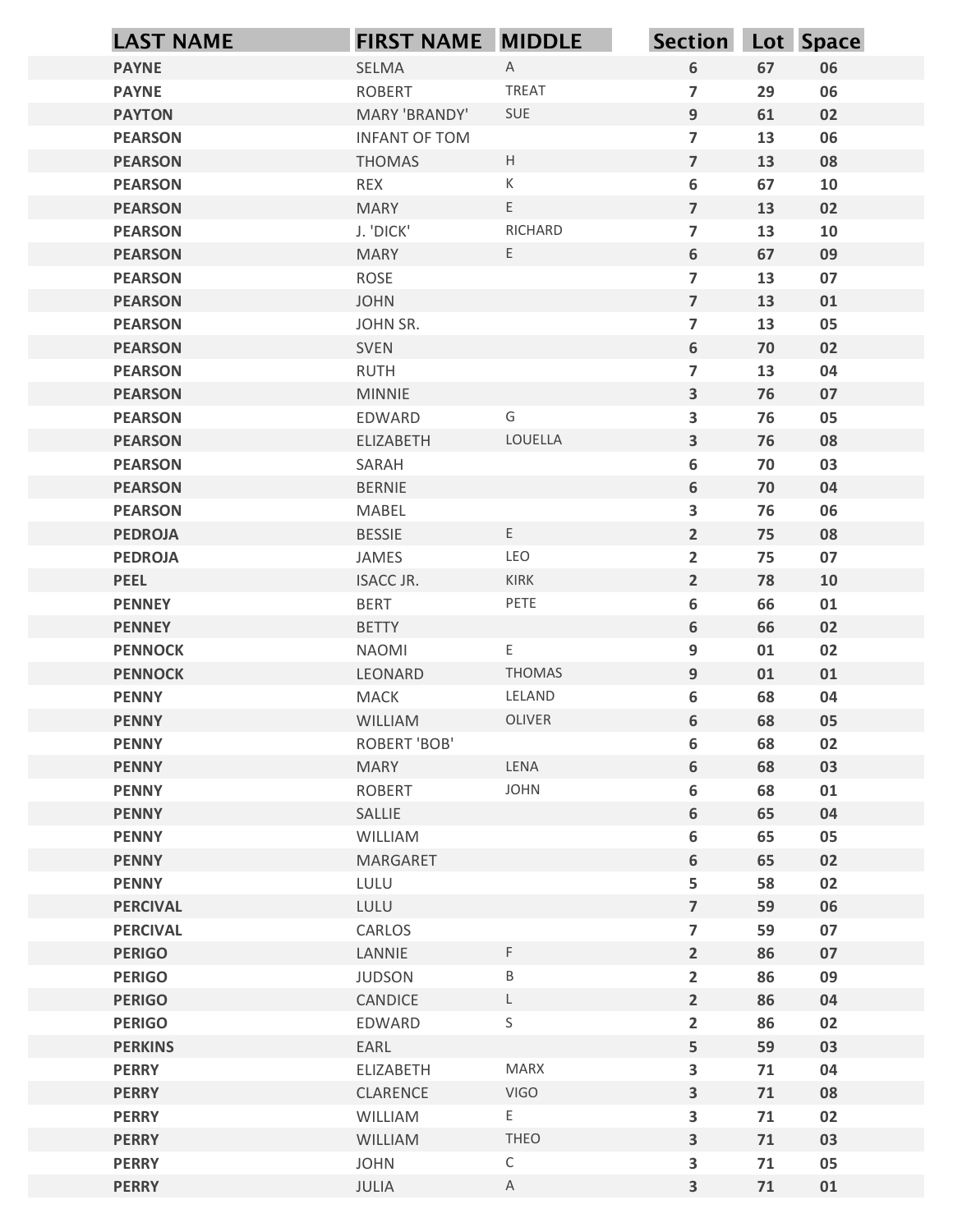| <b>PETRIE</b><br>GRACE<br>CHARLES<br><b>PETRIE</b><br><b>PFANNENSTIEL</b><br><b>MARK</b><br><b>VERNA</b><br><b>PHELPS</b><br><b>PHILLIPS</b><br><b>JESSIE</b><br><b>DOLLE</b><br><b>PHILLIPS</b><br><b>RALPH</b><br><b>PHILLIPS</b> | AM<br>E.         | $\mathbf{1}$                            | 02       | 07         |
|-------------------------------------------------------------------------------------------------------------------------------------------------------------------------------------------------------------------------------------|------------------|-----------------------------------------|----------|------------|
|                                                                                                                                                                                                                                     |                  |                                         |          |            |
|                                                                                                                                                                                                                                     |                  | $\mathbf{1}$                            | 02       | 06         |
|                                                                                                                                                                                                                                     |                  | $\boldsymbol{9}$                        | 75       | 04         |
|                                                                                                                                                                                                                                     | H                | $\mathbf{3}$                            | 05       | 04A        |
|                                                                                                                                                                                                                                     | M                | $\overline{\mathbf{3}}$                 | 31       | 01         |
|                                                                                                                                                                                                                                     |                  | $\overline{7}$                          | 29       | 02B        |
| ALICE<br><b>PHILLIPS</b>                                                                                                                                                                                                            | A                | $\overline{\mathbf{3}}$<br>$\mathbf{3}$ | 31<br>31 | 02<br>03   |
| <b>PICKING</b><br>LAURA                                                                                                                                                                                                             | OLWYN LEE        | 5                                       | 33       | 09         |
| LEO<br><b>PICKING</b>                                                                                                                                                                                                               |                  | 5                                       | 33       | 08         |
| <b>PIERCE</b><br>CHAS                                                                                                                                                                                                               |                  | $\overline{\mathbf{z}}$                 | 44       | 09         |
| <b>ALBERTA</b><br><b>PIERCE</b>                                                                                                                                                                                                     | <b>RUTH</b>      | 5                                       | 39       | 05         |
| <b>PIERCE</b><br>OAKLEY                                                                                                                                                                                                             |                  | 5                                       | 39       | 04         |
| <b>JACK</b><br><b>PINNEY</b><br><b>PINNEY</b>                                                                                                                                                                                       | E<br>${\sf N}$   | 3<br>$\mathbf{3}$                       | 60<br>60 | 05A<br>05B |
| ALTA<br><b>PIPER</b><br>ALFORD                                                                                                                                                                                                      | G                | $\mathbf{3}$                            | 92       | 02         |
| <b>PLATNER</b><br><b>NORMAN</b>                                                                                                                                                                                                     | V                | $\mathbf{1}$                            | 06       | 03         |
| JAMES (disinterred)<br><b>PLOMONDON</b>                                                                                                                                                                                             |                  | $\boldsymbol{6}$                        | 59       | 01         |
| <b>PORTER</b><br>DEAN                                                                                                                                                                                                               | ${\mathsf W}$    | $\overline{2}$                          | 43       | 01         |
| LAURA 'BERTIE'<br><b>POWELL</b>                                                                                                                                                                                                     | R                | $\mathbf{1}$                            | 15       | 02         |
| <b>POWELL</b><br>PAUL                                                                                                                                                                                                               |                  | $\mathbf 1$                             | 15       | 01         |
| GEORGIE<br><b>PRESHAW</b>                                                                                                                                                                                                           |                  | $\overline{\mathbf{3}}$                 | 06       | 08         |
| <b>PRICE</b><br>CHILD OF E.L.<br><b>PRICE</b><br>T                                                                                                                                                                                  | SMITH            | $\mathbf{3}$<br>$\mathbf{3}$            | 92<br>15 | 18<br>01   |
| <b>PRICE</b><br>WILLIAM                                                                                                                                                                                                             | H                | $\overline{2}$                          | 62       | 01         |
| <b>PRICE</b><br>SARAH                                                                                                                                                                                                               | JANE             | $\overline{2}$                          | 62       | 02         |
| <b>PRICE</b><br>LUCILLE                                                                                                                                                                                                             |                  | 5                                       | 52       | 10         |
| <b>PRICE</b><br>MARIE                                                                                                                                                                                                               | BELL             | $\overline{2}$                          | 62       | 04         |
| <b>PRICE</b><br>DANIEL                                                                                                                                                                                                              | D                | $\overline{2}$                          | 62       | 05         |
| <b>PRITCHETT</b><br>WILLIAM                                                                                                                                                                                                         |                  | 6                                       | 39       | 09         |
| <b>PROCTOR</b><br>LILLY                                                                                                                                                                                                             |                  | $\boldsymbol{6}$                        | 66       | 06         |
| LUCY<br><b>PTACEK</b>                                                                                                                                                                                                               |                  | $\mathbf{3}$                            | 75       | 06         |
| <b>PTACEK</b><br><b>JOHN</b><br>GEORGE<br><b>PTASCHEK</b>                                                                                                                                                                           |                  | $\mathbf{3}$<br>6                       | 75<br>12 | 05<br>05   |
| <b>PTASCHEK</b><br><b>JOSEPH</b>                                                                                                                                                                                                    | JAMES            | $\boldsymbol{6}$                        | 12       | 02         |
| <b>PTASCHEK</b><br>BARBARA                                                                                                                                                                                                          |                  | 6                                       | 12       | 01         |
| EDNA<br><b>PTASCHEK</b>                                                                                                                                                                                                             | MARIE            | $\boldsymbol{6}$                        | 12       | 03         |
| <b>PTASCHEK</b><br>JAMES                                                                                                                                                                                                            | WILLIAM          | 6                                       | 12       | 04         |
| <b>PTASCHEK</b><br>EDWARD                                                                                                                                                                                                           |                  | $\boldsymbol{6}$                        | 12       | 06         |
| <b>PUTZ</b><br>CAROLYN                                                                                                                                                                                                              | $\mathsf{J}$     | $\overline{2}$                          | 14       | 04         |
| <b>PUTZ</b><br>LARRY                                                                                                                                                                                                                |                  | $\overline{2}$                          | 14       | 05         |
| <b>RADER</b><br>LAURA<br><b>RADER</b><br>JOHN 'WES'                                                                                                                                                                                 | $\mathsf B$<br>W | $\boldsymbol{6}$<br>$\boldsymbol{6}$    | 39<br>39 | 06<br>07   |
| <b>NELLIE</b><br><b>RAMEY</b>                                                                                                                                                                                                       |                  | 3                                       | 70       | 35         |
| <b>RAMSEY</b><br>MABEL                                                                                                                                                                                                              |                  | $\mathbf{3}$                            | 10       | 01         |
| <b>RANDALL</b><br>LYDIA                                                                                                                                                                                                             | $\mathsf D$      | $\overline{2}$                          | 74       | 04         |
| HIRAM 'HI'<br><b>RANDALL</b>                                                                                                                                                                                                        | T                | $\overline{2}$                          | 74       | 05         |
| <b>RANDALL</b><br><b>ARTHUR</b>                                                                                                                                                                                                     | ADAIR            | 5                                       | 13       | 05         |
| FRANK<br><b>RANKIN</b>                                                                                                                                                                                                              | E                | $\overline{\mathbf{3}}$                 | 89       | 03         |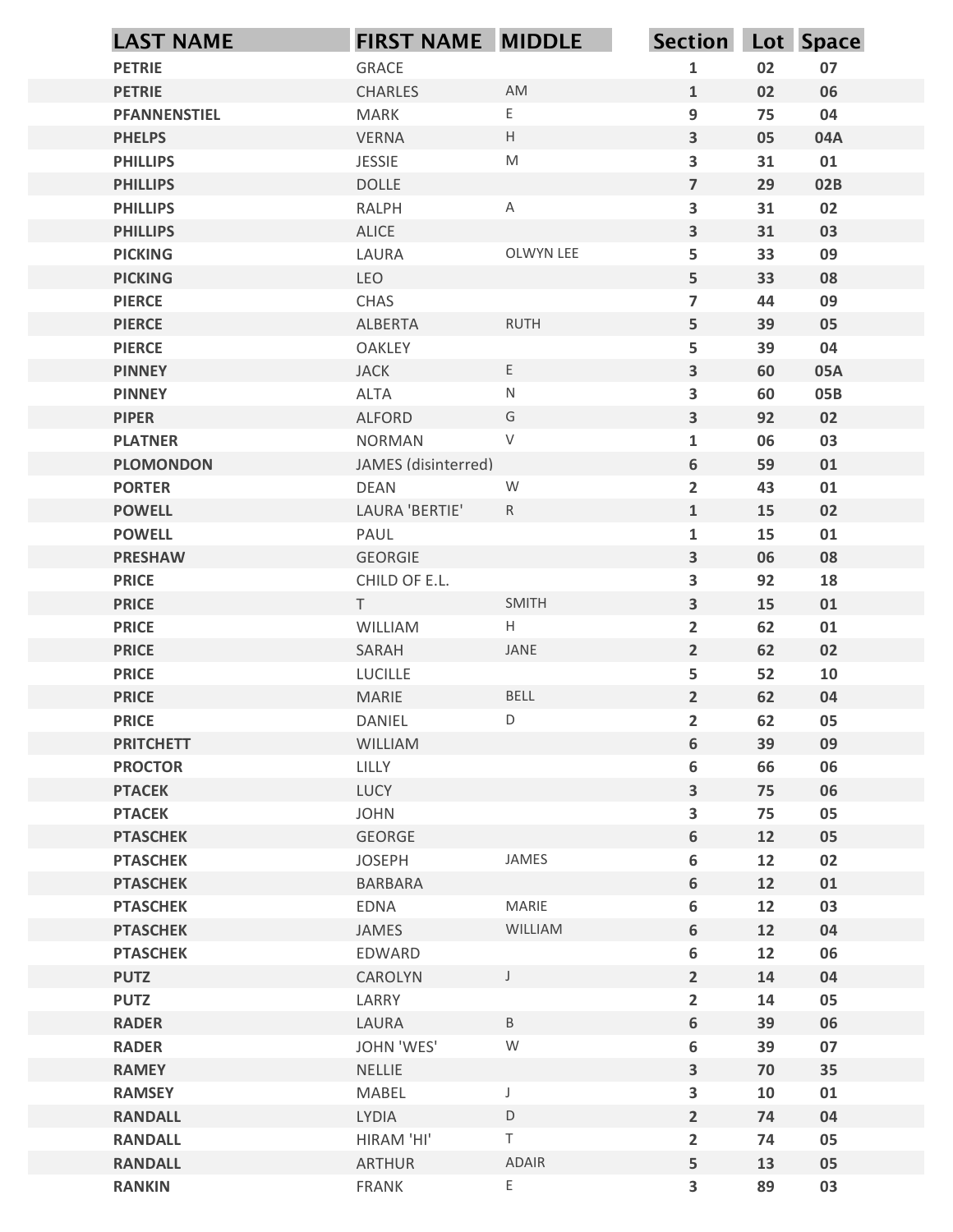| <b>LAST NAME</b>                       | <b>FIRST NAME MIDDLE</b>                      |                   | <b>Section</b>                            |          | Lot Space |
|----------------------------------------|-----------------------------------------------|-------------------|-------------------------------------------|----------|-----------|
| <b>RATHBUN</b>                         | <b>CLARA</b>                                  | MAUDE             | $\boldsymbol{6}$                          | 32       | 03        |
| <b>RATHBUN</b>                         | LEWIS                                         | EDWARD            | 6                                         | 32       | 05        |
| <b>RATHBUN</b>                         | <b>FLORENCE</b>                               |                   | $\boldsymbol{6}$                          | 32       | 04        |
| <b>RATHBUN</b>                         | VERNE                                         |                   | $\boldsymbol{6}$                          | 32       | 02        |
| <b>RATHBUN</b>                         | <b>MARIE</b>                                  |                   | $\boldsymbol{6}$                          | 32       | 01        |
| <b>RAWLEY</b><br><b>RAWLEY</b>         | DANIEL<br>KATE                                | <b>DAVID</b><br>E | 5<br>5                                    | 71<br>71 | 01<br>02  |
| <b>RAWSON</b>                          | NANCY (MRS. C.A.)                             |                   | 3                                         | 92       | 03        |
| <b>RAYNESFORD</b>                      | KIRK                                          | $\mathsf{C}$      | $\overline{2}$                            | 98       | 04        |
| <b>RAYNESFORD</b>                      | LESTER                                        | SELLEW            | $\overline{2}$                            | 57       | 01        |
| <b>RAYNESFORD</b>                      | ALICE                                         | <b>MARIAN</b>     | $\overline{2}$                            | 10       | 09        |
| <b>RAYNESFORD</b>                      | ALPHA                                         | M                 | $\overline{2}$                            | 10       | 01        |
| <b>RAYNESFORD</b>                      | EVERETT                                       | D                 | $\overline{2}$                            | 10       | 04        |
| <b>RAYNESFORD</b>                      | HELEN                                         | Α                 | $\overline{2}$                            | 98       | 05        |
| <b>RAYNESFORD</b>                      | <b>MARK</b>                                   | W                 | $2^{\circ}$                               | 10       | 02        |
| <b>RAYNESFORD</b><br><b>RAYNESFORD</b> | KEITH<br><b>VESTA</b>                         | NELSON<br>B       | $\overline{\mathbf{2}}$<br>$\overline{2}$ | 98<br>10 | 03<br>07  |
| <b>RAYNESFORD</b>                      | RUSSELL                                       | W                 | $\overline{2}$                            | 57       | 03A       |
| <b>RAYNESFORD</b>                      | <b>ROBERT</b>                                 | E                 | $\overline{2}$                            | 10       | 03        |
| <b>RAYNESFORD</b>                      | EMILY                                         | $\mathsf{A}$      | $\overline{2}$                            | 98       | 02        |
| <b>RAYNESFORD</b>                      | <b>MERTON</b>                                 | <b>RUDOLPH</b>    | $\mathbf{1}$                              | 18       | 04        |
| <b>RAYNESFORD</b>                      | <b>BESSIE</b>                                 | LAVINA            | $\overline{2}$                            | 57       | 02        |
| <b>RAYNESFORD</b>                      | CASSIUS                                       | M                 | $\overline{2}$                            | 10       | 10        |
| <b>RAYNESFORD</b>                      | RILLA                                         | V                 | $\mathbf{1}$                              | 18       | 05        |
| <b>RAYNESFORD</b>                      | <b>JOHN</b>                                   | S<br>G            | $\mathbf{1}$                              | 01       | 08        |
| <b>RAYNESFORD</b><br><b>RAYNESFORD</b> | <b>NICHOLAS</b><br><b>NELLIE &amp; INFANT</b> | $E_{\perp}$       | $\mathbf{1}$<br>$\mathbf{1}$              | 01<br>01 | 07<br>06  |
| <b>RAYNESFORD</b>                      | <b>HOWARD</b>                                 | CASSIUS           | $\overline{2}$                            | 98       | 01        |
| <b>REECE</b>                           | REVA                                          | MAE               | 5                                         | 51       | 09        |
| <b>REECE</b>                           | ORIN                                          |                   | 5                                         | 51       | 10        |
| <b>REED</b>                            | ANNE 'BETTY'                                  | ELIZABETH         | $\overline{2}$                            | 87       | 07        |
| <b>REED</b>                            | <b>ARTHUR</b>                                 | LAWRENCE          | $\overline{\mathbf{2}}$                   | 87       | 06        |
| <b>REED</b>                            | ANNA MRS.                                     | E                 | $\boldsymbol{6}$                          | 67       | 02        |
| <b>REED</b>                            | LULA                                          | S                 | $\overline{7}$                            | 07       | 05        |
| <b>REESE</b>                           | <b>NORMAN</b>                                 |                   | 5                                         | 51       | 02        |
| <b>REISS</b>                           | GEORGE                                        |                   | $\overline{\mathbf{3}}$                   | 60       | 18        |
| <b>RHEIN</b><br><b>RHOADES</b>         | HENRY<br><b>MARTIN</b>                        | VAL               | $\boldsymbol{6}$<br>6                     | 03<br>48 | 03<br>02  |
| <b>RHOADES</b>                         | ALICE                                         | MAHREE            | $\boldsymbol{6}$                          | 48       | 01        |
| <b>RHOADES</b>                         | CELIA                                         | K                 | 6                                         | 48       | 03        |
| <b>RHOADES</b>                         | <b>INFANT DAUGHTER</b>                        |                   | $\boldsymbol{6}$                          | 48       | 03A       |
| <b>RICHARDS</b>                        | <b>DOUGLAS</b>                                | $\mathsf{C}$      | $\overline{2}$                            | 14       | 09        |
| <b>RICHARDS</b>                        | JEAN                                          |                   | $\overline{2}$                            | 14       | 07        |
| <b>RICHARDS</b>                        | <b>ROBERT</b>                                 |                   | $\overline{\mathbf{2}}$                   | 14       | 06        |
| <b>RICHARDS</b>                        | PELEG                                         | $\mathsf{A}$      | $\boldsymbol{6}$                          | 07       | 02        |
| <b>RICHARDS</b>                        | EVANGELINE                                    |                   | $\boldsymbol{6}$                          | 07       | 01        |
| <b>RICHARDS</b>                        | <b>MARY</b><br><b>BRAINARD 'UNCLE</b>         | EVE<br>$\circ$    | $\boldsymbol{6}$                          | 07<br>07 | 03        |
| <b>RICHARDS</b><br><b>RICHERT</b>      | <b>JACK</b>                                   |                   | $\boldsymbol{6}$<br>$\boldsymbol{6}$      | 47       | 04<br>10  |
|                                        |                                               |                   |                                           |          |           |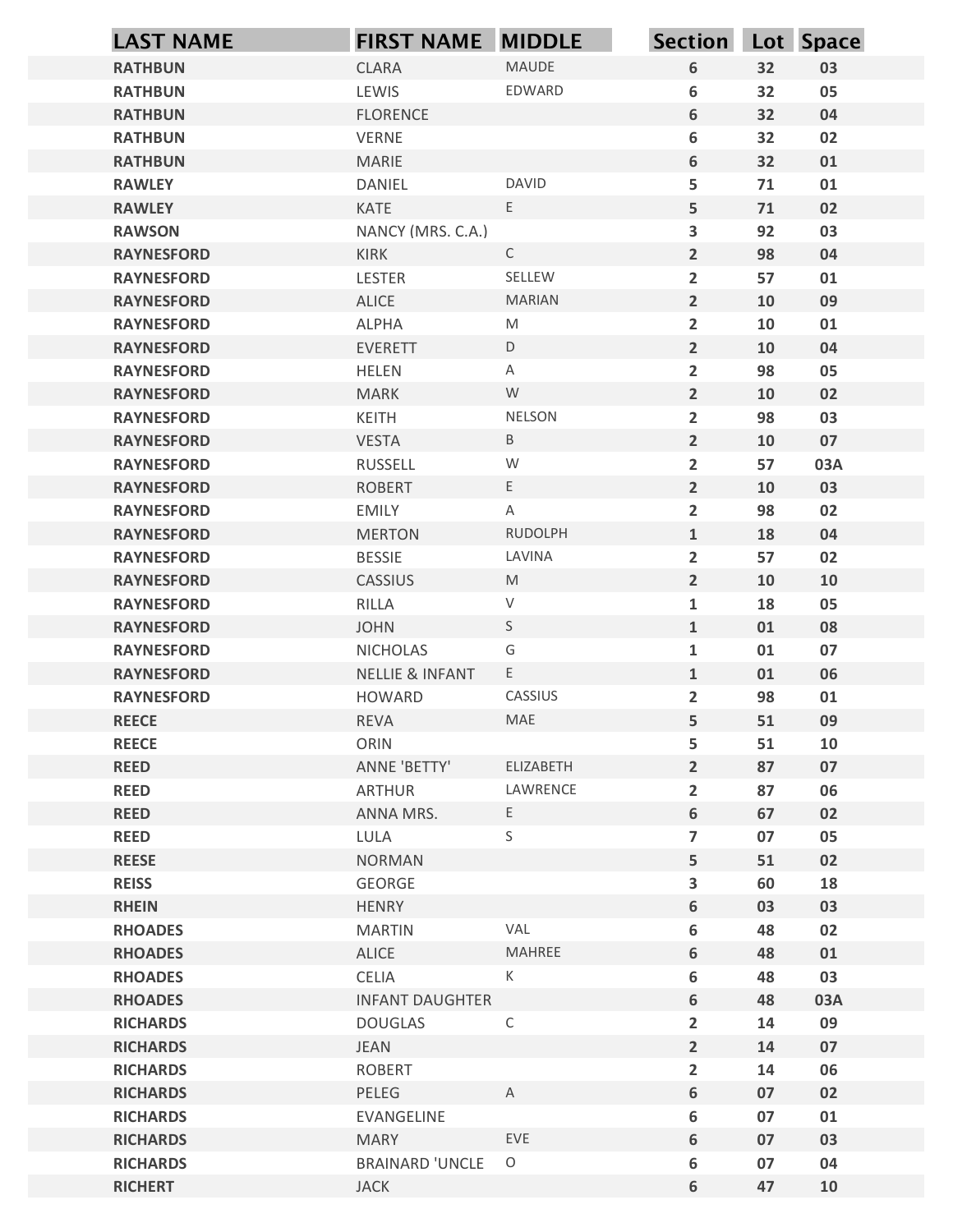|                                      | <b>LAST NAME</b> | <b>FIRST NAME MIDDLE</b>              |                    | Section Lot Space                 |          |           |
|--------------------------------------|------------------|---------------------------------------|--------------------|-----------------------------------|----------|-----------|
| <b>RICKS</b>                         |                  | <b>VIVIAN</b>                         |                    | 3                                 | 23       | 01        |
| <b>RIPPEY</b>                        |                  | <b>WILLIAM</b>                        | $\mathsf{J}$       | $\overline{\mathbf{3}}$           | 76       | 03        |
| <b>RIPPEY</b>                        |                  | <b>INFANT SON</b>                     |                    | $\overline{\mathbf{3}}$           | 76       | 01        |
| <b>RIPPEY</b>                        |                  | <b>ELLIS</b>                          | <b>EUGENE</b>      | $\overline{7}$                    | 16       | 07        |
| <b>RIPPEY</b>                        |                  | <b>ELLIS</b>                          | <b>BRACE</b>       | $\overline{7}$                    | 16       | 10        |
| <b>RIPPEY</b><br><b>RIPPEY</b>       |                  | <b>EUGENE</b><br><b>ESTELLA</b>       | <b>HOLMES</b><br>B | $\overline{7}$<br>$\overline{7}$  | 16<br>16 | 06<br>08  |
| <b>RIPPEY</b>                        |                  | <b>GERTRUDE</b>                       | <b>FRANCE</b>      | $\overline{7}$                    | 16       | 09        |
| <b>RIPPEY</b>                        |                  | <b>MATTIE</b>                         |                    | 6                                 | 40       | 05        |
| <b>RIPPEY</b>                        |                  | LAURA                                 |                    | 3                                 | 76       | 02        |
| <b>RIPPEY</b>                        |                  | <b>MATTIE</b>                         |                    | 6                                 | 10       | 05        |
| <b>RIPPEY</b>                        |                  | <b>INFANT OF CHAS</b>                 |                    | 6                                 | 40       | 01        |
| <b>RIPPEY</b>                        |                  | CHARLES                               | $\mathsf E$        | 6                                 | 40       | 04        |
| <b>RIPPEY</b>                        |                  | <b>INFANT OF CHAS</b>                 |                    | 6                                 | 40       | 02        |
| <b>RIPPEY</b>                        |                  | <b>INFANT OF CHAS</b>                 |                    | 6                                 | 40       | 03        |
| <b>RIPPEY</b><br><b>RITTS</b>        |                  | <b>INFANT OF CHAS</b><br><b>BRUCE</b> | $\mathsf E$        | 6<br>9                            | 40<br>46 | 01B<br>04 |
| <b>ROBERSON</b>                      |                  | <b>ETTA</b>                           |                    | 5                                 | 55       | 02        |
| <b>ROBERTS</b>                       |                  | JAMES                                 |                    | $\overline{\mathbf{3}}$           | 92       | 24        |
| <b>ROBERTS</b>                       |                  | ELEANOR                               |                    | 9                                 | 41       | 02        |
| <b>ROBERTS</b>                       |                  | <b>MARTHA</b>                         | ${\sf M}$          | 5                                 | 47       | 09        |
| <b>ROBERTS</b>                       |                  | EDWARD                                | $\mathsf{C}$       | $\mathbf{3}$                      | 70       | 56        |
| <b>ROBERTS</b>                       |                  | HAROLD                                | F                  | 9                                 | 41       | 01        |
| <b>ROBERTS</b>                       |                  | INFANT OF IRA L.                      |                    | 6                                 | 29       | 01        |
| <b>ROBERTS</b>                       |                  | RICHARD 'YOGI'                        | $\mathsf C$        | 5                                 | 47       | 10        |
| <b>ROBERTSON</b>                     |                  | WAYNE                                 |                    | 5                                 | 73       | 01        |
| <b>ROBERTSON</b>                     |                  | ALICE                                 |                    | $\overline{2}$                    | 59       | 07        |
| <b>ROBERTSON</b><br><b>ROBERTSON</b> |                  | <b>CLYDE</b><br>ANDREW                |                    | $2\overline{ }$<br>$\overline{2}$ | 59<br>59 | 06<br>08  |
| <b>ROBINETTE</b>                     |                  | WELDON                                |                    | $2\overline{ }$                   | 43       | 05        |
| <b>ROGERS</b>                        |                  | HIRAM 'HENRY'                         | <b>NELSON</b>      | $\overline{7}$                    | 52       | 05        |
| <b>ROHE</b>                          |                  | GERTRUDE                              | D                  | 9                                 | 02       | 02A       |
| <b>ROHLER</b>                        |                  | CHARLES                               | E                  | $\bf 6$                           | 14       | 10        |
| <b>ROHLER</b>                        |                  | ELEANOR                               | GRACE              | 6                                 | 14       | 09        |
| <b>ROMINE</b>                        |                  | <b>FLORENCE "LUCILE</b>               |                    | 12                                | 31       | 02A       |
| <b>ROMINE</b>                        |                  | <b>RORY</b>                           | LANE               | 12                                | 31       | 03B       |
| <b>ROMINE</b>                        |                  | <b>RICKY</b>                          | ALAN               | 12                                | 31       | 03A       |
| <b>ROMINE</b><br><b>ROPER</b>        |                  | RICHARD                               | KEITH              | 12                                | 31       | 02B       |
| <b>ROPER</b>                         |                  | <b>DONALD</b><br><b>EDITH</b>         | T                  | $\overline{2}$<br>$2\overline{ }$ | 72<br>72 | 07<br>06  |
| <b>RORABAUGH</b>                     |                  | ROSCOE 'ROCKY'                        | DEAN               | $\overline{7}$                    | 48       | 10        |
| <b>RORABAUGH</b>                     |                  | <b>HELENA</b>                         | MIJA               | $\overline{7}$                    | 48       | 09        |
| <b>ROSS</b>                          |                  | <b>BENA</b>                           | <b>MARY</b>        | $\overline{7}$                    | 17       | 03        |
| <b>ROSS</b>                          |                  | <b>JOHN</b>                           | S                  | $\overline{\mathbf{z}}$           | 17       | 08        |
| <b>ROSS</b>                          |                  | <b>JOSEPHINE</b>                      |                    | $\overline{7}$                    | 17       | 06        |
| <b>ROSS</b>                          |                  | LYMON                                 | COLSON             | $\overline{7}$                    | 17       | 02        |
| <b>ROSS</b>                          |                  | <b>INFANT OF FRED</b>                 |                    | $\overline{7}$                    | 17       | 10        |
| <b>ROTH</b>                          |                  | MILDRED 'MILLIE'                      | E                  | 9                                 | 01       | 04        |
| <b>ROTH</b>                          |                  | <b>CLARENCE 'PAT'</b>                 | $\mathsf D$        | 9                                 | 01       | 03        |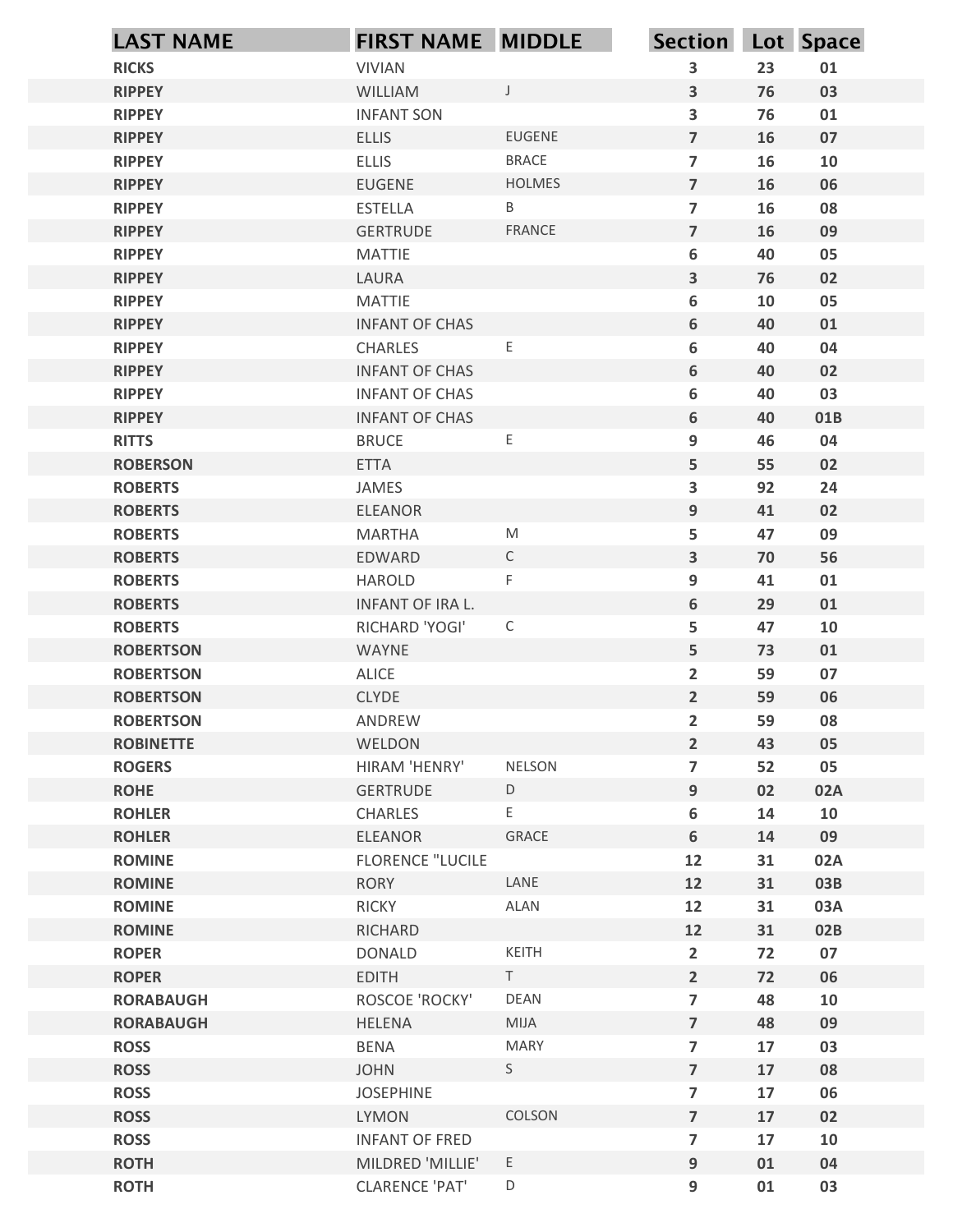| <b>ROUSE</b><br><b>ROUSE</b>         |                          |                      |                                  | Section Lot Space |          |
|--------------------------------------|--------------------------|----------------------|----------------------------------|-------------------|----------|
|                                      | JENNIE                   | $\mathsf{L}$         | $\mathbf{3}$                     | 82                | 04       |
|                                      | EARL                     | <b>CLINTON</b>       | 3                                | 82                | 08       |
| <b>ROUSE</b>                         | HERBERT                  |                      | $\overline{\mathbf{3}}$          | 82                | 07       |
| <b>ROUSE</b>                         | PAUL                     | $\mathsf{H}^-$       | 3                                | 84                | 04       |
| <b>ROWLAND</b>                       | CARRIE                   | LUCILLE<br>${\sf M}$ | $\overline{2}$<br>$\overline{7}$ | 65                | 03A      |
| <b>RUGGY</b><br><b>RUGGY</b>         | RAY<br><b>FLORENCE</b>   |                      | $\overline{7}$                   | 18<br>18          | 06<br>07 |
| <b>RUMMEL</b>                        | <b>ROLAND</b>            | A                    | $\overline{2}$                   | 56                | 01       |
| <b>RUNDLETT</b>                      | EDWARD                   |                      | $\overline{2}$                   | 19                | 02       |
| <b>RUNDLETT</b>                      | <b>EVERETT</b>           | $R_{\parallel}$      | $\overline{2}$                   | 19                | 06       |
| <b>RUSSELL</b>                       | NELLIE                   | $\mathsf T$          | 5                                | 12                | 04       |
| <b>RUSSELL</b>                       | <b>MARY</b>              | LEE                  | 5                                | 12                | 03       |
| <b>RUSSELL</b>                       | EDNA                     | $\mathsf L$          | 5                                | 12                | 09       |
| <b>RUSSELL</b><br><b>RUSSELL</b>     | GAYLE SR.<br>EVELYN      | ${\mathsf W}$        | 5<br>5                           | 12<br>12          | 10<br>01 |
| <b>RUSSELL</b>                       | <b>JOHN</b>              | M                    | 5                                | 12                | 02       |
| <b>SAINDON</b>                       | GREGORY                  | E                    | 9                                | 46                | 02       |
| <b>SAMUELS</b>                       | SALLIE                   | D                    | $\overline{7}$                   | 34                | $04 - 5$ |
| <b>SAMUELS</b>                       | <b>JOHN</b>              |                      | $\overline{7}$                   | 34                | 10       |
| <b>SAMUELS</b>                       | JANE                     | ANNA                 | $\overline{7}$                   | 34                | $02 - 3$ |
| <b>SAMUELS</b>                       | ELIZABETH                | MCCLURE              | $\overline{7}$                   | 34                | $01-2$   |
| <b>SAMUELS</b>                       | <b>EMILY</b>             |                      | $\overline{2}$                   | 93                | 04       |
| <b>SAMUELS</b>                       | S                        | $\mathsf B$          | $\overline{7}$                   | 34                | $03-4$   |
| <b>SAMUELSON</b>                     | <b>CLELL</b>             | <b>RYRON</b>         | 6<br>6                           | 43                | 05       |
| <b>SAMUELSON</b><br><b>SAMUELSON</b> | ZIEGLER<br>HENRY         |                      | 6                                | 43<br>43          | 01<br>02 |
| <b>SAMUELSON</b>                     | EMMA                     | $\mathsf C$          | $\bf 6$                          | 43                | 03       |
| <b>SANDERS</b>                       | <b>MARY</b>              | E.                   | $\overline{2}$                   | 49                | 02       |
| <b>SANFORD</b>                       | <b>MARY</b>              | $\mathsf J$          | $\mathbf{3}$                     | 36                | 01       |
| <b>SARD</b>                          | FRANS                    | EMIL                 | $\overline{2}$                   | 69                | 07       |
| <b>SARD</b>                          | FRIDA                    | $\mathsf{C}$         | $\overline{2}$                   | 69                | 06       |
| <b>SARVIS</b>                        | VIOLA                    | $\mathsf{A}$         | $\mathbf{1}$                     | 22                | 09       |
| <b>SARVIS</b>                        | JAMES                    |                      | $\mathbf{1}$                     | 22                | 08       |
| <b>SARVIS</b>                        | CORY                     | RAYMOND              | $\mathbf{1}$                     | 22                | 10       |
| <b>SAUER</b><br><b>SAUER</b>         | ERNEST<br>RUDOLPH        | H                    | $\overline{a}$<br>5              | 12<br>49          | 07<br>05 |
| <b>SAUER</b>                         | AUGUSTA                  |                      | 5                                | 49                | 02       |
| <b>SAUER</b>                         | LUDWIG                   | HERMAN               | 5                                | 49                | 04       |
| <b>SAUER</b>                         | ADAM                     |                      | 5                                | 49                | 01       |
| <b>SAUER</b>                         | JAKOBINA                 |                      | 4                                | 47                | 02A      |
| <b>SAUER</b>                         | ERNEST                   |                      | $\overline{a}$                   | 47                | 01       |
| <b>SAUER</b>                         | FRANK                    | $\mathsf K$          | 4                                | 47                | 02       |
| <b>SAUER</b>                         | <b>JOHN</b>              |                      | $\overline{a}$                   | 12                | 10       |
| <b>SAUER</b>                         | <b>JOSEPH</b><br>RICHARD | LEE                  | 4                                | 12                | 09<br>08 |
| <b>SAUER</b><br><b>SAUER</b>         | ELIZABETH                |                      | 9<br>$\overline{\mathbf{4}}$     | 20<br>24          | 04       |
| <b>SAUER</b>                         | GARDNER                  | $\mathsf{E}^-$       | 9                                | 20                | 06       |
| <b>SAUER</b>                         | WILLIAM SR.              | $\mathsf F$          | 4                                | 24                | 06       |
| <b>SAUER</b>                         | WILLIAM JR.              | $\mathsf F$          | $\overline{a}$                   | 24                | 02       |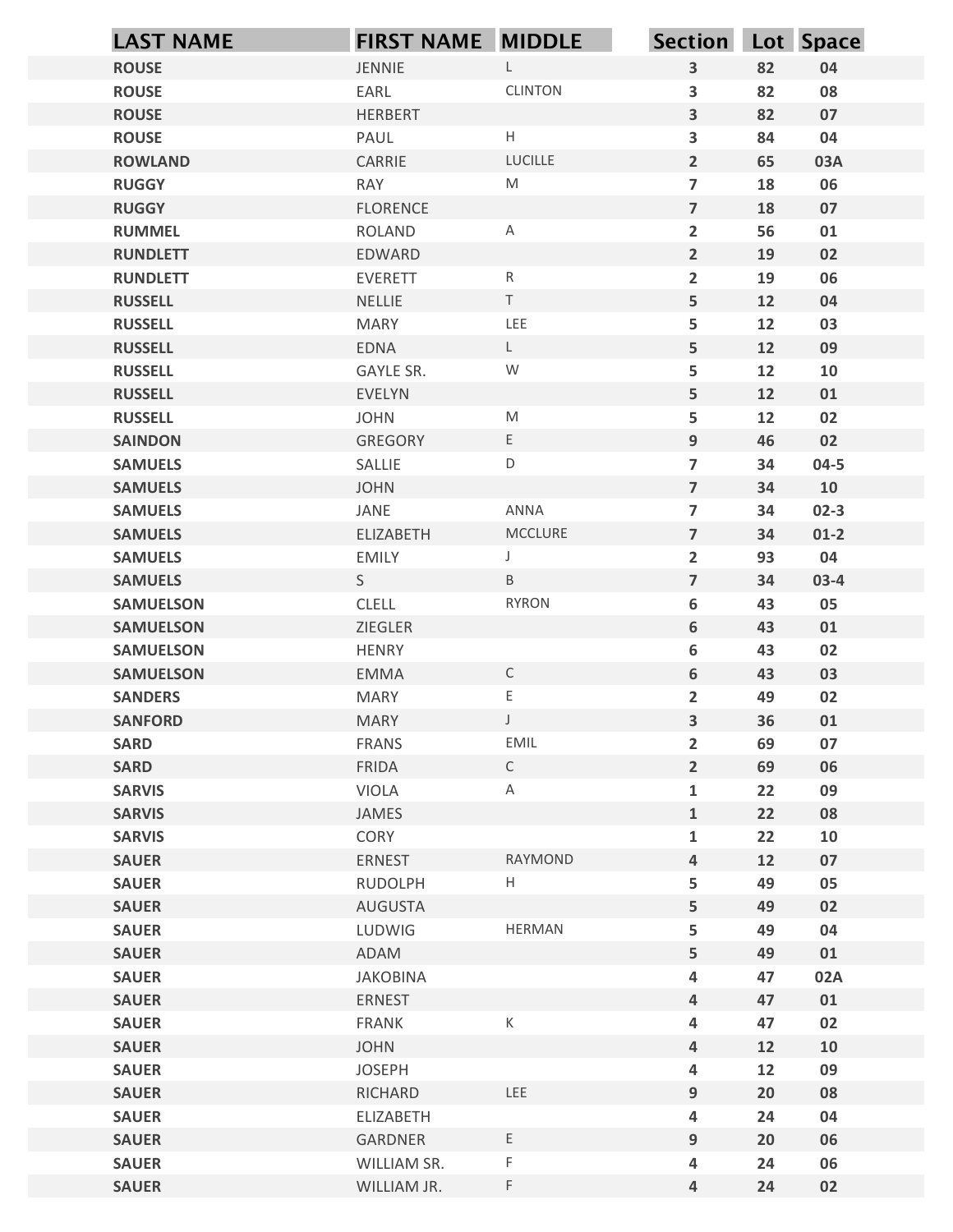| <b>SAUER</b><br><b>SAUER</b><br><b>SAUER</b><br><b>SAUER</b><br><b>SAUER</b><br><b>SAUER</b><br><b>SAUER</b><br><b>SAUER</b><br><b>SAUER</b><br><b>SAUER</b><br><b>SAUER</b><br><b>SAUER</b> | <b>FRANK</b><br><b>MARIE 'MARY'</b><br>CAROLINE<br><b>FREDRICK</b><br>LEONTINA<br><b>MARY</b><br>ANNA<br><b>ANNA</b><br><b>JOHN</b> |                                | 4<br>4<br>4<br>$\overline{\mathbf{4}}$    | 28<br>24<br>12 | 04<br>05<br>08 |
|----------------------------------------------------------------------------------------------------------------------------------------------------------------------------------------------|-------------------------------------------------------------------------------------------------------------------------------------|--------------------------------|-------------------------------------------|----------------|----------------|
|                                                                                                                                                                                              |                                                                                                                                     |                                |                                           |                |                |
|                                                                                                                                                                                              |                                                                                                                                     |                                |                                           |                |                |
|                                                                                                                                                                                              |                                                                                                                                     |                                |                                           |                |                |
|                                                                                                                                                                                              |                                                                                                                                     |                                |                                           | 24             | 03             |
|                                                                                                                                                                                              |                                                                                                                                     |                                | 4                                         | 24             | 01             |
|                                                                                                                                                                                              |                                                                                                                                     |                                | $\overline{\mathbf{4}}$                   | 24             | 07             |
|                                                                                                                                                                                              |                                                                                                                                     | $\mathsf F$                    | 9                                         | 20             | 07             |
|                                                                                                                                                                                              |                                                                                                                                     | $\mathsf K$                    | $\overline{\mathbf{3}}$                   | 49             | 07             |
|                                                                                                                                                                                              |                                                                                                                                     | $\mathsf C$                    | $\overline{\mathbf{3}}$                   | 49             | 06             |
|                                                                                                                                                                                              | <b>CHARLES</b>                                                                                                                      | L                              | $\overline{\mathbf{3}}$                   | 49             | 05             |
|                                                                                                                                                                                              | <b>JACOB</b>                                                                                                                        | <b>HELENA</b>                  | $\overline{\mathbf{3}}$                   | 35             | 09             |
| <b>SAUER</b>                                                                                                                                                                                 | <b>JAKOBINA</b><br><b>MINNIE</b>                                                                                                    |                                | $\overline{\mathbf{3}}$<br>3              | 35<br>50       | 10<br>02       |
| <b>SAUER</b>                                                                                                                                                                                 | FERDINAND                                                                                                                           |                                | 3                                         | 49             | 08             |
| <b>SAUER</b>                                                                                                                                                                                 | FRANK                                                                                                                               |                                | 3                                         | 35             | 06             |
| <b>SAUER</b>                                                                                                                                                                                 | CARL                                                                                                                                | JOHN                           | $\mathbf{3}$                              | 35             | 03             |
| <b>SAUER</b>                                                                                                                                                                                 | <b>KARL</b> 'CHARLES'                                                                                                               |                                | $\overline{\mathbf{3}}$                   | 35             | 02             |
| <b>SAUER</b>                                                                                                                                                                                 | JAKOBINA                                                                                                                            |                                | $\overline{\mathbf{3}}$                   | 35             | 01             |
| <b>SAUER</b>                                                                                                                                                                                 | SUSANNA                                                                                                                             |                                | 4                                         | 28             | 05             |
| <b>SAUNDERS</b>                                                                                                                                                                              | ALVAN                                                                                                                               | $\mathsf{L}$                   | $\overline{2}$                            | 49             | 01             |
| <b>SCARLETT</b>                                                                                                                                                                              | <b>FLORENCE</b>                                                                                                                     |                                | 6                                         | 37             | 07             |
| <b>SCARLETT</b>                                                                                                                                                                              | GEORGE                                                                                                                              | W                              | $\boldsymbol{6}$                          | $37\,$         | 06             |
| <b>SCHAEFER</b>                                                                                                                                                                              | CAROLINE                                                                                                                            | ${\mathsf W}$                  | 4                                         | 23             | ${\bf 04}$     |
| <b>SCHAERER</b>                                                                                                                                                                              | <b>MARY</b>                                                                                                                         |                                | $\overline{2}$                            | 24             | 10             |
| <b>SCHAFER</b>                                                                                                                                                                               | CLARENCE                                                                                                                            | $\vee$                         | 9                                         | 75             | 10             |
| <b>SCHAFER</b>                                                                                                                                                                               | ELMER JR.                                                                                                                           |                                | 9                                         | 74             | 01             |
| <b>SCHAFER</b>                                                                                                                                                                               | EDGAR                                                                                                                               |                                | 5                                         | 53             | ${\bf 07}$     |
| <b>SCHAFER</b>                                                                                                                                                                               | <b>JOHN</b>                                                                                                                         |                                | $\overline{\mathbf{3}}$                   | 48             | 02             |
| <b>SCHAFER</b>                                                                                                                                                                               | BARBARA                                                                                                                             |                                | 5                                         | 53             | 06             |
| <b>SCHAFER</b>                                                                                                                                                                               | <b>DONNA</b>                                                                                                                        | $\mathsf J$                    | 9                                         | 75             | 09             |
| <b>SCHAFER</b>                                                                                                                                                                               | <b>JOHN</b>                                                                                                                         |                                | 5                                         | 53             | 04             |
| <b>SCHAFER</b>                                                                                                                                                                               | <b>MARY</b>                                                                                                                         |                                | 5                                         | 53             | 05             |
| <b>SCHAUS</b>                                                                                                                                                                                | <b>HENRY</b>                                                                                                                        | $\mathsf{CARL}$                | 4                                         | 21             | 03             |
| <b>SCHAUS</b>                                                                                                                                                                                | WILHEMINA                                                                                                                           |                                | 5                                         | 53             | 02             |
| <b>SCHAUS</b>                                                                                                                                                                                | KATHERINE                                                                                                                           |                                | 4                                         | 21             | 02             |
| <b>SCHAUS</b>                                                                                                                                                                                | <b>JOHN</b>                                                                                                                         | $\mathsf{A}$                   | 5                                         | 53             | 01             |
| <b>SCHAUS</b>                                                                                                                                                                                | EDGAR                                                                                                                               |                                | 9                                         | 72             | ${\bf 01}$     |
| <b>SCHAUS</b>                                                                                                                                                                                | <b>MARTHA</b>                                                                                                                       | S                              | 9                                         | 72             | 02             |
| <b>SCHAUS</b>                                                                                                                                                                                | HELEN                                                                                                                               |                                | 4                                         | 17             | 05             |
| <b>SCHAUS</b>                                                                                                                                                                                | <b>JOSEPHINE</b>                                                                                                                    |                                | $\overline{a}$                            | 17             | 04             |
| <b>SCHAUS</b>                                                                                                                                                                                | HILDA                                                                                                                               | HENRIETTA                      | 4                                         | 21             | 01             |
| <b>SCHECK</b>                                                                                                                                                                                | LEEROY                                                                                                                              |                                | 9                                         | 70             | 10             |
| <b>SCHEER</b>                                                                                                                                                                                | GERALD                                                                                                                              | $\mathsf D$                    | $\overline{2}$                            | 62             | ${\bf 10}$     |
| <b>SCHEER</b>                                                                                                                                                                                | LEANNA                                                                                                                              | MARIE                          | $\overline{2}$                            | 62             | 08             |
| <b>SCHEER</b>                                                                                                                                                                                | <b>BETTY</b>                                                                                                                        | L<br>$\boldsymbol{\mathsf{H}}$ | $\overline{2}$                            | 62             | 09             |
| <b>SCHESKE</b>                                                                                                                                                                               | <b>ARTHUR</b>                                                                                                                       | $\mathsf O$                    | $\overline{\mathbf{z}}$<br>$\overline{7}$ | 18             | 05             |
| <b>SCHESKE</b><br><b>SCHESKE</b>                                                                                                                                                             | OSCAR<br><b>HULDA</b>                                                                                                               | $\mathsf{A}$                   | $\overline{7}$                            | 18<br>18       | 01<br>02       |
| <b>SCHESKE</b>                                                                                                                                                                               | <b>GERTRUDE</b>                                                                                                                     | $\boldsymbol{\mathsf{H}}$      | $\overline{7}$                            | 18             | ${\bf 04}$     |
|                                                                                                                                                                                              |                                                                                                                                     |                                |                                           |                |                |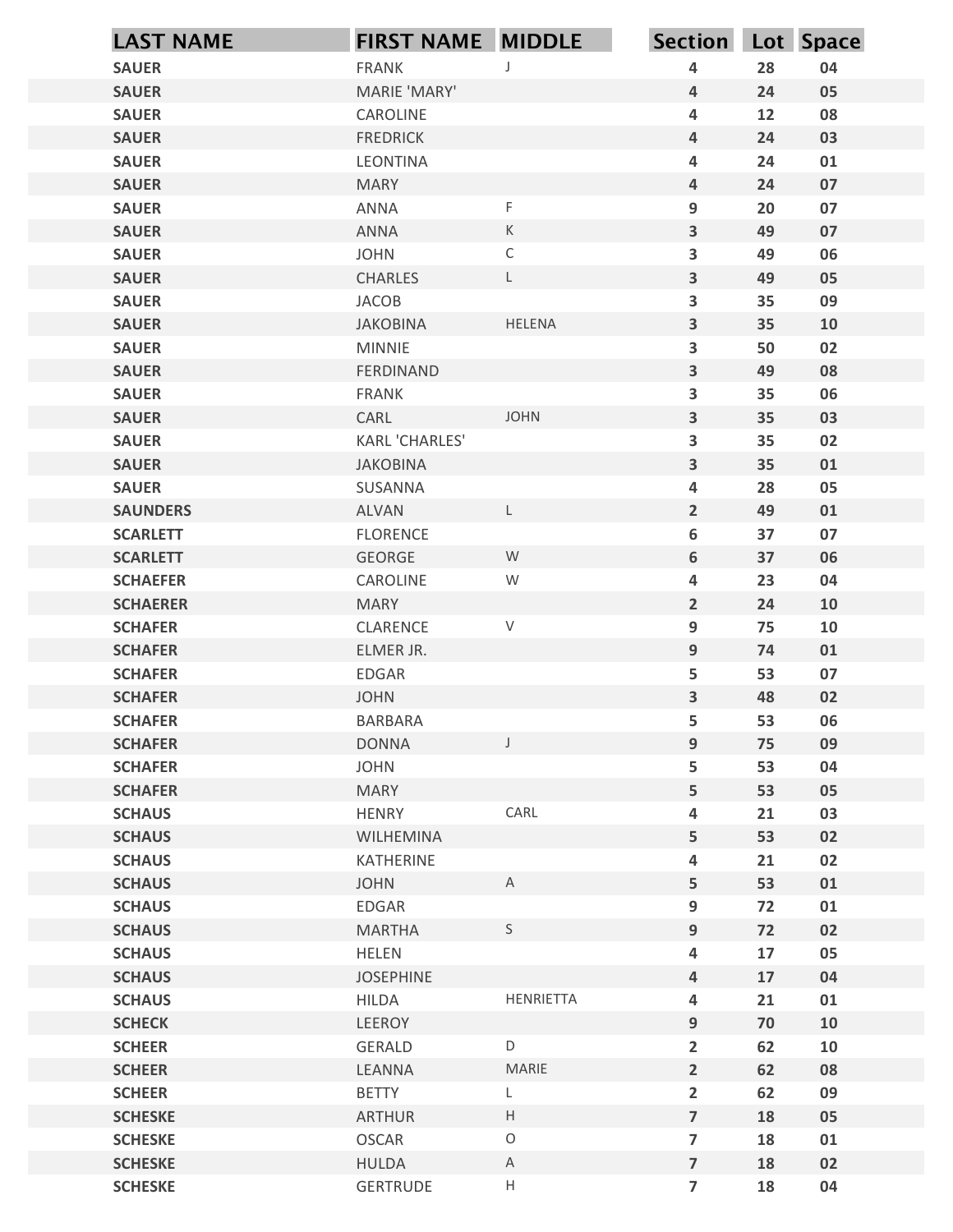| <b>LAST NAME</b>                           | <b>FIRST NAME MIDDLE</b>        |                   | Section Lot Space                |          |          |
|--------------------------------------------|---------------------------------|-------------------|----------------------------------|----------|----------|
| <b>SCHESKE</b>                             | <b>HERMAN</b>                   | THEODORE          | $\overline{7}$                   | 18       | 03       |
| <b>SCHLOTTERBACK</b>                       | <b>GRACE</b>                    | A                 | 6                                | 46       | 06       |
| <b>SCHLOTTERBACK</b>                       | <b>JOSIE</b>                    | $\top$            | 6                                | 46       | 08       |
| <b>SCHLOTTERBACK</b>                       | <b>HOLLIS</b>                   | $\sf B$           | 6                                | 46       | 09       |
| <b>SCHLOTTERBACK</b>                       | DELLA                           |                   | 6                                | 46       | 10       |
| <b>SCHLOTTERBACK</b>                       | <b>EVERETT 'BUS'</b>            | M                 | 6                                | 46       | 07       |
| <b>SCHMIDT</b><br><b>SCHOECH</b>           | <b>DONALD</b><br>ANDREW         | ALEXANDER         | 9<br>$\overline{7}$              | 52<br>43 | 09<br>01 |
| <b>SCHOECH</b>                             | <b>ELIZABETH "BETTY"</b>        |                   | $\overline{7}$                   | 19       | 07       |
| <b>SCHOECH</b>                             | DONALD "DOC"                    | $\mathsf{R}$      | $\overline{7}$                   | 19       | 06       |
| <b>SCHOECH</b>                             | LAWRENCE                        | $\mathsf{A}$      | $\overline{7}$                   | 19       | 10       |
| <b>SCHOECH</b>                             | SERAPHINE                       |                   | $\overline{7}$                   | 19       | 09       |
| <b>SCHOENBERGER</b>                        | ANNA                            | <b>VIVIAN</b>     | 6                                | 22       | 10       |
| <b>SCHOENBERGER</b>                        | <b>BILLYE</b>                   |                   | 6                                | 22       | 08       |
| <b>SCHOENBERGER</b><br><b>SCHOENBERGER</b> | <b>HAROLD</b><br><b>RUSSELL</b> | F                 | 6<br>5                           | 22<br>16 | 09<br>10 |
| <b>SCHOENTHALER</b>                        | CLARENCE                        | $R_{\parallel}$   | 5                                | 69       | 07       |
| <b>SCHOENTHALER</b>                        | <b>DONALD</b>                   |                   | 5                                | 09       | 05       |
| <b>SCHOENTHALER</b>                        | ALLEN                           |                   | 5                                | 35       | 08       |
| <b>SCHOENTHALER</b>                        | FRED SR.                        |                   | 5                                | 09       | 02       |
| <b>SCHOENTHALER</b>                        | DENNIS 'DENNY'                  | $\mathsf D$       | 5                                | 35       | 07       |
| <b>SCHOENTHALER</b>                        | <b>CLIFFORD</b>                 | D                 | 5                                | 25       | 07       |
| <b>SCHOENTHALER</b><br><b>SCHOENTHALER</b> | <b>MARIA</b><br>MARK (SON OF OS | <b>DAVID</b>      | 5<br>5                           | 25<br>25 | 05<br>06 |
| <b>SCHOENTHALER</b>                        | <b>JACOB</b>                    | W                 | 5                                | 25       | 04       |
| <b>SCHOENTHALER</b>                        | <b>ERNEST</b>                   | F                 | 5                                | 47       | 01       |
| <b>SCHOENTHALER</b>                        | WAYNE                           |                   | 5                                | 47       | 02B      |
| <b>SCHOENTHALER</b>                        | AGNES                           | J                 | 5                                | 47       | 02A      |
| <b>SCHOENTHALER</b>                        | EMMA                            | $R_{\parallel}$   | 5                                | 09       | 03       |
| <b>SCHOENTHALER</b>                        | RAYMOND                         | F                 | 5                                | 43       | 07       |
| <b>SCHOENTHALER</b>                        | ELIZABETH                       |                   | 5                                | 28       | 05       |
| <b>SCHOENTHALER</b>                        | <b>JOHN</b><br>ED               |                   | $\overline{7}$<br>5              | 23<br>28 | 01       |
| <b>SCHOENTHALER</b><br><b>SCHOENTHALER</b> | <b>LYNN</b>                     | $\mathsf{J}$<br>G | 5                                | 43       | 04<br>10 |
| <b>SCHOENTHALER</b>                        | <b>MADELINE</b>                 | L                 | 5                                | 43       | 06       |
| <b>SCHOENTHALER</b>                        | <b>OSCAR</b>                    | $\mathsf{C}$      | 5                                | 35       | 01       |
| <b>SCHOENTHALER</b>                        | AMALIA                          |                   | $\overline{7}$                   | 23       | 06       |
| <b>SCHOENTHALER</b>                        | <b>GERHART</b>                  | JACOB             | 5                                | 35       | 10       |
| <b>SCHOENTHALER</b>                        | <b>JOSEPH</b>                   |                   | $\overline{7}$                   | 23       | 07       |
| <b>SCHOENTHALER</b>                        | <b>MINNIE</b>                   | $\mathsf{C}$      | $\overline{7}$<br>$\overline{7}$ | 23       | 02<br>07 |
| <b>SCHOENTHALER</b><br><b>SCHOENTHALER</b> | ARNOLD<br>ELVIRA                | E.                | $\overline{\phantom{a}}$         | 21<br>21 | 06       |
| <b>SCHOENTHALER</b>                        | <b>BERNARD 'BERNIE'</b>         | $\overline{A}$    | 5                                | 09       | 08       |
| <b>SCHOENTHALER</b>                        | <b>DORIS</b>                    | E                 | 5                                | 09       | 07       |
| <b>SCHOENTHALER</b>                        | JAMES                           | NELSON            | 5                                | 35       | 05       |
| <b>SCHOENTHALER</b>                        | <b>HELEN</b>                    | E                 | 5                                | 35       | 09       |
| <b>SCHULTZ</b>                             | MAYBELLE                        |                   | $\overline{7}$                   | 26       | 09       |
| <b>SCHULTZ</b>                             | JULIE                           |                   | $\overline{7}$                   | 05       | 01       |
| <b>SCHUM</b>                               | <b>JOHN</b>                     |                   | 5                                | 26       | 06       |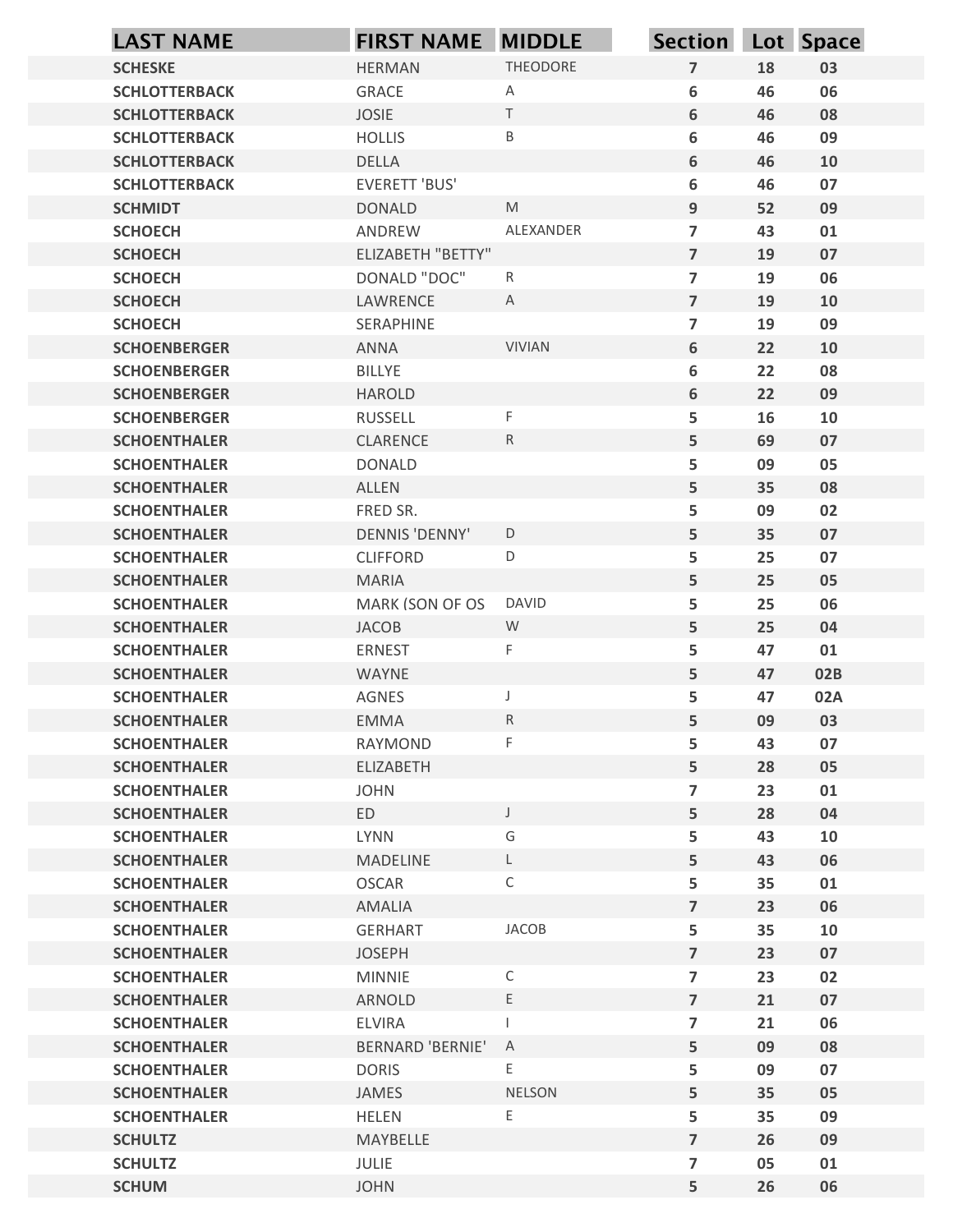| <b>SCHUM</b><br><b>JOSEPHINE</b><br>5<br>07<br>26<br><b>SCHUMACHER</b><br>06<br><b>EVELYN</b><br>L<br>5<br>04<br>5<br><b>RALPH</b><br>04<br>07<br><b>SCHUMACHER</b><br>$\mathsf C$<br>5<br><b>SCHUMACHER</b><br><b>WILMA</b><br>01<br>01A<br>$\overline{\mathbf{3}}$<br>GEORGE<br>92<br>15<br><b>SCHUMING</b><br>CAROLINE<br>27<br>06<br><b>SCHUMM</b><br>4<br>27<br><b>JOHN</b><br>4<br>05<br><b>SCHUMM</b><br>27<br><b>SCHUMM</b><br>ANDREW<br>4<br>03<br>GREGG<br>$\overline{\mathbf{4}}$<br>27<br>02<br><b>SCHUMM</b><br>AMANDA<br>27<br><b>SCHUMM</b><br><b>BARBARA</b><br>4<br>04<br>27<br><b>SCHUMM</b><br><b>MARTIN</b><br>4<br>07<br><b>SCHUSTER</b><br><b>ELMA</b><br>6<br>53<br>08<br><b>SCHUSTER</b><br>PHYLLIS<br>4<br>10<br>06<br><b>SCHUSTER</b><br><b>WILLIAM</b><br>10<br>07<br>4<br>JAKE<br>T<br>5<br>61<br><b>10A</b><br><b>SCHUSTER</b><br>E<br><b>SCHUYLER</b><br><b>NORA</b><br>6<br>04<br>04<br>6<br>03<br><b>SCHUYLER</b><br>FRANK<br>04<br>J<br>H<br>02<br><b>SCHUYLER</b><br>ADELBERT<br>6<br>04<br>F<br>02<br><b>SCHWAB</b><br><b>MARTHA</b><br>4<br>49<br>ADOLPH<br>F.<br>49<br>01<br><b>SCHWAB</b><br>$\overline{a}$<br>6<br>02<br><b>SCHWEITZER</b><br><b>MARY</b><br>$\mathsf A$<br>18<br>89<br>02<br><b>SCHWEITZER</b><br><b>FREDRICK</b><br>$\mathsf J$<br>$\overline{\mathbf{3}}$<br>6<br>05<br><b>SCHYLER</b><br>FRANK<br>04<br>J<br><b>SEEFELD</b><br>OPAL<br>P<br>9<br>37<br>05<br>9<br>57<br>09<br><b>SEIBEL</b><br><b>HENRY</b><br>ELOISE<br><b>SEIBEL</b><br>9<br>15<br>02<br><b>MARY</b><br><b>SEIBEL</b><br>EDWARD<br>9<br>15<br>RUDOLPH 'RUDY' J<br>01<br><b>SELF</b><br>6<br>19<br>07<br><b>INFANT OF GLADYS</b><br>$\overline{\mathbf{3}}$<br>02<br><b>SESSIN</b><br>LOUISE<br>54<br>W<br><b>SESSIN</b><br>HERMAN<br>3<br>54<br>01<br><b>SESSIN</b><br>3<br><b>JOHN</b><br>54<br>05A<br><b>SESSIN</b><br>LAURA<br>$\overline{\mathbf{3}}$<br>54<br>05B<br>05<br><b>SESSIN</b><br>$\overline{\mathbf{3}}$<br>54<br>ALBERT<br><b>SESSIN</b><br>KIRK<br>9<br>31<br>02<br>SCOTT<br>$\mathsf{R}$<br><b>SESSIN</b><br>9<br>31<br>05<br><b>SESSIN</b><br>GUY<br>WAYNE<br>9<br>31<br>04<br>$\overline{\mathbf{3}}$<br>54<br><b>SESSIN</b><br><b>GUSTUS</b><br>04<br><b>SESSIN</b><br>3<br>03<br><b>FRANK</b><br>JACOB<br>54<br>ETTA<br><b>SHADY</b><br><b>MARY</b><br>46<br>02<br>4<br><b>CHESTER</b><br>W<br>46<br>01<br><b>SHADY</b><br>$\overline{a}$<br>5<br><b>SHARRAH</b><br><b>FRANKLIN</b><br>14<br>02<br>CHARLES<br><b>MAY</b><br>03<br><b>SHARRAH</b><br>NELLIE<br>5<br>14<br>ROBERT THOMA<br>5<br><b>SHARRAH</b><br><b>BENJAMIN 'BENNIE</b><br>14<br>04<br>MAE<br>5<br>14<br><b>SHARRAH</b><br><b>TWILA</b><br>05<br>$\overline{2}$<br><b>SHELDON</b><br>ELI<br>17<br>03<br><b>SHEPHARD</b><br><b>AUGUSTIN</b><br>$\overline{2}$<br>02<br>02<br>${\sf M}$<br><b>MILLIE</b><br>$\overline{2}$<br>02<br>03<br><b>SHEPHARD</b><br>LEONA 'disinterre C<br><b>SHEPHERD</b><br>09<br>$02-d$<br>9 | <b>LAST NAME</b> | FIRST NAME MIDDLE |   | Section Lot Space |    |    |
|--------------------------------------------------------------------------------------------------------------------------------------------------------------------------------------------------------------------------------------------------------------------------------------------------------------------------------------------------------------------------------------------------------------------------------------------------------------------------------------------------------------------------------------------------------------------------------------------------------------------------------------------------------------------------------------------------------------------------------------------------------------------------------------------------------------------------------------------------------------------------------------------------------------------------------------------------------------------------------------------------------------------------------------------------------------------------------------------------------------------------------------------------------------------------------------------------------------------------------------------------------------------------------------------------------------------------------------------------------------------------------------------------------------------------------------------------------------------------------------------------------------------------------------------------------------------------------------------------------------------------------------------------------------------------------------------------------------------------------------------------------------------------------------------------------------------------------------------------------------------------------------------------------------------------------------------------------------------------------------------------------------------------------------------------------------------------------------------------------------------------------------------------------------------------------------------------------------------------------------------------------------------------------------------------------------------------------------------------------------------------------------------------------------------------------------------------------------------------------------------------------------------------------------------------------------------------------------------------------------------------------------------------------------------------------------------------------------------------------------------------------------------------------------------------------------------------------------------------------------------------------------------------------------------------------------------|------------------|-------------------|---|-------------------|----|----|
|                                                                                                                                                                                                                                                                                                                                                                                                                                                                                                                                                                                                                                                                                                                                                                                                                                                                                                                                                                                                                                                                                                                                                                                                                                                                                                                                                                                                                                                                                                                                                                                                                                                                                                                                                                                                                                                                                                                                                                                                                                                                                                                                                                                                                                                                                                                                                                                                                                                                                                                                                                                                                                                                                                                                                                                                                                                                                                                                            |                  |                   |   |                   |    |    |
|                                                                                                                                                                                                                                                                                                                                                                                                                                                                                                                                                                                                                                                                                                                                                                                                                                                                                                                                                                                                                                                                                                                                                                                                                                                                                                                                                                                                                                                                                                                                                                                                                                                                                                                                                                                                                                                                                                                                                                                                                                                                                                                                                                                                                                                                                                                                                                                                                                                                                                                                                                                                                                                                                                                                                                                                                                                                                                                                            |                  |                   |   |                   |    |    |
|                                                                                                                                                                                                                                                                                                                                                                                                                                                                                                                                                                                                                                                                                                                                                                                                                                                                                                                                                                                                                                                                                                                                                                                                                                                                                                                                                                                                                                                                                                                                                                                                                                                                                                                                                                                                                                                                                                                                                                                                                                                                                                                                                                                                                                                                                                                                                                                                                                                                                                                                                                                                                                                                                                                                                                                                                                                                                                                                            |                  |                   |   |                   |    |    |
|                                                                                                                                                                                                                                                                                                                                                                                                                                                                                                                                                                                                                                                                                                                                                                                                                                                                                                                                                                                                                                                                                                                                                                                                                                                                                                                                                                                                                                                                                                                                                                                                                                                                                                                                                                                                                                                                                                                                                                                                                                                                                                                                                                                                                                                                                                                                                                                                                                                                                                                                                                                                                                                                                                                                                                                                                                                                                                                                            |                  |                   |   |                   |    |    |
|                                                                                                                                                                                                                                                                                                                                                                                                                                                                                                                                                                                                                                                                                                                                                                                                                                                                                                                                                                                                                                                                                                                                                                                                                                                                                                                                                                                                                                                                                                                                                                                                                                                                                                                                                                                                                                                                                                                                                                                                                                                                                                                                                                                                                                                                                                                                                                                                                                                                                                                                                                                                                                                                                                                                                                                                                                                                                                                                            |                  |                   |   |                   |    |    |
|                                                                                                                                                                                                                                                                                                                                                                                                                                                                                                                                                                                                                                                                                                                                                                                                                                                                                                                                                                                                                                                                                                                                                                                                                                                                                                                                                                                                                                                                                                                                                                                                                                                                                                                                                                                                                                                                                                                                                                                                                                                                                                                                                                                                                                                                                                                                                                                                                                                                                                                                                                                                                                                                                                                                                                                                                                                                                                                                            |                  |                   |   |                   |    |    |
|                                                                                                                                                                                                                                                                                                                                                                                                                                                                                                                                                                                                                                                                                                                                                                                                                                                                                                                                                                                                                                                                                                                                                                                                                                                                                                                                                                                                                                                                                                                                                                                                                                                                                                                                                                                                                                                                                                                                                                                                                                                                                                                                                                                                                                                                                                                                                                                                                                                                                                                                                                                                                                                                                                                                                                                                                                                                                                                                            |                  |                   |   |                   |    |    |
|                                                                                                                                                                                                                                                                                                                                                                                                                                                                                                                                                                                                                                                                                                                                                                                                                                                                                                                                                                                                                                                                                                                                                                                                                                                                                                                                                                                                                                                                                                                                                                                                                                                                                                                                                                                                                                                                                                                                                                                                                                                                                                                                                                                                                                                                                                                                                                                                                                                                                                                                                                                                                                                                                                                                                                                                                                                                                                                                            |                  |                   |   |                   |    |    |
|                                                                                                                                                                                                                                                                                                                                                                                                                                                                                                                                                                                                                                                                                                                                                                                                                                                                                                                                                                                                                                                                                                                                                                                                                                                                                                                                                                                                                                                                                                                                                                                                                                                                                                                                                                                                                                                                                                                                                                                                                                                                                                                                                                                                                                                                                                                                                                                                                                                                                                                                                                                                                                                                                                                                                                                                                                                                                                                                            |                  |                   |   |                   |    |    |
|                                                                                                                                                                                                                                                                                                                                                                                                                                                                                                                                                                                                                                                                                                                                                                                                                                                                                                                                                                                                                                                                                                                                                                                                                                                                                                                                                                                                                                                                                                                                                                                                                                                                                                                                                                                                                                                                                                                                                                                                                                                                                                                                                                                                                                                                                                                                                                                                                                                                                                                                                                                                                                                                                                                                                                                                                                                                                                                                            |                  |                   |   |                   |    |    |
|                                                                                                                                                                                                                                                                                                                                                                                                                                                                                                                                                                                                                                                                                                                                                                                                                                                                                                                                                                                                                                                                                                                                                                                                                                                                                                                                                                                                                                                                                                                                                                                                                                                                                                                                                                                                                                                                                                                                                                                                                                                                                                                                                                                                                                                                                                                                                                                                                                                                                                                                                                                                                                                                                                                                                                                                                                                                                                                                            |                  |                   |   |                   |    |    |
|                                                                                                                                                                                                                                                                                                                                                                                                                                                                                                                                                                                                                                                                                                                                                                                                                                                                                                                                                                                                                                                                                                                                                                                                                                                                                                                                                                                                                                                                                                                                                                                                                                                                                                                                                                                                                                                                                                                                                                                                                                                                                                                                                                                                                                                                                                                                                                                                                                                                                                                                                                                                                                                                                                                                                                                                                                                                                                                                            |                  |                   |   |                   |    |    |
|                                                                                                                                                                                                                                                                                                                                                                                                                                                                                                                                                                                                                                                                                                                                                                                                                                                                                                                                                                                                                                                                                                                                                                                                                                                                                                                                                                                                                                                                                                                                                                                                                                                                                                                                                                                                                                                                                                                                                                                                                                                                                                                                                                                                                                                                                                                                                                                                                                                                                                                                                                                                                                                                                                                                                                                                                                                                                                                                            |                  |                   |   |                   |    |    |
|                                                                                                                                                                                                                                                                                                                                                                                                                                                                                                                                                                                                                                                                                                                                                                                                                                                                                                                                                                                                                                                                                                                                                                                                                                                                                                                                                                                                                                                                                                                                                                                                                                                                                                                                                                                                                                                                                                                                                                                                                                                                                                                                                                                                                                                                                                                                                                                                                                                                                                                                                                                                                                                                                                                                                                                                                                                                                                                                            |                  |                   |   |                   |    |    |
|                                                                                                                                                                                                                                                                                                                                                                                                                                                                                                                                                                                                                                                                                                                                                                                                                                                                                                                                                                                                                                                                                                                                                                                                                                                                                                                                                                                                                                                                                                                                                                                                                                                                                                                                                                                                                                                                                                                                                                                                                                                                                                                                                                                                                                                                                                                                                                                                                                                                                                                                                                                                                                                                                                                                                                                                                                                                                                                                            |                  |                   |   |                   |    |    |
|                                                                                                                                                                                                                                                                                                                                                                                                                                                                                                                                                                                                                                                                                                                                                                                                                                                                                                                                                                                                                                                                                                                                                                                                                                                                                                                                                                                                                                                                                                                                                                                                                                                                                                                                                                                                                                                                                                                                                                                                                                                                                                                                                                                                                                                                                                                                                                                                                                                                                                                                                                                                                                                                                                                                                                                                                                                                                                                                            |                  |                   |   |                   |    |    |
|                                                                                                                                                                                                                                                                                                                                                                                                                                                                                                                                                                                                                                                                                                                                                                                                                                                                                                                                                                                                                                                                                                                                                                                                                                                                                                                                                                                                                                                                                                                                                                                                                                                                                                                                                                                                                                                                                                                                                                                                                                                                                                                                                                                                                                                                                                                                                                                                                                                                                                                                                                                                                                                                                                                                                                                                                                                                                                                                            |                  |                   |   |                   |    |    |
|                                                                                                                                                                                                                                                                                                                                                                                                                                                                                                                                                                                                                                                                                                                                                                                                                                                                                                                                                                                                                                                                                                                                                                                                                                                                                                                                                                                                                                                                                                                                                                                                                                                                                                                                                                                                                                                                                                                                                                                                                                                                                                                                                                                                                                                                                                                                                                                                                                                                                                                                                                                                                                                                                                                                                                                                                                                                                                                                            |                  |                   |   |                   |    |    |
|                                                                                                                                                                                                                                                                                                                                                                                                                                                                                                                                                                                                                                                                                                                                                                                                                                                                                                                                                                                                                                                                                                                                                                                                                                                                                                                                                                                                                                                                                                                                                                                                                                                                                                                                                                                                                                                                                                                                                                                                                                                                                                                                                                                                                                                                                                                                                                                                                                                                                                                                                                                                                                                                                                                                                                                                                                                                                                                                            |                  |                   |   |                   |    |    |
|                                                                                                                                                                                                                                                                                                                                                                                                                                                                                                                                                                                                                                                                                                                                                                                                                                                                                                                                                                                                                                                                                                                                                                                                                                                                                                                                                                                                                                                                                                                                                                                                                                                                                                                                                                                                                                                                                                                                                                                                                                                                                                                                                                                                                                                                                                                                                                                                                                                                                                                                                                                                                                                                                                                                                                                                                                                                                                                                            |                  |                   |   |                   |    |    |
|                                                                                                                                                                                                                                                                                                                                                                                                                                                                                                                                                                                                                                                                                                                                                                                                                                                                                                                                                                                                                                                                                                                                                                                                                                                                                                                                                                                                                                                                                                                                                                                                                                                                                                                                                                                                                                                                                                                                                                                                                                                                                                                                                                                                                                                                                                                                                                                                                                                                                                                                                                                                                                                                                                                                                                                                                                                                                                                                            |                  |                   |   |                   |    |    |
|                                                                                                                                                                                                                                                                                                                                                                                                                                                                                                                                                                                                                                                                                                                                                                                                                                                                                                                                                                                                                                                                                                                                                                                                                                                                                                                                                                                                                                                                                                                                                                                                                                                                                                                                                                                                                                                                                                                                                                                                                                                                                                                                                                                                                                                                                                                                                                                                                                                                                                                                                                                                                                                                                                                                                                                                                                                                                                                                            |                  |                   |   |                   |    |    |
|                                                                                                                                                                                                                                                                                                                                                                                                                                                                                                                                                                                                                                                                                                                                                                                                                                                                                                                                                                                                                                                                                                                                                                                                                                                                                                                                                                                                                                                                                                                                                                                                                                                                                                                                                                                                                                                                                                                                                                                                                                                                                                                                                                                                                                                                                                                                                                                                                                                                                                                                                                                                                                                                                                                                                                                                                                                                                                                                            |                  |                   |   |                   |    |    |
|                                                                                                                                                                                                                                                                                                                                                                                                                                                                                                                                                                                                                                                                                                                                                                                                                                                                                                                                                                                                                                                                                                                                                                                                                                                                                                                                                                                                                                                                                                                                                                                                                                                                                                                                                                                                                                                                                                                                                                                                                                                                                                                                                                                                                                                                                                                                                                                                                                                                                                                                                                                                                                                                                                                                                                                                                                                                                                                                            |                  |                   |   |                   |    |    |
|                                                                                                                                                                                                                                                                                                                                                                                                                                                                                                                                                                                                                                                                                                                                                                                                                                                                                                                                                                                                                                                                                                                                                                                                                                                                                                                                                                                                                                                                                                                                                                                                                                                                                                                                                                                                                                                                                                                                                                                                                                                                                                                                                                                                                                                                                                                                                                                                                                                                                                                                                                                                                                                                                                                                                                                                                                                                                                                                            |                  |                   |   |                   |    |    |
|                                                                                                                                                                                                                                                                                                                                                                                                                                                                                                                                                                                                                                                                                                                                                                                                                                                                                                                                                                                                                                                                                                                                                                                                                                                                                                                                                                                                                                                                                                                                                                                                                                                                                                                                                                                                                                                                                                                                                                                                                                                                                                                                                                                                                                                                                                                                                                                                                                                                                                                                                                                                                                                                                                                                                                                                                                                                                                                                            |                  |                   |   |                   |    |    |
|                                                                                                                                                                                                                                                                                                                                                                                                                                                                                                                                                                                                                                                                                                                                                                                                                                                                                                                                                                                                                                                                                                                                                                                                                                                                                                                                                                                                                                                                                                                                                                                                                                                                                                                                                                                                                                                                                                                                                                                                                                                                                                                                                                                                                                                                                                                                                                                                                                                                                                                                                                                                                                                                                                                                                                                                                                                                                                                                            |                  |                   |   |                   |    |    |
|                                                                                                                                                                                                                                                                                                                                                                                                                                                                                                                                                                                                                                                                                                                                                                                                                                                                                                                                                                                                                                                                                                                                                                                                                                                                                                                                                                                                                                                                                                                                                                                                                                                                                                                                                                                                                                                                                                                                                                                                                                                                                                                                                                                                                                                                                                                                                                                                                                                                                                                                                                                                                                                                                                                                                                                                                                                                                                                                            |                  |                   |   |                   |    |    |
|                                                                                                                                                                                                                                                                                                                                                                                                                                                                                                                                                                                                                                                                                                                                                                                                                                                                                                                                                                                                                                                                                                                                                                                                                                                                                                                                                                                                                                                                                                                                                                                                                                                                                                                                                                                                                                                                                                                                                                                                                                                                                                                                                                                                                                                                                                                                                                                                                                                                                                                                                                                                                                                                                                                                                                                                                                                                                                                                            |                  |                   |   |                   |    |    |
|                                                                                                                                                                                                                                                                                                                                                                                                                                                                                                                                                                                                                                                                                                                                                                                                                                                                                                                                                                                                                                                                                                                                                                                                                                                                                                                                                                                                                                                                                                                                                                                                                                                                                                                                                                                                                                                                                                                                                                                                                                                                                                                                                                                                                                                                                                                                                                                                                                                                                                                                                                                                                                                                                                                                                                                                                                                                                                                                            |                  |                   |   |                   |    |    |
|                                                                                                                                                                                                                                                                                                                                                                                                                                                                                                                                                                                                                                                                                                                                                                                                                                                                                                                                                                                                                                                                                                                                                                                                                                                                                                                                                                                                                                                                                                                                                                                                                                                                                                                                                                                                                                                                                                                                                                                                                                                                                                                                                                                                                                                                                                                                                                                                                                                                                                                                                                                                                                                                                                                                                                                                                                                                                                                                            |                  |                   |   |                   |    |    |
|                                                                                                                                                                                                                                                                                                                                                                                                                                                                                                                                                                                                                                                                                                                                                                                                                                                                                                                                                                                                                                                                                                                                                                                                                                                                                                                                                                                                                                                                                                                                                                                                                                                                                                                                                                                                                                                                                                                                                                                                                                                                                                                                                                                                                                                                                                                                                                                                                                                                                                                                                                                                                                                                                                                                                                                                                                                                                                                                            |                  |                   |   |                   |    |    |
|                                                                                                                                                                                                                                                                                                                                                                                                                                                                                                                                                                                                                                                                                                                                                                                                                                                                                                                                                                                                                                                                                                                                                                                                                                                                                                                                                                                                                                                                                                                                                                                                                                                                                                                                                                                                                                                                                                                                                                                                                                                                                                                                                                                                                                                                                                                                                                                                                                                                                                                                                                                                                                                                                                                                                                                                                                                                                                                                            |                  |                   |   |                   |    |    |
|                                                                                                                                                                                                                                                                                                                                                                                                                                                                                                                                                                                                                                                                                                                                                                                                                                                                                                                                                                                                                                                                                                                                                                                                                                                                                                                                                                                                                                                                                                                                                                                                                                                                                                                                                                                                                                                                                                                                                                                                                                                                                                                                                                                                                                                                                                                                                                                                                                                                                                                                                                                                                                                                                                                                                                                                                                                                                                                                            |                  |                   |   |                   |    |    |
|                                                                                                                                                                                                                                                                                                                                                                                                                                                                                                                                                                                                                                                                                                                                                                                                                                                                                                                                                                                                                                                                                                                                                                                                                                                                                                                                                                                                                                                                                                                                                                                                                                                                                                                                                                                                                                                                                                                                                                                                                                                                                                                                                                                                                                                                                                                                                                                                                                                                                                                                                                                                                                                                                                                                                                                                                                                                                                                                            |                  |                   |   |                   |    |    |
|                                                                                                                                                                                                                                                                                                                                                                                                                                                                                                                                                                                                                                                                                                                                                                                                                                                                                                                                                                                                                                                                                                                                                                                                                                                                                                                                                                                                                                                                                                                                                                                                                                                                                                                                                                                                                                                                                                                                                                                                                                                                                                                                                                                                                                                                                                                                                                                                                                                                                                                                                                                                                                                                                                                                                                                                                                                                                                                                            |                  |                   |   |                   |    |    |
|                                                                                                                                                                                                                                                                                                                                                                                                                                                                                                                                                                                                                                                                                                                                                                                                                                                                                                                                                                                                                                                                                                                                                                                                                                                                                                                                                                                                                                                                                                                                                                                                                                                                                                                                                                                                                                                                                                                                                                                                                                                                                                                                                                                                                                                                                                                                                                                                                                                                                                                                                                                                                                                                                                                                                                                                                                                                                                                                            |                  |                   |   |                   |    |    |
|                                                                                                                                                                                                                                                                                                                                                                                                                                                                                                                                                                                                                                                                                                                                                                                                                                                                                                                                                                                                                                                                                                                                                                                                                                                                                                                                                                                                                                                                                                                                                                                                                                                                                                                                                                                                                                                                                                                                                                                                                                                                                                                                                                                                                                                                                                                                                                                                                                                                                                                                                                                                                                                                                                                                                                                                                                                                                                                                            |                  |                   |   |                   |    |    |
|                                                                                                                                                                                                                                                                                                                                                                                                                                                                                                                                                                                                                                                                                                                                                                                                                                                                                                                                                                                                                                                                                                                                                                                                                                                                                                                                                                                                                                                                                                                                                                                                                                                                                                                                                                                                                                                                                                                                                                                                                                                                                                                                                                                                                                                                                                                                                                                                                                                                                                                                                                                                                                                                                                                                                                                                                                                                                                                                            |                  |                   |   |                   |    |    |
|                                                                                                                                                                                                                                                                                                                                                                                                                                                                                                                                                                                                                                                                                                                                                                                                                                                                                                                                                                                                                                                                                                                                                                                                                                                                                                                                                                                                                                                                                                                                                                                                                                                                                                                                                                                                                                                                                                                                                                                                                                                                                                                                                                                                                                                                                                                                                                                                                                                                                                                                                                                                                                                                                                                                                                                                                                                                                                                                            |                  |                   |   |                   |    |    |
|                                                                                                                                                                                                                                                                                                                                                                                                                                                                                                                                                                                                                                                                                                                                                                                                                                                                                                                                                                                                                                                                                                                                                                                                                                                                                                                                                                                                                                                                                                                                                                                                                                                                                                                                                                                                                                                                                                                                                                                                                                                                                                                                                                                                                                                                                                                                                                                                                                                                                                                                                                                                                                                                                                                                                                                                                                                                                                                                            |                  |                   |   |                   |    |    |
|                                                                                                                                                                                                                                                                                                                                                                                                                                                                                                                                                                                                                                                                                                                                                                                                                                                                                                                                                                                                                                                                                                                                                                                                                                                                                                                                                                                                                                                                                                                                                                                                                                                                                                                                                                                                                                                                                                                                                                                                                                                                                                                                                                                                                                                                                                                                                                                                                                                                                                                                                                                                                                                                                                                                                                                                                                                                                                                                            |                  |                   |   |                   |    |    |
|                                                                                                                                                                                                                                                                                                                                                                                                                                                                                                                                                                                                                                                                                                                                                                                                                                                                                                                                                                                                                                                                                                                                                                                                                                                                                                                                                                                                                                                                                                                                                                                                                                                                                                                                                                                                                                                                                                                                                                                                                                                                                                                                                                                                                                                                                                                                                                                                                                                                                                                                                                                                                                                                                                                                                                                                                                                                                                                                            |                  |                   |   |                   |    |    |
|                                                                                                                                                                                                                                                                                                                                                                                                                                                                                                                                                                                                                                                                                                                                                                                                                                                                                                                                                                                                                                                                                                                                                                                                                                                                                                                                                                                                                                                                                                                                                                                                                                                                                                                                                                                                                                                                                                                                                                                                                                                                                                                                                                                                                                                                                                                                                                                                                                                                                                                                                                                                                                                                                                                                                                                                                                                                                                                                            |                  |                   |   |                   |    |    |
|                                                                                                                                                                                                                                                                                                                                                                                                                                                                                                                                                                                                                                                                                                                                                                                                                                                                                                                                                                                                                                                                                                                                                                                                                                                                                                                                                                                                                                                                                                                                                                                                                                                                                                                                                                                                                                                                                                                                                                                                                                                                                                                                                                                                                                                                                                                                                                                                                                                                                                                                                                                                                                                                                                                                                                                                                                                                                                                                            | <b>SHEPPERD</b>  | HOMER             | G | 5                 | 59 | 10 |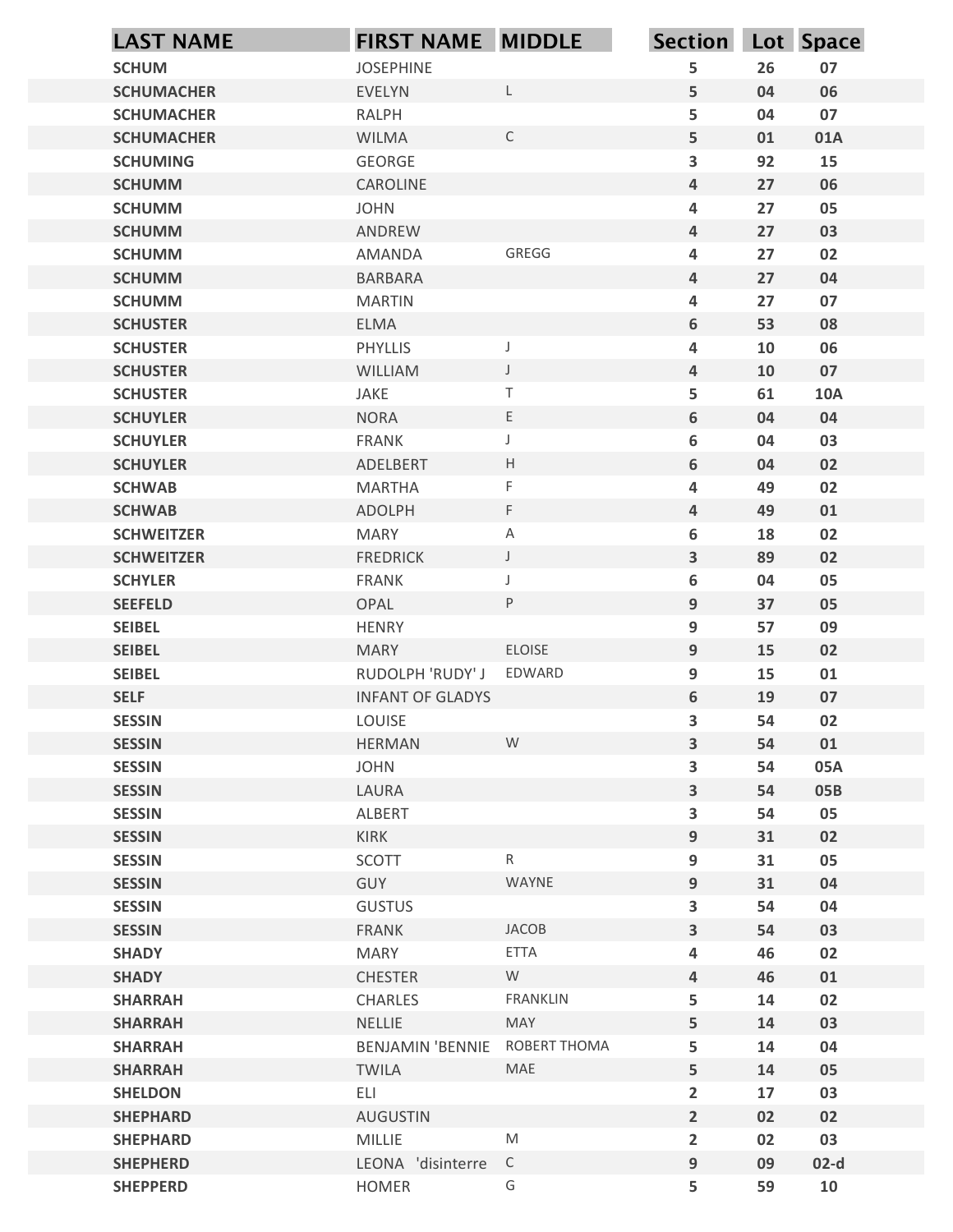| <b>LAST NAME</b>                     | <b>FIRST NAME MIDDLE</b>     |                                                     | Section Lot Space              |          |                |
|--------------------------------------|------------------------------|-----------------------------------------------------|--------------------------------|----------|----------------|
| <b>SHIELDS</b>                       | <b>DAVID</b>                 | LEE                                                 | $\overline{2}$                 | 96       | 06             |
| <b>SHIELDS</b>                       | <b>FRANK</b>                 | 3                                                   | $\overline{2}$                 | 96       | 07             |
| <b>SHIELDS</b>                       | <b>EMELINE</b>               | G                                                   | $\overline{2}$                 | 96       | 08             |
| <b>SHIMP</b>                         | RAY                          |                                                     | $\overline{\mathbf{2}}$        | 29       | 05             |
| <b>SHIMP</b>                         | <b>MARY</b>                  | ELLEN                                               | $\overline{2}$                 | 29       | 04             |
| <b>SHIRK</b>                         | <b>HENRY</b>                 | <b>THOMAS</b>                                       | 9                              | 02       | 03             |
| <b>SHIRK</b>                         | <b>THOMAS</b>                | $\mathsf{H}^-$                                      | 9                              | 02       | 03             |
| <b>SHIRK</b>                         | <b>EFFIE</b><br><b>HENRY</b> | L                                                   | 9<br>$\overline{9}$            | 02<br>02 | 02             |
| <b>SHIRK</b><br><b>SHOEMAKER</b>     | WILLIAM                      | B                                                   | $\overline{7}$                 | 21       | 01<br>09       |
| <b>SHOEMAKER</b>                     | GAIL                         | $\mathsf{H}% _{\mathsf{H}}^{\ast}(\mathcal{M}_{0})$ | $\overline{\mathbf{3}}$        | 14       | 02             |
| <b>SHOEMAKER</b>                     | <b>NANCY</b>                 | $\mathsf{C}$                                        | $\overline{7}$                 | 21       | 10             |
| <b>SHOEMAKER</b>                     | <b>HARRIETT</b>              | JOSIE                                               | $\overline{\mathbf{3}}$        | 14       | 03             |
| <b>SHUBERT</b>                       | ARCH                         | A                                                   | 5                              | 61       | 10             |
| <b>SHUBERT</b>                       | ELZIE                        |                                                     | 5                              | 34       | 10             |
| <b>SHUBERT</b>                       | <b>MARY</b>                  |                                                     | 5                              | 34       | 09             |
| <b>SHUBERT</b>                       | <b>DOROTHY</b>               |                                                     | 5                              | 34       | 02             |
| <b>SHUBERT</b>                       | LAWRENCE                     | LINCOLN                                             | 5                              | 34       | 01             |
| <b>SHUBERT</b>                       | LAURA                        |                                                     | 5                              | 61       | 09             |
| <b>SHUBERT</b>                       | ROSALIE                      | $\mathsf{A}$                                        | 5                              | 61       | 08             |
| <b>SHUBERT</b><br><b>SHUBERT</b>     | <b>DORIS</b><br>ADAIR        |                                                     | 5<br>5                         | 61<br>61 | 07<br>06       |
| <b>SHULTZ</b>                        | <b>MAY</b>                   |                                                     | $\mathbf{3}$                   | 24       | 05             |
| <b>SHULTZ</b>                        | ERVIN                        | H                                                   | $\overline{7}$                 | 26       | 10             |
| <b>SHULTZ</b>                        | SON OF FRANK                 |                                                     | $\mathbf{3}$                   | 24       | 04             |
| <b>SILVER</b>                        | HAZEL                        | <b>IDELIA</b>                                       | 6                              | 14       | 05             |
| <b>SILVER</b>                        | <b>HARLAN</b>                | W                                                   | 6                              | 14       | 04             |
| <b>SIMMINGER</b>                     | JACOB                        | H                                                   | 6                              | 06       | 07             |
| <b>SIMMINGER HOWARD</b>              | ANIEDA                       | E                                                   | 6                              | 06       | 06             |
| <b>SIMON</b>                         | ANNA                         |                                                     | 6                              | 11       | 03             |
| <b>SIMON</b>                         | FRANK                        |                                                     | 6                              | 11       | 02             |
| <b>SIMON</b>                         | JAMES                        |                                                     | 6                              | 11       | 01             |
| <b>SIMON</b>                         | WILLIAM                      |                                                     | 6                              | 11       | 04             |
| <b>SIMPKINS</b><br><b>SITZ</b>       | JENNIFER<br>CAROLINE         | $\mathsf{K}^-$<br>AUGUSTA                           | 9<br>$\overline{2}$            | 23<br>54 | 08<br>01       |
| <b>SITZ</b>                          | GUSTAV                       | T.                                                  | $\overline{2}$                 | 54       | 02             |
| <b>SKAGGS</b>                        | UEL                          | P                                                   | $\overline{a}$                 | 05       | 06             |
| <b>SKAGGS</b>                        | SUSAN                        |                                                     | 4                              | 05       | 07             |
| <b>SKUBAL</b>                        | RAYMOND                      | A                                                   | 5                              | 24       | 07A            |
| <b>SKUBAL</b>                        | WAYNE                        | RAY                                                 | 5                              | 24       | 06             |
| <b>SKUBAL</b>                        | <b>JUANITA</b>               | P                                                   | 5                              | 24       | 07B            |
| <b>SLAUGHTER</b>                     | FRANK                        | W                                                   | $\overline{7}$                 | 58       | 07             |
| <b>SLAUGHTER</b>                     | <b>FLOSSIE</b>               | L                                                   | $\overline{7}$                 | 58       | 06             |
| <b>SLAUGHTER</b>                     | <b>AUDREY</b>                | EVELYN                                              | 4                              | 11       | 09             |
| <b>SLAUGHTER</b>                     | AUDREY                       |                                                     | $\overline{\mathbf{3}}$        | 40       | 01             |
| <b>SLAUGHTER</b><br><b>SLAUGHTER</b> | <b>MARTHA</b><br>FRED        |                                                     | $\mathbf{3}$<br>$\overline{7}$ | 40<br>58 | 02<br>$06 - 7$ |
| <b>SLAUGHTER</b>                     | <b>EDITH</b>                 |                                                     | $\overline{\phantom{a}}$       | 58       | 04             |
| <b>SLAUGHTER</b>                     | FRANK                        |                                                     | $\overline{7}$                 | 58       | 01             |
|                                      |                              |                                                     |                                |          |                |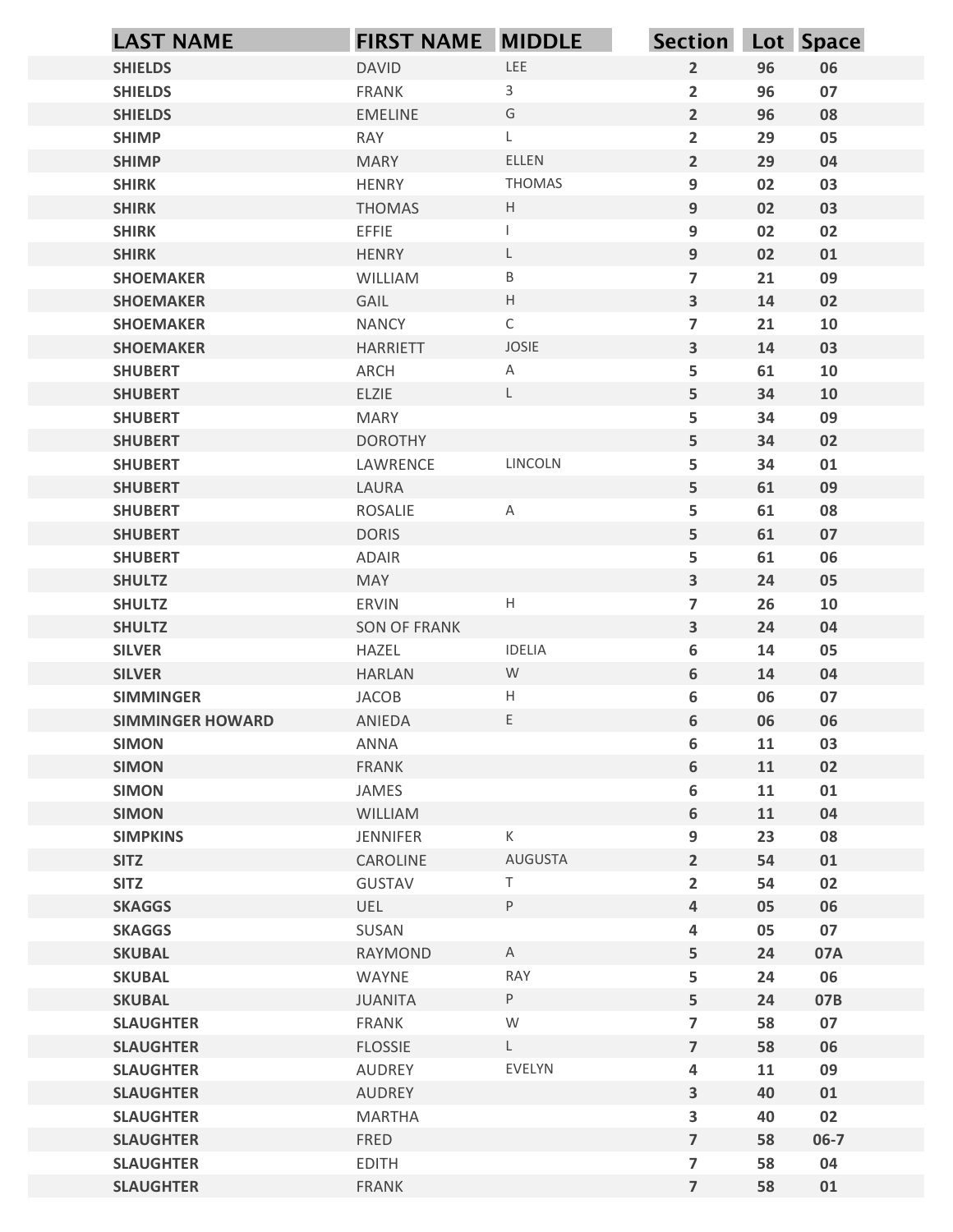| <b>LAST NAME</b>                 | <b>FIRST NAME MIDDLE</b>       |                        | Section Lot Space                |          |            |
|----------------------------------|--------------------------------|------------------------|----------------------------------|----------|------------|
| <b>SLAUGHTER</b>                 | JANE                           |                        | $\overline{7}$                   | 49       | 02         |
| <b>SLAUGHTER</b>                 | <b>MILO</b>                    |                        | $\overline{7}$                   | 49       | 01         |
| <b>SLAUGHTER</b>                 | <b>ELVIRA</b>                  | <b>HELEN</b>           | $\overline{7}$                   | 58       | 02         |
| <b>SLAUGHTER</b>                 | <b>FRED</b>                    | E                      | 4                                | 11       | 10         |
| <b>SLAWIK</b>                    | <b>JOSEF</b>                   | H                      | $\overline{2}$                   | 15       | 09         |
| <b>SLAWIK</b>                    | ELFRIEDA                       | M                      | $2^{\circ}$                      | 15       | 10         |
| <b>SMITH</b>                     | <b>THEODORIS</b>               | L                      | $\overline{7}$                   | 03       | 09         |
| <b>SMITH</b>                     | <b>JESSICA</b>                 | LYNN                   | 9                                | 71       | 06         |
| <b>SMITH</b>                     | <b>INFANT</b>                  | $\vee$                 | $\overline{2}$                   | 53       | 05         |
| <b>SMITH</b><br><b>SMITH</b>     | <b>HERSHEL</b><br><b>DOYNE</b> | P                      | 9<br>9                           | 17<br>17 | 06<br>04   |
| <b>SMITH</b>                     | <b>NORMAN</b>                  | WAYNE                  | $\overline{7}$                   | 03       | 10         |
| <b>SMITH</b>                     | ARNOLD                         |                        | $\overline{7}$                   | 03       | 02         |
| <b>SMITH</b>                     | LARRY                          | LEE                    | 4                                | 42       | 10         |
| <b>SMITH</b>                     | HUBERT                         | <b>BYRON</b>           | $\overline{\mathbf{z}}$          | 46       | ${\bf 10}$ |
| <b>SMITH</b>                     | <b>ESTA</b>                    | ${\sf M}$              | 9                                | $17$     | 07         |
| <b>SMITH</b>                     | MAUDE                          | E                      | $\overline{7}$                   | 20       | 03         |
| <b>SMITH</b>                     | NORENE                         |                        | 9                                | $17$     | 05         |
| <b>SMITH</b>                     | MARTHA                         | $\mathsf{A}$           | $\overline{2}$                   | 03       | 05         |
| <b>SMITH</b>                     | <b>HELEN</b>                   | GERTRUDE               | $\overline{7}$                   | 20       | 05         |
| <b>SMITH</b>                     | <b>ESTELLA</b>                 | RUTH                   | $\overline{7}$                   | 03       | 01         |
| <b>SMITH</b>                     | WAVA                           |                        | $\overline{4}$                   | 42       | 09         |
| <b>SMITH</b>                     | LINA                           |                        | 6                                | 65       | 07         |
| <b>SMITH</b>                     | SHIRLEY                        | $\mathsf{A}$           | $\overline{\mathbf{4}}$          | 42       | 04         |
| <b>SMITH</b>                     | IDA<br>MARTHA 'MARIA'          | LAMON<br>ANN           | $\overline{2}$                   | 66       | 01         |
| <b>SMITH</b><br><b>SMITH</b>     | JOSEPH                         | <b>JACKSON</b>         | $\overline{2}$<br>3              | 53<br>70 | 03<br>09   |
| <b>SMITH</b>                     | <b>HUBERT JR</b>               | B                      | $\overline{\mathbf{4}}$          | 42       | 08         |
| <b>SMITH</b>                     | <b>INFANT</b>                  |                        | $\overline{2}$                   | 53       | 04         |
| <b>SMITH</b>                     | GEORGE                         | S                      | $\overline{2}$                   | 53       | 02         |
| <b>SNEED</b>                     | LEROY                          | LUTHER                 | $\overline{2}$                   | 41       | ${\bf 10}$ |
| <b>SNELL</b>                     | THELMA                         | $\mathsf{L}$           | $\overline{\mathbf{3}}$          | 37       | 07         |
| <b>SNELL</b>                     | VALLEE                         | E                      | 3                                | 37       | 06         |
| <b>SNELL</b>                     | DEWAYNE                        | E.                     | $\overline{\mathbf{3}}$          | 37       | 04         |
| <b>SNIDER</b>                    | GEORGE JR.                     |                        | 9                                | 35       | ${\bf 04}$ |
| <b>SNIDER</b>                    | <b>VIOLA</b>                   | MARIE                  | $\mathbf{1}$                     | 08       | 06         |
| <b>SNIDER</b>                    | GEORGE SR.                     | $\mathsf C$            | $\mathbf{1}$                     | 08       | 07         |
| <b>SNIDER</b>                    | JENNIE                         |                        | $\overline{2}$                   | 41       | 09         |
| <b>SNIDER</b>                    | MARTHA                         | L                      | 9                                | 35       | 05         |
| <b>SNYDER</b>                    | RICKIE                         |                        | $\overline{\mathbf{3}}$          | 24       | 01         |
| <b>SNYDER</b>                    | MARY                           | $\mathsf E$            | $\overline{2}$                   | 52       | 01         |
| <b>SNYDER</b>                    | CORNEY                         | $\mathsf D$            | $\overline{2}$                   | 52       | 10         |
| <b>SNYDER</b>                    | CHARLES                        | $\mathsf{A}$           | $\overline{2}$                   | 52       | 05         |
| <b>SNYDER</b>                    | CONRAD                         | E.                     | $\overline{2}$                   | 52       | 02         |
| <b>SNYDER</b>                    | <b>JOSEPHINE</b>               | ${\sf N}$<br>CHRISTIAN | $\overline{2}$                   | 52       | 09         |
| <b>SOLOMON</b><br><b>SOLOMON</b> | ELMER<br>FRANK                 | F                      | $\overline{2}$<br>$\overline{2}$ | 51<br>51 | 10<br>08   |
| <b>SOLOMON</b>                   | <b>FLORENCE</b>                | L                      | $\overline{2}$                   | 51       | 09         |
| <b>SOLOMON</b>                   | MARIE                          | E,                     | $\mathbf{1}$                     | 05       | 06         |
|                                  |                                |                        |                                  |          |            |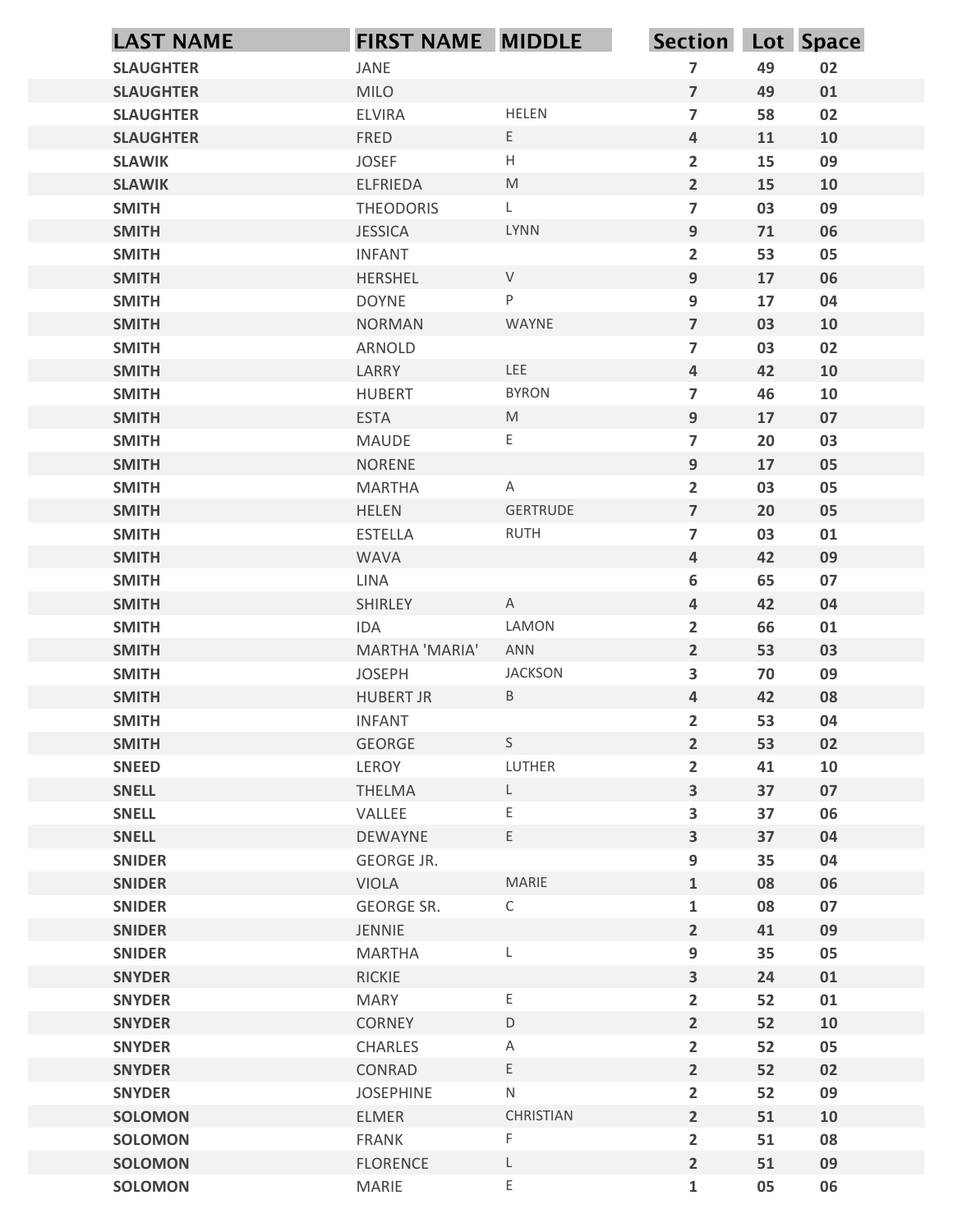|                                  | <b>FIRST NAME MIDDLE</b>          |                   | Section Lot Space                          |          |          |
|----------------------------------|-----------------------------------|-------------------|--------------------------------------------|----------|----------|
| <b>SOLOMON</b>                   | <b>ROBERT</b>                     | E                 | $\mathbf{1}$                               | 05       | 07       |
| <b>SPILKER</b>                   | ELIZABETH                         | MATHILDA          | $\overline{a}$                             | 05       | 01       |
| <b>SPILKER</b>                   | LOUIS                             |                   | $\overline{\mathbf{4}}$                    | 05       | 02       |
| <b>SPILKER</b>                   | <b>MARY</b>                       |                   | $\overline{a}$                             | 05       | $03-4$   |
| <b>SPILKER</b>                   | JOHANNA 'JENNIE'                  |                   | $\overline{\mathbf{4}}$                    | 05       | $04 - 5$ |
| <b>SPREEN</b>                    | LOUISE                            | M                 | $\overline{a}$                             | 07       | 02       |
| <b>SPREEN</b><br><b>SPREEN</b>   | FRIEDA<br>WILLIAM                 |                   | $\overline{\mathbf{4}}$<br>$\overline{a}$  | 07<br>07 | 09<br>01 |
| <b>SPREEN</b>                    | ADOLPH                            | WILLIAM           | $\overline{\mathbf{4}}$                    | 07       | 03       |
| <b>SPREEN</b>                    | <b>FREDERICK 'FREDDI</b>          | WILLIAM           | $\overline{a}$                             | 07       | 04       |
| <b>SPREEN</b>                    | <b>GERHART</b>                    | F.                | $\overline{\mathbf{4}}$                    | 07       | 10       |
| <b>SPRINGFIELD</b>               | <b>BEULAH</b>                     | Ε                 | 3                                          | 32       | 01       |
| <b>SPROUL</b>                    | JAMES                             | P                 | 9                                          | 56       | 06       |
| <b>SPROUL</b>                    | RUBY                              | E                 | $\boldsymbol{9}$                           | 56       | 07       |
| <b>STAATZ</b>                    | <b>HAROLD</b>                     |                   | $\overline{2}$                             | 08       | 07       |
| <b>STANLEY</b>                   | <b>OTIS</b>                       | F.<br>E           | 5<br>$\overline{7}$                        | 57       | 07       |
| <b>STAPLIN</b><br><b>STAPLIN</b> | SARAH<br>MABEL                    |                   | $\overline{\phantom{a}}$                   | 08<br>08 | 02<br>04 |
| <b>STAPLIN</b>                   | ORLA                              |                   | $\overline{7}$                             | 08       | 05       |
| <b>STAPLIN</b>                   | GEORGE                            | W                 | $\overline{7}$                             | 08       | 01       |
| <b>STAPLIN</b>                   | <b>WILLIAM</b>                    | WATSON            | $\overline{7}$                             | 08       | 03       |
| <b>STARK</b>                     | THOMAS                            | A                 | 5                                          | 64       | 04       |
| <b>STARK</b>                     | JESSIE                            | <b>LEE</b>        | 5                                          | 64       | 03       |
| <b>STEBBINS</b>                  | MARGARET                          |                   | 3                                          | 64       | 04       |
| <b>STEBBINS</b>                  | LENA                              | <b>MARGARET</b>   | $\boldsymbol{6}$                           | 64       | 02       |
| <b>STEBBINS</b>                  | <b>JOHN</b>                       | FRANKLIN          | 3                                          | 64       | 01       |
| <b>STEBBINS</b>                  | <b>JOHN</b>                       | R                 | $\mathbf{3}$                               | 64       | 03       |
| <b>STEEL</b>                     | MARJORIE                          | $\mathsf{L}$<br>W | 5                                          | 21       | 05       |
| <b>STEEL</b><br><b>STEEL</b>     | DARRELL<br>CHARLES                | ROLAND            | 5<br>5                                     | 21<br>21 | 04<br>02 |
| <b>STEEL</b>                     | ANNA                              | M                 | 5                                          | 21       | 01       |
| <b>STELTER</b>                   | RALPH                             | D                 | 9                                          | 13       | 04       |
| <b>STEPHENS</b>                  | MARGARET                          | GERTRUDE          | $\mathbf{3}$                               | 94       | 05       |
| <b>STEVENSON</b>                 | THOMAS                            | $\mathsf{A}$      | 5                                          | 04       | 04       |
| <b>STEVENSON</b>                 | LIDA                              | $\, {\sf B} \,$   | 5                                          | 04       | 05       |
| <b>STEWART</b>                   | SAMUEL                            |                   | $\mathbf{3}$                               | 92       | 05       |
| <b>STEWART</b>                   | GEORGE                            | E                 | $9\,$                                      | 25       | 05       |
| <b>STIFFLER</b>                  | MARGARET                          | E                 | 5                                          | 29       | 07       |
| <b>STIFFLER</b>                  | GILBERT                           |                   | 5                                          | 29       | 08       |
| <b>STIGALL</b>                   | CHILD OF HARRY                    |                   | $\overline{7}$                             | 05       | 06       |
| <b>STIGALL</b><br><b>STIGALL</b> | MOTHER OF HARR<br>FATHER OF HARRY |                   | $\overline{7}$<br>$\overline{\phantom{a}}$ | 05<br>05 | 10<br>08 |
| <b>STILFIELD</b>                 | CLARA                             | MAY               | $\overline{2}$                             | 66       | 02       |
| <b>STOKES</b>                    | CHARLES                           | E.                | 6                                          | 56       | 01       |
| <b>STONE</b>                     | <b>EUPHRASIA</b>                  |                   | $2^{\circ}$                                | 34       | 04       |
| <b>STONE</b>                     | CHARLES                           | $\mathsf C$       | $\overline{2}$                             | 34       | 03       |
| <b>STONE</b>                     | <b>BRUCE</b>                      | $\, {\sf B} \,$   | $\overline{2}$                             | 34       | 05       |
| <b>STRAILY</b>                   | SAMUEL                            | ${\sf M}$         | $\boldsymbol{6}$                           | 23       | $02-3$   |
| <b>STRAILY</b>                   | <b>MARY</b>                       | S                 | $\boldsymbol{6}$                           | 23       | $01-2$   |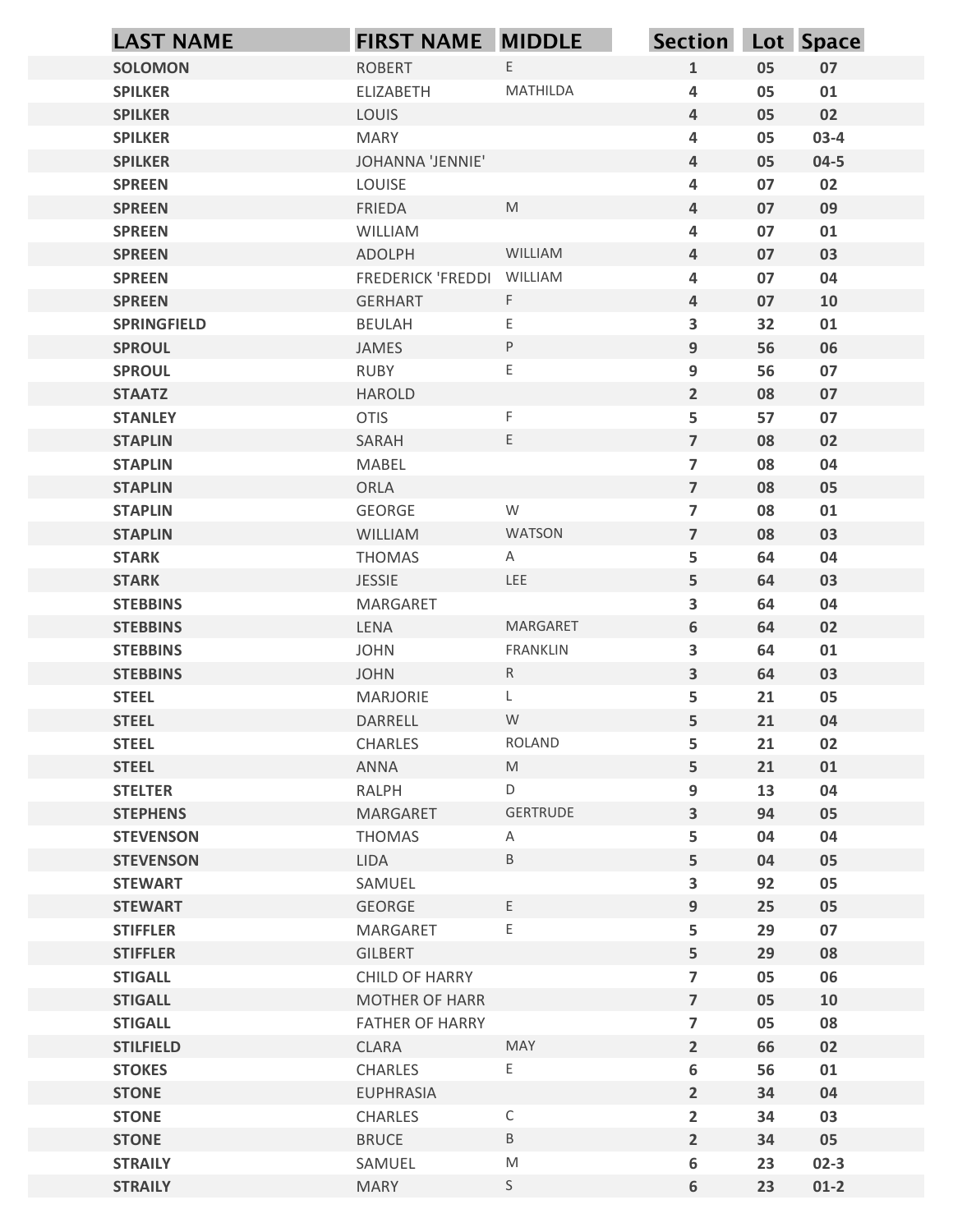| <b>LAST NAME</b>                 | <b>FIRST NAME MIDDLE</b>         |                     | Section Lot Space                  |          |                  |
|----------------------------------|----------------------------------|---------------------|------------------------------------|----------|------------------|
| <b>STRAILY</b>                   | CATHERINE                        |                     | 6                                  | 23       | $03-4$           |
| <b>STRAILY</b>                   | SAMUEL                           | E                   | 6                                  | 23       | $04 - 5$         |
| <b>STRONG</b>                    | <b>JENNIE</b>                    |                     | $\mathbf{1}$                       | 27       | 02               |
| <b>STRONG</b>                    | <b>HELENA</b>                    | <b>MAY</b>          | $\mathbf{1}$                       | 27       | 01               |
| <b>STRONG</b>                    | ALBERT                           | LOYAL               | $\overline{2}$                     | 38       | 07               |
| <b>STRONG</b>                    | <b>NEVA</b>                      |                     | $\overline{2}$                     | 38       | 06               |
| <b>STROPES</b>                   | <b>BRYCE</b>                     |                     | 9                                  | 69       | 04               |
| <b>SUGGETT</b>                   | <b>NORA</b>                      | $\mathsf{A}$        | $\overline{7}$                     | 29       | 08               |
| <b>SUGGETT</b>                   | <b>EUGENE</b>                    | $\overline{A}$      | $\overline{7}$                     | 29       | 07               |
| <b>SURFACE</b><br><b>SURFACE</b> | <b>ROSALIND</b><br><b>JESSIE</b> | F                   | 5<br>5                             | 72<br>72 | 02A<br>02        |
| <b>SURFACE</b>                   | GARNER (DR.)                     | $\mathsf{A}$        | 5                                  | 72       | 01               |
| <b>SWINGLE</b>                   | <b>EMILY</b>                     |                     | $\overline{\mathbf{4}}$            | 10       | 01               |
| <b>SWITZER</b>                   | <b>MABEL</b>                     |                     | $\overline{2}$                     | 20       | 06               |
| <b>SWITZER</b>                   | FRED                             |                     | $\mathbf{3}$                       | 89       | 16               |
| <b>SWITZER</b>                   | REESE                            |                     | $\boldsymbol{6}$                   | 67       | 01               |
| <b>SWITZER</b>                   | <b>INFANT OF FRED</b>            |                     | $\boldsymbol{6}$                   | 18       | 05               |
| <b>SWITZER</b>                   | <b>HENRY</b>                     | G                   | $\overline{2}$                     | 20       | 07               |
| <b>SWITZER</b>                   | LIZZIE                           | JONES               | $\boldsymbol{6}$                   | 67       | 03               |
| <b>SWITZER</b>                   | <b>JOHN</b>                      | DANIEL              | $\boldsymbol{6}$                   | 18       | 10               |
| <b>SWITZER</b>                   | <b>MARTIN</b>                    | $\mathsf{C}$        | $\boldsymbol{6}$                   | 18       | 01               |
| <b>SWITZER</b>                   | KATHERINE                        |                     | $\boldsymbol{6}$                   | 18       | 09               |
| <b>SWITZER</b>                   | RUSSELL                          | L                   | $\boldsymbol{6}$                   | 15       | 08               |
| <b>SWITZER</b>                   | JUNE                             |                     | $\boldsymbol{6}$                   | 15       | 07               |
| <b>SWITZER</b>                   | KATHRYN                          | EDNA                | $\boldsymbol{6}$                   | 15       | 04               |
| <b>SWITZER</b>                   | <b>CHRISTOPH</b>                 | LEIGH               | $\boldsymbol{6}$                   | 15       | 06               |
| <b>SWITZER</b>                   | <b>CHRISTOPH</b>                 | J                   | 6                                  | 15       | 05               |
| <b>SWITZER</b>                   | <b>MARY</b>                      | E.                  | $\mathbf{3}$                       | 89       | 15               |
| <b>SWITZER</b>                   | PAULINE                          |                     | $\boldsymbol{6}$                   | 18       | 03               |
| <b>TATE</b>                      | <b>RUTH</b>                      |                     | $\overline{a}$                     | 40       | 02               |
| <b>TATE</b>                      | RAYMOND 'MICHA C                 |                     | $\overline{\mathbf{4}}$            | 40       | 01               |
| <b>TATE</b>                      | CATHERINE                        |                     | $\overline{4}$                     | 40       | 03               |
| <b>TATMAN</b>                    | DEANNA                           | $\mathsf J$         | 9                                  | 37       | 03B              |
| <b>TAUSCHER</b><br><b>TAYLOR</b> | SYLVESTER<br>HARRIETT            | $\cup$<br>${\sf P}$ | $\boldsymbol{6}$<br>$\overline{2}$ | 05<br>89 | <b>10C</b><br>04 |
| <b>TAYLOR</b>                    | <b>TIMOTHY 'TIM'</b>             | LEE                 | 9                                  | 62       | 03               |
| <b>TAYLOR</b>                    | GEORGE                           | P.                  | $\overline{2}$                     | 89       | 03               |
| <b>TEASDALE</b>                  | JENNIE                           | <b>WOOD</b>         | $\mathbf{3}$                       | 53       | 04               |
| <b>TEETERS</b>                   | GAIL                             |                     | $\mathbf{3}$                       | 30       | 06               |
| <b>TEETERS</b>                   | ALBERT 'BERT'                    | $\mathsf{J}$        | $\mathbf{3}$                       | 33       | 01               |
| <b>TEETERS</b>                   | IDA                              | HARTEUSE            | 3                                  | 33       | 02               |
| <b>TEETERS</b>                   | FRANK                            | PAINTER             | $\mathbf{3}$                       | 33       | 06               |
| <b>TEETERS</b>                   | DELLA                            |                     | $\mathbf{3}$                       | 33       | 07               |
| <b>TEETERS</b>                   | <b>INFANT DELLA</b>              |                     | 3                                  | 33       | 08               |
| <b>TEETERS</b>                   | <b>INFANT OF JOHN</b>            |                     | $\mathbf{3}$                       | 33       | 09               |
| <b>TEETERS</b>                   | <b>INFANT JAMES</b>              | E                   | $\overline{\mathbf{3}}$            | 33       | 10               |
| <b>TEETERS</b>                   | CALEB                            | J                   | 3                                  | 33       | 11               |
| <b>TEETERS</b>                   | <b>MARY</b>                      |                     | $\overline{\mathbf{3}}$            | 33       | 12               |
| <b>TEETERS</b>                   | ABRAHAM                          | $\sf P$             | $\overline{\mathbf{3}}$            | 33       | 13               |
|                                  |                                  |                     |                                    |          |                  |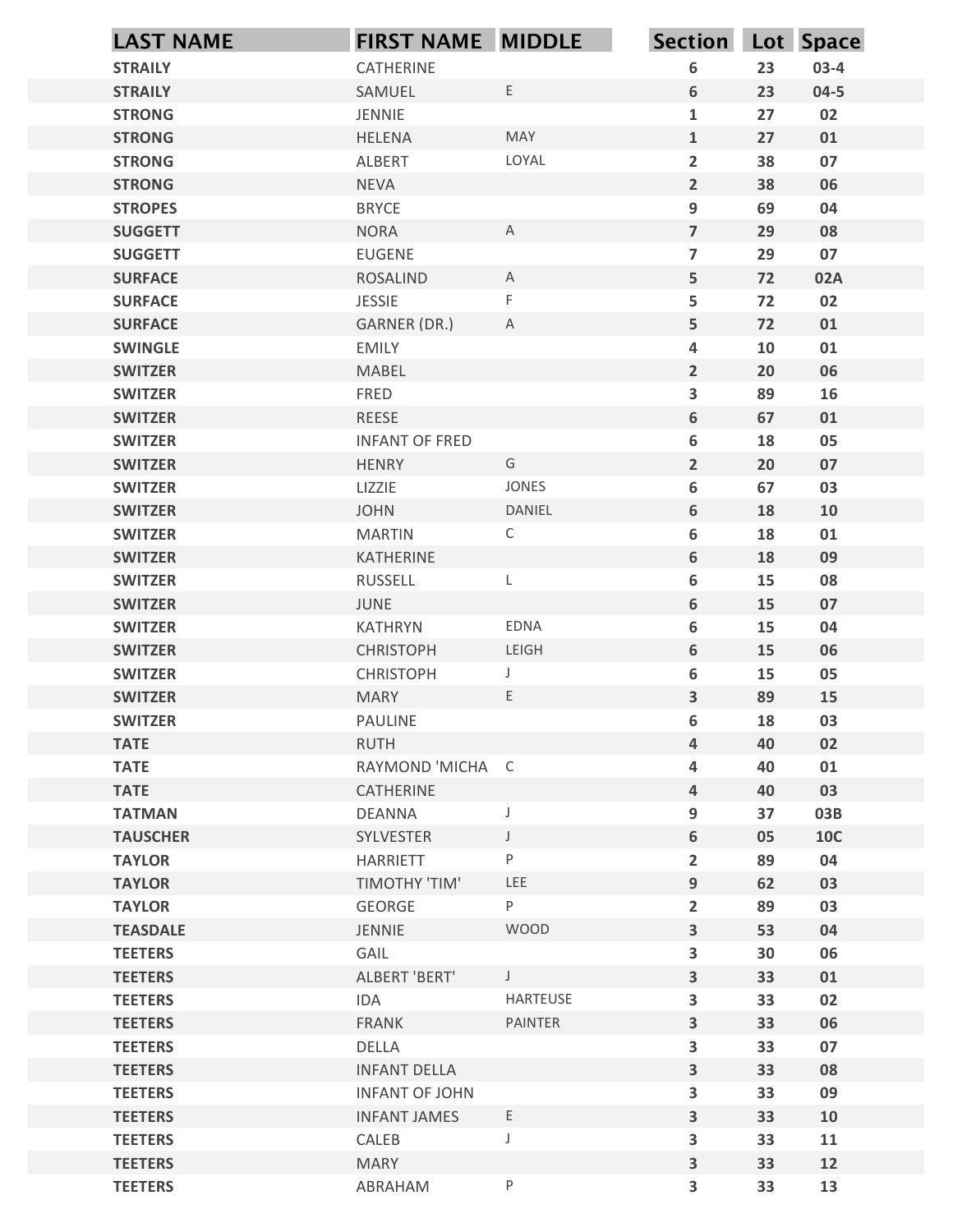|                                    | <b>FIRST NAME MIDDLE</b> |                      | <b>Section</b>          |          | Lot Space |
|------------------------------------|--------------------------|----------------------|-------------------------|----------|-----------|
| <b>LAST NAME</b><br><b>TEETERS</b> | ALVIN                    | $\mathsf A$          | $\mathbf{3}$            | 40       | 03        |
| <b>TEETERS</b>                     | <b>HARRY</b>             | $\mathsf{A}$         | 3                       | 40       | 05        |
| <b>TEETERS</b>                     | <b>DORA</b>              |                      | $\mathbf{3}$            | 40       | 04        |
| <b>TENNIS</b>                      | SUSAN                    |                      | 6                       | 58       | 05        |
| <b>TERRY</b>                       | ELIZA 'JENNIE'           | JANE                 | $\mathbf{3}$            | 74       | 03        |
| <b>TERRY</b>                       | <b>OSCAR</b>             | $\mathsf{A}$         | 3                       | 74       | 04        |
| <b>THAYER</b>                      | CALEB                    | W                    | 6                       | 51       | 09        |
| <b>THAYER</b>                      | ANNA                     | ELIZABETH            | 6                       | 51       | 01        |
| <b>THAYER</b>                      | <b>MARY</b>              | $\mathsf{A}$         | 6                       | 51       | 02        |
| <b>THAYER</b>                      | <b>JOHN</b>              | H                    | 6                       | 51       | 04        |
| <b>THAYER</b>                      | <b>MARY</b><br>WALTER    | $\mathsf E$<br>SCOTT | 6                       | 51<br>51 | 05        |
| <b>THAYER</b><br><b>THAYER</b>     | <b>THOMAS</b>            | H                    | 6<br>6                  | 51       | 10<br>06  |
| <b>THAYER</b>                      | MYRTLE                   |                      | 6                       | 50       | 09        |
| <b>THAYER</b>                      | ELZAN                    |                      | 6                       | 50       | 05        |
| <b>THAYER</b>                      | <b>RUTH</b>              | MABEL                | 6                       | 50       | 03        |
| <b>THAYER</b>                      | A                        | M                    | $\overline{7}$          | 15       | 01        |
| <b>THOMAS</b>                      | WILLIE                   | $\mathsf{C}$         | $\mathbf{1}$            | 03       | 03        |
| <b>THOMAS</b>                      | Nancy (Mrs.)             |                      | $\overline{7}$          | 53       | 10        |
| <b>THOMPSON</b>                    | ANNA                     | LOUISE               | $\mathbf{1}$            | 07       | $01-2$    |
| <b>THOMPSON</b>                    | ALEXANDER                | CRAWFORD             | $\mathbf{1}$            | 07       | $02 - 3$  |
| <b>TIFFANY</b>                     | <b>JOHN</b>              | W                    | $\mathbf{1}$            | 27       | 07        |
| <b>TIFFANY</b>                     | CHARLOTTE                | MAE                  | $\mathbf{1}$            | 27       | 06        |
| <b>TIMMONS</b><br><b>TIMMONS</b>   | LYLE<br>GREGORY          | $R_{\parallel}$      | 9<br>9                  | 70<br>70 | 08<br>06  |
| <b>TOMANEK</b>                     | GARY                     |                      | $\boldsymbol{6}$        | 31       | 06        |
| <b>TOMLINSON</b>                   | <b>FLORINE</b>           |                      | $\overline{2}$          | 21       | 06        |
| <b>TOMPSON</b>                     | <b>ROY</b>               |                      | $\overline{\mathbf{z}}$ | 50       | 05        |
| <b>TURNBULL</b>                    | <b>MAHALA</b>            | L                    | $\overline{7}$          | 03       | 04        |
| <b>TURNER</b>                      | GEORGE                   | $\mathsf D$          | 5                       | 42       | 01        |
| <b>TURNER</b>                      | <b>INFANT OF GEORG</b>   |                      | 5                       | 42       | 03A       |
| <b>TURNER</b>                      | CHARLES                  | <b>FRANKLIN</b>      | 5                       | 51       | 05        |
| <b>TURNER</b>                      | LINLIE                   | $\mathsf J$          | $2^{\circ}$             | 09       | 01        |
| <b>TURNER</b>                      | EMMA                     | L                    | 5                       | 42       | 02        |
| <b>TURNER</b><br><b>TURNER</b>     | <b>JOSEPH</b>            |                      | 5                       | 42       | 03B       |
| <b>TURNER</b>                      | DELLA<br>GEORGE          | L                    | 5<br>5                  | 42<br>13 | 05<br>01  |
| <b>TURNER</b>                      | <b>ROY</b>               |                      | 5                       | 42       | 08        |
| <b>TURNER</b>                      | ROBERTA 'BOBBIE'         | A                    | 5                       | 13       | 02        |
| <b>TURNER</b>                      | CHARLES                  | L                    | 5                       | 42       | 04        |
| <b>TURNER</b>                      | MILDRED                  | LORENE               | 2 <sup>7</sup>          | 09       | 02        |
| <b>TYSELL</b>                      | SADIE                    |                      | 6                       | 13       | 05        |
| <b>UNDERHILL</b>                   | SYLVESTER                | MAX                  | $6\phantom{a}$          | 22       | 06        |
| <b>UNDERHILL</b>                   | DELLA                    | L                    | 6                       | 22       | 07        |
| <b>UNDERWOOD</b>                   | ANNA                     | $\mathsf E$          | $\overline{7}$          | 56       | 01        |
| <b>UNDERWOOD</b>                   | RICHARD                  | JAMES                | $\overline{\mathbf{z}}$ | 56       | 02        |
| <b>UNDERWOOD</b>                   | MAUDE                    | <b>BERNIECE</b>      | $\overline{7}$          | 56       | 03        |
| <b>UNDERWOOD</b>                   | RICHARD JR.              |                      | $\overline{\mathbf{z}}$ | 56       | 04        |
| <b>UNDERWOOD</b>                   | <b>INFANT</b>            |                      | $\overline{7}$          | 56       | 05        |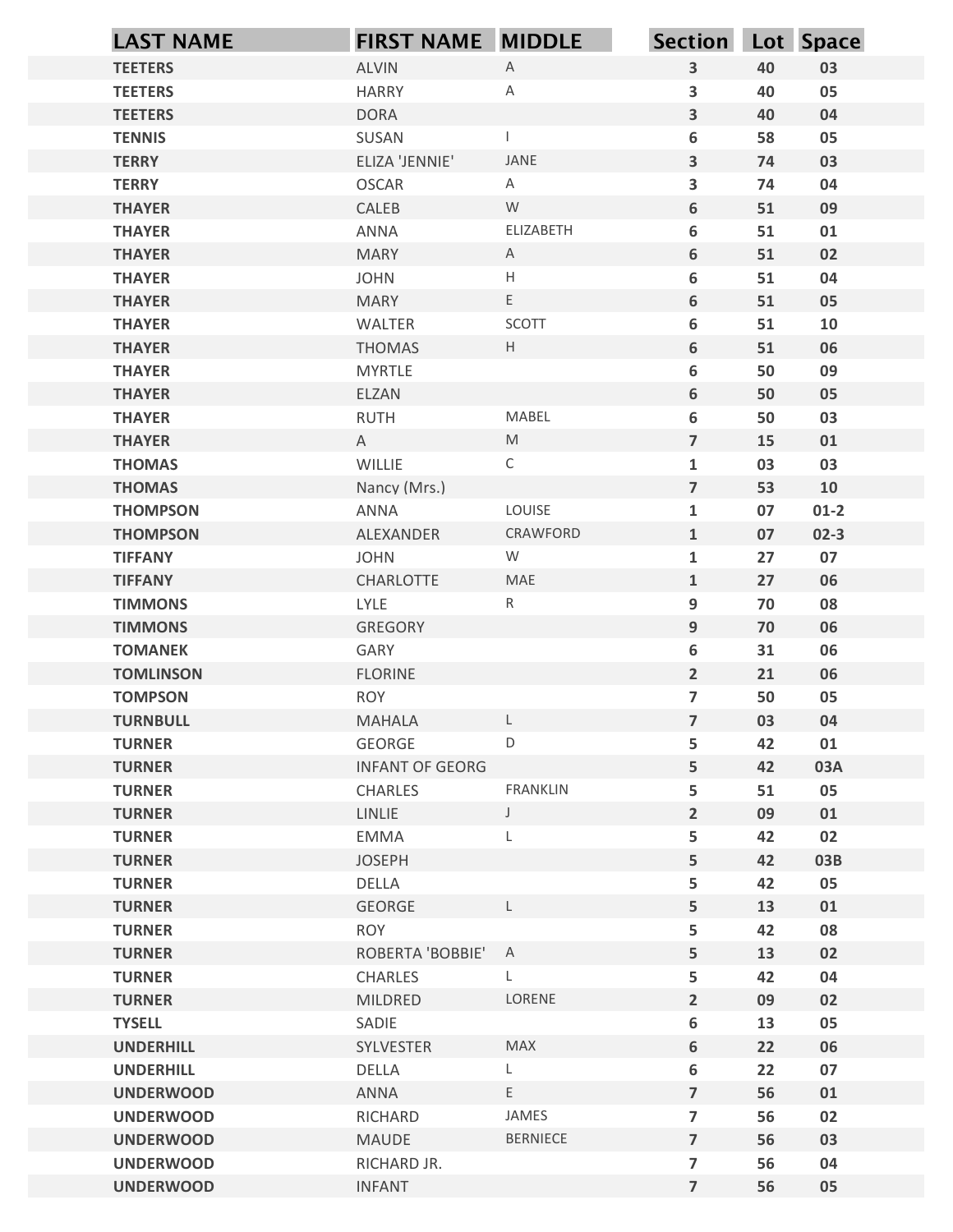| <b>LAST NAME</b>                 | <b>FIRST NAME MIDDLE</b> | Section Lot Space                                  |          |          |
|----------------------------------|--------------------------|----------------------------------------------------|----------|----------|
| <b>UNKNOWN</b>                   | ADULT                    | 3                                                  | 70       | 02       |
| <b>UNKNOWN</b>                   | CHILD ABOUT 4            | 3                                                  | 75       | 10       |
| <b>UNKNOWN</b>                   | <b>COLORED WOMEN</b>     | $\overline{\mathbf{3}}$                            | 75       | 09       |
| <b>UNKNOWN</b>                   |                          | $\overline{\mathbf{3}}$                            | 92       | 37       |
| <b>UNKNOWN</b>                   |                          | $\overline{\mathbf{3}}$                            | 70       | 07       |
| <b>UNKNOWN</b>                   | CHILD ABOUT 1            | $\overline{\mathbf{3}}$                            | 84       | 07       |
| <b>UNKNOWN</b>                   | CHILD ABOUT 4            | $\overline{\mathbf{3}}$                            | 84       | 07A      |
| <b>UNKNOWN</b><br><b>UNKNOWN</b> | <b>WOMAN</b>             | $\mathbf{3}$<br>$\overline{\mathbf{3}}$            | 84<br>83 | 08<br>09 |
| <b>UNKNOWN</b>                   |                          | $\overline{\mathbf{3}}$                            | 92       | 30       |
| <b>UNKNOWN</b>                   |                          | $\overline{\mathbf{3}}$                            | 92       | 31       |
| <b>UNKNOWN</b>                   |                          | $\overline{\mathbf{3}}$                            | 20       | 04       |
| <b>UNKNOWN</b>                   |                          | $\overline{\mathbf{3}}$                            | 92       | 33       |
| <b>UNKNOWN</b>                   | <b>ADULT ABOUT 50</b>    | $\overline{\mathbf{3}}$                            | 84       | 05       |
| <b>UNKNOWN</b>                   |                          | 3                                                  | 92       | 36       |
| <b>UNKNOWN</b>                   |                          | $\overline{\mathbf{3}}$                            | 70       | 04       |
| <b>UNKNOWN</b>                   |                          | $\mathbf{3}$                                       | 92       | 38       |
| <b>UNKNOWN</b><br><b>UNKNOWN</b> |                          | $\overline{\mathbf{3}}$<br>$\overline{\mathbf{3}}$ | 92<br>92 | 39<br>40 |
| <b>UNKNOWN</b>                   |                          | $\overline{\mathbf{3}}$                            | 83       | 07       |
| <b>UNKNOWN</b>                   |                          | $\overline{\mathbf{3}}$                            | 92       | 46       |
| <b>UNKNOWN</b>                   | CHILD                    | $\overline{\mathbf{3}}$                            | 70       | 01       |
| <b>UNKNOWN</b>                   |                          | $\overline{\mathbf{3}}$                            | 70       | 03       |
| <b>UNKNOWN</b>                   |                          | $\overline{\mathbf{3}}$                            | 70       | 05       |
| <b>UNKNOWN</b>                   |                          | $\overline{\mathbf{3}}$                            | 70       | 06       |
| <b>UNKNOWN</b>                   |                          | $\overline{\mathbf{3}}$                            | 15       | 04       |
| <b>UNKNOWN</b>                   | <b>COLORED MALE</b>      | 6                                                  | 60       | 09       |
| <b>UNKNOWN</b>                   |                          | $\overline{\mathbf{3}}$                            | 55       | 01       |
| <b>UNKNOWN</b>                   |                          | 3                                                  | 55       | 02       |
| <b>UNKNOWN</b><br><b>UNKNOWN</b> |                          | $\overline{\mathbf{3}}$<br>$\overline{\mathbf{3}}$ | 59<br>59 | 05<br>06 |
| <b>UNKNOWN</b>                   |                          | $\overline{\mathbf{3}}$                            | 59       | 07       |
| <b>UNKNOWN</b>                   |                          | $\overline{\mathbf{3}}$                            | 59       | 08       |
| <b>UNKNOWN</b>                   |                          | $\overline{\mathbf{3}}$                            | 59       | 09       |
| <b>UNKNOWN</b>                   |                          | 3                                                  | 59       | 12       |
| <b>UNKNOWN</b>                   |                          | $\overline{\mathbf{3}}$                            | 59       | 13       |
| <b>UNKNOWN</b>                   |                          | 3                                                  | 84       | 06       |
| <b>UNKNOWN</b>                   |                          | $\overline{\mathbf{3}}$                            | 59       | 18       |
| <b>UNKNOWN</b>                   |                          | 3                                                  | 83       | 08       |
| <b>UNKNOWN</b>                   | <b>CHILD ABOUT 2</b>     | $\boldsymbol{6}$                                   | 60       | 08       |
| <b>UNKNOWN</b><br><b>UNKNOWN</b> | COLORED CHILD AB         | 6<br>$\overline{\mathbf{3}}$                       | 60<br>59 | 08       |
| <b>UNKNOWN</b>                   |                          | 5                                                  | 57       | 19<br>09 |
| <b>UNKNOWN</b>                   |                          | 5                                                  | 57       | 06       |
| <b>UNKNOWN</b>                   |                          | $\overline{\mathbf{3}}$                            | 60       | 14       |
| <b>UNKNOWN</b>                   |                          | $\overline{\mathbf{3}}$                            | 92       | 07       |
| <b>UNKNOWN</b>                   |                          | 3                                                  | 60       | 15       |
| <b>UNKNOWN</b>                   | ADULT                    | $\overline{\mathbf{3}}$                            | 75       | 08       |
| <b>UNKNOWN</b>                   |                          | $\overline{\mathbf{3}}$                            | 59       | 15       |
|                                  |                          |                                                    |          |          |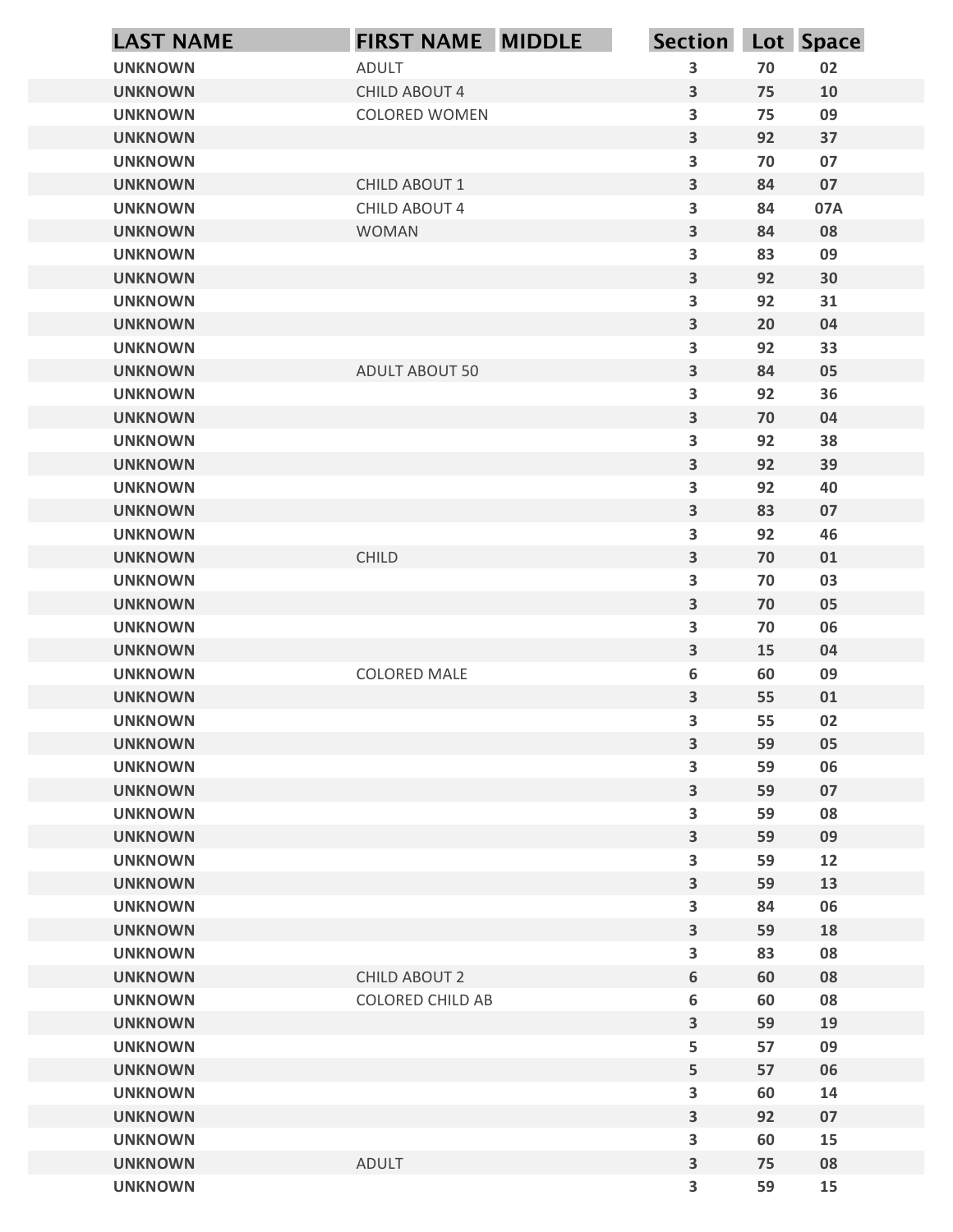| 5<br>60<br><b>UNKNOWN</b><br>CHILD<br>01A<br>$\overline{\mathbf{3}}$<br>81<br>01<br><b>UNKNOWN</b><br>$\overline{\mathbf{3}}$<br><b>COLORED WOMEN</b><br>75<br>07<br><b>UNKNOWN</b><br>$\overline{\mathbf{3}}$<br>92<br><b>UNKNOWN</b><br>32<br>$\mathbf{3}$<br>70<br>49<br><b>UNKNOWN</b><br>$\overline{\mathbf{3}}$<br>70<br>50<br><b>UNKNOWN</b><br>$\overline{\mathbf{3}}$<br>70<br><b>UNKNOWN</b><br>51<br>$\overline{\mathbf{3}}$<br>70<br>52<br><b>UNKNOWN</b><br>$\mathbf{3}$<br>70<br>53<br><b>UNKNOWN</b><br>$\overline{\mathbf{3}}$<br>70<br><b>UNKNOWN</b><br>54<br>$\overline{\mathbf{3}}$<br>70<br>48<br><b>UNKNOWN</b><br>5<br>60<br><b>UNKNOWN</b><br>01<br>$\overline{\mathbf{3}}$<br>16<br>02<br><b>UNKNOWN</b><br>5<br>60<br>02<br><b>UNKNOWN</b><br>5<br>CHILD<br><b>UNKNOWN</b><br>60<br>02A<br>5<br>60<br>03<br><b>UNKNOWN</b><br>$\mathbf{3}$<br><b>UNKNOWN</b><br>28<br>04<br>5<br><b>UNKNOWN</b><br>60<br>04<br>5 <sub>5</sub><br><b>UNKNOWN</b><br>60<br>10<br>$\mathbf{3}$<br><b>UNKNOWN</b><br>ADULT<br>75<br>${\bf 01}$<br>$\mathbf{3}$<br>75<br>02<br><b>UNKNOWN</b><br><b>ADULT</b><br>$\mathbf{3}$<br><b>UNKNOWN</b><br>CHILD<br>75<br>03<br>$\mathbf{3}$<br><b>UNKNOWN</b><br>CHILD<br>75<br>04<br>$\overline{\mathbf{3}}$<br>58<br><b>UNKNOWN</b><br><b>INFANT</b><br>02<br>$\mathbf{3}$<br><b>UNKNOWN</b><br>CHILD<br>70<br>$40\,$<br>$\overline{\mathbf{3}}$<br><b>UNKNOWN</b><br>70<br>24<br>$\mathbf{3}$<br><b>UNKNOWN</b><br>70<br>20<br>$\mathbf{3}$<br><b>UNKNOWN</b><br>70<br>19<br>$\mathbf{3}$<br>70<br><b>UNKNOWN</b><br>18<br>$\mathbf{3}$<br><b>UNKNOWN</b><br>70<br>17<br>$\mathbf{3}$<br><b>UNKNOWN</b><br>70<br>16<br>$\mathbf{3}$<br><b>UNKNOWN</b><br>70<br>47<br>$\mathbf{3}$<br><b>UNKNOWN</b><br>70<br>$31\,$<br>$\mathbf{3}$<br><b>UNKNOWN</b><br>32<br>70<br>$\mathbf{3}$<br>05<br><b>UNKNOWN</b><br>28<br>$\overline{\mathbf{3}}$<br><b>UNKNOWN</b><br>70<br>21<br>$\mathbf{3}$<br>33<br><b>UNKNOWN</b><br>70<br>$\overline{\mathbf{3}}$<br><b>UNKNOWN</b><br>43<br>70<br>$\mathbf{3}$<br>ADULT<br><b>UNKNOWN</b><br>70<br>15<br>$\overline{\mathbf{3}}$<br><b>UNKNOWN</b><br>70<br>11<br>$\mathbf{3}$<br><b>UNKNOWN</b><br>70<br>44<br>$\mathbf{3}$<br><b>UNKNOWN</b><br>13<br>70<br>$\overline{\mathbf{3}}$<br><b>UNKNOWN</b><br>70<br>14<br>$\overline{\mathbf{3}}$<br><b>UNKNOWN</b><br>70<br>46<br><b>UNKNOWN</b><br>$\mathbf{3}$<br>70<br>45<br>5<br>TREE<br><b>UNUSABLE</b><br>05<br>06<br>$\mathbf{1}$<br><b>UNUSABLE</b><br>07<br>05<br><b>UNUSABLE</b><br>02<br>09<br>4<br>$\overline{4}$<br>02<br>08<br><b>UNUSABLE</b> | <b>LAST NAME</b> | FIRST NAME MIDDLE | Section Lot Space |  |
|----------------------------------------------------------------------------------------------------------------------------------------------------------------------------------------------------------------------------------------------------------------------------------------------------------------------------------------------------------------------------------------------------------------------------------------------------------------------------------------------------------------------------------------------------------------------------------------------------------------------------------------------------------------------------------------------------------------------------------------------------------------------------------------------------------------------------------------------------------------------------------------------------------------------------------------------------------------------------------------------------------------------------------------------------------------------------------------------------------------------------------------------------------------------------------------------------------------------------------------------------------------------------------------------------------------------------------------------------------------------------------------------------------------------------------------------------------------------------------------------------------------------------------------------------------------------------------------------------------------------------------------------------------------------------------------------------------------------------------------------------------------------------------------------------------------------------------------------------------------------------------------------------------------------------------------------------------------------------------------------------------------------------------------------------------------------------------------------------------------------------------------------------------------------------------------------------------------------------------------------------------------------------------------------------------------------------------------------------------------------------------------------------------------------------------------------------------------------------------------------------------------------------------------------------------------------------------------------|------------------|-------------------|-------------------|--|
|                                                                                                                                                                                                                                                                                                                                                                                                                                                                                                                                                                                                                                                                                                                                                                                                                                                                                                                                                                                                                                                                                                                                                                                                                                                                                                                                                                                                                                                                                                                                                                                                                                                                                                                                                                                                                                                                                                                                                                                                                                                                                                                                                                                                                                                                                                                                                                                                                                                                                                                                                                                              |                  |                   |                   |  |
|                                                                                                                                                                                                                                                                                                                                                                                                                                                                                                                                                                                                                                                                                                                                                                                                                                                                                                                                                                                                                                                                                                                                                                                                                                                                                                                                                                                                                                                                                                                                                                                                                                                                                                                                                                                                                                                                                                                                                                                                                                                                                                                                                                                                                                                                                                                                                                                                                                                                                                                                                                                              |                  |                   |                   |  |
|                                                                                                                                                                                                                                                                                                                                                                                                                                                                                                                                                                                                                                                                                                                                                                                                                                                                                                                                                                                                                                                                                                                                                                                                                                                                                                                                                                                                                                                                                                                                                                                                                                                                                                                                                                                                                                                                                                                                                                                                                                                                                                                                                                                                                                                                                                                                                                                                                                                                                                                                                                                              |                  |                   |                   |  |
|                                                                                                                                                                                                                                                                                                                                                                                                                                                                                                                                                                                                                                                                                                                                                                                                                                                                                                                                                                                                                                                                                                                                                                                                                                                                                                                                                                                                                                                                                                                                                                                                                                                                                                                                                                                                                                                                                                                                                                                                                                                                                                                                                                                                                                                                                                                                                                                                                                                                                                                                                                                              |                  |                   |                   |  |
|                                                                                                                                                                                                                                                                                                                                                                                                                                                                                                                                                                                                                                                                                                                                                                                                                                                                                                                                                                                                                                                                                                                                                                                                                                                                                                                                                                                                                                                                                                                                                                                                                                                                                                                                                                                                                                                                                                                                                                                                                                                                                                                                                                                                                                                                                                                                                                                                                                                                                                                                                                                              |                  |                   |                   |  |
|                                                                                                                                                                                                                                                                                                                                                                                                                                                                                                                                                                                                                                                                                                                                                                                                                                                                                                                                                                                                                                                                                                                                                                                                                                                                                                                                                                                                                                                                                                                                                                                                                                                                                                                                                                                                                                                                                                                                                                                                                                                                                                                                                                                                                                                                                                                                                                                                                                                                                                                                                                                              |                  |                   |                   |  |
|                                                                                                                                                                                                                                                                                                                                                                                                                                                                                                                                                                                                                                                                                                                                                                                                                                                                                                                                                                                                                                                                                                                                                                                                                                                                                                                                                                                                                                                                                                                                                                                                                                                                                                                                                                                                                                                                                                                                                                                                                                                                                                                                                                                                                                                                                                                                                                                                                                                                                                                                                                                              |                  |                   |                   |  |
|                                                                                                                                                                                                                                                                                                                                                                                                                                                                                                                                                                                                                                                                                                                                                                                                                                                                                                                                                                                                                                                                                                                                                                                                                                                                                                                                                                                                                                                                                                                                                                                                                                                                                                                                                                                                                                                                                                                                                                                                                                                                                                                                                                                                                                                                                                                                                                                                                                                                                                                                                                                              |                  |                   |                   |  |
|                                                                                                                                                                                                                                                                                                                                                                                                                                                                                                                                                                                                                                                                                                                                                                                                                                                                                                                                                                                                                                                                                                                                                                                                                                                                                                                                                                                                                                                                                                                                                                                                                                                                                                                                                                                                                                                                                                                                                                                                                                                                                                                                                                                                                                                                                                                                                                                                                                                                                                                                                                                              |                  |                   |                   |  |
|                                                                                                                                                                                                                                                                                                                                                                                                                                                                                                                                                                                                                                                                                                                                                                                                                                                                                                                                                                                                                                                                                                                                                                                                                                                                                                                                                                                                                                                                                                                                                                                                                                                                                                                                                                                                                                                                                                                                                                                                                                                                                                                                                                                                                                                                                                                                                                                                                                                                                                                                                                                              |                  |                   |                   |  |
|                                                                                                                                                                                                                                                                                                                                                                                                                                                                                                                                                                                                                                                                                                                                                                                                                                                                                                                                                                                                                                                                                                                                                                                                                                                                                                                                                                                                                                                                                                                                                                                                                                                                                                                                                                                                                                                                                                                                                                                                                                                                                                                                                                                                                                                                                                                                                                                                                                                                                                                                                                                              |                  |                   |                   |  |
|                                                                                                                                                                                                                                                                                                                                                                                                                                                                                                                                                                                                                                                                                                                                                                                                                                                                                                                                                                                                                                                                                                                                                                                                                                                                                                                                                                                                                                                                                                                                                                                                                                                                                                                                                                                                                                                                                                                                                                                                                                                                                                                                                                                                                                                                                                                                                                                                                                                                                                                                                                                              |                  |                   |                   |  |
|                                                                                                                                                                                                                                                                                                                                                                                                                                                                                                                                                                                                                                                                                                                                                                                                                                                                                                                                                                                                                                                                                                                                                                                                                                                                                                                                                                                                                                                                                                                                                                                                                                                                                                                                                                                                                                                                                                                                                                                                                                                                                                                                                                                                                                                                                                                                                                                                                                                                                                                                                                                              |                  |                   |                   |  |
|                                                                                                                                                                                                                                                                                                                                                                                                                                                                                                                                                                                                                                                                                                                                                                                                                                                                                                                                                                                                                                                                                                                                                                                                                                                                                                                                                                                                                                                                                                                                                                                                                                                                                                                                                                                                                                                                                                                                                                                                                                                                                                                                                                                                                                                                                                                                                                                                                                                                                                                                                                                              |                  |                   |                   |  |
|                                                                                                                                                                                                                                                                                                                                                                                                                                                                                                                                                                                                                                                                                                                                                                                                                                                                                                                                                                                                                                                                                                                                                                                                                                                                                                                                                                                                                                                                                                                                                                                                                                                                                                                                                                                                                                                                                                                                                                                                                                                                                                                                                                                                                                                                                                                                                                                                                                                                                                                                                                                              |                  |                   |                   |  |
|                                                                                                                                                                                                                                                                                                                                                                                                                                                                                                                                                                                                                                                                                                                                                                                                                                                                                                                                                                                                                                                                                                                                                                                                                                                                                                                                                                                                                                                                                                                                                                                                                                                                                                                                                                                                                                                                                                                                                                                                                                                                                                                                                                                                                                                                                                                                                                                                                                                                                                                                                                                              |                  |                   |                   |  |
|                                                                                                                                                                                                                                                                                                                                                                                                                                                                                                                                                                                                                                                                                                                                                                                                                                                                                                                                                                                                                                                                                                                                                                                                                                                                                                                                                                                                                                                                                                                                                                                                                                                                                                                                                                                                                                                                                                                                                                                                                                                                                                                                                                                                                                                                                                                                                                                                                                                                                                                                                                                              |                  |                   |                   |  |
|                                                                                                                                                                                                                                                                                                                                                                                                                                                                                                                                                                                                                                                                                                                                                                                                                                                                                                                                                                                                                                                                                                                                                                                                                                                                                                                                                                                                                                                                                                                                                                                                                                                                                                                                                                                                                                                                                                                                                                                                                                                                                                                                                                                                                                                                                                                                                                                                                                                                                                                                                                                              |                  |                   |                   |  |
|                                                                                                                                                                                                                                                                                                                                                                                                                                                                                                                                                                                                                                                                                                                                                                                                                                                                                                                                                                                                                                                                                                                                                                                                                                                                                                                                                                                                                                                                                                                                                                                                                                                                                                                                                                                                                                                                                                                                                                                                                                                                                                                                                                                                                                                                                                                                                                                                                                                                                                                                                                                              |                  |                   |                   |  |
|                                                                                                                                                                                                                                                                                                                                                                                                                                                                                                                                                                                                                                                                                                                                                                                                                                                                                                                                                                                                                                                                                                                                                                                                                                                                                                                                                                                                                                                                                                                                                                                                                                                                                                                                                                                                                                                                                                                                                                                                                                                                                                                                                                                                                                                                                                                                                                                                                                                                                                                                                                                              |                  |                   |                   |  |
|                                                                                                                                                                                                                                                                                                                                                                                                                                                                                                                                                                                                                                                                                                                                                                                                                                                                                                                                                                                                                                                                                                                                                                                                                                                                                                                                                                                                                                                                                                                                                                                                                                                                                                                                                                                                                                                                                                                                                                                                                                                                                                                                                                                                                                                                                                                                                                                                                                                                                                                                                                                              |                  |                   |                   |  |
|                                                                                                                                                                                                                                                                                                                                                                                                                                                                                                                                                                                                                                                                                                                                                                                                                                                                                                                                                                                                                                                                                                                                                                                                                                                                                                                                                                                                                                                                                                                                                                                                                                                                                                                                                                                                                                                                                                                                                                                                                                                                                                                                                                                                                                                                                                                                                                                                                                                                                                                                                                                              |                  |                   |                   |  |
|                                                                                                                                                                                                                                                                                                                                                                                                                                                                                                                                                                                                                                                                                                                                                                                                                                                                                                                                                                                                                                                                                                                                                                                                                                                                                                                                                                                                                                                                                                                                                                                                                                                                                                                                                                                                                                                                                                                                                                                                                                                                                                                                                                                                                                                                                                                                                                                                                                                                                                                                                                                              |                  |                   |                   |  |
|                                                                                                                                                                                                                                                                                                                                                                                                                                                                                                                                                                                                                                                                                                                                                                                                                                                                                                                                                                                                                                                                                                                                                                                                                                                                                                                                                                                                                                                                                                                                                                                                                                                                                                                                                                                                                                                                                                                                                                                                                                                                                                                                                                                                                                                                                                                                                                                                                                                                                                                                                                                              |                  |                   |                   |  |
|                                                                                                                                                                                                                                                                                                                                                                                                                                                                                                                                                                                                                                                                                                                                                                                                                                                                                                                                                                                                                                                                                                                                                                                                                                                                                                                                                                                                                                                                                                                                                                                                                                                                                                                                                                                                                                                                                                                                                                                                                                                                                                                                                                                                                                                                                                                                                                                                                                                                                                                                                                                              |                  |                   |                   |  |
|                                                                                                                                                                                                                                                                                                                                                                                                                                                                                                                                                                                                                                                                                                                                                                                                                                                                                                                                                                                                                                                                                                                                                                                                                                                                                                                                                                                                                                                                                                                                                                                                                                                                                                                                                                                                                                                                                                                                                                                                                                                                                                                                                                                                                                                                                                                                                                                                                                                                                                                                                                                              |                  |                   |                   |  |
|                                                                                                                                                                                                                                                                                                                                                                                                                                                                                                                                                                                                                                                                                                                                                                                                                                                                                                                                                                                                                                                                                                                                                                                                                                                                                                                                                                                                                                                                                                                                                                                                                                                                                                                                                                                                                                                                                                                                                                                                                                                                                                                                                                                                                                                                                                                                                                                                                                                                                                                                                                                              |                  |                   |                   |  |
|                                                                                                                                                                                                                                                                                                                                                                                                                                                                                                                                                                                                                                                                                                                                                                                                                                                                                                                                                                                                                                                                                                                                                                                                                                                                                                                                                                                                                                                                                                                                                                                                                                                                                                                                                                                                                                                                                                                                                                                                                                                                                                                                                                                                                                                                                                                                                                                                                                                                                                                                                                                              |                  |                   |                   |  |
|                                                                                                                                                                                                                                                                                                                                                                                                                                                                                                                                                                                                                                                                                                                                                                                                                                                                                                                                                                                                                                                                                                                                                                                                                                                                                                                                                                                                                                                                                                                                                                                                                                                                                                                                                                                                                                                                                                                                                                                                                                                                                                                                                                                                                                                                                                                                                                                                                                                                                                                                                                                              |                  |                   |                   |  |
|                                                                                                                                                                                                                                                                                                                                                                                                                                                                                                                                                                                                                                                                                                                                                                                                                                                                                                                                                                                                                                                                                                                                                                                                                                                                                                                                                                                                                                                                                                                                                                                                                                                                                                                                                                                                                                                                                                                                                                                                                                                                                                                                                                                                                                                                                                                                                                                                                                                                                                                                                                                              |                  |                   |                   |  |
|                                                                                                                                                                                                                                                                                                                                                                                                                                                                                                                                                                                                                                                                                                                                                                                                                                                                                                                                                                                                                                                                                                                                                                                                                                                                                                                                                                                                                                                                                                                                                                                                                                                                                                                                                                                                                                                                                                                                                                                                                                                                                                                                                                                                                                                                                                                                                                                                                                                                                                                                                                                              |                  |                   |                   |  |
|                                                                                                                                                                                                                                                                                                                                                                                                                                                                                                                                                                                                                                                                                                                                                                                                                                                                                                                                                                                                                                                                                                                                                                                                                                                                                                                                                                                                                                                                                                                                                                                                                                                                                                                                                                                                                                                                                                                                                                                                                                                                                                                                                                                                                                                                                                                                                                                                                                                                                                                                                                                              |                  |                   |                   |  |
|                                                                                                                                                                                                                                                                                                                                                                                                                                                                                                                                                                                                                                                                                                                                                                                                                                                                                                                                                                                                                                                                                                                                                                                                                                                                                                                                                                                                                                                                                                                                                                                                                                                                                                                                                                                                                                                                                                                                                                                                                                                                                                                                                                                                                                                                                                                                                                                                                                                                                                                                                                                              |                  |                   |                   |  |
|                                                                                                                                                                                                                                                                                                                                                                                                                                                                                                                                                                                                                                                                                                                                                                                                                                                                                                                                                                                                                                                                                                                                                                                                                                                                                                                                                                                                                                                                                                                                                                                                                                                                                                                                                                                                                                                                                                                                                                                                                                                                                                                                                                                                                                                                                                                                                                                                                                                                                                                                                                                              |                  |                   |                   |  |
|                                                                                                                                                                                                                                                                                                                                                                                                                                                                                                                                                                                                                                                                                                                                                                                                                                                                                                                                                                                                                                                                                                                                                                                                                                                                                                                                                                                                                                                                                                                                                                                                                                                                                                                                                                                                                                                                                                                                                                                                                                                                                                                                                                                                                                                                                                                                                                                                                                                                                                                                                                                              |                  |                   |                   |  |
|                                                                                                                                                                                                                                                                                                                                                                                                                                                                                                                                                                                                                                                                                                                                                                                                                                                                                                                                                                                                                                                                                                                                                                                                                                                                                                                                                                                                                                                                                                                                                                                                                                                                                                                                                                                                                                                                                                                                                                                                                                                                                                                                                                                                                                                                                                                                                                                                                                                                                                                                                                                              |                  |                   |                   |  |
|                                                                                                                                                                                                                                                                                                                                                                                                                                                                                                                                                                                                                                                                                                                                                                                                                                                                                                                                                                                                                                                                                                                                                                                                                                                                                                                                                                                                                                                                                                                                                                                                                                                                                                                                                                                                                                                                                                                                                                                                                                                                                                                                                                                                                                                                                                                                                                                                                                                                                                                                                                                              |                  |                   |                   |  |
|                                                                                                                                                                                                                                                                                                                                                                                                                                                                                                                                                                                                                                                                                                                                                                                                                                                                                                                                                                                                                                                                                                                                                                                                                                                                                                                                                                                                                                                                                                                                                                                                                                                                                                                                                                                                                                                                                                                                                                                                                                                                                                                                                                                                                                                                                                                                                                                                                                                                                                                                                                                              |                  |                   |                   |  |
|                                                                                                                                                                                                                                                                                                                                                                                                                                                                                                                                                                                                                                                                                                                                                                                                                                                                                                                                                                                                                                                                                                                                                                                                                                                                                                                                                                                                                                                                                                                                                                                                                                                                                                                                                                                                                                                                                                                                                                                                                                                                                                                                                                                                                                                                                                                                                                                                                                                                                                                                                                                              |                  |                   |                   |  |
|                                                                                                                                                                                                                                                                                                                                                                                                                                                                                                                                                                                                                                                                                                                                                                                                                                                                                                                                                                                                                                                                                                                                                                                                                                                                                                                                                                                                                                                                                                                                                                                                                                                                                                                                                                                                                                                                                                                                                                                                                                                                                                                                                                                                                                                                                                                                                                                                                                                                                                                                                                                              |                  |                   |                   |  |
|                                                                                                                                                                                                                                                                                                                                                                                                                                                                                                                                                                                                                                                                                                                                                                                                                                                                                                                                                                                                                                                                                                                                                                                                                                                                                                                                                                                                                                                                                                                                                                                                                                                                                                                                                                                                                                                                                                                                                                                                                                                                                                                                                                                                                                                                                                                                                                                                                                                                                                                                                                                              |                  |                   |                   |  |
|                                                                                                                                                                                                                                                                                                                                                                                                                                                                                                                                                                                                                                                                                                                                                                                                                                                                                                                                                                                                                                                                                                                                                                                                                                                                                                                                                                                                                                                                                                                                                                                                                                                                                                                                                                                                                                                                                                                                                                                                                                                                                                                                                                                                                                                                                                                                                                                                                                                                                                                                                                                              |                  |                   |                   |  |
|                                                                                                                                                                                                                                                                                                                                                                                                                                                                                                                                                                                                                                                                                                                                                                                                                                                                                                                                                                                                                                                                                                                                                                                                                                                                                                                                                                                                                                                                                                                                                                                                                                                                                                                                                                                                                                                                                                                                                                                                                                                                                                                                                                                                                                                                                                                                                                                                                                                                                                                                                                                              |                  |                   |                   |  |
|                                                                                                                                                                                                                                                                                                                                                                                                                                                                                                                                                                                                                                                                                                                                                                                                                                                                                                                                                                                                                                                                                                                                                                                                                                                                                                                                                                                                                                                                                                                                                                                                                                                                                                                                                                                                                                                                                                                                                                                                                                                                                                                                                                                                                                                                                                                                                                                                                                                                                                                                                                                              |                  |                   |                   |  |
|                                                                                                                                                                                                                                                                                                                                                                                                                                                                                                                                                                                                                                                                                                                                                                                                                                                                                                                                                                                                                                                                                                                                                                                                                                                                                                                                                                                                                                                                                                                                                                                                                                                                                                                                                                                                                                                                                                                                                                                                                                                                                                                                                                                                                                                                                                                                                                                                                                                                                                                                                                                              |                  |                   |                   |  |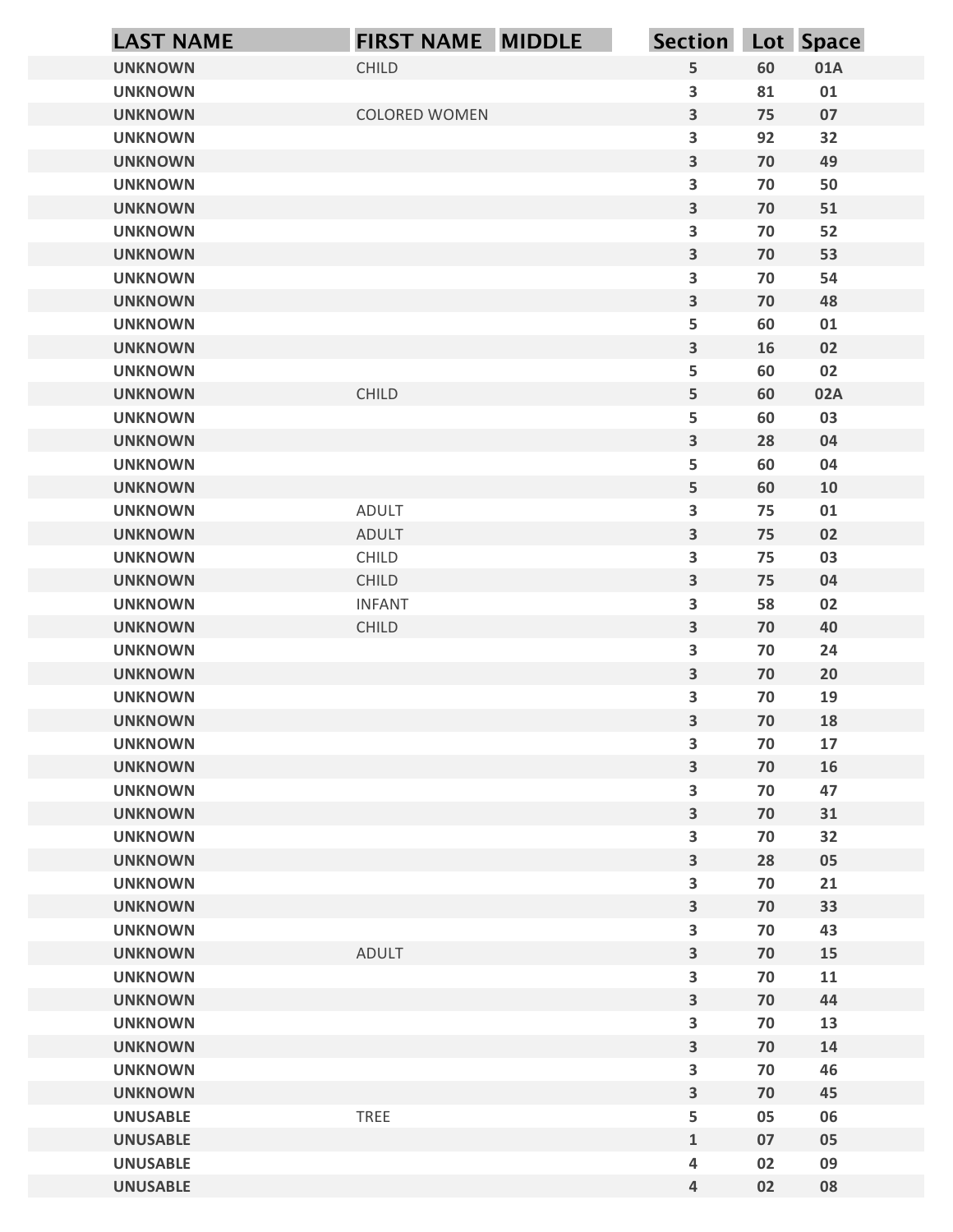| <b>LAST NAME</b>               | <b>FIRST NAME MIDDLE</b>          |                                                                                                            | Section Lot Space                         |          |            |
|--------------------------------|-----------------------------------|------------------------------------------------------------------------------------------------------------|-------------------------------------------|----------|------------|
| <b>VAN DYKE</b>                | <b>DORA</b>                       | Α                                                                                                          | $\overline{2}$                            | 55       | 06         |
| <b>VAN DYKE</b>                | <b>ROBERT</b>                     | $\mathsf{C}$                                                                                               | $\overline{2}$                            | 55       | 07         |
| <b>VAN TASSELL</b>             | <b>MANNY</b>                      |                                                                                                            | 6                                         | 39       | 03         |
| <b>VARNER</b>                  | INFANT OF C.W.                    |                                                                                                            | $\overline{\mathbf{3}}$                   | 92       | 43         |
| <b>VILOTT</b>                  | LYDIA                             | ETHEL                                                                                                      | 6                                         | 43       | 10         |
| <b>VINE</b>                    | WAUNETA                           | H                                                                                                          | $\overline{2}$                            | 80       | 06         |
| <b>VINE</b>                    | ORPHA                             | $\mathsf E$                                                                                                | $\overline{2}$                            | 80       | 05         |
| <b>VINE</b>                    | <b>HAROLD</b>                     | W<br>WESLEY                                                                                                | $\overline{2}$                            | 80       | 07         |
| <b>VINE</b><br>W.G.            | <b>HERBERT</b>                    |                                                                                                            | $\overline{2}$<br>$\overline{\mathbf{3}}$ | 80<br>70 | 04<br>39   |
| <b>WAAG</b>                    | LEON                              |                                                                                                            | 4                                         | 12       | 04         |
| <b>WAAG</b>                    | <b>JOHN</b>                       |                                                                                                            | 4                                         | 12       | 01         |
| <b>WAAG</b>                    | <b>BARBARA</b>                    | ${\mathsf W}$                                                                                              | 4                                         | 12       | 03         |
| <b>WAAG</b>                    | FERDINAND                         |                                                                                                            | 4                                         | 12       | 02         |
| <b>WADE</b>                    | HENRY                             |                                                                                                            | $\overline{\mathbf{3}}$                   | 72       | $01-2$     |
| <b>WADE</b>                    | CHARLES                           | $\mathsf{M}% _{T}=\mathsf{M}_{T}\!\left( a,b\right) ,\ \mathsf{M}_{T}=\mathsf{M}_{T}\!\left( a,b\right) ,$ | $\mathbf{3}$                              | 72       | $02-3$     |
| <b>WADE</b>                    | <b>MARY</b>                       | $\mathsf{A}$                                                                                               | 3                                         | 72       | $03-4$     |
| <b>WADE</b>                    | MAUDE                             | GAY                                                                                                        | $\mathbf{3}$                              | 72       | 08         |
| <b>WADE</b>                    | <b>JOHN</b>                       | HENRY                                                                                                      | $\mathbf{3}$                              | 72       | 09         |
| <b>WADE</b><br><b>WADLEY</b>   | <b>WILLIAM</b><br><b>COLUMBUS</b> | $\mathsf{H}^-$                                                                                             | 9 <sup>°</sup><br>$\overline{\mathbf{3}}$ | 08<br>70 | 01<br>08   |
| <b>WAGEMAN</b>                 | <b>MARY</b>                       | E                                                                                                          | $\overline{7}$                            | 47       | 02         |
| <b>WAGEMAN</b>                 | GRACE                             |                                                                                                            | $\overline{7}$                            | 47       | 03         |
| <b>WAGEMAN</b>                 | LILLY                             | $\mathsf{M}% _{T}=\mathsf{M}_{T}\!\left( a,b\right) ,\ \mathsf{M}_{T}=\mathsf{M}_{T}\!\left( a,b\right) ,$ | $\overline{7}$                            | 47       | 04         |
| <b>WAGEMAN</b>                 | CHARLES                           |                                                                                                            | $\overline{\mathbf{z}}$                   | 47       | 05         |
| <b>WAGG</b>                    | LYDIA                             |                                                                                                            | 5                                         | 29       | 02         |
| <b>WAGG</b>                    | JEANNE                            | $\mathsf{M}% _{T}=\mathsf{M}_{T}\!\left( a,b\right) ,\ \mathsf{M}_{T}=\mathsf{M}_{T}\!\left( a,b\right) ,$ | 5                                         | 29       | 05         |
| <b>WAGG</b>                    | <b>JOHN</b>                       |                                                                                                            | 5                                         | 29       | 01         |
| <b>WAGNER</b>                  | CHERYL                            | $\mathsf K$                                                                                                | 6                                         | 09       | 05B        |
| <b>WAGNER</b>                  | JESSIE                            | MAY                                                                                                        | $\overline{2}$                            | 13       | 03         |
| <b>WAGNER</b>                  | ALICE                             | LOUISE                                                                                                     | $\overline{2}$                            | 13       | 05         |
| <b>WAGNER</b><br><b>WAGNER</b> | LEE<br><b>JOHN</b>                | R<br>WESLEY                                                                                                | $\overline{2}$<br>$\overline{2}$          | 13<br>13 | 04<br>01   |
| <b>WAGNER</b>                  | <b>NANCY</b>                      | F                                                                                                          | $\overline{2}$                            | 13       | 02         |
| <b>WAGONER</b>                 | LYDIA                             | MAE                                                                                                        | $\mathbf{3}$                              | 87       | 07         |
| <b>WAGONER</b>                 | WARREN                            | GRANT                                                                                                      | $\mathbf{3}$                              | 87       | 06         |
| <b>WAGONER</b>                 | <b>ELIAS</b>                      | <b>MARION</b>                                                                                              | 3                                         | 86       | 07         |
| <b>WAGONER</b>                 | MARGARET                          | CHRISTINA                                                                                                  | 3 <sup>1</sup>                            | 86       | 06         |
| <b>WAHLBORG</b>                | ANDY                              | BIRGER                                                                                                     | 5                                         | 62       | 02         |
| <b>WAHLBORG</b>                | CLARA 'MINERVA'                   |                                                                                                            | 5                                         | 62       | 01         |
| <b>WALDO</b>                   | G                                 | EVELYN                                                                                                     | 5                                         | 05       | $07 - 8$   |
| <b>WALDO</b>                   | MILDRED                           |                                                                                                            | $\overline{7}$                            | 32       | 10         |
| <b>WALDO</b>                   | EDWARD                            | CHARLES                                                                                                    | 5                                         | 05       | ${\bf 01}$ |
| <b>WALDO</b><br><b>WALDO</b>   | <b>CYNTHIA 'NELLIE'</b><br>GUY    | ELEANOR<br>LUCIAN                                                                                          | 5<br>5                                    | 05<br>05 | 02<br>05   |
| <b>WALDO</b>                   | GUY                               | ${\mathsf W}$                                                                                              | 5                                         | 05       | 08-9       |
| <b>WALDSCHMIDT</b>             | KENNETH                           | P                                                                                                          | 9                                         | 09       | 07         |
| <b>WALKENSTEIN</b>             | <b>HATTIE</b>                     | $\mathsf{M}% _{T}=\mathsf{M}_{T}\!\left( a,b\right) ,\ \mathsf{M}_{T}=\mathsf{M}_{T}\!\left( a,b\right) ,$ | $2^{\circ}$                               | 26       | 10         |
| <b>WALKENSTEIN</b>             | JULIAS                            |                                                                                                            | $\overline{2}$                            | 26       | 08         |
|                                |                                   |                                                                                                            |                                           |          |            |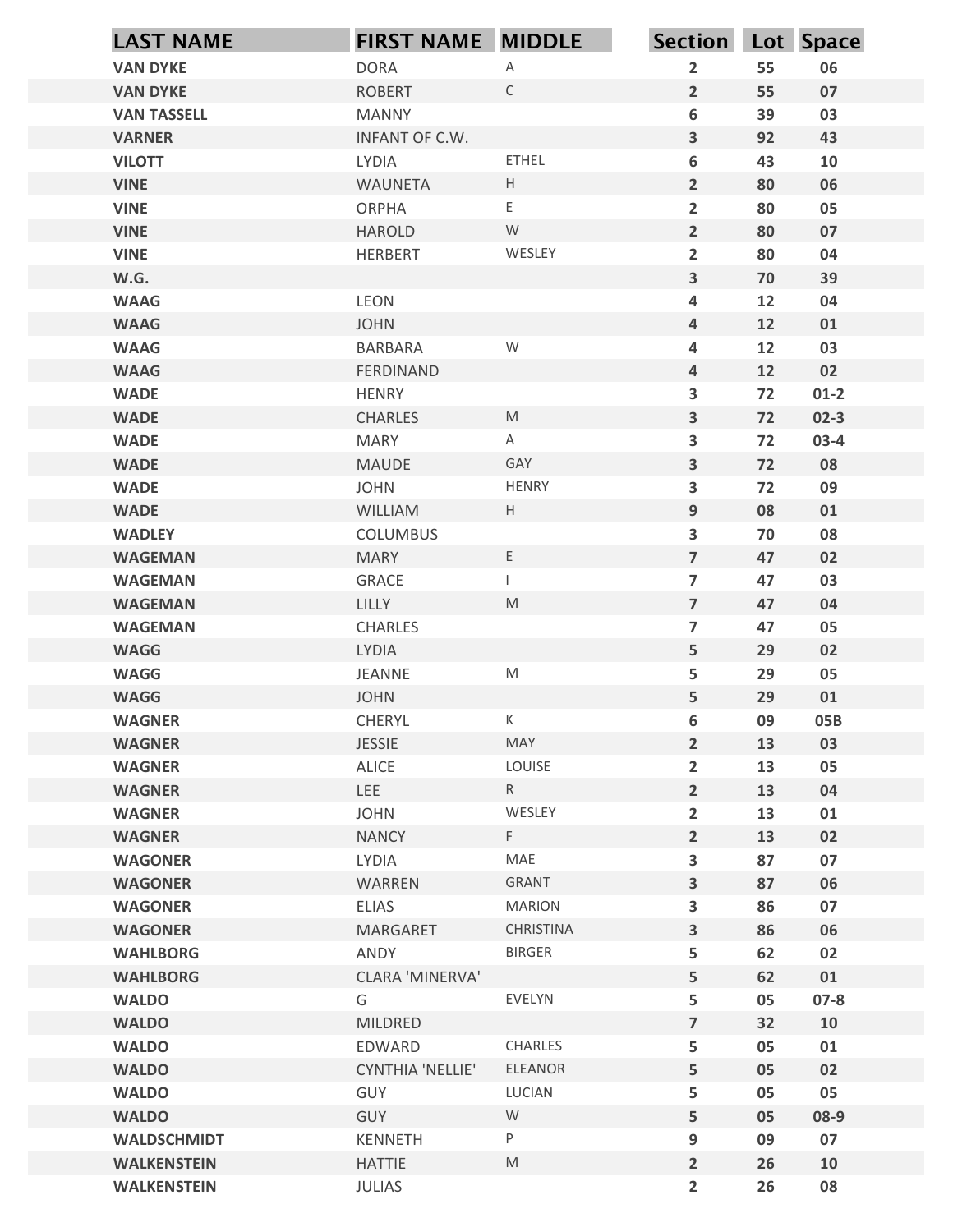| $\overline{2}$<br>09<br><b>WALKENSTEIN</b><br>FRED<br>26<br>08-09<br>$\overline{2}$<br>65<br><b>WALKER</b><br>ANNA<br>J<br>$\overline{2}$<br>RIAL<br>65<br><b>WALKER</b><br>A<br>09-10<br><b>IRMA</b><br><b>WALKER</b><br>4<br>02<br>10<br>$\overline{7}$<br>07<br><b>WALLE</b><br>34<br><b>BERNARD</b><br>$\mathsf{A}$<br>$\mathsf E$<br>06<br><b>WALLE</b><br>$\overline{\mathbf{z}}$<br><b>DOROTHY</b><br>34<br>$\overline{2}$<br><b>WALSH</b><br>M<br>01<br>GRACE<br>14<br>$\bigcirc$<br>6<br>01<br><b>WALTERS</b><br>THELMA<br>01<br>$\sf P$<br>$\overline{7}$<br>07<br><b>GEORGE</b><br>52<br><b>WALTON</b><br>P<br>06<br>$\overline{\mathbf{z}}$<br>52<br><b>WALTON</b><br><b>IRENE</b><br>$\top$<br>$\overline{7}$<br>35<br>01<br><b>WALZ</b><br>ALBERT<br>CRAMER<br><b>WALZ</b><br>HENRY SR.<br>$\overline{\mathbf{z}}$<br>35<br>04<br>$\overline{7}$<br>JEFFERY<br><b>WALZ</b><br>WILLIAM 'BILLY'<br>35<br>08<br>$\mathsf{A}\ \mathsf{R}$<br>$\overline{2}$<br>21<br>02<br><b>WALZ</b><br>WILLIAM SR.<br>ROSE<br><b>ESTHER</b><br>$\overline{7}$<br><b>WALZ</b><br>35<br>05<br>ADAIR<br>35<br>07<br><b>WALZ</b><br>$\overline{\phantom{a}}$<br>WILLIAM<br>$\overline{2}$<br><b>WALZ</b><br>21<br>04<br><b>MARY</b><br><b>WALZ</b><br>$\overline{2}$<br>21<br>09<br>MARY<br>$\overline{2}$<br><b>WALZ</b><br>21<br>10<br>WILLIAM JR.<br>LEONA<br>$\overline{\phantom{a}}$<br>35<br>02<br><b>WALZ-BLACKBURN</b><br>$\mathbf{3}$<br>92<br><b>INFANT OF BRUCE</b><br>45<br><b>WANDLING</b><br>23<br>JAMES<br>9<br>10<br><b>WANNAMAKER</b><br>E<br>$\boldsymbol{9}$<br>AGNES<br>23<br>09<br><b>WANNAMAKER</b><br>VERNA<br>KATHLEEN<br>6<br>53<br>02<br><b>WANNAMAKER</b><br>$\overline{7}$<br>SELDON<br>58<br>08<br><b>ARTHUR</b><br><b>WANNAMAKER</b><br>FRANK<br>53<br>JULEN<br>6<br>01<br><b>WANNAMAKER</b><br>$\overline{\phantom{a}}$<br>58<br>09<br>ANDREW<br><b>WANNAMAKER</b><br>$\overline{\phantom{a}}$<br>58<br>05<br><b>WANNAMAKER</b><br><b>ETHEL</b><br>$\overline{7}$<br>CAROLINE 'CARRIE'<br>58<br>03<br><b>WANNAMAKER JONES</b><br>Ε<br>$\overline{2}$<br>43<br>09<br><b>WARD</b><br>SARAH<br>$\overline{7}$<br><b>WARD</b><br>WILLIAM<br>$\cup$<br>51<br>$\overline{4}$<br>$\overline{2}$<br>43<br>10<br><b>WARD</b><br>GERALD<br>L.<br><b>BARBIE</b><br>JUNE<br>$\mathbf{3}$<br>92<br><b>WARREN</b><br>10<br>$\overline{2}$<br><b>WARREN</b><br>LLOYD<br>23<br>10<br>$\overline{2}$<br>CLEO<br>$\mathsf{M}% _{T}=\mathsf{M}_{T}\!\left( a,b\right) ,\ \mathsf{M}_{T}=\mathsf{M}_{T}\!\left( a,b\right) ,$<br>23<br>09<br><b>WARREN</b><br>$\boldsymbol{9}$<br>F.<br>19<br><b>WASINGER</b><br>MARY<br>04<br>$\mathsf H$<br>$\overline{7}$<br>10<br>03<br><b>WATERS</b><br><b>NELSON</b><br>S<br>$\overline{\mathbf{z}}$<br><b>WATERS</b><br>ROSEMOND<br>10<br>04<br>$\overline{7}$<br><b>WATTS</b><br>W<br>15<br>EDWARD<br>04<br>$\boldsymbol{6}$<br>47<br>07<br><b>WAYMAN</b><br><b>CHARLES 'CHUCK'</b><br>$\mathsf{L}$<br>$\overline{\mathbf{3}}$<br>44<br>02<br><b>WEBBER</b><br>PETER<br>LEIGH<br>9<br>07<br><b>WEBER</b><br>ERIN<br>69<br>$\boldsymbol{6}$<br>M<br><b>WEBER</b><br>EVALINE<br>47<br>01<br><b>EDNA</b><br>MAE<br>5<br>39<br>09<br><b>WEBER</b><br><b>WEGELE</b><br>${\sf M}$<br>09<br>ALVINA<br>$\mathbf{1}$<br>05<br>S<br>10<br><b>WEGELE</b><br>LEONARD<br>$\mathbf{1}$<br>05<br>$\mathsf{A}$<br><b>WEHMER</b><br>$\overline{\mathbf{3}}$<br>70<br>10<br><b>HEINRICK</b><br>5<br>06<br><b>WEICHERT</b><br><b>MINNIE</b><br>42<br>5<br><b>WEICHERT</b><br>MARGARET<br>06<br>07 | <b>LAST NAME</b> | <b>FIRST NAME MIDDLE</b> | Section Lot Space |  |
|----------------------------------------------------------------------------------------------------------------------------------------------------------------------------------------------------------------------------------------------------------------------------------------------------------------------------------------------------------------------------------------------------------------------------------------------------------------------------------------------------------------------------------------------------------------------------------------------------------------------------------------------------------------------------------------------------------------------------------------------------------------------------------------------------------------------------------------------------------------------------------------------------------------------------------------------------------------------------------------------------------------------------------------------------------------------------------------------------------------------------------------------------------------------------------------------------------------------------------------------------------------------------------------------------------------------------------------------------------------------------------------------------------------------------------------------------------------------------------------------------------------------------------------------------------------------------------------------------------------------------------------------------------------------------------------------------------------------------------------------------------------------------------------------------------------------------------------------------------------------------------------------------------------------------------------------------------------------------------------------------------------------------------------------------------------------------------------------------------------------------------------------------------------------------------------------------------------------------------------------------------------------------------------------------------------------------------------------------------------------------------------------------------------------------------------------------------------------------------------------------------------------------------------------------------------------------------------------------------------------------------------------------------------------------------------------------------------------------------------------------------------------------------------------------------------------------------------------------------------------------------------------------------------------------------------------------------------------------------------------------------------------------------------------------------------------------------------------------------------------------------------------------------------------------------------------------------------------------------------------------------------------------------------------------------------------------------------------------------------------------------------------------------------------------------------------------------------------------------------------------------------------------|------------------|--------------------------|-------------------|--|
|                                                                                                                                                                                                                                                                                                                                                                                                                                                                                                                                                                                                                                                                                                                                                                                                                                                                                                                                                                                                                                                                                                                                                                                                                                                                                                                                                                                                                                                                                                                                                                                                                                                                                                                                                                                                                                                                                                                                                                                                                                                                                                                                                                                                                                                                                                                                                                                                                                                                                                                                                                                                                                                                                                                                                                                                                                                                                                                                                                                                                                                                                                                                                                                                                                                                                                                                                                                                                                                                                                                            |                  |                          |                   |  |
|                                                                                                                                                                                                                                                                                                                                                                                                                                                                                                                                                                                                                                                                                                                                                                                                                                                                                                                                                                                                                                                                                                                                                                                                                                                                                                                                                                                                                                                                                                                                                                                                                                                                                                                                                                                                                                                                                                                                                                                                                                                                                                                                                                                                                                                                                                                                                                                                                                                                                                                                                                                                                                                                                                                                                                                                                                                                                                                                                                                                                                                                                                                                                                                                                                                                                                                                                                                                                                                                                                                            |                  |                          |                   |  |
|                                                                                                                                                                                                                                                                                                                                                                                                                                                                                                                                                                                                                                                                                                                                                                                                                                                                                                                                                                                                                                                                                                                                                                                                                                                                                                                                                                                                                                                                                                                                                                                                                                                                                                                                                                                                                                                                                                                                                                                                                                                                                                                                                                                                                                                                                                                                                                                                                                                                                                                                                                                                                                                                                                                                                                                                                                                                                                                                                                                                                                                                                                                                                                                                                                                                                                                                                                                                                                                                                                                            |                  |                          |                   |  |
|                                                                                                                                                                                                                                                                                                                                                                                                                                                                                                                                                                                                                                                                                                                                                                                                                                                                                                                                                                                                                                                                                                                                                                                                                                                                                                                                                                                                                                                                                                                                                                                                                                                                                                                                                                                                                                                                                                                                                                                                                                                                                                                                                                                                                                                                                                                                                                                                                                                                                                                                                                                                                                                                                                                                                                                                                                                                                                                                                                                                                                                                                                                                                                                                                                                                                                                                                                                                                                                                                                                            |                  |                          |                   |  |
|                                                                                                                                                                                                                                                                                                                                                                                                                                                                                                                                                                                                                                                                                                                                                                                                                                                                                                                                                                                                                                                                                                                                                                                                                                                                                                                                                                                                                                                                                                                                                                                                                                                                                                                                                                                                                                                                                                                                                                                                                                                                                                                                                                                                                                                                                                                                                                                                                                                                                                                                                                                                                                                                                                                                                                                                                                                                                                                                                                                                                                                                                                                                                                                                                                                                                                                                                                                                                                                                                                                            |                  |                          |                   |  |
|                                                                                                                                                                                                                                                                                                                                                                                                                                                                                                                                                                                                                                                                                                                                                                                                                                                                                                                                                                                                                                                                                                                                                                                                                                                                                                                                                                                                                                                                                                                                                                                                                                                                                                                                                                                                                                                                                                                                                                                                                                                                                                                                                                                                                                                                                                                                                                                                                                                                                                                                                                                                                                                                                                                                                                                                                                                                                                                                                                                                                                                                                                                                                                                                                                                                                                                                                                                                                                                                                                                            |                  |                          |                   |  |
|                                                                                                                                                                                                                                                                                                                                                                                                                                                                                                                                                                                                                                                                                                                                                                                                                                                                                                                                                                                                                                                                                                                                                                                                                                                                                                                                                                                                                                                                                                                                                                                                                                                                                                                                                                                                                                                                                                                                                                                                                                                                                                                                                                                                                                                                                                                                                                                                                                                                                                                                                                                                                                                                                                                                                                                                                                                                                                                                                                                                                                                                                                                                                                                                                                                                                                                                                                                                                                                                                                                            |                  |                          |                   |  |
|                                                                                                                                                                                                                                                                                                                                                                                                                                                                                                                                                                                                                                                                                                                                                                                                                                                                                                                                                                                                                                                                                                                                                                                                                                                                                                                                                                                                                                                                                                                                                                                                                                                                                                                                                                                                                                                                                                                                                                                                                                                                                                                                                                                                                                                                                                                                                                                                                                                                                                                                                                                                                                                                                                                                                                                                                                                                                                                                                                                                                                                                                                                                                                                                                                                                                                                                                                                                                                                                                                                            |                  |                          |                   |  |
|                                                                                                                                                                                                                                                                                                                                                                                                                                                                                                                                                                                                                                                                                                                                                                                                                                                                                                                                                                                                                                                                                                                                                                                                                                                                                                                                                                                                                                                                                                                                                                                                                                                                                                                                                                                                                                                                                                                                                                                                                                                                                                                                                                                                                                                                                                                                                                                                                                                                                                                                                                                                                                                                                                                                                                                                                                                                                                                                                                                                                                                                                                                                                                                                                                                                                                                                                                                                                                                                                                                            |                  |                          |                   |  |
|                                                                                                                                                                                                                                                                                                                                                                                                                                                                                                                                                                                                                                                                                                                                                                                                                                                                                                                                                                                                                                                                                                                                                                                                                                                                                                                                                                                                                                                                                                                                                                                                                                                                                                                                                                                                                                                                                                                                                                                                                                                                                                                                                                                                                                                                                                                                                                                                                                                                                                                                                                                                                                                                                                                                                                                                                                                                                                                                                                                                                                                                                                                                                                                                                                                                                                                                                                                                                                                                                                                            |                  |                          |                   |  |
|                                                                                                                                                                                                                                                                                                                                                                                                                                                                                                                                                                                                                                                                                                                                                                                                                                                                                                                                                                                                                                                                                                                                                                                                                                                                                                                                                                                                                                                                                                                                                                                                                                                                                                                                                                                                                                                                                                                                                                                                                                                                                                                                                                                                                                                                                                                                                                                                                                                                                                                                                                                                                                                                                                                                                                                                                                                                                                                                                                                                                                                                                                                                                                                                                                                                                                                                                                                                                                                                                                                            |                  |                          |                   |  |
|                                                                                                                                                                                                                                                                                                                                                                                                                                                                                                                                                                                                                                                                                                                                                                                                                                                                                                                                                                                                                                                                                                                                                                                                                                                                                                                                                                                                                                                                                                                                                                                                                                                                                                                                                                                                                                                                                                                                                                                                                                                                                                                                                                                                                                                                                                                                                                                                                                                                                                                                                                                                                                                                                                                                                                                                                                                                                                                                                                                                                                                                                                                                                                                                                                                                                                                                                                                                                                                                                                                            |                  |                          |                   |  |
|                                                                                                                                                                                                                                                                                                                                                                                                                                                                                                                                                                                                                                                                                                                                                                                                                                                                                                                                                                                                                                                                                                                                                                                                                                                                                                                                                                                                                                                                                                                                                                                                                                                                                                                                                                                                                                                                                                                                                                                                                                                                                                                                                                                                                                                                                                                                                                                                                                                                                                                                                                                                                                                                                                                                                                                                                                                                                                                                                                                                                                                                                                                                                                                                                                                                                                                                                                                                                                                                                                                            |                  |                          |                   |  |
|                                                                                                                                                                                                                                                                                                                                                                                                                                                                                                                                                                                                                                                                                                                                                                                                                                                                                                                                                                                                                                                                                                                                                                                                                                                                                                                                                                                                                                                                                                                                                                                                                                                                                                                                                                                                                                                                                                                                                                                                                                                                                                                                                                                                                                                                                                                                                                                                                                                                                                                                                                                                                                                                                                                                                                                                                                                                                                                                                                                                                                                                                                                                                                                                                                                                                                                                                                                                                                                                                                                            |                  |                          |                   |  |
|                                                                                                                                                                                                                                                                                                                                                                                                                                                                                                                                                                                                                                                                                                                                                                                                                                                                                                                                                                                                                                                                                                                                                                                                                                                                                                                                                                                                                                                                                                                                                                                                                                                                                                                                                                                                                                                                                                                                                                                                                                                                                                                                                                                                                                                                                                                                                                                                                                                                                                                                                                                                                                                                                                                                                                                                                                                                                                                                                                                                                                                                                                                                                                                                                                                                                                                                                                                                                                                                                                                            |                  |                          |                   |  |
|                                                                                                                                                                                                                                                                                                                                                                                                                                                                                                                                                                                                                                                                                                                                                                                                                                                                                                                                                                                                                                                                                                                                                                                                                                                                                                                                                                                                                                                                                                                                                                                                                                                                                                                                                                                                                                                                                                                                                                                                                                                                                                                                                                                                                                                                                                                                                                                                                                                                                                                                                                                                                                                                                                                                                                                                                                                                                                                                                                                                                                                                                                                                                                                                                                                                                                                                                                                                                                                                                                                            |                  |                          |                   |  |
|                                                                                                                                                                                                                                                                                                                                                                                                                                                                                                                                                                                                                                                                                                                                                                                                                                                                                                                                                                                                                                                                                                                                                                                                                                                                                                                                                                                                                                                                                                                                                                                                                                                                                                                                                                                                                                                                                                                                                                                                                                                                                                                                                                                                                                                                                                                                                                                                                                                                                                                                                                                                                                                                                                                                                                                                                                                                                                                                                                                                                                                                                                                                                                                                                                                                                                                                                                                                                                                                                                                            |                  |                          |                   |  |
|                                                                                                                                                                                                                                                                                                                                                                                                                                                                                                                                                                                                                                                                                                                                                                                                                                                                                                                                                                                                                                                                                                                                                                                                                                                                                                                                                                                                                                                                                                                                                                                                                                                                                                                                                                                                                                                                                                                                                                                                                                                                                                                                                                                                                                                                                                                                                                                                                                                                                                                                                                                                                                                                                                                                                                                                                                                                                                                                                                                                                                                                                                                                                                                                                                                                                                                                                                                                                                                                                                                            |                  |                          |                   |  |
|                                                                                                                                                                                                                                                                                                                                                                                                                                                                                                                                                                                                                                                                                                                                                                                                                                                                                                                                                                                                                                                                                                                                                                                                                                                                                                                                                                                                                                                                                                                                                                                                                                                                                                                                                                                                                                                                                                                                                                                                                                                                                                                                                                                                                                                                                                                                                                                                                                                                                                                                                                                                                                                                                                                                                                                                                                                                                                                                                                                                                                                                                                                                                                                                                                                                                                                                                                                                                                                                                                                            |                  |                          |                   |  |
|                                                                                                                                                                                                                                                                                                                                                                                                                                                                                                                                                                                                                                                                                                                                                                                                                                                                                                                                                                                                                                                                                                                                                                                                                                                                                                                                                                                                                                                                                                                                                                                                                                                                                                                                                                                                                                                                                                                                                                                                                                                                                                                                                                                                                                                                                                                                                                                                                                                                                                                                                                                                                                                                                                                                                                                                                                                                                                                                                                                                                                                                                                                                                                                                                                                                                                                                                                                                                                                                                                                            |                  |                          |                   |  |
|                                                                                                                                                                                                                                                                                                                                                                                                                                                                                                                                                                                                                                                                                                                                                                                                                                                                                                                                                                                                                                                                                                                                                                                                                                                                                                                                                                                                                                                                                                                                                                                                                                                                                                                                                                                                                                                                                                                                                                                                                                                                                                                                                                                                                                                                                                                                                                                                                                                                                                                                                                                                                                                                                                                                                                                                                                                                                                                                                                                                                                                                                                                                                                                                                                                                                                                                                                                                                                                                                                                            |                  |                          |                   |  |
|                                                                                                                                                                                                                                                                                                                                                                                                                                                                                                                                                                                                                                                                                                                                                                                                                                                                                                                                                                                                                                                                                                                                                                                                                                                                                                                                                                                                                                                                                                                                                                                                                                                                                                                                                                                                                                                                                                                                                                                                                                                                                                                                                                                                                                                                                                                                                                                                                                                                                                                                                                                                                                                                                                                                                                                                                                                                                                                                                                                                                                                                                                                                                                                                                                                                                                                                                                                                                                                                                                                            |                  |                          |                   |  |
|                                                                                                                                                                                                                                                                                                                                                                                                                                                                                                                                                                                                                                                                                                                                                                                                                                                                                                                                                                                                                                                                                                                                                                                                                                                                                                                                                                                                                                                                                                                                                                                                                                                                                                                                                                                                                                                                                                                                                                                                                                                                                                                                                                                                                                                                                                                                                                                                                                                                                                                                                                                                                                                                                                                                                                                                                                                                                                                                                                                                                                                                                                                                                                                                                                                                                                                                                                                                                                                                                                                            |                  |                          |                   |  |
|                                                                                                                                                                                                                                                                                                                                                                                                                                                                                                                                                                                                                                                                                                                                                                                                                                                                                                                                                                                                                                                                                                                                                                                                                                                                                                                                                                                                                                                                                                                                                                                                                                                                                                                                                                                                                                                                                                                                                                                                                                                                                                                                                                                                                                                                                                                                                                                                                                                                                                                                                                                                                                                                                                                                                                                                                                                                                                                                                                                                                                                                                                                                                                                                                                                                                                                                                                                                                                                                                                                            |                  |                          |                   |  |
|                                                                                                                                                                                                                                                                                                                                                                                                                                                                                                                                                                                                                                                                                                                                                                                                                                                                                                                                                                                                                                                                                                                                                                                                                                                                                                                                                                                                                                                                                                                                                                                                                                                                                                                                                                                                                                                                                                                                                                                                                                                                                                                                                                                                                                                                                                                                                                                                                                                                                                                                                                                                                                                                                                                                                                                                                                                                                                                                                                                                                                                                                                                                                                                                                                                                                                                                                                                                                                                                                                                            |                  |                          |                   |  |
|                                                                                                                                                                                                                                                                                                                                                                                                                                                                                                                                                                                                                                                                                                                                                                                                                                                                                                                                                                                                                                                                                                                                                                                                                                                                                                                                                                                                                                                                                                                                                                                                                                                                                                                                                                                                                                                                                                                                                                                                                                                                                                                                                                                                                                                                                                                                                                                                                                                                                                                                                                                                                                                                                                                                                                                                                                                                                                                                                                                                                                                                                                                                                                                                                                                                                                                                                                                                                                                                                                                            |                  |                          |                   |  |
|                                                                                                                                                                                                                                                                                                                                                                                                                                                                                                                                                                                                                                                                                                                                                                                                                                                                                                                                                                                                                                                                                                                                                                                                                                                                                                                                                                                                                                                                                                                                                                                                                                                                                                                                                                                                                                                                                                                                                                                                                                                                                                                                                                                                                                                                                                                                                                                                                                                                                                                                                                                                                                                                                                                                                                                                                                                                                                                                                                                                                                                                                                                                                                                                                                                                                                                                                                                                                                                                                                                            |                  |                          |                   |  |
|                                                                                                                                                                                                                                                                                                                                                                                                                                                                                                                                                                                                                                                                                                                                                                                                                                                                                                                                                                                                                                                                                                                                                                                                                                                                                                                                                                                                                                                                                                                                                                                                                                                                                                                                                                                                                                                                                                                                                                                                                                                                                                                                                                                                                                                                                                                                                                                                                                                                                                                                                                                                                                                                                                                                                                                                                                                                                                                                                                                                                                                                                                                                                                                                                                                                                                                                                                                                                                                                                                                            |                  |                          |                   |  |
|                                                                                                                                                                                                                                                                                                                                                                                                                                                                                                                                                                                                                                                                                                                                                                                                                                                                                                                                                                                                                                                                                                                                                                                                                                                                                                                                                                                                                                                                                                                                                                                                                                                                                                                                                                                                                                                                                                                                                                                                                                                                                                                                                                                                                                                                                                                                                                                                                                                                                                                                                                                                                                                                                                                                                                                                                                                                                                                                                                                                                                                                                                                                                                                                                                                                                                                                                                                                                                                                                                                            |                  |                          |                   |  |
|                                                                                                                                                                                                                                                                                                                                                                                                                                                                                                                                                                                                                                                                                                                                                                                                                                                                                                                                                                                                                                                                                                                                                                                                                                                                                                                                                                                                                                                                                                                                                                                                                                                                                                                                                                                                                                                                                                                                                                                                                                                                                                                                                                                                                                                                                                                                                                                                                                                                                                                                                                                                                                                                                                                                                                                                                                                                                                                                                                                                                                                                                                                                                                                                                                                                                                                                                                                                                                                                                                                            |                  |                          |                   |  |
|                                                                                                                                                                                                                                                                                                                                                                                                                                                                                                                                                                                                                                                                                                                                                                                                                                                                                                                                                                                                                                                                                                                                                                                                                                                                                                                                                                                                                                                                                                                                                                                                                                                                                                                                                                                                                                                                                                                                                                                                                                                                                                                                                                                                                                                                                                                                                                                                                                                                                                                                                                                                                                                                                                                                                                                                                                                                                                                                                                                                                                                                                                                                                                                                                                                                                                                                                                                                                                                                                                                            |                  |                          |                   |  |
|                                                                                                                                                                                                                                                                                                                                                                                                                                                                                                                                                                                                                                                                                                                                                                                                                                                                                                                                                                                                                                                                                                                                                                                                                                                                                                                                                                                                                                                                                                                                                                                                                                                                                                                                                                                                                                                                                                                                                                                                                                                                                                                                                                                                                                                                                                                                                                                                                                                                                                                                                                                                                                                                                                                                                                                                                                                                                                                                                                                                                                                                                                                                                                                                                                                                                                                                                                                                                                                                                                                            |                  |                          |                   |  |
|                                                                                                                                                                                                                                                                                                                                                                                                                                                                                                                                                                                                                                                                                                                                                                                                                                                                                                                                                                                                                                                                                                                                                                                                                                                                                                                                                                                                                                                                                                                                                                                                                                                                                                                                                                                                                                                                                                                                                                                                                                                                                                                                                                                                                                                                                                                                                                                                                                                                                                                                                                                                                                                                                                                                                                                                                                                                                                                                                                                                                                                                                                                                                                                                                                                                                                                                                                                                                                                                                                                            |                  |                          |                   |  |
|                                                                                                                                                                                                                                                                                                                                                                                                                                                                                                                                                                                                                                                                                                                                                                                                                                                                                                                                                                                                                                                                                                                                                                                                                                                                                                                                                                                                                                                                                                                                                                                                                                                                                                                                                                                                                                                                                                                                                                                                                                                                                                                                                                                                                                                                                                                                                                                                                                                                                                                                                                                                                                                                                                                                                                                                                                                                                                                                                                                                                                                                                                                                                                                                                                                                                                                                                                                                                                                                                                                            |                  |                          |                   |  |
|                                                                                                                                                                                                                                                                                                                                                                                                                                                                                                                                                                                                                                                                                                                                                                                                                                                                                                                                                                                                                                                                                                                                                                                                                                                                                                                                                                                                                                                                                                                                                                                                                                                                                                                                                                                                                                                                                                                                                                                                                                                                                                                                                                                                                                                                                                                                                                                                                                                                                                                                                                                                                                                                                                                                                                                                                                                                                                                                                                                                                                                                                                                                                                                                                                                                                                                                                                                                                                                                                                                            |                  |                          |                   |  |
|                                                                                                                                                                                                                                                                                                                                                                                                                                                                                                                                                                                                                                                                                                                                                                                                                                                                                                                                                                                                                                                                                                                                                                                                                                                                                                                                                                                                                                                                                                                                                                                                                                                                                                                                                                                                                                                                                                                                                                                                                                                                                                                                                                                                                                                                                                                                                                                                                                                                                                                                                                                                                                                                                                                                                                                                                                                                                                                                                                                                                                                                                                                                                                                                                                                                                                                                                                                                                                                                                                                            |                  |                          |                   |  |
|                                                                                                                                                                                                                                                                                                                                                                                                                                                                                                                                                                                                                                                                                                                                                                                                                                                                                                                                                                                                                                                                                                                                                                                                                                                                                                                                                                                                                                                                                                                                                                                                                                                                                                                                                                                                                                                                                                                                                                                                                                                                                                                                                                                                                                                                                                                                                                                                                                                                                                                                                                                                                                                                                                                                                                                                                                                                                                                                                                                                                                                                                                                                                                                                                                                                                                                                                                                                                                                                                                                            |                  |                          |                   |  |
|                                                                                                                                                                                                                                                                                                                                                                                                                                                                                                                                                                                                                                                                                                                                                                                                                                                                                                                                                                                                                                                                                                                                                                                                                                                                                                                                                                                                                                                                                                                                                                                                                                                                                                                                                                                                                                                                                                                                                                                                                                                                                                                                                                                                                                                                                                                                                                                                                                                                                                                                                                                                                                                                                                                                                                                                                                                                                                                                                                                                                                                                                                                                                                                                                                                                                                                                                                                                                                                                                                                            |                  |                          |                   |  |
|                                                                                                                                                                                                                                                                                                                                                                                                                                                                                                                                                                                                                                                                                                                                                                                                                                                                                                                                                                                                                                                                                                                                                                                                                                                                                                                                                                                                                                                                                                                                                                                                                                                                                                                                                                                                                                                                                                                                                                                                                                                                                                                                                                                                                                                                                                                                                                                                                                                                                                                                                                                                                                                                                                                                                                                                                                                                                                                                                                                                                                                                                                                                                                                                                                                                                                                                                                                                                                                                                                                            |                  |                          |                   |  |
|                                                                                                                                                                                                                                                                                                                                                                                                                                                                                                                                                                                                                                                                                                                                                                                                                                                                                                                                                                                                                                                                                                                                                                                                                                                                                                                                                                                                                                                                                                                                                                                                                                                                                                                                                                                                                                                                                                                                                                                                                                                                                                                                                                                                                                                                                                                                                                                                                                                                                                                                                                                                                                                                                                                                                                                                                                                                                                                                                                                                                                                                                                                                                                                                                                                                                                                                                                                                                                                                                                                            |                  |                          |                   |  |
|                                                                                                                                                                                                                                                                                                                                                                                                                                                                                                                                                                                                                                                                                                                                                                                                                                                                                                                                                                                                                                                                                                                                                                                                                                                                                                                                                                                                                                                                                                                                                                                                                                                                                                                                                                                                                                                                                                                                                                                                                                                                                                                                                                                                                                                                                                                                                                                                                                                                                                                                                                                                                                                                                                                                                                                                                                                                                                                                                                                                                                                                                                                                                                                                                                                                                                                                                                                                                                                                                                                            |                  |                          |                   |  |
|                                                                                                                                                                                                                                                                                                                                                                                                                                                                                                                                                                                                                                                                                                                                                                                                                                                                                                                                                                                                                                                                                                                                                                                                                                                                                                                                                                                                                                                                                                                                                                                                                                                                                                                                                                                                                                                                                                                                                                                                                                                                                                                                                                                                                                                                                                                                                                                                                                                                                                                                                                                                                                                                                                                                                                                                                                                                                                                                                                                                                                                                                                                                                                                                                                                                                                                                                                                                                                                                                                                            |                  |                          |                   |  |
|                                                                                                                                                                                                                                                                                                                                                                                                                                                                                                                                                                                                                                                                                                                                                                                                                                                                                                                                                                                                                                                                                                                                                                                                                                                                                                                                                                                                                                                                                                                                                                                                                                                                                                                                                                                                                                                                                                                                                                                                                                                                                                                                                                                                                                                                                                                                                                                                                                                                                                                                                                                                                                                                                                                                                                                                                                                                                                                                                                                                                                                                                                                                                                                                                                                                                                                                                                                                                                                                                                                            |                  |                          |                   |  |
|                                                                                                                                                                                                                                                                                                                                                                                                                                                                                                                                                                                                                                                                                                                                                                                                                                                                                                                                                                                                                                                                                                                                                                                                                                                                                                                                                                                                                                                                                                                                                                                                                                                                                                                                                                                                                                                                                                                                                                                                                                                                                                                                                                                                                                                                                                                                                                                                                                                                                                                                                                                                                                                                                                                                                                                                                                                                                                                                                                                                                                                                                                                                                                                                                                                                                                                                                                                                                                                                                                                            |                  |                          |                   |  |
|                                                                                                                                                                                                                                                                                                                                                                                                                                                                                                                                                                                                                                                                                                                                                                                                                                                                                                                                                                                                                                                                                                                                                                                                                                                                                                                                                                                                                                                                                                                                                                                                                                                                                                                                                                                                                                                                                                                                                                                                                                                                                                                                                                                                                                                                                                                                                                                                                                                                                                                                                                                                                                                                                                                                                                                                                                                                                                                                                                                                                                                                                                                                                                                                                                                                                                                                                                                                                                                                                                                            |                  |                          |                   |  |
|                                                                                                                                                                                                                                                                                                                                                                                                                                                                                                                                                                                                                                                                                                                                                                                                                                                                                                                                                                                                                                                                                                                                                                                                                                                                                                                                                                                                                                                                                                                                                                                                                                                                                                                                                                                                                                                                                                                                                                                                                                                                                                                                                                                                                                                                                                                                                                                                                                                                                                                                                                                                                                                                                                                                                                                                                                                                                                                                                                                                                                                                                                                                                                                                                                                                                                                                                                                                                                                                                                                            |                  |                          |                   |  |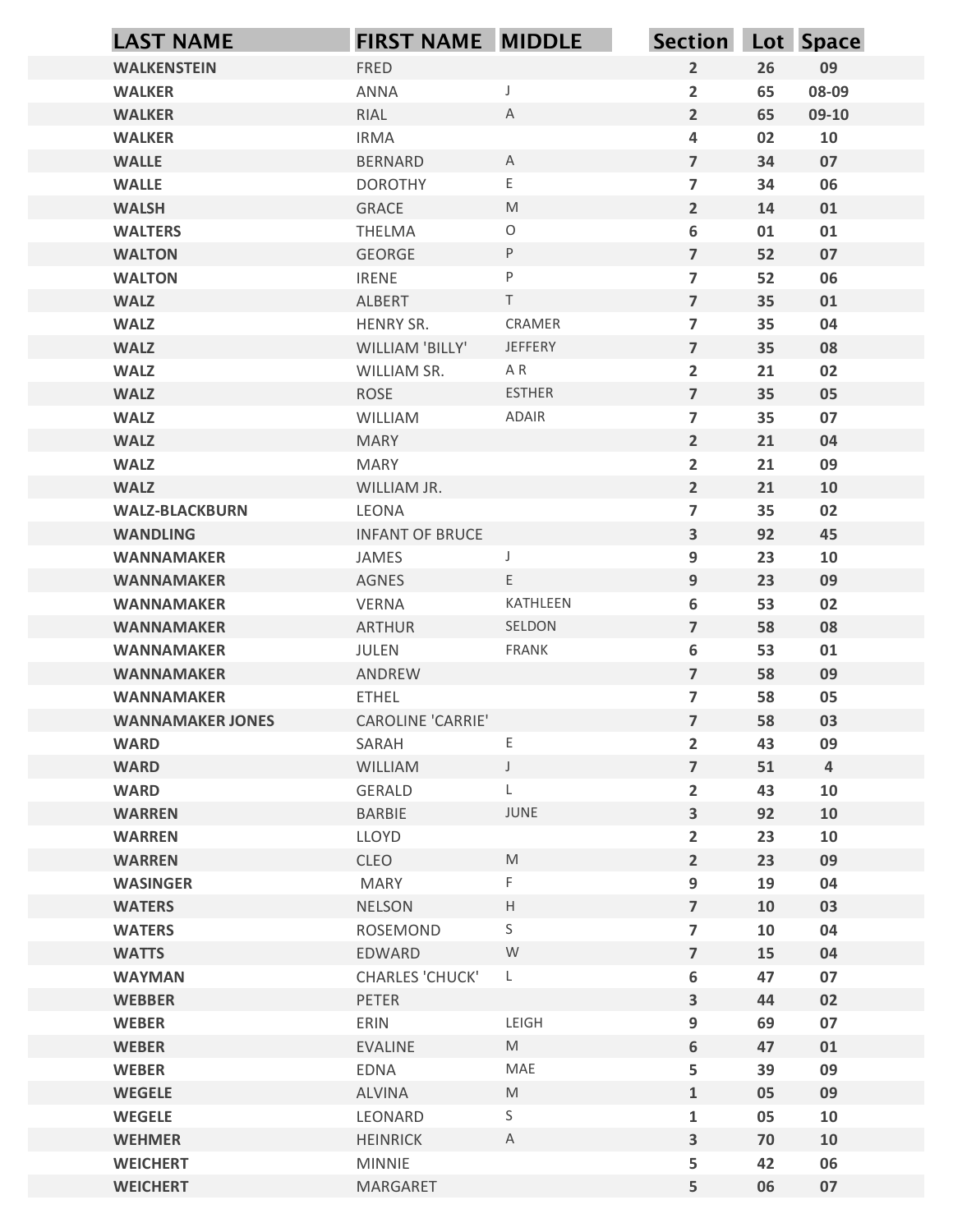| <b>WEICHERT</b><br>LENA<br><b>WEICHERT</b><br><b>JOHN</b><br><b>JOHN</b><br><b>WEICHERT</b><br><b>CECIL</b><br><b>WEICHERT</b><br><b>CHRIST</b><br><b>WENDLING</b><br><b>WENDLING</b><br><b>ANNA</b><br><b>JOHN</b><br><b>WENDLING</b> | CORDELIA<br>P<br>WILLIS                                                                                    | 5<br>5                                             | 06       | 09        |
|----------------------------------------------------------------------------------------------------------------------------------------------------------------------------------------------------------------------------------------|------------------------------------------------------------------------------------------------------------|----------------------------------------------------|----------|-----------|
|                                                                                                                                                                                                                                        |                                                                                                            |                                                    |          |           |
|                                                                                                                                                                                                                                        |                                                                                                            |                                                    | 42       | 07        |
|                                                                                                                                                                                                                                        |                                                                                                            | 5                                                  | 06       | 10        |
|                                                                                                                                                                                                                                        | G                                                                                                          | 5                                                  | 06       | 08        |
|                                                                                                                                                                                                                                        |                                                                                                            | $\overline{\mathbf{3}}$                            | 47       | 10        |
|                                                                                                                                                                                                                                        | $\mathsf{M}% _{T}=\mathsf{M}_{T}\!\left( a,b\right) ,\ \mathsf{M}_{T}=\mathsf{M}_{T}\!\left( a,b\right) ,$ | $\overline{\mathbf{3}}$                            | 47       | 09        |
| SIEGFRIED<br><b>WENDLING</b>                                                                                                                                                                                                           | $\sf B$                                                                                                    | $\overline{\mathbf{3}}$<br>3                       | 47<br>47 | 02<br>01  |
| GAYHARD<br><b>WENDLING</b>                                                                                                                                                                                                             | RAYMOND                                                                                                    | 9                                                  | 71       | 03        |
| <b>WENDLING</b><br><b>FREDERICK</b>                                                                                                                                                                                                    |                                                                                                            | $\boldsymbol{6}$                                   | 62       | 09        |
| <b>WENDLING</b><br>KATHARINA                                                                                                                                                                                                           |                                                                                                            | 6                                                  | 62       | 08        |
| <b>WENDLING</b><br>ALBERTA                                                                                                                                                                                                             |                                                                                                            | 6                                                  | 62       | 06        |
| <b>WENTLING</b><br><b>MINNIE</b>                                                                                                                                                                                                       |                                                                                                            | $\overline{\mathbf{2}}$                            | 81       | 04        |
| <b>WENTLING</b><br><b>JOHN</b>                                                                                                                                                                                                         |                                                                                                            | $\overline{2}$                                     | 81       | 05        |
| VERNE<br><b>WESTPHAL</b>                                                                                                                                                                                                               | E.                                                                                                         | 3                                                  | 02       | 02        |
| <b>BERTHA</b><br><b>WESTPHAL</b><br><b>WESTPHAL</b>                                                                                                                                                                                    | <b>KATHRYN</b><br>$\mathsf F$                                                                              | $\mathbf{3}$                                       | 02<br>02 | 03<br>04  |
| WILLIAM<br>IONA<br><b>WESTPHAL</b>                                                                                                                                                                                                     | $\mathsf{M}% _{T}=\mathsf{M}_{T}\!\left( a,b\right) ,\ \mathsf{M}_{T}=\mathsf{M}_{T}\!\left( a,b\right) ,$ | $\overline{\mathbf{3}}$<br>$\overline{\mathbf{3}}$ | 02       | 01        |
| <b>WHEAT</b><br>HENRIETTA                                                                                                                                                                                                              |                                                                                                            | $\overline{2}$                                     | 43       | 06        |
| <b>WHEAT</b><br>WILLIAM                                                                                                                                                                                                                | H                                                                                                          | $\overline{2}$                                     | 43       | 07        |
| <b>WHEELER</b><br><b>BETTY</b>                                                                                                                                                                                                         | $\mathsf J$                                                                                                | $\mathbf{1}$                                       | 05       | 02        |
| CLARENCE 'CHUCK' O<br><b>WHEELER</b>                                                                                                                                                                                                   |                                                                                                            | $\mathbf{1}$                                       | 05       | 01        |
| <b>WHITE</b><br><b>ALPHA</b>                                                                                                                                                                                                           | $\mathsf O$                                                                                                | 6                                                  | 68       | 09        |
| <b>WHITELY</b><br><b>ROY</b>                                                                                                                                                                                                           |                                                                                                            | $\boldsymbol{6}$                                   | 01       | 05        |
| <b>WHITELY</b><br>CORA                                                                                                                                                                                                                 | LAVERNE                                                                                                    | 6                                                  | 01       | 04        |
| <b>WHITTEN</b><br>EDWIN                                                                                                                                                                                                                |                                                                                                            | 3                                                  | 92       | 34        |
| <b>WICKHAM</b><br><b>MARY</b><br>EMELIA<br><b>WICKHAM</b>                                                                                                                                                                              | ${\sf M}$<br>S                                                                                             | 6<br>$\overline{4}$                                | 63<br>16 | 03<br>07  |
| <b>WICKS</b><br>ROBERT                                                                                                                                                                                                                 | <b>MARION</b>                                                                                              | $\overline{\mathbf{3}}$                            | 03       | $04 - 5$  |
| <b>WICKS</b><br><b>MARY</b>                                                                                                                                                                                                            | F 'FANNY'                                                                                                  | $\overline{\mathbf{3}}$                            | 03       | $03-4$    |
| <b>WILES</b><br>EVA                                                                                                                                                                                                                    |                                                                                                            | 6                                                  | 57       | 06        |
| <b>WILLIAMS</b><br>$\mathsf F$                                                                                                                                                                                                         | $\mathsf{A}$                                                                                               | 5                                                  | 41       | 04        |
| <b>WILLIAMS</b><br><b>RUBY</b>                                                                                                                                                                                                         |                                                                                                            | 5                                                  | 41       | 05        |
| <b>FRANCES</b><br><b>WILLIAMS</b>                                                                                                                                                                                                      | E                                                                                                          | 3                                                  | 12       | 04        |
| <b>WILLIAMS</b><br>CORYDON                                                                                                                                                                                                             | $\sf S$                                                                                                    | $\overline{\mathbf{3}}$                            | 12       | 03        |
| OLIVIA<br><b>WILLIAMS</b>                                                                                                                                                                                                              |                                                                                                            | 5                                                  | 57       | 10        |
| <b>WILLIAMSON</b><br>DALBERT                                                                                                                                                                                                           | L.                                                                                                         | $\overline{\mathbf{3}}$                            | 13       | 02        |
| <b>WILSON</b><br><b>DARWIN</b>                                                                                                                                                                                                         | <b>JOHN</b>                                                                                                | $\overline{2}$                                     | 05       | 07        |
| <b>WILSON</b><br>AMELIA<br><b>WILSON</b><br>JENNIE                                                                                                                                                                                     | JANE                                                                                                       | $\overline{2}$<br>6                                | 05<br>03 | 09<br>01B |
| <b>WILSON</b><br>ALICE                                                                                                                                                                                                                 | $\mathsf{A}$                                                                                               | $\overline{2}$                                     | 05       | 10        |
| FREDY<br><b>WILSON</b>                                                                                                                                                                                                                 | $\mathsf{A}$                                                                                               | 8                                                  | 10       | 02        |
| <b>WILSON</b><br><b>MARY</b>                                                                                                                                                                                                           | ANN                                                                                                        | $\overline{\mathbf{2}}$                            | 05       | 05        |
| <b>WILSON</b><br>MILDRED                                                                                                                                                                                                               | ${\sf M}$                                                                                                  | 6                                                  | 29       | 05        |
| <b>WILSON</b><br><b>JOHN</b>                                                                                                                                                                                                           | ${\mathsf W}$                                                                                              | $\overline{2}$                                     | 01       | 09        |
| <b>WILSON</b><br><b>CHARLES</b>                                                                                                                                                                                                        | HENRY                                                                                                      | $\boldsymbol{6}$                                   | 03       | 10        |
| <b>WILSON</b><br><b>IVALEE</b>                                                                                                                                                                                                         | H                                                                                                          | 8                                                  | 10       | 02A       |
| <b>WILSON</b><br><b>FLORA</b>                                                                                                                                                                                                          | E                                                                                                          | 5                                                  | 22       | 03        |
| <b>WILSON</b><br>LEROY                                                                                                                                                                                                                 | <b>DUANE</b>                                                                                               | $\overline{\mathbf{3}}$                            | 36       | 05        |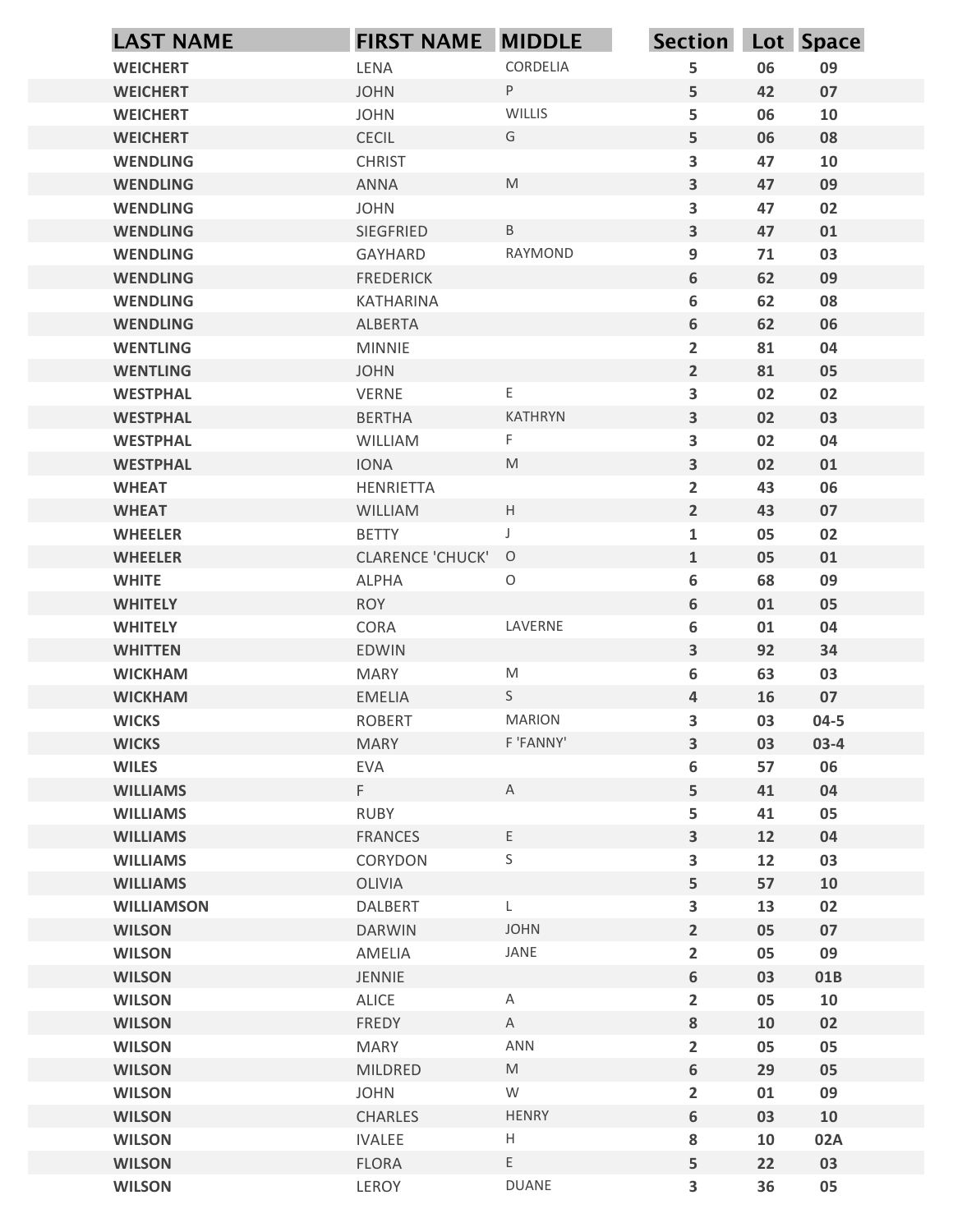| $\mathsf D$<br>$\overline{2}$<br><b>WILSON</b><br><b>ERASTUS</b><br>05<br>04<br><b>WILSON MCNEIL</b><br>CORNELIA<br>M<br>$\overline{2}$<br>08<br>01<br>$\overline{2}$<br><b>WINFLEY</b><br><b>INFANT OF JOHN</b><br>76<br>01B<br>MABLE (MRS.)<br>$\overline{\mathbf{z}}$<br>19<br>03<br><b>WINNEY</b><br><b>FLOYD</b><br>G<br>$\overline{\mathbf{3}}$<br>01<br><b>WINTERS</b><br>66<br>5<br>07<br><b>WINTERS</b><br><b>DONALD</b><br>41<br>5<br><b>ETHEL</b><br>03<br><b>WINTERS</b><br>41<br>$\mathsf E$<br>5<br>01<br><b>WINTERS</b><br>EDWARD<br>41<br>$\overline{\mathbf{3}}$<br>01<br><b>WINTERS</b><br>LOYD (CHILD)<br>60<br>G<br>06<br><b>WINTERS</b><br>MABEL<br>5<br>39<br>$\mathsf{L}$<br>5<br><b>RUTH</b><br>06<br><b>WINTERS</b><br>41<br>CAROL<br>COLLEEN<br>3<br>19<br><b>WINTERS</b><br>60<br>$\overline{\mathbf{3}}$<br>02<br>LEO (CHILD)<br>60<br><b>WINTERS</b><br>3<br>M<br>66<br>02<br><b>WINTERS</b><br><b>BRIGIDETTE</b><br>5<br><b>ESTELLE</b><br>02<br><b>WINTERS</b><br>41<br>07<br><b>WINTERS</b><br>ALBERT<br>5<br>39<br>5<br>HARRY SR.<br>02<br>10<br><b>WITHERS</b><br>MAE<br><b>WITHERS</b><br>RUTH<br>5<br>02<br>09<br>$\mathbf{3}$<br>EILEEN<br>$\, {\sf B} \,$<br>30<br>02<br><b>WITTMAN</b><br><b>WITTMAN</b><br>3<br>30<br>01<br>LAWRENCE<br>5<br><b>WOLBACH</b><br>22<br>02<br>ROSANNA<br>CLAYTON<br><b>WOLF</b><br>5<br>36<br>04<br>WILLIAM<br>5<br><b>WOLF</b><br>KATHERINE<br>36<br>05<br><b>WOLF</b><br>5<br>36<br>02<br>WILLIAM<br>G<br>$\mathsf{H}^-$<br>5<br><b>WOLF</b><br>IDA<br>36<br>01<br><b>WOLF</b><br>JOSEPH 'JACK'<br>$\overline{7}$<br>51<br>10<br>M<br>$\overline{7}$<br>51<br>09<br><b>WOLF</b><br><b>VIRGINIA</b><br><b>JOHN</b><br><b>WOLF</b><br>HENRY<br>5<br>15<br>$02-3$<br>$\mathbf{3}$<br>92<br><b>WOOD</b><br>$\int$<br>13<br><b>FRANK</b><br>$\circ$<br>FRED<br>3<br>03<br><b>WOODARD</b><br>22<br>JANE<br>3<br>22<br><b>WOODARD</b><br>ZERALDA<br>02<br>ROBERT<br>3<br>22<br>01<br><b>WOODARD</b><br>5<br>LAURA<br>$\mathsf{M}% _{T}=\mathsf{M}_{T}\!\left( a,b\right) ,\ \mathsf{M}_{T}=\mathsf{M}_{T}\!\left( a,b\right) ,$<br>20<br>04<br><b>WORKMAN</b><br><b>WURST</b><br><b>NOLA</b><br>E.<br>$\overline{\mathbf{2}}$<br>36<br>04<br>$\overline{\mathbf{3}}$<br><b>WYSCARVER</b><br><b>JOHN</b><br>FRANKLIN<br>52<br>05<br><b>YEATER</b><br>29<br>06<br><b>BESSIE</b><br>$\mathbf{1}$<br>L<br>E<br><b>YOCUM</b><br>$\overline{4}$<br>15<br>02<br>SARAH<br><b>YODER</b><br>ANNA<br>B<br>26<br>04<br>4<br>$\overline{2}$<br><b>YODER</b><br><b>DAVID</b><br>M<br>91<br>05<br>$\overline{2}$<br><b>YODER</b><br>ELIZABETH<br>91<br>04<br>W<br>$\overline{2}$<br><b>YODER</b><br><b>DAVID</b><br>91<br>03<br>$\overline{2}$<br>05<br><b>YODER</b><br>ELIZABETH<br>06<br>$\overline{2}$<br><b>YODER</b><br>06<br>04<br>ZACHARIAH<br><b>JOHN</b><br>08<br><b>YOKSH</b><br>$\mathbf{1}$<br>28<br>07<br><b>YOKSH</b><br><b>JOSEPHINE</b><br>L<br>$\mathbf{1}$<br>28<br>05<br><b>YOKSH</b><br><b>JOSEPH</b><br>$\mathbf 1$<br>28<br>$\mathsf C$<br><b>YOKSH</b><br><b>MATHIAS 'MATT'</b><br>$\mathbf{1}$<br>28<br>02<br>ALMA<br><b>YOKSH</b><br><b>BERTHA</b><br>$\mathbf 1$<br>28<br>01 | <b>LAST NAME</b> | <b>FIRST NAME MIDDLE</b> |             | Section Lot Space |    |    |
|---------------------------------------------------------------------------------------------------------------------------------------------------------------------------------------------------------------------------------------------------------------------------------------------------------------------------------------------------------------------------------------------------------------------------------------------------------------------------------------------------------------------------------------------------------------------------------------------------------------------------------------------------------------------------------------------------------------------------------------------------------------------------------------------------------------------------------------------------------------------------------------------------------------------------------------------------------------------------------------------------------------------------------------------------------------------------------------------------------------------------------------------------------------------------------------------------------------------------------------------------------------------------------------------------------------------------------------------------------------------------------------------------------------------------------------------------------------------------------------------------------------------------------------------------------------------------------------------------------------------------------------------------------------------------------------------------------------------------------------------------------------------------------------------------------------------------------------------------------------------------------------------------------------------------------------------------------------------------------------------------------------------------------------------------------------------------------------------------------------------------------------------------------------------------------------------------------------------------------------------------------------------------------------------------------------------------------------------------------------------------------------------------------------------------------------------------------------------------------------------------------------------------------------------------------------------------------------------------------------------------------------------------------------------------------------------------------------------------------------------------------------------------------------------------------------------------------------------------------------------------------------------------------------------------------------------------------------------------------------------------------------------------------------------------------------------------------------------------------------------------------------------------------|------------------|--------------------------|-------------|-------------------|----|----|
|                                                                                                                                                                                                                                                                                                                                                                                                                                                                                                                                                                                                                                                                                                                                                                                                                                                                                                                                                                                                                                                                                                                                                                                                                                                                                                                                                                                                                                                                                                                                                                                                                                                                                                                                                                                                                                                                                                                                                                                                                                                                                                                                                                                                                                                                                                                                                                                                                                                                                                                                                                                                                                                                                                                                                                                                                                                                                                                                                                                                                                                                                                                                                         |                  |                          |             |                   |    |    |
|                                                                                                                                                                                                                                                                                                                                                                                                                                                                                                                                                                                                                                                                                                                                                                                                                                                                                                                                                                                                                                                                                                                                                                                                                                                                                                                                                                                                                                                                                                                                                                                                                                                                                                                                                                                                                                                                                                                                                                                                                                                                                                                                                                                                                                                                                                                                                                                                                                                                                                                                                                                                                                                                                                                                                                                                                                                                                                                                                                                                                                                                                                                                                         |                  |                          |             |                   |    |    |
|                                                                                                                                                                                                                                                                                                                                                                                                                                                                                                                                                                                                                                                                                                                                                                                                                                                                                                                                                                                                                                                                                                                                                                                                                                                                                                                                                                                                                                                                                                                                                                                                                                                                                                                                                                                                                                                                                                                                                                                                                                                                                                                                                                                                                                                                                                                                                                                                                                                                                                                                                                                                                                                                                                                                                                                                                                                                                                                                                                                                                                                                                                                                                         |                  |                          |             |                   |    |    |
|                                                                                                                                                                                                                                                                                                                                                                                                                                                                                                                                                                                                                                                                                                                                                                                                                                                                                                                                                                                                                                                                                                                                                                                                                                                                                                                                                                                                                                                                                                                                                                                                                                                                                                                                                                                                                                                                                                                                                                                                                                                                                                                                                                                                                                                                                                                                                                                                                                                                                                                                                                                                                                                                                                                                                                                                                                                                                                                                                                                                                                                                                                                                                         |                  |                          |             |                   |    |    |
|                                                                                                                                                                                                                                                                                                                                                                                                                                                                                                                                                                                                                                                                                                                                                                                                                                                                                                                                                                                                                                                                                                                                                                                                                                                                                                                                                                                                                                                                                                                                                                                                                                                                                                                                                                                                                                                                                                                                                                                                                                                                                                                                                                                                                                                                                                                                                                                                                                                                                                                                                                                                                                                                                                                                                                                                                                                                                                                                                                                                                                                                                                                                                         |                  |                          |             |                   |    |    |
|                                                                                                                                                                                                                                                                                                                                                                                                                                                                                                                                                                                                                                                                                                                                                                                                                                                                                                                                                                                                                                                                                                                                                                                                                                                                                                                                                                                                                                                                                                                                                                                                                                                                                                                                                                                                                                                                                                                                                                                                                                                                                                                                                                                                                                                                                                                                                                                                                                                                                                                                                                                                                                                                                                                                                                                                                                                                                                                                                                                                                                                                                                                                                         |                  |                          |             |                   |    |    |
|                                                                                                                                                                                                                                                                                                                                                                                                                                                                                                                                                                                                                                                                                                                                                                                                                                                                                                                                                                                                                                                                                                                                                                                                                                                                                                                                                                                                                                                                                                                                                                                                                                                                                                                                                                                                                                                                                                                                                                                                                                                                                                                                                                                                                                                                                                                                                                                                                                                                                                                                                                                                                                                                                                                                                                                                                                                                                                                                                                                                                                                                                                                                                         |                  |                          |             |                   |    |    |
|                                                                                                                                                                                                                                                                                                                                                                                                                                                                                                                                                                                                                                                                                                                                                                                                                                                                                                                                                                                                                                                                                                                                                                                                                                                                                                                                                                                                                                                                                                                                                                                                                                                                                                                                                                                                                                                                                                                                                                                                                                                                                                                                                                                                                                                                                                                                                                                                                                                                                                                                                                                                                                                                                                                                                                                                                                                                                                                                                                                                                                                                                                                                                         |                  |                          |             |                   |    |    |
|                                                                                                                                                                                                                                                                                                                                                                                                                                                                                                                                                                                                                                                                                                                                                                                                                                                                                                                                                                                                                                                                                                                                                                                                                                                                                                                                                                                                                                                                                                                                                                                                                                                                                                                                                                                                                                                                                                                                                                                                                                                                                                                                                                                                                                                                                                                                                                                                                                                                                                                                                                                                                                                                                                                                                                                                                                                                                                                                                                                                                                                                                                                                                         |                  |                          |             |                   |    |    |
|                                                                                                                                                                                                                                                                                                                                                                                                                                                                                                                                                                                                                                                                                                                                                                                                                                                                                                                                                                                                                                                                                                                                                                                                                                                                                                                                                                                                                                                                                                                                                                                                                                                                                                                                                                                                                                                                                                                                                                                                                                                                                                                                                                                                                                                                                                                                                                                                                                                                                                                                                                                                                                                                                                                                                                                                                                                                                                                                                                                                                                                                                                                                                         |                  |                          |             |                   |    |    |
|                                                                                                                                                                                                                                                                                                                                                                                                                                                                                                                                                                                                                                                                                                                                                                                                                                                                                                                                                                                                                                                                                                                                                                                                                                                                                                                                                                                                                                                                                                                                                                                                                                                                                                                                                                                                                                                                                                                                                                                                                                                                                                                                                                                                                                                                                                                                                                                                                                                                                                                                                                                                                                                                                                                                                                                                                                                                                                                                                                                                                                                                                                                                                         |                  |                          |             |                   |    |    |
|                                                                                                                                                                                                                                                                                                                                                                                                                                                                                                                                                                                                                                                                                                                                                                                                                                                                                                                                                                                                                                                                                                                                                                                                                                                                                                                                                                                                                                                                                                                                                                                                                                                                                                                                                                                                                                                                                                                                                                                                                                                                                                                                                                                                                                                                                                                                                                                                                                                                                                                                                                                                                                                                                                                                                                                                                                                                                                                                                                                                                                                                                                                                                         |                  |                          |             |                   |    |    |
|                                                                                                                                                                                                                                                                                                                                                                                                                                                                                                                                                                                                                                                                                                                                                                                                                                                                                                                                                                                                                                                                                                                                                                                                                                                                                                                                                                                                                                                                                                                                                                                                                                                                                                                                                                                                                                                                                                                                                                                                                                                                                                                                                                                                                                                                                                                                                                                                                                                                                                                                                                                                                                                                                                                                                                                                                                                                                                                                                                                                                                                                                                                                                         |                  |                          |             |                   |    |    |
|                                                                                                                                                                                                                                                                                                                                                                                                                                                                                                                                                                                                                                                                                                                                                                                                                                                                                                                                                                                                                                                                                                                                                                                                                                                                                                                                                                                                                                                                                                                                                                                                                                                                                                                                                                                                                                                                                                                                                                                                                                                                                                                                                                                                                                                                                                                                                                                                                                                                                                                                                                                                                                                                                                                                                                                                                                                                                                                                                                                                                                                                                                                                                         |                  |                          |             |                   |    |    |
|                                                                                                                                                                                                                                                                                                                                                                                                                                                                                                                                                                                                                                                                                                                                                                                                                                                                                                                                                                                                                                                                                                                                                                                                                                                                                                                                                                                                                                                                                                                                                                                                                                                                                                                                                                                                                                                                                                                                                                                                                                                                                                                                                                                                                                                                                                                                                                                                                                                                                                                                                                                                                                                                                                                                                                                                                                                                                                                                                                                                                                                                                                                                                         |                  |                          |             |                   |    |    |
|                                                                                                                                                                                                                                                                                                                                                                                                                                                                                                                                                                                                                                                                                                                                                                                                                                                                                                                                                                                                                                                                                                                                                                                                                                                                                                                                                                                                                                                                                                                                                                                                                                                                                                                                                                                                                                                                                                                                                                                                                                                                                                                                                                                                                                                                                                                                                                                                                                                                                                                                                                                                                                                                                                                                                                                                                                                                                                                                                                                                                                                                                                                                                         |                  |                          |             |                   |    |    |
|                                                                                                                                                                                                                                                                                                                                                                                                                                                                                                                                                                                                                                                                                                                                                                                                                                                                                                                                                                                                                                                                                                                                                                                                                                                                                                                                                                                                                                                                                                                                                                                                                                                                                                                                                                                                                                                                                                                                                                                                                                                                                                                                                                                                                                                                                                                                                                                                                                                                                                                                                                                                                                                                                                                                                                                                                                                                                                                                                                                                                                                                                                                                                         |                  |                          |             |                   |    |    |
|                                                                                                                                                                                                                                                                                                                                                                                                                                                                                                                                                                                                                                                                                                                                                                                                                                                                                                                                                                                                                                                                                                                                                                                                                                                                                                                                                                                                                                                                                                                                                                                                                                                                                                                                                                                                                                                                                                                                                                                                                                                                                                                                                                                                                                                                                                                                                                                                                                                                                                                                                                                                                                                                                                                                                                                                                                                                                                                                                                                                                                                                                                                                                         |                  |                          |             |                   |    |    |
|                                                                                                                                                                                                                                                                                                                                                                                                                                                                                                                                                                                                                                                                                                                                                                                                                                                                                                                                                                                                                                                                                                                                                                                                                                                                                                                                                                                                                                                                                                                                                                                                                                                                                                                                                                                                                                                                                                                                                                                                                                                                                                                                                                                                                                                                                                                                                                                                                                                                                                                                                                                                                                                                                                                                                                                                                                                                                                                                                                                                                                                                                                                                                         |                  |                          |             |                   |    |    |
|                                                                                                                                                                                                                                                                                                                                                                                                                                                                                                                                                                                                                                                                                                                                                                                                                                                                                                                                                                                                                                                                                                                                                                                                                                                                                                                                                                                                                                                                                                                                                                                                                                                                                                                                                                                                                                                                                                                                                                                                                                                                                                                                                                                                                                                                                                                                                                                                                                                                                                                                                                                                                                                                                                                                                                                                                                                                                                                                                                                                                                                                                                                                                         |                  |                          |             |                   |    |    |
|                                                                                                                                                                                                                                                                                                                                                                                                                                                                                                                                                                                                                                                                                                                                                                                                                                                                                                                                                                                                                                                                                                                                                                                                                                                                                                                                                                                                                                                                                                                                                                                                                                                                                                                                                                                                                                                                                                                                                                                                                                                                                                                                                                                                                                                                                                                                                                                                                                                                                                                                                                                                                                                                                                                                                                                                                                                                                                                                                                                                                                                                                                                                                         |                  |                          |             |                   |    |    |
|                                                                                                                                                                                                                                                                                                                                                                                                                                                                                                                                                                                                                                                                                                                                                                                                                                                                                                                                                                                                                                                                                                                                                                                                                                                                                                                                                                                                                                                                                                                                                                                                                                                                                                                                                                                                                                                                                                                                                                                                                                                                                                                                                                                                                                                                                                                                                                                                                                                                                                                                                                                                                                                                                                                                                                                                                                                                                                                                                                                                                                                                                                                                                         |                  |                          |             |                   |    |    |
|                                                                                                                                                                                                                                                                                                                                                                                                                                                                                                                                                                                                                                                                                                                                                                                                                                                                                                                                                                                                                                                                                                                                                                                                                                                                                                                                                                                                                                                                                                                                                                                                                                                                                                                                                                                                                                                                                                                                                                                                                                                                                                                                                                                                                                                                                                                                                                                                                                                                                                                                                                                                                                                                                                                                                                                                                                                                                                                                                                                                                                                                                                                                                         |                  |                          |             |                   |    |    |
|                                                                                                                                                                                                                                                                                                                                                                                                                                                                                                                                                                                                                                                                                                                                                                                                                                                                                                                                                                                                                                                                                                                                                                                                                                                                                                                                                                                                                                                                                                                                                                                                                                                                                                                                                                                                                                                                                                                                                                                                                                                                                                                                                                                                                                                                                                                                                                                                                                                                                                                                                                                                                                                                                                                                                                                                                                                                                                                                                                                                                                                                                                                                                         |                  |                          |             |                   |    |    |
|                                                                                                                                                                                                                                                                                                                                                                                                                                                                                                                                                                                                                                                                                                                                                                                                                                                                                                                                                                                                                                                                                                                                                                                                                                                                                                                                                                                                                                                                                                                                                                                                                                                                                                                                                                                                                                                                                                                                                                                                                                                                                                                                                                                                                                                                                                                                                                                                                                                                                                                                                                                                                                                                                                                                                                                                                                                                                                                                                                                                                                                                                                                                                         |                  |                          |             |                   |    |    |
|                                                                                                                                                                                                                                                                                                                                                                                                                                                                                                                                                                                                                                                                                                                                                                                                                                                                                                                                                                                                                                                                                                                                                                                                                                                                                                                                                                                                                                                                                                                                                                                                                                                                                                                                                                                                                                                                                                                                                                                                                                                                                                                                                                                                                                                                                                                                                                                                                                                                                                                                                                                                                                                                                                                                                                                                                                                                                                                                                                                                                                                                                                                                                         |                  |                          |             |                   |    |    |
|                                                                                                                                                                                                                                                                                                                                                                                                                                                                                                                                                                                                                                                                                                                                                                                                                                                                                                                                                                                                                                                                                                                                                                                                                                                                                                                                                                                                                                                                                                                                                                                                                                                                                                                                                                                                                                                                                                                                                                                                                                                                                                                                                                                                                                                                                                                                                                                                                                                                                                                                                                                                                                                                                                                                                                                                                                                                                                                                                                                                                                                                                                                                                         |                  |                          |             |                   |    |    |
|                                                                                                                                                                                                                                                                                                                                                                                                                                                                                                                                                                                                                                                                                                                                                                                                                                                                                                                                                                                                                                                                                                                                                                                                                                                                                                                                                                                                                                                                                                                                                                                                                                                                                                                                                                                                                                                                                                                                                                                                                                                                                                                                                                                                                                                                                                                                                                                                                                                                                                                                                                                                                                                                                                                                                                                                                                                                                                                                                                                                                                                                                                                                                         |                  |                          |             |                   |    |    |
|                                                                                                                                                                                                                                                                                                                                                                                                                                                                                                                                                                                                                                                                                                                                                                                                                                                                                                                                                                                                                                                                                                                                                                                                                                                                                                                                                                                                                                                                                                                                                                                                                                                                                                                                                                                                                                                                                                                                                                                                                                                                                                                                                                                                                                                                                                                                                                                                                                                                                                                                                                                                                                                                                                                                                                                                                                                                                                                                                                                                                                                                                                                                                         |                  |                          |             |                   |    |    |
|                                                                                                                                                                                                                                                                                                                                                                                                                                                                                                                                                                                                                                                                                                                                                                                                                                                                                                                                                                                                                                                                                                                                                                                                                                                                                                                                                                                                                                                                                                                                                                                                                                                                                                                                                                                                                                                                                                                                                                                                                                                                                                                                                                                                                                                                                                                                                                                                                                                                                                                                                                                                                                                                                                                                                                                                                                                                                                                                                                                                                                                                                                                                                         |                  |                          |             |                   |    |    |
|                                                                                                                                                                                                                                                                                                                                                                                                                                                                                                                                                                                                                                                                                                                                                                                                                                                                                                                                                                                                                                                                                                                                                                                                                                                                                                                                                                                                                                                                                                                                                                                                                                                                                                                                                                                                                                                                                                                                                                                                                                                                                                                                                                                                                                                                                                                                                                                                                                                                                                                                                                                                                                                                                                                                                                                                                                                                                                                                                                                                                                                                                                                                                         |                  |                          |             |                   |    |    |
|                                                                                                                                                                                                                                                                                                                                                                                                                                                                                                                                                                                                                                                                                                                                                                                                                                                                                                                                                                                                                                                                                                                                                                                                                                                                                                                                                                                                                                                                                                                                                                                                                                                                                                                                                                                                                                                                                                                                                                                                                                                                                                                                                                                                                                                                                                                                                                                                                                                                                                                                                                                                                                                                                                                                                                                                                                                                                                                                                                                                                                                                                                                                                         |                  |                          |             |                   |    |    |
|                                                                                                                                                                                                                                                                                                                                                                                                                                                                                                                                                                                                                                                                                                                                                                                                                                                                                                                                                                                                                                                                                                                                                                                                                                                                                                                                                                                                                                                                                                                                                                                                                                                                                                                                                                                                                                                                                                                                                                                                                                                                                                                                                                                                                                                                                                                                                                                                                                                                                                                                                                                                                                                                                                                                                                                                                                                                                                                                                                                                                                                                                                                                                         |                  |                          |             |                   |    |    |
|                                                                                                                                                                                                                                                                                                                                                                                                                                                                                                                                                                                                                                                                                                                                                                                                                                                                                                                                                                                                                                                                                                                                                                                                                                                                                                                                                                                                                                                                                                                                                                                                                                                                                                                                                                                                                                                                                                                                                                                                                                                                                                                                                                                                                                                                                                                                                                                                                                                                                                                                                                                                                                                                                                                                                                                                                                                                                                                                                                                                                                                                                                                                                         |                  |                          |             |                   |    |    |
|                                                                                                                                                                                                                                                                                                                                                                                                                                                                                                                                                                                                                                                                                                                                                                                                                                                                                                                                                                                                                                                                                                                                                                                                                                                                                                                                                                                                                                                                                                                                                                                                                                                                                                                                                                                                                                                                                                                                                                                                                                                                                                                                                                                                                                                                                                                                                                                                                                                                                                                                                                                                                                                                                                                                                                                                                                                                                                                                                                                                                                                                                                                                                         |                  |                          |             |                   |    |    |
|                                                                                                                                                                                                                                                                                                                                                                                                                                                                                                                                                                                                                                                                                                                                                                                                                                                                                                                                                                                                                                                                                                                                                                                                                                                                                                                                                                                                                                                                                                                                                                                                                                                                                                                                                                                                                                                                                                                                                                                                                                                                                                                                                                                                                                                                                                                                                                                                                                                                                                                                                                                                                                                                                                                                                                                                                                                                                                                                                                                                                                                                                                                                                         |                  |                          |             |                   |    |    |
|                                                                                                                                                                                                                                                                                                                                                                                                                                                                                                                                                                                                                                                                                                                                                                                                                                                                                                                                                                                                                                                                                                                                                                                                                                                                                                                                                                                                                                                                                                                                                                                                                                                                                                                                                                                                                                                                                                                                                                                                                                                                                                                                                                                                                                                                                                                                                                                                                                                                                                                                                                                                                                                                                                                                                                                                                                                                                                                                                                                                                                                                                                                                                         |                  |                          |             |                   |    |    |
|                                                                                                                                                                                                                                                                                                                                                                                                                                                                                                                                                                                                                                                                                                                                                                                                                                                                                                                                                                                                                                                                                                                                                                                                                                                                                                                                                                                                                                                                                                                                                                                                                                                                                                                                                                                                                                                                                                                                                                                                                                                                                                                                                                                                                                                                                                                                                                                                                                                                                                                                                                                                                                                                                                                                                                                                                                                                                                                                                                                                                                                                                                                                                         |                  |                          |             |                   |    |    |
|                                                                                                                                                                                                                                                                                                                                                                                                                                                                                                                                                                                                                                                                                                                                                                                                                                                                                                                                                                                                                                                                                                                                                                                                                                                                                                                                                                                                                                                                                                                                                                                                                                                                                                                                                                                                                                                                                                                                                                                                                                                                                                                                                                                                                                                                                                                                                                                                                                                                                                                                                                                                                                                                                                                                                                                                                                                                                                                                                                                                                                                                                                                                                         |                  |                          |             |                   |    |    |
|                                                                                                                                                                                                                                                                                                                                                                                                                                                                                                                                                                                                                                                                                                                                                                                                                                                                                                                                                                                                                                                                                                                                                                                                                                                                                                                                                                                                                                                                                                                                                                                                                                                                                                                                                                                                                                                                                                                                                                                                                                                                                                                                                                                                                                                                                                                                                                                                                                                                                                                                                                                                                                                                                                                                                                                                                                                                                                                                                                                                                                                                                                                                                         |                  |                          |             |                   |    |    |
|                                                                                                                                                                                                                                                                                                                                                                                                                                                                                                                                                                                                                                                                                                                                                                                                                                                                                                                                                                                                                                                                                                                                                                                                                                                                                                                                                                                                                                                                                                                                                                                                                                                                                                                                                                                                                                                                                                                                                                                                                                                                                                                                                                                                                                                                                                                                                                                                                                                                                                                                                                                                                                                                                                                                                                                                                                                                                                                                                                                                                                                                                                                                                         |                  |                          |             |                   |    |    |
|                                                                                                                                                                                                                                                                                                                                                                                                                                                                                                                                                                                                                                                                                                                                                                                                                                                                                                                                                                                                                                                                                                                                                                                                                                                                                                                                                                                                                                                                                                                                                                                                                                                                                                                                                                                                                                                                                                                                                                                                                                                                                                                                                                                                                                                                                                                                                                                                                                                                                                                                                                                                                                                                                                                                                                                                                                                                                                                                                                                                                                                                                                                                                         |                  |                          |             |                   |    |    |
|                                                                                                                                                                                                                                                                                                                                                                                                                                                                                                                                                                                                                                                                                                                                                                                                                                                                                                                                                                                                                                                                                                                                                                                                                                                                                                                                                                                                                                                                                                                                                                                                                                                                                                                                                                                                                                                                                                                                                                                                                                                                                                                                                                                                                                                                                                                                                                                                                                                                                                                                                                                                                                                                                                                                                                                                                                                                                                                                                                                                                                                                                                                                                         |                  |                          |             |                   |    |    |
|                                                                                                                                                                                                                                                                                                                                                                                                                                                                                                                                                                                                                                                                                                                                                                                                                                                                                                                                                                                                                                                                                                                                                                                                                                                                                                                                                                                                                                                                                                                                                                                                                                                                                                                                                                                                                                                                                                                                                                                                                                                                                                                                                                                                                                                                                                                                                                                                                                                                                                                                                                                                                                                                                                                                                                                                                                                                                                                                                                                                                                                                                                                                                         |                  |                          |             |                   |    |    |
|                                                                                                                                                                                                                                                                                                                                                                                                                                                                                                                                                                                                                                                                                                                                                                                                                                                                                                                                                                                                                                                                                                                                                                                                                                                                                                                                                                                                                                                                                                                                                                                                                                                                                                                                                                                                                                                                                                                                                                                                                                                                                                                                                                                                                                                                                                                                                                                                                                                                                                                                                                                                                                                                                                                                                                                                                                                                                                                                                                                                                                                                                                                                                         | <b>YOKSH</b>     | MAGGIE                   | $\mathsf B$ | $\mathbf 1$       | 10 | 05 |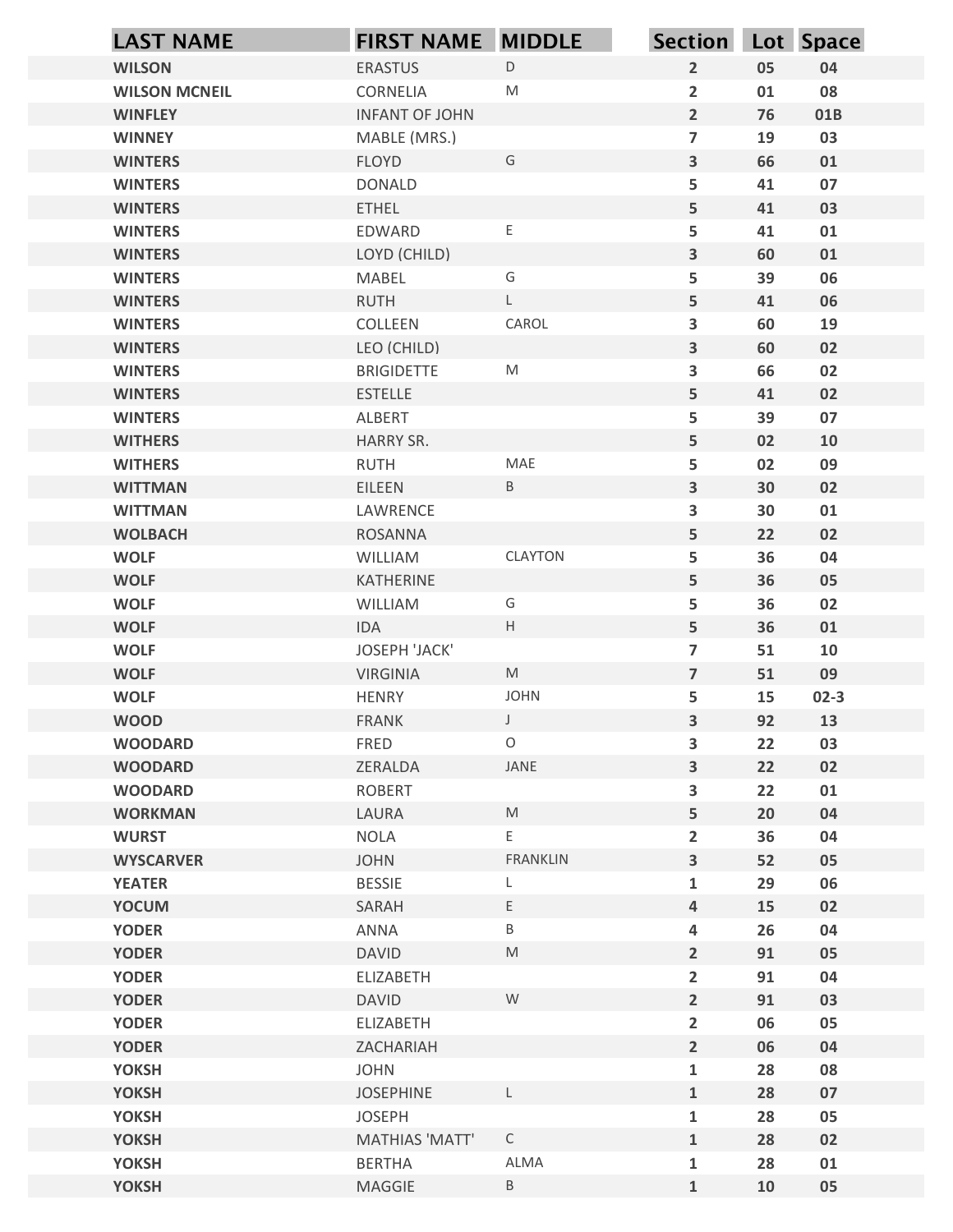| <b>YOKSH</b><br><b>MATHIAS</b><br>$\mathbf{1}$<br>28<br>03<br>$\sf B$<br>$6\phantom{1}$<br><b>YOUNG</b><br><b>MYRTLE</b><br>27<br>07<br>${\mathsf W}$<br>$\overline{7}$<br>L (MRS.)<br>24<br><b>YOUNG</b><br>01<br>$\mathsf F$<br>$6\phantom{1}$<br><b>YOUNG</b><br>27<br>08<br><b>BENJAMIN</b><br>5<br><b>YOUNG</b><br>$\mathsf{M}% _{T}=\mathsf{M}_{T}\!\left( a,b\right) ,\ \mathsf{M}_{T}=\mathsf{M}_{T}\!\left( a,b\right) ,$<br>10<br><b>RENA</b><br>04<br>W<br>$\overline{7}$<br><b>YOUNG</b><br>LYMAN<br>24<br>02<br><b>HENRY</b><br>$\mathbf{1}$<br>08<br>05<br><b>YOUNG</b><br>CHARLES<br>$6\phantom{1}$<br><b>YOUNG</b><br><b>NELLIE</b><br>MAY<br>27<br>05<br>5<br><b>YOUNG</b><br>L<br>10<br>03<br>LESTER<br>5<br>$\mathsf{M}% _{T}=\mathsf{M}_{T}\!\left( a,b\right) ,\ \mathsf{M}_{T}=\mathsf{M}_{T}\!\left( a,b\right) ,$<br><b>YOUNG</b><br><b>RONALD</b><br>10<br>02<br><b>DUANE</b><br>5<br>10<br>05<br><b>YOUNG</b><br>GORDON<br>Ε<br>5<br><b>YOUNG</b><br>10<br>08<br>PAULA<br>ADAIR<br>$\bf 6$<br>27<br><b>YOUNG</b><br><b>IVAN</b><br>01<br>6<br>Ε<br>27<br><b>YOUNG</b><br>ELSON<br>02<br>PHILLIP<br>03<br><b>YOUNG</b><br>EUGENE<br>6<br>27<br>$\boldsymbol{6}$<br>27<br>04<br><b>YOUNG</b><br><b>ESTELLE</b><br>MAY<br>5<br>63<br><b>YUNG</b><br><b>DWIGHT</b><br>ADAM<br><b>10A</b><br>$\boldsymbol{9}$<br><b>ZACHMAN</b><br>WENDELL<br>70<br>01<br>9<br>ERNEST 'DICK'<br>21<br>04<br><b>ZACHMAN</b><br>$\boldsymbol{9}$<br>70<br><b>ZACHMAN</b><br>CAROLINE<br>02<br>${\sf M}$<br>$\overline{\mathbf{3}}$<br><b>95C</b><br>09<br><b>EDITH</b><br><b>ZACHMAN</b><br>$\mathbf{3}$<br><b>ZACHMAN</b><br><b>MARY</b><br><b>95C</b><br>10<br>$\overline{7}$<br><b>ZAHLIS</b><br>CAROL<br>33<br><b>7A</b><br>$\mathsf A$<br>$\overline{7}$<br>33<br>08<br><b>ZAHLIS</b><br>AUGUSTA<br>$\overline{\mathbf{z}}$<br>33<br>09<br><b>ZAHLIS</b><br>M<br>KRIMHILD<br>OTTO<br>$\overline{7}$<br><b>ZAHLIS</b><br>WILHELM<br>33<br>10<br>$\overline{7}$<br><b>ZAHLIS</b><br>PAUL<br>33<br>$7B$<br><b>OSCAR</b><br>$\mathsf J$<br>$9\phantom{.0}$<br>67<br><b>ZERFAS</b><br>01<br>$\boldsymbol{6}$<br>08<br><b>ZERFAS</b><br>WILLIAM<br>34<br>LAWRENCE<br>$\boldsymbol{6}$<br><b>ZERFAS</b><br>WILLARD<br>34<br>07<br><b>RUTH</b><br>9<br>02<br><b>ZERFAS</b><br><b>HELEN</b><br>67<br>$\boldsymbol{6}$<br>34<br><b>ZERFAS</b><br>WILLIAM<br>10<br>R<br>$\boldsymbol{9}$<br>67<br>03<br><b>ZERFAS</b><br>RAYMOND<br>$\mathsf{M}% _{T}=\mathsf{M}_{T}\!\left( a,b\right) ,\ \mathsf{M}_{T}=\mathsf{M}_{T}\!\left( a,b\right) ,$<br><b>ZERFAS</b><br><b>MARY</b><br>$\overline{a}$<br>04<br>04<br>9<br><b>ZERFAS</b><br>MARIE<br>67<br>04<br><b>FLORA</b><br>$\overline{a}$<br><b>ZERFAS</b><br><b>MARY</b><br>04<br>03<br>$\overline{\mathbf{4}}$<br>04<br>02<br><b>ZERFAS</b><br><b>JOHN</b><br><b>ZERFAS</b><br>LARRY<br>$\mathsf{R}$<br>9<br>67<br>05<br>JAKE<br>$\overline{\mathbf{4}}$<br>05<br><b>ZERFAS</b><br>04<br><b>ZERFAS</b><br>HAROLD<br>E<br>$\overline{a}$<br>04<br>$06 - 7$<br>44<br>04<br><b>ZERFAS</b><br>ERNEST<br>$\mathsf J$<br>$\overline{\mathbf{4}}$<br><b>ZERFAS</b><br>CAROLINE<br>$\overline{\mathbf{4}}$<br>44<br>05<br>$\overline{\mathbf{4}}$<br>06<br><b>ZERFAS</b><br>JENNIE<br>44<br>FRED<br>44<br>07<br><b>ZERFAS</b><br>J<br>4<br>$\top$<br><b>ZERFAS</b><br><b>MARTHA</b><br>44<br>08<br>4<br>$\boldsymbol{6}$<br>35<br>08<br><b>ZERFAS</b><br><b>CLARENCE 'CURLY'</b><br>JEAN<br>$\overline{\mathbf{4}}$<br>$07 - 8$<br><b>ZERFAS</b><br>SHIRLEY<br>04<br>Ε<br><b>ZERFAS</b><br><b>HILDA</b><br>04<br>06<br>4<br>$\boldsymbol{\mathsf{H}}$<br>$6\phantom{a}$<br>01<br>35<br><b>ZERFAS</b><br>WALTER | <b>LAST NAME</b> | <b>FIRST NAME MIDDLE</b> | Section Lot Space |  |
|-------------------------------------------------------------------------------------------------------------------------------------------------------------------------------------------------------------------------------------------------------------------------------------------------------------------------------------------------------------------------------------------------------------------------------------------------------------------------------------------------------------------------------------------------------------------------------------------------------------------------------------------------------------------------------------------------------------------------------------------------------------------------------------------------------------------------------------------------------------------------------------------------------------------------------------------------------------------------------------------------------------------------------------------------------------------------------------------------------------------------------------------------------------------------------------------------------------------------------------------------------------------------------------------------------------------------------------------------------------------------------------------------------------------------------------------------------------------------------------------------------------------------------------------------------------------------------------------------------------------------------------------------------------------------------------------------------------------------------------------------------------------------------------------------------------------------------------------------------------------------------------------------------------------------------------------------------------------------------------------------------------------------------------------------------------------------------------------------------------------------------------------------------------------------------------------------------------------------------------------------------------------------------------------------------------------------------------------------------------------------------------------------------------------------------------------------------------------------------------------------------------------------------------------------------------------------------------------------------------------------------------------------------------------------------------------------------------------------------------------------------------------------------------------------------------------------------------------------------------------------------------------------------------------------------------------------------------------------------------------------------------------------------------------------------------------------------------------------------------------------------------------------------------------------------------------------------------------------------------------------------------------------------------------------------------------------------------------------------------------------------------------------------------------------------------------------------------------------------------------------------------------------------------------------------------------------------------------------------------------------------------------------------|------------------|--------------------------|-------------------|--|
|                                                                                                                                                                                                                                                                                                                                                                                                                                                                                                                                                                                                                                                                                                                                                                                                                                                                                                                                                                                                                                                                                                                                                                                                                                                                                                                                                                                                                                                                                                                                                                                                                                                                                                                                                                                                                                                                                                                                                                                                                                                                                                                                                                                                                                                                                                                                                                                                                                                                                                                                                                                                                                                                                                                                                                                                                                                                                                                                                                                                                                                                                                                                                                                                                                                                                                                                                                                                                                                                                                                                                                                                                                                       |                  |                          |                   |  |
|                                                                                                                                                                                                                                                                                                                                                                                                                                                                                                                                                                                                                                                                                                                                                                                                                                                                                                                                                                                                                                                                                                                                                                                                                                                                                                                                                                                                                                                                                                                                                                                                                                                                                                                                                                                                                                                                                                                                                                                                                                                                                                                                                                                                                                                                                                                                                                                                                                                                                                                                                                                                                                                                                                                                                                                                                                                                                                                                                                                                                                                                                                                                                                                                                                                                                                                                                                                                                                                                                                                                                                                                                                                       |                  |                          |                   |  |
|                                                                                                                                                                                                                                                                                                                                                                                                                                                                                                                                                                                                                                                                                                                                                                                                                                                                                                                                                                                                                                                                                                                                                                                                                                                                                                                                                                                                                                                                                                                                                                                                                                                                                                                                                                                                                                                                                                                                                                                                                                                                                                                                                                                                                                                                                                                                                                                                                                                                                                                                                                                                                                                                                                                                                                                                                                                                                                                                                                                                                                                                                                                                                                                                                                                                                                                                                                                                                                                                                                                                                                                                                                                       |                  |                          |                   |  |
|                                                                                                                                                                                                                                                                                                                                                                                                                                                                                                                                                                                                                                                                                                                                                                                                                                                                                                                                                                                                                                                                                                                                                                                                                                                                                                                                                                                                                                                                                                                                                                                                                                                                                                                                                                                                                                                                                                                                                                                                                                                                                                                                                                                                                                                                                                                                                                                                                                                                                                                                                                                                                                                                                                                                                                                                                                                                                                                                                                                                                                                                                                                                                                                                                                                                                                                                                                                                                                                                                                                                                                                                                                                       |                  |                          |                   |  |
|                                                                                                                                                                                                                                                                                                                                                                                                                                                                                                                                                                                                                                                                                                                                                                                                                                                                                                                                                                                                                                                                                                                                                                                                                                                                                                                                                                                                                                                                                                                                                                                                                                                                                                                                                                                                                                                                                                                                                                                                                                                                                                                                                                                                                                                                                                                                                                                                                                                                                                                                                                                                                                                                                                                                                                                                                                                                                                                                                                                                                                                                                                                                                                                                                                                                                                                                                                                                                                                                                                                                                                                                                                                       |                  |                          |                   |  |
|                                                                                                                                                                                                                                                                                                                                                                                                                                                                                                                                                                                                                                                                                                                                                                                                                                                                                                                                                                                                                                                                                                                                                                                                                                                                                                                                                                                                                                                                                                                                                                                                                                                                                                                                                                                                                                                                                                                                                                                                                                                                                                                                                                                                                                                                                                                                                                                                                                                                                                                                                                                                                                                                                                                                                                                                                                                                                                                                                                                                                                                                                                                                                                                                                                                                                                                                                                                                                                                                                                                                                                                                                                                       |                  |                          |                   |  |
|                                                                                                                                                                                                                                                                                                                                                                                                                                                                                                                                                                                                                                                                                                                                                                                                                                                                                                                                                                                                                                                                                                                                                                                                                                                                                                                                                                                                                                                                                                                                                                                                                                                                                                                                                                                                                                                                                                                                                                                                                                                                                                                                                                                                                                                                                                                                                                                                                                                                                                                                                                                                                                                                                                                                                                                                                                                                                                                                                                                                                                                                                                                                                                                                                                                                                                                                                                                                                                                                                                                                                                                                                                                       |                  |                          |                   |  |
|                                                                                                                                                                                                                                                                                                                                                                                                                                                                                                                                                                                                                                                                                                                                                                                                                                                                                                                                                                                                                                                                                                                                                                                                                                                                                                                                                                                                                                                                                                                                                                                                                                                                                                                                                                                                                                                                                                                                                                                                                                                                                                                                                                                                                                                                                                                                                                                                                                                                                                                                                                                                                                                                                                                                                                                                                                                                                                                                                                                                                                                                                                                                                                                                                                                                                                                                                                                                                                                                                                                                                                                                                                                       |                  |                          |                   |  |
|                                                                                                                                                                                                                                                                                                                                                                                                                                                                                                                                                                                                                                                                                                                                                                                                                                                                                                                                                                                                                                                                                                                                                                                                                                                                                                                                                                                                                                                                                                                                                                                                                                                                                                                                                                                                                                                                                                                                                                                                                                                                                                                                                                                                                                                                                                                                                                                                                                                                                                                                                                                                                                                                                                                                                                                                                                                                                                                                                                                                                                                                                                                                                                                                                                                                                                                                                                                                                                                                                                                                                                                                                                                       |                  |                          |                   |  |
|                                                                                                                                                                                                                                                                                                                                                                                                                                                                                                                                                                                                                                                                                                                                                                                                                                                                                                                                                                                                                                                                                                                                                                                                                                                                                                                                                                                                                                                                                                                                                                                                                                                                                                                                                                                                                                                                                                                                                                                                                                                                                                                                                                                                                                                                                                                                                                                                                                                                                                                                                                                                                                                                                                                                                                                                                                                                                                                                                                                                                                                                                                                                                                                                                                                                                                                                                                                                                                                                                                                                                                                                                                                       |                  |                          |                   |  |
|                                                                                                                                                                                                                                                                                                                                                                                                                                                                                                                                                                                                                                                                                                                                                                                                                                                                                                                                                                                                                                                                                                                                                                                                                                                                                                                                                                                                                                                                                                                                                                                                                                                                                                                                                                                                                                                                                                                                                                                                                                                                                                                                                                                                                                                                                                                                                                                                                                                                                                                                                                                                                                                                                                                                                                                                                                                                                                                                                                                                                                                                                                                                                                                                                                                                                                                                                                                                                                                                                                                                                                                                                                                       |                  |                          |                   |  |
|                                                                                                                                                                                                                                                                                                                                                                                                                                                                                                                                                                                                                                                                                                                                                                                                                                                                                                                                                                                                                                                                                                                                                                                                                                                                                                                                                                                                                                                                                                                                                                                                                                                                                                                                                                                                                                                                                                                                                                                                                                                                                                                                                                                                                                                                                                                                                                                                                                                                                                                                                                                                                                                                                                                                                                                                                                                                                                                                                                                                                                                                                                                                                                                                                                                                                                                                                                                                                                                                                                                                                                                                                                                       |                  |                          |                   |  |
|                                                                                                                                                                                                                                                                                                                                                                                                                                                                                                                                                                                                                                                                                                                                                                                                                                                                                                                                                                                                                                                                                                                                                                                                                                                                                                                                                                                                                                                                                                                                                                                                                                                                                                                                                                                                                                                                                                                                                                                                                                                                                                                                                                                                                                                                                                                                                                                                                                                                                                                                                                                                                                                                                                                                                                                                                                                                                                                                                                                                                                                                                                                                                                                                                                                                                                                                                                                                                                                                                                                                                                                                                                                       |                  |                          |                   |  |
|                                                                                                                                                                                                                                                                                                                                                                                                                                                                                                                                                                                                                                                                                                                                                                                                                                                                                                                                                                                                                                                                                                                                                                                                                                                                                                                                                                                                                                                                                                                                                                                                                                                                                                                                                                                                                                                                                                                                                                                                                                                                                                                                                                                                                                                                                                                                                                                                                                                                                                                                                                                                                                                                                                                                                                                                                                                                                                                                                                                                                                                                                                                                                                                                                                                                                                                                                                                                                                                                                                                                                                                                                                                       |                  |                          |                   |  |
|                                                                                                                                                                                                                                                                                                                                                                                                                                                                                                                                                                                                                                                                                                                                                                                                                                                                                                                                                                                                                                                                                                                                                                                                                                                                                                                                                                                                                                                                                                                                                                                                                                                                                                                                                                                                                                                                                                                                                                                                                                                                                                                                                                                                                                                                                                                                                                                                                                                                                                                                                                                                                                                                                                                                                                                                                                                                                                                                                                                                                                                                                                                                                                                                                                                                                                                                                                                                                                                                                                                                                                                                                                                       |                  |                          |                   |  |
|                                                                                                                                                                                                                                                                                                                                                                                                                                                                                                                                                                                                                                                                                                                                                                                                                                                                                                                                                                                                                                                                                                                                                                                                                                                                                                                                                                                                                                                                                                                                                                                                                                                                                                                                                                                                                                                                                                                                                                                                                                                                                                                                                                                                                                                                                                                                                                                                                                                                                                                                                                                                                                                                                                                                                                                                                                                                                                                                                                                                                                                                                                                                                                                                                                                                                                                                                                                                                                                                                                                                                                                                                                                       |                  |                          |                   |  |
|                                                                                                                                                                                                                                                                                                                                                                                                                                                                                                                                                                                                                                                                                                                                                                                                                                                                                                                                                                                                                                                                                                                                                                                                                                                                                                                                                                                                                                                                                                                                                                                                                                                                                                                                                                                                                                                                                                                                                                                                                                                                                                                                                                                                                                                                                                                                                                                                                                                                                                                                                                                                                                                                                                                                                                                                                                                                                                                                                                                                                                                                                                                                                                                                                                                                                                                                                                                                                                                                                                                                                                                                                                                       |                  |                          |                   |  |
|                                                                                                                                                                                                                                                                                                                                                                                                                                                                                                                                                                                                                                                                                                                                                                                                                                                                                                                                                                                                                                                                                                                                                                                                                                                                                                                                                                                                                                                                                                                                                                                                                                                                                                                                                                                                                                                                                                                                                                                                                                                                                                                                                                                                                                                                                                                                                                                                                                                                                                                                                                                                                                                                                                                                                                                                                                                                                                                                                                                                                                                                                                                                                                                                                                                                                                                                                                                                                                                                                                                                                                                                                                                       |                  |                          |                   |  |
|                                                                                                                                                                                                                                                                                                                                                                                                                                                                                                                                                                                                                                                                                                                                                                                                                                                                                                                                                                                                                                                                                                                                                                                                                                                                                                                                                                                                                                                                                                                                                                                                                                                                                                                                                                                                                                                                                                                                                                                                                                                                                                                                                                                                                                                                                                                                                                                                                                                                                                                                                                                                                                                                                                                                                                                                                                                                                                                                                                                                                                                                                                                                                                                                                                                                                                                                                                                                                                                                                                                                                                                                                                                       |                  |                          |                   |  |
|                                                                                                                                                                                                                                                                                                                                                                                                                                                                                                                                                                                                                                                                                                                                                                                                                                                                                                                                                                                                                                                                                                                                                                                                                                                                                                                                                                                                                                                                                                                                                                                                                                                                                                                                                                                                                                                                                                                                                                                                                                                                                                                                                                                                                                                                                                                                                                                                                                                                                                                                                                                                                                                                                                                                                                                                                                                                                                                                                                                                                                                                                                                                                                                                                                                                                                                                                                                                                                                                                                                                                                                                                                                       |                  |                          |                   |  |
|                                                                                                                                                                                                                                                                                                                                                                                                                                                                                                                                                                                                                                                                                                                                                                                                                                                                                                                                                                                                                                                                                                                                                                                                                                                                                                                                                                                                                                                                                                                                                                                                                                                                                                                                                                                                                                                                                                                                                                                                                                                                                                                                                                                                                                                                                                                                                                                                                                                                                                                                                                                                                                                                                                                                                                                                                                                                                                                                                                                                                                                                                                                                                                                                                                                                                                                                                                                                                                                                                                                                                                                                                                                       |                  |                          |                   |  |
|                                                                                                                                                                                                                                                                                                                                                                                                                                                                                                                                                                                                                                                                                                                                                                                                                                                                                                                                                                                                                                                                                                                                                                                                                                                                                                                                                                                                                                                                                                                                                                                                                                                                                                                                                                                                                                                                                                                                                                                                                                                                                                                                                                                                                                                                                                                                                                                                                                                                                                                                                                                                                                                                                                                                                                                                                                                                                                                                                                                                                                                                                                                                                                                                                                                                                                                                                                                                                                                                                                                                                                                                                                                       |                  |                          |                   |  |
|                                                                                                                                                                                                                                                                                                                                                                                                                                                                                                                                                                                                                                                                                                                                                                                                                                                                                                                                                                                                                                                                                                                                                                                                                                                                                                                                                                                                                                                                                                                                                                                                                                                                                                                                                                                                                                                                                                                                                                                                                                                                                                                                                                                                                                                                                                                                                                                                                                                                                                                                                                                                                                                                                                                                                                                                                                                                                                                                                                                                                                                                                                                                                                                                                                                                                                                                                                                                                                                                                                                                                                                                                                                       |                  |                          |                   |  |
|                                                                                                                                                                                                                                                                                                                                                                                                                                                                                                                                                                                                                                                                                                                                                                                                                                                                                                                                                                                                                                                                                                                                                                                                                                                                                                                                                                                                                                                                                                                                                                                                                                                                                                                                                                                                                                                                                                                                                                                                                                                                                                                                                                                                                                                                                                                                                                                                                                                                                                                                                                                                                                                                                                                                                                                                                                                                                                                                                                                                                                                                                                                                                                                                                                                                                                                                                                                                                                                                                                                                                                                                                                                       |                  |                          |                   |  |
|                                                                                                                                                                                                                                                                                                                                                                                                                                                                                                                                                                                                                                                                                                                                                                                                                                                                                                                                                                                                                                                                                                                                                                                                                                                                                                                                                                                                                                                                                                                                                                                                                                                                                                                                                                                                                                                                                                                                                                                                                                                                                                                                                                                                                                                                                                                                                                                                                                                                                                                                                                                                                                                                                                                                                                                                                                                                                                                                                                                                                                                                                                                                                                                                                                                                                                                                                                                                                                                                                                                                                                                                                                                       |                  |                          |                   |  |
|                                                                                                                                                                                                                                                                                                                                                                                                                                                                                                                                                                                                                                                                                                                                                                                                                                                                                                                                                                                                                                                                                                                                                                                                                                                                                                                                                                                                                                                                                                                                                                                                                                                                                                                                                                                                                                                                                                                                                                                                                                                                                                                                                                                                                                                                                                                                                                                                                                                                                                                                                                                                                                                                                                                                                                                                                                                                                                                                                                                                                                                                                                                                                                                                                                                                                                                                                                                                                                                                                                                                                                                                                                                       |                  |                          |                   |  |
|                                                                                                                                                                                                                                                                                                                                                                                                                                                                                                                                                                                                                                                                                                                                                                                                                                                                                                                                                                                                                                                                                                                                                                                                                                                                                                                                                                                                                                                                                                                                                                                                                                                                                                                                                                                                                                                                                                                                                                                                                                                                                                                                                                                                                                                                                                                                                                                                                                                                                                                                                                                                                                                                                                                                                                                                                                                                                                                                                                                                                                                                                                                                                                                                                                                                                                                                                                                                                                                                                                                                                                                                                                                       |                  |                          |                   |  |
|                                                                                                                                                                                                                                                                                                                                                                                                                                                                                                                                                                                                                                                                                                                                                                                                                                                                                                                                                                                                                                                                                                                                                                                                                                                                                                                                                                                                                                                                                                                                                                                                                                                                                                                                                                                                                                                                                                                                                                                                                                                                                                                                                                                                                                                                                                                                                                                                                                                                                                                                                                                                                                                                                                                                                                                                                                                                                                                                                                                                                                                                                                                                                                                                                                                                                                                                                                                                                                                                                                                                                                                                                                                       |                  |                          |                   |  |
|                                                                                                                                                                                                                                                                                                                                                                                                                                                                                                                                                                                                                                                                                                                                                                                                                                                                                                                                                                                                                                                                                                                                                                                                                                                                                                                                                                                                                                                                                                                                                                                                                                                                                                                                                                                                                                                                                                                                                                                                                                                                                                                                                                                                                                                                                                                                                                                                                                                                                                                                                                                                                                                                                                                                                                                                                                                                                                                                                                                                                                                                                                                                                                                                                                                                                                                                                                                                                                                                                                                                                                                                                                                       |                  |                          |                   |  |
|                                                                                                                                                                                                                                                                                                                                                                                                                                                                                                                                                                                                                                                                                                                                                                                                                                                                                                                                                                                                                                                                                                                                                                                                                                                                                                                                                                                                                                                                                                                                                                                                                                                                                                                                                                                                                                                                                                                                                                                                                                                                                                                                                                                                                                                                                                                                                                                                                                                                                                                                                                                                                                                                                                                                                                                                                                                                                                                                                                                                                                                                                                                                                                                                                                                                                                                                                                                                                                                                                                                                                                                                                                                       |                  |                          |                   |  |
|                                                                                                                                                                                                                                                                                                                                                                                                                                                                                                                                                                                                                                                                                                                                                                                                                                                                                                                                                                                                                                                                                                                                                                                                                                                                                                                                                                                                                                                                                                                                                                                                                                                                                                                                                                                                                                                                                                                                                                                                                                                                                                                                                                                                                                                                                                                                                                                                                                                                                                                                                                                                                                                                                                                                                                                                                                                                                                                                                                                                                                                                                                                                                                                                                                                                                                                                                                                                                                                                                                                                                                                                                                                       |                  |                          |                   |  |
|                                                                                                                                                                                                                                                                                                                                                                                                                                                                                                                                                                                                                                                                                                                                                                                                                                                                                                                                                                                                                                                                                                                                                                                                                                                                                                                                                                                                                                                                                                                                                                                                                                                                                                                                                                                                                                                                                                                                                                                                                                                                                                                                                                                                                                                                                                                                                                                                                                                                                                                                                                                                                                                                                                                                                                                                                                                                                                                                                                                                                                                                                                                                                                                                                                                                                                                                                                                                                                                                                                                                                                                                                                                       |                  |                          |                   |  |
|                                                                                                                                                                                                                                                                                                                                                                                                                                                                                                                                                                                                                                                                                                                                                                                                                                                                                                                                                                                                                                                                                                                                                                                                                                                                                                                                                                                                                                                                                                                                                                                                                                                                                                                                                                                                                                                                                                                                                                                                                                                                                                                                                                                                                                                                                                                                                                                                                                                                                                                                                                                                                                                                                                                                                                                                                                                                                                                                                                                                                                                                                                                                                                                                                                                                                                                                                                                                                                                                                                                                                                                                                                                       |                  |                          |                   |  |
|                                                                                                                                                                                                                                                                                                                                                                                                                                                                                                                                                                                                                                                                                                                                                                                                                                                                                                                                                                                                                                                                                                                                                                                                                                                                                                                                                                                                                                                                                                                                                                                                                                                                                                                                                                                                                                                                                                                                                                                                                                                                                                                                                                                                                                                                                                                                                                                                                                                                                                                                                                                                                                                                                                                                                                                                                                                                                                                                                                                                                                                                                                                                                                                                                                                                                                                                                                                                                                                                                                                                                                                                                                                       |                  |                          |                   |  |
|                                                                                                                                                                                                                                                                                                                                                                                                                                                                                                                                                                                                                                                                                                                                                                                                                                                                                                                                                                                                                                                                                                                                                                                                                                                                                                                                                                                                                                                                                                                                                                                                                                                                                                                                                                                                                                                                                                                                                                                                                                                                                                                                                                                                                                                                                                                                                                                                                                                                                                                                                                                                                                                                                                                                                                                                                                                                                                                                                                                                                                                                                                                                                                                                                                                                                                                                                                                                                                                                                                                                                                                                                                                       |                  |                          |                   |  |
|                                                                                                                                                                                                                                                                                                                                                                                                                                                                                                                                                                                                                                                                                                                                                                                                                                                                                                                                                                                                                                                                                                                                                                                                                                                                                                                                                                                                                                                                                                                                                                                                                                                                                                                                                                                                                                                                                                                                                                                                                                                                                                                                                                                                                                                                                                                                                                                                                                                                                                                                                                                                                                                                                                                                                                                                                                                                                                                                                                                                                                                                                                                                                                                                                                                                                                                                                                                                                                                                                                                                                                                                                                                       |                  |                          |                   |  |
|                                                                                                                                                                                                                                                                                                                                                                                                                                                                                                                                                                                                                                                                                                                                                                                                                                                                                                                                                                                                                                                                                                                                                                                                                                                                                                                                                                                                                                                                                                                                                                                                                                                                                                                                                                                                                                                                                                                                                                                                                                                                                                                                                                                                                                                                                                                                                                                                                                                                                                                                                                                                                                                                                                                                                                                                                                                                                                                                                                                                                                                                                                                                                                                                                                                                                                                                                                                                                                                                                                                                                                                                                                                       |                  |                          |                   |  |
|                                                                                                                                                                                                                                                                                                                                                                                                                                                                                                                                                                                                                                                                                                                                                                                                                                                                                                                                                                                                                                                                                                                                                                                                                                                                                                                                                                                                                                                                                                                                                                                                                                                                                                                                                                                                                                                                                                                                                                                                                                                                                                                                                                                                                                                                                                                                                                                                                                                                                                                                                                                                                                                                                                                                                                                                                                                                                                                                                                                                                                                                                                                                                                                                                                                                                                                                                                                                                                                                                                                                                                                                                                                       |                  |                          |                   |  |
|                                                                                                                                                                                                                                                                                                                                                                                                                                                                                                                                                                                                                                                                                                                                                                                                                                                                                                                                                                                                                                                                                                                                                                                                                                                                                                                                                                                                                                                                                                                                                                                                                                                                                                                                                                                                                                                                                                                                                                                                                                                                                                                                                                                                                                                                                                                                                                                                                                                                                                                                                                                                                                                                                                                                                                                                                                                                                                                                                                                                                                                                                                                                                                                                                                                                                                                                                                                                                                                                                                                                                                                                                                                       |                  |                          |                   |  |
|                                                                                                                                                                                                                                                                                                                                                                                                                                                                                                                                                                                                                                                                                                                                                                                                                                                                                                                                                                                                                                                                                                                                                                                                                                                                                                                                                                                                                                                                                                                                                                                                                                                                                                                                                                                                                                                                                                                                                                                                                                                                                                                                                                                                                                                                                                                                                                                                                                                                                                                                                                                                                                                                                                                                                                                                                                                                                                                                                                                                                                                                                                                                                                                                                                                                                                                                                                                                                                                                                                                                                                                                                                                       |                  |                          |                   |  |
|                                                                                                                                                                                                                                                                                                                                                                                                                                                                                                                                                                                                                                                                                                                                                                                                                                                                                                                                                                                                                                                                                                                                                                                                                                                                                                                                                                                                                                                                                                                                                                                                                                                                                                                                                                                                                                                                                                                                                                                                                                                                                                                                                                                                                                                                                                                                                                                                                                                                                                                                                                                                                                                                                                                                                                                                                                                                                                                                                                                                                                                                                                                                                                                                                                                                                                                                                                                                                                                                                                                                                                                                                                                       |                  |                          |                   |  |
|                                                                                                                                                                                                                                                                                                                                                                                                                                                                                                                                                                                                                                                                                                                                                                                                                                                                                                                                                                                                                                                                                                                                                                                                                                                                                                                                                                                                                                                                                                                                                                                                                                                                                                                                                                                                                                                                                                                                                                                                                                                                                                                                                                                                                                                                                                                                                                                                                                                                                                                                                                                                                                                                                                                                                                                                                                                                                                                                                                                                                                                                                                                                                                                                                                                                                                                                                                                                                                                                                                                                                                                                                                                       |                  |                          |                   |  |
|                                                                                                                                                                                                                                                                                                                                                                                                                                                                                                                                                                                                                                                                                                                                                                                                                                                                                                                                                                                                                                                                                                                                                                                                                                                                                                                                                                                                                                                                                                                                                                                                                                                                                                                                                                                                                                                                                                                                                                                                                                                                                                                                                                                                                                                                                                                                                                                                                                                                                                                                                                                                                                                                                                                                                                                                                                                                                                                                                                                                                                                                                                                                                                                                                                                                                                                                                                                                                                                                                                                                                                                                                                                       |                  |                          |                   |  |
|                                                                                                                                                                                                                                                                                                                                                                                                                                                                                                                                                                                                                                                                                                                                                                                                                                                                                                                                                                                                                                                                                                                                                                                                                                                                                                                                                                                                                                                                                                                                                                                                                                                                                                                                                                                                                                                                                                                                                                                                                                                                                                                                                                                                                                                                                                                                                                                                                                                                                                                                                                                                                                                                                                                                                                                                                                                                                                                                                                                                                                                                                                                                                                                                                                                                                                                                                                                                                                                                                                                                                                                                                                                       |                  |                          |                   |  |
|                                                                                                                                                                                                                                                                                                                                                                                                                                                                                                                                                                                                                                                                                                                                                                                                                                                                                                                                                                                                                                                                                                                                                                                                                                                                                                                                                                                                                                                                                                                                                                                                                                                                                                                                                                                                                                                                                                                                                                                                                                                                                                                                                                                                                                                                                                                                                                                                                                                                                                                                                                                                                                                                                                                                                                                                                                                                                                                                                                                                                                                                                                                                                                                                                                                                                                                                                                                                                                                                                                                                                                                                                                                       |                  |                          |                   |  |
|                                                                                                                                                                                                                                                                                                                                                                                                                                                                                                                                                                                                                                                                                                                                                                                                                                                                                                                                                                                                                                                                                                                                                                                                                                                                                                                                                                                                                                                                                                                                                                                                                                                                                                                                                                                                                                                                                                                                                                                                                                                                                                                                                                                                                                                                                                                                                                                                                                                                                                                                                                                                                                                                                                                                                                                                                                                                                                                                                                                                                                                                                                                                                                                                                                                                                                                                                                                                                                                                                                                                                                                                                                                       |                  |                          |                   |  |